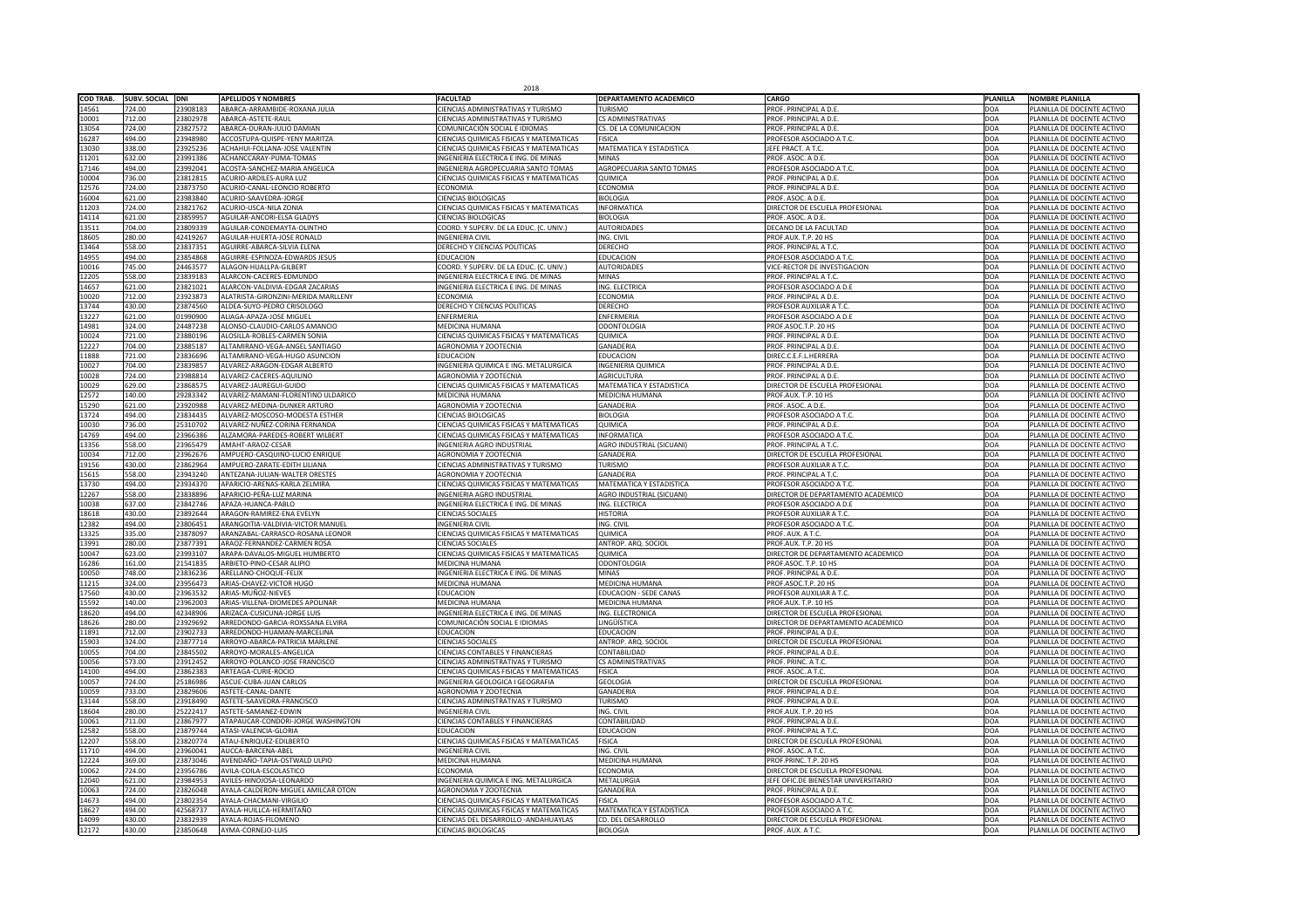| 10064          | 712.00           | 23848180             | AYMA-GIRALDO-VICTOR                                    | CIENCIAS QUIMICAS FISICAS Y MATEMATICAS                          | <b>FISICA</b>                             | PROF. PRINCIPAL A D.E                                 | DOA               | PLANILLA DE DOCENTE ACTIVO                               |
|----------------|------------------|----------------------|--------------------------------------------------------|------------------------------------------------------------------|-------------------------------------------|-------------------------------------------------------|-------------------|----------------------------------------------------------|
| 13760          | 280.00           | 23940699             | <b>AYTE-MORALES-MARCO ANTONIO</b>                      | CIENCIAS QUIMICAS FISICAS Y MATEMATICAS                          | MATEMATICA Y ESTADISTICA                  | PROF.AUX. T.P. 20 HS                                  | DOA               | PLANILLA DE DOCENTE ACTIVO                               |
|                | 437.00           | 23881345             |                                                        |                                                                  | ING. CIVIL                                |                                                       |                   |                                                          |
| 10058          |                  |                      | AZPILCUETA-CARBONELL-JOSE FELIPE                       | <b>INGENIERIA CIVIL</b>                                          |                                           | PROF. AUX. A T.C.                                     | DOA               | PLANILLA DE DOCENTE ACTIVO                               |
| 12459          | 432.00           | 23815529             | <b>BACA-CARDENAS-LINO AQUILES</b>                      | CIENCIAS QUIMICAS FISICAS Y MATEMATICAS                          | <b>INFORMATICA</b>                        | PROF. AUX. A T.C.                                     | DOA               | PLANILLA DE DOCENTE ACTIVO                               |
| 15395          | 494.00           | 23932779             | <b>BACA-FLORES-JESUS ANGEL</b>                         | CIENCIAS QUIMICAS FISICAS Y MATEMATICAS                          | <b>FISICA</b>                             | PROFESOR ASOCIADO A T.C.                              | DOA               | PLANILLA DE DOCENTE ACTIVO                               |
| 16458          | 494.00           | 23952035             | <b>BACA-GARCIA-CARLOS JESUS</b>                        | AGRONOMIA Y ZOOTECNIA                                            | <b>AGRICULTURA</b>                        | PROFESOR ASOCIADO A T.C.                              | DOA               | PLANILLA DE DOCENTE ACTIVO                               |
| 13044          | 692.00           | 23846340             | BACA-ROSADO-BENEDICTO                                  | CIENCIAS FORESTALES Y MEDIO AMBIENTE                             | CS. FORESTALES I M. AMB. (PTO. MALDONADO) | PROF. PRINCIPAL A D.E                                 | DOA               | PLANILLA DE DOCENTE ACTIVO                               |
| 11713          | 704.00           | 2387704              | BARRETO-JARA-ORLANDO                                   | <b>INGENIERIA CIVIL</b>                                          | ING. CIVIL                                | PROF. PRINCIPAL A D.E                                 | DOA               | PLANILLA DE DOCENTE ACTIVO                               |
| 10067          | 704.00           | 23819348             | BARRIENTOS-ECHEGARAY-HONORIO                           | CIENCIAS QUIMICAS FISICAS Y MATEMATICAS                          | <b>FISICA</b>                             | PROF. PRINCIPAL A D.E                                 | DOA               | PLANILLA DE DOCENTE ACTIVO                               |
| 12447          | 724.00           | 23882203             | <b>BARRIENTOS-GUZMAN-CARLOS WALTER</b>                 | INGENIERIA GEOLOGICA I GEOGRAFIA                                 | <b>GEOLOGIA</b>                           | PROF. PRINCIPAL A D.E                                 | DOA               | PLANILLA DE DOCENTE ACTIVO                               |
| 13342          | 724.00           | 23880263             | BARRIENTOS-GUZMAN-WILVER                               | <b>INGENIERIA AGRO INDUSTRIAL</b>                                | <b>AGRO INDUSTRIAL (SICUANI)</b>          | PROF. PRINCIPAL A D.E                                 | DOA               | PLANILLA DE DOCENTE ACTIVO                               |
|                |                  |                      |                                                        |                                                                  |                                           |                                                       |                   |                                                          |
| 16628          | 280.00           | 24982127             | BARRIGA-CARDENAS-FRINEE                                | MEDICINA HUMANA                                                  | <b>ODONTOLOGIA</b>                        | PROF.AUX. T.P. 20 HS                                  | DOA               | PLANILLA DE DOCENTE ACTIVO                               |
| 10068          | 731.00           | 23802415             | BARRIONUEVO-MUJICA-JESUS FEDERICO                      | ECONOMIA                                                         | <b>ECONOMIA</b>                           | PROF. PRINCIPAL A D.E                                 | DOA               | PLANILLA DE DOCENTE ACTIVO                               |
| 14975          | 494.00           | 23811434             | <b>BARRIONUEVO-PRADO-MARY ELISA</b>                    | NGENIERIA ELECTRICA E ING. DE MINAS                              | <b>ING. ELECTRICA</b>                     | PROF. ASOC. A T.C.                                    | DOA               | PLANILLA DE DOCENTE ACTIVO                               |
| 10070          | 724.00           | 23877710             | <b>BARRIOS-RUIZ-GUILLERMO</b>                          | COORD. Y SUPERV. DE LA EDUC. (C. UNIV.)                          | <b>AUTORIDADES</b>                        | <b>DECANO DE LA FACULTAD</b>                          | DOA               | PLANILLA DE DOCENTE ACTIVO                               |
| 12069          | 704.00           | 23847743             | <b>BARRON-VILCHEZ-LUIS ALBERTO</b>                     | <b>CIENCIAS CONTABLES Y FINANCIERAS</b>                          | <b>CONTABILIDAD</b>                       | PROF. PRINCIPAL A D.E.                                | DOA               | PLANILLA DE DOCENTE ACTIVO                               |
| 14862          | 558.00           | 31032824             | BATALLANOS-ENCISO-ERNETS                               | ECONOMIA                                                         | <b>ECONOMIA</b>                           | DIRECTOR DE DEPARTAMENTO ACADEMICO                    | DOA               | PLANILLA DE DOCENTE ACTIVO                               |
| 13527          | 704.00           | 23825255             | BATALLANOS-NEME-SARA                                   | ENFERMERIA                                                       | ENFERMERIA                                | PROF. PRINCIPAL A D.E                                 | DOA               | PLANILLA DE DOCENTE ACTIVO                               |
| 10072          | 330.00           | 23870227             | <b>BAYRO-GUZMAN-CARLOS EMILIO</b>                      | MEDICINA HUMANA                                                  | <b>MEDICINA HUMANA</b>                    | PROF.ASOC.T.P. 20 HS                                  | DOA               | PLANILLA DE DOCENTE ACTIVO                               |
| 14084          | 494.00           | 23918402             | BECERRA-ZEVALLOS-ARMANDO                               | COMUNICACIÓN SOCIAL E IDIOMAS                                    | LINGÜÍSTICA                               | PROFESOR ASOCIADO A T.C.                              | DOA               | PLANILLA DE DOCENTE ACTIVO                               |
|                | 712.00           | 23875611             |                                                        |                                                                  |                                           |                                                       | DOA               |                                                          |
| 13042          |                  |                      | BEDOYA-MENDOZA-JUAN DE LA CRUZ                         | <b>EDUCACION</b>                                                 | <b>EDUCACION</b>                          | DIRECTOR DE ESCUELA PROFESIONAL                       |                   | PLANILLA DE DOCENTE ACTIVO                               |
| 11223          | 324.00           | 23993268             | BEJAR-BRAVO-VICTOR AQUILINO                            | MEDICINA HUMANA                                                  | <b>MEDICINA HUMANA</b>                    | PROF.ASOC.T.P. 20 HS                                  | DOA               | PLANILLA DE DOCENTE ACTIVO                               |
| 10076          | 736.00           | 23834133             | BEJAR-QUISPE-JOSE                                      | DERECHO Y CIENCIAS POLITICAS                                     | <b>DERECHO</b>                            | PROF. PRINCIPAL A D.E.                                | DOA               | PLANILLA DE DOCENTE ACTIVO                               |
| 11224          | 712.00           | 23873022             | BEJAR-UGARTE-FANNY VIRGINIA                            | INGENIERIA QUIMICA E ING. METALURGICA                            | <b>INGENIERIA QUIMICA</b>                 | DIRECTOR DE LA UNIDAD DE POST GRADO                   | DOA               | PLANILLA DE DOCENTE ACTIVO                               |
| 13230          | 724.00           | 23930915             | BELTRAN-WALL-PEDRO PABLO RAYMUNDO                      | INGENIERIA GEOLOGICA I GEOGRAFIA                                 | <b>GEOGRAFIA</b>                          | DIRECTOR DE DEPARTAMENTO ACADEMICO                    | DOA               | PLANILLA DE DOCENTE ACTIVO                               |
| 13432          | 558.00           | 23932556             | <b>BENAVENTE-GARCIA-JEAN PAUL</b>                      | <b>ECONOMIA</b>                                                  | <b>ECONOMIA</b>                           | PROF. PRINCIPAL A D.E.                                | DOA               | PLANILLA DE DOCENTE ACTIVO                               |
| 14112          | 558.00           | 23896703             | BENAVENTE-GARCIA-MARIA DEL PILAR                       | COMUNICACIÓN SOCIAL E IDIOMAS                                    | CS. DE LA COMUNICACION                    | PROFESOR PRINCIPAL A T.C.                             | DOA               | PLANILLA DE DOCENTE ACTIVO                               |
| 10078          | 712.00           | 23890939             | BENAVENTE-VELASQUEZ-RUPERTO                            | NGENIERIA GEOLOGICA I GEOGRAFIA                                  | <b>GEOLOGIA</b>                           | PROF. PRINCIPAL A D.E.                                | DOA               | PLANILLA DE DOCENTE ACTIVO                               |
| 13645          | 621.00           | 23914405             | BENITO-ARAGON-ALFREDO TOMAS                            | INGENIERIA QUIMICA E ING. METALURGICA                            | <b>METALURGIA</b>                         | PROF. ASOC. A D.E.                                    | DOA               | PLANILLA DE DOCENTE ACTIVO                               |
|                |                  |                      |                                                        |                                                                  |                                           |                                                       |                   |                                                          |
| 14143          | 704.00           | 06303606             | BERDUZCO-TORRES-NANCY                                  | ENFERMERIA                                                       | <b>ENFERMERIA</b>                         | DIRECTOR DE DEPARTAMENTO ACADEMICO                    | DOA               | PLANILLA DE DOCENTE ACTIVO                               |
| 15537          | 704.00           | 23977639             | BERRIOS-BARCENA-DAVID REYNALDO                         | COORD. Y SUPERV. DE LA EDUC. (C. UNIV.)                          | <b>AUTORIDADES</b>                        | DECANO DE LA FACULTAD                                 | <b>DOA</b>        | PLANILLA DE DOCENTE ACTIVO                               |
| 13444          | 704.00           | 23998514             | BLANCO-ZAMALLOA-MAYWA CECILIA                          | AGRONOMIA Y ZOOTECNIA                                            | AGRICULTURA                               | DIRECTOR DE ESCUELA PROFESIONAL                       | <b>DOA</b>        | PLANILLA DE DOCENTE ACTIVO                               |
| 14452          | 335.00           | 29461093             | <b>BLAS-ABREGU-VICENTE ENRIQUE</b>                     | INGENIERIA GEOLOGICA I GEOGRAFIA                                 | <b>GEOLOGIA</b>                           | PROF. AUX. A T.C.                                     | DOA               | PLANILLA DE DOCENTE ACTIVO                               |
| 13528          | 558.00           | 06024908             | <b>BOCANEGRA-DAVILA-LUIS ARISTIDES</b>                 | <b>CIENCIAS FORESTALES Y MEDIO AMBIENTE</b>                      | CS. FORESTALES I M. AMB. (PTO. MALDONADO) | PROF. PRINCIPAL A T.C.                                | DOA               | PLANILLA DE DOCENTE ACTIVO                               |
| 14088          | 280.00           | 23813295             | <b>BOLUARTE-MEDINA-VICTOR GERMAN</b>                   | DERECHO Y CIENCIAS POLITICAS                                     | <b>DERECHO</b>                            | PROF.AUX. T.P. 20 HS                                  | DOA               | PLANILLA DE DOCENTE ACTIVO                               |
| 10082          | 749.00           | 23817651             | BORDA-PILINCO-MANRIQUE                                 | CIENCIAS ADMINISTRATIVAS Y TURISMO                               | <b>CS ADMINISTRATIVAS</b>                 | DIRECTOR DE DEPARTAMENTO ACADEMICO                    | DOA               | PLANILLA DE DOCENTE ACTIVO                               |
| 18638          | 430.00           | 23954705             | <b>BRAVO-MATHEUS-PEDRO WALTER</b>                      | INGENIERIA AGRO INDUSTRIAL                                       | <b>MEDICINA VETERINARIA</b>               | PROFESOR AUXILIAR A T.C.                              | DOA               | PLANILLA DE DOCENTE ACTIVO                               |
| 13068          | 629.00           |                      |                                                        | INGENIERIA QUIMICA E ING. METALURGICA                            | <b>INGENIERIA QUIMICA</b>                 | DIRECTOR DE ESCUELA PROFESIONAL                       | DOA               |                                                          |
|                |                  | 23878046             | BUENO-LAZO-ANTONIO RAMIRO JESUS                        |                                                                  |                                           |                                                       |                   |                                                          |
|                |                  |                      |                                                        |                                                                  |                                           |                                                       |                   | PLANILLA DE DOCENTE ACTIVO                               |
| 13465          | 162.00           | 23964566             | <b>BUSTAMANTE-DEL CASTILLO-WILBER</b>                  | DERECHO Y CIENCIAS POLITICAS                                     | <b>DERECHO</b>                            | PROF.ASOC. T.P. 10 HS                                 | DOA               | PLANILLA DE DOCENTE ACTIVO                               |
| 11227          | 704.00           | 23921871             | <b>BUSTAMANTE-JAEN-JULIO DANILO</b>                    | INGENIERIA QUIMICA E ING. METALURGICA                            | METALURGIA                                | DIRECTOR DE DEPARTAMENTO ACADEMICO                    | DOA               | PLANILLA DE DOCENTE ACTIVO                               |
| 10087          | 712.00           | 29457667             | <b>BUSTAMANTE-PRADO-FREDY VICTOR</b>                   | INGENIERIA GEOLOGICA I GEOGRAFIA                                 | <b>GEOLOGIA</b>                           | PROF. PRINCIPAL A D.E                                 | DOA               | PLANILLA DE DOCENTE ACTIVO                               |
| 16380          | 280.00           | 24000492             | CABRERA-ARREDONDO-DEYVI                                | MEDICINA HUMANA                                                  | <b>ODONTOLOGIA</b>                        | PROF.AUX. T.P. 20 HS                                  | DOA               | PLANILLA DE DOCENTE ACTIVO                               |
| 16624          | 494.00           | 23948756             | CACERES-ANGULO-IVAN                                    | INGENIERIA GEOLOGICA I GEOGRAFIA                                 | <b>GEOLOGIA</b>                           | PROFESOR ASOCIADO A T.C.                              | DOA               | PLANILLA DE DOCENTE ACTIVO                               |
|                |                  |                      |                                                        |                                                                  |                                           |                                                       |                   |                                                          |
| 13037          | 712.00           | 23881569             | CACERES-CHALCO-EFRAIN GREGORIO                         | COMUNICACIÓN SOCIAL E IDIOMAS                                    | CS. DE LA COMUNICACION                    | PROF. PRINCIPAL A D.E                                 | DOA               | PLANILLA DE DOCENTE ACTIVO                               |
| 10092          | 729.00           | 23873950             | CACERES-FERNANDEZ-JOSE GUILLERMO                       | <b>ECONOMIA</b>                                                  | <b>ECONOMIA</b>                           | PROF. PRINCIPAL A D.E.                                | DOA               | PLANILLA DE DOCENTE ACTIVO                               |
| 10093          | 725.00           | 23879771             | CACERES-HUAMBO-BALTAZAR NICOLAS                        | COORD. Y SUPERV. DE LA EDUC. (C. UNIV.)                          | <b>AUTORIDADES</b>                        | PROF. PRINCIPAL A D.E                                 | DOA               | PLANILLA DE DOCENTE ACTIVO                               |
| 14170          | 494.00           | 24702670             | CACERES-SAENZ-RICARDO ADAN                             | CIENCIAS QUIMICAS FISICAS Y MATEMATICAS                          | <b>FISICA</b>                             | PROF. ASOC. A T.C.                                    | DOA               | PLANILLA DE DOCENTE ACTIVO                               |
| 14892          | 558.00           | 23857133             | CAHUANA-FERNANDEZ-LUZ MARIA                            | <b>EDUCACION</b>                                                 | <b>EDUCACION</b>                          | PROF. PRINCIPAL A D.E                                 | DOA               | PLANILLA DE DOCENTE ACTIVO                               |
| 10097          | 704.00           | 23966754             | CAJIGAS-CHACON-CLORINDA                                | <b>ENFERMERIA</b>                                                | <b>ENFERMERIA</b>                         | PROF. PRINCIPAL A D.E                                 | DOA               | PLANILLA DE DOCENTE ACTIVO                               |
| 10098          | 642.00           | 23905498             | CALDERON-CASTRO-ALEJANDRO DE LA CRUZ                   | CIENCIAS QUIMICAS FISICAS Y MATEMATICAS                          | <b>FISICA</b>                             | PROF. ASOC. A D.E.                                    | DOA               | PLANILLA DE DOCENTE ACTIVO                               |
| 12152          | 712.00           | 23964581             | CALDERON-CHOQUECHAMBI-ARCADIO                          | AGRONOMIA Y ZOOTECNIA                                            | AGRICULTURA                               | PROF. PRINCIPAL A D.E.                                | DOA               | PLANILLA DE DOCENTE ACTIVO                               |
| 17079          | 494.00           | 24714509             | CALLA-FLOREZ-MIRIAM                                    | <b>INGENIERIA AGRO INDUSTRIAL</b>                                | AGRO INDUSTRIAL (SICUANI)                 | PROFESOR ASOCIADO A T.C.                              | DOA               | PLANILLA DE DOCENTE ACTIVO                               |
| 13224          | 704.00           | 23910514             | CALLAÑAUPA-MENDOZA-FRANCISCA                           | INGENIERIA AGRO INDUSTRIAL                                       | <b>AGRO INDUSTRIAL (SICUANI)</b>          | PROF. PRINCIPAL A D.E                                 | DOA               | PLANILLA DE DOCENTE ACTIVO                               |
|                | 704.00           |                      |                                                        |                                                                  |                                           |                                                       |                   |                                                          |
| 13035          |                  | 24714703             | CALLAÑAUPA-QUISPE-JUAN                                 | INGENIERIA AGRO INDUSTRIAL                                       | AGRO INDUSTRIAL (SICUANI)                 | PROF. PRINCIPAL A D.E.                                | DOA               | PLANILLA DE DOCENTE ACTIVO                               |
| 15316          | 621.00           | 23812797             | CALLASI-QUISPE-JOSE WILFREDO                           | INGENIERIA ELECTRICA E ING. DE MINAS                             | ING. ELECTRICA                            | PROFESOR ASOCIADO A D.E                               | DOA               | PLANILLA DE DOCENTE ACTIVO                               |
| 11233          | 712.00           | 23845920             | CALLO-CHOQUEVILCA-YOLANDA                              | CIENCIAS QUIMICAS FISICAS Y MATEMATICAS                          | <b>QUIMICA</b>                            | PROF. PRINCIPAL A D.E                                 | DOA               | PLANILLA DE DOCENTE ACTIVO                               |
| 18595          | 494.00           | 23990800             | CALVO-CALVO-ROSSANO                                    | <b>CIENCIAS SOCIALES</b>                                         | ANTROP. ARQ. SOCIOL                       | PROFESOR ASOCIADO A T.C.                              | DOA               | PLANILLA DE DOCENTE ACTIVO                               |
| 10106          | 446.00           | 44356066             | CAMAN-ALTAMIRANO-JORGE                                 | CIENCIAS QUIMICAS FISICAS Y MATEMATICAS                          | <b>FISICA</b>                             | JEFE DE PRACTICAS A D.E                               | DOA               | PLANILLA DE DOCENTE ACTIVO                               |
| 13156          | 494.00           | 23852238             | CAMARGO-OCHOA-OFELIA                                   | CIENCIAS QUIMICAS FISICAS Y MATEMATICAS                          | MATEMATICA Y ESTADISTICA                  | PROFESOR ASOCIADO A T.C.                              | DOA               | PLANILLA DE DOCENTE ACTIVO                               |
| 14443          | 494.00           | 23802090             | CAMA-TTITO-MAXIMO                                      | <b>CIENCIAS SOCIALES</b>                                         | ANTROP. ARQ. SOCIOL                       | PROFESOR ASOCIADO A T.C.                              | DOA               | PLANILLA DE DOCENTE ACTIVO                               |
| 10107          | 730.00           | 23956513             | CAMERO-HERMOZA-PEDRO                                   | INGENIERIA QUIMICA E ING. METALURGICA                            | <b>METALURGIA</b>                         | DIRECTOR DE ESCUELA PROFESIONAL                       | DOA               | PLANILLA DE DOCENTE ACTIVO                               |
| 15745          | 510.00           | 07790427             | CAMPANA-VARGAS-RICARDO                                 | INGENIERIA ELECTRICA E ING. DE MINAS                             | ING. ELECTRICA                            | PROF. AUX. A T.C.                                     | DOA               | PLANILLA DE DOCENTE ACTIVO                               |
|                |                  |                      |                                                        |                                                                  |                                           |                                                       |                   |                                                          |
| 10110          | 737.00           | 23813401             | CANAL-BRAVO-VLADIMIRO CASILDO                          | INGENIERIA ELECTRICA E ING. DE MINAS                             | ING. ELECTRICA                            | PROF. PRINCIPAL A D.E.                                | <b>DOA</b>        | PLANILLA DE DOCENTE ACTIVO                               |
|                | 733.00           |                      | 23875439 CANAL-CESPEDES-ABEL FRANKLIN                  | INGENIERIA QUIMICA E ING. METALURGICA                            | METALURGIA                                | DIRECTOR DE LA UNIDAD DE INVESTIGACION DE LA FACULTAD | <b>DOA</b>        | PLANILLA DE DOCENTE ACTIVO                               |
| 13667          | 494.00           | 23908539             | CANDIA-GOMEZ-ALFREDO                                   | <b>CIENCIAS SOCIALES</b>                                         | ANTROP. ARQ. SOCIOL                       | PROFESOR ASOCIADO A T.C.                              | DOA               | PLANILLA DE DOCENTE ACTIVO                               |
| 10112<br>14664 | 494.00           | 23987482             | CANDIA-OVIEDO-DENNIS IVAN                              | CIENCIAS QUIMICAS FISICAS Y MATEMATICAS                          | <b>INFORMATICA</b>                        | <b>PROFESOR ASOCIADO A T.C.</b>                       | DOA               | PLANILLA DE DOCENTE ACTIVO                               |
| 10116          | 724.00           | 23915440             | CANDIA-TAPIA-MARIO MAGDALENO                           | CIENCIAS QUIMICAS FISICAS Y MATEMATICAS                          | MATEMATICA Y ESTADISTICA                  | PROF. PRINCIPAL A D.E.                                | DOA               | PLANILLA DE DOCENTE ACTIVO                               |
| 14098          | 704.00           | 24478730             | CANTERO-LOAIZA-AURA NATALIA                            | CIENCIAS QUIMICAS FISICAS Y MATEMATICAS                          | <b>QUIMICA</b>                            | DIRECTOR DE ESCUELA PROFESIONAL                       | DOA               | PLANILLA DE DOCENTE ACTIVO                               |
| 10117          | 724.00           | 23814511             | CAÑIHUA-CAYOCUSI-OCTAVIO                               | INGENIERIA ELECTRICA E ING. DE MINAS                             | ING. ELECTRICA                            | PROF. PRINCIPAL A D.E.                                | DOA               | PLANILLA DE DOCENTE ACTIVO                               |
| 18619          | 280.00           | 40121875             | CAÑIHUA-FLOREZ-DANY JORGE                              | INGENIERIA ELECTRICA E ING. DE MINAS                             | ING. ELECTRICA                            | PROF.AUX. T.P. 20 HS                                  | DOA               | PLANILLA DE DOCENTE ACTIVO                               |
|                | 731.00           | 23815049             | CAPARO-CALDERON-HERNAN ARTURO                          | <b>ECONOMIA</b>                                                  | ECONOMIA                                  | PROF. PRINCIPAL A D.E.                                |                   | PLANILLA DE DOCENTE ACTIVO                               |
| 10119          |                  |                      |                                                        |                                                                  |                                           |                                                       | DOA               |                                                          |
| 13226          | 724.00           | 23903765             | CARBAJAL-LUNA-JULIO CESAR                              | CIENCIAS QUIMICAS FISICAS Y MATEMATICAS                          | <b>INFORMATICA</b>                        | PROF. PRINCIPAL A D.E.                                | DOA               | PLANILLA DE DOCENTE ACTIVO                               |
| 13414          | 140.00           | 23829476             | CARDENAS-ALARCON-WILBERT SEGUNDO                       | MEDICINA HUMANA                                                  | <b>MEDICINA HUMANA</b>                    | PROF.AUX. T.P. 10 HS                                  | DOA               | PLANILLA DE DOCENTE ACTIVO                               |
| 12416          | 629.00           | 2384024              | CARDENAS-CANCHA-DIONICIO                               | CIENCIAS QUIMICAS FISICAS Y MATEMATICAS                          | MATEMATICA Y ESTADISTICA                  | PROF. PRINCIPAL A T.C.                                | DOA               | PLANILLA DE DOCENTE ACTIVO                               |
| 16550<br>13027 | 430.00<br>703.00 | 23924578<br>23873595 | CARDENAS-RODRIGUEZ-JIM<br>CARDENAS-ROQUE-JOSE DIONICIO | <b>AGRONOMIA Y ZOOTECNIA</b><br>INGENIERIA GEOLOGICA I GEOGRAFIA | GANADERIA<br><b>GEOLOGIA</b>              | PROF. AUX. A T.C.<br>PROF. PRINCIPAL A D.E.           | DOA<br><b>DOA</b> | PLANILLA DE DOCENTE ACTIVO<br>PLANILLA DE DOCENTE ACTIVO |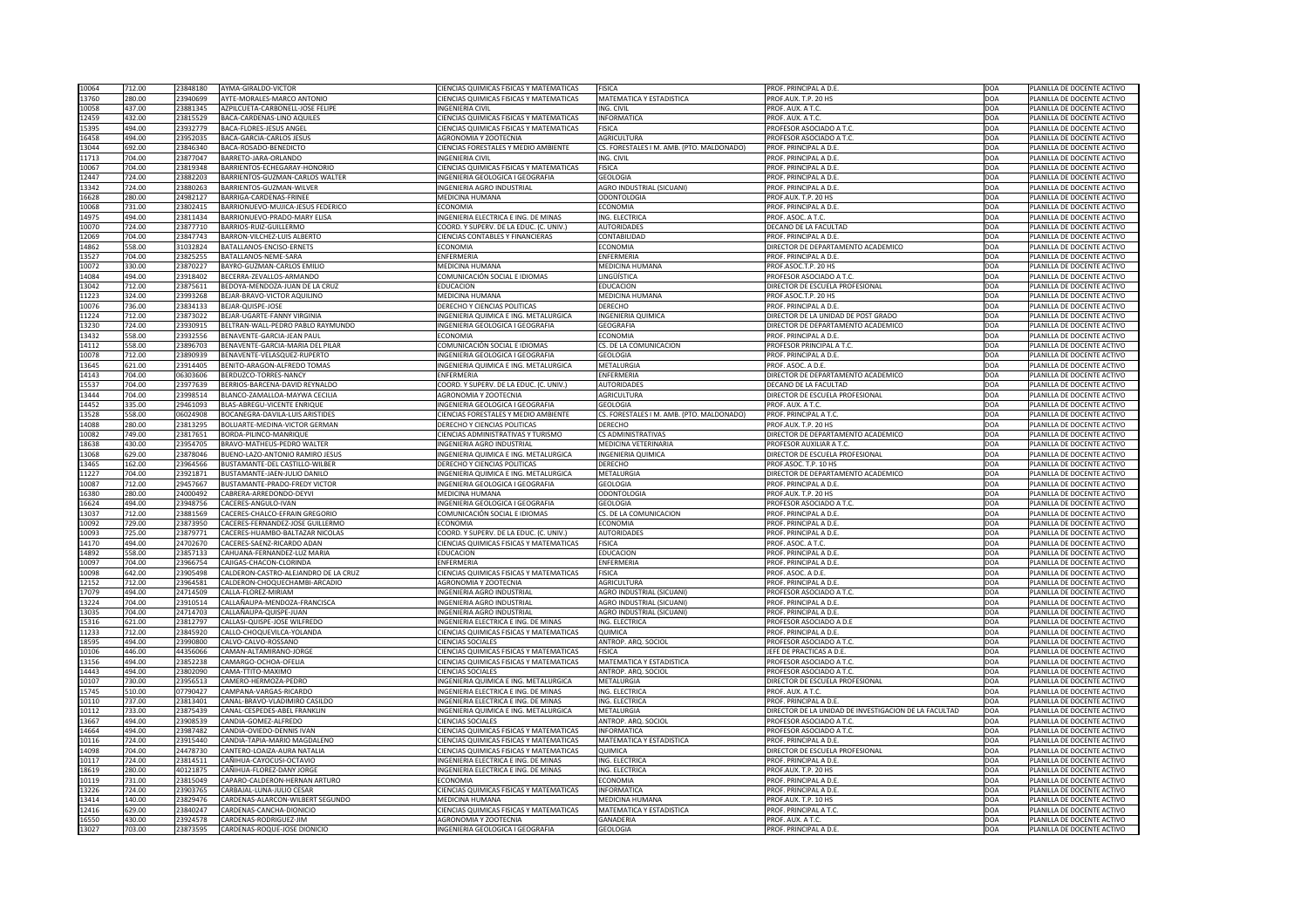| 10124          | 558.00           | 23808559             | CARDENAS-SANTANDER-LUIS FREDY                                    | INGENIERIA ELECTRICA E ING. DE MINAS                                                      | ING. MECANICA                                  | DIRECTOR DE ESCUELA PROFESIONAL                | DOA               | PLANILLA DE DOCENTE ACTIVO                               |
|----------------|------------------|----------------------|------------------------------------------------------------------|-------------------------------------------------------------------------------------------|------------------------------------------------|------------------------------------------------|-------------------|----------------------------------------------------------|
| 15547          | 494.00           | 23975499             | CARDEÑA-UNDA-KARINA                                              | <b>CIENCIAS QUIMICAS FISICAS Y MATEMATICAS</b>                                            | <b>FARMACIA</b>                                | DIRECTOR DE ESCUELA PROFESIONAL                | DOA               | PLANILLA DE DOCENTE ACTIVO                               |
| 15548          | 140.00           | 2399851              | CARDONA-RIVERO-ANAHI KARINA                                      | <b>CIENCIAS QUIMICAS FISICAS Y MATEMATICAS</b>                                            | <b>FARMACIA</b>                                | PROF.AUX. T.P. 20 HS                           | DOA               | PLANILLA DE DOCENTE ACTIVO                               |
| 14117          | 724.00           | 23849586             | CARDOSO-DE FLOREZ-GLORIA PAULINA                                 | <b>CIENCIAS ADMINISTRATIVAS Y TURISMO</b>                                                 | <b>TURISMO</b>                                 | PROF. PRINCIPAL A D.E.                         | DOA               | PLANILLA DE DOCENTE ACTIVO                               |
| 18853          | 430.00           | 24666515             | <b>CARI-MAMANI-HERNAN MARTIN</b>                                 | <b>EDUCACION</b>                                                                          | <b>EDUCACION - SEDE CANAS</b>                  | DIRECTOR DE ESCUELA PROFESIONAL                | DOA               | PLANILLA DE DOCENTE ACTIVO                               |
| 14094          | 280.00           | 23839344             | <b>CARO-DE MAURICIO-BETTY LUZ</b>                                | <b>MEDICINA HUMANA</b>                                                                    | MEDICINA HUMANA                                | PROF.AUX. T.P. 20 HS                           | DOA               | PLANILLA DE DOCENTE ACTIVO                               |
| 12557          | 724.00           | 24715150             | CARRASCO-COLQUE-MARIA MERCEDES                                   | <b>INGENIERIA AGRO INDUSTRIAL</b>                                                         | <b>AGRO INDUSTRIAL (SICUANI)</b>               | PROF. PRINCIPAL A D.E.                         | DOA               | PLANILLA DE DOCENTE ACTIVO                               |
| 13428          | 558.00           | 24001157             | CARRASCO-POBLETE-EDWIN                                           | <b>CIENCIAS QUIMICAS FISICAS Y MATEMATICAS</b>                                            | <b>INFORMATICA</b>                             | PROFESOR PRINCIPAL A T.C.                      | DOA               | PLANILLA DE DOCENTE ACTIVO                               |
| 10129          | 654.00           | 2400288              | CARRASCO-TAPIA-PORFIRIO                                          | INGENIERIA QUIMICA E ING. METALURGICA                                                     | <b>METALURGIA</b>                              | SECRETARIO ACADEMICO ADMINISTRATIVO            | DOA               | PLANILLA DE DOCENTE ACTIVO                               |
| 10130          | 720.00           | 23804941             | CARREÑO-MIRANDA-JOSE ADOLFO                                      | <b>CIENCIAS CONTABLES Y FINANCIERAS</b>                                                   | CONTABILIDAD                                   | PROF. PRINCIPAL A D.E.                         | DOA               | PLANILLA DE DOCENTE ACTIVO                               |
| 13373          | 324.00           | 23877003             | CARREÑO-PERALTA-ELIAS JULIO                                      | DERECHO Y CIENCIAS POLITICAS                                                              | <b>DERECHO</b>                                 | PROF.ASOC.T.P. 20 HS                           | DOA               | PLANILLA DE DOCENTE ACTIVO                               |
| 13031          | 432.00           | 23830178             | CARRILLO-SEGURA-VAIDYA INES                                      | <b>CIENCIAS QUIMICAS FISICAS Y MATEMATICAS</b>                                            | MATEMATICA Y ESTADISTICA                       | PROF. AUX. A T.C.                              | DOA               | PLANILLA DE DOCENTE ACTIVO                               |
| 17116          | 494.00           | 40237367             | CARRION-SANCHEZ-HILKA MARIELA                                    | <b>AGRONOMIA TROPICAL</b>                                                                 | <b>CS AGR. TROPICALES</b>                      | PROFESOR ASOCIADO A T.C.                       | DOA               | PLANILLA DE DOCENTE ACTIVO                               |
| 14460          | 335.00           | 23885212             | CASAFRANCA-VASQUEZ-RUBEN                                         | <b>CIENCIAS BIOLOGICAS</b>                                                                | <b>BIOLOGIA</b>                                | PROF. AUX. A T.C.                              | DOA               | PLANILLA DE DOCENTE ACTIVO                               |
| 13314          | 575.00           | 2468531              | CASA-QUISPE-FRANCISCO                                            | <b>INGENIERIA AGRO INDUSTRIAL</b>                                                         | <b>AGRO INDUSTRIAL (SICUANI)</b>               | PROF. PRINC. A T.C.                            | DOA               | PLANILLA DE DOCENTE ACTIVO                               |
| 10136          | 704.00           | 23876868             | CASTELO-HERMOZA-DOMINGO GUIDO                                    | AGRONOMIA Y ZOOTECNIA                                                                     | <b>AGRICULTURA</b>                             | DIRECTOR DE DEPARTAMENTO ACADEMICO             | DOA               | PLANILLA DE DOCENTE ACTIVO                               |
| 18610          | 280.00           | 40650638             | CASTILLO-MAMANI-WILBERTH                                         | <b>ECONOMIA</b>                                                                           | <b>ECONOMIA</b>                                | PROF.AUX. T.P. 20 HS                           | DOA               | PLANILLA DE DOCENTE ACTIVO                               |
| 10139          | 759.00           | 23846357             | CASTILLO-PEÑA-ALCIDES                                            | INGENIERIA QUIMICA E ING. METALURGICA                                                     | <b>INGENIERIA QUIMICA</b>                      | PROF. PRINCIPAL A D.E.                         | DOA               | PLANILLA DE DOCENTE ACTIVO                               |
| 10141          | 738.00           | 2383688              | CASTRO-CACERES-DAVID LUCIANO                                     | <b>AGRONOMIA Y ZOOTECNIA</b>                                                              | <b>GANADERIA</b>                               | PROF. PRINCIPAL A D.E.                         | DOA               | PLANILLA DE DOCENTE ACTIVO                               |
| 10142          | 502.00           | 23802056             | CASTRO-CCOSCCO-NEMESIO RAUL                                      | <b>INGENIERIA CIVIL</b>                                                                   | ING. CIVIL                                     | PROFESOR ASOCIADO A T.C.                       | DOA               | PLANILLA DE DOCENTE ACTIVO                               |
| 14293          | 621.00           | 23904002             | CASTRO-IRRARAZABAL-MARIO GABRIEL                                 | INGENIERIA ELECTRICA E ING. DE MINAS                                                      | ING. MECANICA                                  | PROF. ASOC. A D.E.                             | DOA               | PLANILLA DE DOCENTE ACTIVO                               |
| 11851          | 712.00           | 23983057             | CATACORA-ACEVEDO-EDGAR ALFREDO                                   | INGENIERIA ELECTRICA E ING. DE MINAS                                                      | ING. MECANICA                                  | PROF. PRINCIPAL A D.E.                         | DOA               | PLANILLA DE DOCENTE ACTIVO                               |
| 15889          | 558.00           | 23849496             | CATALAN-BAZAN-WILFREDO                                           | AGRONOMIA Y ZOOTECNIA                                                                     | <b>AGRICULTURA</b>                             | PROF. PRINCIPAL A T.C.                         | DOA               | PLANILLA DE DOCENTE ACTIVO                               |
| 10144          | 704.00           | 23829555             | <b>CAVERO-TORRE-NELLY AYDE</b>                                   | <b>ENFERMERIA</b>                                                                         | ENFERMERIA                                     | DIRECTOR DE LA UNIDAD DE POST GRADO            | DOA               | PLANILLA DE DOCENTE ACTIVO                               |
| 12217          | 621.00           | 24665176             | <b>CCARITA-CCARITA-FELIX</b>                                     | <b>CIENCIAS QUIMICAS FISICAS Y MATEMATICAS</b>                                            | <b>FISICA</b>                                  | PROFESOR ASOCIADO A D.E                        | DOA               | PLANILLA DE DOCENTE ACTIVO                               |
| 12051          | 494.00           | 23920876             | CCOLLATUPA-BALLON-VENANCIA                                       | CIENCIAS QUIMICAS FISICAS Y MATEMATICAS                                                   | <b>FISICA</b>                                  | PROFESOR ASOCIADO A T.C.                       | DOA               | PLANILLA DE DOCENTE ACTIVO                               |
| 10145          | 704.00           | 23898760             | CCORIHUAMAN-QUISPE-MIGUEL ANGEL                                  | <b>INGENIERIA CIVIL</b>                                                                   | ING. CIVIL                                     | PROF. PRINCIPAL A D.E.                         | DOA               | PLANILLA DE DOCENTE ACTIVO                               |
| 13010          | 704.00           | 31032950             | CENTENO-HUAMANI-EDGAR                                            | CIENCIAS QUIMICAS FISICAS Y MATEMATICAS                                                   | MATEMATICA Y ESTADISTICA                       | PROF. PRINCIPAL A D.E.                         | DOA               | PLANILLA DE DOCENTE ACTIVO                               |
| 13043          | 621.00           | 23853004             | CESPEDES-DEL POZO-WILTON HENRY                                   | <b>AGRONOMIA TROPICAL</b>                                                                 | <b>CS AGR. TROPICALES</b>                      | PROFESOR ASOCIADO A D.E                        | DOA               | PLANILLA DE DOCENTE ACTIVO                               |
| 14938          | 494.00           | 23881755             | CESPEDES-FLOREZ-ELISABET                                         | <b>AGRONOMIA Y ZOOTECNIA</b>                                                              | <b>AGRICULTURA</b>                             | PROFESOR ASOCIADO A T.C.                       | DOA               | PLANILLA DE DOCENTE ACTIVO                               |
| 10148          | 727.00           | 23815848             | CHACON-CAMPANA-MAXIMO AMERICO                                    | <b>CIENCIAS BIOLOGICAS</b>                                                                | <b>BIOLOGIA</b>                                | PROF. PRINCIPAL A D.E.                         | DOA               | PLANILLA DE DOCENTE ACTIVO                               |
| 12398          | 454.00           | 23899187             | CHACON-ORMACHEA-MARIA ELENA                                      | <b>INGENIERIA AGRO INDUSTRIAL</b>                                                         | AGRO INDUSTRIAL (SICUANI)                      | PROF. AUX. A T.C.                              | <b>DOA</b>        | PLANILLA DE DOCENTE ACTIVO                               |
| 13229          | 704.00           | 23836242             | CHAPARRO-DAZA-NICACIO                                            | INGENIERIA GEOLOGICA I GEOGRAFIA                                                          | <b>GEOGRAFIA</b>                               | PROF. PRINCIPAL A D.E.                         | DOA               | PLANILLA DE DOCENTE ACTIVO                               |
| 13029          | 494.00<br>494.00 | 23838305<br>01304904 | CHAPARRO-LAZO-FELIPE MARIANO                                     | <b>CIENCIAS QUIMICAS FISICAS Y MATEMATICAS</b><br>CIENCIAS QUIMICAS FISICAS Y MATEMATICAS | MATEMATICA Y ESTADISTICA<br><b>INFORMATICA</b> | PROF. ASOC. A T.C.<br>PROFESOR ASOCIADO A T.C. | DOA<br>DOA        | PLANILLA DE DOCENTE ACTIVO<br>PLANILLA DE DOCENTE ACTIVO |
| 14691<br>13808 | 430.00           | 25061562             | CHAVEZ-CENTENO-JAVIER DAVID<br>CHAVEZ-GAMARRA-JORGE              | <b>EDUCACION</b>                                                                          | <b>EDUCACION - SEDE ESPINAR</b>                | DIRECTOR DE ESCUELA PROFESIONAL                | DOA               | PLANILLA DE DOCENTE ACTIVO                               |
|                | 727.00           | 23923004             | CHAVEZ-RIVERA-ANTERO VIDAL                                       | COMUNICACIÓN SOCIAL E IDIOMAS                                                             | CS. DE LA COMUNICACION                         | PROF. PRINCIPAL A D.E.                         | DOA               | PLANILLA DE DOCENTE ACTIVO                               |
| 10158<br>18634 | 280.00           | 40068669             | CHAVEZ-YABAR-JOSE LUIS                                           | <b>MEDICINA HUMANA</b>                                                                    | <b>ODONTOLOGIA</b>                             | PROF.AUX. T.P. 20 HS                           | DOA               | PLANILLA DE DOCENTE ACTIVO                               |
| 10159          | 712.00           | 23836256             | CHEVARRIA-DEL PINO-BELTRAN RODRIGO                               | <b>CIENCIAS BIOLOGICAS</b>                                                                | <b>BIOLOGIA</b>                                | PROF. PRINCIPAL A D.E.                         | DOA               | PLANILLA DE DOCENTE ACTIVO                               |
| 12927          | 704.00           | 23856603             | CHILE-LETONA-ALEJANDRO                                           | <b>EDUCACION</b>                                                                          | <b>EDUCACION</b>                               | DIRECTOR DE LA UNIDAD DE POST GRADO            | DOA               | PLANILLA DE DOCENTE ACTIVO                               |
| 14893          | 558.00           | 2400469:             | CHILE-LETONA-LEONARDO                                            | COORD. Y SUPERV. DE LA EDUC. (C. UNIV.)                                                   | <b>AUTORIDADES</b>                             | DECANO DE LA FACULTAD                          | DOA               | PLANILLA DE DOCENTE ACTIVO                               |
| 10161          | 558.00           | 23815814             | CHINCHIHUALLPA-GONZALES-JORGE HERMOGENES                         | INGENIERIA ELECTRICA E ING. DE MINAS                                                      | ING. ELECTRICA                                 | PROF. PRINC. A T.C.                            | DOA               | PLANILLA DE DOCENTE ACTIVO                               |
| 13041          | 712.00           | 23964095             | CHOCCECHANCA-CUADRO-ANGEL ZENON                                  | <b>EDUCACION</b>                                                                          | <b>EDUCACION</b>                               | PROF. PRINCIPAL A D.E.                         | DOA               | PLANILLA DE DOCENTE ACTIVO                               |
| 13615          | 494.00           | 24990896             | CHOQUE-HUAMAN-PATRICIO                                           | <b>CIENCIAS QUIMICAS FISICAS Y MATEMATICAS</b>                                            | MATEMATICA Y ESTADISTICA                       | PROFESOR ASOCIADO A T.C.                       | DOA               | PLANILLA DE DOCENTE ACTIVO                               |
| 15624          | 280.00           | 10285573             | CHOQUE-MAMANI-GREGORIO                                           | <b>MEDICINA HUMANA</b>                                                                    | MEDICINA HUMANA                                | PROF.AUX. T.P. 20 HS                           | DOA               | PLANILLA DE DOCENTE ACTIVO                               |
| 11704          | 494.00           | 23962915             | CHOQUE-MOJONERO-DAVID                                            | <b>CIENCIAS ADMINISTRATIVAS Y TURISMO</b>                                                 | <b>TURISMO</b>                                 | PROF. ASOC. A T.C.                             | DOA               | PLANILLA DE DOCENTE ACTIVO                               |
| 13731          | 432.00           | 23926413             | CHUNGA-LOVON-WALTER                                              | <b>INGENIERIA AGRO INDUSTRIAL</b>                                                         | <b>AGRO INDUSTRIAL (SICUANI)</b>               | PROF. AUX. A T.C.                              | DOA               | PLANILLA DE DOCENTE ACTIVO                               |
| 11801          | 493.00           | 23964617             | CHUQUIMIA-HURTADO-EDITH                                          | DERECHO Y CIENCIAS POLITICAS                                                              | <b>DERECHO</b>                                 | PROF. ASOC. A T.C.                             | DOA               | PLANILLA DE DOCENTE ACTIVO                               |
| 18608          | 494.00           | 40859559             | <b>CHUQUITAPA-ROJAS-ERICK</b>                                    | <b>ECONOMIA</b>                                                                           | <b>ECONOMIA</b>                                | PROFESOR ASOCIADO A T.C.                       | DOA               | PLANILLA DE DOCENTE ACTIVO                               |
| 10166          | 541.00           | 23824828             | <b>CHURA-SERRANO-PASTOR RAUL</b>                                 | <b>CIENCIAS QUIMICAS FISICAS Y MATEMATICAS</b>                                            | <b>FISICA</b>                                  | PROF. PRINCIPAL A D.E.                         | DOA               | PLANILLA DE DOCENTE ACTIVO                               |
| 18601          | 280.00           | 23941477             | <b>CJUNO-HUANCA-OLGA LIBIA</b>                                   | <b>CIENCIAS BIOLOGICAS</b>                                                                | <b>BIOLOGIA</b>                                | PROF.AUX. T.P. 20 HS                           | DOA               | PLANILLA DE DOCENTE ACTIVO                               |
| 12271          | 539.00           | 23962766             | CJUNO-ROQUE-TIMOTEO                                              | CIENCIAS QUIMICAS FISICAS Y MATEMATICAS                                                   | <b>MATEMATICA Y ESTADISTICA</b>                | PROF. ASOC. A D.E.                             | DOA               | PLANILLA DE DOCENTE ACTIVO                               |
| 15514          | 335.00           | 23864994             | CLAVERI-JARANDILLA-ALICIA                                        | CIENCIAS QUIMICAS FISICAS Y MATEMATICAS                                                   | <b>QUIMICA</b>                                 | JEFE PRACT. A T.C.                             | DOA               | PLANILLA DE DOCENTE ACTIVO                               |
| 16466          | 494.00           | 01333608             | COAQUIRA-CASTILLO-ROGER JESUS                                    | INGENIERIA ELECTRICA E ING. DE MINAS                                                      | ING. ELECTRONICA                               | PROFESOR ASOCIADO A T.C.                       | DOA               | PLANILLA DE DOCENTE ACTIVO                               |
| 10168          | 723.00           | 23871086             | COAVOY-FERRO-DANIEL                                              | <b>CIENCIAS QUIMICAS FISICAS Y MATEMATICAS</b>                                            | <b>QUIMICA</b>                                 | PROF. PRINCIPAL A D.E.                         | DOA               | PLANILLA DE DOCENTE ACTIVO                               |
| 11253          | 558.00           | 23886200             | COLQUE-CORNEJO-VICTOR ANDRES                                     | <b>ECONOMIA</b>                                                                           | <b>ECONOMIA</b>                                | PROF. PRINC. A T.C.                            | DOA               | PLANILLA DE DOCENTE ACTIVO                               |
| 10172          | 724.00           | 23804977             | CONCHA - FLORES-GLADYS GEORGINA                                  | COMUNICACIÓN SOCIAL E IDIOMAS                                                             | CS. DE LA COMUNICACION                         | PROF. PRINCIPAL A D.E.                         | DOA               | PLANILLA DE DOCENTE ACTIVO                               |
| 10173          | 713.00           | 23874690             | CONCHA-LEZAMA-RENE                                               | <b>CIENCIAS ADMINISTRATIVAS Y TURISMO</b>                                                 | <b>CS ADMINISTRATIVAS</b>                      | PROF. PRINCIPAL A D.E.                         | DOA               | PLANILLA DE DOCENTE ACTIVO                               |
| 17455          | 216.00           | 23873745             | <b>CONCHA-RUPA-WALTER</b>                                        | CIENCIAS CONTABLES Y FINANCIERAS                                                          | CONTABILIDAD                                   | JEFE PRACT. T.P. 20 HS                         | DOA               | PLANILLA DE DOCENTE ACTIVO                               |
| 10177          | 642.00           | 23819824             | CONDORI-TICONA-RUFINO                                            | CIENCIAS QUIMICAS FISICAS Y MATEMATICAS                                                   | <b>FISICA</b>                                  | PROFESOR ASOCIADO A D.E                        | DOA               | PLANILLA DE DOCENTE ACTIVO                               |
| 10178          | 638.00           | 23823356             | CONTRERAS-ARANA-ODILON                                           | INGENIERIA ELECTRICA E ING. DE MINAS                                                      | <b>MINAS</b>                                   | PROF. PRINCIPAL A D.E.                         | DOA               | PLANILLA DE DOCENTE ACTIVO                               |
| 10179          | 736.00           | 23850116             | CONTRERAS-CHAVEZ-FORTUNATO                                       | <b>ECONOMIA</b>                                                                           | <b>ECONOMIA</b>                                | PROF. PRINCIPAL A D.E.                         | DOA               | PLANILLA DE DOCENTE ACTIVO                               |
| 10181          | 712.00           | 23962857             | CORAHUA-SALCEDO-LEONARDO FLORENCIO                               | CIENCIAS QUIMICAS FISICAS Y MATEMATICAS                                                   | MATEMATICA Y ESTADISTICA                       | PROF. PRINCIPAL A D.E.                         | DOA               | PLANILLA DE DOCENTE ACTIVO                               |
| 15895          | 494.00           |                      | 23875968 CORBACHO-CARPIO-ISABEL                                  | CIENCIAS QUIMICAS FISICAS Y MATEMATICAS                                                   | MATEMATICA Y ESTADISTICA                       | PROFESOR ASOCIADO A T.C.                       | <b>DOA</b>        | PLANILLA DE DOCENTE ACTIVO                               |
| 13709          | 558.00           | 23845466             | CORDOVA-HUAMANI-MAXIMO                                           | <b>EDUCACION</b>                                                                          | <b>EDUCACION</b>                               | LICENCIA SINDICAL                              | DOA               | PLANILLA DE DOCENTE ACTIVO                               |
| 10183          | 740.00           | 23814408             | CORI-CASTRO-WILFREDO                                             | <b>ECONOMIA</b>                                                                           | <b>ECONOMIA</b>                                | PROF. PRINCIPAL A D.E.                         | <b>DOA</b>        | PLANILLA DE DOCENTE ACTIVO                               |
| 10185          | 625.00           | 23917943             | CORNEJO-CERECEDA-NOE                                             | INGENIERIA ELECTRICA E ING. DE MINAS                                                      | <b>MINAS</b>                                   | PROF. ASOC. A D.E.                             | DOA               | PLANILLA DE DOCENTE ACTIVO                               |
| 13749          | 558.00           | 24477164             | CORNEJO-VERGARA-GREGORIO                                         | <b>EDUCACION</b>                                                                          | <b>EDUCACION</b>                               | DIRECTOR DE ESCUELA PROFESIONAL                | DOA               | PLANILLA DE DOCENTE ACTIVO                               |
| 10194          | 161.00           | 23850016             | CORVACHO-MARROQUIN-JOSE HILARIO<br>COSIO-CUENTAS-TEOFILO POMPEYO | INGENIERIA QUIMICA E ING. METALURGICA<br><b>AGRONOMIA Y ZOOTECNIA</b>                     | <b>INGENIERIA QUIMICA</b>                      | PROF.ASOC. T.P. 10 HS                          | DOA               | PLANILLA DE DOCENTE ACTIVO                               |
| 10195<br>18632 | 724.00<br>280.00 | 23867703<br>29663764 | COSIO-DUEÑAS-HERBERT                                             | <b>MEDICINA HUMANA</b>                                                                    | <b>AGRICULTURA</b><br><b>ODONTOLOGIA</b>       | PROF. PRINCIPAL A D.E.<br>PROF.AUX. T.P. 20 HS | DOA<br><b>DOA</b> | PLANILLA DE DOCENTE ACTIVO<br>PLANILLA DE DOCENTE ACTIVO |
| 13166          | 712.00           | 23907230             | CRUCINTA-UGARTE-ELEAZAR                                          | COORD. Y SUPERV. DE LA EDUC. (C. UNIV.)                                                   | <b>AUTORIDADES</b>                             | DIRECT.ESCUELA POST GRADO.                     | DOA               | PLANILLA DE DOCENTE ACTIVO                               |
| 10197          | 724.00           | 23921656             | <b>CRUZ-GUTIERREZ-LUIS ENRIQUE</b>                               | <b>CIENCIAS QUIMICAS FISICAS Y MATEMATICAS</b>                                            | <b>QUIMICA</b>                                 | PROF. PRINCIPAL A D.E.                         | DOA               | PLANILLA DE DOCENTE ACTIVO                               |
| 13061          | 712.00           | 23833187             | CRUZ-MIRANDA-LUCIANO JULIAN                                      | <b>CIENCIAS BIOLOGICAS</b>                                                                | <b>BIOLOGIA</b>                                | PROF. PRINCIPAL A D.E.                         | <b>DOA</b>        | PLANILLA DE DOCENTE ACTIVO                               |
| 10198          | 724.00           | 23828247             | <b>CRUZ-TELLO-JORGE IVAN</b>                                     | <b>INGENIERIA CIVIL</b>                                                                   | ING. CIVIL                                     | PROF. PRINCIPAL A D.E.                         | DOA               | PLANILLA DE DOCENTE ACTIVO                               |
| 12521          | 184.00           | 23893902             | CUARESMA-SANCHEZ-LIDA VICTORIA                                   | COMUNICACIÓN SOCIAL E IDIOMAS                                                             | CS. DE LA COMUNICACION                         | PROF.PRINC. T.P.10 HS                          | <b>DOA</b>        | PLANILLA DE DOCENTE ACTIVO                               |
|                |                  |                      |                                                                  |                                                                                           |                                                |                                                |                   |                                                          |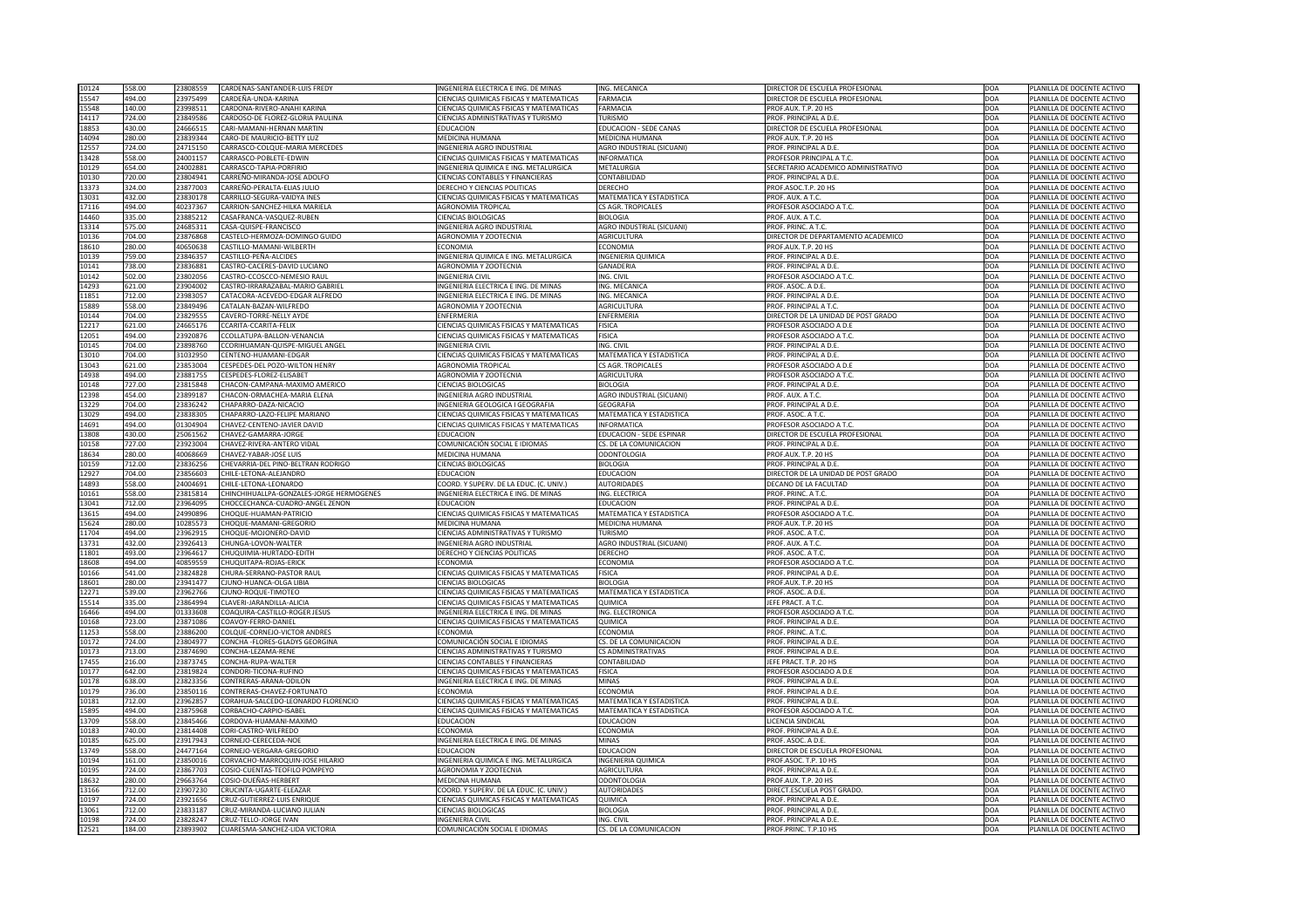| 11259          | 621.00           | 23812842             | CUBA-HUAMANI-CLEMENTE                               | INGENIERIA ELECTRICA E ING. DE MINAS                                                   | ING. ELECTRICA                  | PROF. ASOC. A D.E.                           | <b>DOA</b>        | PLANILLA DE DOCENTE ACTIVO                               |
|----------------|------------------|----------------------|-----------------------------------------------------|----------------------------------------------------------------------------------------|---------------------------------|----------------------------------------------|-------------------|----------------------------------------------------------|
| 10200          | 731.00           | 23843175             | <b>CUBA-MELLADO-LUIS JESUS</b>                      | <b>AGRONOMIA Y ZOOTECNIA</b>                                                           | <b>AGRICULTURA</b>              | PROF. PRINCIPAL A D.E                        | DOA               | PLANILLA DE DOCENTE ACTIVO                               |
| 16231          | 621.00           | 23952222             | <b>CUCHO-DOLMOS-HERNAN CARLOS</b>                   | AGRONOMIA Y ZOOTECNIA                                                                  | <b>GANADERIA</b>                | PROFESOR ASOCIADO A D.E                      | DOA               | PLANILLA DE DOCENTE ACTIVO                               |
| 10201          | 724.00           | 23985778             | <b>CUENCA-SANCHEZ-JORGE HENRRY</b>                  | INGENIERIA GEOLOGICA I GEOGRAFIA                                                       | <b>GEOLOGIA</b>                 | PROF. PRINCIPAL A D.E.                       | DOA               | PLANILLA DE DOCENTE ACTIVO                               |
|                |                  |                      |                                                     |                                                                                        |                                 |                                              |                   |                                                          |
| 10202          | 724.00           | 2384090              | CUMPA-CAYURI-MARIO                                  | CIENCIAS QUIMICAS FISICAS Y MATEMATICAS                                                | QUIMICA                         | PROF. PRINCIPAL A D.E.                       | DOA               | PLANILLA DE DOCENTE ACTIVO                               |
| 13155          | 494.00           | 23807374             | CUMPA-PALACIOS-BERTHA                               | <b>CIENCIAS QUIMICAS FISICAS Y MATEMATICAS</b>                                         | <b>MATEMATICA Y ESTADISTICA</b> | PROFESOR ASOCIADO A T.C.                     | DOA               | PLANILLA DE DOCENTE ACTIVO                               |
| 10203          | 642.00           | 23899159             | CUTIPA-LUQUE-LUIS                                   | <b>CIENCIAS QUIMICAS FISICAS Y MATEMATICAS</b>                                         | <b>MATEMATICA Y ESTADISTICA</b> | PROF. ASOC. A D.E.                           | DOA               | PLANILLA DE DOCENTE ACTIVO                               |
| 10204          | 432.00           | 23922242             | DAVILA-MENDOZA-LAURA                                | CIENCIAS QUIMICAS FISICAS Y MATEMATICAS                                                | <b>FISICA</b>                   | PROF. AUX. A T.C.                            | <b>DOA</b>        | PLANILLA DE DOCENTE ACTIVO                               |
| 11894          | 712.00           | 23808722             | DAVILA-ROJAS-CARLOS ARTURO                          | <b>ECONOMIA</b>                                                                        | <b>ECONOMIA</b>                 | PROF. PRINCIPAL A D.E.                       | DOA               | PLANILLA DE DOCENTE ACTIVO                               |
| 10208          | 446.00           | 23834017             | DE LA TORRE-CRUZ-JOSE OLINTHO                       | CIENCIAS QUIMICAS FISICAS Y MATEMATICAS                                                | <b>FISICA</b>                   | PROF. AUX. A T.C.                            | DOA               | PLANILLA DE DOCENTE ACTIVO                               |
| 14582          | 494.00           | 23988416             | DE LA TORRE-DUEÑAS-CLETO                            | CIENCIAS QUIMICAS FISICAS Y MATEMATICAS                                                | <b>MATEMATICA Y ESTADISTICA</b> | PROFESOR ASOCIADO A T.C.                     | DOA               | PLANILLA DE DOCENTE ACTIVO                               |
| 11263          | 724.00           | 23871746             | DE LA TORRE-MAYORGA-FRUCTUOSA                       | <b>CIENCIAS BIOLOGICAS</b>                                                             | <b>BIOLOGIA</b>                 | PROF. PRINCIPAL A D.E                        | DOA               | PLANILLA DE DOCENTE ACTIVO                               |
| 18594          | 430.00           | 000354361            | DECOSTER-JEAN JACQUES-MARIE MICHEL DANIEI           | <b>CIENCIAS SOCIALES</b>                                                               | ANTROP. ARQ. SOCIOL             | <b>PROFESOR AUXILIAR A T.C</b>               | DOA               | PLANILLA DE DOCENTE ACTIVO                               |
| 14017          | 704.00           | 23945000             | <b>DEL CARPIO-JIMENEZ-CARLA</b>                     | <b>CIENCIAS QUIMICAS FISICAS Y MATEMATICAS</b>                                         | <b>FARMACIA</b>                 | PROF. PRINCIPAL A D.E.                       | DOA               | PLANILLA DE DOCENTE ACTIVO                               |
| 10210          | 724.00           | 2380696              | DEL CASTILLO-DE CUBA-MARIA MERCEDES                 | <b>CIENCIAS BIOLOGICAS</b>                                                             | <b>BIOLOGIA</b>                 | PROF. PRINCIPAL A D.E.                       | DOA               | PLANILLA DE DOCENTE ACTIVO                               |
| 14448          | 724.00           | 23981477             | DEL CASTILLO-DE LOAYZA-TATIANA                      | <b>CIENCIAS QUIMICAS FISICAS Y MATEMATICAS</b>                                         | <b>FARMACIA</b>                 | DIRECTOR DE DEPARTAMENTO ACADEMICO           | DOA               | PLANILLA DE DOCENTE ACTIVO                               |
| 10211          | 621.00           | 23849054             | DEL CASTILLO-GIBAJA-HERNAN IVAR                     | ARQUITECTURA Y ARTES PLASTICAS                                                         | ARQUITECTURA Y URBANISMO        | PROF. ASOC. A D.E.                           | DOA               | PLANILLA DE DOCENTE ACTIVO                               |
|                | 494.00           |                      |                                                     | <b>CIENCIAS ADMINISTRATIVAS Y TURISMO</b>                                              |                                 |                                              | DOA               |                                                          |
| 16529          |                  | 23853710             | DELGADO-ROJAS-PERSY ERNESTO                         |                                                                                        | <b>TURISMO</b>                  | PROFESOR ASOCIADO A T.C.                     |                   | PLANILLA DE DOCENTE ACTIVO                               |
| 13395          | 558.00           | 23802026             | DIAZ-DIAZ-TIMOTEO                                   | <b>CIENCIAS SOCIALES</b>                                                               | FILOS. Y PSICOLOGIA             | PROF. PRINCIPAL A T.C                        | DOA               | PLANILLA DE DOCENTE ACTIVO                               |
| 12029          | 369.00           | 23962026             | DIAZ-GUADALUPE-LUISA                                | <b>MEDICINA HUMANA</b>                                                                 | MEDICINA HUMANA                 | PROF.PRINC. T.P. 20 HS                       | DOA               | PLANILLA DE DOCENTE ACTIVO                               |
| 10221          | 724.00           | 23871034             | <b>DIAZ-OBLITAS-JORGE JOSE</b>                      | ARQUITECTURA Y ARTES PLASTICAS                                                         | ARQUITECTURA Y URBANISMO        | PROF. PRINCIPAL A D.E.                       | DOA               | PLANILLA DE DOCENTE ACTIVO                               |
| 17418          | 280.00           | 23985140             | DIAZ-UGARTE-JORGE LUIS                              | CIENCIAS ADMINISTRATIVAS Y TURISMO                                                     | <b>CS ADMINISTRATIVAS</b>       | PROFESOR AUXILIAR A T.C                      | DOA               | PLANILLA DE DOCENTE ACTIVO                               |
| 10222          | 641.00           | 29378517             | DUEÑAS-AQUISE-VICTOR MELECIO                        | INGENIERIA QUIMICA E ING. METALURGICA                                                  | METALURGIA                      | PROF. ASOC. A D.E.                           | DOA               | PLANILLA DE DOCENTE ACTIVO                               |
| 10223          | 712.00           | 23838993             | DUEÑAS-CABRERA-JULIO OLGER                          | <b>ECONOMIA</b>                                                                        | ECONOMIA                        | PROF. PRINCIPAL A D.E.                       | DOA               | PLANILLA DE DOCENTE ACTIVO                               |
| 14305          | 494.00           | 23862207             | DUEÑAS-DUEÑAS-BERTHA ASUNCION                       | CIENCIAS QUIMICAS FISICAS Y MATEMATICAS                                                | <b>MATEMATICA Y ESTADISTICA</b> | PROFESOR ASOCIADO A T.C.                     | DOA               | PLANILLA DE DOCENTE ACTIVO                               |
| 12987          | 724.00           | 23826322             | DUEÑAS-PAREJA-ELIZABETH                             | <b>EDUCACION</b>                                                                       | <b>EDUCACION</b>                | PROF. PRINCIPAL A D.E.                       | DOA               | PLANILLA DE DOCENTE ACTIVO                               |
| 10227          | 724.00           | 23824938             | DUEÑAS-PONCE DE LEON-NICOLAS RONALD                 | INGENIERIA ELECTRICA E ING. DE MINAS                                                   | ING. ELECTRICA                  | DIRECTOR DE DEPARTAMENTO ACADEMICO           | DOA               | PLANILLA DE DOCENTE ACTIVO                               |
| 13646          | 621.00           | 23849949             | DUEÑAS-PONCE DE LEON-SARA MARLENY                   | INGENIERIA QUIMICA E ING. METALURGICA                                                  | <b>METALURGIA</b>               | PROF. ASOC. A D.E.                           | DOA               | PLANILLA DE DOCENTE ACTIVO                               |
| 14335          | 621.00           | 2446050              | DUEÑAS-VARGAS-ROMULO                                | INGENIERIA ELECTRICA E ING. DE MINAS                                                   | <b>MINAS</b>                    | PROFESOR ASOCIADO A D.E                      | DOA               | PLANILLA DE DOCENTE ACTIVO                               |
| 11850          | 558.00           | 2448608              | DURAND-GUZMAN-JUAN SEGISMUNDO                       | <b>CIENCIAS SOCIALES</b>                                                               | <b>FILOS. Y PSICOLOGIA</b>      | PROF. PRINC. A T.C.                          | DOA               | PLANILLA DE DOCENTE ACTIVO                               |
| 18630          | 280.00           | 40840962             | DURAN-HUAMAN-JUDITH                                 | <b>CIENCIAS QUIMICAS FISICAS Y MATEMATICAS</b>                                         | MATEMATICA Y ESTADISTICA        | PROF.AUX. T.P. 20 HS                         | <b>DOA</b>        | PLANILLA DE DOCENTE ACTIVO                               |
|                |                  |                      |                                                     |                                                                                        |                                 |                                              |                   |                                                          |
| 13174          | 558.00           | 23955676             | EGUIA-ALARCON-MARTHA ALEJANDRINA                    | <b>EDUCACION</b>                                                                       | <b>EDUCACION</b>                | PROF. PRINCIPAL A D.E.                       | <b>DOA</b>        | PLANILLA DE DOCENTE ACTIVO                               |
| 10234          | 729.00           | 23853228             | ENCISO-RODAS-LAURO                                  | <b>CIENCIAS QUIMICAS FISICAS Y MATEMATICAS</b>                                         | <b>INFORMATICA</b>              | DIRECTOR DE DEPARTAMENTO ACADEMICO           | <b>DOA</b>        | PLANILLA DE DOCENTE ACTIVO                               |
| 12408          | 712.00           | 23809533             | ESCALANTE-GUTIERREZ-JOSEFINA                        | INGENIERIA GEOLOGICA I GEOGRAFIA                                                       | <b>GEOLOGIA</b>                 | PROF. PRINCIPAL A D.E.                       | DOA               | PLANILLA DE DOCENTE ACTIVO                               |
| 14096          | 184.00           | 10437894             | ESCALANTE-GUZMAN-RUBEN DARIO                        | <b>MEDICINA HUMANA</b>                                                                 | <b>MEDICINA HUMANA</b>          | PROF.PRINC. T.P.10 HS                        | DOA               | PLANILLA DE DOCENTE ACTIVO                               |
| 11711          | 494.00           | 23847338             | ESCOBAR-MASIAS-JUAN PABLO                           | <b>INGENIERIA CIVIL</b>                                                                | ING. CIVIL                      | PROF. ASOC. A T.C.                           | DOA               | PLANILLA DE DOCENTE ACTIVO                               |
| 10238          | 715.00           | 23821020             | ESCOBAR-MEDRANO-JORGE ENRIQUE                       | <b>CIENCIAS SOCIALES</b>                                                               | <b>HISTORIA</b>                 | PROF. PRINCIPAL A D.E                        | DOA               | PLANILLA DE DOCENTE ACTIVO                               |
| 10239          | 704.00           | 23846909             | ESCOBEDO-ZAPANA-ROMULO                              | INGENIERIA GEOLOGICA I GEOGRAFIA                                                       | <b>GEOLOGIA</b>                 | <b>PROF. PRINCIPAL A D.E</b>                 | DOA               | PLANILLA DE DOCENTE ACTIVO                               |
|                |                  |                      |                                                     |                                                                                        |                                 |                                              |                   |                                                          |
| 10240          | 724.00           | 23827043             | ESPEZUA-DE LEZAMA-JUDITH GLADIS                     | <b>ENFERMERIA</b>                                                                      | <b>ENFERMERIA</b>               | PROF. PRINCIPAL A D.E.                       | DOA               | PLANILLA DE DOCENTE ACTIVO                               |
|                |                  |                      | ESPINOZA-BECERRA-ELISEO                             |                                                                                        |                                 |                                              |                   |                                                          |
| 10241          | 621.00           | 23848696             |                                                     | <b>CIENCIAS BIOLOGICAS</b>                                                             | <b>BIOLOGIA</b>                 | PROF. ASOC. A D.E.                           | DOA               | PLANILLA DE DOCENTE ACTIVO                               |
| 12780          | 621.00           | 23826797             | <b>ESPINOZA-CARRASCO-HELDY YIYI</b>                 | <b>CIENCIAS BIOLOGICAS</b>                                                             | <b>BIOLOGIA</b>                 | DIR.INSTIT.INVESTIG.DE LA FACULTAD           | DOA               | PLANILLA DE DOCENTE ACTIVO                               |
| 10243          | 721.00           | 23993609             | ESPINOZA-DIAZ-BLANCA                                | <b>ENFERMERIA</b>                                                                      | <b>ENFERMERIA</b>               | PROF. PRINCIPAL A D.E.                       | DOA               | PLANILLA DE DOCENTE ACTIVO                               |
| 10245          | 712.00           | 23819854             | <b>ESPINOZA-SANTOYO-JESUS CARLOS</b>                | CIENCIAS QUIMICAS FISICAS Y MATEMATICAS                                                | QUIMICA                         | PROF. PRINCIPAL A D.E.                       | DOA               | PLANILLA DE DOCENTE ACTIVO                               |
| 10246          | 736.00           | 23955606             | ESQUIVEL-ZAMORA-MARTIN WASHINGTON                   | <b>INGENIERIA CIVIL</b>                                                                | ING. CIVIL                      | PROF. PRINCIPAL A D.E                        | DOA               | PLANILLA DE DOCENTE ACTIVO                               |
| 15861          | 335.00           | 2399291              | ESTRADA-CALDERON-VICENTE VIRGILIO                   | INGENIERIA QUIMICA E ING. METALURGICA                                                  | <b>METALURGIA</b>               | <b>IEFE PRACT. A T.C.</b>                    | DOA               | PLANILLA DE DOCENTE ACTIVO                               |
| 17417          | 621.00           | 29617582             | ESTRADA-ZUÑIGA-ANDRES CORSINO                       | <b>AGRONOMIA Y ZOOTECNIA</b>                                                           | <b>GANADERIA</b>                | PROFESOR ASOCIADO A D.E                      | DOA               | PLANILLA DE DOCENTE ACTIVO                               |
| 10250          | 742.00           | 23816275             | FARFAN-ANGULO-LUCIO VALENTIN                        | CIENCIAS QUIMICAS FISICAS Y MATEMATICAS                                                | MATEMATICA Y ESTADISTICA        | PROF. PRINCIPAL A D.E                        | DOA               | PLANILLA DE DOCENTE ACTIVO                               |
| 10253          | 558.00           | 23842755             | FARFAN-ESCALANTE-GUIDO ELIAS                        | <b>CIENCIAS QUIMICAS FISICAS Y MATEMATICAS</b>                                         | MATEMATICA Y ESTADISTICA        | PROF. PRINCIPAL A T.C.                       | DOA               | PLANILLA DE DOCENTE ACTIVO                               |
| 15732          | 494.00           | 23861243             | FARFAN-GOMEZ-ELIAS                                  | <b>CIENCIAS CONTABLES Y FINANCIERAS</b>                                                | CONTABILIDAD                    | PROFESOR ASOCIADO A T.C.                     | DOA               | PLANILLA DE DOCENTE ACTIVO                               |
| 16262          | 494.00           | 23920590             | FARFAN-MACHACA-YHENI                                | CIENCIAS QUIMICAS FISICAS Y MATEMATICAS                                                | <b>MATEMATICA Y ESTADISTICA</b> | PROFESOR ASOCIADO A T.C.                     | <b>DOA</b>        | PLANILLA DE DOCENTE ACTIVO                               |
| 10256          | 712.00           | 23956880             | FARFAN-YEPEZ-JOSE JULIO                             | INGENIERIA QUIMICA E ING. METALURGICA                                                  | <b>METALURGIA</b>               | PROF. PRINCIPAL A D.E.                       | DOA               | PLANILLA DE DOCENTE ACTIVO                               |
| 10259          | 712.00           | 23873272             | FERNANDEZ BACA-VIDAL-CARLOS                         | <b>INGENIERIA CIVIL</b>                                                                | ING. CIVIL                      | PROF. PRINCIPAL A D.E.                       | DOA               | PLANILLA DE DOCENTE ACTIVO                               |
| 12225          | 558.00           | 23963319             | FIGUEROA-MUJICA-RAMON                               | <b>MEDICINA HUMANA</b>                                                                 | MEDICINA HUMANA                 | PROF. PRINCIPAL A T.C.                       | DOA               | PLANILLA DE DOCENTE ACTIVO                               |
| 14124          | 494.00           | 23988087             | FIGUEROA-VARGAS-KATIUSKA                            | CIENCIAS QUIMICAS FISICAS Y MATEMATICAS                                                | <b>FARMACIA</b>                 | PROFESOR ASOCIADO A T.C.                     | DOA               | PLANILLA DE DOCENTE ACTIVO                               |
| 14855          | 704.00           | 23827874             | FLORES-CAPARO-ERWIC                                 | <b>ARQUITECTURA Y ARTES PLASTICAS</b>                                                  | ARQUITECTURA Y URBANISMO        | PROF. PRINCIPAL A D.E.                       | DOA               | PLANILLA DE DOCENTE ACTIVO                               |
|                | 558.00           | 1028705 <sup>-</sup> | FLORES-PACHECO-LINO PRISCILIANO                     | <b>CIENCIAS QUIMICAS FISICAS Y MATEMATICAS</b>                                         | <b>INFORMATICA</b>              | EFE OFICINA DE SERV.ACADEMICOS               | DOA               | PLANILLA DE DOCENTE ACTIVO                               |
| 13994          |                  |                      |                                                     |                                                                                        |                                 |                                              |                   |                                                          |
| 12200          | 745.00           | 23853023             | FRANCO-MENDEZ-CARLOS REYNALDO                       | INGENIERIA ELECTRICA E ING. DE MINAS                                                   | <b>MINAS</b>                    | PROF. PRINCIPAL A D.E.                       | DOA               | PLANILLA DE DOCENTE ACTIVO                               |
| 10272          | 704.00           | 23852200             | GALIANO-SANCHEZ-WASHINGTON HILARIO                  | <b>CIENCIAS BIOLOGICAS</b>                                                             | <b>BIOLOGIA</b>                 | PROF. PRINCIPAL A D.E.                       | DOA               | PLANILLA DE DOCENTE ACTIVO                               |
| 12776          | 621.00           | 23885949             | GALLEGOS-GONGORA-MARIO IVAN                         | ARQUITECTURA Y ARTES PLASTICAS                                                         | ARQUITECTURA Y URBANISMO        | LICENC.X CAPACIT.OFICIALIZADA                | DOA               | PLANILLA DE DOCENTE ACTIVO                               |
| 18631          | 280.00           | 23937290             | GAMARRA-CONTRERAS-MARCO ANTONIO                     | <b>MEDICINA HUMANA</b>                                                                 | MEDICINA HUMANA                 | PROF.AUX. T.P. 20 HS                         | DOA               | PLANILLA DE DOCENTE ACTIVO                               |
| 10274          | 707.00           | 23873087             | GAMARRA-DURAND-ADRIEL                               | <b>INGENIERIA CIVIL</b>                                                                | ING. CIVIL                      | PROF. PRINCIPAL A D.E.                       | DOA               | PLANILLA DE DOCENTE ACTIVO                               |
| 10276          | 736.00           | 2388666              | GAMARRA-GONGORA-GUIULFO                             | <b>CIENCIAS QUIMICAS FISICAS Y MATEMATICAS</b>                                         | QUIMICA                         | PROF. PRINCIPAL A D.E.                       | DOA               | PLANILLA DE DOCENTE ACTIVO                               |
| 10277          | 712.00           | 23916407             | GAMARRA-GONGORA-JUAN PABLO                          | <b>INGENIERIA CIVIL</b>                                                                | ING. CIVIL                      | PROF. PRINCIPAL A D.E.                       | <b>DOA</b>        | PLANILLA DE DOCENTE ACTIVO                               |
| 13223          | 724.00           | 23800556             | GAMARRA-MOSCOSO-MANUEL ALBERTO                      | <b>EDUCACION</b>                                                                       | <b>EDUCACION</b>                | PROF. PRINCIPAL A D.E.                       | <b>DOA</b>        | PLANILLA DE DOCENTE ACTIVO                               |
| 12004          | 558.00           | 23872532             | GAMARRA-SALDIVAR-ENRIQUE                            | <b>CIENCIAS QUIMICAS FISICAS Y MATEMATICAS</b>                                         | <b>INFORMATICA</b>              | PROF. PRINC. A T.C.                          | DOA               | PLANILLA DE DOCENTE ACTIVO                               |
| 11275          | 674.00           | 23872404             | GAMARRA-SOTO-FIDEL                                  | INGENIERIA QUIMICA E ING. METALURGICA                                                  | <b>INGENIERIA QUIMICA</b>       | <b>PROFESOR ASOCIADO A D.E</b>               | DOA               | PLANILLA DE DOCENTE ACTIVO                               |
| 14093          | 369.00           | 23825626             | GAMIO-VEGA CENTENO-CARLOS FERNANDO                  | MEDICINA HUMANA                                                                        | MEDICINA HUMANA                 | PROF.PRINC. T.P. 20 HS                       | DOA               | PLANILLA DE DOCENTE ACTIVO                               |
| 13026          | 494.00           | 29390015             | <b>GARATE-GONGORA-VICTOR VIDAL</b>                  | INGENIERIA GEOLOGICA I GEOGRAFIA                                                       | <b>GEOLOGIA</b>                 | PROFESOR ASOCIADO A T.C.                     | DOA               | PLANILLA DE DOCENTE ACTIVO                               |
| 10278          | 721.00           | 23840989             | GARCIA-ALFARO-KATIA HERMELINDA                      | <b>CIENCIAS QUIMICAS FISICAS Y MATEMATICAS</b>                                         | MATEMATICA Y ESTADISTICA        | PROF. PRINCIPAL A D.E.                       | DOA               | PLANILLA DE DOCENTE ACTIVO                               |
|                |                  |                      | GARCIA-ATAUCHI-JESSICA                              | <b>AGRONOMIA TROPICAL</b>                                                              | <b>CS AGR. TROPICALES</b>       | <b>PROFESOR AUXILIAR A T.C.</b>              |                   | PLANILLA DE DOCENTE ACTIVO                               |
| 16994          | 430.00           | 07536434             |                                                     |                                                                                        |                                 |                                              | DOA               |                                                          |
| 13052          | 712.00           | 23833709             | GARCIA-CAMPANA-GABINO ALBERTO                       | COMUNICACIÓN SOCIAL E IDIOMAS                                                          | CS. DE LA COMUNICACION          | PROF. PRINCIPAL A D.E.                       | DOA               | PLANILLA DE DOCENTE ACTIVO                               |
| 11893          | 712.00           | 23865624             | <b>GARCIA-DE MERCADO-RUTH MERCEDES</b>              | <b>ECONOMIA</b>                                                                        | <b>ECONOMIA</b>                 | PROF. PRINCIPAL A D.E.                       | DOA               | PLANILLA DE DOCENTE ACTIVO                               |
| 15330          | 558.00           | 40402436             | GARCIA-ROCA-SAYRI TUPAC                             | <b>CIENCIAS QUIMICAS FISICAS Y MATEMATICAS</b>                                         | <b>FISICA</b>                   | <b>PROF. PRINCIPAL A T.C.</b>                | DOA               | PLANILLA DE DOCENTE ACTIVO                               |
| 10281          | 719.00           | 23812658             | GARCIA-TARRAGA-VICTOR ANIBAL                        | <b>CIENCIAS CONTABLES Y FINANCIERAS</b>                                                | <b>CONTABILIDAD</b>             | PROF. PRINCIPAL A D.E.                       | DOA               | PLANILLA DE DOCENTE ACTIVO                               |
| 13195<br>13150 | 621.00<br>720.00 | 23850939<br>23894406 | GOMEZ-NOBLEGA-ANDRES CORSINO<br>GONGORA-AMAUT-NERIO | INGENIERIA ELECTRICA E ING. DE MINAS<br><b>CIENCIAS QUIMICAS FISICAS Y MATEMATICAS</b> | <b>MINAS</b><br><b>FARMACIA</b> | PROF. ASOC. A D.E.<br>PROF. PRINCIPAL A D.E. | DOA<br><b>DOA</b> | PLANILLA DE DOCENTE ACTIVO<br>PLANILLA DE DOCENTE ACTIVO |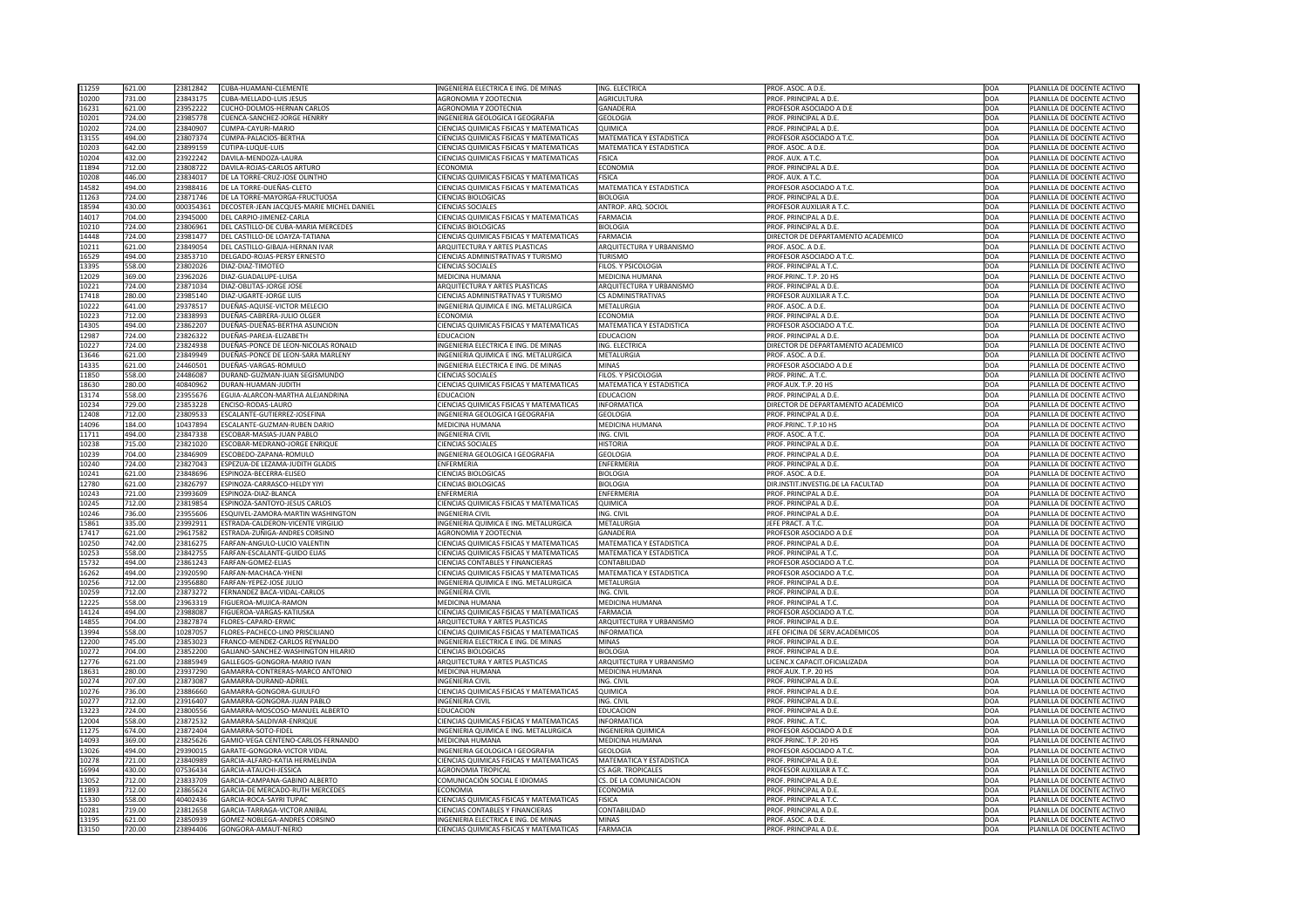| 12256 | 432.00 | 23935494 | GONZALES-BELLIDO-JANET FRANCISCA     | CIENCIAS QUIMICAS FISICAS Y MATEMATICAS        | QUIMICA                                   | PROF. AUX. A T.C.                                     | <b>DOA</b> | PLANILLA DE DOCENTE ACTIVO |
|-------|--------|----------|--------------------------------------|------------------------------------------------|-------------------------------------------|-------------------------------------------------------|------------|----------------------------|
| 12575 | 724.00 | 23833826 | GONZALES-BOZA-JUAN ABEL              | <b>ECONOMIA</b>                                | <b>ECONOMIA</b>                           | PROF. PRINCIPAL A D.E                                 | DOA        | PLANILLA DE DOCENTE ACTIVO |
| 14638 | 140.00 | 23985622 | GONZALES-DE LA VEGA-LUIS AGRIPINO    | <b>MEDICINA HUMANA</b>                         | MEDICINA HUMANA                           | PROF.AUX. T.P. 10 HS                                  | DOA        | PLANILLA DE DOCENTE ACTIVO |
| 14462 | 704.00 | 23867853 | GONZALES-GALLEGOS-DOMINGO            | AGRONOMIA Y ZOOTECNIA                          | <b>AGRICULTURA</b>                        | PROF. PRINCIPAL A D.E.                                | DOA        | PLANILLA DE DOCENTE ACTIVO |
|       |        |          |                                      |                                                |                                           |                                                       |            |                            |
| 12544 | 724.00 | 23872153 | GONZALES-GAMARRA-DAVID ORLANDO       | <b>CIENCIAS FORESTALES Y MEDIO AMBIENTE</b>    | CS. FORESTALES I M. AMB. (PTO. MALDONADO) | DIRECTOR DE ESCUELA PROFESIONAL                       | DOA        | PLANILLA DE DOCENTE ACTIVO |
| 10296 | 724.00 | 23921290 | GONZALES-OCHOA-ADRIAN                | <b>CIENCIAS SOCIALES</b>                       | FILOS. Y PSICOLOGIA                       | DIRECTOR DE DEPARTAMENTO ACADEMICO                    | DOA        | PLANILLA DE DOCENTE ACTIVO |
| 13053 | 637.00 | 23876588 | GONZALES-PARI-FLORA VIRGINIA         | COMUNICACIÓN SOCIAL E IDIOMAS                  | CS. DE LA COMUNICACION                    | PROF. ASOC. A D.E.                                    | DOA        | PLANILLA DE DOCENTE ACTIVO |
| 14463 | 704.00 | 23903799 | GONZALES-QUISPE-RICARDO              | <b>AGRONOMIA Y ZOOTECNIA</b>                   | <b>AGRICULTURA</b>                        | DIRECTOR DE LA UNIDAD DE INVESTIGACION DE LA FACULTAD | DOA        | PLANILLA DE DOCENTE ACTIVO |
| 14416 | 704.00 | 23872363 | GONZALES-SOTA-MARTHA HERMENEGILDA    | <b>ENFERMERIA</b>                              | <b>ENFERMERIA</b>                         | PROF. PRINCIPAL A D.E.                                | DOA        | PLANILLA DE DOCENTE ACTIVO |
| 12222 | 724.00 | 23833249 | GONZALES-SURCO-FELIX GONZALO         | <b>EDUCACION</b>                               | <b>EDUCACION</b>                          | PROF. PRINCIPAL A D.E.                                | DOA        | PLANILLA DE DOCENTE ACTIVO |
| 13460 | 621.00 | 23905749 | GONZALES-VARGAS-MARIO                | INGENIERIA ELECTRICA E ING. DE MINAS           | ING. ELECTRICA                            | PROF. ASOC. A D.E.                                    | <b>DOA</b> | PLANILLA DE DOCENTE ACTIVO |
| 18613 | 280.00 | 23999685 | GONZALEZ-GONZALEZ-YURI ANTONIO       | CIENCIAS QUIMICAS FISICAS Y MATEMATICAS        | <b>FISICA</b>                             | PROF.AUX. T.P. 20 HS                                  | DOA        | PLANILLA DE DOCENTE ACTIVO |
| 15489 | 335.00 | 23833619 | GONZALEZ-VERGARA-JUVENAL RAMIRO      | <b>CIENCIAS ADMINISTRATIVAS Y TURISMO</b>      | <b>CS ADMINISTRATIVAS</b>                 | <b>IEFE PRACT. A T.C.</b>                             | DOA        | PLANILLA DE DOCENTE ACTIVO |
| 14870 | 369.00 | 23842238 | GRAJEDA-ANCCA-PABLO FIDEL            | <b>MEDICINA HUMANA</b>                         | MEDICINA HUMANA                           | PROF.PRINC. T.P. 20 HS                                | DOA        | PLANILLA DE DOCENTE ACTIVO |
| 12070 | 575.00 | 23951083 | GUILLERMO-ESPINOZA-JORGE WASHINTON   | <b>CIENCIAS CONTABLES Y FINANCIERAS</b>        | CONTABILIDAD                              | DIRECTOR DE DEPARTAMENTO ACADEMICO                    |            | PLANILLA DE DOCENTE ACTIVO |
|       |        |          |                                      |                                                |                                           |                                                       | DOA        |                            |
| 11709 | 728.00 | 23906692 | GUTIERREZ-SAMANEZ-SANDRO VIRGILIO    | <b>INGENIERIA CIVIL</b>                        | ING. CIVIL                                | DIRECTOR DE DEPARTAMENTO ACADEMICO                    | DOA        | PLANILLA DE DOCENTE ACTIVO |
| 10308 | 736.00 | 23841824 | GUTIERREZ-VALER-CRISTINA             | ARQUITECTURA Y ARTES PLASTICAS                 | ARQUITECTURA Y URBANISMO                  | PROF. PRINCIPAL A D.E.                                | DOA        | PLANILLA DE DOCENTE ACTIVO |
| 15204 | 494.00 | 23986456 | GUZMAN-CACERES-GIOVANNA              | CIENCIAS QUIMICAS FISICAS Y MATEMATICAS        | <b>FISICA</b>                             | PROFESOR ASOCIADO A T.C.                              | DOA        | PLANILLA DE DOCENTE ACTIVO |
| 11287 | 712.00 | 23882339 | <b>GUZMAN-CALDERON-PEDRO LEONEI</b>  | COMUNICACIÓN SOCIAL E IDIOMAS                  | CS. DE LA COMUNICACION                    | SECRETARIO ACADEMICO ADMINISTRATIVO                   | DOA        | PLANILLA DE DOCENTE ACTIVO |
| 11795 | 494.00 | 23924116 | GUZMAN-HUAMAN-MARIO OSWALDO          | CIENCIAS QUIMICAS FISICAS Y MATEMATICAS        | <b>FISICA</b>                             | PROFESOR ASOCIADO A T.C.                              | DOA        | PLANILLA DE DOCENTE ACTIVO |
| 13093 | 494.00 | 23872457 | HARO-PAZ-EMILIANO LEONCIO            | <b>CIENCIAS ADMINISTRATIVAS Y TURISMO</b>      | <b>CS ADMINISTRATIVAS</b>                 | PROFESOR ASOCIADO A T.C.                              | DOA        | PLANILLA DE DOCENTE ACTIVO |
| 10315 | 724.00 | 23852634 | HERRERA-DELGADO-SONIA MARTINA        | ARQUITECTURA Y ARTES PLASTICAS                 | ARQUITECTURA Y URBANISMO                  | PROF. PRINCIPAL A D.E                                 | DOA        | PLANILLA DE DOCENTE ACTIVO |
| 18628 | 430.00 | 23934173 | HERRERA-VARGAS-MARCO ANTONIO         | <b>CIENCIAS QUIMICAS FISICAS Y MATEMATICAS</b> | <b>MATEMATICA Y ESTADISTICA</b>           | PROFESOR AUXILIAR A T.C.                              | DOA        | PLANILLA DE DOCENTE ACTIVO |
| 10317 | 324.00 | 23839525 | HIDALGO-RAMIREZ-FELIX ALFONSO        | MEDICINA HUMANA                                | MEDICINA HUMANA                           | PROF.ASOC.T.P. 20 HS                                  | DOA        | PLANILLA DE DOCENTE ACTIVO |
|       |        |          |                                      |                                                |                                           |                                                       |            |                            |
| 13407 | 162.00 | 23882387 | HINOJOSA-ACCOSTUPA-BRAULIO           | <b>CIENCIAS CONTABLES Y FINANCIERAS</b>        | CONTABILIDAD                              | PROF.ASOC. T.P. 10 HS                                 | DOA        | PLANILLA DE DOCENTE ACTIVO |
| 13024 | 162.00 | 23983383 | HINOJOSA-VELAZCO-OSCAR DARIO         | <b>MEDICINA HUMANA</b>                         | MEDICINA HUMANA                           | PROF.ASOC. T.P. 10 HS                                 | DOA        | PLANILLA DE DOCENTE ACTIVO |
| 15682 | 558.00 | 23904134 | HOLGADO-ABARCA-FEDERICO              | <b>CIENCIAS CONTABLES Y FINANCIERAS</b>        | CONTABILIDAD                              | PROF. PRINCIPAL A T.C.                                | DOA        | PLANILLA DE DOCENTE ACTIVO |
| 10321 | 712.00 | 2396560  | HOLGADO-CANALES-MARIA GUADALUPE      | ENFERMERIA                                     | ENFERMERIA                                | PROF. PRINCIPAL A D.E.                                | <b>DOA</b> | PLANILLA DE DOCENTE ACTIVO |
| 11708 | 494.00 | 23830810 | HOLGADO-ESCALANTE-GUIDO EULOGIO      | <b>INGENIERIA CIVIL</b>                        | ING. CIVIL                                | PROFESOR ASOCIADO A T.C.                              | DOA        | PLANILLA DE DOCENTE ACTIVO |
| 12174 | 704.00 | 2391295  | HOLGADO-ROJAS-MARIA ENCARNACION      | <b>CIENCIAS BIOLOGICAS</b>                     | <b>BIOLOGIA</b>                           | PROF. PRINCIPAL A D.E                                 | DOA        | PLANILLA DE DOCENTE ACTIVO |
| 10322 | 558.00 | 23849670 | HOLGUIN-SEGOVIA-ALEJANDRINO DONATO   | <b>CIENCIAS QUIMICAS FISICAS Y MATEMATICAS</b> | MATEMATICA Y ESTADISTICA                  | PROF. PRINCIPAL A T.C.                                | <b>DOA</b> | PLANILLA DE DOCENTE ACTIVO |
| 10323 | 727.00 | 23963424 | HUACALLO-PACHECO-EDGAR               | INGENIERIA GEOLOGICA I GEOGRAFIA               | <b>GEOLOGIA</b>                           | PROF. PRINCIPAL A D.E.                                | DOA        | PLANILLA DE DOCENTE ACTIVO |
| 14889 | 335.00 | 01510119 | HUACASI-CUTIPA-ROBERTO LEONIDAS      | COMUNICACIÓN SOCIAL E IDIOMAS                  | CS. DE LA COMUNICACION                    | <b>IEFE PRACT. A T.C.</b>                             | DOA        | PLANILLA DE DOCENTE ACTIVO |
|       |        |          |                                      |                                                |                                           |                                                       |            |                            |
| 10324 | 707.00 | 23880177 | HUACOTO-TAPIA-RAUL                   | <b>CIENCIAS QUIMICAS FISICAS Y MATEMATICAS</b> | <b>FISICA</b>                             | PROF. PRINCIPAL A D.E.                                | DOA        | PLANILLA DE DOCENTE ACTIVO |
| 18614 | 430.00 | 25320152 | HUAMAN-CUSIHUAMAN-ABRAHAM            | CIENCIAS QUIMICAS FISICAS Y MATEMATICAS        | <b>FISICA</b>                             | PROFESOR AUXILIAR A T.C.                              | DOA        | PLANILLA DE DOCENTE ACTIVO |
| 13033 | 494.00 | 02387936 | HUAMAN-HUALLPA-MARIO JESUS           | CIENCIAS DEL DESARROLLO - ANDAHUAYLAS          | CD. DEL DESARROLLO                        | PROF. ASOC. A T.C.                                    | DOA        | PLANILLA DE DOCENTE ACTIVO |
| 11292 | 439.00 | 23830626 | HUAMAN-HUAYTA-DIEGO ESTANISLAO       | <b>CIENCIAS QUIMICAS FISICAS Y MATEMATICAS</b> | <b>MATEMATICA Y ESTADISTICA</b>           | PROF. AUX. A T.C.                                     | DOA        | PLANILLA DE DOCENTE ACTIVO |
| 13630 | 621.00 | 31044739 | HUAMAN-MIRANDA-GUIDO VICENTE         | AGRONOMIA Y ZOOTECNIA                          | <b>AGRICULTURA</b>                        | PROF. ASOC. A D.E.                                    | DOA        | PLANILLA DE DOCENTE ACTIVO |
|       |        |          |                                      |                                                |                                           |                                                       |            |                            |
|       | 621.00 | 2396272  | HUAMAN-MORALES-ESTELA                | CIENCIAS QUIMICAS FISICAS Y MATEMATICAS        | <b>FISICA</b>                             | PROFESOR ASOCIADO A D.E                               | DOA        | PLANILLA DE DOCENTE ACTIVO |
| 10326 |        |          |                                      |                                                |                                           |                                                       |            |                            |
| 14380 | 280.00 | 23995498 | HUAMAN-VALENCIA-ALFONSO JESUS        | INGENIERIA ELECTRICA E ING. DE MINAS           | ING. MECANICA                             | PROF.AUX. T.P. 20 HS                                  | DOA        | PLANILLA DE DOCENTE ACTIVO |
| 12370 | 324.00 | 23951054 | HUAMAN-VILLEGAS-CLORINDA             | <b>MEDICINA HUMANA</b>                         | <b>MEDICINA HUMANA</b>                    | PROF.ASOC.T.P. 20 HS                                  | DOA        | PLANILLA DE DOCENTE ACTIVO |
| 16595 | 494.00 | 24991546 | HUILLCA-JIMENEZ-EDGAR                | <b>AGRONOMIA TROPICAL</b>                      | <b>CS AGR. TROPICALES</b>                 | PROFESOR ASOCIADO A T.C.                              | DOA        | PLANILLA DE DOCENTE ACTIVO |
| 13038 | 575.00 | 24289587 | HURTADO-HUAMAN-FELIX                 | AGRONOMIA Y ZOOTECNIA                          | <b>AGRICULTURA</b>                        | PROF. PRINCIPAL A D.E.                                | DOA        | PLANILLA DE DOCENTE ACTIVO |
| 10331 | 731.00 | 23962113 | HURTADO-PEREZ-ARNALDO MARIO          | INGENIERIA QUIMICA E ING. METALURGICA          | <b>INGENIERIA QUIMICA</b>                 | DIRECTOR DE DEPARTAMENTO ACADEMICO                    | DOA        | PLANILLA DE DOCENTE ACTIVO |
| 11849 | 494.00 | 23805872 | IBARRA - ZAMBRANO-WALDO ELIO         | <b>CIENCIAS QUIMICAS FISICAS Y MATEMATICAS</b> | <b>INFORMATICA</b>                        | PROFESOR ASOCIADO A T.C.                              | DOA        | PLANILLA DE DOCENTE ACTIVO |
| 10334 | 716.00 | 23827227 | JANQUI-GUZMAN-ARTEMIO                | INGENIERIA ELECTRICA E ING. DE MINAS           | ING. ELECTRICA                            | DIRECTOR DE ESCUELA PROFESIONAL                       | DOA        | PLANILLA DE DOCENTE ACTIVO |
| 10335 | 724.00 | 23827268 | JANQUI-GUZMAN-HERMOGENES             | <b>CIENCIAS ADMINISTRATIVAS Y TURISMO</b>      | <b>CS ADMINISTRATIVAS</b>                 | PROF. PRINCIPAL A D.E                                 | DOA        | PLANILLA DE DOCENTE ACTIVO |
|       |        |          |                                      |                                                |                                           |                                                       |            |                            |
| 10337 | 724.00 | 23874682 | JARA-MOSCOSO-MARY NORMA              | <b>CIENCIAS BIOLOGICAS</b>                     | <b>BIOLOGIA</b>                           | PROF. PRINCIPAL A D.E.                                | DOA        | PLANILLA DE DOCENTE ACTIVO |
| 15856 | 494.00 | 23990082 | JAVIER-RAMOS-ROSA MARIA              | <b>ENFERMERIA</b>                              | ENFERMERIA                                | PROFESOR ASOCIADO A T.C.                              | DOA        | PLANILLA DE DOCENTE ACTIVO |
| 15854 | 430.00 | 23936715 | JIMENEZ-AGUILAR-CATALINA             | AGRONOMIA Y ZOOTECNIA                          | <b>AGRICULTURA</b>                        | PROF. AUX. A T.C.                                     | DOA        | PLANILLA DE DOCENTE ACTIVO |
| 15760 | 621.00 | 02431106 | JIMENEZ-PAREDES-CAYREL GENOVEVA      | <b>ENFERMERIA</b>                              | <b>ENFERMERIA</b>                         | PROFESOR ASOCIADO A D.E                               | DOA        | PLANILLA DE DOCENTE ACTIVO |
| 13750 | 430.00 | 08275752 | JIMENEZ-TRONCOSO-LUIS                | INGENIERIA ELECTRICA E ING. DE MINAS           | ING. ELECTRONICA                          | PROFESOR ASOCIADO A T.C.                              | DOA        | PLANILLA DE DOCENTE ACTIVO |
| 10339 | 712.00 | 23805495 | JORDAN-PALOMINO-TEOFILO              | CIENCIAS ADMINISTRATIVAS Y TURISMO             | CS ADMINISTRATIVAS                        | PROF. PRINCIPAL A D.E.                                | <b>DOA</b> | PLANILLA DE DOCENTE ACTIVO |
| 13369 | 558.00 | 23847536 | JORGE-ROJAS-BERNARDO                 | <b>INGENIERIA AGRO INDUSTRIAL</b>              | AGRO INDUSTRIAL (SICUANI)                 | PROF. PRINC. A T.C.                                   | DOA        | PLANILLA DE DOCENTE ACTIVO |
| 10340 | 712.00 | 23884606 | KEHUARUCHO-CARDENAS-DOMINGO WALTER   | <b>CIENCIAS QUIMICAS FISICAS Y MATEMATICAS</b> | <b>FISICA</b>                             | PROF. PRINCIPAL A D.E.                                | DOA        | PLANILLA DE DOCENTE ACTIVO |
| 10343 | 712.00 | 2382105  | LADRON DE GUEVARA-PINO-HANNI MATILDE | <b>ECONOMIA</b>                                | <b>ECONOMIA</b>                           | PROF. PRINCIPAL A D.E.                                | DOA        | PLANILLA DE DOCENTE ACTIVO |
| 10344 | 727.00 | 24367065 | LADRON DE GUEVARA-RODRIGUEZ-OSCAR    | COORD. Y SUPERV. DE LA EDUC. (C. UNIV.)        | <b>AUTORIDADES</b>                        | DECANO DE LA FACULTAD                                 | DOA        | PLANILLA DE DOCENTE ACTIVO |
| 14441 | 558.00 | 2380638  | LAGOS-AEDO-GLADYS                    | <b>CIENCIAS SOCIALES</b>                       | ANTROP. ARQ. SOCIOL                       | PROF. PRINCIPAL A T.C.                                | DOA        | PLANILLA DE DOCENTE ACTIVO |
|       |        |          |                                      |                                                |                                           |                                                       |            |                            |
| 14897 | 558.00 | 23951536 | LAQUIHUANACO-LOZA-FELIPE SANTIAGO    | MEDICINA HUMANA                                | <b>ODONTOLOGIA</b>                        | DIRECTOR DE DEPARTAMENTO ACADEMICO                    | <b>DOA</b> | PLANILLA DE DOCENTE ACTIVO |
| 14438 | 494.00 | 23944076 | LARA-DIAZ DEL OLMO-ZULMA VIRGINIA    | CIENCIAS QUIMICAS FISICAS Y MATEMATICAS        | QUIMICA                                   | PROFESOR ASOCIADO A T.C.                              | <b>DOA</b> | PLANILLA DE DOCENTE ACTIVO |
| 10346 | 724.00 | 25185004 | LATORRE-ESCALANTE-LIBIO RICARDO      | CIENCIAS QUIMICAS FISICAS Y MATEMATICAS        | <b>FISICA</b>                             | PROF. PRINCIPAL A D.E.                                | DOA        | PLANILLA DE DOCENTE ACTIVO |
| 10347 | 724.00 | 23849024 | LATORRE-VALDEIGLESIAS-ZENON          | <b>CIENCIAS CONTABLES Y FINANCIERAS</b>        | CONTABILIDAD                              | DIRECTOR DE ESCUELA PROFESIONAL                       | DOA        | PLANILLA DE DOCENTE ACTIVO |
| 10348 | 731.00 | 23828214 | LAU-PACHECO-MANUEL                   | INGENIERIA ELECTRICA E ING. DE MINAS           | ING. ELECTRICA                            | PROF. PRINCIPAL A D.E.                                | DOA        | PLANILLA DE DOCENTE ACTIVO |
| 18851 | 280.00 |          | 23924702  LAVILLA-ABARCA-FRANCISCA   | <b>EDUCACION</b>                               | <b>EDUCACION - SEDE ESPINAR</b>           | PROF.AUX. T.P. 20 HS                                  | <b>DOA</b> | PLANILLA DE DOCENTE ACTIVO |
| 11848 | 494.00 | 24710730 | LAVILLA-ILLANES-JUSTO BERNARDINO     | <b>CIENCIAS QUIMICAS FISICAS Y MATEMATICAS</b> | <b>MATEMATICA Y ESTADISTICA</b>           | <b>PROFESOR ASOCIADO A T.C.</b>                       | DOA        | PLANILLA DE DOCENTE ACTIVO |
| 14896 | 215.00 | 24684160 | LAZO-ALVAREZ-JULIO                   | <b>MEDICINA HUMANA</b>                         | <b>ODONTOLOGIA</b>                        | PROF.ASOC. T.P. 10 HS                                 | DOA        | PLANILLA DE DOCENTE ACTIVO |
|       |        |          |                                      |                                                |                                           |                                                       |            |                            |
| 13993 | 335.00 | 23801349 | LECHUGA-CANAL-WASHINGTON JULIO       | INGENIERIA QUIMICA E ING. METALURGICA          | <b>INGENIERIA QUIMICA</b>                 | <b>PROFESOR AUXILIAR A T.C.</b>                       | DOA        | PLANILLA DE DOCENTE ACTIVO |
| 13326 | 335.00 | 23888208 | LECHUGA-CHACON-ANA MARIA             | <b>CIENCIAS QUIMICAS FISICAS Y MATEMATICAS</b> | QUIMICA                                   | PROF. AUX. A T.C.                                     | DOA        | PLANILLA DE DOCENTE ACTIVO |
| 14081 | 724.00 | 23837499 | LINARES-SANTOS-DANIEL ALEJANDRO      | CIENCIAS ADMINISTRATIVAS Y TURISMO             | <b>CS ADMINISTRATIVAS</b>                 | <b>PROF. PRINCIPAL A D.E.</b>                         | DOA        | PLANILLA DE DOCENTE ACTIVO |
| 11818 | 712.00 | 23902170 | LIZARRAGA-VALENCIA-LUIS JUSTINO      | AGRONOMIA Y ZOOTECNIA                          | <b>AGRICULTURA</b>                        | PROF. PRINCIPAL A D.E.                                | DOA        | PLANILLA DE DOCENTE ACTIVO |
| 13672 | 432.00 | 23825404 | LLACTA-MORVELI-ENRIQUETA             | <b>CIENCIAS SOCIALES</b>                       | <b>HISTORIA</b>                           | PROF. AUX. A T.C.                                     | DOA        | PLANILLA DE DOCENTE ACTIVO |
| 12247 | 692.00 | 24461500 | LLAMOCCA-VIVANCO-RUBEN               | INGENIERIA ELECTRICA E ING. DE MINAS           | <b>MINAS</b>                              | PROF. ASOC. A D.E.                                    | DOA        | PLANILLA DE DOCENTE ACTIVO |
| 17445 | 430.00 | 23980283 | LLERENA-CAJIGAS-BETZY ZEYTEL         | <b>AGRONOMIA TROPICAL</b>                      | <b>CS AGR. TROPICALES</b>                 | PROFESOR AUXILIAR A T.C.                              | DOA        | PLANILLA DE DOCENTE ACTIVO |
| 10355 | 725.00 | 23829491 | LOAIZA-CUBA-WILBERT JULIO            | INGENIERIA ELECTRICA E ING. DE MINAS           | ING. ELECTRICA                            | PROF. PRINCIPAL A D.E.                                | DOA        | PLANILLA DE DOCENTE ACTIVO |
| 10358 | 731.00 | 24476965 | LOAIZA-DE PAZ-AURORA                 | <b>CIENCIAS QUIMICAS FISICAS Y MATEMATICAS</b> | <b>QUIMICA</b>                            | PROF. PRINCIPAL A D.E.                                | DOA        | PLANILLA DE DOCENTE ACTIVO |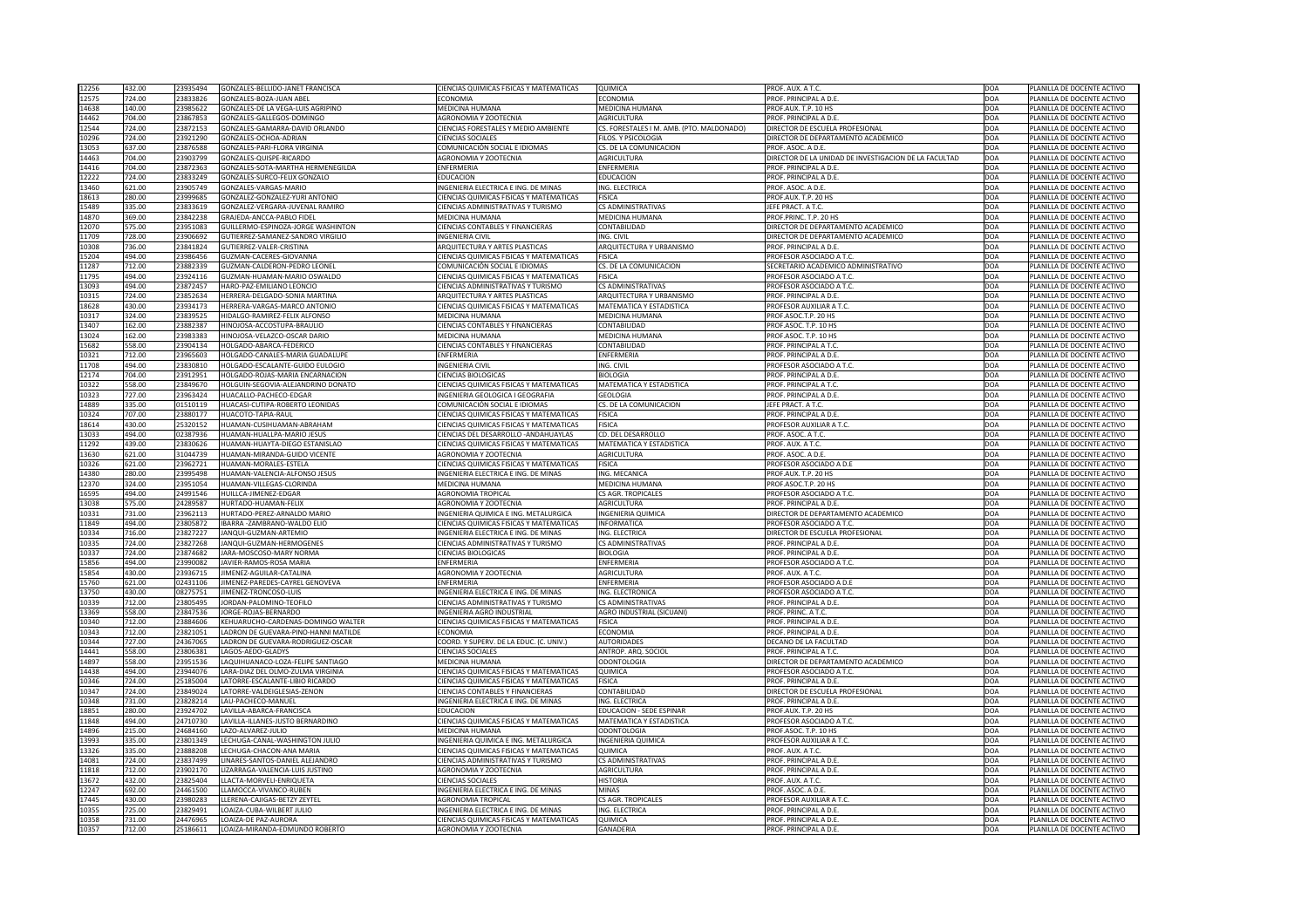| 10359 | 715.00 | 23806261 | LOAIZA-ORTIZ-ESVEN                        | INGENIERIA QUIMICA E ING. METALURGICA          | <b>INGENIERIA QUIMICA</b>        | <b>DIRECTOR DE ESCUELA PROFESIONAL</b> | DOA        | PLANILLA DE DOCENTE ACTIVO |
|-------|--------|----------|-------------------------------------------|------------------------------------------------|----------------------------------|----------------------------------------|------------|----------------------------|
| 13219 | 712.00 | 23892143 | LOAIZA-ORTIZ-ZORAIDA                      | COMUNICACIÓN SOCIAL E IDIOMAS                  | CS. DE LA COMUNICACION           | PROF. PRINCIPAL A D.E.                 | DOA        | PLANILLA DE DOCENTE ACTIVO |
|       |        |          | LOAIZA-SCHIAFFINO-CARLOS HUGO             |                                                | ING. CIVIL                       |                                        |            |                            |
| 10360 | 721.00 | 2387054  |                                           | <b>INGENIERIA CIVIL</b>                        |                                  | PROF. PRINCIPAL A D.E.                 | DOA        | PLANILLA DE DOCENTE ACTIVO |
| 13318 | 558.00 | 23834214 | LOPEZ-DURAND-VICTOR                       | <b>AGRONOMIA Y ZOOTECNIA</b>                   | <b>AGRICULTURA</b>               | PROF. PRINCIPAL A T.C.                 | DOA        | PLANILLA DE DOCENTE ACTIVO |
| 13345 | 493.90 | 23923900 | LOPEZ-ZAPANA-RONALD LUIS                  | INGENIERIA GEOLOGICA I GEOGRAFIA               | <b>GEOLOGIA</b>                  | PROF. ASOC. A T.C.                     | DOA        | PLANILLA DE DOCENTE ACTIVO |
| 10365 | 724.00 | 23834034 | LOZA-GAMARRA-ISAAC FEDERICO               | <b>INGENIERIA CIVIL</b>                        | ING. CIVIL                       | PROF. PRINCIPAL A D.E.                 | DOA        | PLANILLA DE DOCENTE ACTIVO |
| 16019 | 704.00 | 23859597 | LUIZAR-OBREGON-CELINA                     | CIENCIAS QUIMICAS FISICAS Y MATEMATICAS        | QUIMICA                          | PROF. PRINCIPAL A D.E.                 | DOA        | PLANILLA DE DOCENTE ACTIVO |
| 10368 | 712.00 | 23923754 | LUNA-ROZAS-WILLIAM AMERICO                | <b>INGENIERIA CIVIL</b>                        | ING. CIVIL                       | PROF. PRINCIPAL A D.E.                 | DOA        | PLANILLA DE DOCENTE ACTIVO |
| 14693 | 108.00 | 23924484 | LUNA-ZUÑIGA-LILIANA                       | <b>DERECHO Y CIENCIAS POLITICAS</b>            | <b>DERECHO</b>                   | JEFE PRACT.T.P. 10 HS                  | DOA        | PLANILLA DE DOCENTE ACTIVO |
|       |        | 23836369 |                                           |                                                |                                  | PROF.ASOC.T.P. 20 HS                   |            |                            |
| 14894 | 324.00 |          | LUQUE-FLOREZ-EDWARD                       | <b>MEDICINA HUMANA</b>                         | MEDICINA HUMANA                  |                                        | DOA        | PLANILLA DE DOCENTE ACTIVO |
| 14122 | 494.00 | 23992814 | MACEDO-GUZMAN-NICOLAS                     | INGENIERIA GEOLOGICA I GEOGRAFIA               | <b>GEOLOGIA</b>                  | PROFESOR ASOCIADO A T.C.               | DOA        | PLANILLA DE DOCENTE ACTIVO |
| 13675 | 494.00 | 23821894 | MACEDO-SILVA-ARTURO                       | INGENIERIA ELECTRICA E ING. DE MINAS           | ING. MECANICA                    | DIRECTOR DE DEPARTAMENTO ACADEMICO     | DOA        | PLANILLA DE DOCENTE ACTIVO |
| 14120 | 494.00 | 23867218 | MACHACA-BLANCO-EUFEMIA                    | <b>CIENCIAS BIOLOGICAS</b>                     | <b>BIOLOGIA</b>                  | PROF. ASOC. A T.C.                     | DOA        | PLANILLA DE DOCENTE ACTIVO |
| 10370 | 712.00 | 2383831. | MACHACA-MAMANI-ABRAHAM FILIBERTO          | AGRONOMIA Y ZOOTECNIA                          | <b>GANADERIA</b>                 | DIRECTOR DE DEPARTAMENTO ACADEMICO     | <b>DOA</b> | PLANILLA DE DOCENTE ACTIVO |
| 10371 | 724.00 | 2383062  | MADERA-TUPAYACHI-ELENA EMPERATRIZ         | <b>CIENCIAS BIOLOGICAS</b>                     | <b>BIOLOGIA</b>                  | DIRECTOR DE DEPARTAMENTO ACADEMICO     | DOA        | PLANILLA DE DOCENTE ACTIVO |
| 10373 | 712.00 | 23983784 | MAGUIÑA-RONDAN-SIMEONA ESTILISTA          | <b>CIENCIAS QUIMICAS FISICAS Y MATEMATICAS</b> | <b>MATEMATICA Y ESTADISTICA</b>  | PROF. PRINCIPAL A D.E.                 | DOA        | PLANILLA DE DOCENTE ACTIVO |
| 10374 | 712.00 | 23822559 | MALDONADO-FARFAN-AMANDA ROSA              | INGENIERIA QUIMICA E ING. METALURGICA          | <b>INGENIERIA QUIMICA</b>        | PROF. PRINCIPAL A D.E.                 | DOA        | PLANILLA DE DOCENTE ACTIVO |
| 18603 | 430.00 | 40022040 | MALPARTIDA-LINARES-JUAN CARLOS            | <b>INGENIERIA CIVIL</b>                        | ING. CIVIL                       | PROFESOR AUXILIAR A T.C.               | DOA        | PLANILLA DE DOCENTE ACTIVO |
|       |        |          |                                           |                                                |                                  |                                        |            |                            |
| 14431 | 621.00 | 23902310 | MALPARTIDA-MENDOZA-WENCESLAO              | ARQUITECTURA Y ARTES PLASTICAS                 | ARQUITECTURA Y URBANISMO         | PROF. ASOC. A D.E.                     | DOA        | PLANILLA DE DOCENTE ACTIVO |
| 18624 | 280.00 | 2400233: | MAMANI-CASTILLO-ROOSBEL DENNIS            | INGENIERIA ELECTRICA E ING. DE MINAS           | ING. MECANICA                    | PROF.AUX. T.P. 20 HS                   | DOA        | PLANILLA DE DOCENTE ACTIVO |
| 10380 | 736.00 | 23876507 | MAMANI-PARI-DONATO                        | INGENIERIA ELECTRICA E ING. DE MINAS           | ING. ELECTRICA                   | PROF. PRINCIPAL A D.E.                 | DOA        | PLANILLA DE DOCENTE ACTIVO |
| 12163 | 720.00 | 23996846 | MAMANI-PARI-FRANCISCO MARIO               | <b>CIENCIAS QUIMICAS FISICAS Y MATEMATICAS</b> | <b>MATEMATICA Y ESTADISTICA</b>  | PROF. PRINCIPAL A D.E.                 | DOA        | PLANILLA DE DOCENTE ACTIVO |
| 15249 | 280.00 | 25309500 | MARCAVILLACA-LUNA-ALFREDO MODESTO         | <b>AGRONOMIA TROPICAL</b>                      | <b>CS AGR. TROPICALES</b>        | PROF.AUX. T.P. 20 HS                   | DOA        | PLANILLA DE DOCENTE ACTIVO |
| 10383 | 621.00 | 2383729  | MARIACA-VALENZUELA-CONCEPCION             | <b>CIENCIAS BIOLOGICAS</b>                     | <b>BIOLOGIA</b>                  | PROF. ASOC. A D.E.                     | DOA        | PLANILLA DE DOCENTE ACTIVO |
| 10384 | 744.00 | 23837555 | MARIN-LOAYZA-JOSE FELIPE                  | <b>INGENIERIA CIVIL</b>                        | ING. CIVIL                       | PROF. PRINCIPAL A D.E.                 | DOA        | PLANILLA DE DOCENTE ACTIVO |
| 18854 | 430.00 | 24469562 | MARMANILLO-VILLANUEVA-RONI ALEJANDRO      | CIENCIAS QUIMICAS FISICAS Y MATEMATICAS        | <b>FISICA</b>                    | PROFESOR AUXILIAR A T.C.               | DOA        | PLANILLA DE DOCENTE ACTIVO |
|       |        |          |                                           |                                                |                                  |                                        |            |                            |
| 15653 | 494.00 | 24990500 | MARQUEZ-ROMERO-FANNY ROSARIO              | AGRONOMIA Y ZOOTECNIA                          | <b>AGRICULTURA</b>               | PROF. ASOC. A T.C.                     | DOA        | PLANILLA DE DOCENTE ACTIVO |
| 13739 | 280.00 | 23858849 | MARROQUIN-MUÑIZ-MARCO ANTONIO             | DERECHO Y CIENCIAS POLITICAS                   | <b>DERECHO</b>                   | PROF.AUX. T.P. 20 HS                   | DOA        | PLANILLA DE DOCENTE ACTIVO |
| 10389 | 721.00 | 23847057 | MASCO-ARRIOLA-MERY LUZ                    | COORD. Y SUPERV. DE LA EDUC. (C. UNIV.)        | <b>AUTORIDADES</b>               | DECANO DE LA FACULTAD                  | DOA        | PLANILLA DE DOCENTE ACTIVO |
| 10391 | 731.00 | 23853084 | MATTOS-OJEDA-EDISON SANTIAGO              | INGENIERIA GEOLOGICA I GEOGRAFIA               | <b>GEOLOGIA</b>                  | PROF. PRINCIPAL A D.E.                 | DOA        | PLANILLA DE DOCENTE ACTIVO |
| 10392 | 324.00 | 23842924 | MAURICIO-AGURTO-NICOLAS EDGARDO           | MEDICINA HUMANA                                | MEDICINA HUMANA                  | PROF.ASOC.T.P. 20 HS                   | <b>DOA</b> | PLANILLA DE DOCENTE ACTIVO |
| 18609 | 280.00 | 23857609 | MAXI-CALLE-JAIME                          | ECONOMIA                                       | <b>ECONOMIA</b>                  | PROF.AUX. T.P. 20 HS                   | DOA        | PLANILLA DE DOCENTE ACTIVO |
| 16134 | 494.00 | 80491489 | MAYHUA-CURO-KELMA RUTH                    | <b>CIENCIAS CONTABLES Y FINANCIERAS</b>        | CONTABILIDAD                     | PROFESOR ASOCIADO A T.C.               | DOA        | PLANILLA DE DOCENTE ACTIVO |
| 14110 | 494.00 | 23904280 | MAYORGA-CONTRERAS-JUSTINA                 | COMUNICACIÓN SOCIAL E IDIOMAS                  | CS. DE LA COMUNICACION           | <b>PROFESOR ASOCIADO A T.C.</b>        | DOA        | PLANILLA DE DOCENTE ACTIVO |
| 10394 | 745.00 | 23956885 | MAYTA-LINO-MAXIMO VICTOR                  | INGENIERIA ELECTRICA E ING. DE MINAS           | <b>MINAS</b>                     | <b>PROF. PRINCIPAL A D.E.</b>          | DOA        | PLANILLA DE DOCENTE ACTIVO |
| 13670 | 724.00 | 23903058 | MEDINA-MARTINEZ-FRANCISCO                 | <b>CIENCIAS SOCIALES</b>                       | <b>HISTORIA</b>                  | DIRECTOR DE ESCUELA PROFESIONAL        | DOA        | PLANILLA DE DOCENTE ACTIVO |
|       |        |          |                                           |                                                |                                  |                                        |            |                            |
| 14768 | 324.00 | 23984550 | MEDINA-MIRANDA-KARELIA                    | CIENCIAS QUIMICAS FISICAS Y MATEMATICAS        | <b>INFORMATICA</b>               | PROF.ASOC.T.P. 20 HS                   | DOA        | PLANILLA DE DOCENTE ACTIVO |
| 13168 | 704.00 | 23963530 | MEDINA-SALAS-COSME WILBERT                | COMUNICACIÓN SOCIAL E IDIOMAS                  | CS. DE LA COMUNICACION           | DIRECTOR DE DEPARTAMENTO ACADEMICO     | DOA        | PLANILLA DE DOCENTE ACTIVO |
|       |        |          |                                           |                                                |                                  |                                        |            |                            |
| 13101 | 704.00 | 2381691: | MEDINA-SUYO-LUIS FROILAN                  | <b>CIENCIAS SOCIALES</b>                       | <b>HISTORIA</b>                  | PROF. PRINCIPAL A D.E.                 | DOA        | PLANILLA DE DOCENTE ACTIVO |
| 12043 | 335.00 | 2389877  | MEDINA-VARGAS-ANDRES FERNANDO             | CIENCIAS QUIMICAS FISICAS Y MATEMATICAS        | MATEMATICA Y ESTADISTICA         | SECRETARIO ACADEMICO ADMINISTRATIVO    | DOA        | PLANILLA DE DOCENTE ACTIVO |
| 12596 | 578.00 | 2388150  | MEDRANO-VALENCIA-IVAN CESAR               | <b>CIENCIAS QUIMICAS FISICAS Y MATEMATICAS</b> | <b>INFORMATICA</b>               | PROFESOR ASOCIADO A T.C.               | DOA        | PLANILLA DE DOCENTE ACTIVO |
| 11307 | 621.00 | 2383714  | MELENDEZ-MORVELI-LUIS ANTONIO             | INGENIERIA GEOLOGICA I GEOGRAFIA               | <b>GEOLOGIA</b>                  | PROFESOR ASOCIADO A D.E                | DOA        | PLANILLA DE DOCENTE ACTIVO |
| 10400 | 738.00 | 23956879 | MELENDEZ-NINA-JUAN FRANCISCO              | INGENIERIA ELECTRICA E ING. DE MINAS           | <b>MINAS</b>                     | PROF. PRINCIPAL A D.E.                 | DOA        | PLANILLA DE DOCENTE ACTIVO |
| 10402 | 724.00 | 23917189 | MELLADO-VARGAS-OBDULIA                    | <b>CIENCIAS QUIMICAS FISICAS Y MATEMATICAS</b> | <b>QUIMICA</b>                   | <b>PROF. PRINCIPAL A D.E.</b>          | DOA        | PLANILLA DE DOCENTE ACTIVO |
|       |        |          |                                           |                                                |                                  |                                        |            |                            |
| 10404 | 439.00 | 23875815 | MENA-ESCALANTE-RAMON ERNESTO              | INGENIERIA QUIMICA E ING. METALURGICA          | <b>INGENIERIA QUIMICA</b>        | EFE DE PRACTICAS A D.E.                | DOA        | PLANILLA DE DOCENTE ACTIVO |
| 10405 | 439.00 | 2382379  | MENDIGURE-SARMIENTO-ATILIO                | INGENIERIA QUIMICA E ING. METALURGICA          | <b>INGENIERIA QUIMICA</b>        | LICENCIA SINDICAL                      | DOA        | PLANILLA DE DOCENTE ACTIVO |
| 10407 | 734.00 | 23848072 | MENDOZA-ABARCA-JUAN WILBERT               | AGRONOMIA Y ZOOTECNIA                          | AGRICULTURA                      | PROF. PRINCIPAL A D.E.                 | DOA        | PLANILLA DE DOCENTE ACTIVO |
| 14039 | 558.00 | 2381374  | MENDOZA-ABARCA-MIGUEL ANGEL               | <b>ECONOMIA</b>                                | <b>ECONOMIA</b>                  | PROF. PRINCIPAL A T.C.                 | DOA        | PLANILLA DE DOCENTE ACTIVO |
| 18635 | 280.00 | 23964205 | MENDOZA-CANALES-FREDY VICTOR              | <b>MEDICINA HUMANA</b>                         | <b>ODONTOLOGIA</b>               | PROF.AUX. T.P. 20 HS                   | DOA        | PLANILLA DE DOCENTE ACTIVO |
| 13417 | 335.00 | 23920985 | MENDOZA-MUÑOZ-YANET                       | MEDICINA HUMANA                                | MEDICINA HUMANA                  | PROF. AUX. A T.C.                      | DOA        | PLANILLA DE DOCENTE ACTIVO |
| 12610 | 469.00 | 23880984 | MERCADO-RODRIGUEZ-EDITH CIRILA            | <b>CIENCIAS SOCIALES</b>                       | ANTROP. ARQ. SOCIOL              | PROF. ASOC. A T.C.                     | DOA        | PLANILLA DE DOCENTE ACTIVO |
| 10411 | 733.00 | 23822072 | MERCADO-TEJADA-EDDIE EDGARD               | INGENIERIA GEOLOGICA I GEOGRAFIA               | <b>GEOLOGIA</b>                  | PROF. PRINCIPAL A D.E.                 | DOA        | PLANILLA DE DOCENTE ACTIVO |
|       | 712.00 | 25004713 | MERMA-MOLINA-ISAIAS                       | <b>AGRONOMIA TROPICAL</b>                      | <b>CS AGR. TROPICALES</b>        | PROF. PRINCIPAL A D.E.                 | DOA        | PLANILLA DE DOCENTE ACTIVO |
| 11312 | 712.00 | 23813239 | MIRANDA-CARRION-PROSPERO NARCISO          | <b>CIENCIAS ADMINISTRATIVAS Y TURISMO</b>      | <b>CS ADMINISTRATIVAS</b>        | DIRECTOR DE ESCUELA PROFESIONAL        | DOA        | PLANILLA DE DOCENTE ACTIVO |
| 10416 |        |          |                                           |                                                |                                  |                                        |            |                            |
| 11316 | 494.00 | 23916727 | MIRANDA-FARFAN-SAMUEL                     | <b>INGENIERIA CIVIL</b>                        | ING. CIVIL                       | PROFESOR ASOCIADO A T.C.               | DOA        | PLANILLA DE DOCENTE ACTIVO |
| 10418 | 715.00 | 29274879 | MIRANDA-GASTAÑAGA-FELIX ALEJO LEON        | INGENIERIA GEOLOGICA I GEOGRAFIA               | <b>GEOLOGIA</b>                  | DIRECTOR DE DEPARTAMENTO ACADEMICO     | <b>DOA</b> | PLANILLA DE DOCENTE ACTIVO |
| 10421 | 732.00 | 23826106 | MIRANDA-VILLENA-LIDA ASUNCION             | ARQUITECTURA Y ARTES PLASTICAS                 | ARQUITECTURA Y URBANISMO         | PROF. PRINCIPAL A D.E.                 | DOA        | PLANILLA DE DOCENTE ACTIVO |
| 11702 | 704.00 | 23832878 | MIRANDA-VILLENA-RUTH ALEJA                | COMUNICACIÓN SOCIAL E IDIOMAS                  | <b>LINGÜÍSTICA</b>               | PROF. PRINCIPAL A D.E.                 | DOA        | PLANILLA DE DOCENTE ACTIVO |
| 17077 | 280.00 | 24716895 | MOJO-QUISANI-ANTONIETA                    | INGENIERIA AGRO INDUSTRIAL                     | AGRO INDUSTRIAL (SICUANI)        | PROF.AUX. T.P. 20 HS                   | DOA        | PLANILLA DE DOCENTE ACTIVO |
| 12245 | 621.00 | 23912083 | MOLINA-DELGADO-RAIMUNDO                   | INGENIERIA ELECTRICA E ING. DE MINAS           | <b>MINAS</b>                     | PROFESOR ASOCIADO A D.E                | DOA        | PLANILLA DE DOCENTE ACTIVO |
| 16005 | 704.00 | 25003980 | MOLINA-MARTINEZ-LIZETH                    | <b>CIENCIAS CONTABLES Y FINANCIERAS</b>        | CONTABILIDAD                     | <b>PROF. PRINCIPAL A D.E.</b>          | DOA        | PLANILLA DE DOCENTE ACTIVO |
| 13350 | 704.00 | 23979958 | MOLINA-PORCEL-EDWIN                       | <b>INGENIERIA GEOLOGICA I GEOGRAFIA</b>        | <b>GEOGRAFIA</b>                 | LICENCIA POR A¥O SABATICO              | DOA        | PLANILLA DE DOCENTE ACTIVO |
| 10426 | 721.00 | 23836218 | MOLLEAPAZA-ARISPE-JESUS EFRAIN            | <b>CIENCIAS BIOLOGICAS</b>                     | <b>BIOLOGIA</b>                  | PROF. PRINCIPAL A D.E.                 | <b>DOA</b> | PLANILLA DE DOCENTE ACTIVO |
|       |        |          |                                           |                                                |                                  |                                        |            |                            |
| 18616 | 280.00 |          | 40767558   MONGE-RODRIGUEZ-FREDY SANTIAGO | <b>CIENCIAS SOCIALES</b>                       | FILOS. Y PSICOLOGIA              | PROF.AUX. T.P. 20 HS                   | <b>DOA</b> | PLANILLA DE DOCENTE ACTIVO |
| 15292 | 430.00 | 23849535 | MONTALVO-LOAIZA-CLEVER ABELARDO           | <b>CIENCIAS CONTABLES Y FINANCIERAS</b>        | CONTABILIDAD                     | <b>PROFESOR AUXILIAR A T.C.</b>        | DOA        | PLANILLA DE DOCENTE ACTIVO |
| 11318 | 634.00 | 24460507 | MONTAÑEZ-TUPAYACHI-AMERICO                | <b>INGENIERIA CIVIL</b>                        | ING. CIVIL                       | PROF. ASOC. A D.E.                     | DOA        | PLANILLA DE DOCENTE ACTIVO |
| 14456 | 324.00 | 23979640 | MONTOYA-LIZARRAGA-MANUEL ANDRES           | <b>MEDICINA HUMANA</b>                         | MEDICINA HUMANA                  | PROF.ASOC.T.P. 20 HS                   | DOA        | PLANILLA DE DOCENTE ACTIVO |
| 12579 | 704.00 | 24676774 | MONTUFAR-AVENDAÑO-JULIA DOLORES           | <b>INGENIERIA AGRO INDUSTRIAL</b>              | <b>AGRO INDUSTRIAL (SICUANI)</b> | PROF. PRINCIPAL A D.E.                 | DOA        | PLANILLA DE DOCENTE ACTIVO |
| 15914 | 162.00 | 23854222 | MORALES-ALARCON-WILLY                     | <b>INGENIERIA ELECTRICA E ING. DE MINAS</b>    | ING. ELECTRICA                   | PROF.ASOC. T.P. 10 HS                  | DOA        | PLANILLA DE DOCENTE ACTIVO |
| 10432 | 369.00 | 23847828 | MORALES-ALFARO-AMERICO BONIFACIO          | <b>MEDICINA HUMANA</b>                         | MEDICINA HUMANA                  | PROF.PRINC. T.P. 20 HS                 | DOA        | PLANILLA DE DOCENTE ACTIVO |
| 13423 | 494.00 | 06759221 | MOREYRA-PACHAS-CARLOS ALBERTO             | <b>CIENCIAS QUIMICAS FISICAS Y MATEMATICAS</b> | <b>FARMACIA</b>                  | PROF. ASOC. A T.C.                     | DOA        | PLANILLA DE DOCENTE ACTIVO |
| 18615 | 430.00 | 23926650 | MORIANO-ALENDEZ-JOSE                      | <b>CIENCIAS SOCIALES</b>                       | FILOS. Y PSICOLOGIA              | <b>DIRECTOR DE ESCUELA PROFESIONAL</b> | DOA        | PLANILLA DE DOCENTE ACTIVO |
| 12492 | 430.00 | 23842563 | MORMONTOY-ATAYUPANQUI-ALFREDO             | <b>CIENCIAS SOCIALES</b>                       | ANTROP. ARQ. SOCIOL              | PROFESOR AUXILIAR A T.C.               | DOA        | PLANILLA DE DOCENTE ACTIVO |
| 16026 | 494.00 | 43658735 | MORMONTOY-CAÑARI-VICTOR DARIO             | <b>CIENCIAS SOCIALES</b>                       | <b>HISTORIA</b>                  | DIRECTOR DE DEPARTAMENTO ACADEMICO     | DOA        | PLANILLA DE DOCENTE ACTIVO |
| 12980 | 679.00 | 23803476 | MORVELI-SALAS-MARIO                       | <b>CIENCIAS SOCIALES</b>                       | ANTROP. ARQ. SOCIOL              | PROF. PRINCIPAL A D.E.                 | DOA        | PLANILLA DE DOCENTE ACTIVO |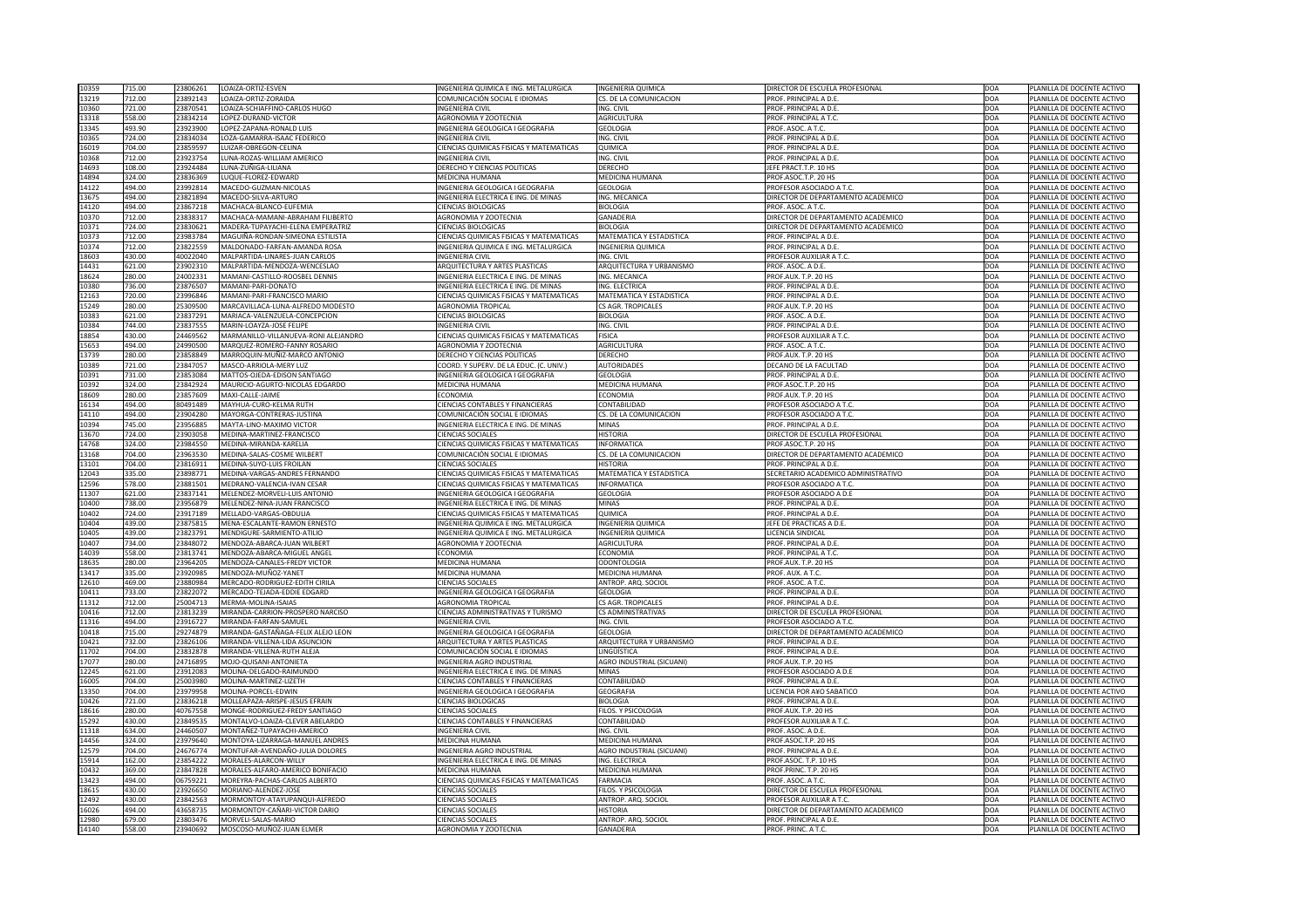|                | 558.00 | 23825517        | MOSCOSO-OJEDA-FEDERICO                   | <b>CIENCIAS ADMINISTRATIVAS Y TURISMO</b>      | <b>CS ADMINISTRATIVAS</b>                 | PROF. PRINC. A T.C.                 | DOA        | PLANILLA DE DOCENTE ACTIVO |
|----------------|--------|-----------------|------------------------------------------|------------------------------------------------|-------------------------------------------|-------------------------------------|------------|----------------------------|
| 11320<br>14608 | 494.00 | 23926260        | MOSTAJO-ZAVALETA-MARTHA NATIVIDAD        | <b>CIENCIAS BIOLOGICAS</b>                     | <b>BIOLOGIA</b>                           | PROFESOR ASOCIADO A T.C.            | DOA        | PLANILLA DE DOCENTE ACTIVO |
|                | 280.00 | 23806625        |                                          |                                                | CONTABILIDAD                              |                                     | DOA        |                            |
| 18597          |        |                 | MOZO-AYMA-GABRIEL                        | <b>CIENCIAS CONTABLES Y FINANCIERAS</b>        |                                           | PROFESOR AUXILIAR A T.C.            |            | PLANILLA DE DOCENTE ACTIVO |
| 12171          | 558.00 | 23884861        | MOZO-AYMA-JOSE                           | CIENCIAS QUIMICAS FISICAS Y MATEMATICAS        | MATEMATICA Y ESTADISTICA                  | PROF. PRINC. A T.C.                 | DOA        | PLANILLA DE DOCENTE ACTIVO |
| 10439          |        | 619.00 23850749 | MUELLE-VILLENA-GUIDO                     | DERECHO Y CIENCIAS POLITICAS                   | <b>DERECHO</b>                            | PROF. PRINCIPAL A T.C.              | DOA        | PLANILLA DE DOCENTE ACTIVO |
| 13060          | 724.00 | 23822964        | MUÑIZ-DURAN-JULIA GRISELDA               | <b>CIENCIAS BIOLOGICAS</b>                     | <b>BIOLOGIA</b>                           | PROF. PRINCIPAL A D.E.              | DOA        | PLANILLA DE DOCENTE ACTIVO |
| 10446          | 621.00 | 23818673        | MUÑIZ-LUNA-SILVIA BETTY                  | <b>CIENCIAS BIOLOGICAS</b>                     | <b>BIOLOGIA</b>                           | PROFESOR ASOCIADO A D.E             | DOA        | PLANILLA DE DOCENTE ACTIVO |
| 10447          | 736.00 | 23831035        | MUÑIZ-PAREJA-FLAVIA CAROLI               | <b>CIENCIAS BIOLOGICAS</b>                     | <b>BIOLOGIA</b>                           | PROF. PRINCIPAL A D.E               | DOA        | PLANILLA DE DOCENTE ACTIVO |
| 15436          | 494.00 | 25220802        | MURILLO-SALAZAR-FERNANDO                 | MEDICINA HUMANA                                | <b>ODONTOLOGIA</b>                        | PROFESOR ASOCIADO A T.C.            | DOA        | PLANILLA DE DOCENTE ACTIVO |
| 13669          | 447.00 | 23857476        | NAJARRO-ESPINOZA-MARGARETH               | <b>CIENCIAS SOCIALES</b>                       | <b>HISTORIA</b>                           | PROF. ASOC. A T.C.                  | DOA        | PLANILLA DE DOCENTE ACTIVO |
|                |        |                 |                                          |                                                |                                           |                                     |            |                            |
| 15649          | 704.00 | 23819665        | NAVARRO-HALANOCCA-RENE                   | <b>ARQUITECTURA Y ARTES PLASTICAS</b>          | ARQUITECTURA Y URBANISMO                  | PROF. PRINCIPAL A D.E.              | DOA        | PLANILLA DE DOCENTE ACTIVO |
| 10449          | 728.00 | 23845464        | NAVARRO-LUNA-CARLOS                      | <b>CIENCIAS ADMINISTRATIVAS Y TURISMO</b>      | <b>CS ADMINISTRATIVAS</b>                 | PROF. PRINCIPAL A D.E.              | DOA        | PLANILLA DE DOCENTE ACTIVO |
| 10452          | 631.00 | 2380797         | NIETO-PALOMINO-DANNY TEOFILO             | <b>INGENIERIA CIVIL</b>                        | ING. CIVIL                                | PROF. ASOC. A D.E.                  | DOA        | PLANILLA DE DOCENTE ACTIVO |
| 14574          | 494.00 | 23849232        | NIETO-PALOMINO-LUZ MARLENE               | <b>INGENIERIA CIVIL</b>                        | ING. CIVIL                                | PROFESOR ASOCIADO A T.C.            | DOA        | PLANILLA DE DOCENTE ACTIVO |
| 10453          | 707.00 | 23839072        | NIETO-PALOMINO-YONI                      | CIENCIAS QUIMICAS FISICAS Y MATEMATICAS        | <b>MATEMATICA Y ESTADISTICA</b>           | PROF. PRINCIPAL A D.E               | DOA        | PLANILLA DE DOCENTE ACTIVO |
| 14383          | 324.00 | 06798578        | <b>INIETO-PORTOCARRERO-RUBEN</b>         | MEDICINA HUMANA                                | MEDICINA HUMANA                           | PROF.ASOC.T.P. 20 HS                | DOA        | PLANILLA DE DOCENTE ACTIVO |
| 13025          | 324.00 | 2395905         | NIÑO DE GUZMAN-VELARDE-OSCAR FILIPO      | MEDICINA HUMANA                                | MEDICINA HUMANA                           | PROF.ASOC.T.P. 20 HS                | DOA        | PLANILLA DE DOCENTE ACTIVO |
|                |        |                 |                                          |                                                |                                           |                                     |            |                            |
| 12053          | 324.00 | 23931173        | NOLI-CALLIRGOS-HUGO RICARDO MIGUEL       | <b>MEDICINA HUMANA</b>                         | MEDICINA HUMANA                           | PROF.ASOC.T.P. 20 HS                | DOA        | PLANILLA DE DOCENTE ACTIVO |
| 18592          | 280.00 | 23811154        | NUÑEZ DEL PRADO-SANTANDER-TIRZA ESTELA   | <b>ARQUITECTURA Y ARTES PLASTICAS</b>          | ARQUITECTURA Y URBANISMO                  | PROF.AUX. T.P. 20 HS                | DOA        | PLANILLA DE DOCENTE ACTIVO |
| 10455          | 712.00 | 23849753        | NUÑEZ DEL PRADO-TAMAYO-CARLOS ENRIQUE    | <b>ECONOMIA</b>                                | <b>ECONOMIA</b>                           | PROF. PRINCIPAL A D.E.              | DOA        | PLANILLA DE DOCENTE ACTIVO |
| 14457          | 494.00 | 23965726        | OBLITAS-ZANABRIA-GLADYS SUSANA           | <b>MEDICINA HUMANA</b>                         | MEDICINA HUMANA                           | <b>LICENCIA POR A¥O SABATICO</b>    | DOA        | PLANILLA DE DOCENTE ACTIVO |
| 15657          | 430.00 | 23920369        | OCHOA-CAMARA-MARIA LUISA                 | <b>CIENCIAS BIOLOGICAS</b>                     | <b>BIOLOGIA</b>                           | PROFESOR AUXILIAR A T.C.            | DOA        | PLANILLA DE DOCENTE ACTIVO |
| 10464          | 711.00 | 23872986        | OJEDA-CAMPOS-MARIA ROMUALDA              | <b>ENFERMERIA</b>                              | ENFERMERIA                                | PROF. PRINCIPAL A D.E.              | DOA        | PLANILLA DE DOCENTE ACTIVO |
|                |        |                 |                                          |                                                |                                           |                                     |            |                            |
| 14888          | 558.00 | 2381478         | OLAZABAL-CASTILLO-MARIA JESUS            | <b>CIENCIAS ADMINISTRATIVAS Y TURISMO</b>      | TURISMO                                   | PROF. PRINC. A T.C.                 | DOA        | PLANILLA DE DOCENTE ACTIVO |
| 18852          | 494.00 | 23956513        | OLIVARES-TORRES-LUCILA                   | <b>EDUCACION</b>                               | <b>EDUCACION</b>                          | PROFESOR ASOCIADO A T.C.            | DOA        | PLANILLA DE DOCENTE ACTIVO |
| 14048          | 369.00 | 23825212        | <b>OLIVERA-MAYO-DANTE HORACIO</b>        | MEDICINA HUMANA                                | MEDICINA HUMANA                           | PROF.PRINC. T.P. 20 HS              | DOA        | PLANILLA DE DOCENTE ACTIVO |
| 16404          | 140.00 | 23846938        | OLIVERA-OLIVERA-JORGE                    | <b>CIENCIAS SOCIALES</b>                       | <b>HISTORIA</b>                           | PROF.AUX. T.P. 10 HS                | DOA        | PLANILLA DE DOCENTE ACTIVO |
| 14135          | 324.00 | 23954813        | ORDOÑEZ-LINARES-MARCO EDMUNDO            | MEDICINA HUMANA                                | MEDICINA HUMANA                           | PROF.ASOC.T.P. 20 HS                | DOA        | PLANILLA DE DOCENTE ACTIVO |
| 10470          | 715.00 | 2388531         | ORDOÑEZ-RODRIGUEZ-CESAR DOMINGO          | <b>AGRONOMIA Y ZOOTECNIA</b>                   | <b>GANADERIA</b>                          | PROF. PRINCIPAL A D.E               | DOA        | PLANILLA DE DOCENTE ACTIVO |
|                |        |                 | ORMACHEA-CARAZAS-JESUS                   |                                                | ING. CIVIL                                | PROF. PRINCIPAL A D.E.              | DOA        |                            |
| 10473          | 712.00 | 23817145        |                                          | <b>INGENIERIA CIVIL</b>                        |                                           |                                     |            | PLANILLA DE DOCENTE ACTIVO |
| 10474          | 724.00 | 23881076        | ORMACHEA-LEZAMA-JULIA PLACIDA            | CIENCIAS QUIMICAS FISICAS Y MATEMATICAS        | <b>MATEMATICA Y ESTADISTICA</b>           | PROF. PRINCIPAL A D.E.              | <b>DOA</b> | PLANILLA DE DOCENTE ACTIVO |
| 14767          | 621.00 | 25002834        | ORMEÑO-AYALA-YESHICA ISELA               | CIENCIAS QUIMICAS FISICAS Y MATEMATICAS        | INFORMATICA                               | PROFESOR ASOCIADO A D.E             | DOA        | PLANILLA DE DOCENTE ACTIVO |
| 14802          | 494.00 | 23926430        | OROS-CALDERON-JOSE                       | <b>ECONOMIA</b>                                | <b>ECONOMIA</b>                           | PROFESOR ASOCIADO A T.C.            | DOA        | PLANILLA DE DOCENTE ACTIVO |
| 11797          | 704.00 | 23954432        | ORTEGA-LOAIZA-JULIO CELSO                | <b>CIENCIAS CONTABLES Y FINANCIERAS</b>        | CONTABILIDAD                              | DIRECTOR DE LA UNIDAD DE POST GRADO | DOA        | PLANILLA DE DOCENTE ACTIVO |
| 13062          | 433.00 | 23883262        | OVIEDO-BALLADARES-LUIS                   | <b>CIENCIAS QUIMICAS FISICAS Y MATEMATICAS</b> | MATEMATICA Y ESTADISTICA                  | PROF. AUX. A T.C.                   | DOA        | PLANILLA DE DOCENTE ACTIVO |
| 11331          | 712.00 | 23820167        | OVIEDO-BELLOTA-MARIO                     | <b>AGRONOMIA TROPICAL</b>                      | <b>CS AGR. TROPICALES</b>                 | PROF. PRINCIPAL A D.E               | DOA        | PLANILLA DE DOCENTE ACTIVO |
|                |        |                 |                                          |                                                |                                           |                                     |            |                            |
| 14060          | 494.00 | 23989750        | PACHECO-DEL CASTILLO-JORGE WASHINGTON    | <b>CIENCIAS ADMINISTRATIVAS Y TURISMO</b>      | <b>TURISMO</b>                            | PROF. ASOC. A T.C.                  | DOA        | PLANILLA DE DOCENTE ACTIVO |
| 10483          | 712.00 | 23872782        | PACHECO-FARFAN DE TAPIA-DORIS FLOR       | AGRONOMIA Y ZOOTECNIA                          | <b>AGRICULTURA</b>                        | PROF. PRINCIPAL A D.E.              | DOA        | PLANILLA DE DOCENTE ACTIVO |
| 10487          | 736.00 | 23852593        | PACHECO-NINA-RICARDINA SILVIA            | <b>ENFERMERIA</b>                              | ENFERMERIA                                | PROF. PRINCIPAL A D.E.              | DOA        | PLANILLA DE DOCENTE ACTIVO |
| 14444          | 558.00 | 07765520        | PACHECO-SOTA-VILMA AURORA                | <b>CIENCIAS SOCIALES</b>                       | FILOS. Y PSICOLOGIA                       | PROF. PRINCIPAL A T.C.              | DOA        | PLANILLA DE DOCENTE ACTIVO |
| 12419          | 432.00 | 23817766        | PACHECO-VASQUEZ-ESTHER CRISTINA          | <b>CIENCIAS QUIMICAS FISICAS Y MATEMATICAS</b> | <b>INFORMATICA</b>                        | PROF. AUX. A T.C.                   | DOA        | PLANILLA DE DOCENTE ACTIVO |
| 10494          | 727.00 | 23834197        | PAIVA-PRADO-GRETA MARGOT                 | <b>CIENCIAS BIOLOGICAS</b>                     | <b>BIOLOGIA</b>                           | PROF. PRINCIPAL A D.E.              | DOA        | PLANILLA DE DOCENTE ACTIVO |
|                |        |                 |                                          |                                                |                                           |                                     |            |                            |
|                |        |                 |                                          |                                                |                                           |                                     |            |                            |
| 10495          | 712.00 | 23990914        | PALACIO-VALENZUELA-LUIS ALBERTO          | <b>ARQUITECTURA Y ARTES PLASTICAS</b>          | <b>ARQUITECTURA Y URBANISMO</b>           | PROF. PRINCIPAL A D.E               | DOA        | PLANILLA DE DOCENTE ACTIVO |
| 11794          | 558.00 | 23827556        | PALIZA-PEREZ-JOSE DANIEL                 | <b>CIENCIAS CONTABLES Y FINANCIERAS</b>        | <b>CONTABILIDAD</b>                       | <b>PROF. PRINCIPAL A T.C.</b>       | DOA        | PLANILLA DE DOCENTE ACTIVO |
| 11802          | 447.00 | 23818187        | PALMA-BARREDA-DARIBERTO                  | DERECHO Y CIENCIAS POLITICAS                   | <b>DERECHO</b>                            | PROFESOR ASOCIADO A T.C.            | DOA        | PLANILLA DE DOCENTE ACTIVO |
| 16563          | 494.00 | 23949672        | PALMA-TTITO-LUIS BELTRAN                 | <b>CIENCIAS QUIMICAS FISICAS Y MATEMATICAS</b> | <b>INFORMATICA</b>                        | DIRECTOR CENTRO DE COMPUTOS         | DOA        | PLANILLA DE DOCENTE ACTIVO |
|                |        |                 |                                          |                                                | MATEMATICA Y ESTADISTICA                  |                                     |            |                            |
| 10503          | 712.00 | 2385051         | PALOMINO-DE WIESSE-NORY LILIAM           | CIENCIAS QUIMICAS FISICAS Y MATEMATICAS        |                                           | <b>LICENCIA POR A¥O SABATICO</b>    | DOA        | PLANILLA DE DOCENTE ACTIVO |
| 10501          | 642.00 | 23808870        | PALOMINO-LEZAMA-MARIO                    | <b>CIENCIAS QUIMICAS FISICAS Y MATEMATICAS</b> | <b>MATEMATICA Y ESTADISTICA</b>           | PROF. ASOC. A D.E.                  | DOA        | PLANILLA DE DOCENTE ACTIVO |
| 13733          | 558.00 | 23860669        | PALOMINO-OLIVERA-EMILIO                  | CIENCIAS QUIMICAS FISICAS Y MATEMATICAS        | <b>INFORMATICA</b>                        | PROF. PRINCIPAL A T.C.              | DOA        | PLANILLA DE DOCENTE ACTIVO |
| 15911          | 621.00 | 00435194        | PALOMINO-QUISPE-FACUNDO                  | INGENIERIA ELECTRICA E ING. DE MINAS           | ING. ELECTRONICA                          | DIRECTOR DE DEPARTAMENTO ACADEMICO  | DOA        | PLANILLA DE DOCENTE ACTIVO |
| 10504          | 725.00 | 23896884        | PALOMINO-TINCO-CESAR                     | AGRONOMIA Y ZOOTECNIA                          | <b>GANADERIA</b>                          | PROF. PRINCIPAL A D.E.              | DOA        | PLANILLA DE DOCENTE ACTIVO |
| 10505          | 724.00 | 23818181        | PANDO-CALLO-EDGARD                       | <b>CIENCIAS BIOLOGICAS</b>                     | <b>BIOLOGIA</b>                           | PROF. PRINCIPAL A D.E.              | DOA        | PLANILLA DE DOCENTE ACTIVO |
| 10507          | 727.00 | 2381686         | PANTIGOZO-MONTES-JAIME ALBERTO           | COMUNICACIÓN SOCIAL E IDIOMAS                  | LINGÜÍSTICA                               | PROF. PRINCIPAL A D.E.              | DOA        | PLANILLA DE DOCENTE ACTIVO |
| 10508          | 707.00 | 23802102        | PAREDES BARRA-VDA. DE TORRES-NANCY ELENA | ARQUITECTURA Y ARTES PLASTICAS                 | ARQUITECTURA Y URBANISMO                  | PROF. PRINCIPAL A D.E.              | DOA        | PLANILLA DE DOCENTE ACTIVO |
|                |        |                 |                                          |                                                |                                           |                                     |            |                            |
| 10510          | 494.00 | 23817244        | PAREDES-CALCINA-SAMUEL CRUZ              | <b>MEDICINA HUMANA</b>                         | MEDICINA HUMANA                           | PROFESOR ASOCIADO A T.C.            | DOA        | PLANILLA DE DOCENTE ACTIVO |
| 11336          | 582.00 | 2380090         | PAREDES-GORDON-TITO LIVIO                | <b>ECONOMIA</b>                                | <b>ECONOMIA</b>                           | PROF. PRINCIPAL A T.C.              | <b>DOA</b> | PLANILLA DE DOCENTE ACTIVO |
| 12042          | 717.00 | 23951724        | PAREDES-PANDO-OSCAR                      | <b>CIENCIAS SOCIALES</b>                       | ANTROP. ARQ. SOCIOL                       | PROF. PRINCIPAL A D.E.              | DOA        | PLANILLA DE DOCENTE ACTIVO |
| 12221          | 558.00 | 23873983        | PARRA-ARGANDOÑA-HECTOR                   | <b>EDUCACION</b>                               | <b>EDUCACION</b>                          | PROF. PRINCIPAL A T.C.              | DOA        | PLANILLA DE DOCENTE ACTIVO |
| 11785          | 704.00 | 2389762         | PAUCAR-CARLOS-GUILLERMO                  | CIENCIAS QUIMICAS FISICAS Y MATEMATICAS        | MATEMATICA Y ESTADISTICA                  | DIRECTOR DE DEPARTAMENTO ACADEMICO  | DOA        | PLANILLA DE DOCENTE ACTIVO |
| 16359          | 140.00 | 23958490        | PAUCAR-CASTELLANOS-ABRAHAM               | MEDICINA HUMANA                                | MEDICINA HUMANA                           | PROF.AUX. T.P. 10 HS                | DOA        | PLANILLA DE DOCENTE ACTIVO |
|                | 369.00 | 23849726        | PAUCAR-SOTOMAYOR-HECTOR                  | MEDICINA HUMANA                                | MEDICINA HUMANA                           | PROF.PRINC. T.P. 20 HS              | DOA        | PLANILLA DE DOCENTE ACTIVO |
| 14095          |        |                 |                                          |                                                |                                           |                                     |            |                            |
| 13071          | 704.00 | 2382240.        | PAULLO-NINA-MARICELA                     | <b>ENFERMERIA</b>                              | ENFERMERIA                                | DIRECTOR DE ESCUELA PROFESIONAL     | <b>DOA</b> | PLANILLA DE DOCENTE ACTIVO |
| 14059          | 558.00 | 23879874        | PAULLO-RODRIGUEZ-MARIA SANDRA            | <b>CIENCIAS ADMINISTRATIVAS Y TURISMO</b>      | <b>TURISMO</b>                            | PROF. PRINC. A T.C.                 | <b>DOA</b> | PLANILLA DE DOCENTE ACTIVO |
| 14287          | 724.00 |                 | 23926248 PAYNE-MORA-DARWIN EFRAIN        | COMUNICACIÓN SOCIAL E IDIOMAS                  | <b>LINGÜÍSTICA</b>                        | PROF. PRINCIPAL A D.E.              | <b>DOA</b> | PLANILLA DE DOCENTE ACTIVO |
| 14286          | 712.00 | 23842648        | PAZOS-MIRANDA-JOSE FELIX                 | CIENCIAS ADMINISTRATIVAS Y TURISMO             | <b>CS ADMINISTRATIVAS</b>                 | PROF. PRINCIPAL A D.E.              | DOA        | PLANILLA DE DOCENTE ACTIVO |
| 12179          | 724.00 | 23965618        | PEÑA-PEÑA-ELIAS TEODORO                  | INGENIERIA QUIMICA E ING. METALURGICA          | METALURGIA                                | PROF. PRINCIPAL A D.E.              | DOA        | PLANILLA DE DOCENTE ACTIVO |
| 13222          | 558.00 | 23805465        | PERALTA-ALVAREZ-ROLANDO EDWIN            | <b>EDUCACION</b>                               | <b>EDUCACION</b>                          | PROF. PRINC. A T.C.                 | DOA        | PLANILLA DE DOCENTE ACTIVO |
|                |        |                 |                                          | CIENCIAS QUIMICAS FISICAS Y MATEMATICAS        | <b>QUIMICA</b>                            | PROF. PRINCIPAL A D.E.              |            |                            |
| 10522          | 736.00 | 23826757        | PEREZ-FARFAN-JUAN                        |                                                |                                           |                                     | DOA        | PLANILLA DE DOCENTE ACTIVO |
| 10526          | 621.00 | 23878696        | PEREZ-UMERES-DANTE RAMIRO                | <b>ARQUITECTURA Y ARTES PLASTICAS</b>          | ARQUITECTURA Y URBANISMO                  | <b>PROFESOR ASOCIADO A D.E</b>      | DOA        | PLANILLA DE DOCENTE ACTIVO |
| 17064          | 494.00 | 23847092        | PEREZ-VILLAFUERTE-RENNE WILFREDO         | <b>CIENCIAS CONTABLES Y FINANCIERAS</b>        | CONTABILIDAD                              | PROFESOR ASOCIADO A T.C.            | DOA        | PLANILLA DE DOCENTE ACTIVO |
| 18611          | 280.00 | 23922265        | PILARES-MOSCOSO-LIA MARINA               | ENFERMERIA                                     | ENFERMERIA                                | PROF.AUX. T.P. 20 HS                | DOA        | PLANILLA DE DOCENTE ACTIVO |
| 10532          | 743.00 | 23819136        | PILCO-LOAIZA-JAIME                       | <b>CIENCIAS SOCIALES</b>                       | FILOS. Y PSICOLOGIA                       | PROF. PRINCIPAL A D.E.              | DOA        | PLANILLA DE DOCENTE ACTIVO |
| 14002          | 432.00 | 23861067        | PILLCO-QUISPE-JOSE MAURO                 | <b>CIENCIAS QUIMICAS FISICAS Y MATEMATICAS</b> | <b>INFORMATICA</b>                        | PROF. AUX. A T.C.                   | DOA        | PLANILLA DE DOCENTE ACTIVO |
| 12998          | 433.00 | 23817225        | PILLCO-SOTO-JAVIER                       | <b>CIENCIAS FORESTALES Y MEDIO AMBIENTE</b>    | CS. FORESTALES I M. AMB. (PTO. MALDONADO) | <b>PROFESOR AUXILIAR A T.C.</b>     | DOA        | PLANILLA DE DOCENTE ACTIVO |
| 14765          | 432.00 | 23925198        | PINARES-GAMARRA-CARLOS ENRIQUE           | <b>CIENCIAS QUIMICAS FISICAS Y MATEMATICAS</b> | <b>FISICA</b>                             | PROF. AUX. A T.C.                   | DOA        | PLANILLA DE DOCENTE ACTIVO |
| 10533          | 724.00 | 23879839        | PINARES-GAMARRA-WILBER EULOGIO           | INGENIERIA QUIMICA E ING. METALURGICA          | <b>INGENIERIA QUIMICA</b>                 | PROF. PRINCIPAL A D.E.              | <b>DOA</b> | PLANILLA DE DOCENTE ACTIVO |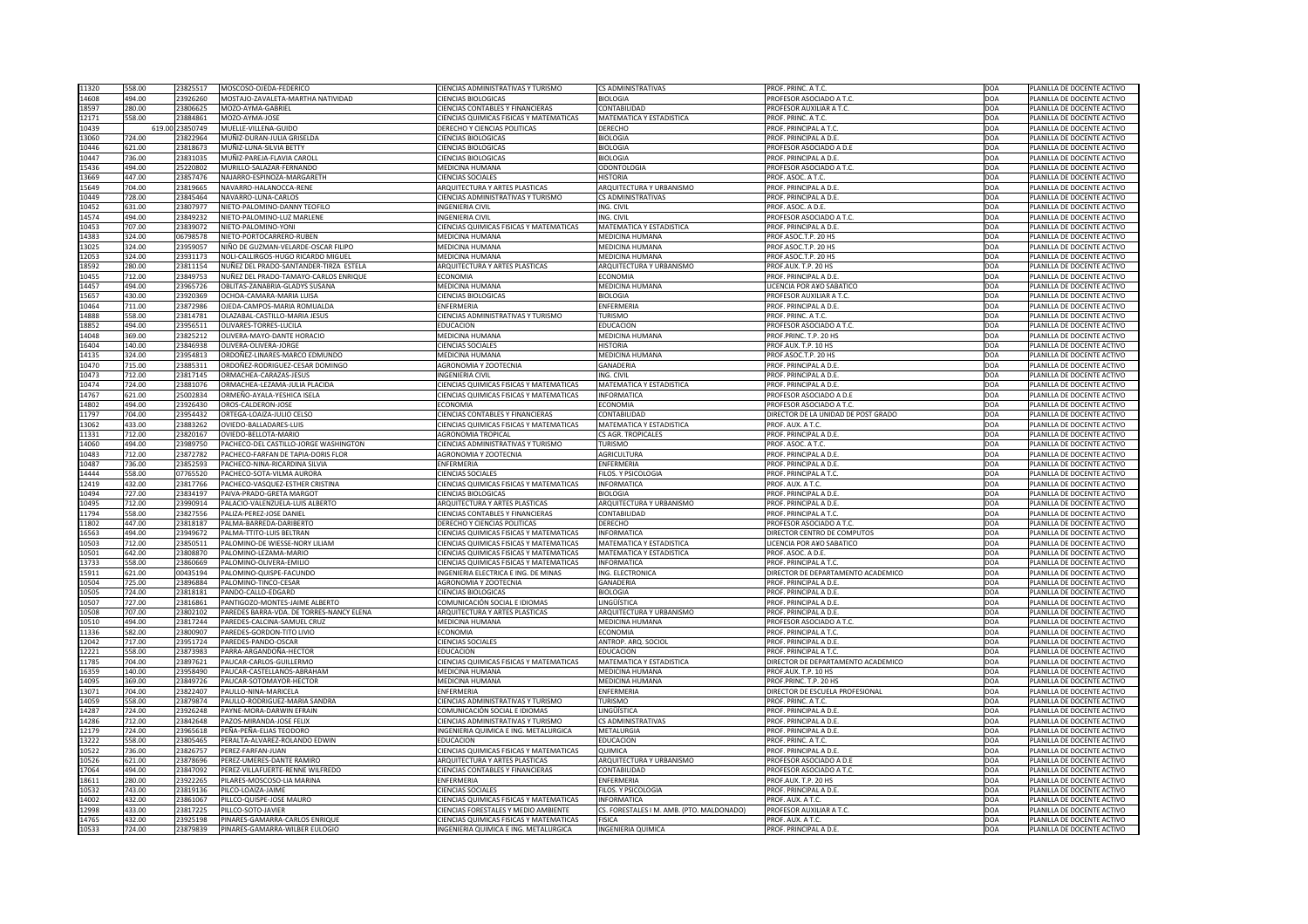| 16137          | 494.00           | 24660865             | PINO-TICONA-WILLIAM EDWARD                             | <b>CIENCIAS SOCIALES</b>                                              | ANTROP. ARQ. SOCIOL             | PROFESOR ASOCIADO A T.C.                              | <b>DOA</b>        | PLANILLA DE DOCENTE ACTIVO                               |
|----------------|------------------|----------------------|--------------------------------------------------------|-----------------------------------------------------------------------|---------------------------------|-------------------------------------------------------|-------------------|----------------------------------------------------------|
| 12465          | 558.00           | 23838852             | PINTO-LEON-JUAN CANCIO                                 | <b>AGRONOMIA Y ZOOTECNIA</b>                                          | <b>GANADERIA</b>                | PROF. PRINC. A T.C.                                   | DOA               | PLANILLA DE DOCENTE ACTIVO                               |
| 10535          | 704.00           | 23804316             | POLO Y LA BORDA-GONZALEZ-JORGE EFRAIN                  | DERECHO Y CIENCIAS POLITICAS                                          | <b>DERECHO</b>                  | PROF. PRINCIPAL A D.E.                                | DOA               | PLANILLA DE DOCENTE ACTIVO                               |
|                |                  |                      |                                                        |                                                                       |                                 |                                                       |                   |                                                          |
| 13415          | 324.00           | 23951736             | PONCE DE LEON-OTAZU-YURI LEONIDAS                      | MEDICINA HUMANA                                                       | MEDICINA HUMANA                 | PROF.ASOC.T.P. 20 HS                                  | DOA               | PLANILLA DE DOCENTE ACTIVO                               |
| 10537          | 704.00           | 23839489             | PONCE-ARANIBAR-LUZ MARINA                              | <b>CIENCIAS BIOLOGICAS</b>                                            | <b>BIOLOGIA</b>                 | PROF. PRINCIPAL A D.E.                                | DOA               | PLANILLA DE DOCENTE ACTIVO                               |
| 13447          | 494.00           | 23808816             | PORCEL-GUZMAN-LIZARDO                                  | <b>ECONOMIA</b>                                                       | <b>ECONOMIA</b>                 | PROFESOR ASOCIADO A T.C.                              | DOA               | PLANILLA DE DOCENTE ACTIVO                               |
| 13055          | 558.00           | 23805678             | PORTILLA-LADRON DE GUEVARA-JUAN                        | CIENCIAS ADMINISTRATIVAS Y TURISMO                                    | <b>CS ADMINISTRATIVAS</b>       | PROF. PRINC. A T.C.                                   | DOA               | PLANILLA DE DOCENTE ACTIVO                               |
| 10538          | 704.00           | 23875444             | PORTOCARRERO-RODRIGUEZ-MARIA AMANDA                    | CIENCIAS QUIMICAS FISICAS Y MATEMATICAS                               | <b>QUIMICA</b>                  | PROF. PRINCIPAL A D.E.                                | <b>DOA</b>        | PLANILLA DE DOCENTE ACTIVO                               |
| 13521          | 704.00           | 23843136             | PUENTE DE LA VEGA-APARICIO-VICTORIA                    | <b>CIENCIAS ADMINISTRATIVAS Y TURISMO</b>                             | <b>CS ADMINISTRATIVAS</b>       | DIRECTOR DE LA UNIDAD DE INVESTIGACION DE LA FACULTAD | DOA               | PLANILLA DE DOCENTE ACTIVO                               |
| 10542          | 724.00           | 23922016             | PUMA-DE ZAMALLOA-JULIA MARINA                          | <b>CIENCIAS QUIMICAS FISICAS Y MATEMATICAS</b>                        | <b>MATEMATICA Y ESTADISTICA</b> | PROF. PRINCIPAL A D.E.                                | DOA               | PLANILLA DE DOCENTE ACTIVO                               |
| 13420          | 494.00           | 2386113:             | PUMA-HUAÑEC-EPIFANIO                                   | CIENCIAS QUIMICAS FISICAS Y MATEMATICAS                               | MATEMATICA Y ESTADISTICA        |                                                       | DOA               |                                                          |
|                |                  |                      |                                                        |                                                                       |                                 | PROFESOR ASOCIADO A T.C.                              |                   | PLANILLA DE DOCENTE ACTIVO                               |
| 11347          | 629.00           | 24948855             | PUMA-LEIVA-LORENZO                                     | <b>AGRONOMIA TROPICAL</b>                                             | <b>CS AGR. TROPICALES</b>       | PROFESOR ASOCIADO A D.E                               | DOA               | PLANILLA DE DOCENTE ACTIVO                               |
| 10545          | 704.00           | 23924077             | QUINTANILLA-VDA DE GONGORA-NELLY                       | <b>EDUCACION</b>                                                      | <b>EDUCACION</b>                | PROF. PRINCIPAL A D.E.                                | DOA               | PLANILLA DE DOCENTE ACTIVO                               |
| 17221          | 494.00           | 23894947             | QUIRITA-HUARACHA-ROSA ALICIA                           | <b>CIENCIAS SOCIALES</b>                                              | ANTROP. ARQ. SOCIOL             | DIRECTOR DE ESCUELA PROFESIONAL                       | DOA               | PLANILLA DE DOCENTE ACTIVO                               |
| 18598          | 280.00           | 23963572             | QUISPE-ABARCA-LAURA                                    | <b>CIENCIAS CONTABLES Y FINANCIERAS</b>                               | CONTABILIDAD                    | PROF.AUX. T.P. 20 HS                                  | DOA               | PLANILLA DE DOCENTE ACTIVO                               |
| 10548          | 184.00           | 23880888             | QUISPE-ALVAREZ-CARLOS                                  | DERECHO Y CIENCIAS POLITICAS                                          | <b>DERECHO</b>                  | PROF.PRINC. T.P.10 HS                                 | DOA               | PLANILLA DE DOCENTE ACTIVO                               |
| 18606          | 280.00           | 40233973             | QUISPE-CCAMA-PEPE                                      | <b>EDUCACION</b>                                                      | <b>EDUCACION - SEDE ESPINAR</b> | PROF.AUX. T.P. 20 HS                                  | DOA               | PLANILLA DE DOCENTE ACTIVO                               |
|                |                  |                      |                                                        |                                                                       |                                 |                                                       |                   |                                                          |
| 17250          | 494.00           | 25788203             | QUISPE-CHIPANA-SALVADOR                                | INGENIERIA AGROPECUARIA                                               | INGENIERIA AGROPECUARIA         | PROFESOR ASOCIADO A T.C.                              | DOA               | PLANILLA DE DOCENTE ACTIVO                               |
| 11750          | 663.00           | 24490427             | QUISPE-FLORES-POLICARPO                                | <b>AGRONOMIA TROPICAL</b>                                             | <b>CS AGR. TROPICALES</b>       | PROFESOR ASOCIADO A D.E                               | DOA               | PLANILLA DE DOCENTE ACTIVO                               |
| 16187          | 335.00           | 40114931             | QUISPE-FLOREZ-MERCEDES MARITZA                         | <b>CIENCIAS BIOLOGICAS</b>                                            | <b>BIOLOGIA</b>                 | <b>IEFE PRACT. A T.C.</b>                             | DOA               | PLANILLA DE DOCENTE ACTIVO                               |
| 11349          | 704.00           | 23853443             | QUISPE-GONZALES-EVARISTO                               | ARQUITECTURA Y ARTES PLASTICAS                                        | ARQUITECTURA Y URBANISMO        | PROF. PRINCIPAL A D.E                                 | DOA               | PLANILLA DE DOCENTE ACTIVO                               |
| 18622          | 280.00           | 40840939             | QUISPE-MESCCO-ALEX JHON                                | INGENIERIA ELECTRICA E ING. DE MINAS                                  | ING. ELECTRONICA                | PROF.AUX. T.P. 20 HS                                  | DOA               | PLANILLA DE DOCENTE ACTIVO                               |
| 14436          | 704.00           | 23925167             | QUISPE-MONTOYA-RAMON GUSTAVO                           | <b>CIENCIAS BIOLOGICAS</b>                                            | <b>BIOLOGIA</b>                 | DIRECTOR DE ESCUELA PROFESIONAL                       | DOA               | PLANILLA DE DOCENTE ACTIVO                               |
| 11799          | 641.00           | 23957149             | QUISPE-NINA-EDUARDO MARCELO                            | INGENIERIA QUIMICA E ING. METALURGICA                                 | METALURGIA                      | PROF. ASOC. A D.E.                                    | DOA               | PLANILLA DE DOCENTE ACTIVO                               |
|                |                  |                      |                                                        |                                                                       |                                 |                                                       |                   |                                                          |
| 13057          | 621.00           | 23870836             | QUISPE-PARDO-WALTER SANTIAGO                           | CIENCIAS ADMINISTRATIVAS Y TURISMO                                    | <b>TURISMO</b>                  | PROF. ASOC. A D.E.                                    | DOA               | PLANILLA DE DOCENTE ACTIVO                               |
| 14760          | 108.00           | 23888468             | QUISPE-PELAEZ-ASCENCION                                | <b>ENFERMERIA</b>                                                     | <b>ENFERMERIA</b>               | <b>IEFE PRACT.T.P. 10 HS</b>                          | DOA               | PLANILLA DE DOCENTE ACTIVO                               |
| 18600          | 280.00           | 23932572             | QUISPE-RICALDE-MARIA ANTONIETA                         | <b>CIENCIAS BIOLOGICAS</b>                                            | <b>BIOLOGIA</b>                 | PROF.AUX. T.P. 20 HS                                  | DOA               | PLANILLA DE DOCENTE ACTIVO                               |
| 12775          | 494.00           | 23900357             | QUISPE-RICALDE-MARIA ELENA                             | ARQUITECTURA Y ARTES PLASTICAS                                        | ARQUITECTURA Y URBANISMO        | PROFESOR ASOCIADO A T.C.                              | DOA               | PLANILLA DE DOCENTE ACTIVO                               |
| 13028          | 494.00           | 25212051             | QUISPE-SANDOVAL-PEDRO                                  | CIENCIAS QUIMICAS FISICAS Y MATEMATICAS                               | <b>MATEMATICA Y ESTADISTICA</b> | PROFESOR ASOCIADO A T.C.                              | DOA               | PLANILLA DE DOCENTE ACTIVO                               |
| 13228          | 677.00           | 23896337             | QUISPE-SUNI-SILVESTRE NICASIO                          | <b>ENFERMERIA</b>                                                     | <b>ENFERMERIA</b>               | PROF. PRINCIPAL A D.E                                 | DOA               | PLANILLA DE DOCENTE ACTIVO                               |
|                | 494.00           | 24710826             |                                                        | <b>INGENIERIA AGRO INDUSTRIAL</b>                                     |                                 |                                                       |                   |                                                          |
| 15301          |                  |                      | QUISPE-VALENZUELA-UBER                                 |                                                                       | AGRO INDUSTRIAL (SICUANI)       | PROFESOR ASOCIADO A T.C.                              | DOA               | PLANILLA DE DOCENTE ACTIVO                               |
| 15917          | 494.00           | 23984371             | RADO-CUCHILLS-MAXWELL SAMUEL                           | <b>EDUCACION</b>                                                      | <b>EDUCACION</b>                | PROFESOR ASOCIADO A T.C.                              | <b>DOA</b>        | PLANILLA DE DOCENTE ACTIVO                               |
| 14451          | 430.00           | 23836053             | RAMIREZ-PRADA-JOSE CARLOS                              | INGENIERIA GEOLOGICA I GEOGRAFIA                                      | <b>GEOLOGIA</b>                 | PROF. AUX. A T.C.                                     | DOA               | PLANILLA DE DOCENTE ACTIVO                               |
| 10554          | 712.00           | 23871526             | RAMOS-OBREGON-ROLANDO                                  | INGENIERIA QUIMICA E ING. METALURGICA                                 | METALURGIA                      | PROF. PRINCIPAL A D.E.                                | DOA               | PLANILLA DE DOCENTE ACTIVO                               |
| 15486          | 494.00           | 2388581              | RECHARTE-CUENTAS-ALVARO                                | <b>CIENCIAS ADMINISTRATIVAS Y TURISMO</b>                             | <b>TURISMO</b>                  | PROFESOR ASOCIADO A T.C.                              | DOA               | PLANILLA DE DOCENTE ACTIVO                               |
| 10555          | 718.00           | 23842730             | RENDON-VILLENA-AURORA ERNESTINA                        | <b>ENFERMERIA</b>                                                     | ENFERMERIA                      | PROF. PRINCIPAL A D.E.                                | <b>DOA</b>        | PLANILLA DE DOCENTE ACTIVO                               |
| 10557          | 736.00           | 23997393             | RIVAS-PUGA-ABDON                                       | CIENCIAS QUIMICAS FISICAS Y MATEMATICAS                               | <b>INFORMATICA</b>              | PROF. PRINCIPAL A D.E                                 | DOA               | PLANILLA DE DOCENTE ACTIVO                               |
|                |                  |                      |                                                        |                                                                       |                                 |                                                       |                   |                                                          |
| 17103          | 621.00           | 23929725             | <b>RIVERA-VARGAS-ANNY YUDITH</b>                       | <b>CIENCIAS SOCIALES</b>                                              | FILOS. Y PSICOLOGIA             | <b>PROFESOR ASOCIADO A D.E</b>                        | DOA               | PLANILLA DE DOCENTE ACTIVO                               |
| 13089          | 558.00           | 23983270             | RODRIGUEZ-ALVAREZ-MOISES                               | <b>EDUCACION</b>                                                      | <b>EDUCACION</b>                | PROF. PRINCIPAL A T.C.                                | DOA               | PLANILLA DE DOCENTE ACTIVO                               |
| 10561          | 729.00           | 23877365             | RODRIGUEZ-BACA-EDWIN                                   | <b>INGENIERIA CIVIL</b>                                               | ING. CIVIL                      | PROF. PRINCIPAL A D.E.                                |                   |                                                          |
|                |                  |                      |                                                        |                                                                       |                                 |                                                       | DOA               | PLANILLA DE DOCENTE ACTIVO                               |
| 10563          | 712.00           | 23823785             | RODRIGUEZ-JORDAN-JORGE PAVEL                           | ARQUITECTURA Y ARTES PLASTICAS                                        | ARQUITECTURA Y URBANISMO        | PROF. PRINCIPAL A D.E.                                | DOA               | PLANILLA DE DOCENTE ACTIVO                               |
|                |                  |                      |                                                        |                                                                       |                                 |                                                       |                   |                                                          |
| 13622          | 621.00           | 24003950             | RODRIGUEZ-RODRIGUEZ-JANET KIMBERLY                     | <b>CIENCIAS QUIMICAS FISICAS Y MATEMATICAS</b>                        | <b>FISICA</b>                   | PROF. ASOC. A D.E.                                    | DOA               | PLANILLA DE DOCENTE ACTIVO                               |
| 14119          | 704.00           | 23963444             | RODRIGUEZ-SANCHEZ-ISABEL                               | <b>CIENCIAS BIOLOGICAS</b>                                            | <b>BIOLOGIA</b>                 | PROF. PRINCIPAL A D.E                                 | DOA               | PLANILLA DE DOCENTE ACTIVO                               |
| 18617          | 280.00           | 23963486             | RODRIGUEZ-TORRES-LELIA MARIA                           | <b>CIENCIAS QUIMICAS FISICAS Y MATEMATICAS</b>                        | <b>FARMACIA</b>                 | PROF.AUX. T.P. 20 HS                                  | DOA               | PLANILLA DE DOCENTE ACTIVO                               |
| 10567          | 704.00           | 23845492             | ROJAS-BRAVO-JULIO GAVINO                               | <b>INGENIERIA CIVIL</b>                                               | ING. CIVIL                      | PROF. PRINCIPAL A D.E.                                | DOA               | PLANILLA DE DOCENTE ACTIVO                               |
| 10569          | 704.00           | 23842504             | ROJAS-HUARCAYA-DANTE                                   | <b>INGENIERIA CIVIL</b>                                               | ING. CIVIL                      | DIRECTOR DE LA UNIDAD DE INVESTIGACION DE LA FACULTAD | DOA               | PLANILLA DE DOCENTE ACTIVO                               |
| 14446          | 704.00           | 23874427             | ROMAN-LANTARON-LUCIA                                   | <b>CIENCIAS SOCIALES</b>                                              | FILOS. Y PSICOLOGIA             | PROF. PRINCIPAL A D.E.                                | DOA               | PLANILLA DE DOCENTE ACTIVO                               |
| 14464          | 712.00           | 23876500             | ROMERO-DE LA CUBA-ROGER ALEX                           | <b>AGRONOMIA Y ZOOTECNIA</b>                                          | <b>AGRICULTURA</b>              | PROF. PRINCIPAL A D.E.                                | DOA               | PLANILLA DE DOCENTE ACTIVO                               |
|                |                  |                      |                                                        |                                                                       |                                 |                                                       |                   |                                                          |
| 17058          | 494.00           | 2385950              | ROMERO-MORA-LISBETH                                    | ARQUITECTURA Y ARTES PLASTICAS                                        | ARQUITECTURA Y URBANISMO        | PROFESOR ASOCIADO A T.C.                              | DOA               | PLANILLA DE DOCENTE ACTIVO                               |
| 10571          | 712.00           | 23880704             | ROMERO-PEÑA-MIRIAM HAYDEE                              | CIENCIAS QUIMICAS FISICAS Y MATEMATICAS                               | <b>FISICA</b>                   | DIRECTOR DE DEPARTAMENTO ACADEMICO                    | <b>DOA</b>        | PLANILLA DE DOCENTE ACTIVO                               |
| 14469          | 558.00           | 06435344             | RONDON-ABUHADBA-EVELINA ANDREA                         | COORD. Y SUPERV. DE LA EDUC. (C. UNIV.)                               | <b>AUTORIDADES</b>              | DECANO DE LA FACULTAD                                 | DOA               | PLANILLA DE DOCENTE ACTIVO                               |
| 14450          | 621.00           | 2385082              | ROSADO-PACHECO-RENE HILDEBRANDO                        | INGENIERIA ELECTRICA E ING. DE MINAS                                  | ING. MECANICA                   | PROF. ASOC. A D.E.                                    | DOA               | PLANILLA DE DOCENTE ACTIVO                               |
| 13034          | 704.00           | 24495560             | ROSALES-CONDE-LEON                                     | <b>AGRONOMIA TROPICAL</b>                                             | CS AGR. TROPICALES              | PROF. PRINCIPAL A D.E.                                | DOA               | PLANILLA DE DOCENTE ACTIVO                               |
| 10574          | 638.00           | 23851838             | ROSAS-DE PEREZ-MARIA DE JESUS LOURDES                  | <b>CIENCIAS BIOLOGICAS</b>                                            | <b>BIOLOGIA</b>                 | PROF. ASOC. A D.E.                                    | DOA               | PLANILLA DE DOCENTE ACTIVO                               |
| 10577          | 679.00           | 23810390             | ROZAS-ALVAREZ-JESUS WASHINGTON                         | <b>CIENCIAS SOCIALES</b>                                              | ANTROP. ARQ. SOCIOL             | PROF. PRINCIPAL A D.E                                 | DOA               | PLANILLA DE DOCENTE ACTIVO                               |
| 13225          | 724.00           | 23847232             | ROZAS-HUACHO-JAVIER ARTURO                             | <b>CIENCIAS QUIMICAS FISICAS Y MATEMATICAS</b>                        | <b>INFORMATICA</b>              | PROF. PRINCIPAL A D.E.                                | DOA               | PLANILLA DE DOCENTE ACTIVO                               |
|                |                  |                      |                                                        |                                                                       |                                 |                                                       |                   |                                                          |
| 16538          | 140.00           | 23834397             | ROZAS-HUACHO-ZONIA HERMITANIA                          | <b>MEDICINA HUMANA</b>                                                | MEDICINA HUMANA                 | PROF.AUX. T.P. 10 HS                                  | DOA               | PLANILLA DE DOCENTE ACTIVO                               |
| 18633          | 280.00           | 41008746             | <b>ROZAS-RENDON-YORDY EDWIN</b>                        | <b>MEDICINA HUMANA</b>                                                | <b>ODONTOLOGIA</b>              | PROF.AUX. T.P. 20 HS                                  | DOA               | PLANILLA DE DOCENTE ACTIVO                               |
| 13354          | 494.00           | 23852830             | <b>RUEDA-PUELLES-PERCY MIGUEL</b>                      | INGENIERIA ELECTRICA E ING. DE MINAS                                  | ING. MECANICA                   | PROF. ASOC. A T.C.                                    | DOA               | PLANILLA DE DOCENTE ACTIVO                               |
| 10582          | 619.00           | 23964076             | SACO-MENDEZ-SANTIAGO MAXIMO                            | <b>MEDICINA HUMANA</b>                                                | MEDICINA HUMANA                 | DIRECTOR DE DEPARTAMENTO ACADEMICO                    | DOA               | PLANILLA DE DOCENTE ACTIVO                               |
| 14032          | 621.00           | 23962015             | SACSA-DIAZ-MIGUEL FRANCISCO                            | <b>CIENCIAS QUIMICAS FISICAS Y MATEMATICAS</b>                        | <b>FARMACIA</b>                 | PROFESOR ASOCIADO A D.E                               | DOA               | PLANILLA DE DOCENTE ACTIVO                               |
| 13059          | 493.00           | 23888448             | SALAMANCA-OVIEDO FLORES-FELIX                          | <b>AGRONOMIA TROPICAL</b>                                             | <b>CS AGR. TROPICALES</b>       | PROF. ASOC. A T.C.                                    | DOA               | PLANILLA DE DOCENTE ACTIVO                               |
| 11783          | 728.00           | 23821494             | SALAS-ALAGON-BASILIO                                   | INGENIERIA ELECTRICA E ING. DE MINAS                                  | ING. ELECTRICA                  | DIRECTOR DE LA UNIDAD DE POST GRADO                   | <b>DOA</b>        | PLANILLA DE DOCENTE ACTIVO                               |
|                |                  |                      |                                                        |                                                                       |                                 |                                                       |                   |                                                          |
| 14454          | 558.00           | 23833279             | SALAS-CERNADES-HENRRY HABRAHAN                         | INGENIERIA QUIMICA E ING. METALURGICA                                 | <b>INGENIERIA QUIMICA</b>       | DIRECTOR DE LA UNIDAD DE INVESTIGACION DE LA FACULTAD | <b>DOA</b>        | PLANILLA DE DOCENTE ACTIVO                               |
| 15996          | 494.00           | 23930090             | SALAS-OBREGON-FLAVIO                                   | <b>CIENCIAS SOCIALES</b>                                              | ANTROP. ARQ. SOCIOL             | PROFESOR ASOCIADO A T.C.                              | <b>DOA</b>        | PLANILLA DE DOCENTE ACTIVO                               |
| 10586          | 704.00           | 23993838             | SALAS-PINO-MIRIAM                                      | INGENIERIA QUIMICA E ING. METALURGICA                                 | <b>INGENIERIA QUIMICA</b>       | PROF. PRINCIPAL A D.E.                                | DOA               | PLANILLA DE DOCENTE ACTIVO                               |
| 18593          | 430.00           | 23987439             | SALAS-VELASQUEZ-VICTOR MANUEL                          | ARQUITECTURA Y ARTES PLASTICAS                                        | ARQUITECTURA Y URBANISMO        | PROFESOR AUXILIAR A T.C.                              | DOA               | PLANILLA DE DOCENTE ACTIVO                               |
| 10591          | 704.00           | 23878187             | SALAZAR-BACA-NAZARIO                                   | <b>CIENCIAS QUIMICAS FISICAS Y MATEMATICAS</b>                        | MATEMATICA Y ESTADISTICA        | PROF. PRINCIPAL A D.E.                                | DOA               | PLANILLA DE DOCENTE ACTIVO                               |
| 10592          | 494.00           | 23814949             | SALAZAR-BRAGAGNINI-JOSE DARIO                          | COMUNICACIÓN SOCIAL E IDIOMAS                                         | CS. DE LA COMUNICACION          | <b>PROFESOR ASOCIADO A T.C.</b>                       | DOA               | PLANILLA DE DOCENTE ACTIVO                               |
| 13637          | 728.00           | 23871733             | SALAZAR-MUÑIZ-WILBERT SANY                             | <b>ARQUITECTURA Y ARTES PLASTICAS</b>                                 | ARQUITECTURA Y URBANISMO        | DIRECTOR DE ESCUELA PROFESIONAL                       | DOA               | PLANILLA DE DOCENTE ACTIVO                               |
|                | 712.00           | 23910370             | SALAZAR-PEÑA-NELLY MARIA                               | CIENCIAS QUIMICAS FISICAS Y MATEMATICAS                               | MATEMATICA Y ESTADISTICA        | PROF. PRINCIPAL A D.E.                                | DOA               | PLANILLA DE DOCENTE ACTIVO                               |
| 12275          |                  |                      |                                                        |                                                                       |                                 |                                                       |                   |                                                          |
| 18629          | 280.00           | 43598543             | SALGUERO-HUAYLLAS-PERCY                                | <b>CIENCIAS QUIMICAS FISICAS Y MATEMATICAS</b>                        | MATEMATICA Y ESTADISTICA        | PROF.AUX. T.P. 20 HS                                  | DOA               | PLANILLA DE DOCENTE ACTIVO                               |
| 10595          | 724.00           | 23836910             | SALOMA-GONZALEZ-ADOLFO ANTONIO                         | ARQUITECTURA Y ARTES PLASTICAS                                        | ARQUITECTURA Y URBANISMO        | PROF. PRINCIPAL A D.E.                                | DOA               | PLANILLA DE DOCENTE ACTIVO                               |
| 10596          | 712.00           | 23823386             | SALOMA-GONZALEZ-ENRIQUE                                | <b>INGENIERIA CIVIL</b>                                               | ING. CIVIL                      | PROF. PRINCIPAL A D.E.                                | DOA               | PLANILLA DE DOCENTE ACTIVO                               |
| 10598<br>14468 | 736.00<br>140.00 | 23907287<br>23982032 | SAMANEZ-PAZ-CARMEN IRMA<br>SAMANIEGO-PEREZ-JOSE CARLOS | COMUNICACIÓN SOCIAL E IDIOMAS<br>INGENIERIA ELECTRICA E ING. DE MINAS | LINGÜÍSTICA<br>ING. MECANICA    | PROF. PRINCIPAL A D.E.<br>PROF.AUX. T.P. 10 HS        | DOA<br><b>DOA</b> | PLANILLA DE DOCENTE ACTIVO<br>PLANILLA DE DOCENTE ACTIVO |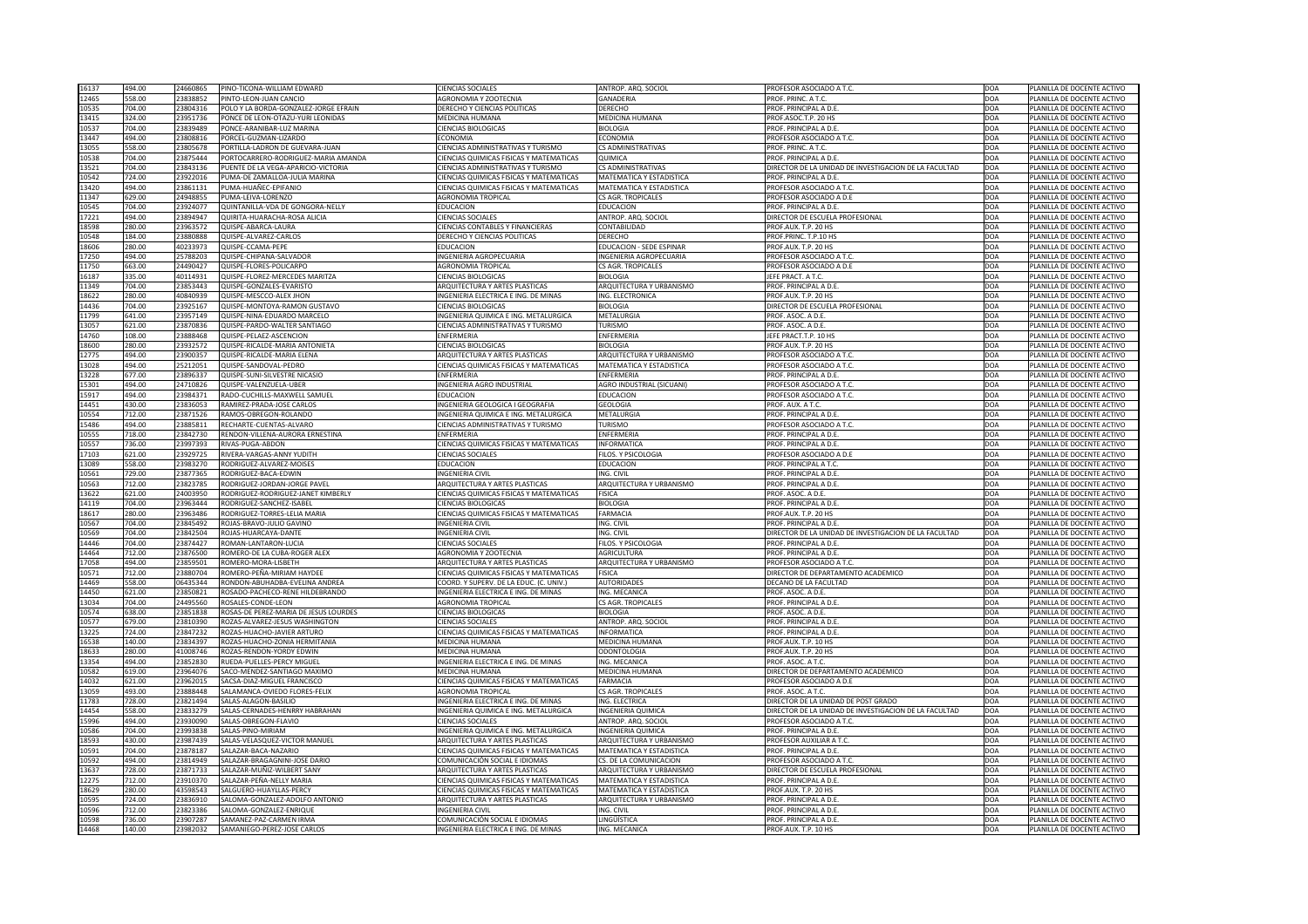| 15538          | 494.00           | 23850220            | SAMATA-ASTURIMA-JAIME                                           | INGENIERIA GEOLOGICA I GEOGRAFIA               | <b>GEOGRAFIA</b>                      | PROFESOR ASOCIADO A T.C.                              | <b>DOA</b>        | PLANILLA DE DOCENTE ACTIVO                               |
|----------------|------------------|---------------------|-----------------------------------------------------------------|------------------------------------------------|---------------------------------------|-------------------------------------------------------|-------------------|----------------------------------------------------------|
| 14455          | 494.00           | 23858242            | SANCHEZ-CHAVEZ-CARLA SUSAN                                      | INGENIERIA QUIMICA E ING. METALURGICA          | <b>INGENIERIA QUIMICA</b>             | PROFESOR ASOCIADO A T.C.                              | DOA               | PLANILLA DE DOCENTE ACTIVO                               |
|                |                  |                     |                                                                 |                                                |                                       |                                                       |                   |                                                          |
| 13032          | 504.00           | 23963586            | SANCHEZ-GARRAFA-RICARDO                                         | <b>CIENCIAS QUIMICAS FISICAS Y MATEMATICAS</b> | <b>FARMACIA</b>                       | PROF.ASOC.T.P. 20 HS                                  | DOA               | PLANILLA DE DOCENTE ACTIVO                               |
| 11798          | 712.00           | 23903892            | SANCHEZ-QUISPE-HONORATO                                         | INGENIERIA QUIMICA E ING. METALURGICA          | METALURGIA                            | PROF. PRINCIPAL A D.E.                                | DOA               | PLANILLA DE DOCENTE ACTIVO                               |
| 12415          | 494.00           | 23894512            | <b>SANTA CRUZ-MEJIA-CIRILA</b>                                  | CIENCIAS QUIMICAS FISICAS Y MATEMATICAS        | <b>FISICA</b>                         | PROF. ASOC. A T.C.                                    | DOA               | PLANILLA DE DOCENTE ACTIVO                               |
| 13728          | 494.00           | 23869515            | SANTISTEBAN-FLORES-INDALECIO                                    | COMUNICACIÓN SOCIAL E IDIOMAS                  | LINGÜÍSTICA                           | PROF. ASOC. A T.C.                                    | DOA               | PLANILLA DE DOCENTE ACTIVO                               |
| 13365          | 493.00           | 23852247            | SARMIENTO-ENCISO-WALTER HERACLIO                                | DERECHO Y CIENCIAS POLITICAS                   | <b>DERECHO</b>                        | PROF. ASOC. A T.C.                                    | DOA               | PLANILLA DE DOCENTE ACTIVO                               |
| 11370          | 712.00           | 23815063            | SEGOVIA-SEGOVIA-MILNER                                          | INGENIERIA QUIMICA E ING. METALURGICA          | METALURGIA                            | PROF. PRINCIPAL A D.E.                                | <b>DOA</b>        | PLANILLA DE DOCENTE ACTIVO                               |
| 10605          | 724.00           | 23803931            | SEGOVIA-SOTO-VICTOR FERNANDO                                    | <b>CIENCIAS QUIMICAS FISICAS Y MATEMATICAS</b> | <b>MATEMATICA Y ESTADISTICA</b>       | PROF. PRINCIPAL A D.E.                                | DOA               | PLANILLA DE DOCENTE ACTIVO                               |
| 14467          | 494.00           | 23853221            | SEQUEIROS-PEREZ-EFRAIN WALTER                                   | INGENIERIA ELECTRICA E ING. DE MINAS           | ING. MECANICA                         | <b>PROFESOR ASOCIADO A T.C.</b>                       | DOA               | PLANILLA DE DOCENTE ACTIVO                               |
| 14082          | 184.00           | 23812083            |                                                                 | CIENCIAS ADMINISTRATIVAS Y TURISMO             | TURISMO                               |                                                       | DOA               |                                                          |
|                |                  |                     | SERNA-GONGORA-CARLOS AXEL                                       |                                                |                                       | PROF.PRINC. T.P.10 HS                                 |                   | PLANILLA DE DOCENTE ACTIVO                               |
| 12047          | 712.00           | 23833584            | SERRANO-FLORES-CARLOS ALBERTO                                   | <b>CIENCIAS QUIMICAS FISICAS Y MATEMATICAS</b> | QUIMICA                               | PROF. PRINCIPAL A D.E.                                | DOA               | PLANILLA DE DOCENTE ACTIVO                               |
| 10606          | 729.00           | 23808934            | SERRANO-FLORES-JOSE FRANCISCO                                   | COORD. Y SUPERV. DE LA EDUC. (C. UNIV.)        | <b>AUTORIDADES</b>                    | DECANO DE LA FACULTAD                                 | DOA               | PLANILLA DE DOCENTE ACTIVO                               |
| 14805          | 216.00           | 24003873            | SIKOS-LUZA-FELIPE                                               | <b>INGENIERIA GEOLOGICA I GEOGRAFIA</b>        | <b>GEOGRAFIA</b>                      | EFE PRACT. T.P. 20 HS                                 | DOA               | PLANILLA DE DOCENTE ACTIVO                               |
| 10608          | 732.00           | 23817710            | SILVA-SANTANDER-JOSE ANGEL                                      | ARQUITECTURA Y ARTES PLASTICAS                 | ARQUITECTURA Y URBANISMO              | PROF. PRINCIPAL A D.E.                                | DOA               | PLANILLA DE DOCENTE ACTIVO                               |
| 16018          | 704.00           | 23833964            | SOLIS-QUISPE-ANITA                                              | <b>CIENCIAS QUIMICAS FISICAS Y MATEMATICAS</b> | <b>QUIMICA</b>                        | PROF. PRINCIPAL A D.E.                                | DOA               | PLANILLA DE DOCENTE ACTIVO                               |
| 11706          | 712.00           | 23873495            | SOLIS-QUISPE-IGNACIO FRUCTUOSO                                  | <b>INGENIERIA CIVIL</b>                        | ING. CIVIL                            | DIRECTOR DE ESCUELA PROFESIONAL                       | <b>DOA</b>        | PLANILLA DE DOCENTE ACTIVO                               |
| 14891          | 621.00           | 23925229            | SOLIS-QUISPE-JORGE ALBERTO                                      | <b>EDUCACION</b>                               | <b>EDUCACION</b>                      | DIRECTOR DE LA UNIDAD DE INVESTIGACION DE LA FACULTAD | DOA               | PLANILLA DE DOCENTE ACTIVO                               |
| 10610          | 712.00           | 23877496            | SOLIS-QUISPE-LEONCIO                                            | CIENCIAS QUIMICAS FISICAS Y MATEMATICAS        | <b>QUIMICA</b>                        | DIRECTOR DE LA UNIDAD DE POST GRADO                   | DOA               | PLANILLA DE DOCENTE ACTIVO                               |
| 10612          | 712.00           | 23852582            | SOLOGUREN-CARRASCO-BETTY VICTORIA                               | <b>CIENCIAS ADMINISTRATIVAS Y TURISMO</b>      | <b>CS ADMINISTRATIVAS</b>             | PROF. PRINCIPAL A D.E.                                | DOA               | PLANILLA DE DOCENTE ACTIVO                               |
|                | 712.00           | 23857089            | SOLORZANO-MONTESINOS-ADAN WILBERT                               | <b>INGENIERIA CIVIL</b>                        | ING. CIVIL                            | DIRECTOR DE LA UNIDAD DE POST GRADO                   | DOA               | PLANILLA DE DOCENTE ACTIVO                               |
| 11707          |                  |                     |                                                                 |                                                |                                       |                                                       |                   |                                                          |
| 10614          | 712.00           | 23807076            | SOMOCURCIO-ALARCON-LIGIA ISABEL                                 | <b>ECONOMIA</b>                                | ECONOMIA                              | PROF. PRINCIPAL A D.E.                                | <b>DOA</b>        | PLANILLA DE DOCENTE ACTIVO                               |
| 13066          | 324.00           | 23921252            | SOMOCURCIO-PACHECO-DARWIN ALEX                                  | DERECHO Y CIENCIAS POLITICAS                   | <b>DERECHO</b>                        | PROF.ASOC.T.P. 20 HS                                  | DOA               | PLANILLA DE DOCENTE ACTIVO                               |
| 13063          | 704.00           | 23810177            | SONCCO-TUMPI-SANTIAGO                                           | <b>CIENCIAS QUIMICAS FISICAS Y MATEMATICAS</b> | <b>FISICA</b>                         | PROF. PRINCIPAL A D.E.                                | DOA               | PLANILLA DE DOCENTE ACTIVO                               |
| 14465          | 621.00           | 23876905            | SOSA-SOTO-DARIO                                                 | ARQUITECTURA Y ARTES PLASTICAS                 | ARQUITECTURA Y URBANISMO              | PROF. ASOC. A D.E.                                    | DOA               | PLANILLA DE DOCENTE ACTIVO                               |
| 11979          | 704.00           | 23922623            | SOTO-ELGUERA-JUAN FRANCISCO                                     | INGENIERIA ELECTRICA E ING. DE MINAS           | <b>MINAS</b>                          | PROF. PRINCIPAL A D.E.                                | DOA               | PLANILLA DE DOCENTE ACTIVO                               |
| 10616          | 724.00           | 23877502            | SOTOMAYOR-CHAHUAYLLA-WILBERT                                    | <b>AGRONOMIA Y ZOOTECNIA</b>                   | <b>GANADERIA</b>                      | DIRECTOR DE LA UNIDAD DE POST GRADO                   | DOA               | PLANILLA DE DOCENTE ACTIVO                               |
| 18612          | 430.00           | 41609852            | SUAREZ-SANCHEZ-GONZALO                                          | <b>CIENCIAS QUIMICAS FISICAS Y MATEMATICAS</b> | <b>FISICA</b>                         | PROFESOR AUXILIAR A T.C.                              | DOA               | PLANILLA DE DOCENTE ACTIVO                               |
| 14461          | 558.00           | 23945736            | SUAREZ-SANCHEZ-RICHARD                                          | <b>CIENCIAS SOCIALES</b>                       | FILOS. Y PSICOLOGIA                   | DIRECTOR DE LA UNIDAD DE INVESTIGACION DE LA FACULTAD | DOA               | PLANILLA DE DOCENTE ACTIVO                               |
|                |                  |                     | SURCO-FUENTES DE PEREZ-JERONIMA                                 | <b>CIENCIAS QUIMICAS FISICAS Y MATEMATICAS</b> |                                       |                                                       |                   |                                                          |
| 12541          | 616.00           | 23881408            |                                                                 |                                                | <b>QUIMICA</b>                        | PROF. ASOC. A D.E.                                    | DOA               | PLANILLA DE DOCENTE ACTIVO                               |
| 14434          | 704.00           | 23942696            | SUYO-CRUZ-GABRIEL                                               | <b>CIENCIAS ADMINISTRATIVAS Y TURISMO</b>      | <b>CS ADMINISTRATIVAS</b>             | PROF. PRINCIPAL A D.E.                                | DOA               | PLANILLA DE DOCENTE ACTIVO                               |
| 14171          | 494.00           | 23864619            | TACO-LLAVE-ARMANDO MARCELINO                                    | CIENCIAS QUIMICAS FISICAS Y MATEMATICAS        | MATEMATICA Y ESTADISTICA              | PROFESOR ASOCIADO A T.C.                              | <b>DOA</b>        | PLANILLA DE DOCENTE ACTIVO                               |
| 12154          | 712.00           | 23961282            | TACO-LLAVE-PAULINA                                              | <b>CIENCIAS QUIMICAS FISICAS Y MATEMATICAS</b> | MATEMATICA Y ESTADISTICA              | PROF. PRINCIPAL A D.E.                                | <b>DOA</b>        | PLANILLA DE DOCENTE ACTIVO                               |
| 16475          | 430.00           | 29585972            | TAGLE-CARBAJAL-FERNANDO                                         | INGENIERIA ELECTRICA E ING. DE MINAS           | ING. ELECTRICA                        | PROF. AUX. A T.C.                                     | DOA               | PLANILLA DE DOCENTE ACTIVO                               |
| 15320          | 494.00           | 23981260            | TAIPE-CONZA-LOURDES                                             | <b>CIENCIAS SOCIALES</b>                       | ANTROP. ARQ. SOCIOL                   | PROFESOR ASOCIADO A T.C.                              | <b>DOA</b>        | PLANILLA DE DOCENTE ACTIVO                               |
| 10622          | 627.00           | 23837405            | TAPIA-RIVAS-VICTORIO                                            | INGENIERIA ELECTRICA E ING. DE MINAS           | ING. ELECTRICA                        | PROF. ASOC. A D.E.                                    | DOA               | PLANILLA DE DOCENTE ACTIVO                               |
| 15423          | 494.00           | 23863407            | TARCO-SANCHEZ-ARMANDO                                           | <b>ECONOMIA</b>                                | <b>ECONOMIA</b>                       | DIRECTOR DE LA UNIDAD DE POST GRADO                   | DOA               | PLANILLA DE DOCENTE ACTIVO                               |
| 13431          | 494.00           | 23930741            | TELLO-YARIN-JONNY                                               | <b>CIENCIAS QUIMICAS FISICAS Y MATEMATICAS</b> | <b>FISICA</b>                         | PROF. ASOC. A T.C.                                    | DOA               | PLANILLA DE DOCENTE ACTIVO                               |
|                | 692.00           | 23960020            | TICONA-PARI-GUZMAN                                              | <b>CIENCIAS QUIMICAS FISICAS Y MATEMATICAS</b> | <b>INFORMATICA</b>                    |                                                       |                   |                                                          |
|                |                  |                     |                                                                 |                                                |                                       |                                                       |                   |                                                          |
| 14389          |                  |                     |                                                                 |                                                |                                       | PROF. ASOC. A D.E.                                    | DOA               | PLANILLA DE DOCENTE ACTIVO                               |
| 12902          | 724.00           | 23834508            | TISOC-DUEÑAS-ISOLINA OCTAVIA                                    | <b>AGRONOMIA TROPICAL</b>                      | CS AGR. TROPICALES                    | PROF. PRINCIPAL A D.E.                                | DOA               | PLANILLA DE DOCENTE ACTIVO                               |
| 10625          | 712.00           | 23918688            | TISOC-LATORRE-NORMA                                             | CIENCIAS QUIMICAS FISICAS Y MATEMATICAS        | <b>QUIMICA</b>                        | PROF. PRINCIPAL A D.E.                                | DOA               | PLANILLA DE DOCENTE ACTIVO                               |
| 14722          | 335.00           | 23817598            | TITO-NUÑEZ-RICARDO                                              | <b>CIENCIAS ADMINISTRATIVAS Y TURISMO</b>      | <b>CS ADMINISTRATIVAS</b>             | <b>IEFE PRACT. A T.C.</b>                             | DOA               | PLANILLA DE DOCENTE ACTIVO                               |
| 11787          | 324.00           | 23893864            | TOLEDO-RAMAL-PEDRO ALEJANDRO                                    | <b>MEDICINA HUMANA</b>                         | <b>MEDICINA HUMANA</b>                | PROF.ASOC.T.P. 20 HS                                  | DOA               | PLANILLA DE DOCENTE ACTIVO                               |
|                | 162.00           | 23839833            | TORRE-RUEDA-JUAN ENRIQUE                                        | DERECHO Y CIENCIAS POLITICAS                   | <b>DERECHO</b>                        | PROF.ASOC. T.P. 10 HS                                 | DOA               | PLANILLA DE DOCENTE ACTIVO                               |
| 11130          |                  |                     |                                                                 |                                                |                                       |                                                       |                   |                                                          |
| 17416          | 494.00           | 2394460             | TORRES-PAREDES-EDGAR ALBERTO                                    | ARQUITECTURA Y ARTES PLASTICAS                 | ARQUITECTURA Y URBANISMO              | PROFESOR ASOCIADO A T.C.                              | DOA               | PLANILLA DE DOCENTE ACTIVO                               |
| 15591          | 494.00           | 23892103            | TOVAR-CAYO-JOSE LUIS                                            | <b>CIENCIAS SOCIALES</b>                       | ANTROP. ARQ. SOCIOL                   | PROF. ASOC. A T.C.                                    | DOA               | PLANILLA DE DOCENTE ACTIVO                               |
| 18623          | 280.00           | 41915368            | TRIVEÑO-RAMOS-PAOLA LY                                          | INGENIERIA ELECTRICA E ING. DE MINAS           | ING. MECANICA                         | PROF.AUX. T.P. 20 HS                                  | DOA               | PLANILLA DE DOCENTE ACTIVO                               |
| 17419          | 621.00           | 23881402            | TRIVEÑOS-ZELA-CRISTOBAL                                         | <b>CIENCIAS SOCIALES</b>                       | <b>HISTORIA</b>                       | PROFESOR ASOCIADO A D.E                               | DOA               | PLANILLA DE DOCENTE ACTIVO                               |
| 10626          | 446.00           | 23890566            | <b>TTITO-BERRERAS-GERMAN</b>                                    | <b>CIENCIAS QUIMICAS FISICAS Y MATEMATICAS</b> | <b>MATEMATICA Y ESTADISTICA</b>       | PROF. AUX. A T.C.                                     | DOA               | PLANILLA DE DOCENTE ACTIVO                               |
| 12167          | 728.00           | 24676328            | <b>TTITO-TTICA-ALEJANDRO</b>                                    | CIENCIAS QUIMICAS FISICAS Y MATEMATICAS        | MATEMATICA Y ESTADISTICA              | PROF. PRINCIPAL A D.E.                                | <b>DOA</b>        | PLANILLA DE DOCENTE ACTIVO                               |
| 12406          | 494.00           | 23850856            | <b>TTITO-TTICA-ELEUTERIA</b>                                    | CIENCIAS QUIMICAS FISICAS Y MATEMATICAS        | <b>MATEMATICA Y ESTADISTICA</b>       | PROFESOR ASOCIADO A T.C.                              | DOA               | PLANILLA DE DOCENTE ACTIVO                               |
| 10637          | 629.00           | 23853086            | UGARTE-ASTETE-MARIO                                             | ARQUITECTURA Y ARTES PLASTICAS                 | ARQUITECTURA Y URBANISMO              | PROF. ASOC. A D.E.                                    | DOA               | PLANILLA DE DOCENTE ACTIVO                               |
| 13046          | 712.00           | 07781456            | UGARTE-BERRIO-JUAN SIMON                                        | ARQUITECTURA Y ARTES PLASTICAS                 | ARQUITECTURA Y URBANISMO              | PROF. PRINCIPAL A D.E.                                | DOA               | PLANILLA DE DOCENTE ACTIVO                               |
|                | 140.00           |                     |                                                                 | <b>MEDICINA HUMANA</b>                         |                                       | PROF.AUX. T.P. 10 HS                                  |                   |                                                          |
| 17090          |                  | 23894398            | UGARTE-MARTINEZ-JOSE RAFAEL                                     |                                                | MEDICINA HUMANA                       |                                                       | DOA               | PLANILLA DE DOCENTE ACTIVO                               |
| 10641          | 724.00           | 23851585            | UGARTE-VEGA CENTENO-JOSE DAVID                                  | <b>CIENCIAS SOCIALES</b>                       | ANTROP. ARQ. SOCIOL                   | PROF. PRINCIPAL A D.E.                                | DOA               | PLANILLA DE DOCENTE ACTIVO                               |
| 10643          | 724.00           | 2950677             | URDAY-CHAVEZ-JOSE DANIEL                                        | <b>INGENIERIA GEOLOGICA I GEOGRAFIA</b>        | <b>GEOLOGIA</b>                       | PROF. PRINCIPAL A D.E.                                | DOA               | PLANILLA DE DOCENTE ACTIVO                               |
| 10644          | 704.00           | 25184358            | URQUIZO-DIAZ-DARWIN                                             | <b>AGRONOMIA Y ZOOTECNIA</b>                   | <b>GANADERIA</b>                      | PROF. PRINCIPAL A D.E.                                | DOA               | PLANILLA DE DOCENTE ACTIVO                               |
| 10645          | 724.00           | 23864082            | URRUNAGA-DE ROZAS-EMMA JESUS                                    | <b>CIENCIAS QUIMICAS FISICAS Y MATEMATICAS</b> | <b>QUIMICA</b>                        | PROF. PRINCIPAL A D.E.                                | DOA               | PLANILLA DE DOCENTE ACTIVO                               |
| 14621          | 558.00           | 23964346            | USCAMAYTA-CARRASCO-WILFREDO                                     | DERECHO Y CIENCIAS POLITICAS                   | <b>DERECHO</b>                        | DIRECTOR DE LA UNIDAD DE POST GRADO                   | DOA               | PLANILLA DE DOCENTE ACTIVO                               |
| 15369          | 621.00           | 18114470            | UTRILLA-MEGO-LIMBERG WALTER                                     | INGENIERIA ELECTRICA E ING. DE MINAS           | ING. ELECTRONICA                      | PROFESOR ASOCIADO A D.E                               | DOA               | PLANILLA DE DOCENTE ACTIVO                               |
| 12223          | 724.00           | 23893419            | VALDERRAMA-FERNANDEZ-RICARDO                                    | <b>CIENCIAS SOCIALES</b>                       | ANTROP. ARQ. SOCIOL                   | PROF. PRINCIPAL A D.E.                                | DOA               | PLANILLA DE DOCENTE ACTIVO                               |
| 15277          | 280.00           | 2383351             | VALDEZ-ADUVIRI DE GRAJEDA-NELLY                                 | <b>MEDICINA HUMANA</b>                         | <b>ODONTOLOGIA</b>                    | PROF.AUX. T.P. 20 HS                                  | DOA               | PLANILLA DE DOCENTE ACTIVO                               |
| 14941          | 637.00           | 01285940            | VALDEZ-GUTIERREZ-EDGAR ALBERTO                                  | <b>AGRONOMIA Y ZOOTECNIA</b>                   | <b>GANADERIA</b>                      | PROFESOR ASOCIADO A D.E                               | <b>DOA</b>        | PLANILLA DE DOCENTE ACTIVO                               |
|                |                  |                     |                                                                 |                                                |                                       |                                                       |                   |                                                          |
| 10652          | 184.00           | 23833142            | VALDIVIA-JORDAN-MAURO                                           | INGENIERIA ELECTRICA E ING. DE MINAS           | <b>MINAS</b>                          | PROF.PRINC. T.P.10 HS                                 | <b>DOA</b>        | PLANILLA DE DOCENTE ACTIVO                               |
| 10653          | 679.00           | 23848444            | VALDIVIA-RIVERA-GUSTAVO JUAN MANUEL                             | <b>CIENCIAS SOCIALES</b>                       | FILOS. Y PSICOLOGIA                   | <b>PROF. PRINCIPAL A D.E.</b>                         | DOA               | PLANILLA DE DOCENTE ACTIVO                               |
| 14442          | 704.00           | 01200578            | VALENCIA-BLANCO-DELMIA SOCORRO                                  | COORD. Y SUPERV. DE LA EDUC. (C. UNIV.)        | <b>AUTORIDADES</b>                    | <b>DECANO DE LA FACULTAD</b>                          | DOA               | PLANILLA DE DOCENTE ACTIVO                               |
| 12240          | 324.00           | 23878198            | VALENZUELA-ZEA-WALDO                                            | <b>CIENCIAS SOCIALES</b>                       | FILOS. Y PSICOLOGIA                   | PROF.ASOC.T.P. 20 HS                                  | DOA               | PLANILLA DE DOCENTE ACTIVO                               |
| 18607          | 430.00           | 23925634            | VALER-BELLOTA-PAVEL HUMBERTO                                    | <b>DERECHO Y CIENCIAS POLITICAS</b>            | <b>DERECHO</b>                        | PROF. AUX. A T.C.                                     | DOA               | PLANILLA DE DOCENTE ACTIVO                               |
| 13056          | 724.00           | 23822134            | VALER-DE MOSCOSO-FELICIA ELENA                                  | <b>CIENCIAS ADMINISTRATIVAS Y TURISMO</b>      | <b>TURISMO</b>                        | <b>DIRECTOR DE DEPARTAMENTO ACADEMICO</b>             | DOA               | PLANILLA DE DOCENTE ACTIVO                               |
| 18602          | 280.00           | 00496783            | VALERIANO-APAZA-RICARDO                                         | <b>CIENCIAS DEL DESARROLLO - ANDAHUAYLAS</b>   | <b>CD. DEL DESARROLLO</b>             | PROF.AUX. T.P. 20 HS                                  | DOA               | PLANILLA DE DOCENTE ACTIVO                               |
| 11388          | 558.00           | 23931132            | VALIENTE-CASTILLO-OSCAR                                         | <b>MEDICINA HUMANA</b>                         | MEDICINA HUMANA                       | <b>PROF. PRINCIPAL A T.C.</b>                         | DOA               | PLANILLA DE DOCENTE ACTIVO                               |
|                | 335.00           | 23913099            | VALLENAS-CASAVERDE-RICARDO ALFONSO                              | <b>INGENIERIA CIVIL</b>                        | ING. CIVIL                            | PROF. AUX. A T.C.                                     | DOA               | PLANILLA DE DOCENTE ACTIVO                               |
| 14635          |                  |                     |                                                                 |                                                |                                       |                                                       |                   |                                                          |
| 18599          | 280.00           | 23877883            | VARGAS-ELGUERA-ATILIO                                           | <b>CIENCIAS CONTABLES Y FINANCIERAS</b>        | CONTABILIDAD                          | <b>PROFESOR AUXILIAR A T.C.</b>                       | DOA               | PLANILLA DE DOCENTE ACTIVO                               |
| 14637          | 140.00           | 23872661            | VARGAS-FLORES-JAIME RUFINO                                      | <b>MEDICINA HUMANA</b>                         | MEDICINA HUMANA                       | PROF.AUX. T.P. 10 HS                                  | DOA               | PLANILLA DE DOCENTE ACTIVO                               |
| 17136<br>15664 | 280.00<br>558.00 | 4023201<br>23947028 | VARGAS-GONZALES-YAHAIRA PAOLA<br>VARGAS-SALINAS-RAFAEL FERNANDO | <b>MEDICINA HUMANA</b><br><b>ECONOMIA</b>      | <b>ODONTOLOGIA</b><br><b>ECONOMIA</b> | PROF.AUX. T.P. 20 HS<br>PROF. PRINCIPAL A T.C.        | DOA<br><b>DOA</b> | PLANILLA DE DOCENTE ACTIVO<br>PLANILLA DE DOCENTE ACTIVO |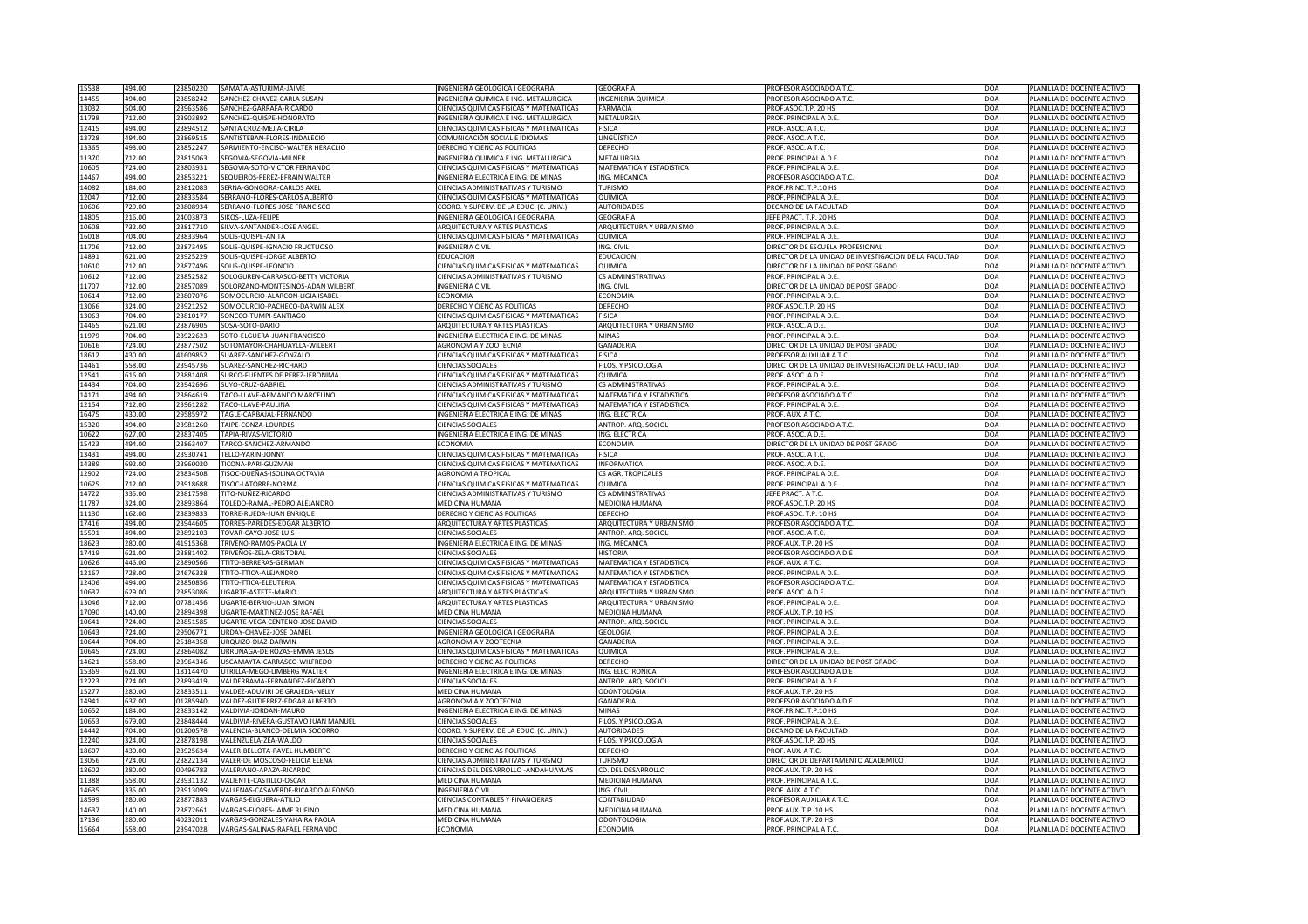| 10662 | 712.00 | 23834282 | VARGAS-VALENCIA-BALTAZAR RAUL                       | INGENIERIA QUIMICA E ING. METALURGICA          | METALURGIA                | PROF. PRINCIPAL A D.E.             | DOA        | PLANILLA DE DOCENTE ACTIVO |
|-------|--------|----------|-----------------------------------------------------|------------------------------------------------|---------------------------|------------------------------------|------------|----------------------------|
| 10665 | 736.00 | 23881816 | VELARDE-DURAND-EDILBERTO FRANCISCO                  | <b>CIENCIAS BIOLOGICAS</b>                     | <b>BIOLOGIA</b>           | PROF. PRINCIPAL A D.E.             | DOA        | PLANILLA DE DOCENTE ACTIVO |
| 10666 | 712.00 | 23883875 | VELARDE-VELASCO-EMETERIO GILBERTO                   | <b>CIENCIAS QUIMICAS FISICAS Y MATEMATICAS</b> | MATEMATICA Y ESTADISTICA  | PROF. PRINCIPAL A D.E.             | DOA        | PLANILLA DE DOCENTE ACTIVO |
| 10667 | 327.00 | 23900430 | VELASCO-CABALA-TOMAS                                | MEDICINA HUMANA                                | MEDICINA HUMANA           | PROF.ASOC.T.P. 20 HS               | DOA        | PLANILLA DE DOCENTE ACTIVO |
| 12027 | 369.00 | 23902833 | VELASQUEZ-CORDOVA-LUIS ALBERTO                      | <b>MEDICINA HUMANA</b>                         | <b>MEDICINA HUMANA</b>    | DIRECTOR DE ESCUELA PROFESIONAL    | DOA        | PLANILLA DE DOCENTE ACTIVO |
| 18621 | 280.00 | 41053102 | VELASQUEZ-CURO-MILTON JHON                          | INGENIERIA ELECTRICA E ING. DE MINAS           | ING. ELECTRONICA          | PROF.AUX. T.P. 20 HS               | DOA        | PLANILLA DE DOCENTE ACTIVO |
| 10670 | 582.00 | 23988755 | VELASQUEZ-HACHA-IGNACIO                             | <b>CIENCIAS QUIMICAS FISICAS Y MATEMATICAS</b> | MATEMATICA Y ESTADISTICA  | PROF. PRINCIPAL A T.C.             | DOA        | PLANILLA DE DOCENTE ACTIVO |
| 15433 | 324.00 | 23999067 | VELASQUEZ-ZEGARRA-YURI IVAN                         | <b>MEDICINA HUMANA</b>                         | <b>ODONTOLOGIA</b>        | PROF.ASOC.T.P. 20 HS               | DOA        | PLANILLA DE DOCENTE ACTIVO |
| 14141 | 712.00 | 23833226 | <b>VENERO-GIBAJA-ROGER</b>                          | COORD. Y SUPERV. DE LA EDUC. (C. UNIV.)        | <b>AUTORIDADES</b>        | DECANO DE LA FACULTAD              | DOA        | PLANILLA DE DOCENTE ACTIVO |
| 16996 | 335.00 | 23858088 | <b>VENERO-VASQUEZ-ANA MARIA</b>                     | <b>CIENCIAS ADMINISTRATIVAS Y TURISMO</b>      | <b>CS ADMINISTRATIVAS</b> | <b>IEFE PRACT. A T.C.</b>          | DOA        | PLANILLA DE DOCENTE ACTIVO |
| 10673 | 704.00 | 24469766 | <b>VERA-CHAVEZ-LUCIO ALBERTO</b>                    | <b>CIENCIAS QUIMICAS FISICAS Y MATEMATICAS</b> | MATEMATICA Y ESTADISTICA  | PROF. PRINCIPAL A D.E.             | DOA        | PLANILLA DE DOCENTE ACTIVO |
| 14458 | 369.00 | 23990092 | <b>VERA-FERCHAU-HELGA</b>                           | MEDICINA HUMANA                                | <b>ODONTOLOGIA</b>        | PROF.PRINC. T.P. 20 HS             | DOA        | PLANILLA DE DOCENTE ACTIVO |
| 14440 | 494.00 | 06291305 | VERA-FERCHAU-INGRID                                 | <b>CIENCIAS QUIMICAS FISICAS Y MATEMATICAS</b> | <b>FARMACIA</b>           | PROFESOR ASOCIADO A T.C.           | DOA        | PLANILLA DE DOCENTE ACTIVO |
| 14439 | 621.00 | 06430251 | VERA-FERCHAU-KARINA                                 | <b>CIENCIAS QUIMICAS FISICAS Y MATEMATICAS</b> | FARMACIA                  | PROF. ASOC. A D.E.                 | DOA        | PLANILLA DE DOCENTE ACTIVO |
| 14694 | 433.00 | 23951616 | VERA-MALDONADO-LEOPOLDO                             | CIENCIAS QUIMICAS FISICAS Y MATEMATICAS        | MATEMATICA Y ESTADISTICA  | PROF. AUX. A T.C.                  | DOA        | PLANILLA DE DOCENTE ACTIVO |
| 10675 | 748.00 | 23876027 | <b>VERA-MIRANDA-MIGUEL</b>                          | INGENIERIA ELECTRICA E ING. DE MINAS           | <b>MINAS</b>              | DIRECTOR DE DEPARTAMENTO ACADEMICO | DOA        | PLANILLA DE DOCENTE ACTIVO |
| 13064 | 558.00 | 23925699 | <b>VERA-VICTORIA-DAVID TEOFILO</b>                  | <b>CIENCIAS QUIMICAS FISICAS Y MATEMATICAS</b> | <b>FISICA</b>             | PROF. PRINCIPAL A T.C.             | DOA        | PLANILLA DE DOCENTE ACTIVO |
| 15535 | 704.00 | 31016563 | VERGARA-ABARCA-WALTER GUILLERMO                     | AGRONOMIA Y ZOOTECNIA                          | <b>GANADERIA</b>          | PROF. PRINCIPAL A D.E.             | DOA        | PLANILLA DE DOCENTE ACTIVO |
| 13058 | 558.00 | 23873600 | VERGARA-VALENZA-ZOILO LADISLAO                      | <b>CIENCIAS ADMINISTRATIVAS Y TURISMO</b>      | <b>TURISMO</b>            | DIRECTOR DE ESCUELA PROFESIONAL    | DOA        | PLANILLA DE DOCENTE ACTIVO |
| 11892 | 712.00 | 23873145 | VILLAFUERTE-PEZO-ANA MARIA                          | <b>ECONOMIA</b>                                | <b>ECONOMIA</b>           | PROF. PRINCIPAL A D.E.             | DOA        | PLANILLA DE DOCENTE ACTIVO |
| 14995 | 494.00 | 23957778 | VILLAFUERTE-SERNA-RONY                              | CIENCIAS QUIMICAS FISICAS Y MATEMATICAS        | <b>INFORMATICA</b>        | PROFESOR ASOCIADO A T.C.           | DOA        | PLANILLA DE DOCENTE ACTIVO |
| 11396 | 740.00 | 23800712 | VILLALBA-PACHECO-MAXIMO                             | <b>CIENCIAS CONTABLES Y FINANCIERAS</b>        | CONTABILIDAD              | PROF. PRINCIPAL A D.E.             | DOA        | PLANILLA DE DOCENTE ACTIVO |
| 14459 | 575.00 | 24008080 | VILLAMAR-DIAZ-MARIO JESUS                           | MEDICINA HUMANA                                | <b>ODONTOLOGIA</b>        | PROFESOR ASOCIADO A T.C.           | DOA        | PLANILLA DE DOCENTE ACTIVO |
| 10683 | 621.00 | 2385648  | VILLANUEVA-TAPIA-PEDRO FRANCISCO                    | <b>ECONOMIA</b>                                | ECONOMIA                  | PROF. ASOC. A D.E.                 | DOA        | PLANILLA DE DOCENTE ACTIVO |
| 13416 | 280.00 | 24471007 | VILLAVICENCIO-MUÑOZ-HECTOR DANILO                   | <b>MEDICINA HUMANA</b>                         | <b>MEDICINA HUMANA</b>    | PROF.AUX. T.P. 20 HS               | DOA        | PLANILLA DE DOCENTE ACTIVO |
| 13422 | 712.00 | 2398495  | VILLENA-TEJADA-MAGALY                               | CIENCIAS QUIMICAS FISICAS Y MATEMATICAS        | <b>FARMACIA</b>           | PROF. PRINCIPAL A D.E.             | <b>DOA</b> | PLANILLA DE DOCENTE ACTIVO |
| 13735 | 494.00 | 23929253 | WARTHON-ASCARZA-JULIO LUCAS                         | CIENCIAS QUIMICAS FISICAS Y MATEMATICAS        | <b>FISICA</b>             | PROFESOR ASOCIADO A T.C.           | DOA        | PLANILLA DE DOCENTE ACTIVO |
| 11980 | 712.00 | 23954648 | YABAR-LANDA-ERICK                                   | <b>CIENCIAS BIOLOGICAS</b>                     | <b>BIOLOGIA</b>           | PROF. PRINCIPAL A D.E              | DOA        | PLANILLA DE DOCENTE ACTIVO |
| 10692 | 341.00 | 23825437 | YABARRENA-URDAY-JOSE EUFEMIO                        | <b>CIENCIAS BIOLOGICAS</b>                     | <b>BIOLOGIA</b>           | PROF. AUX. A T.C.                  | DOA        | PLANILLA DE DOCENTE ACTIVO |
| 10693 | 712.00 | 23962852 | YANA-JAHUIRA-FLORENTINO                             | INGENIERIA ELECTRICA E ING. DE MINAS           | <b>MINAS</b>              | DIRECTOR DE ESCUELA PROFESIONAL    | DOA        | PLANILLA DE DOCENTE ACTIVO |
| 14890 | 558.00 | 23859615 | YANQUE-MARTORELL-FREDDI ORLANDO                     | COMUNICACIÓN SOCIAL E IDIOMAS                  | CS. DE LA COMUNICACION    | DIRECTOR DE ESCUELA PROFESIONAL    | DOA        | PLANILLA DE DOCENTE ACTIVO |
| 13434 | 621.00 | 23827387 | YANQUE-YUCRA-PERCY                                  | <b>CIENCIAS BIOLOGICAS</b>                     | <b>BIOLOGIA</b>           | PROF. ASOC. A D.E.                 | DOA        | PLANILLA DE DOCENTE ACTIVO |
| 10695 | 713.00 | 23834779 | YAÑEZ-HERBOZO-EDILBERTO                             | INGENIERIA QUIMICA E ING. METALURGICA          | <b>INGENIERIA QUIMICA</b> | PROFESOR ASOCIADO A D.E            | DOA        | PLANILLA DE DOCENTE ACTIVO |
| 12048 | 653.00 | 23817858 | YAÑEZ-MUJICA-PERCY EDGARD                           | <b>CIENCIAS SOCIALES</b>                       | FILOS. Y PSICOLOGIA       | PROFESOR ASOCIADO A D.E            | DOA        | PLANILLA DE DOCENTE ACTIVO |
| 13022 | 712.00 | 23876747 | YAQUETTO-PAREDES DE RODRIGUEZ-REGIA NIURKA PATRICIA | <b>INGENIERIA CIVIL</b>                        | ING. CIVIL                | PROF. PRINCIPAL A D.E.             | DOA        | PLANILLA DE DOCENTE ACTIVO |
| 16129 | 494.00 | 23966218 | YARAHUAMAN-LUNA-EDGAR                               | <b>CIENCIAS SOCIALES</b>                       | FILOS. Y PSICOLOGIA       | PROFESOR ASOCIADO A T.C.           | DOA        | PLANILLA DE DOCENTE ACTIVO |
| 13718 | 494.00 | 23873490 | YEPEZ-QUISPE-ALFREDO ALEXIS                         | <b>EDUCACION</b>                               | <b>EDUCACION</b>          | PROFESOR ASOCIADO A T.C.           | DOA        | PLANILLA DE DOCENTE ACTIVO |
| 15439 | 216.00 | 23867865 | ZAMALLOA-ACURIO-VIOLETA EUGENIA                     | <b>CIENCIAS BIOLOGICAS</b>                     | <b>BIOLOGIA</b>           | <b>IEFE PRACT. A T.C.</b>          | DOA        | PLANILLA DE DOCENTE ACTIVO |
| 12168 | 704.00 | 23804669 | ZAMALLOA-CORNEJO-RINA MARICELA                      | <b>CIENCIAS QUIMICAS FISICAS Y MATEMATICAS</b> | MATEMATICA Y ESTADISTICA  | <b>PROF. PRINCIPAL A D.E.</b>      | DOA        | PLANILLA DE DOCENTE ACTIVO |
| 14983 | 494.00 | 06445847 | ZAMALLOA-JARA-MARCO ANTONIO                         | <b>CIENCIAS QUIMICAS FISICAS Y MATEMATICAS</b> | <b>FISICA</b>             | PROFESOR ASOCIADO A T.C.           | DOA        | PLANILLA DE DOCENTE ACTIVO |
| 10698 | 712.00 | 23951624 | ZAMALLOA-TORRES-GREGORIO NORBERTO                   | ARQUITECTURA Y ARTES PLASTICAS                 | ARQUITECTURA Y URBANISMO  | DIRECTOR DE ESCUELA PROFESIONAL    | DOA        | PLANILLA DE DOCENTE ACTIVO |
| 18591 | 430.00 | 23849246 | ZAMBRANO-CARRASCO-FRANCISCO JAVIER                  | <b>MEDICINA VETERINARIA</b>                    | MED. VET. SEDE ESPINAR    | DIRECTOR DE ESCUELA PROFESIONAL    | DOA        | PLANILLA DE DOCENTE ACTIVO |
| 10700 | 712.00 | 23915432 | ZANABRIA-PACHECO-PEDRO FORTUNATO                    | <b>CIENCIAS QUIMICAS FISICAS Y MATEMATICAS</b> | <b>FISICA</b>             | PROF. PRINCIPAL A D.E.             | DOA        | PLANILLA DE DOCENTE ACTIVO |
| 10702 | 725.00 | 23887004 | ZAPATA-ECHEGARAY-BENJAMIN                           | AGRONOMIA Y ZOOTECNIA                          | <b>GANADERIA</b>          | PROF. PRINCIPAL A D.E.             | DOA        | PLANILLA DE DOCENTE ACTIVO |
| 12381 | 621.00 | 46939604 | ZAPATA-MAR-AIDA                                     | <b>INGENIERIA CIVIL</b>                        | ING. CIVIL                | LICENCIA POR A¥O SABATICO          | DOA        | PLANILLA DE DOCENTE ACTIVO |
| 10703 | 621.00 | 23921975 | ZAPATA-RODRIGUEZ-MOHENIR JULINHO                    | <b>CIENCIAS SOCIALES</b>                       | ANTROP. ARQ. SOCIOL       | PROF. ASOC. A D.E.                 | DOA        | PLANILLA DE DOCENTE ACTIVO |
| 10704 | 736.00 | 23903060 | ZARATE-DALENS-JAIME                                 | CIENCIAS QUIMICAS FISICAS Y MATEMATICAS        | MATEMATICA Y ESTADISTICA  | PROF. PRINCIPAL A D.E.             | DOA        | PLANILLA DE DOCENTE ACTIVO |
| 17440 | 494.00 | 23856863 | ZECENARRO-BENAVENTE-GERMAN                          | <b>ARQUITECTURA Y ARTES PLASTICAS</b>          | ARQUITECTURA Y URBANISMO  | <b>PROFESOR ASOCIADO A T.C.</b>    | DOA        | PLANILLA DE DOCENTE ACTIVO |
| 10711 | 687.00 | 23848124 | ZEGARRA-CARREON-MAURO ALBERTO                       | <b>INGENIERIA GEOLOGICA I GEOGRAFIA</b>        | <b>GEOLOGIA</b>           | PROF. PRINCIPAL A D.E.             | DOA        | PLANILLA DE DOCENTE ACTIVO |
| 10712 | 629.00 | 23818315 | ZEGARRA-PEÑA-LUZ MARINA                             | <b>CIENCIAS BIOLOGICAS</b>                     | <b>BIOLOGIA</b>           | PROF. ASOC. A D.E.                 | DOA        | PLANILLA DE DOCENTE ACTIVO |
| 10713 | 564.00 | 23883809 | ZEGARRA-VARGAS-EFRAIN ALFONSO                       | INGENIERIA ELECTRICA E ING. DE MINAS           | <b>ING. ELECTRICA</b>     | PROF. AUX. A D.E.                  | DOA        | PLANILLA DE DOCENTE ACTIVO |
| 12269 | 712.00 | 23805254 | ZELA-VERA-EDILBERTO                                 | COORD. Y SUPERV. DE LA EDUC. (C. UNIV.)        | <b>AUTORIDADES</b>        | <b>VICE RECTOR ACADEMICO</b>       | DOA        | PLANILLA DE DOCENTE ACTIVO |
| 15758 | 140.00 | 2471853  | ZUÑIGA-OLAGUIBEL-MAGNOLIA                           | <b>CIENCIAS QUIMICAS FISICAS Y MATEMATICAS</b> | <b>QUIMICA</b>            | PROF.AUX. T.P. 10 HS               | DOA        | PLANILLA DE DOCENTE ACTIVO |
| 14898 | 629.00 | 23985660 | <b>ZVIETCOVICH-GUERRA-MARIA ELENA</b>               | <b>MEDICINA HUMANA</b>                         | <b>ODONTOLOGIA</b>        | DIRECTOR DE ESCUELA PROFESIONAL    | DOA        | PLANILLA DE DOCENTE ACTIVO |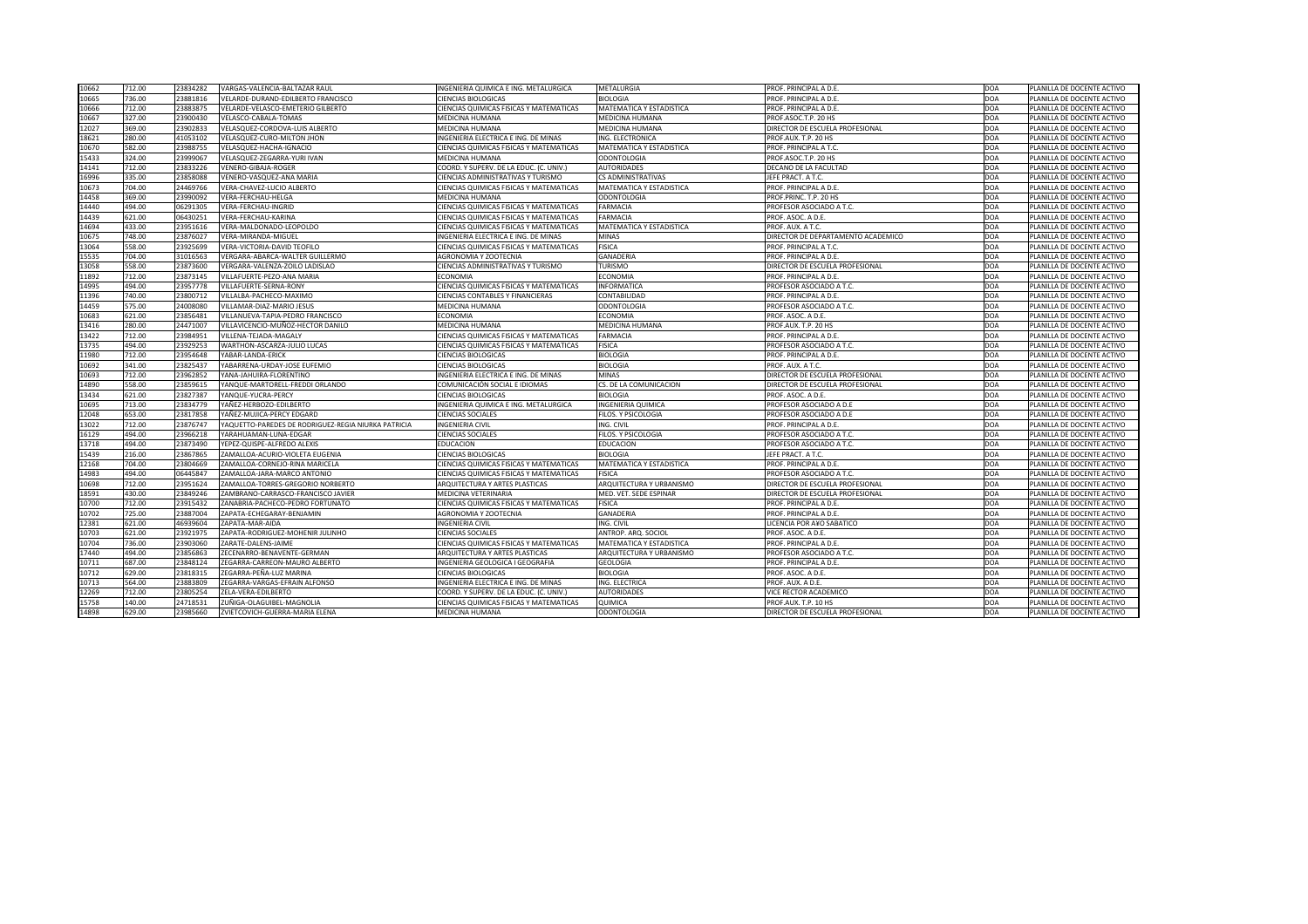|                  |                     |          | 2019                                |                                                |                                  |                                  |                 |                            |
|------------------|---------------------|----------|-------------------------------------|------------------------------------------------|----------------------------------|----------------------------------|-----------------|----------------------------|
| <b>COD TRAB.</b> | <b>SUBV. SOCIAL</b> | DNI      | <b>APELLIDOS Y NOMBRES</b>          | <b>FACULTADAD</b>                              | <b>DEPARTAMENTO ACADEMICO</b>    | <b>CARGO</b>                     | <b>PLANILLA</b> | <b>NOMBRE PLANILLA</b>     |
| 14561            | 724.00              | 23908183 | ABARCA-ARRAMBIDE-ROXANA JULIA       | CIENCIAS ADMINISTRATIVAS Y TURISMO             | TURISMO                          | <b>TURISMO</b>                   | OOA             | PLANILLA DE DOCENTE ACTIVO |
| 10001            | 712.00              | 23802978 | ABARCA-ASTETE-RAUL                  | <b>CIENCIAS ADMINISTRATIVAS Y TURISMO</b>      | <b>CS ADMINISTRATIVAS</b>        | <b>CS ADMINISTRATIVAS</b>        | AOC             | PLANILLA DE DOCENTE ACTIVO |
| 13054            | 724.00              | 23827572 | ABARCA-DURAN-JULIO DAMIAN           | COMUNICACIÓN SOCIAL E IDIOMAS                  | CS. DE LA COMUNICACION           | CS. DE LA COMUNICACION           | AOC             | PLANILLA DE DOCENTE ACTIVO |
| 16287            | 494.00              | 23948980 | ACCOSTUPA-QUISPE-YENY MARITZA       | <b>CIENCIAS QUIMICAS FISICAS Y MATEMATICAS</b> | <b>FISICA</b>                    | <b>FISICA</b>                    | DOA             | PLANILLA DE DOCENTE ACTIVO |
| 13030            | 338.00              | 23925236 | ACHAHUI-FOLLANA-JOSE VALENTIN       | <b>CIENCIAS QUIMICAS FISICAS Y MATEMATICAS</b> | <b>MATEMATICA Y ESTADISTICA</b>  | <b>MATEMATICA Y ESTADISTICA</b>  | DOA             | PLANILLA DE DOCENTE ACTIVO |
| 11201            | 632.00              | 23991386 | ACHANCCARAY-PUMA-TOMAS              | INGENIERIA ELECTRICA E ING. DE MINAS           | <b>MINAS</b>                     | <b>MINAS</b>                     | DOA             | PLANILLA DE DOCENTE ACTIVO |
| 17146            | 494.00              | 23992041 | ACOSTA-SANCHEZ-MARIA ANGELICA       | <b>INGENIERIA AGROPECUARIA SANTO TOMAS</b>     | <b>AGROPECUARIA SANTO TOMAS</b>  | <b>AGROPECUARIA SANTO TOMAS</b>  | AOC             | PLANILLA DE DOCENTE ACTIVO |
| 10004            | 736.00              | 23812815 | <b>ACURIO-ARDILES-AURA LUZ</b>      | <b>CIENCIAS QUIMICAS FISICAS Y MATEMATICAS</b> | <b>QUIMICA</b>                   | QUIMICA                          | DOA             | PLANILLA DE DOCENTE ACTIVO |
| 12576            | 724.00              | 23873750 | ACURIO-CANAL-LEONCIO ROBERTO        | <b>ECONOMIA</b>                                | <b>ECONOMIA</b>                  | <b>ECONOMIA</b>                  | DOA             | PLANILLA DE DOCENTE ACTIVO |
| 16004            | 621.00              | 23983840 | ACURIO-SAAVEDRA-JORGE               | <b>CIENCIAS BIOLOGICAS</b>                     | <b>BIOLOGIA</b>                  | <b>BIOLOGIA</b>                  | DOA             | PLANILLA DE DOCENTE ACTIVO |
| 11203            | 724.00              | 23821762 | ACURIO-USCA-NILA ZONIA              | <b>CIENCIAS QUIMICAS FISICAS Y MATEMATICAS</b> | <b>INFORMATICA</b>               | <b>INFORMATICA</b>               | DOA             | PLANILLA DE DOCENTE ACTIVO |
| 14114            | 621.00              | 23859957 | AGUILAR-ANCORI-ELSA GLADYS          | <b>CIENCIAS BIOLOGICAS</b>                     | <b>BIOLOGIA</b>                  | <b>BIOLOGIA</b>                  | AOC             | PLANILLA DE DOCENTE ACTIVO |
| 13511            | 704.00              | 23809339 | AGUILAR-CONDEMAYTA-OLINTHO          | COORD. Y SUPERV. DE LA EDUC. (C. UNIV.)        | <b>AUTORIDADES</b>               | <b>AUTORIDADES</b>               | DOA             | PLANILLA DE DOCENTE ACTIVO |
| 18605            | 280.00              | 42419267 | AGUILAR-HUERTA-JOSE RONALD          | <b>INGENIERIA CIVIL</b>                        | ING. CIVIL                       | ING. CIVIL                       | DOA             | PLANILLA DE DOCENTE ACTIVO |
| 13464            | 558.00              | 23837351 | AGUIRRE-ABARCA-SILVIA ELENA         | <b>DERECHO Y CIENCIAS POLITICAS</b>            | <b>DERECHO</b>                   | <b>DERECHO</b>                   | DOA             | PLANILLA DE DOCENTE ACTIVO |
| 14955            | 494.00              | 23854868 | AGUIRRE-ESPINOZA-EDWARDS JESUS      | <b>EDUCACION</b>                               | <b>EDUCACION</b>                 | <b>EDUCACION</b>                 | DOA             | PLANILLA DE DOCENTE ACTIVO |
| 10016            | 745.00              | 24463577 | ALAGON-HUALLPA-GILBERT              | COORD. Y SUPERV. DE LA EDUC. (C. UNIV.)        | <b>AUTORIDADES</b>               | <b>AUTORIDADES</b>               | AOC             | PLANILLA DE DOCENTE ACTIVO |
| 12205            | 558.00              | 23839183 | ALARCON-CACERES-EDMUNDO             | INGENIERIA ELECTRICA E ING. DE MINAS           | <b>MINAS</b>                     | <b>MINAS</b>                     | OOA             | PLANILLA DE DOCENTE ACTIVO |
| 14657            | 621.00              | 23821021 | ALARCON-VALDIVIA-EDGAR ZACARIAS     | INGENIERIA ELECTRICA E ING. DE MINAS           | ING. ELECTRICA                   | <b>ING. ELECTRICA</b>            | DOA             | PLANILLA DE DOCENTE ACTIVO |
| 10020            | 712.00              | 23923873 | ALATRISTA-GIRONZINI-MERIDA MARLLENY | <b>ECONOMIA</b>                                | <b>ECONOMIA</b>                  | <b>ECONOMIA</b>                  | <b>DOA</b>      | PLANILLA DE DOCENTE ACTIVO |
| 13744            | 430.00              | 23874560 | ALDEA-SUYO-PEDRO CRISOLOGO          | DERECHO Y CIENCIAS POLITICAS                   | <b>DERECHO</b>                   | <b>DERECHO</b>                   | DOA             | PLANILLA DE DOCENTE ACTIVO |
| 13227            | 621.00              | 01990900 | ALIAGA-APAZA-JOSE MIGUEL            | <b>ENFERMERIA</b>                              | <b>ENFERMERIA</b>                | <b>ENFERMERIA</b>                | AOC             | PLANILLA DE DOCENTE ACTIVO |
| 14981            | 324.00              | 24487238 | ALONSO-CLAUDIO-CARLOS AMANCIO       | <b>MEDICINA HUMANA</b>                         | <b>ODONTOLOGIA</b>               | <b>ODONTOLOGIA</b>               | AOC             | PLANILLA DE DOCENTE ACTIVO |
| 10024            | 721.00              | 23880196 | ALOSILLA-ROBLES-CARMEN SONIA        | <b>CIENCIAS QUIMICAS FISICAS Y MATEMATICAS</b> | <b>QUIMICA</b>                   | <b>QUIMICA</b>                   | DOA             | PLANILLA DE DOCENTE ACTIVO |
| 12227            | 704.00              | 23885187 | ALTAMIRANO-VEGA-ANGEL SANTIAGO      | <b>AGRONOMIA Y ZOOTECNIA</b>                   | <b>GANADERIA</b>                 | <b>GANADERIA</b>                 | DOA             | PLANILLA DE DOCENTE ACTIVO |
| 11888            | 721.00              | 23836696 | ALTAMIRANO-VEGA-HUGO ASUNCION       | <b>EDUCACION</b>                               | <b>EDUCACION</b>                 | <b>EDUCACION</b>                 | DOA             | PLANILLA DE DOCENTE ACTIVO |
| 10027            | 704.00              | 23839857 | ALVAREZ-ARAGON-EDGAR ALBERTO        | INGENIERIA QUIMICA E ING. METALURGICA          | <b>INGENIERIA QUIMICA</b>        | <b>INGENIERIA QUIMICA</b>        | AOC             | PLANILLA DE DOCENTE ACTIVO |
| 10028            | 724.00              | 23988814 | ALVAREZ-CACERES-AQUILINO            | <b>AGRONOMIA Y ZOOTECNIA</b>                   | <b>AGRICULTURA</b>               | AGRICULTURA                      | OOA             | PLANILLA DE DOCENTE ACTIVO |
| 10029<br>ᇅᇰᇰ     | 629.00              | 23868575 | ALVAREZ-JAUREGUI-GUIDO              | <b>CIENCIAS QUIMICAS FISICAS Y MATEMATICAS</b> | MATEMATICA Y ESTADISTICA         | <b>MATEMATICA Y ESTADISTICA</b>  | DOA             | PLANILLA DE DOCENTE ACTIVO |
| 12572            | 140.00              | 29283342 | ALVAREZ-MAMANI-FLORENTINO ULDARICO  | <b>MEDICINA HUMANA</b>                         | MEDICINA HUMANA                  | <b>MEDICINA HUMANA</b>           | AOC             | PLANILLA DE DOCENTE ACTIVO |
| 15290            | 621.00              | 23920988 | ALVAREZ-MEDINA-DUNKER ARTURO        | <b>AGRONOMIA Y ZOOTECNIA</b>                   | <b>GANADERIA</b>                 | <b>GANADERIA</b>                 | DOA             | PLANILLA DE DOCENTE ACTIVO |
| 13724            | 494.00              | 23834435 | ALVAREZ-MOSCOSO-MODESTA ESTHER      | <b>CIENCIAS BIOLOGICAS</b>                     | <b>BIOLOGIA</b>                  | <b>BIOLOGIA</b>                  | AOC             | PLANILLA DE DOCENTE ACTIVO |
| 10030            | 736.00              | 25310702 | ALVAREZ-NUÑEZ-CORINA FERNANDA       | <b>CIENCIAS QUIMICAS FISICAS Y MATEMATICAS</b> | <b>QUIMICA</b>                   | QUIMICA                          | AOC             | PLANILLA DE DOCENTE ACTIVO |
| 14769            | 494.00              | 23966386 | ALZAMORA-PAREDES-ROBERT WILBERT     | <b>CIENCIAS QUIMICAS FISICAS Y MATEMATICAS</b> | <b>INFORMATICA</b>               | <b>INFORMATICA</b>               | DOA             | PLANILLA DE DOCENTE ACTIVO |
| 13356            | 558.00              | 23965479 | AMAHT-ARAOZ-CESAR                   | <b>INGENIERIA AGRO INDUSTRIAL</b>              | <b>AGRO INDUSTRIAL (SICUANI)</b> | <b>AGRO INDUSTRIAL (SICUANI)</b> | DOA             | PLANILLA DE DOCENTE ACTIVO |
| 10034            | 712.00              | 23962676 | AMPUERO-CASQUINO-LUCIO ENRIQUE      | <b>AGRONOMIA Y ZOOTECNIA</b>                   | <b>GANADERIA</b>                 | <b>GANADERIA</b>                 | DOA             | PLANILLA DE DOCENTE ACTIVO |
| 19156            | 430.00              | 23862964 | AMPUERO-ZARATE-EDITH LILIANA        | <b>CIENCIAS ADMINISTRATIVAS Y TURISMO</b>      | <b>TURISMO</b>                   | <b>TURISMO</b>                   | AOC             | PLANILLA DE DOCENTE ACTIVO |
| 15615            | 558.00              | 23943240 | ANTEZANA-JULIAN-WALTER ORESTES      | <b>AGRONOMIA Y ZOOTECNIA</b>                   | <b>GANADERIA</b>                 | <b>GANADERIA</b>                 | AOC             | PLANILLA DE DOCENTE ACTIVO |
| 13730            | 494.00              | 23934370 | APARICIO-ARENAS-KARLA ZELMIRA       | <b>CIENCIAS QUIMICAS FISICAS Y MATEMATICAS</b> | <b>MATEMATICA Y ESTADISTICA</b>  | <b>MATEMATICA Y ESTADISTICA</b>  | DOA             | PLANILLA DE DOCENTE ACTIVO |
| 12267            | 558.00              | 23838896 | APARICIO-PEÑA-LUZ MARINA            | <b>INGENIERIA AGRO INDUSTRIAL</b>              | AGRO INDUSTRIAL (SICUANI)        | AGRO INDUSTRIAL (SICUANI)        | DOA             | PLANILLA DE DOCENTE ACTIVO |
| 10038            | 637.00              | 23842746 | APAZA-HUANCA-PABLO                  | INGENIERIA ELECTRICA E ING. DE MINAS           | ING. ELECTRICA                   | ING. ELECTRICA                   | DOA             | PLANILLA DE DOCENTE ACTIVO |
| 18618            | 430.00              | 23892644 | ARAGON-RAMIREZ-ENA EVELYN           | <b>CIENCIAS SOCIALES</b>                       | <b>HISTORIA</b>                  | <b>HISTORIA</b>                  | AOC             | PLANILLA DE DOCENTE ACTIVO |
| 12382            | 494.00              | 23806451 | ARANGOITIA-VALDIVIA-VICTOR MANUEL   | <b>INGENIERIA CIVIL</b>                        | ING. CIVIL                       | ING. CIVIL                       | AOC             | PLANILLA DE DOCENTE ACTIVO |
| 13325            | 335.00              | 23878097 | ARANZABAL-CARRASCO-ROSANA LEONOR    | <b>CIENCIAS QUIMICAS FISICAS Y MATEMATICAS</b> | <b>QUIMICA</b>                   | QUIMICA                          | DOA             | PLANILLA DE DOCENTE ACTIVO |
| 13991            | 280.00              | 23877391 | ARAOZ-FERNANDEZ-CARMEN ROSA         | <b>CIENCIAS SOCIALES</b>                       | ANTROP. ARQ. SOCIOL              | ANTROP. ARQ. SOCIOL              | DOA             | PLANILLA DE DOCENTE ACTIVO |
| 10047            | 623.00              | 23993107 | ARAPA-DAVALOS-MIGUEL HUMBERTO       | CIENCIAS QUIMICAS FISICAS Y MATEMATICAS        | <b>QUIMICA</b>                   | QUIMICA                          | DOA             | PLANILLA DE DOCENTE ACTIVO |
| 16286            | 161.00              | 21541835 | ARBIETO-PINO-CESAR ALIPIO           | <b>MEDICINA HUMANA</b>                         | <b>ODONTOLOGIA</b>               | <b>ODONTOLOGIA</b>               | AOC             | PLANILLA DE DOCENTE ACTIVO |
| 10050            | 748.00              | 23836236 | ARELLANO-CHOQUE-FELIX               | INGENIERIA ELECTRICA E ING. DE MINAS           | <b>MINAS</b>                     | <b>MINAS</b>                     | AOC             | PLANILLA DE DOCENTE ACTIVO |
| 11215            | 324.00              | 23956473 | ARIAS-CHAVEZ-VICTOR HUGO            | <b>MEDICINA HUMANA</b>                         | <b>MEDICINA HUMANA</b>           | <b>MEDICINA HUMANA</b>           | DOA             | PLANILLA DE DOCENTE ACTIVO |
| 17560            | 430.00              | 23963532 | ARIAS-MUÑOZ-NIEVES                  | <b>EDUCACION</b>                               | <b>EDUCACION - SEDE CANAS</b>    | <b>EDUCACION - SEDE CANAS</b>    | AOC             | PLANILLA DE DOCENTE ACTIVO |
| 15592            | 140.00              | 23962003 | ARIAS-VILLENA-DIOMEDES APOLINAR     | MEDICINA HUMANA                                | <b>MEDICINA HUMANA</b>           | <b>MEDICINA HUMANA</b>           | DOA             | PLANILLA DE DOCENTE ACTIVO |
| 18620            | 494.00              | 42348906 | ARIZACA-CUSICUNA-JORGE LUIS         | INGENIERIA ELECTRICA E ING. DE MINAS           | ING. ELECTRONICA                 | ING. ELECTRONICA                 | AOC             | PLANILLA DE DOCENTE ACTIVO |
| 18626            | 280.00              | 23929692 | ARREDONDO-GARCIA-ROXSSANA ELVIRA    | COMUNICACIÓN SOCIAL E IDIOMAS                  | <b>LINGÜÍSTICA</b>               | LINGÜÍSTICA                      | AOC             | PLANILLA DE DOCENTE ACTIVO |
| 11891            | 712.00              | 23902733 | ARREDONDO-HUAMAN-MARCELINA          | <b>EDUCACION</b>                               | <b>EDUCACION</b>                 | <b>EDUCACION</b>                 | DOA             | PLANILLA DE DOCENTE ACTIVO |
| 15903            | 324.00              | 23877714 | ARROYO-ABARCA-PATRICIA MARLENE      | <b>CIENCIAS SOCIALES</b>                       | ANTROP. ARQ. SOCIOL              | ANTROP. ARQ. SOCIOL              | AOC             | PLANILLA DE DOCENTE ACTIVO |
| 10055            | 704.00              | 23845502 | ARROYO-MORALES-ANGELICA             | <b>CIENCIAS CONTABLES Y FINANCIERAS</b>        | <b>CONTABILIDAD</b>              | CONTABILIDAD                     | AOC             | PLANILLA DE DOCENTE ACTIVO |
| 10056            | 573.00              | 23912452 | ARROYO-POLANCO-JOSE FRANCISCO       | <b>CIENCIAS ADMINISTRATIVAS Y TURISMO</b>      | <b>CS ADMINISTRATIVAS</b>        | <b>CS ADMINISTRATIVAS</b>        | DOA             | PLANILLA DE DOCENTE ACTIVO |
| 14100            | 494.00              | 23862383 | ARTEAGA-CURIE-ROCIO                 | <b>CIENCIAS QUIMICAS FISICAS Y MATEMATICAS</b> | <b>FISICA</b>                    | <b>FISICA</b>                    | AOC             | PLANILLA DE DOCENTE ACTIVO |
| 10057            | 724.00              | 25186986 | <b>ASCUE-CUBA-JUAN CARLOS</b>       | INGENIERIA GEOLOGICA I GEOGRAFIA               | <b>GEOLOGIA</b>                  | <b>GEOLOGIA</b>                  | DOA             | PLANILLA DE DOCENTE ACTIVO |
| 10059            | 733.00              | 23829606 | ASTETE-CANAL-DANTE                  | AGRONOMIA Y ZOOTECNIA                          | <b>GANADERIA</b>                 | <b>GANADERIA</b>                 | <b>DOA</b>      | PLANILLA DE DOCENTE ACTIVO |
| 13144            | 558.00              | 23918490 | ASTETE-SAAVEDRA-FRANCISCO           | <b>CIENCIAS ADMINISTRATIVAS Y TURISMO</b>      | <b>TURISMO</b>                   | <b>TURISMO</b>                   | <b>DOA</b>      | PLANILLA DE DOCENTE ACTIVO |
| 18604            | 280.00              | 25222417 | ASTETE-SAMANEZ-EDWIN                | <b>INGENIERIA CIVIL</b>                        | ING. CIVIL                       | ING. CIVIL                       | DOA             | PLANILLA DE DOCENTE ACTIVO |
| 10061            | 711.00              | 23867977 | ATAPAUCAR-CONDORI-JORGE WASHINGTON  | <b>CIENCIAS CONTABLES Y FINANCIERAS</b>        | CONTABILIDAD                     | <b>CONTABILIDAD</b>              | <b>DOA</b>      | PLANILLA DE DOCENTE ACTIVO |
| 12582            | 558.00              | 23879744 | ATASI-VALENCIA-GLORIA               | <b>EDUCACION</b>                               | <b>EDUCACION</b>                 | <b>EDUCACION</b>                 | <b>DOA</b>      | PLANILLA DE DOCENTE ACTIVO |
|                  |                     |          |                                     |                                                |                                  |                                  |                 |                            |
| 12207            | 558.00              | 23820774 | ATAU-ENRIQUEZ-EDILBERTO             | <b>CIENCIAS QUIMICAS FISICAS Y MATEMATICAS</b> | FISICA                           | <b>FISICA</b>                    | <b>DOA</b>      | PLANILLA DE DOCENTE ACTIVO |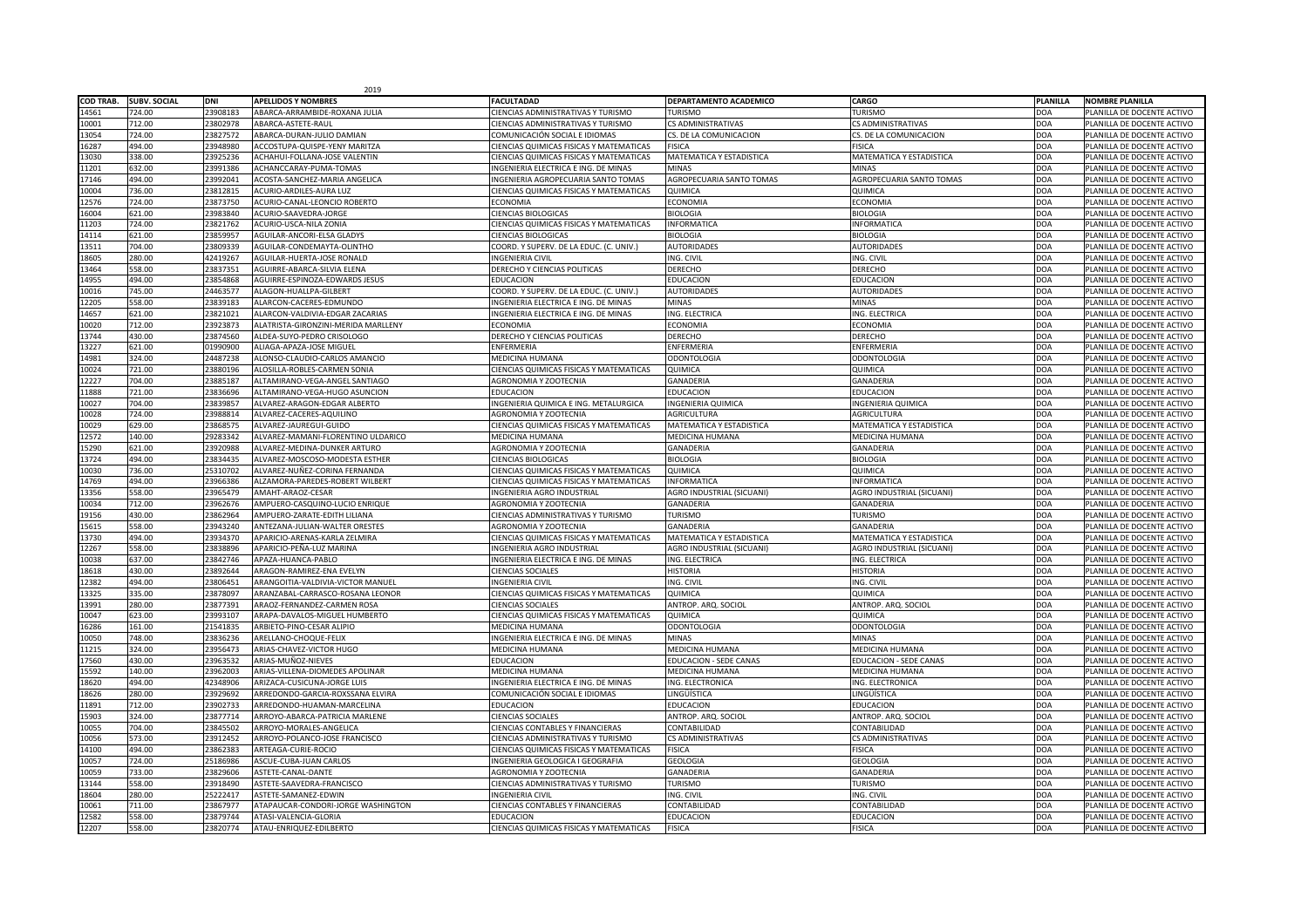| 494.00<br>11710          | 23960041 | AUCCA-BARCENA-ABEL                   | <b>INGENIERIA CIVIL</b>                        | ING. CIVIL                                | ING. CIVIL                                | <b>DOA</b> | PLANILLA DE DOCENTE ACTIVO |
|--------------------------|----------|--------------------------------------|------------------------------------------------|-------------------------------------------|-------------------------------------------|------------|----------------------------|
| 369.00<br>12224          | 23873046 | AVENDAÑO-TAPIA-OSTWALD ULPIO         | <b>MEDICINA HUMANA</b>                         | MEDICINA HUMANA                           | MEDICINA HUMANA                           | <b>DOA</b> | PLANILLA DE DOCENTE ACTIVO |
| 724.00<br>10062          | 23956786 | AVILA-COILA-ESCOLASTICO              | <b>ECONOMIA</b>                                | <b>ECONOMIA</b>                           | <b>ECONOMIA</b>                           | <b>DOA</b> | PLANILLA DE DOCENTE ACTIVO |
| 12040<br>621.00          | 23984953 | AVILES-HINOJOSA-LEONARDO             | INGENIERIA QUIMICA E ING. METALURGICA          | <b>METALURGIA</b>                         | METALURGIA                                | <b>DOA</b> | PLANILLA DE DOCENTE ACTIVO |
| 724.00<br>10063          | 23826048 | AYALA-CALDERON-MIGUEL AMILCAR OTON   | <b>AGRONOMIA Y ZOOTECNIA</b>                   | <b>GANADERIA</b>                          | <b>GANADERIA</b>                          | <b>DOA</b> | PLANILLA DE DOCENTE ACTIVO |
| 494.00<br>14673          | 23802354 | AYALA-CHACMANI-VIRGILIO              | <b>CIENCIAS QUIMICAS FISICAS Y MATEMATICAS</b> | <b>FISICA</b>                             | <b>FISICA</b>                             | <b>DOA</b> | PLANILLA DE DOCENTE ACTIVO |
| 494.00<br>18627          | 42568737 | AYALA-HUILLCA-HERMITAÑO              | <b>CIENCIAS QUIMICAS FISICAS Y MATEMATICAS</b> | <b>MATEMATICA Y ESTADISTICA</b>           | MATEMATICA Y ESTADISTICA                  | <b>DOA</b> | PLANILLA DE DOCENTE ACTIVO |
| 430.00<br>14099          | 23832939 | AYALA-ROJAS-FILOMENO                 | CIENCIAS DEL DESARROLLO - ANDAHUAYLAS          | <b>CD. DEL DESARROLLO</b>                 | CD. DEL DESARROLLO                        | <b>DOA</b> | PLANILLA DE DOCENTE ACTIVO |
| 430.00<br>12172          | 23850648 | AYMA-CORNEJO-LUIS                    | <b>CIENCIAS BIOLOGICAS</b>                     | <b>BIOLOGIA</b>                           | <b>BIOLOGIA</b>                           | <b>DOA</b> | PLANILLA DE DOCENTE ACTIVO |
| 712.00<br>10064          | 23848180 | AYMA-GIRALDO-VICTOR                  | <b>CIENCIAS QUIMICAS FISICAS Y MATEMATICAS</b> | <b>FISICA</b>                             | <b>FISICA</b>                             | <b>DOA</b> | PLANILLA DE DOCENTE ACTIVO |
| 437.00<br>10058          | 23881345 | AZPILCUETA-CARBONELL-JOSE FELIPE     | <b>INGENIERIA CIVIL</b>                        | ING. CIVIL                                | ING. CIVIL                                | <b>DOA</b> | PLANILLA DE DOCENTE ACTIVO |
| 432.00<br>12459          | 23815529 | BACA-CARDENAS-LINO AQUILES           | <b>CIENCIAS QUIMICAS FISICAS Y MATEMATICAS</b> | <b>INFORMATICA</b>                        | <b>INFORMATICA</b>                        | <b>DOA</b> | PLANILLA DE DOCENTE ACTIVO |
| 494.00<br>15395          | 23932779 | <b>BACA-FLORES-JESUS ANGEL</b>       | CIENCIAS QUIMICAS FISICAS Y MATEMATICAS        | <b>FISICA</b>                             | <b>FISICA</b>                             | <b>DOA</b> | PLANILLA DE DOCENTE ACTIVO |
| 494.00<br>16458          | 23952035 | <b>BACA-GARCIA-CARLOS JESUS</b>      | <b>AGRONOMIA Y ZOOTECNIA</b>                   | <b>AGRICULTURA</b>                        | <b>AGRICULTURA</b>                        | <b>DOA</b> | PLANILLA DE DOCENTE ACTIVO |
| 692.00<br>13044          | 23846340 | BACA-ROSADO-BENEDICTO                | <b>CIENCIAS FORESTALES Y MEDIO AMBIENTE</b>    | CS. FORESTALES I M. AMB. (PTO. MALDONADO) | CS. FORESTALES I M. AMB. (PTO. MALDONADO) | <b>DOA</b> | PLANILLA DE DOCENTE ACTIVO |
| 704.00<br>11713          | 23877047 | BARRETO-JARA-ORLANDO                 | <b>INGENIERIA CIVIL</b>                        | ING. CIVIL                                | ING. CIVIL                                | <b>DOA</b> | PLANILLA DE DOCENTE ACTIVO |
| 704.00<br>10067          | 23819348 | BARRIENTOS-ECHEGARAY-HONORIO         | CIENCIAS QUIMICAS FISICAS Y MATEMATICAS        | <b>FISICA</b>                             | <b>FISICA</b>                             | DOA        | PLANILLA DE DOCENTE ACTIVO |
| 724.00<br>12447          | 23882203 | BARRIENTOS-GUZMAN-CARLOS WALTER      | INGENIERIA GEOLOGICA I GEOGRAFIA               | <b>GEOLOGIA</b>                           | <b>GEOLOGIA</b>                           | <b>DOA</b> | PLANILLA DE DOCENTE ACTIVO |
| 724.00<br>13342          | 23880263 | BARRIENTOS-GUZMAN-WILVER             | <b>INGENIERIA AGRO INDUSTRIAL</b>              | <b>AGRO INDUSTRIAL (SICUANI)</b>          | <b>AGRO INDUSTRIAL (SICUANI)</b>          | <b>DOA</b> | PLANILLA DE DOCENTE ACTIVO |
| 280.00<br>16628          | 24982127 | BARRIGA-CARDENAS-FRINEE              | <b>MEDICINA HUMANA</b>                         | <b>ODONTOLOGIA</b>                        | <b>ODONTOLOGIA</b>                        | <b>DOA</b> | PLANILLA DE DOCENTE ACTIVO |
| 10068<br>731.00          | 23802415 | BARRIONUEVO-MUJICA-JESUS FEDERICO    | <b>ECONOMIA</b>                                | <b>ECONOMIA</b>                           | <b>ECONOMIA</b>                           | <b>DOA</b> | PLANILLA DE DOCENTE ACTIVO |
| 494.00                   | 23811434 | BARRIONUEVO-PRADO-MARY ELISA         | INGENIERIA ELECTRICA E ING. DE MINAS           | <b>ING. ELECTRICA</b>                     | ING. ELECTRICA                            | DOA        | PLANILLA DE DOCENTE ACTIVO |
| 14975<br>724.00<br>10070 | 23877710 | BARRIOS-RUIZ-GUILLERMO               | COORD. Y SUPERV. DE LA EDUC. (C. UNIV.)        | <b>AUTORIDADES</b>                        | <b>AUTORIDADES</b>                        | <b>DOA</b> | PLANILLA DE DOCENTE ACTIVO |
| 704.00                   |          | BARRON-VILCHEZ-LUIS ALBERTO          |                                                | <b>CONTABILIDAD</b>                       | CONTABILIDAD                              |            | PLANILLA DE DOCENTE ACTIVO |
| 12069                    | 23847743 |                                      | <b>CIENCIAS CONTABLES Y FINANCIERAS</b>        |                                           |                                           | <b>DOA</b> |                            |
| 558.00<br>14862          | 31032824 | BATALLANOS-ENCISO-ERNETS             | <b>ECONOMIA</b>                                | <b>ECONOMIA</b>                           | <b>ECONOMIA</b>                           | <b>DOA</b> | PLANILLA DE DOCENTE ACTIVO |
| 13527<br>704.00          | 23825255 | BATALLANOS-NEME-SARA                 | <b>ENFERMERIA</b>                              | <b>ENFERMERIA</b>                         | ENFERMERIA                                | <b>DOA</b> | PLANILLA DE DOCENTE ACTIVO |
| 330.00<br>10072          | 23870227 | BAYRO-GUZMAN-CARLOS EMILIO           | MEDICINA HUMANA                                | <b>MEDICINA HUMANA</b>                    | MEDICINA HUMANA                           | DOA        | PLANILLA DE DOCENTE ACTIVO |
| 494.00<br>14084          | 23918402 | BECERRA-ZEVALLOS-ARMANDO             | COMUNICACIÓN SOCIAL E IDIOMAS                  | LINGÜÍSTICA                               | INGÜÍSTICA.                               | <b>DOA</b> | PLANILLA DE DOCENTE ACTIVO |
| 13042<br>712.00          | 23875611 | BEDOYA-MENDOZA-JUAN DE LA CRUZ       | <b>EDUCACION</b>                               | <b>EDUCACION</b>                          | <b>EDUCACION</b>                          | <b>DOA</b> | PLANILLA DE DOCENTE ACTIVO |
| 324.00<br>11223          | 23993268 | BEJAR-BRAVO-VICTOR AQUILINO          | <b>MEDICINA HUMANA</b>                         | MEDICINA HUMANA                           | <b>MEDICINA HUMANA</b>                    | <b>DOA</b> | PLANILLA DE DOCENTE ACTIVO |
| 10076<br>736.00          | 23834133 | BEJAR-QUISPE-JOSE                    | <b>DERECHO Y CIENCIAS POLITICAS</b>            | <b>DERECHO</b>                            | <b>DERECHO</b>                            | <b>DOA</b> | PLANILLA DE DOCENTE ACTIVO |
| 712.00<br>11224          | 23873022 | BEJAR-UGARTE-FANNY VIRGINIA          | INGENIERIA QUIMICA E ING. METALURGICA          | <b>INGENIERIA QUIMICA</b>                 | <b>INGENIERIA QUIMICA</b>                 | DOA        | PLANILLA DE DOCENTE ACTIVO |
| 13230<br>724.00          | 23930915 | BELTRAN-WALL-PEDRO PABLO RAYMUNDO    | <b>INGENIERIA GEOLOGICA I GEOGRAFIA</b>        | <b>GEOGRAFIA</b>                          | <b>GEOGRAFIA</b>                          | <b>DOA</b> | PLANILLA DE DOCENTE ACTIVO |
| 558.00<br>14112          | 23896703 | BENAVENTE-GARCIA-MARIA DEL PILAR     | COMUNICACIÓN SOCIAL E IDIOMAS                  | CS. DE LA COMUNICACION                    | CS. DE LA COMUNICACION                    | <b>DOA</b> | PLANILLA DE DOCENTE ACTIVO |
| 10078<br>712.00          | 23890939 | BENAVENTE-VELASQUEZ-RUPERTO          | INGENIERIA GEOLOGICA I GEOGRAFIA               | <b>GEOLOGIA</b>                           | <b>GEOLOGIA</b>                           | <b>DOA</b> | PLANILLA DE DOCENTE ACTIVO |
| 13645<br>621.00          | 23914405 | BENITO-ARAGON-ALFREDO TOMAS          | INGENIERIA QUIMICA E ING. METALURGICA          | <b>METALURGIA</b>                         | METALURGIA                                | <b>DOA</b> | PLANILLA DE DOCENTE ACTIVO |
| 704.00<br>14143          | 06303606 | BERDUZCO-TORRES-NANCY                | <b>ENFERMERIA</b>                              | <b>ENFERMERIA</b>                         | ENFERMERIA                                | <b>DOA</b> | PLANILLA DE DOCENTE ACTIVO |
| 15537<br>704.00          | 23977639 | BERRIOS-BARCENA-DAVID REYNALDO       | COORD. Y SUPERV. DE LA EDUC. (C. UNIV.)        | <b>AUTORIDADES</b>                        | <b>AUTORIDADES</b>                        | <b>DOA</b> | PLANILLA DE DOCENTE ACTIVO |
| 13444<br>704.00          | 23998514 | BLANCO-ZAMALLOA-MAYWA CECILIA        | <b>AGRONOMIA Y ZOOTECNIA</b>                   | AGRICULTURA                               | <b>AGRICULTURA</b>                        | <b>DOA</b> | PLANILLA DE DOCENTE ACTIVO |
| 335.00<br>14452          | 29461093 | BLAS-ABREGU-VICENTE ENRIQUE          | INGENIERIA GEOLOGICA I GEOGRAFIA               | <b>GEOLOGIA</b>                           | <b>GEOLOGIA</b>                           | <b>DOA</b> | PLANILLA DE DOCENTE ACTIVO |
| 13528<br>558.00          | 06024908 | BOCANEGRA-DAVILA-LUIS ARISTIDES      | <b>CIENCIAS FORESTALES Y MEDIO AMBIENTE</b>    | CS. FORESTALES I M. AMB. (PTO. MALDONADO) | CS. FORESTALES I M. AMB. (PTO. MALDONADO) | DOA        | PLANILLA DE DOCENTE ACTIVO |
| 10082<br>749.00          | 23817651 | BORDA-PILINCO-MANRIQUE               | <b>CIENCIAS ADMINISTRATIVAS Y TURISMO</b>      | <b>CS ADMINISTRATIVAS</b>                 | <b>CS ADMINISTRATIVAS</b>                 | DOA        | PLANILLA DE DOCENTE ACTIVO |
| 430.00<br>18638          | 23954705 | BRAVO-MATHEUS-PEDRO WALTER           | INGENIERIA AGRO INDUSTRIAL                     | MEDICINA VETERINARIA                      | MEDICINA VETERINARIA                      | <b>DOA</b> | PLANILLA DE DOCENTE ACTIVO |
| 13068<br>629.00          | 23878046 | BUENO-LAZO-ANTONIO RAMIRO JESUS      | INGENIERIA QUIMICA E ING. METALURGICA          | <b>INGENIERIA QUIMICA</b>                 | <b>INGENIERIA QUIMICA</b>                 | <b>DOA</b> | PLANILLA DE DOCENTE ACTIVO |
| 162.00<br>13465          | 23964566 | BUSTAMANTE-DEL CASTILLO-WILBER       | <b>DERECHO Y CIENCIAS POLITICAS</b>            | <b>DERECHO</b>                            | <b>DERECHO</b>                            | <b>DOA</b> | PLANILLA DE DOCENTE ACTIVO |
| 704.00<br>11227          | 23921871 | BUSTAMANTE-JAEN-JULIO DANILO         | INGENIERIA QUIMICA E ING. METALURGICA          | <b>METALURGIA</b>                         | <b>METALURGIA</b>                         | <b>DOA</b> | PLANILLA DE DOCENTE ACTIVO |
| 712.00<br>10087          | 29457667 | BUSTAMANTE-PRADO-FREDY VICTOR        | INGENIERIA GEOLOGICA I GEOGRAFIA               | <b>GEOLOGIA</b>                           | <b>GEOLOGIA</b>                           | <b>DOA</b> | PLANILLA DE DOCENTE ACTIVO |
| 280.00<br>16380          | 24000492 | CABRERA-ARREDONDO-DEYVI              | <b>MEDICINA HUMANA</b>                         | <b>ODONTOLOGIA</b>                        | <b>ODONTOLOGIA</b>                        | <b>DOA</b> | PLANILLA DE DOCENTE ACTIVO |
| 494.00<br>16624          | 23948756 | CACERES-ANGULO-IVAN                  | INGENIERIA GEOLOGICA I GEOGRAFIA               | <b>GEOLOGIA</b>                           | <b>GEOLOGIA</b>                           | <b>DOA</b> | PLANILLA DE DOCENTE ACTIVO |
| 13037<br>712.00          | 23881569 | CACERES-CHALCO-EFRAIN GREGORIO       | COMUNICACIÓN SOCIAL E IDIOMAS                  | CS. DE LA COMUNICACION                    | CS. DE LA COMUNICACION                    | <b>DOA</b> | PLANILLA DE DOCENTE ACTIVO |
| 10092<br>729.00          | 23873950 | CACERES-FERNANDEZ-JOSE GUILLERMO     | <b>ECONOMIA</b>                                | <b>ECONOMIA</b>                           | <b>ECONOMIA</b>                           | <b>DOA</b> | PLANILLA DE DOCENTE ACTIVO |
| 494.00<br>14170          | 24702670 | CACERES-SAENZ-RICARDO ADAN           | <b>CIENCIAS QUIMICAS FISICAS Y MATEMATICAS</b> | <b>FISICA</b>                             | <b>FISICA</b>                             | <b>DOA</b> | PLANILLA DE DOCENTE ACTIVO |
| 14892<br>558.00          | 23857133 | CAHUANA-FERNANDEZ-LUZ MARIA          | <b>EDUCACION</b>                               | <b>EDUCACION</b>                          | <b>EDUCACION</b>                          | <b>DOA</b> | PLANILLA DE DOCENTE ACTIVO |
| 10097<br>704.00          | 23966754 | CAJIGAS-CHACON-CLORINDA              | <b>ENFERMERIA</b>                              | ENFERMERIA                                | ENFERMERIA                                | <b>DOA</b> | PLANILLA DE DOCENTE ACTIVO |
| 642.00<br>10098          | 23905498 | CALDERON-CASTRO-ALEJANDRO DE LA CRUZ | CIENCIAS QUIMICAS FISICAS Y MATEMATICAS        | <b>FISICA</b>                             | <b>FISICA</b>                             | <b>DOA</b> | PLANILLA DE DOCENTE ACTIVO |
| 712.00<br>12152          | 23964581 | CALDERON-CHOQUECHAMBI-ARCADIO        | <b>AGRONOMIA Y ZOOTECNIA</b>                   | <b>AGRICULTURA</b>                        | <b>AGRICULTURA</b>                        | <b>DOA</b> | PLANILLA DE DOCENTE ACTIVO |
| 494.00<br>17079          | 24714509 | CALLA-FLOREZ-MIRIAM                  | <b>INGENIERIA AGRO INDUSTRIAL</b>              | <b>AGRO INDUSTRIAL (SICUANI)</b>          | AGRO INDUSTRIAL (SICUANI)                 | <b>DOA</b> | PLANILLA DE DOCENTE ACTIVO |
| 13224<br>704.00          | 23910514 | CALLAÑAUPA-MENDOZA-FRANCISCA         | INGENIERIA AGRO INDUSTRIAL                     | AGRO INDUSTRIAL (SICUANI)                 | AGRO INDUSTRIAL (SICUANI)                 | DOA        | PLANILLA DE DOCENTE ACTIVO |
| 13035<br>704.00          | 24714703 | CALLAÑAUPA-QUISPE-JUAN               | <b>INGENIERIA AGRO INDUSTRIAL</b>              | AGRO INDUSTRIAL (SICUANI)                 | AGRO INDUSTRIAL (SICUANI)                 | <b>DOA</b> | PLANILLA DE DOCENTE ACTIVO |
| 621.00<br>15316          | 23812797 | CALLASI-QUISPE-JOSE WILFREDO         | INGENIERIA ELECTRICA E ING. DE MINAS           | ING. ELECTRICA                            | ING. ELECTRICA                            | <b>DOA</b> | PLANILLA DE DOCENTE ACTIVO |
| 11233<br>712.00          | 23845920 | CALLO-CHOQUEVILCA-YOLANDA            | <b>CIENCIAS QUIMICAS FISICAS Y MATEMATICAS</b> | <b>QUIMICA</b>                            | <b>QUIMICA</b>                            | <b>DOA</b> | PLANILLA DE DOCENTE ACTIVO |
| 494.00<br>18595          | 23990800 | CALVO-CALVO-ROSSANO                  | <b>CIENCIAS SOCIALES</b>                       | ANTROP. ARQ. SOCIOL                       | ANTROP. ARQ. SOCIOL                       | <b>DOA</b> | PLANILLA DE DOCENTE ACTIVO |
| 446.00<br>10106          | 44356066 | CAMAN-ALTAMIRANO-JORGE               | <b>CIENCIAS QUIMICAS FISICAS Y MATEMATICAS</b> | <b>FISICA</b>                             | FISICA                                    | DOA        | PLANILLA DE DOCENTE ACTIVO |
| 494.00<br>13156          | 23852238 | CAMARGO-OCHOA-OFELIA                 | <b>CIENCIAS QUIMICAS FISICAS Y MATEMATICAS</b> | MATEMATICA Y ESTADISTICA                  | <b>MATEMATICA Y ESTADISTICA</b>           | <b>DOA</b> | PLANILLA DE DOCENTE ACTIVO |
| 494.00<br>14443          | 23802090 | CAMA-TTITO-MAXIMO                    | <b>CIENCIAS SOCIALES</b>                       | ANTROP. ARQ. SOCIOL                       | ANTROP. ARQ. SOCIOL                       | DOA        | PLANILLA DE DOCENTE ACTIVO |
| 730.00<br>10107          | 23956513 | CAMERO-HERMOZA-PEDRO                 | INGENIERIA QUIMICA E ING. METALURGICA          | METALURGIA                                | METALURGIA                                | <b>DOA</b> | PLANILLA DE DOCENTE ACTIVO |
| 510.00<br>15745          | 07790427 | CAMPANA-VARGAS-RICARDO               | INGENIERIA ELECTRICA E ING. DE MINAS           | ING. ELECTRICA                            | ING. ELECTRICA                            | DOA        | PLANILLA DE DOCENTE ACTIVO |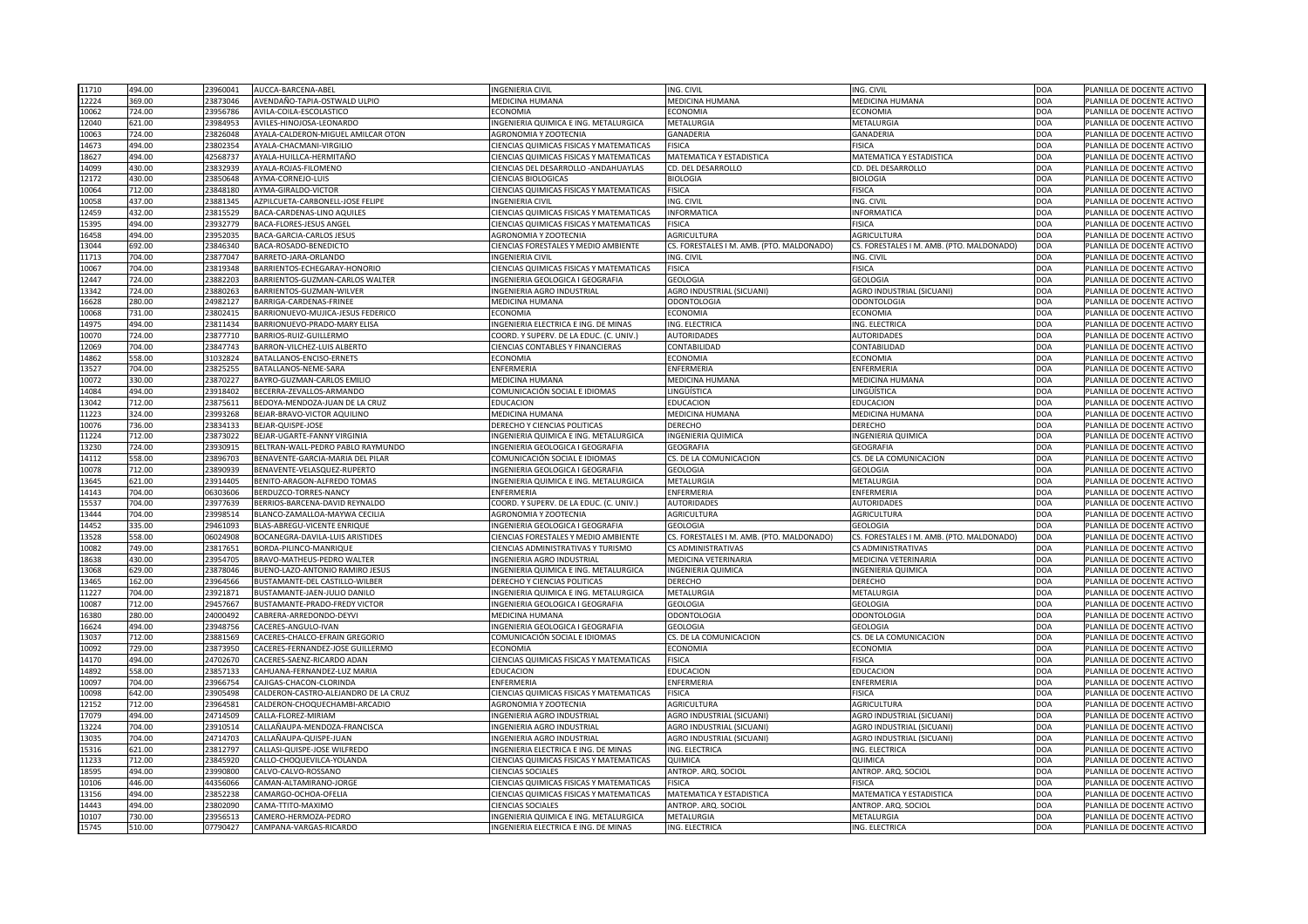| 737.00<br>10110 |        | 23813401 | CANAL-BRAVO-VLADIMIRO CASILDO            | INGENIERIA ELECTRICA E ING. DE MINAS           | ING. ELECTRICA                   | ING. ELECTRICA                  | DOA        | PLANILLA DE DOCENTE ACTIVO |
|-----------------|--------|----------|------------------------------------------|------------------------------------------------|----------------------------------|---------------------------------|------------|----------------------------|
| 10112<br>733.00 |        | 23875439 | CANAL-CESPEDES-ABEL FRANKLIN             | INGENIERIA QUIMICA E ING. METALURGICA          | <b>METALURGIA</b>                | <b>METALURGIA</b>               | <b>DOA</b> | PLANILLA DE DOCENTE ACTIVO |
| 13667<br>494.00 |        | 23908539 | CANDIA-GOMEZ-ALFREDO                     | <b>CIENCIAS SOCIALES</b>                       | ANTROP. ARQ. SOCIOL              | ANTROP. ARQ. SOCIOL             | <b>DOA</b> | PLANILLA DE DOCENTE ACTIVO |
| 14664<br>494.00 |        | 23987482 | CANDIA-OVIEDO-DENNIS IVAN                | <b>CIENCIAS QUIMICAS FISICAS Y MATEMATICAS</b> | <b>INFORMATICA</b>               | <b>INFORMATICA</b>              | <b>DOA</b> | PLANILLA DE DOCENTE ACTIVO |
| 724.00<br>10116 |        | 23915440 | CANDIA-TAPIA-MARIO MAGDALENO             | <b>CIENCIAS QUIMICAS FISICAS Y MATEMATICAS</b> | MATEMATICA Y ESTADISTICA         | <b>MATEMATICA Y ESTADISTICA</b> | DOA        | PLANILLA DE DOCENTE ACTIVO |
| 704.00<br>14098 |        | 24478730 | CANTERO-LOAIZA-AURA NATALIA              | CIENCIAS QUIMICAS FISICAS Y MATEMATICAS        | <b>QUIMICA</b>                   | <b>QUIMICA</b>                  | <b>DOA</b> | PLANILLA DE DOCENTE ACTIVO |
| 724.00<br>10117 |        | 23814511 | CAÑIHUA-CAYOCUSI-OCTAVIO                 | INGENIERIA ELECTRICA E ING. DE MINAS           | ING. ELECTRICA                   | ING. ELECTRICA                  | <b>DOA</b> | PLANILLA DE DOCENTE ACTIVO |
| 18619<br>280.00 |        | 40121875 | CAÑIHUA-FLOREZ-DANY JORGE                | INGENIERIA ELECTRICA E ING. DE MINAS           | ING. ELECTRICA                   | ING. ELECTRICA                  | DOA        | PLANILLA DE DOCENTE ACTIVO |
| 10119<br>731.00 |        | 23815049 | CAPARO-CALDERON-HERNAN ARTURO            | <b>ECONOMIA</b>                                | <b>ECONOMIA</b>                  | <b>ECONOMIA</b>                 | <b>DOA</b> | PLANILLA DE DOCENTE ACTIVO |
| 724.00<br>13226 |        | 23903765 | <b>CARBAJAL-LUNA-JULIO CESAR</b>         | <b>CIENCIAS QUIMICAS FISICAS Y MATEMATICAS</b> | <b>INFORMATICA</b>               | <b>INFORMATICA</b>              | DOA        | PLANILLA DE DOCENTE ACTIVO |
| 13414<br>140.00 |        | 23829476 | CARDENAS-ALARCON-WILBERT SEGUNDO         | <b>MEDICINA HUMANA</b>                         | <b>MEDICINA HUMANA</b>           | MEDICINA HUMANA                 | DOA        | PLANILLA DE DOCENTE ACTIVO |
| 629.00<br>12416 |        | 23840247 | CARDENAS-CANCHA-DIONICIO                 | <b>CIENCIAS QUIMICAS FISICAS Y MATEMATICAS</b> | <b>MATEMATICA Y ESTADISTICA</b>  | <b>MATEMATICA Y ESTADISTICA</b> | DOA        | PLANILLA DE DOCENTE ACTIVO |
| 16550<br>430.00 |        | 23924578 | CARDENAS-RODRIGUEZ-JIM                   | AGRONOMIA Y ZOOTECNIA                          | <b>GANADERIA</b>                 | <b>GANADERIA</b>                | <b>DOA</b> | PLANILLA DE DOCENTE ACTIVO |
| 13027<br>703.00 |        | 23873595 | CARDENAS-ROQUE-JOSE DIONICIO             | INGENIERIA GEOLOGICA I GEOGRAFIA               | <b>GEOLOGIA</b>                  | <b>GEOLOGIA</b>                 | <b>DOA</b> | PLANILLA DE DOCENTE ACTIVO |
| 558.00<br>10124 |        | 23808559 | CARDENAS-SANTANDER-LUIS FREDY            | INGENIERIA ELECTRICA E ING. DE MINAS           | ING. MECANICA                    | ING. MECANICA                   | DOA        | PLANILLA DE DOCENTE ACTIVO |
| 15547<br>494.00 |        | 23975499 | CARDEÑA-UNDA-KARINA                      | CIENCIAS QUIMICAS FISICAS Y MATEMATICAS        | <b>FARMACIA</b>                  | <b>FARMACIA</b>                 | DOA        | PLANILLA DE DOCENTE ACTIVO |
| 15548<br>140.00 |        | 23998511 | CARDONA-RIVERO-ANAHI KARINA              | CIENCIAS QUIMICAS FISICAS Y MATEMATICAS        | <b>FARMACIA</b>                  | <b>FARMACIA</b>                 | <b>DOA</b> | PLANILLA DE DOCENTE ACTIVO |
| 724.00<br>14117 |        | 23849586 | CARDOSO-DE FLOREZ-GLORIA PAULINA         | CIENCIAS ADMINISTRATIVAS Y TURISMO             | <b>TURISMO</b>                   | <b>TURISMO</b>                  | <b>DOA</b> | PLANILLA DE DOCENTE ACTIVO |
| 18853<br>430.00 |        | 24666515 | CARI-MAMANI-HERNAN MARTIN                | <b>EDUCACION</b>                               | <b>EDUCACION - SEDE CANAS</b>    | <b>EDUCACION - SEDE CANAS</b>   | <b>DOA</b> | PLANILLA DE DOCENTE ACTIVO |
| 280.00<br>14094 |        | 23839344 | <b>CARO-DE MAURICIO-BETTY LUZ</b>        | <b>MEDICINA HUMANA</b>                         | <b>MEDICINA HUMANA</b>           | <b>MEDICINA HUMANA</b>          | DOA        | PLANILLA DE DOCENTE ACTIVO |
| 724.00<br>12557 |        | 24715150 | CARRASCO-COLQUE-MARIA MERCEDES           | INGENIERIA AGRO INDUSTRIAL                     | AGRO INDUSTRIAL (SICUANI)        | AGRO INDUSTRIAL (SICUANI)       | <b>DOA</b> | PLANILLA DE DOCENTE ACTIVO |
| 13428<br>558.00 |        | 24001157 | CARRASCO-POBLETE-EDWIN                   | <b>CIENCIAS QUIMICAS FISICAS Y MATEMATICAS</b> | <b>INFORMATICA</b>               | <b>INFORMATICA</b>              | DOA        | PLANILLA DE DOCENTE ACTIVO |
| 654.00<br>10129 |        | 24002881 | CARRASCO-TAPIA-PORFIRIO                  | INGENIERIA QUIMICA E ING. METALURGICA          | <b>METALURGIA</b>                | <b>METALURGIA</b>               | DOA        | PLANILLA DE DOCENTE ACTIVO |
| 720.00<br>10130 |        | 23804941 | CARREÑO-MIRANDA-JOSE ADOLFO              | <b>CIENCIAS CONTABLES Y FINANCIERAS</b>        | <b>CONTABILIDAD</b>              | <b>CONTABILIDAD</b>             | DOA        | PLANILLA DE DOCENTE ACTIVO |
| 324.00<br>13373 |        | 23877003 | CARREÑO-PERALTA-ELIAS JULIO              | <b>DERECHO Y CIENCIAS POLITICAS</b>            | <b>DERECHO</b>                   | <b>DERECHO</b>                  | DOA        | PLANILLA DE DOCENTE ACTIVO |
| 432.00<br>13031 |        | 23830178 | CARRILLO-SEGURA-VAIDYA INES              | CIENCIAS QUIMICAS FISICAS Y MATEMATICAS        | <b>MATEMATICA Y ESTADISTICA</b>  | <b>MATEMATICA Y ESTADISTICA</b> | <b>DOA</b> | PLANILLA DE DOCENTE ACTIVO |
| 575.00<br>13314 |        | 24685311 | CASA-QUISPE-FRANCISCO                    | <b>INGENIERIA AGRO INDUSTRIAL</b>              | <b>AGRO INDUSTRIAL (SICUANI)</b> | AGRO INDUSTRIAL (SICUANI)       | DOA        | PLANILLA DE DOCENTE ACTIVO |
| 704.00<br>10136 |        | 23876868 | CASTELO-HERMOZA-DOMINGO GUIDO            | AGRONOMIA Y ZOOTECNIA                          | <b>AGRICULTURA</b>               | <b>AGRICULTURA</b>              | <b>DOA</b> | PLANILLA DE DOCENTE ACTIVO |
| 18610<br>280.00 |        | 40650638 | CASTILLO-MAMANI-WILBERTH                 | <b>ECONOMIA</b>                                | <b>ECONOMIA</b>                  | <b>ECONOMIA</b>                 | <b>DOA</b> | PLANILLA DE DOCENTE ACTIVO |
| 759.00<br>10139 |        | 23846357 | CASTILLO-PEÑA-ALCIDES                    | INGENIERIA QUIMICA E ING. METALURGICA          | <b>INGENIERIA QUIMICA</b>        | <b>INGENIERIA QUIMICA</b>       | DOA        | PLANILLA DE DOCENTE ACTIVO |
| 738.00<br>10141 |        | 23836881 | CASTRO-CACERES-DAVID LUCIANO             | <b>AGRONOMIA Y ZOOTECNIA</b>                   | <b>GANADERIA</b>                 | <b>GANADERIA</b>                | <b>DOA</b> | PLANILLA DE DOCENTE ACTIVO |
| 502.00<br>10142 |        | 23802056 | CASTRO-CCOSCCO-NEMESIO RAUL              | <b>INGENIERIA CIVIL</b>                        | ING. CIVIL                       | ING. CIVIL                      | DOA        | PLANILLA DE DOCENTE ACTIVO |
| 621.00<br>14293 |        | 23904002 | CASTRO-IRRARAZABAL-MARIO GABRIEL         | INGENIERIA ELECTRICA E ING. DE MINAS           | ING. MECANICA                    | ING. MECANICA                   | <b>DOA</b> | PLANILLA DE DOCENTE ACTIVO |
| 11851<br>712.00 |        | 23983057 | CATACORA-ACEVEDO-EDGAR ALFREDO           | INGENIERIA ELECTRICA E ING. DE MINAS           | ING. MECANICA                    | ING. MECANICA                   | DOA        | PLANILLA DE DOCENTE ACTIVO |
| 558.00<br>15889 |        | 23849496 | CATALAN-BAZAN-WILFREDO                   | <b>AGRONOMIA Y ZOOTECNIA</b>                   | AGRICULTURA                      | <b>AGRICULTURA</b>              | DOA        | PLANILLA DE DOCENTE ACTIVO |
| 704.00<br>10144 |        | 23829555 | CAVERO-TORRE-NELLY AYDE                  | ENFERMERIA                                     | <b>ENFERMERIA</b>                | ENFERMERIA                      | DOA        | PLANILLA DE DOCENTE ACTIVO |
| 12217<br>621.00 |        | 24665176 | CCARITA-CCARITA-FELIX                    | <b>CIENCIAS QUIMICAS FISICAS Y MATEMATICAS</b> | <b>FISICA</b>                    | <b>FISICA</b>                   | DOA        | PLANILLA DE DOCENTE ACTIVO |
| 12051<br>494.00 |        | 23920876 | CCOLLATUPA-BALLON-VENANCIA               | CIENCIAS QUIMICAS FISICAS Y MATEMATICAS        | FISICA                           | <b>FISICA</b>                   | <b>DOA</b> | PLANILLA DE DOCENTE ACTIVO |
| 704.00<br>10145 |        | 23898760 | CCORIHUAMAN-QUISPE-MIGUEL ANGEL          | <b>INGENIERIA CIVIL</b>                        | ING. CIVIL                       | ING. CIVIL                      | <b>DOA</b> | PLANILLA DE DOCENTE ACTIVO |
| 704.00<br>13010 |        | 31032950 | CENTENO-HUAMANI-EDGAR                    | <b>CIENCIAS QUIMICAS FISICAS Y MATEMATICAS</b> | MATEMATICA Y ESTADISTICA         | <b>MATEMATICA Y ESTADISTICA</b> | DOA        | PLANILLA DE DOCENTE ACTIVO |
| 494.00<br>14938 |        | 23881755 | CESPEDES-FLOREZ-ELISABET                 | <b>AGRONOMIA Y ZOOTECNIA</b>                   | <b>AGRICULTURA</b>               | <b>AGRICULTURA</b>              | DOA        | PLANILLA DE DOCENTE ACTIVO |
| 727.00<br>10148 |        | 23815848 | CHACON-CAMPANA-MAXIMO AMERICO            | <b>CIENCIAS BIOLOGICAS</b>                     | <b>BIOLOGIA</b>                  | <b>BIOLOGIA</b>                 | <b>DOA</b> | PLANILLA DE DOCENTE ACTIVO |
| 12398           | 454.00 | 23899187 | CHACON-ORMACHEA-MARIA ELENA              | <b>INGENIERIA AGRO INDUSTRIAL</b>              | AGRO INDUSTRIAL (SICUANI)        | AGRO INDUSTRIAL (SICUANI)       | <b>DOA</b> | PLANILLA DE DOCENTE ACTIVO |
| 13229<br>704.00 |        | 23836242 | CHAPARRO-DAZA-NICACIO                    | INGENIERIA GEOLOGICA I GEOGRAFIA               | <b>GEOGRAFIA</b>                 | <b>GEOGRAFIA</b>                | <b>DOA</b> | PLANILLA DE DOCENTE ACTIVO |
| 494.00<br>13029 |        | 23838305 | CHAPARRO-LAZO-FELIPE MARIANO             | <b>CIENCIAS QUIMICAS FISICAS Y MATEMATICAS</b> | MATEMATICA Y ESTADISTICA         | <b>MATEMATICA Y ESTADISTICA</b> | DOA        | PLANILLA DE DOCENTE ACTIVO |
| 494.00<br>14691 |        | 01304904 | CHAVEZ-CENTENO-JAVIER DAVID              | CIENCIAS QUIMICAS FISICAS Y MATEMATICAS        | <b>INFORMATICA</b>               | <b>INFORMATICA</b>              | DOA        | PLANILLA DE DOCENTE ACTIVO |
| 13808<br>430.00 |        | 25061562 | CHAVEZ-GAMARRA-JORGE                     | <b>EDUCACION</b>                               | <b>EDUCACION - SEDE ESPINAR</b>  | <b>EDUCACION - SEDE ESPINAR</b> | <b>DOA</b> | PLANILLA DE DOCENTE ACTIVO |
| 727.00<br>10158 |        | 23923004 | CHAVEZ-RIVERA-ANTERO VIDAL               | COMUNICACIÓN SOCIAL E IDIOMAS                  | CS. DE LA COMUNICACION           | CS. DE LA COMUNICACION          | DOA        | PLANILLA DE DOCENTE ACTIVO |
| 280.00<br>18634 |        | 40068669 | <b>CHAVEZ-YABAR-JOSE LUIS</b>            | <b>MEDICINA HUMANA</b>                         | <b>ODONTOLOGIA</b>               | <b>ODONTOLOGIA</b>              | DOA        | PLANILLA DE DOCENTE ACTIVO |
| 712.00<br>10159 |        | 23836256 | CHEVARRIA-DEL PINO-BELTRAN RODRIGO       | <b>CIENCIAS BIOLOGICAS</b>                     | <b>BIOLOGIA</b>                  | <b>BIOLOGIA</b>                 | DOA        | PLANILLA DE DOCENTE ACTIVO |
| 704.00<br>12927 |        | 23856603 | CHILE-LETONA-ALEJANDRO                   | <b>EDUCACION</b>                               | <b>EDUCACION</b>                 | <b>EDUCACION</b>                | <b>DOA</b> | PLANILLA DE DOCENTE ACTIVO |
| 14893<br>558.00 |        | 24004691 | CHILE-LETONA-LEONARDO                    | COORD. Y SUPERV. DE LA EDUC. (C. UNIV.)        | <b>AUTORIDADES</b>               | <b>AUTORIDADES</b>              | DOA        | PLANILLA DE DOCENTE ACTIVO |
| 558.00<br>10161 |        | 23815814 | CHINCHIHUALLPA-GONZALES-JORGE HERMOGENES | INGENIERIA ELECTRICA E ING. DE MINAS           | ING. ELECTRICA                   | ING. ELECTRICA                  | <b>DOA</b> | PLANILLA DE DOCENTE ACTIVO |
| 13041<br>712.00 |        | 23964095 | CHOCCECHANCA-CUADRO-ANGEL ZENON          | <b>EDUCACION</b>                               | <b>EDUCACION</b>                 | <b>EDUCACION</b>                | <b>DOA</b> | PLANILLA DE DOCENTE ACTIVO |
| 494.00<br>13615 |        | 24990896 | CHOQUE-HUAMAN-PATRICIO                   | <b>CIENCIAS QUIMICAS FISICAS Y MATEMATICAS</b> | MATEMATICA Y ESTADISTICA         | <b>MATEMATICA Y ESTADISTICA</b> | DOA        | PLANILLA DE DOCENTE ACTIVO |
| 280.00<br>15624 |        | 10285573 | CHOQUE-MAMANI-GREGORIO                   | <b>MEDICINA HUMANA</b>                         | <b>MEDICINA HUMANA</b>           | MEDICINA HUMANA                 | DOA        | PLANILLA DE DOCENTE ACTIVO |
| 494.00<br>11704 |        | 23962915 | CHOQUE-MOJONERO-DAVID                    | CIENCIAS ADMINISTRATIVAS Y TURISMO             | <b>TURISMO</b>                   | <b>TURISMO</b>                  | <b>DOA</b> | PLANILLA DE DOCENTE ACTIVO |
| 432.00<br>13731 |        | 23926413 | CHUNGA-LOVON-WALTER                      | <b>INGENIERIA AGRO INDUSTRIAL</b>              | AGRO INDUSTRIAL (SICUANI)        | AGRO INDUSTRIAL (SICUANI)       | <b>DOA</b> | PLANILLA DE DOCENTE ACTIVO |
| 493.00<br>11801 |        | 23964617 | CHUQUIMIA-HURTADO-EDITH                  | DERECHO Y CIENCIAS POLITICAS                   | <b>DERECHO</b>                   | <b>DERECHO</b>                  | <b>DOA</b> | PLANILLA DE DOCENTE ACTIVO |
| 494.00<br>18608 |        | 40859559 | CHUQUITAPA-ROJAS-ERICK                   | <b>ECONOMIA</b>                                | <b>ECONOMIA</b>                  | <b>ECONOMIA</b>                 | DOA        | PLANILLA DE DOCENTE ACTIVO |
| 541.00<br>10166 |        | 23824828 | CHURA-SERRANO-PASTOR RAUL                | CIENCIAS QUIMICAS FISICAS Y MATEMATICAS        | <b>FISICA</b>                    | <b>FISICA</b>                   | DOA        | PLANILLA DE DOCENTE ACTIVO |
| 18601<br>280.00 |        | 23941477 | CJUNO-HUANCA-OLGA LIBIA                  | <b>CIENCIAS BIOLOGICAS</b>                     | <b>BIOLOGIA</b>                  | <b>BIOLOGIA</b>                 | <b>DOA</b> | PLANILLA DE DOCENTE ACTIVO |
| 12271<br>539.00 |        | 23962766 | CJUNO-ROQUE-TIMOTEO                      | CIENCIAS QUIMICAS FISICAS Y MATEMATICAS        | <b>MATEMATICA Y ESTADISTICA</b>  | <b>MATEMATICA Y ESTADISTICA</b> | DOA        | PLANILLA DE DOCENTE ACTIVO |
| 15514<br>335.00 |        | 23864994 | CLAVERI-JARANDILLA-ALICIA                | <b>CIENCIAS QUIMICAS FISICAS Y MATEMATICAS</b> | <b>QUIMICA</b>                   | <b>QUIMICA</b>                  | DOA        | PLANILLA DE DOCENTE ACTIVO |
| 494.00<br>16466 |        | 01333608 | COAQUIRA-CASTILLO-ROGER JESUS            | INGENIERIA ELECTRICA E ING. DE MINAS           | ING. ELECTRONICA                 | ING. ELECTRONICA                | DOA        | PLANILLA DE DOCENTE ACTIVO |
| 723.00<br>10168 |        | 23871086 | COAVOY-FERRO-DANIEL                      | <b>CIENCIAS QUIMICAS FISICAS Y MATEMATICAS</b> | <b>QUIMICA</b>                   | <b>QUIMICA</b>                  | DOA        | PLANILLA DE DOCENTE ACTIVO |
| 558.00<br>11253 |        | 23886200 | COLQUE-CORNEJO-VICTOR ANDRES             | <b>ECONOMIA</b>                                | ECONOMIA                         | <b>ECONOMIA</b>                 | DOA        | PLANILLA DE DOCENTE ACTIVO |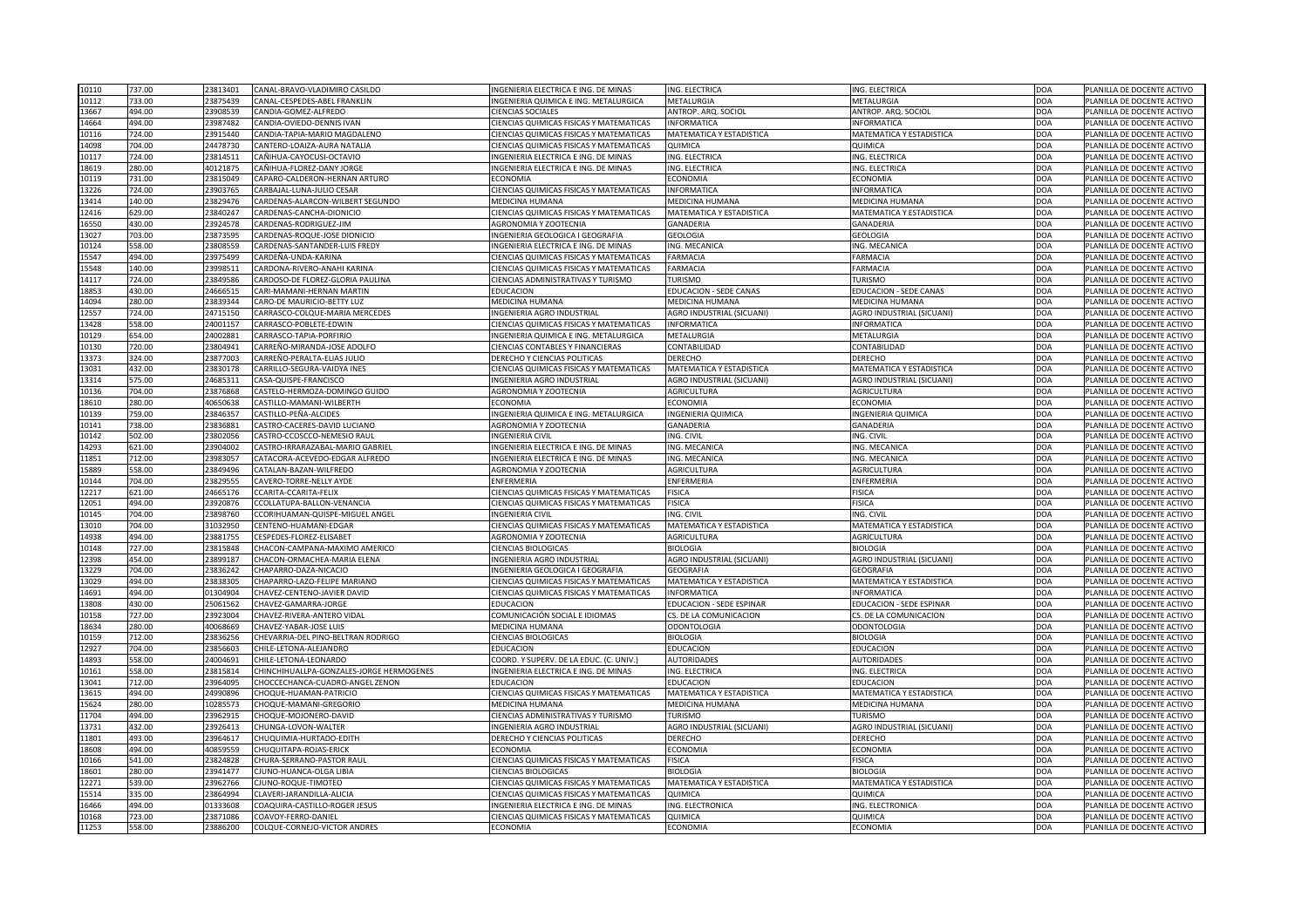| 10172          | 724.00           | 23804977             | CONCHA -FLORES-GLADYS GEORGINA                     | COMUNICACIÓN SOCIAL E IDIOMAS                                               | CS. DE LA COMUNICACION                | CS. DE LA COMUNICACION                | DOA                      | PLANILLA DE DOCENTE ACTIVO                               |
|----------------|------------------|----------------------|----------------------------------------------------|-----------------------------------------------------------------------------|---------------------------------------|---------------------------------------|--------------------------|----------------------------------------------------------|
| 10173          | 713.00           | 23874690             | CONCHA-LEZAMA-RENE                                 | CIENCIAS ADMINISTRATIVAS Y TURISMO                                          | <b>CS ADMINISTRATIVAS</b>             | <b>CS ADMINISTRATIVAS</b>             | <b>DOA</b>               | PLANILLA DE DOCENTE ACTIVO                               |
| 17455          | 216.00           | 23873745             | CONCHA-RUPA-WALTER                                 | CIENCIAS CONTABLES Y FINANCIERAS                                            | CONTABILIDAD                          | <b>CONTABILIDAD</b>                   | <b>DOA</b>               | PLANILLA DE DOCENTE ACTIVO                               |
| 10177          | 642.00           | 23819824             | CONDORI-TICONA-RUFINO                              | CIENCIAS QUIMICAS FISICAS Y MATEMATICAS                                     | <b>FISICA</b>                         | <b>FISICA</b>                         | <b>DOA</b>               | PLANILLA DE DOCENTE ACTIVO                               |
| 10178          | 638.00           | 23823356             | CONTRERAS-ARANA-ODILON                             | INGENIERIA ELECTRICA E ING. DE MINAS                                        | <b>MINAS</b>                          | <b>MINAS</b>                          | <b>DOA</b>               | PLANILLA DE DOCENTE ACTIVO                               |
| 10179          | 736.00           | 23850116             | CONTRERAS-CHAVEZ-FORTUNATO                         | <b>ECONOMIA</b>                                                             | <b>ECONOMIA</b>                       | <b>ECONOMIA</b>                       | <b>DOA</b>               | PLANILLA DE DOCENTE ACTIVO                               |
| 10181          | 712.00           | 23962857             | CORAHUA-SALCEDO-LEONARDO FLORENCIO                 | CIENCIAS QUIMICAS FISICAS Y MATEMATICAS                                     | <b>MATEMATICA Y ESTADISTICA</b>       | MATEMATICA Y ESTADISTICA              | <b>DOA</b>               | PLANILLA DE DOCENTE ACTIVO                               |
| 15895          | 494.00           | 23875968             | CORBACHO-CARPIO-ISABEL                             | CIENCIAS QUIMICAS FISICAS Y MATEMATICAS                                     | <b>MATEMATICA Y ESTADISTICA</b>       | MATEMATICA Y ESTADISTICA              | <b>DOA</b>               | PLANILLA DE DOCENTE ACTIVO                               |
| 13709          | 558.00           | 23845466             | CORDOVA-HUAMANI-MAXIMO                             | <b>EDUCACION</b>                                                            | <b>EDUCACION</b>                      | <b>EDUCACION</b>                      | <b>DOA</b>               | PLANILLA DE DOCENTE ACTIVO                               |
| 10183          | 740.00           | 23814408             | CORI-CASTRO-WILFREDO                               | <b>ECONOMIA</b>                                                             | <b>ECONOMIA</b>                       | <b>ECONOMIA</b>                       | <b>DOA</b>               | PLANILLA DE DOCENTE ACTIVO                               |
| 10185          | 625.00           | 23917943             | CORNEJO-CERECEDA-NOE                               | INGENIERIA ELECTRICA E ING. DE MINAS                                        | <b>MINAS</b>                          | <b>MINAS</b>                          | <b>DOA</b>               | PLANILLA DE DOCENTE ACTIVO                               |
| 13749          | 558.00           | 24477164             | CORNEJO-VERGARA-GREGORIO                           | <b>EDUCACION</b>                                                            | <b>EDUCACION</b>                      | <b>EDUCACION</b>                      | <b>DOA</b>               | PLANILLA DE DOCENTE ACTIVO                               |
| 10194          | 161.00           | 23850016             | CORVACHO-MARROQUIN-JOSE HILARIO                    | INGENIERIA QUIMICA E ING. METALURGICA                                       | <b>INGENIERIA QUIMICA</b>             | INGENIERIA QUIMICA                    | <b>DOA</b>               | PLANILLA DE DOCENTE ACTIVO                               |
| 10195          | 724.00           | 23867703             | COSIO-CUENTAS-TEOFILO POMPEYO                      | AGRONOMIA Y ZOOTECNIA                                                       | <b>AGRICULTURA</b>                    | <b>AGRICULTURA</b>                    | <b>DOA</b>               | PLANILLA DE DOCENTE ACTIVO                               |
| 18632          | 280.00           | 29663764             | COSIO-DUEÑAS-HERBERT                               | <b>MEDICINA HUMANA</b>                                                      | <b>ODONTOLOGIA</b>                    | ODONTOLOGIA                           | <b>DOA</b>               | PLANILLA DE DOCENTE ACTIVO                               |
| 13166          | 712.00           | 23907230             | CRUCINTA-UGARTE-ELEAZAR                            | COORD. Y SUPERV. DE LA EDUC. (C. UNIV.)                                     | <b>AUTORIDADES</b>                    | <b>AUTORIDADES</b>                    | <b>DOA</b>               | PLANILLA DE DOCENTE ACTIVO                               |
| 10197          | 724.00           | 23921656             | CRUZ-GUTIERREZ-LUIS ENRIQUE                        | CIENCIAS QUIMICAS FISICAS Y MATEMATICAS                                     | <b>QUIMICA</b>                        | QUIMICA                               | <b>DOA</b>               | PLANILLA DE DOCENTE ACTIVO                               |
| 13061          | 712.00           | 23833187             | CRUZ-MIRANDA-LUCIANO JULIAN                        | CIENCIAS BIOLOGICAS                                                         | <b>BIOLOGIA</b>                       | <b>BIOLOGIA</b>                       | <b>DOA</b>               | PLANILLA DE DOCENTE ACTIVO                               |
| 10198          | 724.00           | 23828247             | <b>CRUZ-TELLO-JORGE IVAN</b>                       | <b>INGENIERIA CIVIL</b>                                                     | ING. CIVIL                            | ING. CIVIL                            | <b>DOA</b>               | PLANILLA DE DOCENTE ACTIVO                               |
| 12521          | 184.00           | 23893902             | CUARESMA-SANCHEZ-LIDA VICTORIA                     | COMUNICACIÓN SOCIAL E IDIOMAS                                               | CS. DE LA COMUNICACION                | CS. DE LA COMUNICACION                | <b>DOA</b>               | PLANILLA DE DOCENTE ACTIVO                               |
| 11259          | 621.00           | 23812842             | CUBA-HUAMANI-CLEMENTE                              | INGENIERIA ELECTRICA E ING. DE MINAS                                        | ING. ELECTRICA                        | ING. ELECTRICA                        | <b>DOA</b>               | PLANILLA DE DOCENTE ACTIVO                               |
| 10200          | 731.00           | 23843175             | <b>CUBA-MELLADO-LUIS JESUS</b>                     | AGRONOMIA Y ZOOTECNIA                                                       | <b>AGRICULTURA</b>                    | <b>AGRICULTURA</b>                    | <b>DOA</b>               | PLANILLA DE DOCENTE ACTIVO                               |
| 16231          | 621.00           | 23952222             | <b>CUCHO-DOLMOS-HERNAN CARLOS</b>                  | <b>AGRONOMIA Y ZOOTECNIA</b>                                                | <b>GANADERIA</b>                      | <b>GANADERIA</b>                      | <b>DOA</b>               | PLANILLA DE DOCENTE ACTIVO                               |
| 10201          | 724.00           | 23985778             | <b>CUENCA-SANCHEZ-JORGE HENRRY</b>                 | INGENIERIA GEOLOGICA I GEOGRAFIA                                            | <b>GEOLOGIA</b>                       | <b>GEOLOGIA</b>                       | <b>DOA</b>               | PLANILLA DE DOCENTE ACTIVO                               |
|                |                  |                      |                                                    |                                                                             |                                       |                                       |                          |                                                          |
| 10202          | 724.00           | 23840907             | CUMPA-CAYURI-MARIO                                 | CIENCIAS QUIMICAS FISICAS Y MATEMATICAS                                     | <b>QUIMICA</b>                        | <b>QUIMICA</b>                        | <b>DOA</b>               | PLANILLA DE DOCENTE ACTIVO                               |
| 13155          | 494.00           | 23807374             | CUMPA-PALACIOS-BERTHA                              | CIENCIAS QUIMICAS FISICAS Y MATEMATICAS                                     | MATEMATICA Y ESTADISTICA              | <b>MATEMATICA Y ESTADISTICA</b>       | <b>DOA</b>               | PLANILLA DE DOCENTE ACTIVO                               |
| 10203          | 642.00           | 23899159             | CUTIPA-LUQUE-LUIS                                  | CIENCIAS QUIMICAS FISICAS Y MATEMATICAS                                     | <b>MATEMATICA Y ESTADISTICA</b>       | <b>MATEMATICA Y ESTADISTICA</b>       | <b>DOA</b>               | PLANILLA DE DOCENTE ACTIVO                               |
| 10204          | 432.00           | 23922242             | DAVILA-MENDOZA-LAURA                               | CIENCIAS QUIMICAS FISICAS Y MATEMATICAS                                     | <b>FISICA</b>                         | <b>FISICA</b>                         | <b>DOA</b>               | PLANILLA DE DOCENTE ACTIVO                               |
| 11894          | 712.00           | 23808722             | DAVILA-ROJAS-CARLOS ARTURO                         | <b>ECONOMIA</b>                                                             | <b>ECONOMIA</b>                       | <b>ECONOMIA</b>                       | <b>DOA</b>               | PLANILLA DE DOCENTE ACTIVO                               |
| 10208          | 446.00           | 23834017             | DE LA TORRE-CRUZ-JOSE OLINTHO                      | CIENCIAS QUIMICAS FISICAS Y MATEMATICAS                                     | <b>FISICA</b>                         | <b>FISICA</b>                         | <b>DOA</b>               | PLANILLA DE DOCENTE ACTIVO                               |
| 14582          | 494.00           | 23988416             | DE LA TORRE-DUEÑAS-CLETO                           | CIENCIAS QUIMICAS FISICAS Y MATEMATICAS                                     | <b>MATEMATICA Y ESTADISTICA</b>       | <b>MATEMATICA Y ESTADISTICA</b>       | <b>DOA</b>               | PLANILLA DE DOCENTE ACTIVO                               |
| 11263          | 724.00           | 23871746             | <b>DE LA TORRE-MAYORGA-FRUCTUOSA</b>               | <b>CIENCIAS BIOLOGICAS</b>                                                  | <b>BIOLOGIA</b>                       | <b>BIOLOGIA</b>                       | DOA                      | PLANILLA DE DOCENTE ACTIVO                               |
| 18594          | 430.00           | 000354361            | DECOSTER-JEAN JACQUES-MARIE MICHEL DANIEL          | <b>CIENCIAS SOCIALES</b>                                                    | <b>ANTROP. ARQ. SOCIOL</b>            | ANTROP. ARQ. SOCIOL                   | <b>DOA</b>               | PLANILLA DE DOCENTE ACTIVO                               |
| 14017          | 704.00           | 23945000             | DEL CARPIO-JIMENEZ-CARLA                           | CIENCIAS QUIMICAS FISICAS Y MATEMATICAS                                     | <b>FARMACIA</b>                       | <b>FARMACIA</b>                       | <b>DOA</b>               | PLANILLA DE DOCENTE ACTIVO                               |
| 10210          | 724.00           | 23806961             | DEL CASTILLO-DE CUBA-MARIA MERCEDES                | <b>CIENCIAS BIOLOGICAS</b>                                                  | <b>BIOLOGIA</b>                       | <b>BIOLOGIA</b>                       | <b>DOA</b>               | PLANILLA DE DOCENTE ACTIVO                               |
| 14448          | 724.00           | 23981477             | DEL CASTILLO-DE LOAYZA-TATIANA                     | <b>CIENCIAS QUIMICAS FISICAS Y MATEMATICAS</b>                              | <b>FARMACIA</b>                       | <b>FARMACIA</b>                       | DOA                      | PLANILLA DE DOCENTE ACTIVO                               |
| 10211          | 621.00           | 23849054             | DEL CASTILLO-GIBAJA-HERNAN IVAR                    | <b>ARQUITECTURA Y ARTES PLASTICAS</b>                                       | ARQUITECTURA Y URBANISMO              | ARQUITECTURA Y URBANISMO              | <b>DOA</b>               | PLANILLA DE DOCENTE ACTIVO                               |
| 16529          | 494.00           | 23853710             | DELGADO-ROJAS-PERSY ERNESTO                        | CIENCIAS ADMINISTRATIVAS Y TURISMO                                          | <b>TURISMO</b>                        | TURISMO                               | <b>DOA</b>               | PLANILLA DE DOCENTE ACTIVO                               |
| 13395          | 558.00           | 23802026             | DIAZ-DIAZ-TIMOTEO                                  | <b>CIENCIAS SOCIALES</b>                                                    | FILOS. Y PSICOLOGIA                   | FILOS. Y PSICOLOGIA                   | <b>DOA</b>               | PLANILLA DE DOCENTE ACTIVO                               |
| 12029          | 369.00           | 23962026             | DIAZ-GUADALUPE-LUISA                               | MEDICINA HUMANA                                                             | <b>MEDICINA HUMANA</b>                | <b>MEDICINA HUMANA</b>                | <b>DOA</b>               | PLANILLA DE DOCENTE ACTIVO                               |
| 10221          | 724.00           | 23871034             | DIAZ-OBLITAS-JORGE JOSE                            | ARQUITECTURA Y ARTES PLASTICAS                                              | ARQUITECTURA Y URBANISMO              | ARQUITECTURA Y URBANISMO              | <b>DOA</b>               | PLANILLA DE DOCENTE ACTIVO                               |
| 17418          | 280.00           | 23985140             | DIAZ-UGARTE-JORGE LUIS                             | CIENCIAS ADMINISTRATIVAS Y TURISMO                                          | <b>CS ADMINISTRATIVAS</b>             | <b>CS ADMINISTRATIVAS</b>             | <b>DOA</b>               | PLANILLA DE DOCENTE ACTIVO                               |
| 10222          | 641.00           | 29378517             | DUEÑAS-AQUISE-VICTOR MELECIO                       | INGENIERIA QUIMICA E ING. METALURGICA                                       | <b>METALURGIA</b>                     | METALURGIA                            | <b>DOA</b>               | PLANILLA DE DOCENTE ACTIVO                               |
| 10223          | 712.00           | 23838993             | DUEÑAS-CABRERA-JULIO OLGER                         | <b>ECONOMIA</b>                                                             | <b>ECONOMIA</b>                       | <b>ECONOMIA</b>                       | <b>DOA</b>               | PLANILLA DE DOCENTE ACTIVO                               |
| 14305          | 494.00           | 23862207             | DUEÑAS-DUEÑAS-BERTHA ASUNCION                      | CIENCIAS QUIMICAS FISICAS Y MATEMATICAS                                     | <b>MATEMATICA Y ESTADISTICA</b>       | <b>MATEMATICA Y ESTADISTICA</b>       | <b>DOA</b>               | PLANILLA DE DOCENTE ACTIVO                               |
| 12987          | 724.00           | 23826322             | DUEÑAS-PAREJA-ELIZABETH                            | <b>EDUCACION</b>                                                            | <b>EDUCACION</b>                      | <b>EDUCACION</b>                      | DOA                      | PLANILLA DE DOCENTE ACTIVO                               |
| 10227          | 724.00           | 23824938             | DUEÑAS-PONCE DE LEON-NICOLAS RONALD                | INGENIERIA ELECTRICA E ING. DE MINAS                                        | ING. ELECTRICA                        | ING. ELECTRICA                        | <b>DOA</b>               | PLANILLA DE DOCENTE ACTIVO                               |
| 13646          | 621.00           | 23849949             | DUEÑAS-PONCE DE LEON-SARA MARLENY                  | INGENIERIA QUIMICA E ING. METALURGICA                                       | <b>METALURGIA</b>                     | METALURGIA                            | <b>DOA</b>               | PLANILLA DE DOCENTE ACTIVO                               |
| 14335          | 621.00           | 24460501             | DUEÑAS-VARGAS-ROMULO                               | INGENIERIA ELECTRICA E ING. DE MINAS                                        | <b>MINAS</b>                          | <b>MINAS</b>                          | <b>DOA</b>               | PLANILLA DE DOCENTE ACTIVO                               |
| 11850          | 558.00           | 24486087             | DURAND-GUZMAN-JUAN SEGISMUNDO                      | <b>CIENCIAS SOCIALES</b>                                                    | FILOS. Y PSICOLOGIA                   | FILOS. Y PSICOLOGIA                   | <b>DOA</b>               | PLANILLA DE DOCENTE ACTIVO                               |
| 18630          | 280.00           | 40840962             | DURAN-HUAMAN-JUDITH                                | CIENCIAS QUIMICAS FISICAS Y MATEMATICAS                                     | <b>MATEMATICA Y ESTADISTICA</b>       | <b>MATEMATICA Y ESTADISTICA</b>       | <b>DOA</b>               | PLANILLA DE DOCENTE ACTIVO                               |
| 13174          | 558.00           | 23955676             | EGUIA-ALARCON-MARTHA ALEJANDRINA                   | <b>EDUCACION</b>                                                            | <b>EDUCACION</b>                      | <b>EDUCACION</b>                      | DOA                      | PLANILLA DE DOCENTE ACTIVO                               |
|                |                  |                      |                                                    |                                                                             |                                       |                                       |                          |                                                          |
| 10234<br>12408 | 729.00<br>712.00 | 23853228<br>23809533 | ENCISO-RODAS-LAURO<br>ESCALANTE-GUTIERREZ-JOSEFINA | CIENCIAS QUIMICAS FISICAS Y MATEMATICAS<br>INGENIERIA GEOLOGICA I GEOGRAFIA | <b>INFORMATICA</b><br><b>GEOLOGIA</b> | <b>INFORMATICA</b><br><b>GEOLOGIA</b> | <b>DOA</b><br><b>DOA</b> | PLANILLA DE DOCENTE ACTIVO<br>PLANILLA DE DOCENTE ACTIVO |
|                |                  |                      |                                                    |                                                                             |                                       |                                       |                          |                                                          |
| 14096          | 184.00           | 10437894             | ESCALANTE-GUZMAN-RUBEN DARIO                       | <b>MEDICINA HUMANA</b>                                                      | <b>MEDICINA HUMANA</b>                | <b>MEDICINA HUMANA</b>                | <b>DOA</b>               | PLANILLA DE DOCENTE ACTIVO                               |
| 11711          | 494.00           | 23847338             | ESCOBAR-MASIAS-JUAN PABLO                          | <b>INGENIERIA CIVIL</b>                                                     | ING. CIVIL                            | ING. CIVIL                            | <b>DOA</b>               | PLANILLA DE DOCENTE ACTIVO                               |
| 10238          | 715.00           | 23821020             | ESCOBAR-MEDRANO-JORGE ENRIQUE                      | <b>CIENCIAS SOCIALES</b>                                                    | <b>HISTORIA</b>                       | <b>HISTORIA</b>                       | <b>DOA</b>               | PLANILLA DE DOCENTE ACTIVO                               |
| 10239          | 704.00           | 23846909             | ESCOBEDO-ZAPANA-ROMULO                             | INGENIERIA GEOLOGICA I GEOGRAFIA                                            | <b>GEOLOGIA</b>                       | <b>GEOLOGIA</b>                       | <b>DOA</b>               | PLANILLA DE DOCENTE ACTIVO                               |
| 10240          | 724.00           | 23827043             | ESPEZUA-DE LEZAMA-JUDITH GLADIS                    | <b>ENFERMERIA</b>                                                           | <b>ENFERMERIA</b>                     | <b>ENFERMERIA</b>                     | <b>DOA</b>               | PLANILLA DE DOCENTE ACTIVO                               |
| 10241          | 621.00           | 23848696             | ESPINOZA-BECERRA-ELISEO                            | <b>CIENCIAS BIOLOGICAS</b>                                                  | <b>BIOLOGIA</b>                       | <b>BIOLOGIA</b>                       | DOA                      | PLANILLA DE DOCENTE ACTIVO                               |
| 12780          | 621.00           | 23826797             | ESPINOZA-CARRASCO-HELDY YIYI                       | <b>CIENCIAS BIOLOGICAS</b>                                                  | <b>BIOLOGIA</b>                       | <b>BIOLOGIA</b>                       | DOA                      | PLANILLA DE DOCENTE ACTIVO                               |
| 10243          | 721.00           | 23993609             | ESPINOZA-DIAZ-BLANCA                               | <b>ENFERMERIA</b>                                                           | <b>ENFERMERIA</b>                     | <b>ENFERMERIA</b>                     | <b>DOA</b>               | PLANILLA DE DOCENTE ACTIVO                               |
| 10245          | 712.00           | 23819854             | <b>ESPINOZA-SANTOYO-JESUS CARLOS</b>               | CIENCIAS QUIMICAS FISICAS Y MATEMATICAS                                     | <b>QUIMICA</b>                        | <b>QUIMICA</b>                        | <b>DOA</b>               | PLANILLA DE DOCENTE ACTIVO                               |
| 10246          | 736.00           | 23955606             | ESQUIVEL-ZAMORA-MARTIN WASHINGTON                  | <b>INGENIERIA CIVIL</b>                                                     | ING. CIVIL                            | ING. CIVIL                            | <b>DOA</b>               | PLANILLA DE DOCENTE ACTIVO                               |
| 15861          | 335.00           | 23992911             | ESTRADA-CALDERON-VICENTE VIRGILIO                  | INGENIERIA QUIMICA E ING. METALURGICA                                       | <b>METALURGIA</b>                     | <b>METALURGIA</b>                     | <b>DOA</b>               | PLANILLA DE DOCENTE ACTIVO                               |
| 17417          | 621.00           | 29617582             | ESTRADA-ZUÑIGA-ANDRES CORSINO                      | AGRONOMIA Y ZOOTECNIA                                                       | GANADERIA                             | GANADERIA                             | DOA                      | PLANILLA DE DOCENTE ACTIVO                               |
| 10250          | 742.00           | 23816275             | FARFAN-ANGULO-LUCIO VALENTIN                       | <b>CIENCIAS QUIMICAS FISICAS Y MATEMATICAS</b>                              | MATEMATICA Y ESTADISTICA              | MATEMATICA Y ESTADISTICA              | DOA                      | PLANILLA DE DOCENTE ACTIVO                               |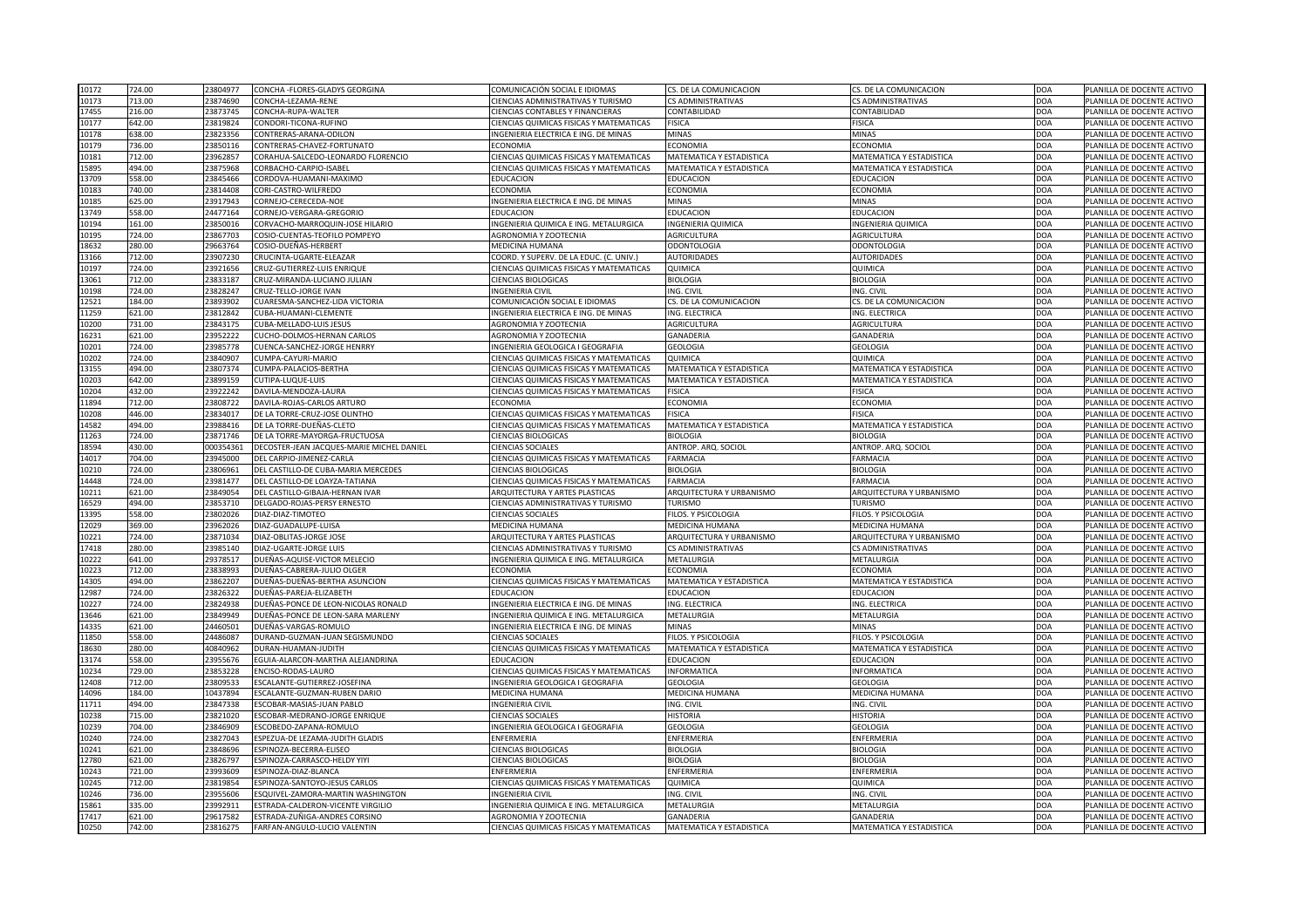| 10253<br>558.00                    | 23842755             | <b>FARFAN-ESCALANTE-GUIDO ELIAS</b>                    | <b>CIENCIAS QUIMICAS FISICAS Y MATEMATICAS</b>                                         | MATEMATICA Y ESTADISTICA                 | <b>MATEMATICA Y ESTADISTICA</b>           | DOA               | PLANILLA DE DOCENTE ACTIVO                               |
|------------------------------------|----------------------|--------------------------------------------------------|----------------------------------------------------------------------------------------|------------------------------------------|-------------------------------------------|-------------------|----------------------------------------------------------|
| 15732<br>494.00                    | 23861243             | FARFAN-GOMEZ-ELIAS                                     | <b>CIENCIAS CONTABLES Y FINANCIERAS</b>                                                | <b>CONTABILIDAD</b>                      | CONTABILIDAD                              | <b>DOA</b>        | PLANILLA DE DOCENTE ACTIVO                               |
| 16262<br>494.00                    | 23920590             | FARFAN-MACHACA-YHENI                                   | CIENCIAS QUIMICAS FISICAS Y MATEMATICAS                                                | MATEMATICA Y ESTADISTICA                 | <b>MATEMATICA Y ESTADISTICA</b>           | <b>DOA</b>        | PLANILLA DE DOCENTE ACTIVO                               |
| 10256<br>712.00                    | 23956880             | FARFAN-YEPEZ-JOSE JULIO                                | INGENIERIA QUIMICA E ING. METALURGICA                                                  | <b>METALURGIA</b>                        | <b>METALURGIA</b>                         | <b>DOA</b>        | PLANILLA DE DOCENTE ACTIVO                               |
| 10259<br>712.00                    | 23873272             | FERNANDEZ BACA-VIDAL-CARLOS                            | <b>INGENIERIA CIVIL</b>                                                                | ING. CIVIL                               | ING. CIVIL                                | DOA               | PLANILLA DE DOCENTE ACTIVO                               |
| 558.00<br>12225                    | 23963319             | FIGUEROA-MUJICA-RAMON                                  | MEDICINA HUMANA                                                                        | <b>MEDICINA HUMANA</b>                   | <b>MEDICINA HUMANA</b>                    | <b>DOA</b>        | PLANILLA DE DOCENTE ACTIVO                               |
| 494.00<br>14124                    | 23988087             | FIGUEROA-VARGAS-KATIUSKA                               | CIENCIAS QUIMICAS FISICAS Y MATEMATICAS                                                | <b>FARMACIA</b>                          | <b>FARMACIA</b>                           | <b>DOA</b>        | PLANILLA DE DOCENTE ACTIVO                               |
| 704.00<br>14855                    | 23827874             | FLORES-CAPARO-ERWIC                                    | <b>ARQUITECTURA Y ARTES PLASTICAS</b>                                                  | ARQUITECTURA Y URBANISMO                 | ARQUITECTURA Y URBANISMO                  | <b>DOA</b>        | PLANILLA DE DOCENTE ACTIVO                               |
| 13994<br>558.00                    | 10287057             | FLORES-PACHECO-LINO PRISCILIANO                        | <b>CIENCIAS QUIMICAS FISICAS Y MATEMATICAS</b>                                         | INFORMATICA                              | <b>NFORMATICA</b>                         | <b>DOA</b>        | PLANILLA DE DOCENTE ACTIVO                               |
| 12200<br>745.00                    | 23853023             | FRANCO-MENDEZ-CARLOS REYNALDO                          | INGENIERIA ELECTRICA E ING. DE MINAS                                                   | <b>MINAS</b>                             | <b>MINAS</b>                              | <b>DOA</b>        | PLANILLA DE DOCENTE ACTIVO                               |
| 704.00<br>10272                    | 23852200             | GALIANO-SANCHEZ-WASHINGTON HILARIO                     | <b>CIENCIAS BIOLOGICAS</b>                                                             | <b>BIOLOGIA</b>                          | <b>BIOLOGIA</b>                           | DOA               | PLANILLA DE DOCENTE ACTIVO                               |
| 12776<br>621.00                    | 23885949             | GALLEGOS-GONGORA-MARIO IVAN                            | <b>ARQUITECTURA Y ARTES PLASTICAS</b>                                                  | ARQUITECTURA Y URBANISMO                 | ARQUITECTURA Y URBANISMO                  | <b>DOA</b>        | PLANILLA DE DOCENTE ACTIVO                               |
| 18631<br>280.00                    | 23937290             | GAMARRA-CONTRERAS-MARCO ANTONIO                        | <b>MEDICINA HUMANA</b>                                                                 | <b>MEDICINA HUMANA</b>                   | MEDICINA HUMANA                           | DOA               | PLANILLA DE DOCENTE ACTIVO                               |
| 10274<br>707.00                    | 23873087             | GAMARRA-DURAND-ADRIEL                                  | <b>INGENIERIA CIVIL</b>                                                                | ING. CIVIL                               | ING. CIVIL                                | <b>DOA</b>        | PLANILLA DE DOCENTE ACTIVO                               |
| 736.00<br>10276                    | 23886660             | GAMARRA-GONGORA-GUIULFO                                | <b>CIENCIAS QUIMICAS FISICAS Y MATEMATICAS</b>                                         | <b>QUIMICA</b>                           | QUIMICA                                   | DOA               | PLANILLA DE DOCENTE ACTIVO                               |
| 712.00<br>10277                    | 23916407             | GAMARRA-GONGORA-JUAN PABLO                             | <b>INGENIERIA CIVIL</b>                                                                | ING. CIVIL                               | ING. CIVIL                                | DOA               | PLANILLA DE DOCENTE ACTIVO                               |
| 724.00<br>13223                    | 23800556             | GAMARRA-MOSCOSO-MANUEL ALBERTO                         | <b>EDUCACION</b>                                                                       | <b>EDUCACION</b>                         | <b>EDUCACION</b>                          | DOA               | PLANILLA DE DOCENTE ACTIVO                               |
| 558.00<br>12004                    | 23872532             | GAMARRA-SALDIVAR-ENRIQUE                               | CIENCIAS QUIMICAS FISICAS Y MATEMATICAS                                                | <b>INFORMATICA</b>                       | <b>INFORMATICA</b>                        | DOA               | PLANILLA DE DOCENTE ACTIVO                               |
| 674.00<br>11275                    | 23872404             | GAMARRA-SOTO-FIDEL                                     | INGENIERIA QUIMICA E ING. METALURGICA                                                  | <b>INGENIERIA QUIMICA</b>                | <b>INGENIERIA QUIMICA</b>                 | <b>DOA</b>        | PLANILLA DE DOCENTE ACTIVO                               |
| 369.00<br>14093                    | 23825626             | GAMIO-VEGA CENTENO-CARLOS FERNANDO                     | <b>MEDICINA HUMANA</b>                                                                 | <b>MEDICINA HUMANA</b>                   | <b>MEDICINA HUMANA</b>                    | <b>DOA</b>        | PLANILLA DE DOCENTE ACTIVO                               |
| 494.00<br>13026                    | 29390015             | GARATE-GONGORA-VICTOR VIDAL                            | INGENIERIA GEOLOGICA I GEOGRAFIA                                                       | <b>GEOLOGIA</b>                          | <b>GEOLOGIA</b>                           | <b>DOA</b>        | PLANILLA DE DOCENTE ACTIVO                               |
| 721.00<br>10278                    | 23840989             | GARCIA-ALFARO-KATIA HERMELINDA                         | CIENCIAS QUIMICAS FISICAS Y MATEMATICAS                                                | MATEMATICA Y ESTADISTICA                 | <b>MATEMATICA Y ESTADISTICA</b>           | <b>DOA</b>        | PLANILLA DE DOCENTE ACTIVO                               |
| 13052<br>712.00                    | 23833709             | GARCIA-CAMPANA-GABINO ALBERTO                          | COMUNICACIÓN SOCIAL E IDIOMAS                                                          | CS. DE LA COMUNICACION                   | CS. DE LA COMUNICACION                    | DOA               | PLANILLA DE DOCENTE ACTIVO                               |
| 11893<br>712.00                    | 23865624             | GARCIA-DE MERCADO-RUTH MERCEDES                        | <b>ECONOMIA</b>                                                                        | <b>ECONOMIA</b>                          | <b>ECONOMIA</b>                           | <b>DOA</b>        | PLANILLA DE DOCENTE ACTIVO                               |
| 15330<br>558.00                    | 40402436             | GARCIA-ROCA-SAYRI TUPAC                                | CIENCIAS QUIMICAS FISICAS Y MATEMATICAS                                                | <b>FISICA</b>                            | <b>FISICA</b>                             | <b>DOA</b>        | PLANILLA DE DOCENTE ACTIVO                               |
| 719.00<br>10281                    | 23812658             | GARCIA-TARRAGA-VICTOR ANIBAL                           | <b>CIENCIAS CONTABLES Y FINANCIERAS</b>                                                | <b>CONTABILIDAD</b>                      | <b>CONTABILIDAD</b>                       | DOA               | PLANILLA DE DOCENTE ACTIVO                               |
| 621.00                             | 23850939             | GOMEZ-NOBLEGA-ANDRES CORSINO                           | INGENIERIA ELECTRICA E ING. DE MINAS                                                   | MINAS                                    | <b>MINAS</b>                              | <b>DOA</b>        | PLANILLA DE DOCENTE ACTIVO                               |
| 13195                              |                      | GONGORA-AMAUT-NERIO                                    |                                                                                        |                                          |                                           | DOA               |                                                          |
| 720.00<br>13150                    | 23894406             | GONZALES-BELLIDO-JANET FRANCISCA                       | CIENCIAS QUIMICAS FISICAS Y MATEMATICAS                                                | <b>FARMACIA</b>                          | <b>FARMACIA</b>                           |                   | PLANILLA DE DOCENTE ACTIVO                               |
| 12256<br>432.00                    | 23935494             |                                                        | CIENCIAS QUIMICAS FISICAS Y MATEMATICAS                                                | QUIMICA                                  | QUIMICA                                   | <b>DOA</b>        | PLANILLA DE DOCENTE ACTIVO                               |
| 724.00<br>12575                    | 23833826             | <b>GONZALES-BOZA-JUAN ABEL</b>                         | <b>ECONOMIA</b>                                                                        | <b>ECONOMIA</b>                          | <b>ECONOMIA</b>                           | DOA               | PLANILLA DE DOCENTE ACTIVO                               |
| 14638<br>140.00                    | 23985622             | GONZALES-DE LA VEGA-LUIS AGRIPINO                      | MEDICINA HUMANA                                                                        | <b>MEDICINA HUMANA</b>                   | <b>MEDICINA HUMANA</b>                    | <b>DOA</b>        | PLANILLA DE DOCENTE ACTIVO                               |
| 704.00<br>14462                    | 23867853             | GONZALES-GALLEGOS-DOMINGO                              | <b>AGRONOMIA Y ZOOTECNIA</b>                                                           | <b>AGRICULTURA</b>                       | AGRICULTURA                               | DOA               | PLANILLA DE DOCENTE ACTIVO                               |
| 12544<br>724.00                    | 23872153             | GONZALES-GAMARRA-DAVID ORLANDO                         | <b>CIENCIAS FORESTALES Y MEDIO AMBIENTE</b>                                            | CS. FORESTALES I M. AMB. (PTO. MALDONADO | CS. FORESTALES I M. AMB. (PTO. MALDONADO) | DOA               | PLANILLA DE DOCENTE ACTIVO                               |
| 10296<br>724.00                    | 23921290             | GONZALES-OCHOA-ADRIAN                                  | <b>CIENCIAS SOCIALES</b>                                                               | FILOS. Y PSICOLOGIA                      | FILOS. Y PSICOLOGIA                       | <b>DOA</b>        | PLANILLA DE DOCENTE ACTIVO                               |
| 637.00<br>13053                    | 23876588             | GONZALES-PARI-FLORA VIRGINIA                           | COMUNICACIÓN SOCIAL E IDIOMAS                                                          | CS. DE LA COMUNICACION                   | CS. DE LA COMUNICACION                    | <b>DOA</b>        | PLANILLA DE DOCENTE ACTIVO                               |
| 704.00<br>14463                    | 23903799             | GONZALES-QUISPE-RICARDO                                | <b>AGRONOMIA Y ZOOTECNIA</b>                                                           | <b>AGRICULTURA</b>                       | <b>AGRICULTURA</b>                        | DOA               | PLANILLA DE DOCENTE ACTIVO                               |
| 14416<br>704.00                    | 23872363             | GONZALES-SOTA-MARTHA HERMENEGILDA                      | <b>ENFERMERIA</b>                                                                      | <b>ENFERMERIA</b>                        | ENFERMERIA                                | DOA               | PLANILLA DE DOCENTE ACTIVO                               |
| 12222<br>724.00                    | 23833249             | GONZALES-SURCO-FELIX GONZALO                           | <b>EDUCACION</b>                                                                       | <b>EDUCACION</b>                         | <b>EDUCACION</b>                          | <b>DOA</b>        | PLANILLA DE DOCENTE ACTIVO                               |
| 13460<br>621.00                    | 23905749             | GONZALES-VARGAS-MARIO                                  | INGENIERIA ELECTRICA E ING. DE MINAS                                                   | ING. ELECTRICA                           | ING. ELECTRICA                            | <b>DOA</b>        | PLANILLA DE DOCENTE ACTIVO                               |
| 280.00<br>18613                    | 23999685             | GONZALEZ-GONZALEZ-YURI ANTONIO                         | <b>CIENCIAS QUIMICAS FISICAS Y MATEMATICAS</b>                                         | <b>FISICA</b>                            | <b>FISICA</b>                             | <b>DOA</b>        | PLANILLA DE DOCENTE ACTIVO                               |
| 15489<br>335.00                    | 23833619             | GONZALEZ-VERGARA-JUVENAL RAMIRO                        | <b>CIENCIAS ADMINISTRATIVAS Y TURISMO</b>                                              | <b>CS ADMINISTRATIVAS</b>                | <b>CS ADMINISTRATIVAS</b>                 | DOA               | PLANILLA DE DOCENTE ACTIVO                               |
| 369.00<br>14870                    | 23842238             | GRAJEDA-ANCCA-PABLO FIDEL                              | MEDICINA HUMANA                                                                        | <b>MEDICINA HUMANA</b>                   | <b>MEDICINA HUMANA</b>                    | <b>DOA</b>        | PLANILLA DE DOCENTE ACTIVO                               |
| 575.00<br>12070                    | 23951083             | GUILLERMO-ESPINOZA-JORGE WASHINTON                     | <b>CIENCIAS CONTABLES Y FINANCIERAS</b>                                                | CONTABILIDAD                             | CONTABILIDAD                              | <b>DOA</b>        | PLANILLA DE DOCENTE ACTIVO                               |
| 11709<br>728.00                    | 23906692             | GUTIERREZ-SAMANEZ-SANDRO VIRGILIO                      | <b>INGENIERIA CIVIL</b>                                                                | ING. CIVIL                               | ING. CIVIL                                | <b>DOA</b>        | PLANILLA DE DOCENTE ACTIVO                               |
| 736.00<br>10308                    | 23841824             | GUTIERREZ-VALER-CRISTINA                               | ARQUITECTURA Y ARTES PLASTICAS                                                         | ARQUITECTURA Y URBANISMO                 | ARQUITECTURA Y URBANISMO                  |                   |                                                          |
| 15204<br>494.00                    | 23986456             |                                                        |                                                                                        |                                          |                                           | <b>DOA</b>        | PLANILLA DE DOCENTE ACTIVO                               |
| 712.00<br>11287                    |                      | GUZMAN-CACERES-GIOVANNA                                | <b>CIENCIAS QUIMICAS FISICAS Y MATEMATICAS</b>                                         | <b>FISICA</b>                            | <b>FISICA</b>                             | DOA               | PLANILLA DE DOCENTE ACTIVO                               |
| 494.00<br>11795                    | 23882339             | GUZMAN-CALDERON-PEDRO LEONEL                           | COMUNICACIÓN SOCIAL E IDIOMAS                                                          | CS. DE LA COMUNICACION                   | CS. DE LA COMUNICACION                    | <b>DOA</b>        | PLANILLA DE DOCENTE ACTIVO                               |
|                                    | 23924116             | GUZMAN-HUAMAN-MARIO OSWALDO                            | CIENCIAS QUIMICAS FISICAS Y MATEMATICAS                                                | <b>FISICA</b>                            | <b>FISICA</b>                             | DOA               | PLANILLA DE DOCENTE ACTIVO                               |
| 494.00<br>13093                    | 23872457             | HARO-PAZ-EMILIANO LEONCIO                              | <b>CIENCIAS ADMINISTRATIVAS Y TURISMO</b>                                              | <b>CS ADMINISTRATIVAS</b>                | <b>CS ADMINISTRATIVAS</b>                 | <b>DOA</b>        | PLANILLA DE DOCENTE ACTIVO                               |
| 724.00<br>10315                    | 23852634             | HERRERA-DELGADO-SONIA MARTINA                          | <b>ARQUITECTURA Y ARTES PLASTICAS</b>                                                  | ARQUITECTURA Y URBANISMO                 | ARQUITECTURA Y URBANISMO                  | <b>DOA</b>        | PLANILLA DE DOCENTE ACTIVO                               |
| 18628<br>430.00                    | 23934173             | HERRERA-VARGAS-MARCO ANTONIO                           | <b>CIENCIAS QUIMICAS FISICAS Y MATEMATICAS</b>                                         | <b>MATEMATICA Y ESTADISTICA</b>          | <b>MATEMATICA Y ESTADISTICA</b>           | DOA               | PLANILLA DE DOCENTE ACTIVO                               |
|                                    |                      | HIDALGO-RAMIREZ-FELIX ALFONSO                          | MEDICINA HUMANA                                                                        | <b>MEDICINA HUMANA</b>                   | <b>MEDICINA HUMANA</b>                    |                   | PLANILLA DE DOCENTE ACTIVO                               |
| 324.00<br>10317                    | 23839525<br>23882387 |                                                        |                                                                                        |                                          | CONTABILIDAD                              | DOA               |                                                          |
| 13407<br>162.00                    |                      | HINOJOSA-ACCOSTUPA-BRAULIO                             | CIENCIAS CONTABLES Y FINANCIERAS                                                       | CONTABILIDAD                             |                                           | <b>DOA</b>        | PLANILLA DE DOCENTE ACTIVO                               |
| 13024<br>162.00                    | 23983383             | HINOJOSA-VELAZCO-OSCAR DARIO                           | <b>MEDICINA HUMANA</b>                                                                 | <b>MEDICINA HUMANA</b>                   | <b>MEDICINA HUMANA</b>                    | <b>DOA</b>        | PLANILLA DE DOCENTE ACTIVO                               |
| 558.00<br>15682                    | 23904134             | HOLGADO-ABARCA-FEDERICO                                | <b>CIENCIAS CONTABLES Y FINANCIERAS</b>                                                | CONTABILIDAD                             | <b>CONTABILIDAD</b>                       | <b>DOA</b>        | PLANILLA DE DOCENTE ACTIVO                               |
| 10321<br>712.00                    | 23965603             | HOLGADO-CANALES-MARIA GUADALUPE                        | <b>ENFERMERIA</b>                                                                      | <b>ENFERMERIA</b>                        | <b>ENFERMERIA</b>                         | DOA               | PLANILLA DE DOCENTE ACTIVO                               |
| 494.00<br>11708                    | 23830810             | HOLGADO-ESCALANTE-GUIDO EULOGIO                        | <b>INGENIERIA CIVIL</b>                                                                | ING. CIVIL                               | ING. CIVIL                                | <b>DOA</b>        | PLANILLA DE DOCENTE ACTIVO                               |
| 704.00<br>12174                    | 23912951             | HOLGADO-ROJAS-MARIA ENCARNACION                        | <b>CIENCIAS BIOLOGICAS</b>                                                             | <b>BIOLOGIA</b>                          | <b>BIOLOGIA</b>                           | <b>DOA</b>        | PLANILLA DE DOCENTE ACTIVO                               |
| 10322<br>558.00                    | 23849670             | HOLGUIN-SEGOVIA-ALEJANDRINO DONATO                     | <b>CIENCIAS QUIMICAS FISICAS Y MATEMATICAS</b>                                         | <b>MATEMATICA Y ESTADISTICA</b>          | MATEMATICA Y ESTADISTICA                  | <b>DOA</b>        | PLANILLA DE DOCENTE ACTIVO                               |
| 727.00<br>10323                    | 23963424             | HUACALLO-PACHECO-EDGAR                                 | INGENIERIA GEOLOGICA I GEOGRAFIA                                                       | <b>GEOLOGIA</b>                          | <b>GEOLOGIA</b>                           | DOA               | PLANILLA DE DOCENTE ACTIVO                               |
| 14889<br>335.00                    | 01510119             | HUACASI-CUTIPA-ROBERTO LEONIDAS                        | COMUNICACIÓN SOCIAL E IDIOMAS                                                          | CS. DE LA COMUNICACION                   | CS. DE LA COMUNICACION                    | <b>DOA</b>        | PLANILLA DE DOCENTE ACTIVO                               |
| 707.00<br>10324                    | 23880177             | HUACOTO-TAPIA-RAUL                                     | <b>CIENCIAS QUIMICAS FISICAS Y MATEMATICAS</b>                                         | <b>FISICA</b>                            | <b>FISICA</b>                             | <b>DOA</b>        | PLANILLA DE DOCENTE ACTIVO                               |
| 430.00<br>18614                    | 25320152             | HUAMAN-CUSIHUAMAN-ABRAHAM                              | <b>CIENCIAS QUIMICAS FISICAS Y MATEMATICAS</b>                                         | <b>FISICA</b>                            | FISICA                                    | $\overline{)$ DOA | PLANILLA DE DOCENTE ACTIVO                               |
| 439.00<br>11292                    | 23830626             | HUAMAN-HUAYTA-DIEGO ESTANISLAO                         | <b>CIENCIAS QUIMICAS FISICAS Y MATEMATICAS</b>                                         | MATEMATICA Y ESTADISTICA                 | <b>MATEMATICA Y ESTADISTICA</b>           | DOA               | PLANILLA DE DOCENTE ACTIVO                               |
| 13630<br>621.00                    | 31044739             | HUAMAN-MIRANDA-GUIDO VICENTE                           | <b>AGRONOMIA Y ZOOTECNIA</b>                                                           | AGRICULTURA                              | <b>AGRICULTURA</b>                        | <b>DOA</b>        | PLANILLA DE DOCENTE ACTIVO                               |
| 10326<br>621.00<br>280.00<br>14380 | 23962721<br>23995498 | HUAMAN-MORALES-ESTELA<br>HUAMAN-VALENCIA-ALFONSO JESUS | <b>CIENCIAS QUIMICAS FISICAS Y MATEMATICAS</b><br>INGENIERIA ELECTRICA E ING. DE MINAS | FISICA<br>ING. MECANICA                  | <b>FISICA</b><br>ING. MECANICA            | <b>DOA</b><br>DOA | PLANILLA DE DOCENTE ACTIVO<br>PLANILLA DE DOCENTE ACTIVO |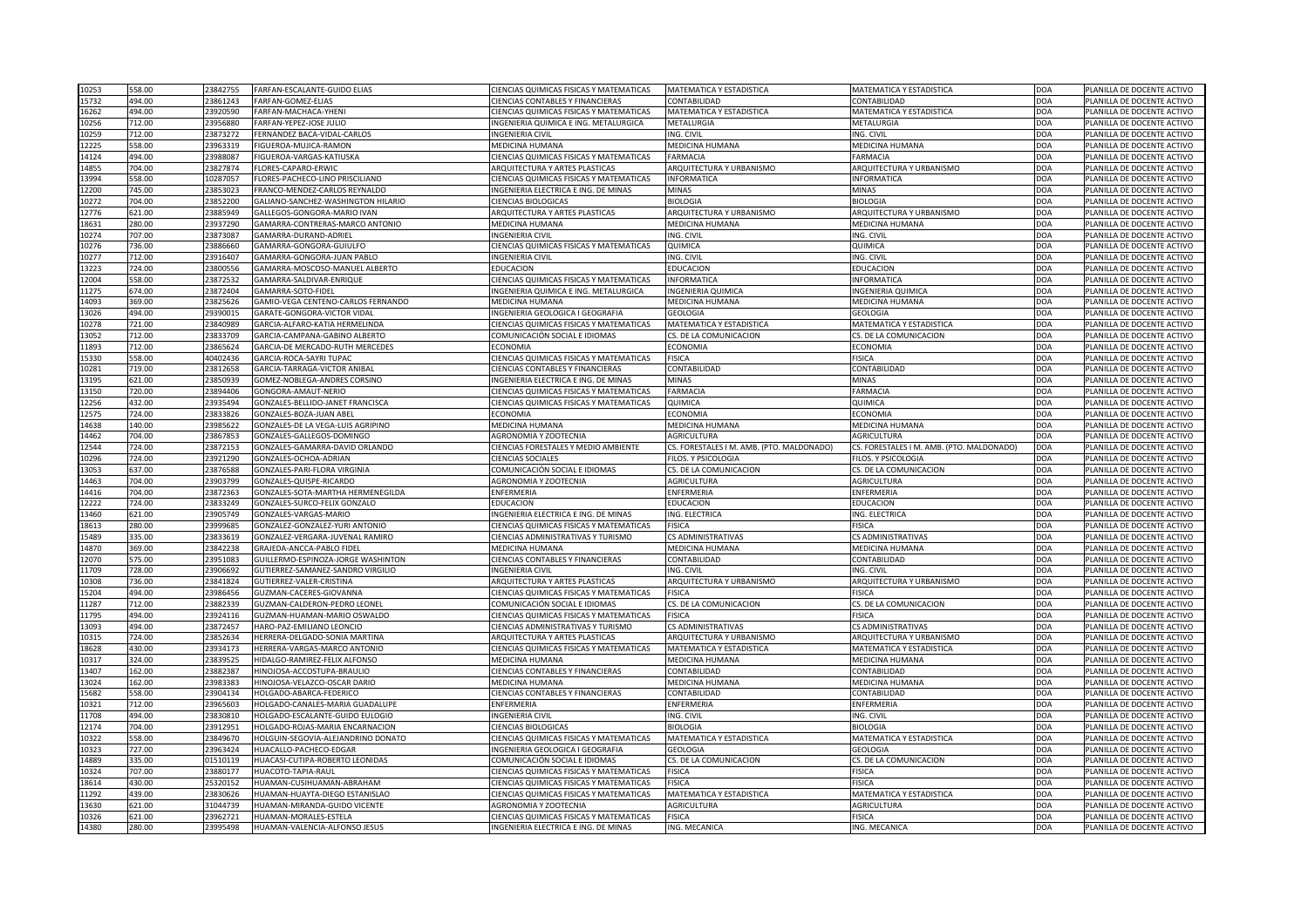| 12370<br>324.00           | 23951054<br>HUAMAN-VILLEGAS-CLORINDA                                         | <b>MEDICINA HUMANA</b>                                         | <b>MEDICINA HUMANA</b>                              | <b>MEDICINA HUMANA</b>           | DOA                      | PLANILLA DE DOCENTE ACTIVO                               |
|---------------------------|------------------------------------------------------------------------------|----------------------------------------------------------------|-----------------------------------------------------|----------------------------------|--------------------------|----------------------------------------------------------|
| 13038<br>575.00           | 24289587<br>HURTADO-HUAMAN-FELIX                                             | AGRONOMIA Y ZOOTECNIA                                          | <b>AGRICULTURA</b>                                  | <b>AGRICULTURA</b>               | <b>DOA</b>               | PLANILLA DE DOCENTE ACTIVO                               |
| 10331<br>731.00           | 23962113<br>HURTADO-PEREZ-ARNALDO MARIO                                      | INGENIERIA QUIMICA E ING. METALURGICA                          | <b>INGENIERIA QUIMICA</b>                           | <b>INGENIERIA QUIMICA</b>        | <b>DOA</b>               | PLANILLA DE DOCENTE ACTIVO                               |
| 11849<br>494.00           | 23805872<br>IBARRA - ZAMBRANO-WALDO ELIO                                     | CIENCIAS QUIMICAS FISICAS Y MATEMATICAS                        | <b>INFORMATICA</b>                                  | <b>INFORMATICA</b>               | <b>DOA</b>               | PLANILLA DE DOCENTE ACTIVO                               |
| 10335<br>724.00           | 23827268<br>JANQUI-GUZMAN-HERMOGENES                                         | CIENCIAS ADMINISTRATIVAS Y TURISMO                             | <b>CS ADMINISTRATIVAS</b>                           | <b>CS ADMINISTRATIVAS</b>        | DOA                      | PLANILLA DE DOCENTE ACTIVO                               |
| 724.00<br>10337           | 23874682<br>JARA-MOSCOSO-MARY NORMA                                          | <b>CIENCIAS BIOLOGICAS</b>                                     | <b>BIOLOGIA</b>                                     | <b>BIOLOGIA</b>                  | <b>DOA</b>               | PLANILLA DE DOCENTE ACTIVO                               |
| 15856<br>494.00           | 23990082<br>JAVIER-RAMOS-ROSA MARIA                                          | ENFERMERIA                                                     | <b>ENFERMERIA</b>                                   | ENFERMERIA                       | <b>DOA</b>               | PLANILLA DE DOCENTE ACTIVO                               |
| 15854<br>430.00           | 23936715<br>JIMENEZ-AGUILAR-CATALINA                                         | <b>AGRONOMIA Y ZOOTECNIA</b>                                   | AGRICULTURA                                         | <b>AGRICULTURA</b>               | <b>DOA</b>               | PLANILLA DE DOCENTE ACTIVO                               |
| 15760<br>621.00           | 02431106<br>JIMENEZ-PAREDES-CAYREL GENOVEVA                                  | <b>ENFERMERIA</b>                                              | <b>ENFERMERIA</b>                                   | <b>ENFERMERIA</b>                | <b>DOA</b>               | PLANILLA DE DOCENTE ACTIVO                               |
| 13750<br>430.00           | 08275751<br>JIMENEZ-TRONCOSO-LUIS                                            | INGENIERIA ELECTRICA E ING. DE MINAS                           | ING. ELECTRONICA                                    | ING. ELECTRONICA                 | <b>DOA</b>               | PLANILLA DE DOCENTE ACTIVO                               |
| 10339<br>712.00           | 23805495<br>JORDAN-PALOMINO-TEOFILO                                          | CIENCIAS ADMINISTRATIVAS Y TURISMO                             | <b>CS ADMINISTRATIVAS</b>                           | <b>CS ADMINISTRATIVAS</b>        | <b>DOA</b>               | PLANILLA DE DOCENTE ACTIVO                               |
| 13369<br>558.00           | 23847536<br>JORGE-ROJAS-BERNARDO                                             | INGENIERIA AGRO INDUSTRIAL                                     | <b>AGRO INDUSTRIAL (SICUANI)</b>                    | AGRO INDUSTRIAL (SICUANI)        | <b>DOA</b>               | PLANILLA DE DOCENTE ACTIVO                               |
| 10340<br>712.00           | 23884606<br>KEHUARUCHO-CARDENAS-DOMINGO WALTER                               | CIENCIAS QUIMICAS FISICAS Y MATEMATICAS                        | <b>FISICA</b>                                       | <b>FISICA</b>                    | <b>DOA</b>               | PLANILLA DE DOCENTE ACTIVO                               |
| 10343<br>712.00           | 23821051<br>LADRON DE GUEVARA-PINO-HANNI MATILDE                             | <b>ECONOMIA</b>                                                | <b>ECONOMIA</b>                                     | <b>ECONOMIA</b>                  | <b>DOA</b>               | PLANILLA DE DOCENTE ACTIVO                               |
| 10344<br>727.00           | 24367065<br>LADRON DE GUEVARA-RODRIGUEZ-OSCAR                                | COORD. Y SUPERV. DE LA EDUC. (C. UNIV.)                        | <b>AUTORIDADES</b>                                  | <b>AUTORIDADES</b>               | <b>DOA</b>               | PLANILLA DE DOCENTE ACTIVO                               |
| 14441<br>558.00           | 23806381<br>LAGOS-AEDO-GLADYS                                                | <b>CIENCIAS SOCIALES</b>                                       | ANTROP. ARQ. SOCIOL                                 | ANTROP. ARQ. SOCIOL              | <b>DOA</b>               | PLANILLA DE DOCENTE ACTIVO                               |
| 14897<br>558.00           | 23951536<br>LAQUIHUANACO-LOZA-FELIPE SANTIAGO                                | <b>MEDICINA HUMANA</b>                                         | <b>ODONTOLOGIA</b>                                  | <b>ODONTOLOGIA</b>               | <b>DOA</b>               | PLANILLA DE DOCENTE ACTIVO                               |
| 14438<br>494.00           | 23944076<br>LARA-DIAZ DEL OLMO-ZULMA VIRGINIA                                | CIENCIAS QUIMICAS FISICAS Y MATEMATICAS                        | QUIMICA                                             | QUIMICA                          | <b>DOA</b>               | PLANILLA DE DOCENTE ACTIVO                               |
| 10346<br>724.00           | 25185004<br>LATORRE-ESCALANTE-LIBIO RICARDO                                  | CIENCIAS QUIMICAS FISICAS Y MATEMATICAS                        | <b>FISICA</b>                                       | <b>FISICA</b>                    | <b>DOA</b>               | PLANILLA DE DOCENTE ACTIVO                               |
| 10347<br>724.00           | 23849024<br>LATORRE-VALDEIGLESIAS-ZENON                                      | <b>CIENCIAS CONTABLES Y FINANCIERAS</b>                        | CONTABILIDAD                                        | <b>CONTABILIDAD</b>              | <b>DOA</b>               | PLANILLA DE DOCENTE ACTIVO                               |
| 10348<br>731.00           | 23828214<br>LAU-PACHECO-MANUEL                                               | INGENIERIA ELECTRICA E ING. DE MINAS                           | ING. ELECTRICA                                      | ING. ELECTRICA                   | <b>DOA</b>               | PLANILLA DE DOCENTE ACTIVO                               |
| 280.00<br>18851           | 23924702<br>LAVILLA-ABARCA-FRANCISCA                                         | <b>EDUCACION</b>                                               | <b>EDUCACION - SEDE ESPINAR</b>                     | <b>EDUCACION - SEDE ESPINAR</b>  | <b>DOA</b>               | PLANILLA DE DOCENTE ACTIVO                               |
| 11848<br>494.00           | 24710730<br>LAVILLA-ILLANES-JUSTO BERNARDINO                                 | CIENCIAS QUIMICAS FISICAS Y MATEMATICAS                        | <b>MATEMATICA Y ESTADISTICA</b>                     | MATEMATICA Y ESTADISTICA         | <b>DOA</b>               | PLANILLA DE DOCENTE ACTIVO                               |
| 14896<br>215.00           | 24684160<br>LAZO-ALVAREZ-JULIO                                               | <b>MEDICINA HUMANA</b>                                         | <b>ODONTOLOGIA</b>                                  | <b>ODONTOLOGIA</b>               | <b>DOA</b>               | PLANILLA DE DOCENTE ACTIVO                               |
| 13993<br>335.00           | 23801349<br>LECHUGA-CANAL-WASHINGTON JULIO                                   | INGENIERIA QUIMICA E ING. METALURGICA                          | <b>INGENIERIA QUIMICA</b>                           | <b>INGENIERIA QUIMICA</b>        | <b>DOA</b>               | PLANILLA DE DOCENTE ACTIVO                               |
| 13326<br>335.00           | 23888208<br>LECHUGA-CHACON-ANA MARIA                                         | <b>CIENCIAS QUIMICAS FISICAS Y MATEMATICAS</b>                 | <b>QUIMICA</b>                                      | <b>QUIMICA</b>                   | DOA                      | PLANILLA DE DOCENTE ACTIVO                               |
| 724.00<br>14081           | 23837499<br>LINARES-SANTOS-DANIEL ALEJANDRO                                  | CIENCIAS ADMINISTRATIVAS Y TURISMO                             | <b>CS ADMINISTRATIVAS</b>                           | <b>CS ADMINISTRATIVAS</b>        | <b>DOA</b>               | PLANILLA DE DOCENTE ACTIVO                               |
| 11818<br>712.00           | 23902170                                                                     | AGRONOMIA Y ZOOTECNIA                                          | AGRICULTURA                                         | <b>AGRICULTURA</b>               | <b>DOA</b>               | PLANILLA DE DOCENTE ACTIVO                               |
| 13672<br>432.00           | LIZARRAGA-VALENCIA-LUIS JUSTINO<br>23825404<br>LLACTA-MORVELI-ENRIQUETA      | <b>CIENCIAS SOCIALES</b>                                       | <b>HISTORIA</b>                                     | <b>HISTORIA</b>                  | <b>DOA</b>               | PLANILLA DE DOCENTE ACTIVO                               |
| 12247<br>692.00           | 24461500<br>LLAMOCCA-VIVANCO-RUBEN                                           | INGENIERIA ELECTRICA E ING. DE MINAS                           | <b>MINAS</b>                                        | <b>MINAS</b>                     | <b>DOA</b>               | PLANILLA DE DOCENTE ACTIVO                               |
| 10355<br>725.00           | 23829491<br>LOAIZA-CUBA-WILBERT JULIO                                        | INGENIERIA ELECTRICA E ING. DE MINAS                           | ING. ELECTRICA                                      | ING. ELECTRICA                   | <b>DOA</b>               | PLANILLA DE DOCENTE ACTIVO                               |
| 731.00                    | LOAIZA-DE PAZ-AURORA                                                         | <b>CIENCIAS QUIMICAS FISICAS Y MATEMATICAS</b>                 | <b>QUIMICA</b>                                      | <b>QUIMICA</b>                   |                          | PLANILLA DE DOCENTE ACTIVO                               |
| 10358                     | 24476965                                                                     |                                                                |                                                     |                                  | DOA                      |                                                          |
| 10357<br>712.00           | 25186611<br>LOAIZA-MIRANDA-EDMUNDO ROBERTO                                   | AGRONOMIA Y ZOOTECNIA<br>INGENIERIA QUIMICA E ING. METALURGICA | <b>GANADERIA</b>                                    | GANADERIA                        | <b>DOA</b>               | PLANILLA DE DOCENTE ACTIVO                               |
| 10359<br>715.00           | 23806261<br>LOAIZA-ORTIZ-ESVEN<br>23892143<br>LOAIZA-ORTIZ-ZORAIDA           |                                                                | <b>INGENIERIA QUIMICA</b><br>CS. DE LA COMUNICACION | <b>INGENIERIA QUIMICA</b>        | <b>DOA</b>               | PLANILLA DE DOCENTE ACTIVO<br>PLANILLA DE DOCENTE ACTIVO |
| 13219<br>712.00           |                                                                              | COMUNICACIÓN SOCIAL E IDIOMAS                                  |                                                     | CS. DE LA COMUNICACION           | <b>DOA</b>               |                                                          |
| 10360<br>721.00<br>558.00 | 23870541<br>LOAIZA-SCHIAFFINO-CARLOS HUGO<br>23834214<br>LOPEZ-DURAND-VICTOR | <b>INGENIERIA CIVIL</b><br>AGRONOMIA Y ZOOTECNIA               | ING. CIVIL<br><b>AGRICULTURA</b>                    | ING. CIVIL<br><b>AGRICULTURA</b> | DOA<br><b>DOA</b>        | PLANILLA DE DOCENTE ACTIVO                               |
| 13318                     | LOPEZ-ZAPANA-RONALD LUIS                                                     |                                                                |                                                     |                                  |                          | PLANILLA DE DOCENTE ACTIVO                               |
| 13345<br>493.90<br>724.00 | 23923900<br>23834034<br>LOZA-GAMARRA-ISAAC FEDERICO                          | INGENIERIA GEOLOGICA I GEOGRAFIA<br><b>INGENIERIA CIVIL</b>    | <b>GEOLOGIA</b><br>ING. CIVIL                       | <b>GEOLOGIA</b><br>ING. CIVIL    | <b>DOA</b><br><b>DOA</b> | PLANILLA DE DOCENTE ACTIVO<br>PLANILLA DE DOCENTE ACTIVO |
| 10365                     | LUIZAR-OBREGON-CELINA                                                        |                                                                |                                                     |                                  |                          |                                                          |
| 16019<br>704.00           | 23859597<br>23923754                                                         | CIENCIAS QUIMICAS FISICAS Y MATEMATICAS                        | <b>QUIMICA</b>                                      | QUIMICA                          | <b>DOA</b>               | PLANILLA DE DOCENTE ACTIVO                               |
| 10368<br>712.00           | LUNA-ROZAS-WILLIAM AMERICO                                                   | <b>INGENIERIA CIVIL</b>                                        | ING. CIVIL                                          | ING. CIVIL                       | DOA                      | PLANILLA DE DOCENTE ACTIVO                               |
| 14693<br>108.00           | 23924484<br>LUNA-ZUÑIGA-LILIANA                                              | <b>DERECHO Y CIENCIAS POLITICAS</b>                            | <b>DERECHO</b>                                      | <b>DERECHO</b>                   | <b>DOA</b>               | PLANILLA DE DOCENTE ACTIVO                               |
| 14894<br>324.00           | 23836369<br>LUQUE-FLOREZ-EDWARD                                              | MEDICINA HUMANA                                                | <b>MEDICINA HUMANA</b>                              | MEDICINA HUMANA                  | <b>DOA</b>               | PLANILLA DE DOCENTE ACTIVO                               |
| 14122<br>494.00           | 23992814<br>MACEDO-GUZMAN-NICOLAS                                            | INGENIERIA GEOLOGICA I GEOGRAFIA                               | <b>GEOLOGIA</b>                                     | <b>GEOLOGIA</b>                  | <b>DOA</b>               | PLANILLA DE DOCENTE ACTIVO                               |
| 13675<br>494.00           | 23821894<br>MACEDO-SILVA-ARTURO                                              | INGENIERIA ELECTRICA E ING. DE MINAS                           | ING. MECANICA                                       | ING. MECANICA                    | <b>DOA</b>               | PLANILLA DE DOCENTE ACTIVO                               |
| 14120<br>494.00           | 23867218<br>MACHACA-BLANCO-EUFEMIA                                           | <b>CIENCIAS BIOLOGICAS</b>                                     | <b>BIOLOGIA</b>                                     | <b>BIOLOGIA</b>                  | <b>DOA</b>               | PLANILLA DE DOCENTE ACTIVO                               |
| 10370<br>712.00           | 23838317<br>MACHACA-MAMANI-ABRAHAM FILIBERTO                                 | AGRONOMIA Y ZOOTECNIA                                          | <b>GANADERIA</b>                                    | <b>GANADERIA</b>                 | <b>DOA</b>               | PLANILLA DE DOCENTE ACTIVO                               |
| 10371<br>724.00           | 23830621<br>MADERA-TUPAYACHI-ELENA EMPERATRIZ                                | <b>CIENCIAS BIOLOGICAS</b>                                     | <b>BIOLOGIA</b>                                     | <b>BIOLOGIA</b>                  | <b>DOA</b>               | PLANILLA DE DOCENTE ACTIVO                               |
| 10373<br>712.00           | 23983784<br>MAGUIÑA-RONDAN-SIMEONA ESTILISTA                                 | CIENCIAS QUIMICAS FISICAS Y MATEMATICAS                        | MATEMATICA Y ESTADISTICA                            | <b>MATEMATICA Y ESTADISTICA</b>  | <b>DOA</b>               | PLANILLA DE DOCENTE ACTIVO                               |
| 10374<br>712.00           | 23822559<br>MALDONADO-FARFAN-AMANDA ROSA                                     | INGENIERIA QUIMICA E ING. METALURGICA                          | <b>INGENIERIA QUIMICA</b>                           | <b>INGENIERIA QUIMICA</b>        | <b>DOA</b>               | PLANILLA DE DOCENTE ACTIVO                               |
| 18603<br>430.00           | 40022040<br>MALPARTIDA-LINARES-JUAN CARLOS                                   | <b>INGENIERIA CIVIL</b>                                        | ING. CIVIL                                          | ING. CIVIL                       | DOA                      | PLANILLA DE DOCENTE ACTIVO                               |
| 621.00<br>14431           | 23902310<br>MALPARTIDA-MENDOZA-WENCESLAO                                     | <b>ARQUITECTURA Y ARTES PLASTICAS</b>                          | ARQUITECTURA Y URBANISMO                            | ARQUITECTURA Y URBANISMO         | <b>DOA</b>               | PLANILLA DE DOCENTE ACTIVO                               |
| 18624<br>280.00           | 24002331<br>MAMANI-CASTILLO-ROOSBEL DENNIS                                   | INGENIERIA ELECTRICA E ING. DE MINAS                           | <b>NG. MECANICA</b>                                 | ING. MECANICA                    | <b>DOA</b>               | PLANILLA DE DOCENTE ACTIVO                               |
| 10380<br>736.00           | 23876507<br>MAMANI-PARI-DONATO                                               | INGENIERIA ELECTRICA E ING. DE MINAS                           | ING. ELECTRICA                                      | ING. ELECTRICA                   | <b>DOA</b>               | PLANILLA DE DOCENTE ACTIVO                               |
| 720.00<br>12163           | 23996846<br>MAMANI-PARI-FRANCISCO MARIO                                      | CIENCIAS QUIMICAS FISICAS Y MATEMATICAS                        | <b>MATEMATICA Y ESTADISTICA</b>                     | <b>MATEMATICA Y ESTADISTICA</b>  | <b>DOA</b>               | PLANILLA DE DOCENTE ACTIVO                               |
| 10383<br>621.00           | 23837291<br>MARIACA-VALENZUELA-CONCEPCION                                    | <b>CIENCIAS BIOLOGICAS</b>                                     | <b>BIOLOGIA</b>                                     | <b>BIOLOGIA</b>                  | <b>DOA</b>               | PLANILLA DE DOCENTE ACTIVO                               |
| 744.00<br>10384           | 23837555<br>MARIN-LOAYZA-JOSE FELIPE                                         | <b>INGENIERIA CIVIL</b>                                        | ING. CIVIL                                          | ING. CIVIL                       | <b>DOA</b>               | PLANILLA DE DOCENTE ACTIVO                               |
| 18854<br>430.00           | 24469562<br>MARMANILLO-VILLANUEVA-RONI ALEJANDRO                             | CIENCIAS QUIMICAS FISICAS Y MATEMATICAS                        | <b>FISICA</b>                                       | <b>FISICA</b>                    | <b>DOA</b>               | PLANILLA DE DOCENTE ACTIVO                               |
| 13739<br>280.00           | 23858849<br>MARROQUIN-MUÑIZ-MARCO ANTONIO                                    | DERECHO Y CIENCIAS POLITICAS                                   | <b>DERECHO</b>                                      | <b>DERECHO</b>                   | <b>DOA</b>               | PLANILLA DE DOCENTE ACTIVO                               |
| 10389<br>721.00           | 23847057<br>MASCO-ARRIOLA-MERY LUZ                                           | COORD. Y SUPERV. DE LA EDUC. (C. UNIV.)                        | <b>INGENIERIA QUIMICA</b>                           | <b>AUTORIDADES</b>               | DOA                      | PLANILLA DE DOCENTE ACTIVO                               |
| 10391<br>731.00           | 23853084<br>MATTOS-OJEDA-EDISON SANTIAGO                                     | INGENIERIA GEOLOGICA I GEOGRAFIA                               | <b>GEOLOGIA</b>                                     | <b>GEOLOGIA</b>                  | <b>DOA</b>               | PLANILLA DE DOCENTE ACTIVO                               |
| 10392<br>324.00           | 23842924<br>MAURICIO-AGURTO-NICOLAS EDGARDO                                  | <b>MEDICINA HUMANA</b>                                         | <b>MEDICINA HUMANA</b>                              | <b>MEDICINA HUMANA</b>           | <b>DOA</b>               | PLANILLA DE DOCENTE ACTIVO                               |
| 280.00<br>18609           | MAXI-CALLE-JAIME<br>23857609                                                 | <b>ECONOMIA</b>                                                | <b>ECONOMIA</b>                                     | <b>ECONOMIA</b>                  | <b>DOA</b>               | PLANILLA DE DOCENTE ACTIVO                               |
| 16134<br>494.00           | 80491489<br>MAYHUA-CURO-KELMA RUTH                                           | <b>CIENCIAS CONTABLES Y FINANCIERAS</b>                        | <b>CONTABILIDAD</b>                                 | CONTABILIDAD                     | <b>DOA</b>               | PLANILLA DE DOCENTE ACTIVO                               |
| 494.00<br>14110           | 23904280<br>MAYORGA-CONTRERAS-JUSTINA                                        | COMUNICACIÓN SOCIAL E IDIOMAS                                  | CS. DE LA COMUNICACION                              | CS. DE LA COMUNICACION           | DOA                      | PLANILLA DE DOCENTE ACTIVO                               |
| 10394<br>745.00           | 23956885<br>MAYTA-LINO-MAXIMO VICTOR                                         | INGENIERIA ELECTRICA E ING. DE MINAS                           | <b>MINAS</b>                                        | <b>MINAS</b>                     | DOA                      | PLANILLA DE DOCENTE ACTIVO                               |
| 13670<br>724.00           | 23903058<br>MEDINA-MARTINEZ-FRANCISCO                                        | <b>CIENCIAS SOCIALES</b>                                       | <b>HISTORIA</b>                                     | <b>HISTORIA</b>                  | DOA                      | PLANILLA DE DOCENTE ACTIVO                               |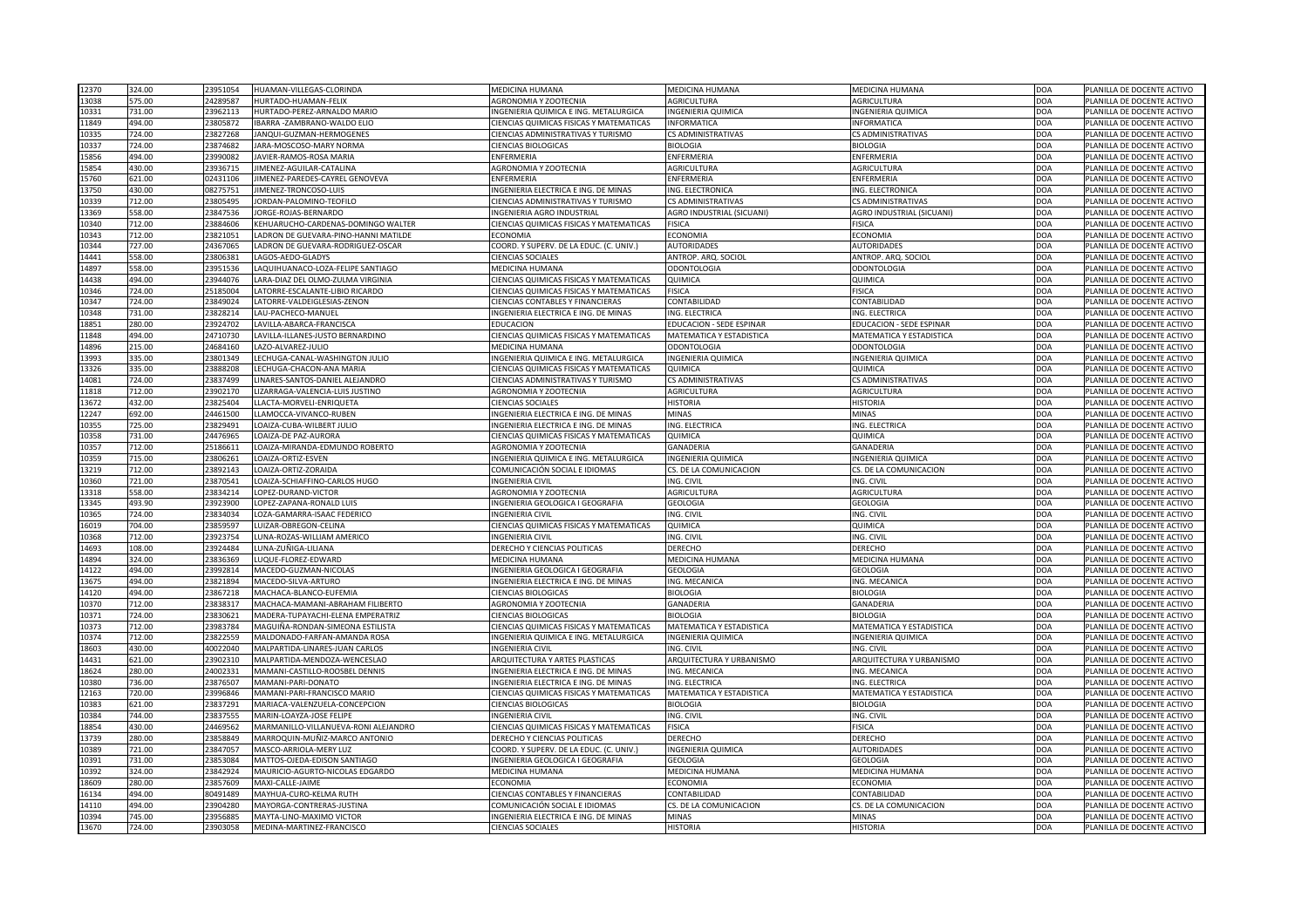| 14768 | 324.00 | 23984550        | MEDINA-MIRANDA-KARELIA                 | <b>CIENCIAS QUIMICAS FISICAS Y MATEMATICAS</b> | INFORMATICA                      | <b>INFORMATICA</b>               | DOA        | PLANILLA DE DOCENTE ACTIVO |
|-------|--------|-----------------|----------------------------------------|------------------------------------------------|----------------------------------|----------------------------------|------------|----------------------------|
| 13168 | 704.00 | 23963530        | MEDINA-SALAS-COSME WILBERT             | COMUNICACIÓN SOCIAL E IDIOMAS                  | CS. DE LA COMUNICACION           | CS. DE LA COMUNICACION           | <b>DOA</b> | PLANILLA DE DOCENTE ACTIVO |
| 13101 | 704.00 | 23816911        | MEDINA-SUYO-LUIS FROILAN               | <b>CIENCIAS SOCIALES</b>                       | <b>HISTORIA</b>                  | HISTORIA                         | DOA        | PLANILLA DE DOCENTE ACTIVO |
| 12043 | 335.00 | 23898771        | MEDINA-VARGAS-ANDRES FERNANDO          | CIENCIAS QUIMICAS FISICAS Y MATEMATICAS        | <b>MATEMATICA Y ESTADISTICA</b>  | MATEMATICA Y ESTADISTICA         | <b>DOA</b> | PLANILLA DE DOCENTE ACTIVO |
| 12596 | 578.00 | 23881501        | MEDRANO-VALENCIA-IVAN CESAR            | <b>CIENCIAS QUIMICAS FISICAS Y MATEMATICAS</b> | INFORMATICA                      | <b>INFORMATICA</b>               | <b>DOA</b> | PLANILLA DE DOCENTE ACTIVO |
| 11307 | 621.00 | 23837141        | MELENDEZ-MORVELI-LUIS ANTONIO          | INGENIERIA GEOLOGICA I GEOGRAFIA               | <b>GEOLOGIA</b>                  | <b>GEOLOGIA</b>                  | DOA        | PLANILLA DE DOCENTE ACTIVO |
| 10400 | 738.00 | 23956879        | MELENDEZ-NINA-JUAN FRANCISCO           | INGENIERIA ELECTRICA E ING. DE MINAS           | <b>MINAS</b>                     | <b>MINAS</b>                     | <b>DOA</b> | PLANILLA DE DOCENTE ACTIVO |
| 10402 | 724.00 | 23917189        | MELLADO-VARGAS-OBDULIA                 | CIENCIAS QUIMICAS FISICAS Y MATEMATICAS        | <b>QUIMICA</b>                   | QUIMICA                          | DOA        | PLANILLA DE DOCENTE ACTIVO |
| 10404 | 439.00 | 23875815        | MENA-ESCALANTE-RAMON ERNESTO           | INGENIERIA QUIMICA E ING. METALURGICA          | <b>INGENIERIA QUIMICA</b>        | <b>INGENIERIA QUIMICA</b>        | <b>DOA</b> | PLANILLA DE DOCENTE ACTIVO |
| 10405 | 439.00 | 23823791        | MENDIGURE-SARMIENTO-ATILIO             | INGENIERIA QUIMICA E ING. METALURGICA          | <b>INGENIERIA QUIMICA</b>        | INGENIERIA QUIMICA               | <b>DOA</b> | PLANILLA DE DOCENTE ACTIVO |
| 10407 | 734.00 | 23848072        | MENDOZA-ABARCA-JUAN WILBERT            | <b>AGRONOMIA Y ZOOTECNIA</b>                   | <b>AGRICULTURA</b>               | <b>AGRICULTURA</b>               | <b>DOA</b> | PLANILLA DE DOCENTE ACTIVO |
| 14039 | 558.00 | 23813741        | MENDOZA-ABARCA-MIGUEL ANGEI            | <b>ECONOMIA</b>                                | <b>ECONOMIA</b>                  | <b>ECONOMIA</b>                  | DOA        | PLANILLA DE DOCENTE ACTIVO |
| 18635 | 280.00 | 23964205        | MENDOZA-CANALES-FREDY VICTOR           | <b>MEDICINA HUMANA</b>                         | <b>ODONTOLOGIA</b>               | <b>ODONTOLOGIA</b>               | <b>DOA</b> | PLANILLA DE DOCENTE ACTIVO |
| 13417 | 335.00 | 23920985        | MENDOZA-MUÑOZ-YANET                    | <b>MEDICINA HUMANA</b>                         | <b>MEDICINA HUMANA</b>           | MEDICINA HUMANA                  | <b>DOA</b> | PLANILLA DE DOCENTE ACTIVO |
| 12610 | 469.00 | 23880984        | MERCADO-RODRIGUEZ-EDITH CIRILA         | <b>CIENCIAS SOCIALES</b>                       | ANTROP. ARQ. SOCIOL              | ANTROP. ARQ. SOCIOL              | DOA        | PLANILLA DE DOCENTE ACTIVO |
| 10411 | 733.00 | 23822072        | MERCADO-TEJADA-EDDIE EDGARD            | INGENIERIA GEOLOGICA I GEOGRAFIA               | <b>GEOLOGIA</b>                  | <b>GEOLOGIA</b>                  | <b>DOA</b> | PLANILLA DE DOCENTE ACTIVO |
| 10416 | 712.00 | 23813239        | MIRANDA-CARRION-PROSPERO NARCISO       | <b>CIENCIAS ADMINISTRATIVAS Y TURISMO</b>      | <b>CS ADMINISTRATIVAS</b>        | <b>CS ADMINISTRATIVAS</b>        | DOA        | PLANILLA DE DOCENTE ACTIVO |
| 11316 | 494.00 | 23916727        | MIRANDA-FARFAN-SAMUEL                  | <b>INGENIERIA CIVIL</b>                        | ING. CIVIL                       | ING. CIVIL                       | <b>DOA</b> | PLANILLA DE DOCENTE ACTIVO |
| 10418 | 715.00 | 29274879        | MIRANDA-GASTAÑAGA-FELIX ALEJO LEON     | INGENIERIA GEOLOGICA I GEOGRAFIA               | <b>GEOLOGIA</b>                  | <b>GEOLOGIA</b>                  | <b>DOA</b> | PLANILLA DE DOCENTE ACTIVO |
| 10421 | 732.00 | 23826106        | MIRANDA-VILLENA-LIDA ASUNCION          | ARQUITECTURA Y ARTES PLASTICAS                 | ARQUITECTURA Y URBANISMO         | ARQUITECTURA Y URBANISMO         | <b>DOA</b> | PLANILLA DE DOCENTE ACTIVO |
| 11702 | 704.00 | 23832878        | MIRANDA-VILLENA-RUTH ALEJA             | COMUNICACIÓN SOCIAL E IDIOMAS                  | <b>LINGÜÍSTICA</b>               | INGÜÍSTICA                       | <b>DOA</b> | PLANILLA DE DOCENTE ACTIVO |
| 17077 | 280.00 | 24716895        | MOJO-QUISANI-ANTONIETA                 | <b>INGENIERIA AGRO INDUSTRIAL</b>              | <b>AGRO INDUSTRIAL (SICUANI)</b> | <b>AGRO INDUSTRIAL (SICUANI)</b> | <b>DOA</b> | PLANILLA DE DOCENTE ACTIVO |
| 12245 | 621.00 | 23912083        | MOLINA-DELGADO-RAIMUNDO                | INGENIERIA ELECTRICA E ING. DE MINAS           | <b>MINAS</b>                     | <b>MINAS</b>                     | DOA        | PLANILLA DE DOCENTE ACTIVO |
| 16005 | 704.00 | 25003980        | MOLINA-MARTINEZ-LIZETH                 | <b>CIENCIAS CONTABLES Y FINANCIERAS</b>        | <b>CONTABILIDAD</b>              | <b>CONTABILIDAD</b>              | <b>DOA</b> | PLANILLA DE DOCENTE ACTIVO |
| 13350 | 704.00 | 23979958        | MOLINA-PORCEL-EDWIN                    | INGENIERIA GEOLOGICA I GEOGRAFIA               | <b>GEOGRAFIA</b>                 | <b>GEOGRAFIA</b>                 | <b>DOA</b> | PLANILLA DE DOCENTE ACTIVO |
|       |        |                 |                                        |                                                |                                  |                                  |            |                            |
| 10426 | 721.00 | 23836218        | MOLLEAPAZA-ARISPE-JESUS EFRAIN         | <b>CIENCIAS BIOLOGICAS</b>                     | <b>BIOLOGIA</b>                  | <b>BIOLOGIA</b>                  | DOA        | PLANILLA DE DOCENTE ACTIVO |
| 18616 | 280.00 | 40767558        | MONGE-RODRIGUEZ-FREDY SANTIAGO         | <b>CIENCIAS SOCIALES</b>                       | FILOS. Y PSICOLOGIA              | FILOS. Y PSICOLOGIA              | DOA        | PLANILLA DE DOCENTE ACTIVO |
| 15292 | 430.00 | 23849535        | MONTALVO-LOAIZA-CLEVER ABELARDO        | <b>CIENCIAS CONTABLES Y FINANCIERAS</b>        | CONTABILIDAD                     | CONTABILIDAD                     | <b>DOA</b> | PLANILLA DE DOCENTE ACTIVO |
| 11318 | 634.00 | 24460507        | MONTAÑEZ-TUPAYACHI-AMERICO             | <b>INGENIERIA CIVIL</b>                        | ING. CIVIL                       | ING. CIVIL                       | DOA        | PLANILLA DE DOCENTE ACTIVO |
| 14456 | 324.00 | 23979640        | MONTOYA-LIZARRAGA-MANUEL ANDRES        | <b>MEDICINA HUMANA</b>                         | <b>MEDICINA HUMANA</b>           | MEDICINA HUMANA                  | <b>DOA</b> | PLANILLA DE DOCENTE ACTIVO |
| 12579 | 704.00 | 24676774        | MONTUFAR-AVENDAÑO-JULIA DOLORES        | <b>INGENIERIA AGRO INDUSTRIAL</b>              | <b>AGRO INDUSTRIAL (SICUANI)</b> | AGRO INDUSTRIAL (SICUANI)        | <b>DOA</b> | PLANILLA DE DOCENTE ACTIVO |
| 15914 | 162.00 | 23854222        | MORALES-ALARCON-WILLY                  | INGENIERIA ELECTRICA E ING. DE MINAS           | ING. ELECTRICA                   | ING. ELECTRICA                   | DOA        | PLANILLA DE DOCENTE ACTIVO |
| 10432 | 369.00 | 23847828        | MORALES-ALFARO-AMERICO BONIFACIO       | <b>MEDICINA HUMANA</b>                         | <b>MEDICINA HUMANA</b>           | MEDICINA HUMANA                  | <b>DOA</b> | PLANILLA DE DOCENTE ACTIVO |
| 13423 | 494.00 | 06759221        | MOREYRA-PACHAS-CARLOS ALBERTO          | <b>CIENCIAS QUIMICAS FISICAS Y MATEMATICAS</b> | <b>FARMACIA</b>                  | <b>FARMACIA</b>                  | <b>DOA</b> | PLANILLA DE DOCENTE ACTIVO |
| 18615 | 430.00 | 23926650        | MORIANO-ALENDEZ-JOSE                   | <b>CIENCIAS SOCIALES</b>                       | FILOS. Y PSICOLOGIA              | FILOS. Y PSICOLOGIA              | <b>DOA</b> | PLANILLA DE DOCENTE ACTIVO |
| 12492 | 430.00 | 23842563        | MORMONTOY-ATAYUPANQUI-ALFREDO          | <b>CIENCIAS SOCIALES</b>                       | ANTROP. ARQ. SOCIOL              | ANTROP. ARQ. SOCIOL              | <b>DOA</b> | PLANILLA DE DOCENTE ACTIVO |
| 16026 | 494.00 | 43658735        | MORMONTOY-CAÑARI-VICTOR DARIO          | <b>CIENCIAS SOCIALES</b>                       | <b>HISTORIA</b>                  | <b>HISTORIA</b>                  | DOA        | PLANILLA DE DOCENTE ACTIVO |
| 12980 | 679.00 | 23803476        | MORVELI-SALAS-MARIO                    | <b>CIENCIAS SOCIALES</b>                       | ANTROP. ARQ. SOCIOL              | ANTROP. ARQ. SOCIOL              | <b>DOA</b> | PLANILLA DE DOCENTE ACTIVO |
| 14140 | 558.00 | 23940692        | MOSCOSO-MUÑOZ-JUAN ELMER               | AGRONOMIA Y ZOOTECNIA                          | <b>GANADERIA</b>                 | <b>GANADERIA</b>                 | <b>DOA</b> | PLANILLA DE DOCENTE ACTIVO |
| 11320 | 558.00 | 23825517        | MOSCOSO-OJEDA-FEDERICO                 | <b>CIENCIAS ADMINISTRATIVAS Y TURISMO</b>      | <b>CS ADMINISTRATIVAS</b>        | <b>CS ADMINISTRATIVAS</b>        | <b>DOA</b> | PLANILLA DE DOCENTE ACTIVO |
| 14608 | 494.00 | 23926260        | MOSTAJO-ZAVALETA-MARTHA NATIVIDAD      | <b>CIENCIAS BIOLOGICAS</b>                     | <b>BIOLOGIA</b>                  | <b>BIOLOGIA</b>                  | DOA        | PLANILLA DE DOCENTE ACTIVO |
| 18597 | 280.00 | 23806625        | MOZO-AYMA-GABRIEL                      | <b>CIENCIAS CONTABLES Y FINANCIERAS</b>        | <b>CONTABILIDAD</b>              | <b>CONTABILIDAD</b>              | <b>DOA</b> | PLANILLA DE DOCENTE ACTIVO |
| 12171 | 558.00 | 23884861        | MOZO-AYMA-JOSE                         | CIENCIAS QUIMICAS FISICAS Y MATEMATICAS        | <b>MATEMATICA Y ESTADISTICA</b>  | <b>MATEMATICA Y ESTADISTICA</b>  | <b>DOA</b> | PLANILLA DE DOCENTE ACTIVO |
| 10439 |        | 619.00 23850749 | MUELLE-VILLENA-GUIDO                   | DERECHO Y CIENCIAS POLITICAS                   | <b>DERECHO</b>                   | <b>DERECHO</b>                   | DOA        | PLANILLA DE DOCENTE ACTIVO |
| 13060 | 724.00 | 23822964        | MUÑIZ-DURAN-JULIA GRISELDA             | <b>CIENCIAS BIOLOGICAS</b>                     | <b>BIOLOGIA</b>                  | <b>BIOLOGIA</b>                  | <b>DOA</b> | PLANILLA DE DOCENTE ACTIVO |
| 10446 | 621.00 | 23818673        | MUÑIZ-LUNA-SILVIA BETTY                | <b>CIENCIAS BIOLOGICAS</b>                     | <b>BIOLOGIA</b>                  | <b>BIOLOGIA</b>                  | <b>DOA</b> | PLANILLA DE DOCENTE ACTIVO |
| 10447 | 736.00 | 23831035        | MUÑIZ-PAREJA-FLAVIA CAROLI             | <b>CIENCIAS BIOLOGICAS</b>                     | <b>BIOLOGIA</b>                  | <b>BIOLOGIA</b>                  | DOA        | PLANILLA DE DOCENTE ACTIVO |
| 15436 | 494.00 | 25220802        | MURILLO-SALAZAR-FERNANDO               | <b>MEDICINA HUMANA</b>                         | <b>ODONTOLOGIA</b>               | <b>ODONTOLOGIA</b>               | DOA        | PLANILLA DE DOCENTE ACTIVO |
| 13669 | 447.00 | 23857476        | NAJARRO-ESPINOZA-MARGARETH             | <b>CIENCIAS SOCIALES</b>                       | <b>HISTORIA</b>                  | <b>HISTORIA</b>                  | <b>DOA</b> | PLANILLA DE DOCENTE ACTIVO |
| 15649 | 704.00 | 23819665        | NAVARRO-HALANOCCA-RENE                 | ARQUITECTURA Y ARTES PLASTICAS                 | ARQUITECTURA Y URBANISMO         | <b>ARQUITECTURA Y URBANISMO</b>  | <b>DOA</b> | PLANILLA DE DOCENTE ACTIVO |
| 10449 | 728.00 | 23845464        | NAVARRO-LUNA-CARLOS                    | <b>CIENCIAS ADMINISTRATIVAS Y TURISMO</b>      | <b>CS ADMINISTRATIVAS</b>        | <b>CS ADMINISTRATIVAS</b>        | <b>DOA</b> | PLANILLA DE DOCENTE ACTIVO |
| 10452 | 631.00 | 23807977        | NIETO-PALOMINO-DANNY TEOFILO           | <b>INGENIERIA CIVIL</b>                        | ING. CIVIL                       | ING. CIVIL                       | DOA        | PLANILLA DE DOCENTE ACTIVO |
| 14574 | 494.00 | 23849232        | NIETO-PALOMINO-LUZ MARLENE             | <b>INGENIERIA CIVIL</b>                        | ING. CIVIL                       | ING. CIVIL                       | DOA        | PLANILLA DE DOCENTE ACTIVO |
| 10453 | 707.00 | 23839072        | NIETO-PALOMINO-YONI                    | CIENCIAS QUIMICAS FISICAS Y MATEMATICAS        | <b>MATEMATICA Y ESTADISTICA</b>  | MATEMATICA Y ESTADISTICA         | DOA        | PLANILLA DE DOCENTE ACTIVO |
| 13025 | 324.00 | 23959057        | NIÑO DE GUZMAN-VELARDE-OSCAR FILIPO    | <b>MEDICINA HUMANA</b>                         | <b>MEDICINA HUMANA</b>           | <b>MEDICINA HUMANA</b>           | <b>DOA</b> | PLANILLA DE DOCENTE ACTIVO |
| 12053 | 324.00 | 23931173        | NOLI-CALLIRGOS-HUGO RICARDO MIGUEL     | MEDICINA HUMANA                                | <b>MEDICINA HUMANA</b>           | <b>MEDICINA HUMANA</b>           | <b>DOA</b> | PLANILLA DE DOCENTE ACTIVO |
| 18592 | 280.00 | 23811154        | NUÑEZ DEL PRADO-SANTANDER-TIRZA ESTELA | <b>ARQUITECTURA Y ARTES PLASTICAS</b>          | ARQUITECTURA Y URBANISMO         | <b>ARQUITECTURA Y URBANISMO</b>  | DOA        | PLANILLA DE DOCENTE ACTIVO |
|       |        | 23849753        | NUÑEZ DEL PRADO-TAMAYO-CARLOS ENRIQUE  |                                                | <b>ECONOMIA</b>                  | <b>ECONOMIA</b>                  | <b>DOA</b> | PLANILLA DE DOCENTE ACTIVO |
| 10455 | 712.00 |                 |                                        | <b>ECONOMIA</b>                                |                                  |                                  |            |                            |
| 14457 | 494.00 | 23965726        | OBLITAS-ZANABRIA-GLADYS SUSANA         | MEDICINA HUMANA                                | <b>MEDICINA HUMANA</b>           | <b>MEDICINA HUMANA</b>           | <b>DOA</b> | PLANILLA DE DOCENTE ACTIVO |
| 15657 | 430.00 | 23920369        | OCHOA-CAMARA-MARIA LUISA               | <b>CIENCIAS BIOLOGICAS</b>                     | <b>BIOLOGIA</b>                  | <b>BIOLOGIA</b>                  | <b>DOA</b> | PLANILLA DE DOCENTE ACTIVO |
| 10464 | 711.00 | 23872986        | OJEDA-CAMPOS-MARIA ROMUALDA            | <b>ENFERMERIA</b>                              | <b>ENFERMERIA</b>                | ENFERMERIA                       | <b>DOA</b> | PLANILLA DE DOCENTE ACTIVO |
| 14888 | 558.00 | 23814781        | OLAZABAL-CASTILLO-MARIA JESUS          | <b>CIENCIAS ADMINISTRATIVAS Y TURISMO</b>      | <b>TURISMO</b>                   | <b>TURISMO</b>                   | DOA        | PLANILLA DE DOCENTE ACTIVO |
| 18852 | 494.00 | 23956511        | <b>OLIVARES-TORRES-LUCILA</b>          | <b>EDUCACION</b>                               | <b>EDUCACION</b>                 | EDUCACION                        | <b>DOA</b> | PLANILLA DE DOCENTE ACTIVO |
| 14048 | 369.00 | 23825212        | OLIVERA-MAYO-DANTE HORACIO             | <b>MEDICINA HUMANA</b>                         | <b>MEDICINA HUMANA</b>           | <b>MEDICINA HUMANA</b>           | <b>DOA</b> | PLANILLA DE DOCENTE ACTIVO |
| 16404 | 140.00 | 23846938        | OLIVERA-OLIVERA-JORGE                  | <b>CIENCIAS SOCIALES</b>                       | <b>HISTORIA</b>                  | <b>HISTORIA</b>                  | DOA        | PLANILLA DE DOCENTE ACTIVO |
| 14135 | 324.00 | 23954813        | ORDOÑEZ-LINARES-MARCO EDMUNDO          | MEDICINA HUMANA                                | <b>MEDICINA HUMANA</b>           | <b>MEDICINA HUMANA</b>           | <b>DOA</b> | PLANILLA DE DOCENTE ACTIVO |
| 10470 | 715.00 | 23885311        | ORDOÑEZ-RODRIGUEZ-CESAR DOMINGO        | AGRONOMIA Y ZOOTECNIA                          | GANADERIA                        | GANADERIA                        | DOA        | PLANILLA DE DOCENTE ACTIVO |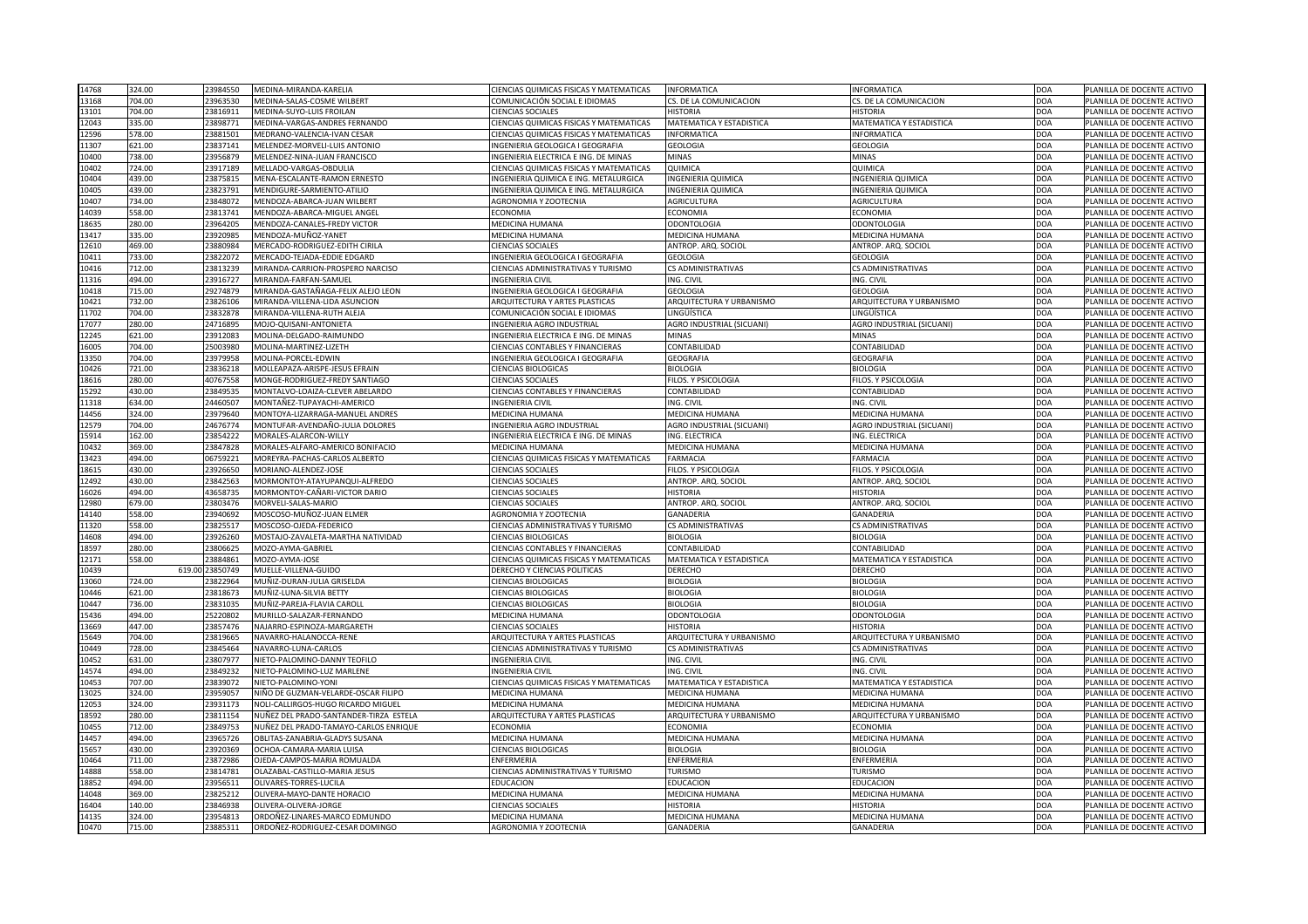| 10473<br>712.00          | 23817145 | ORMACHEA-CARAZAS-JESUS                               | <b>INGENIERIA CIVIL</b>                                     | ING. CIVIL                               | ING. CIVIL                                | DOA         | PLANILLA DE DOCENTE ACTIVO                               |
|--------------------------|----------|------------------------------------------------------|-------------------------------------------------------------|------------------------------------------|-------------------------------------------|-------------|----------------------------------------------------------|
| 724.00<br>10474          | 23881076 | ORMACHEA-LEZAMA-JULIA PLACIDA                        | CIENCIAS QUIMICAS FISICAS Y MATEMATICAS                     | <b>MATEMATICA Y ESTADISTICA</b>          | MATEMATICA Y ESTADISTICA                  | <b>DOA</b>  | PLANILLA DE DOCENTE ACTIVO                               |
| 621.00<br>14767          | 25002834 | ORMEÑO-AYALA-YESHICA ISELA                           | CIENCIAS QUIMICAS FISICAS Y MATEMATICAS                     | <b>INFORMATICA</b>                       | <b>INFORMATICA</b>                        | <b>DOA</b>  | PLANILLA DE DOCENTE ACTIVO                               |
| 14802<br>494.00          | 23926430 | OROS-CALDERON-JOSE                                   | <b>ECONOMIA</b>                                             | <b>ECONOMIA</b>                          | <b>ECONOMIA</b>                           | <b>DOA</b>  | PLANILLA DE DOCENTE ACTIVO                               |
| 704.00<br>11797          | 23954432 | ORTEGA-LOAIZA-JULIO CELSO                            | <b>CIENCIAS CONTABLES Y FINANCIERAS</b>                     | <b>CONTABILIDAD</b>                      | <b>CONTABILIDAD</b>                       | DOA         | PLANILLA DE DOCENTE ACTIVO                               |
| 433.00<br>13062          | 23883262 | OVIEDO-BALLADARES-LUIS                               | CIENCIAS QUIMICAS FISICAS Y MATEMATICAS                     | <b>MATEMATICA Y ESTADISTICA</b>          | <b>MATEMATICA Y ESTADISTICA</b>           | <b>DOA</b>  | PLANILLA DE DOCENTE ACTIVO                               |
| 494.00<br>14060          | 23989750 | PACHECO-DEL CASTILLO-JORGE WASHINGTON                | CIENCIAS ADMINISTRATIVAS Y TURISMO                          | <b>TURISMO</b>                           | <b>TURISMO</b>                            | <b>DOA</b>  | PLANILLA DE DOCENTE ACTIVO                               |
| 10483<br>712.00          | 23872782 | PACHECO-FARFAN DE TAPIA-DORIS FLOR                   | AGRONOMIA Y ZOOTECNIA                                       | <b>AGRICULTURA</b>                       | <b>AGRICULTURA</b>                        | <b>DOA</b>  | PLANILLA DE DOCENTE ACTIVO                               |
| 10487<br>736.00          | 23852593 | PACHECO-NINA-RICARDINA SILVIA                        | ENFERMERIA                                                  | ENFERMERIA                               | ENFERMERIA                                | <b>DOA</b>  | PLANILLA DE DOCENTE ACTIVO                               |
| 558.00<br>14444          | 07765520 | PACHECO-SOTA-VILMA AURORA                            | <b>CIENCIAS SOCIALES</b>                                    | FILOS. Y PSICOLOGIA                      | FILOS. Y PSICOLOGIA                       | DOA         | PLANILLA DE DOCENTE ACTIVO                               |
| 432.00<br>12419          | 23817766 | PACHECO-VASQUEZ-ESTHER CRISTINA                      | CIENCIAS QUIMICAS FISICAS Y MATEMATICAS                     | <b>INFORMATICA</b>                       | <b>INFORMATICA</b>                        | <b>DOA</b>  | PLANILLA DE DOCENTE ACTIVO                               |
| 10494<br>727.00          | 23834197 | PAIVA-PRADO-GRETA MARGOT                             | <b>CIENCIAS BIOLOGICAS</b>                                  | <b>BIOLOGIA</b>                          | <b>BIOLOGIA</b>                           | DOA         | PLANILLA DE DOCENTE ACTIVO                               |
| 712.00<br>10495          | 23990914 | PALACIO-VALENZUELA-LUIS ALBERTO                      | <b>ARQUITECTURA Y ARTES PLASTICAS</b>                       | ARQUITECTURA Y URBANISMO                 | ARQUITECTURA Y URBANISMO                  | <b>DOA</b>  | PLANILLA DE DOCENTE ACTIVO                               |
| 11794<br>558.00          | 23827556 | PALIZA-PEREZ-JOSE DANIEL                             | <b>CIENCIAS CONTABLES Y FINANCIERAS</b>                     | <b>CONTABILIDAD</b>                      | <b>CONTABILIDAD</b>                       | <b>DOA</b>  | PLANILLA DE DOCENTE ACTIVO                               |
| 447.00<br>11802          | 23818187 | PALMA-BARREDA-DARIBERTO                              | <b>DERECHO Y CIENCIAS POLITICAS</b>                         | <b>DERECHO</b>                           | <b>DERECHO</b>                            | DOA         | PLANILLA DE DOCENTE ACTIVO                               |
| 494.00<br>16563          | 23949672 | PALMA-TTITO-LUIS BELTRAN                             | CIENCIAS QUIMICAS FISICAS Y MATEMATICAS                     | <b>INFORMATICA</b>                       | <b>INFORMATICA</b>                        | DOA         | PLANILLA DE DOCENTE ACTIVO                               |
| 10503<br>712.00          | 23850511 | PALOMINO-DE WIESSE-NORY LILIAM                       | CIENCIAS QUIMICAS FISICAS Y MATEMATICAS                     | MATEMATICA Y ESTADISTICA                 | MATEMATICA Y ESTADISTICA                  | <b>DOA</b>  | PLANILLA DE DOCENTE ACTIVO                               |
| 642.00<br>10501          | 23808870 | PALOMINO-LEZAMA-MARIO                                | <b>CIENCIAS QUIMICAS FISICAS Y MATEMATICAS</b>              | <b>MATEMATICA Y ESTADISTICA</b>          | MATEMATICA Y ESTADISTICA                  | DOA         | PLANILLA DE DOCENTE ACTIVO                               |
| 13733<br>558.00          | 23860669 | PALOMINO-OLIVERA-EMILIO                              | CIENCIAS QUIMICAS FISICAS Y MATEMATICAS                     | INFORMATICA                              | <b>INFORMATICA</b>                        | <b>DOA</b>  | PLANILLA DE DOCENTE ACTIVO                               |
| 621.00<br>15911          | 00435194 | PALOMINO-QUISPE-FACUNDO                              | INGENIERIA ELECTRICA E ING. DE MINAS                        | <b>ING. ELECTRONICA</b>                  | ING. ELECTRONICA                          | DOA         | PLANILLA DE DOCENTE ACTIVO                               |
| 725.00<br>10504          | 23896884 | PALOMINO-TINCO-CESAR                                 | <b>AGRONOMIA Y ZOOTECNIA</b>                                | <b>GANADERIA</b>                         | <b>GANADERIA</b>                          | <b>DOA</b>  | PLANILLA DE DOCENTE ACTIVO                               |
| 724.00                   | 23818181 |                                                      |                                                             | <b>BIOLOGIA</b>                          |                                           | DOA         |                                                          |
| 10505<br>10507<br>727.00 | 23816861 | PANDO-CALLO-EDGARD<br>PANTIGOZO-MONTES-JAIME ALBERTO | <b>CIENCIAS BIOLOGICAS</b><br>COMUNICACIÓN SOCIAL E IDIOMAS | LINGÜÍSTICA                              | <b>BIOLOGIA</b><br>INGÜÍSTICA             | DOA         | PLANILLA DE DOCENTE ACTIVO<br>PLANILLA DE DOCENTE ACTIVO |
|                          | 23802102 | PAREDES BARRA-VDA. DE TORRES-NANCY ELENA             | <b>ARQUITECTURA Y ARTES PLASTICAS</b>                       |                                          |                                           |             |                                                          |
| 10508<br>707.00          |          |                                                      |                                                             | ARQUITECTURA Y URBANISMO                 | ARQUITECTURA Y URBANISMO                  | <b>DOA</b>  | PLANILLA DE DOCENTE ACTIVO                               |
| 494.00<br>10510          | 23817244 | PAREDES-CALCINA-SAMUEL CRUZ                          | <b>MEDICINA HUMANA</b>                                      | <b>MEDICINA HUMANA</b>                   | <b>MEDICINA HUMANA</b>                    | DOA         | PLANILLA DE DOCENTE ACTIVO                               |
| 582.00<br>11336          | 23800907 | PAREDES-GORDON-TITO LIVIO                            | <b>ECONOMIA</b>                                             | <b>ECONOMIA</b>                          | <b>ECONOMIA</b>                           | DOA         | PLANILLA DE DOCENTE ACTIVO                               |
| 12042<br>717.00          | 23951724 | PAREDES-PANDO-OSCAR                                  | <b>CIENCIAS SOCIALES</b>                                    | ANTROP. ARQ. SOCIOL                      | ANTROP. ARQ. SOCIOL                       | <b>DOA</b>  | PLANILLA DE DOCENTE ACTIVO                               |
| 12221<br>558.00          | 23873983 | PARRA-ARGANDOÑA-HECTOR                               | <b>EDUCACION</b>                                            | <b>EDUCACION</b>                         | <b>EDUCACION</b>                          | <b>DOA</b>  | PLANILLA DE DOCENTE ACTIVO                               |
| 704.00<br>11785          | 23897621 | PAUCAR-CARLOS-GUILLERMO                              | CIENCIAS QUIMICAS FISICAS Y MATEMATICAS                     | <b>MATEMATICA Y ESTADISTICA</b>          | MATEMATICA Y ESTADISTICA                  | <b>DOA</b>  | PLANILLA DE DOCENTE ACTIVO                               |
| 16359<br>140.00          | 23958490 | PAUCAR-CASTELLANOS-ABRAHAM                           | <b>MEDICINA HUMANA</b>                                      | <b>MEDICINA HUMANA</b>                   | <b>MEDICINA HUMANA</b>                    | DOA         | PLANILLA DE DOCENTE ACTIVO                               |
| 369.00<br>14095          | 23849726 | PAUCAR-SOTOMAYOR-HECTOR                              | MEDICINA HUMANA                                             | <b>MEDICINA HUMANA</b>                   | <b>MEDICINA HUMANA</b>                    | <b>DOA</b>  | PLANILLA DE DOCENTE ACTIVO                               |
| 13071<br>704.00          | 23822407 | PAULLO-NINA-MARICELA                                 | <b>ENFERMERIA</b>                                           | ENFERMERIA                               | <b>ENFERMERIA</b>                         | DOA         | PLANILLA DE DOCENTE ACTIVO                               |
| 558.00<br>14059          | 23879874 | PAULLO-RODRIGUEZ-MARIA SANDRA                        | CIENCIAS ADMINISTRATIVAS Y TURISMO                          | TURISMO                                  | <b>TURISMO</b>                            | <b>DOA</b>  | PLANILLA DE DOCENTE ACTIVO                               |
| 14287<br>724.00          | 23926248 | PAYNE-MORA-DARWIN EFRAIN                             | COMUNICACIÓN SOCIAL E IDIOMAS                               | <b>LINGÜÍSTICA</b>                       | <b>INGÜÍSTICA</b>                         | <b>DOA</b>  | PLANILLA DE DOCENTE ACTIVO                               |
| 712.00<br>14286          | 23842648 | PAZOS-MIRANDA-JOSE FELIX                             | CIENCIAS ADMINISTRATIVAS Y TURISMO                          | <b>CS ADMINISTRATIVAS</b>                | <b>CS ADMINISTRATIVAS</b>                 | DOA         | PLANILLA DE DOCENTE ACTIVO                               |
| 724.00<br>12179          | 23965618 | PEÑA-PEÑA-ELIAS TEODORO                              | INGENIERIA QUIMICA E ING. METALURGICA                       | <b>METALURGIA</b>                        | <b>METALURGIA</b>                         | DOA         | PLANILLA DE DOCENTE ACTIVO                               |
| 13222<br>558.00          | 23805465 | PERALTA-ALVAREZ-ROLANDO EDWIN                        | <b>EDUCACION</b>                                            | <b>EDUCACION</b>                         | <b>EDUCACION</b>                          | DOA         | PLANILLA DE DOCENTE ACTIVO                               |
| 736.00<br>10522          | 23826757 | PEREZ-FARFAN-JUAN                                    | CIENCIAS QUIMICAS FISICAS Y MATEMATICAS                     | <b>QUIMICA</b>                           | <b>QUIMICA</b>                            | <b>DOA</b>  | PLANILLA DE DOCENTE ACTIVO                               |
| 10526<br>621.00          | 23878696 | PEREZ-UMERES-DANTE RAMIRO                            | <b>ARQUITECTURA Y ARTES PLASTICAS</b>                       | ARQUITECTURA Y URBANISMO                 | ARQUITECTURA Y URBANISMO                  | <b>DOA</b>  | PLANILLA DE DOCENTE ACTIVO                               |
| 494.00<br>17064          | 23847092 | PEREZ-VILLAFUERTE-RENNE WILFREDO                     | <b>CIENCIAS CONTABLES Y FINANCIERAS</b>                     | <b>CONTABILIDAD</b>                      | <b>CONTABILIDAD</b>                       | <b>DOA</b>  | PLANILLA DE DOCENTE ACTIVO                               |
| 10532<br>743.00          | 23819136 | PILCO-LOAIZA-JAIME                                   | <b>CIENCIAS SOCIALES</b>                                    | FILOS. Y PSICOLOGIA                      | FILOS. Y PSICOLOGIA                       | DOA         | PLANILLA DE DOCENTE ACTIVO                               |
| 14002<br>432.00          | 23861067 | PILLCO-QUISPE-JOSE MAURO                             | CIENCIAS QUIMICAS FISICAS Y MATEMATICAS                     | INFORMATICA                              | <b>INFORMATICA</b>                        | DOA         | PLANILLA DE DOCENTE ACTIVO                               |
| 433.00<br>12998          | 23817225 | PILLCO-SOTO-JAVIER                                   | CIENCIAS FORESTALES Y MEDIO AMBIENTE                        | CS. FORESTALES I M. AMB. (PTO. MALDONADO | CS. FORESTALES I M. AMB. (PTO. MALDONADO) | <b>DOA</b>  | PLANILLA DE DOCENTE ACTIVO                               |
| 14765<br>432.00          | 23925198 | PINARES-GAMARRA-CARLOS ENRIQUE                       | <b>CIENCIAS QUIMICAS FISICAS Y MATEMATICAS</b>              | <b>FISICA</b>                            | <b>FISICA</b>                             | DOA         | PLANILLA DE DOCENTE ACTIVO                               |
| 724.00<br>10533          | 23879839 | PINARES-GAMARRA-WILBER EULOGIO                       | INGENIERIA QUIMICA E ING. METALURGICA                       | <b>INGENIERIA QUIMICA</b>                | <b>INGENIERIA QUIMICA</b>                 | DOA         | PLANILLA DE DOCENTE ACTIVO                               |
| 494.00<br>16137          | 24660865 | PINO-TICONA-WILLIAM EDWARD                           | <b>CIENCIAS SOCIALES</b>                                    | ANTROP. ARQ. SOCIOL                      | ANTROP. ARQ. SOCIOL                       | <b>DOA</b>  | PLANILLA DE DOCENTE ACTIVO                               |
| 558.00<br>12465          | 23838852 | PINTO-LEON-JUAN CANCIO                               | AGRONOMIA Y ZOOTECNIA                                       | <b>GANADERIA</b>                         | <b>GANADERIA</b>                          | DOA         | PLANILLA DE DOCENTE ACTIVO                               |
| 10535<br>704.00          | 23804316 | POLO Y LA BORDA-GONZALEZ-JORGE EFRAIN                | DERECHO Y CIENCIAS POLITICAS                                | <b>DERECHO</b>                           | <b>DERECHO</b>                            | DOA         | PLANILLA DE DOCENTE ACTIVO                               |
| 13415<br>324.00          | 23951736 | PONCE DE LEON-OTAZU-YURI LEONIDAS                    | <b>MEDICINA HUMANA</b>                                      | <b>MEDICINA HUMANA</b>                   | <b>MEDICINA HUMANA</b>                    | <b>DOA</b>  | PLANILLA DE DOCENTE ACTIVO                               |
| 10537<br>704.00          | 23839489 | PONCE-ARANIBAR-LUZ MARINA                            | <b>CIENCIAS BIOLOGICAS</b>                                  | <b>BIOLOGIA</b>                          | <b>BIOLOGIA</b>                           | <b>DOA</b>  | PLANILLA DE DOCENTE ACTIVO                               |
| 494.00<br>13447          | 23808816 | PORCEL-GUZMAN-LIZARDO                                | <b>ECONOMIA</b>                                             | <b>ECONOMIA</b>                          | <b>ECONOMIA</b>                           | DOA         | PLANILLA DE DOCENTE ACTIVO                               |
| 558.00<br>13055          | 23805678 | PORTILLA-LADRON DE GUEVARA-JUAN                      | CIENCIAS ADMINISTRATIVAS Y TURISMO                          | <b>CS ADMINISTRATIVAS</b>                | <b>CS ADMINISTRATIVAS</b>                 | <b>DOA</b>  | PLANILLA DE DOCENTE ACTIVO                               |
| 704.00<br>10538          | 23875444 | PORTOCARRERO-RODRIGUEZ-MARIA AMANDA                  | CIENCIAS QUIMICAS FISICAS Y MATEMATICAS                     | <b>QUIMICA</b>                           | QUIMICA                                   | <b>DOA</b>  | PLANILLA DE DOCENTE ACTIVO                               |
| 704.00<br>13521          | 23843136 | PUENTE DE LA VEGA-APARICIO-VICTORIA                  | <b>CIENCIAS ADMINISTRATIVAS Y TURISMO</b>                   | <b>CS ADMINISTRATIVAS</b>                | <b>CS ADMINISTRATIVAS</b>                 | <b>DOA</b>  | PLANILLA DE DOCENTE ACTIVO                               |
| 724.00<br>10542          | 23922016 | PUMA-DE ZAMALLOA-JULIA MARINA                        | <b>CIENCIAS QUIMICAS FISICAS Y MATEMATICAS</b>              | <b>MATEMATICA Y ESTADISTICA</b>          | <b>MATEMATICA Y ESTADISTICA</b>           | DOA         | PLANILLA DE DOCENTE ACTIVO                               |
| 494.00<br>13420          | 23861131 | PUMA-HUAÑEC-EPIFANIO                                 | CIENCIAS QUIMICAS FISICAS Y MATEMATICAS                     | <b>MATEMATICA Y ESTADISTICA</b>          | <b>MATEMATICA Y ESTADISTICA</b>           | DOA         | PLANILLA DE DOCENTE ACTIVO                               |
| 704.00<br>10545          | 23924077 | QUINTANILLA-VDA DE GONGORA-NELLY                     | <b>EDUCACION</b>                                            | <b>EDUCACION</b>                         | <b>EDUCACION</b>                          | <b>DOA</b>  | PLANILLA DE DOCENTE ACTIVO                               |
| 17221<br>494.00          | 23894947 | QUIRITA-HUARACHA-ROSA ALICIA                         | <b>CIENCIAS SOCIALES</b>                                    | ANTROP. ARQ. SOCIOL                      | ANTROP. ARQ. SOCIOL                       | DOA         | PLANILLA DE DOCENTE ACTIVO                               |
| 18598<br>280.00          | 23963572 | QUISPE-ABARCA-LAURA                                  | <b>CIENCIAS CONTABLES Y FINANCIERAS</b>                     | <b>CONTABILIDAD</b>                      | <b>CONTABILIDAD</b>                       | <b>DOA</b>  | PLANILLA DE DOCENTE ACTIVO                               |
| 184.00<br>10548          | 23880888 | QUISPE-ALVAREZ-CARLOS                                | DERECHO Y CIENCIAS POLITICAS                                | <b>DERECHO</b>                           | <b>DERECHO</b>                            | DOA         | PLANILLA DE DOCENTE ACTIVO                               |
| 280.00<br>18606          | 40233973 | QUISPE-CCAMA-PEPE                                    | <b>EDUCACION</b>                                            | <b>EDUCACION - SEDE ESPINAR</b>          | <b>EDUCACION - SEDE ESPINAR</b>           | <b>DOA</b>  | PLANILLA DE DOCENTE ACTIVO                               |
| 494.00<br>17250          | 25788203 | QUISPE-CHIPANA-SALVADOR                              | <b>INGENIERIA AGROPECUARIA</b>                              | <b>INGENIERIA AGROPECUARIA</b>           | <b>INGENIERIA AGROPECUARIA</b>            | <b>DOA</b>  | PLANILLA DE DOCENTE ACTIVO                               |
| 335.00<br>16187          | 40114931 | QUISPE-FLOREZ-MERCEDES MARITZA                       | <b>CIENCIAS BIOLOGICAS</b>                                  | <b>BIOLOGIA</b>                          | <b>BIOLOGIA</b>                           | <b>JDOA</b> | PLANILLA DE DOCENTE ACTIVO                               |
| 704.00<br>11349          | 23853443 | QUISPE-GONZALES-EVARISTO                             | <b>ARQUITECTURA Y ARTES PLASTICAS</b>                       | ARQUITECTURA Y URBANISMO                 | ARQUITECTURA Y URBANISMO                  | <b>DOA</b>  | PLANILLA DE DOCENTE ACTIVO                               |
| 280.00<br>18622          | 40840939 | QUISPE-MESCCO-ALEX JHON                              | INGENIERIA ELECTRICA E ING. DE MINAS                        | ING. ELECTRONICA                         | ING. ELECTRONICA                          | <b>DOA</b>  | PLANILLA DE DOCENTE ACTIVO                               |
| 704.00<br>14436          | 23925167 | QUISPE-MONTOYA-RAMON GUSTAVO                         | <b>CIENCIAS BIOLOGICAS</b>                                  | <b>BIOLOGIA</b>                          | <b>BIOLOGIA</b>                           | DOA         | PLANILLA DE DOCENTE ACTIVO                               |
| 11799<br>641.00          | 23957149 | QUISPE-NINA-EDUARDO MARCELO                          | INGENIERIA QUIMICA E ING. METALURGICA                       | METALURGIA                               | METALURGIA                                | DOA         | PLANILLA DE DOCENTE ACTIVO                               |
|                          |          |                                                      |                                                             |                                          |                                           |             |                                                          |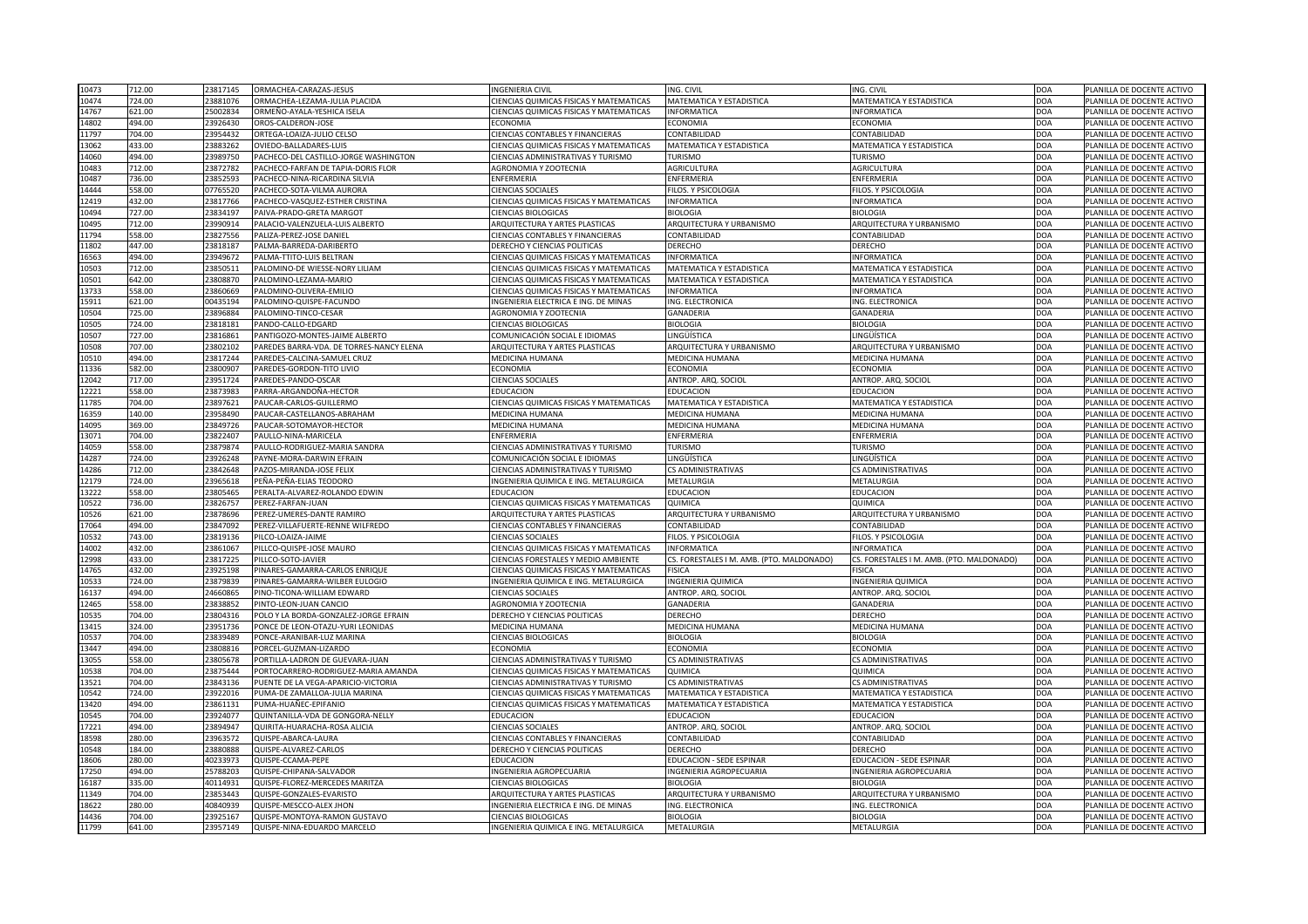| 13057<br>621.00 | 23870836 | QUISPE-PARDO-WALTER SANTIAGO          | <b>CIENCIAS ADMINISTRATIVAS Y TURISMO</b>                                  | <b>TURISMO</b>                   | <b>TURISMO</b>                   | DOA         | PLANILLA DE DOCENTE ACTIVO |
|-----------------|----------|---------------------------------------|----------------------------------------------------------------------------|----------------------------------|----------------------------------|-------------|----------------------------|
| 108.00<br>14760 | 23888468 | QUISPE-PELAEZ-ASCENCION               | <b>ENFERMERIA</b>                                                          | <b>ENFERMERIA</b>                | ENFERMERIA                       | <b>DOA</b>  | PLANILLA DE DOCENTE ACTIVO |
| 18600<br>280.00 | 23932572 | QUISPE-RICALDE-MARIA ANTONIETA        | <b>CIENCIAS BIOLOGICAS</b>                                                 | <b>BIOLOGIA</b>                  | <b>BIOLOGIA</b>                  | <b>DOA</b>  | PLANILLA DE DOCENTE ACTIVO |
| 12775<br>494.00 | 23900357 | QUISPE-RICALDE-MARIA ELENA            | <b>ARQUITECTURA Y ARTES PLASTICAS</b>                                      | ARQUITECTURA Y URBANISMO         | <b>ARQUITECTURA Y URBANISMO</b>  | <b>DOA</b>  | PLANILLA DE DOCENTE ACTIVO |
| 494.00<br>13028 | 25212051 | QUISPE-SANDOVAL-PEDRO                 | <b>CIENCIAS QUIMICAS FISICAS Y MATEMATICAS</b>                             | MATEMATICA Y ESTADISTICA         | <b>MATEMATICA Y ESTADISTICA</b>  | DOA         | PLANILLA DE DOCENTE ACTIVO |
| 677.00<br>13228 | 23896337 | QUISPE-SUNI-SILVESTRE NICASIO         | <b>ENFERMERIA</b>                                                          | <b>ENFERMERIA</b>                | ENFERMERIA                       | <b>DOA</b>  | PLANILLA DE DOCENTE ACTIVO |
| 494.00<br>15301 | 24710826 | QUISPE-VALENZUELA-UBER                | INGENIERIA AGRO INDUSTRIAL                                                 | <b>AGRO INDUSTRIAL (SICUANI)</b> | <b>AGRO INDUSTRIAL (SICUANI)</b> | <b>DOA</b>  | PLANILLA DE DOCENTE ACTIVO |
| 15917<br>494.00 | 23984371 | RADO-CUCHILLS-MAXWELL SAMUEL          | <b>EDUCACION</b>                                                           | <b>EDUCACION</b>                 | <b>EDUCACION</b>                 | <b>DOA</b>  | PLANILLA DE DOCENTE ACTIVO |
| 430.00<br>14451 | 23836053 | RAMIREZ-PRADA-JOSE CARLOS             | INGENIERIA GEOLOGICA I GEOGRAFIA                                           | <b>GEOLOGIA</b>                  | <b>GEOLOGIA</b>                  | <b>DOA</b>  | PLANILLA DE DOCENTE ACTIVO |
| 10554<br>712.00 | 23871526 | RAMOS-OBREGON-ROLANDO                 | INGENIERIA QUIMICA E ING. METALURGICA                                      | <b>METALURGIA</b>                | <b>METALURGIA</b>                | DOA         | PLANILLA DE DOCENTE ACTIVO |
| 494.00<br>15486 | 23885811 | RECHARTE-CUENTAS-ALVARO               | CIENCIAS ADMINISTRATIVAS Y TURISMO                                         | <b>TURISMO</b>                   | <b>TURISMO</b>                   | DOA         | PLANILLA DE DOCENTE ACTIVO |
| 10555<br>718.00 | 23842730 | RENDON-VILLENA-AURORA ERNESTINA       | <b>ENFERMERIA</b>                                                          | <b>ENFERMERIA</b>                | ENFERMERIA                       | DOA         | PLANILLA DE DOCENTE ACTIVO |
| 736.00<br>10557 | 23997393 | RIVAS-PUGA-ABDON                      | CIENCIAS QUIMICAS FISICAS Y MATEMATICAS                                    | <b>INFORMATICA</b>               | NFORMATICA                       | <b>DOA</b>  | PLANILLA DE DOCENTE ACTIVO |
| 621.00<br>17103 | 23929725 | RIVERA-VARGAS-ANNY YUDITH             | <b>CIENCIAS SOCIALES</b>                                                   | FILOS. Y PSICOLOGIA              | FILOS. Y PSICOLOGIA              | <b>DOA</b>  | PLANILLA DE DOCENTE ACTIVO |
| 13089<br>558.00 | 23983270 | RODRIGUEZ-ALVAREZ-MOISES              | <b>EDUCACION</b>                                                           | <b>EDUCACION</b>                 | <b>EDUCACION</b>                 | DOA         | PLANILLA DE DOCENTE ACTIVO |
| 10563<br>712.00 | 23823785 | RODRIGUEZ-JORDAN-JORGE PAVEL          | ARQUITECTURA Y ARTES PLASTICAS                                             | ARQUITECTURA Y URBANISMO         | ARQUITECTURA Y URBANISMO         | <b>DOA</b>  | PLANILLA DE DOCENTE ACTIVO |
| 13622<br>621.00 | 24003950 | RODRIGUEZ-RODRIGUEZ-JANET KIMBERLY    | CIENCIAS QUIMICAS FISICAS Y MATEMATICAS                                    | <b>FISICA</b>                    | <b>FISICA</b>                    | <b>DOA</b>  | PLANILLA DE DOCENTE ACTIVO |
| 704.00<br>14119 | 23963444 | RODRIGUEZ-SANCHEZ-ISABEL              | <b>CIENCIAS BIOLOGICAS</b>                                                 | <b>BIOLOGIA</b>                  | <b>BIOLOGIA</b>                  | DOA         | PLANILLA DE DOCENTE ACTIVO |
| 18617<br>280.00 | 23963486 | RODRIGUEZ-TORRES-LELIA MARIA          | <b>CIENCIAS QUIMICAS FISICAS Y MATEMATICAS</b>                             | <b>FARMACIA</b>                  | <b>FARMACIA</b>                  | <b>DOA</b>  | PLANILLA DE DOCENTE ACTIVO |
| 704.00<br>10567 | 23845492 | ROJAS-BRAVO-JULIO GAVINO              | <b>INGENIERIA CIVIL</b>                                                    | ING. CIVIL                       | ING. CIVIL                       | DOA         | PLANILLA DE DOCENTE ACTIVO |
| 704.00<br>10569 | 23842504 | ROJAS-HUARCAYA-DANTE                  | <b>INGENIERIA CIVIL</b>                                                    | ING. CIVIL                       | ING. CIVIL                       | <b>DOA</b>  | PLANILLA DE DOCENTE ACTIVO |
| 704.00<br>14446 | 23874427 | ROMAN-LANTARON-LUCIA                  | <b>CIENCIAS SOCIALES</b>                                                   | FILOS. Y PSICOLOGIA              | FILOS. Y PSICOLOGIA              | <b>DOA</b>  | PLANILLA DE DOCENTE ACTIVO |
| 712.00<br>14464 | 23876500 | ROMERO-DE LA CUBA-ROGER ALEX          | AGRONOMIA Y ZOOTECNIA                                                      | <b>AGRICULTURA</b>               | <b>AGRICULTURA</b>               | DOA         | PLANILLA DE DOCENTE ACTIVO |
| L7058<br>494.00 | 23859501 | ROMERO-MORA-LISBETH                   | <b>ARQUITECTURA Y ARTES PLASTICAS</b>                                      | ARQUITECTURA Y URBANISMO         | ARQUITECTURA Y URBANISMO         | <b>DOA</b>  | PLANILLA DE DOCENTE ACTIVO |
| 10571<br>712.00 | 23880704 | ROMERO-PEÑA-MIRIAM HAYDEE             | <b>CIENCIAS QUIMICAS FISICAS Y MATEMATICAS</b>                             | FISICA                           | <b>FISICA</b>                    | DOA         | PLANILLA DE DOCENTE ACTIVO |
| 558.00<br>14469 | 06435344 | RONDON-ABUHADBA-EVELINA ANDREA        | COORD. Y SUPERV. DE LA EDUC. (C. UNIV.)                                    | <b>AUTORIDADES</b>               | <b>AUTORIDADES</b>               | <b>DOA</b>  | PLANILLA DE DOCENTE ACTIVO |
| 621.00          | 23850821 | ROSADO-PACHECO-RENE HILDEBRANDO       | INGENIERIA ELECTRICA E ING. DE MINAS                                       | ING. MECANICA                    |                                  | <b>DOA</b>  |                            |
| 14450           |          |                                       |                                                                            |                                  | ING. MECANICA                    |             | PLANILLA DE DOCENTE ACTIVO |
| 638.00<br>10574 | 23851838 | ROSAS-DE PEREZ-MARIA DE JESUS LOURDES | <b>CIENCIAS BIOLOGICAS</b>                                                 | <b>BIOLOGIA</b>                  | <b>BIOLOGIA</b>                  | <b>DOA</b>  | PLANILLA DE DOCENTE ACTIVO |
| 10577<br>679.00 | 23810390 | ROZAS-ALVAREZ-JESUS WASHINGTON        | <b>CIENCIAS SOCIALES</b><br><b>CIENCIAS QUIMICAS FISICAS Y MATEMATICAS</b> | ANTROP. ARQ. SOCIOL              | ANTROP. ARQ. SOCIOL              | <b>DOA</b>  | PLANILLA DE DOCENTE ACTIVO |
| 724.00<br>13225 | 23847232 | ROZAS-HUACHO-JAVIER ARTURO            |                                                                            | <b>INFORMATICA</b>               | <b>INFORMATICA</b>               | DOA         | PLANILLA DE DOCENTE ACTIVO |
| 18633<br>280.00 | 11008746 | ROZAS-RENDON-YORDY EDWIN              | MEDICINA HUMANA                                                            | <b>ODONTOLOGIA</b>               | <b>ODONTOLOGIA</b>               | <b>DOA</b>  | PLANILLA DE DOCENTE ACTIVO |
| 13354<br>494.00 | 23852830 | <b>RUEDA-PUELLES-PERCY MIGUEL</b>     | INGENIERIA ELECTRICA E ING. DE MINAS                                       | ING. MECANICA                    | ING. MECANICA                    | DOA         | PLANILLA DE DOCENTE ACTIVO |
| 619.00<br>10582 | 23964076 | SACO-MENDEZ-SANTIAGO MAXIMO           | <b>MEDICINA HUMANA</b>                                                     | MEDICINA HUMANA                  | MEDICINA HUMANA                  | <b>DOA</b>  | PLANILLA DE DOCENTE ACTIVO |
| 14032<br>621.00 | 23962015 | SACSA-DIAZ-MIGUEL FRANCISCO           | <b>CIENCIAS QUIMICAS FISICAS Y MATEMATICAS</b>                             | FARMACIA                         | <b>FARMACIA</b>                  | <b>DOA</b>  | PLANILLA DE DOCENTE ACTIVO |
| 728.00<br>11783 | 23821494 | SALAS-ALAGON-BASILIO                  | INGENIERIA ELECTRICA E ING. DE MINAS                                       | ING. ELECTRICA                   | ING. ELECTRICA                   | DOA         | PLANILLA DE DOCENTE ACTIVO |
| 558.00<br>14454 | 23833279 | SALAS-CERNADES-HENRRY HABRAHAN        | INGENIERIA QUIMICA E ING. METALURGICA                                      | <b>INGENIERIA QUIMICA</b>        | <b>INGENIERIA QUIMICA</b>        | DOA         | PLANILLA DE DOCENTE ACTIVO |
| 15996<br>494.00 | 23930090 | SALAS-OBREGON-FLAVIO                  | <b>CIENCIAS SOCIALES</b>                                                   | <b>ANTROP. ARQ. SOCIOL</b>       | ANTROP. ARQ. SOCIOL              | DOA         | PLANILLA DE DOCENTE ACTIVO |
| 704.00<br>10586 | 23993838 | SALAS-PINO-MIRIAM                     | INGENIERIA QUIMICA E ING. METALURGICA                                      | <b>INGENIERIA QUIMICA</b>        | INGENIERIA QUIMICA               | <b>DOA</b>  | PLANILLA DE DOCENTE ACTIVO |
| 18593<br>430.00 | 23987439 | SALAS-VELASQUEZ-VICTOR MANUEL         | <b>ARQUITECTURA Y ARTES PLASTICAS</b>                                      | ARQUITECTURA Y URBANISMO         | ARQUITECTURA Y URBANISMO         | <b>DOA</b>  | PLANILLA DE DOCENTE ACTIVO |
| 704.00<br>10591 | 23878187 | SALAZAR-BACA-NAZARIO                  | <b>CIENCIAS QUIMICAS FISICAS Y MATEMATICAS</b>                             | MATEMATICA Y ESTADISTICA         | <b>MATEMATICA Y ESTADISTICA</b>  | DOA         | PLANILLA DE DOCENTE ACTIVO |
| 10592<br>494.00 | 23814949 | SALAZAR-BRAGAGNINI-JOSE DARIO         | COMUNICACIÓN SOCIAL E IDIOMAS                                              | CS. DE LA COMUNICACION           | CS. DE LA COMUNICACION           | DOA         | PLANILLA DE DOCENTE ACTIVO |
| 13637<br>728.00 | 23871733 | SALAZAR-MUÑIZ-WILBERT SANY            | <b>ARQUITECTURA Y ARTES PLASTICAS</b>                                      | ARQUITECTURA Y URBANISMO         | ARQUITECTURA Y URBANISMO         | DOA         | PLANILLA DE DOCENTE ACTIVO |
| 12275<br>712.00 | 23910370 | SALAZAR-PEÑA-NELLY MARIA              | CIENCIAS QUIMICAS FISICAS Y MATEMATICAS                                    | <b>MATEMATICA Y ESTADISTICA</b>  | MATEMATICA Y ESTADISTICA         | <b>DOA</b>  | PLANILLA DE DOCENTE ACTIVO |
| 18629<br>280.00 | 43598543 | SALGUERO-HUAYLLAS-PERCY               | <b>CIENCIAS QUIMICAS FISICAS Y MATEMATICAS</b>                             | MATEMATICA Y ESTADISTICA         | <b>MATEMATICA Y ESTADISTICA</b>  | <b>DOA</b>  | PLANILLA DE DOCENTE ACTIVO |
| 10595<br>724.00 | 23836910 | SALOMA-GONZALEZ-ADOLFO ANTONIO        | <b>ARQUITECTURA Y ARTES PLASTICAS</b>                                      | ARQUITECTURA Y URBANISMO         | <b>ARQUITECTURA Y URBANISMO</b>  | DOA         | PLANILLA DE DOCENTE ACTIVO |
| 10596<br>712.00 | 23823386 | SALOMA-GONZALEZ-ENRIQUE               | <b>INGENIERIA CIVIL</b>                                                    | ING. CIVIL                       | ING. CIVIL                       | DOA         | PLANILLA DE DOCENTE ACTIVO |
| 10598<br>736.00 | 23907287 | SAMANEZ-PAZ-CARMEN IRMA               | COMUNICACIÓN SOCIAL E IDIOMAS                                              | LINGÜÍSTICA                      | INGÜÍSTICA.                      | <b>DOA</b>  | PLANILLA DE DOCENTE ACTIVO |
| 494.00<br>15538 | 23850220 | SAMATA-ASTURIMA-JAIME                 | INGENIERIA GEOLOGICA I GEOGRAFIA                                           | <b>GEOGRAFIA</b>                 | GEOGRAFIA                        | DOA         | PLANILLA DE DOCENTE ACTIVO |
| 494.00<br>14455 | 23858242 | SANCHEZ-CHAVEZ-CARLA SUSAN            | INGENIERIA QUIMICA E ING. METALURGICA                                      | <b>INGENIERIA QUIMICA</b>        | <b>INGENIERIA QUIMICA</b>        | <b>DOA</b>  | PLANILLA DE DOCENTE ACTIVO |
| 504.00<br>13032 | 23963586 | SANCHEZ-GARRAFA-RICARDO               | <b>CIENCIAS QUIMICAS FISICAS Y MATEMATICAS</b>                             | FARMACIA                         | <b>FARMACIA</b>                  | <b>DOA</b>  | PLANILLA DE DOCENTE ACTIVO |
| 11798<br>712.00 | 23903892 | SANCHEZ-QUISPE-HONORATO               | INGENIERIA QUIMICA E ING. METALURGICA                                      | <b>METALURGIA</b>                | <b>METALURGIA</b>                | DOA         | PLANILLA DE DOCENTE ACTIVO |
| 12415<br>494.00 | 23894512 | SANTA CRUZ-MEJIA-CIRILA               | CIENCIAS QUIMICAS FISICAS Y MATEMATICAS                                    | <b>FISICA</b>                    | <b>FISICA</b>                    | DOA         | PLANILLA DE DOCENTE ACTIVO |
| 494.00<br>13728 | 23869515 | SANTISTEBAN-FLORES-INDALECIO          | COMUNICACIÓN SOCIAL E IDIOMAS                                              | LINGÜÍSTICA                      | INGÜÍSTICA.                      | <b>DOA</b>  | PLANILLA DE DOCENTE ACTIVO |
| 13365<br>493.00 | 23852247 | SARMIENTO-ENCISO-WALTER HERACLIO      | <b>DERECHO Y CIENCIAS POLITICAS</b>                                        | <b>DERECHO</b>                   | <b>DERECHO</b>                   | <b>DOA</b>  | PLANILLA DE DOCENTE ACTIVO |
| 712.00<br>11370 | 23815063 | SEGOVIA-SEGOVIA-MILNER                | INGENIERIA QUIMICA E ING. METALURGICA                                      | METALURGIA                       | <b>METALURGIA</b>                | DOA         | PLANILLA DE DOCENTE ACTIVO |
| 10605<br>724.00 | 23803931 | SEGOVIA-SOTO-VICTOR FERNANDO          | <b>CIENCIAS QUIMICAS FISICAS Y MATEMATICAS</b>                             | MATEMATICA Y ESTADISTICA         | <b>MATEMATICA Y ESTADISTICA</b>  | <b>DOA</b>  | PLANILLA DE DOCENTE ACTIVO |
| 494.00<br>14467 | 23853221 | SEQUEIROS-PEREZ-EFRAIN WALTER         | INGENIERIA ELECTRICA E ING. DE MINAS                                       | ING. MECANICA                    | ING. MECANICA                    | <b>DOA</b>  | PLANILLA DE DOCENTE ACTIVO |
| 184.00<br>14082 | 23812083 | SERNA-GONGORA-CARLOS AXEL             | CIENCIAS ADMINISTRATIVAS Y TURISMO                                         | <b>TURISMO</b>                   | TURISMO                          | <b>DOA</b>  | PLANILLA DE DOCENTE ACTIVO |
| 12047<br>712.00 | 23833584 | SERRANO-FLORES-CARLOS ALBERTO         | <b>CIENCIAS QUIMICAS FISICAS Y MATEMATICAS</b>                             | <b>QUIMICA</b>                   | QUIMICA                          | <b>DOA</b>  | PLANILLA DE DOCENTE ACTIVO |
| 729.00<br>10606 | 23808934 | SERRANO-FLORES-JOSE FRANCISCO         | COORD. Y SUPERV. DE LA EDUC. (C. UNIV.)                                    | <b>AUTORIDADES</b>               | <b>AUTORIDADES</b>               | DOA         | PLANILLA DE DOCENTE ACTIVO |
| 14805<br>216.00 | 24003873 | SIKOS-LUZA-FELIPE                     | INGENIERIA GEOLOGICA I GEOGRAFIA                                           | <b>GEOGRAFIA</b>                 | <b>GEOGRAFIA</b>                 | DOA         | PLANILLA DE DOCENTE ACTIVO |
| 10608<br>732.00 | 23817710 | SILVA-SANTANDER-JOSE ANGEL            | <b>ARQUITECTURA Y ARTES PLASTICAS</b>                                      | <b>ARQUITECTURA Y URBANISMO</b>  | <b>ARQUITECTURA Y URBANISMO</b>  | <b>DOA</b>  | PLANILLA DE DOCENTE ACTIVO |
| 704.00<br>16018 | 23833964 | SOLIS-QUISPE-ANITA                    | <b>CIENCIAS QUIMICAS FISICAS Y MATEMATICAS</b>                             | <b>J</b> QUIMICA                 | <b>QUIMICA</b>                   | <b>JDOA</b> | PLANILLA DE DOCENTE ACTIVO |
| 11706<br>712.00 | 23873495 | SOLIS-QUISPE-IGNACIO FRUCTUOSO        | <b>INGENIERIA CIVIL</b>                                                    | ING. CIVIL                       | ING. CIVIL                       | <b>DOA</b>  | PLANILLA DE DOCENTE ACTIVO |
| 621.00<br>14891 | 23925229 | SOLIS-QUISPE-JORGE ALBERTO            | <b>EDUCACION</b>                                                           | <b>EDUCACION</b>                 | <b>EDUCACION</b>                 | <b>DOA</b>  | PLANILLA DE DOCENTE ACTIVO |
| 712.00<br>10610 | 23877496 | SOLIS-QUISPE-LEONCIO                  | <b>CIENCIAS QUIMICAS FISICAS Y MATEMATICAS</b>                             | <b>QUIMICA</b>                   | <b>QUIMICA</b>                   | DOA         | PLANILLA DE DOCENTE ACTIVO |
|                 |          | SOLOGUREN-CARRASCO-BETTY VICTORIA     |                                                                            |                                  |                                  |             |                            |
| 712.00<br>10612 | 23852582 |                                       | <b>CIENCIAS ADMINISTRATIVAS Y TURISMO</b>                                  | <b>CS ADMINISTRATIVAS</b>        | <b>CS ADMINISTRATIVAS</b>        | <b>DOA</b>  | PLANILLA DE DOCENTE ACTIVO |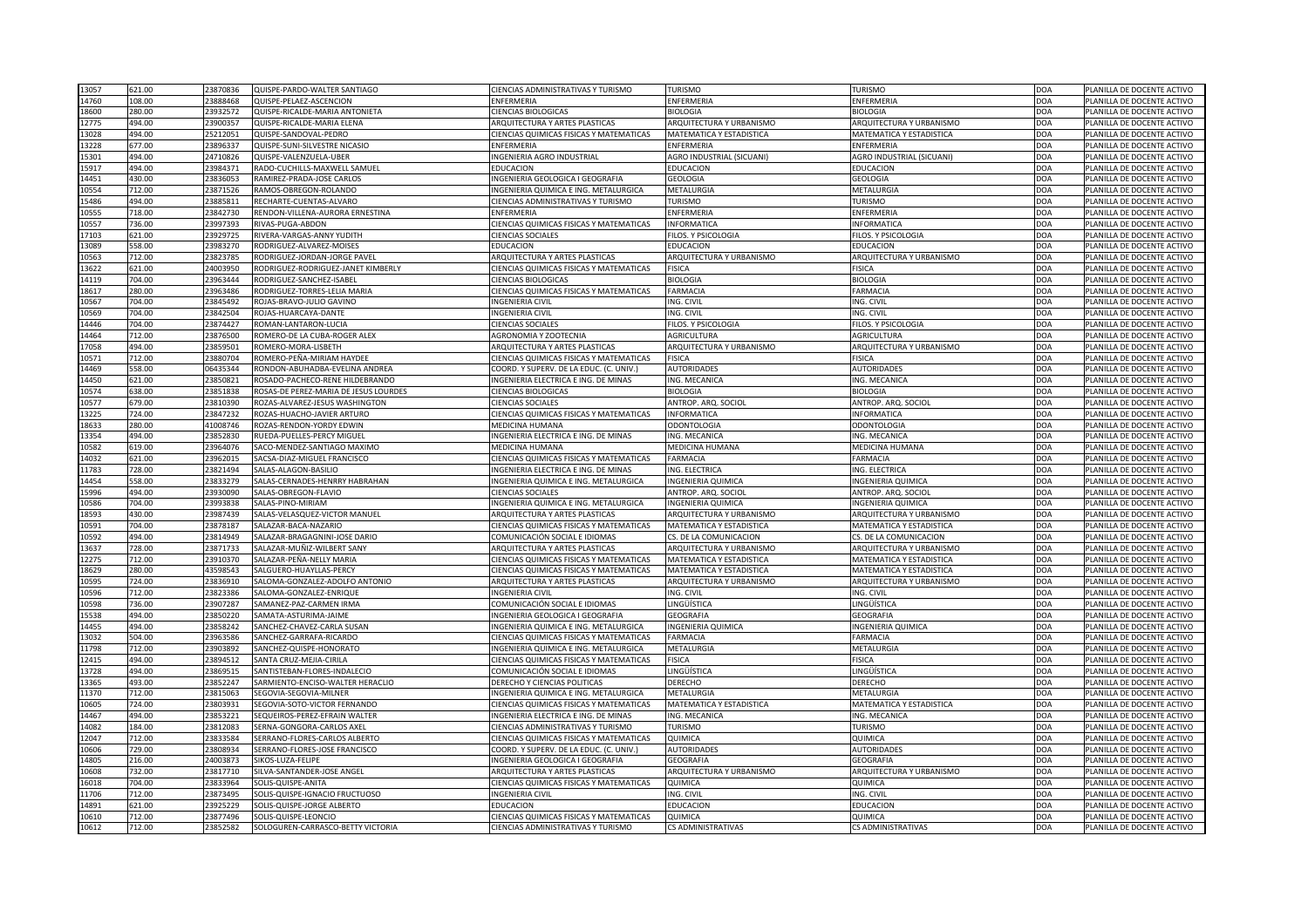| 11707 | 712.00           | 23857089             | SOLORZANO-MONTESINOS-ADAN WILBERT                          | <b>INGENIERIA CIVIL</b>                                      | ING. CIVIL                          | ING. CIVIL                          | <b>DOA</b>               | PLANILLA DE DOCENTE ACTIVO                               |
|-------|------------------|----------------------|------------------------------------------------------------|--------------------------------------------------------------|-------------------------------------|-------------------------------------|--------------------------|----------------------------------------------------------|
| 10614 | 712.00           | 23807076             | SOMOCURCIO-ALARCON-LIGIA ISABEL                            | <b>ECONOMIA</b>                                              | <b>ECONOMIA</b>                     | <b>ECONOMIA</b>                     | <b>DOA</b>               | PLANILLA DE DOCENTE ACTIVO                               |
| 13066 | 324.00           | 23921252             | SOMOCURCIO-PACHECO-DARWIN ALEX                             | <b>DERECHO Y CIENCIAS POLITICAS</b>                          | <b>DERECHO</b>                      | <b>DERECHO</b>                      | <b>DOA</b>               | PLANILLA DE DOCENTE ACTIVO                               |
| 13063 | 704.00           | 23810177             | SONCCO-TUMPI-SANTIAGO                                      | <b>CIENCIAS QUIMICAS FISICAS Y MATEMATICAS</b>               | <b>FISICA</b>                       | <b>FISICA</b>                       | <b>DOA</b>               | PLANILLA DE DOCENTE ACTIVO                               |
| 14465 | 621.00           | 23876905             | SOSA-SOTO-DARIO                                            | <b>ARQUITECTURA Y ARTES PLASTICAS</b>                        | ARQUITECTURA Y URBANISMO            | ARQUITECTURA Y URBANISMO            | <b>DOA</b>               | PLANILLA DE DOCENTE ACTIVO                               |
| 11979 | 704.00           | 23922623             | SOTO-ELGUERA-JUAN FRANCISCO                                | INGENIERIA ELECTRICA E ING. DE MINAS                         | <b>MINAS</b>                        | <b>MINAS</b>                        | <b>DOA</b>               | PLANILLA DE DOCENTE ACTIVO                               |
| 10616 | 724.00           | 23877502             | SOTOMAYOR-CHAHUAYLLA-WILBERT                               | AGRONOMIA Y ZOOTECNIA                                        | <b>GANADERIA</b>                    | <b>GANADERIA</b>                    | <b>DOA</b>               | PLANILLA DE DOCENTE ACTIVO                               |
| 18612 | 430.00           | 41609852             | SUAREZ-SANCHEZ-GONZALO                                     | <b>CIENCIAS QUIMICAS FISICAS Y MATEMATICAS</b>               | <b>FISICA</b>                       | <b>FISICA</b>                       | <b>DOA</b>               | PLANILLA DE DOCENTE ACTIVO                               |
| 14461 | 558.00           | 23945736             | SUAREZ-SANCHEZ-RICHARD                                     | <b>CIENCIAS SOCIALES</b>                                     | FILOS. Y PSICOLOGIA                 | FILOS. Y PSICOLOGIA                 | <b>DOA</b>               | PLANILLA DE DOCENTE ACTIVO                               |
| 12541 | 616.00           | 23881408             | SURCO-FUENTES DE PEREZ-JERONIMA                            | <b>CIENCIAS QUIMICAS FISICAS Y MATEMATICAS</b>               | <b>QUIMICA</b>                      | <b>QUIMICA</b>                      | <b>DOA</b>               | PLANILLA DE DOCENTE ACTIVO                               |
| 14434 | 704.00           | 23942696             | SUYO-CRUZ-GABRIEL                                          | <b>CIENCIAS ADMINISTRATIVAS Y TURISMO</b>                    | <b>CS ADMINISTRATIVAS</b>           | <b>CS ADMINISTRATIVAS</b>           | <b>DOA</b>               | PLANILLA DE DOCENTE ACTIVO                               |
| 12154 | 712.00           | 23961282             | TACO-LLAVE-PAULINA                                         | CIENCIAS QUIMICAS FISICAS Y MATEMATICAS                      | MATEMATICA Y ESTADISTICA            | <b>MATEMATICA Y ESTADISTICA</b>     | <b>DOA</b>               | PLANILLA DE DOCENTE ACTIVO                               |
| 16475 | 430.00           | 29585972             | TAGLE-CARBAJAL-FERNANDO                                    | INGENIERIA ELECTRICA E ING. DE MINAS                         | ING. ELECTRICA                      | ING. ELECTRICA                      | <b>DOA</b>               | PLANILLA DE DOCENTE ACTIVO                               |
| 15320 | 494.00           | 23981260             | TAIPE-CONZA-LOURDES                                        | <b>CIENCIAS SOCIALES</b>                                     | ANTROP. ARQ. SOCIOL                 | ANTROP. ARQ. SOCIOL                 | <b>DOA</b>               | PLANILLA DE DOCENTE ACTIVO                               |
| 10622 | 627.00           | 23837405             | TAPIA-RIVAS-VICTORIO                                       | INGENIERIA ELECTRICA E ING. DE MINAS                         | ING. ELECTRICA                      | ING. ELECTRICA                      | <b>DOA</b>               | PLANILLA DE DOCENTE ACTIVO                               |
| 15423 | 494.00           | 23863407             | TARCO-SANCHEZ-ARMANDO                                      | <b>ECONOMIA</b>                                              | <b>ECONOMIA</b>                     | <b>ECONOMIA</b>                     | <b>DOA</b>               | PLANILLA DE DOCENTE ACTIVO                               |
| 13431 | 494.00           | 23930741             | TELLO-YARIN-JONNY                                          | CIENCIAS QUIMICAS FISICAS Y MATEMATICAS                      | <b>FISICA</b>                       | <b>FISICA</b>                       | <b>DOA</b>               | PLANILLA DE DOCENTE ACTIVO                               |
| 14389 | 692.00           | 23960020             | TICONA-PARI-GUZMAN                                         | <b>CIENCIAS QUIMICAS FISICAS Y MATEMATICAS</b>               | <b>INFORMATICA</b>                  | <b>INFORMATICA</b>                  | <b>DOA</b>               | PLANILLA DE DOCENTE ACTIVO                               |
| 10625 | 712.00           | 23918688             | TISOC-LATORRE-NORMA                                        | CIENCIAS QUIMICAS FISICAS Y MATEMATICAS                      | <b>QUIMICA</b>                      | <b>QUIMICA</b>                      | <b>DOA</b>               | PLANILLA DE DOCENTE ACTIVO                               |
| 14722 | 335.00           | 23817598             | TITO-NUÑEZ-RICARDO                                         | <b>CIENCIAS ADMINISTRATIVAS Y TURISMO</b>                    | <b>CS ADMINISTRATIVAS</b>           | <b>CS ADMINISTRATIVAS</b>           | <b>DOA</b>               | PLANILLA DE DOCENTE ACTIVO                               |
| 11787 | 324.00           | 23893864             | TOLEDO-RAMAL-PEDRO ALEJANDRO                               | MEDICINA HUMANA                                              | <b>MEDICINA HUMANA</b>              | MEDICINA HUMANA                     | <b>DOA</b>               | PLANILLA DE DOCENTE ACTIVO                               |
| 11130 | 162.00           | 23839833             | TORRE-RUEDA-JUAN ENRIQUE                                   | DERECHO Y CIENCIAS POLITICAS                                 | <b>DERECHO</b>                      | <b>DERECHO</b>                      | <b>DOA</b>               | PLANILLA DE DOCENTE ACTIVO                               |
| 17416 | 494.00           | 23944605             | TORRES-PAREDES-EDGAR ALBERTO                               | <b>ARQUITECTURA Y ARTES PLASTICAS</b>                        | ARQUITECTURA Y URBANISMO            | ARQUITECTURA Y URBANISMO            | <b>DOA</b>               | PLANILLA DE DOCENTE ACTIVO                               |
| 15591 | 494.00           | 23892103             | TOVAR-CAYO-JOSE LUIS                                       | <b>CIENCIAS SOCIALES</b>                                     | ANTROP. ARQ. SOCIOL                 | ANTROP. ARQ. SOCIOL                 | <b>DOA</b>               | PLANILLA DE DOCENTE ACTIVO                               |
| 18623 | 280.00           | 41915368             | TRIVEÑO-RAMOS-PAOLA LY                                     | INGENIERIA ELECTRICA E ING. DE MINAS                         | ING. MECANICA                       | ING. MECANICA                       | <b>DOA</b>               | PLANILLA DE DOCENTE ACTIVO                               |
| 17419 | 621.00           | 23881402             | TRIVEÑOS-ZELA-CRISTOBAL                                    | <b>CIENCIAS SOCIALES</b>                                     | <b>HISTORIA</b>                     | <b>HISTORIA</b>                     | <b>DOA</b>               | PLANILLA DE DOCENTE ACTIVO                               |
| 10626 | 446.00           | 23890566             | <b>TTITO-BERRERAS-GERMAN</b>                               | CIENCIAS QUIMICAS FISICAS Y MATEMATICAS                      | <b>MATEMATICA Y ESTADISTICA</b>     | <b>MATEMATICA Y ESTADISTICA</b>     | <b>DOA</b>               | PLANILLA DE DOCENTE ACTIVO                               |
| 12167 | 728.00           | 24676328             | TTITO-TTICA-ALEJANDRO                                      | CIENCIAS QUIMICAS FISICAS Y MATEMATICAS                      | <b>MATEMATICA Y ESTADISTICA</b>     | MATEMATICA Y ESTADISTICA            | <b>DOA</b>               | PLANILLA DE DOCENTE ACTIVO                               |
| 12406 | 494.00           | 23850856             | TTITO-TTICA-ELEUTERIA                                      | <b>CIENCIAS QUIMICAS FISICAS Y MATEMATICAS</b>               | MATEMATICA Y ESTADISTICA            | <b>MATEMATICA Y ESTADISTICA</b>     | <b>DOA</b>               | PLANILLA DE DOCENTE ACTIVO                               |
| 10637 | 629.00           | 23853086             | UGARTE-ASTETE-MARIO                                        | <b>ARQUITECTURA Y ARTES PLASTICAS</b>                        | ARQUITECTURA Y URBANISMO            | ARQUITECTURA Y URBANISMO            | <b>DOA</b>               | PLANILLA DE DOCENTE ACTIVO                               |
|       | 712.00           | 07781456             | UGARTE-BERRIO-JUAN SIMON                                   | <b>ARQUITECTURA Y ARTES PLASTICAS</b>                        | ARQUITECTURA Y URBANISMO            | <b>ARQUITECTURA Y URBANISMO</b>     | <b>DOA</b>               | PLANILLA DE DOCENTE ACTIVO                               |
| 13046 | 140.00           | 23894398             |                                                            | <b>MEDICINA HUMANA</b>                                       | MEDICINA HUMANA                     | <b>MEDICINA HUMANA</b>              | <b>DOA</b>               |                                                          |
| 17090 |                  |                      | UGARTE-MARTINEZ-JOSE RAFAEL                                |                                                              |                                     | ANTROP. ARQ. SOCIOL                 |                          | PLANILLA DE DOCENTE ACTIVO<br>PLANILLA DE DOCENTE ACTIVO |
| 10641 | 724.00<br>724.00 | 23851585<br>29506771 | UGARTE-VEGA CENTENO-JOSE DAVID<br>URDAY-CHAVEZ-JOSE DANIEL | <b>CIENCIAS SOCIALES</b><br>INGENIERIA GEOLOGICA I GEOGRAFIA | ANTROP. ARQ. SOCIOL                 |                                     | <b>DOA</b><br><b>DOA</b> |                                                          |
| 10643 | 704.00           | 25184358             | URQUIZO-DIAZ-DARWIN                                        | <b>AGRONOMIA Y ZOOTECNIA</b>                                 | <b>GEOLOGIA</b><br><b>GANADERIA</b> | <b>GEOLOGIA</b><br><b>GANADERIA</b> | <b>DOA</b>               | PLANILLA DE DOCENTE ACTIVO<br>PLANILLA DE DOCENTE ACTIVO |
| 10644 | 724.00           | 23864082             | URRUNAGA-DE ROZAS-EMMA JESUS                               |                                                              | <b>QUIMICA</b>                      |                                     | <b>DOA</b>               | PLANILLA DE DOCENTE ACTIVO                               |
| 10645 |                  | 23964346             | USCAMAYTA-CARRASCO-WILFREDO                                | <b>CIENCIAS QUIMICAS FISICAS Y MATEMATICAS</b>               | <b>DERECHO</b>                      | QUIMICA<br><b>DERECHO</b>           |                          |                                                          |
| 14621 | 558.00           |                      |                                                            | DERECHO Y CIENCIAS POLITICAS                                 |                                     |                                     | <b>DOA</b>               | PLANILLA DE DOCENTE ACTIVO                               |
| 15369 | 621.00           | 18114470             | UTRILLA-MEGO-LIMBERG WALTER                                | INGENIERIA ELECTRICA E ING. DE MINAS                         | ING. ELECTRONICA                    | ING. ELECTRONICA                    | <b>DOA</b>               | PLANILLA DE DOCENTE ACTIVO                               |
| 12223 | 724.00           | 23893419             | VALDERRAMA-FERNANDEZ-RICARDO                               | <b>CIENCIAS SOCIALES</b>                                     | ANTROP. ARQ. SOCIOL                 | ANTROP. ARQ. SOCIOL                 | <b>DOA</b>               | PLANILLA DE DOCENTE ACTIVO                               |
| 15277 | 280.00           | 23833511             | VALDEZ-ADUVIRI DE GRAJEDA-NELLY                            | <b>MEDICINA HUMANA</b>                                       | <b>ODONTOLOGIA</b>                  | <b>ODONTOLOGIA</b>                  | <b>DOA</b><br><b>DOA</b> | PLANILLA DE DOCENTE ACTIVO                               |
| 14941 | 637.00           | 01285940             | VALDEZ-GUTIERREZ-EDGAR ALBERTO                             | AGRONOMIA Y ZOOTECNIA                                        | <b>GANADERIA</b>                    | <b>GANADERIA</b><br><b>MINAS</b>    | <b>DOA</b>               | PLANILLA DE DOCENTE ACTIVO                               |
| 10652 | 184.00           | 23833142             | VALDIVIA-JORDAN-MAURO                                      | INGENIERIA ELECTRICA E ING. DE MINAS                         | <b>MINAS</b>                        |                                     |                          | PLANILLA DE DOCENTE ACTIVO                               |
| 10653 | 679.00           | 23848444             | VALDIVIA-RIVERA-GUSTAVO JUAN MANUEL                        | <b>CIENCIAS SOCIALES</b>                                     | FILOS. Y PSICOLOGIA                 | FILOS. Y PSICOLOGIA                 | <b>DOA</b>               | PLANILLA DE DOCENTE ACTIVO                               |
| 14442 | 704.00           | 01200578             | VALENCIA-BLANCO-DELMIA SOCORRO                             | COORD. Y SUPERV. DE LA EDUC. (C. UNIV.)                      | <b>AUTORIDADES</b>                  | <b>AUTORIDADES</b>                  | <b>DOA</b>               | PLANILLA DE DOCENTE ACTIVO                               |
| 12240 | 324.00           | 23878198             | VALENZUELA-ZEA-WALDO                                       | <b>CIENCIAS SOCIALES</b>                                     | FILOS. Y PSICOLOGIA                 | FILOS. Y PSICOLOGIA                 | <b>DOA</b>               | PLANILLA DE DOCENTE ACTIVO                               |
| 18607 | 430.00           | 23925634             | VALER-BELLOTA-PAVEL HUMBERTO                               | DERECHO Y CIENCIAS POLITICAS                                 | <b>DERECHO</b>                      | <b>DERECHO</b>                      | <b>DOA</b>               | PLANILLA DE DOCENTE ACTIVO                               |
| 13056 | 724.00           | 23822134             | VALER-DE MOSCOSO-FELICIA ELENA                             | CIENCIAS ADMINISTRATIVAS Y TURISMO                           | <b>TURISMO</b>                      | <b>TURISMO</b>                      | <b>DOA</b>               | PLANILLA DE DOCENTE ACTIVO                               |
| 18602 | 280.00           | 00496783             | VALERIANO-APAZA-RICARDO                                    | CIENCIAS DEL DESARROLLO -ANDAHUAYLAS                         | <b>CD. DEL DESARROLLO</b>           | <b>CD. DEL DESARROLLO</b>           | <b>DOA</b>               | PLANILLA DE DOCENTE ACTIVO                               |
| 11388 | 558.00           | 23931132             | VALIENTE-CASTILLO-OSCAR                                    | <b>MEDICINA HUMANA</b>                                       | <b>MEDICINA HUMANA</b>              | <b>MEDICINA HUMANA</b>              | <b>DOA</b>               | PLANILLA DE DOCENTE ACTIVO                               |
| 14635 | 335.00           | 23913099             | VALLENAS-CASAVERDE-RICARDO ALFONSO                         | <b>INGENIERIA CIVIL</b>                                      | ING. CIVIL                          | ING. CIVIL                          | <b>DOA</b>               | PLANILLA DE DOCENTE ACTIVO                               |
| 18599 | 280.00           | 23877883             | VARGAS-ELGUERA-ATILIO                                      | <b>CIENCIAS CONTABLES Y FINANCIERAS</b>                      | CONTABILIDAD                        | <b>CONTABILIDAD</b>                 | <b>DOA</b>               | PLANILLA DE DOCENTE ACTIVO                               |
| 14637 | 140.00           | 23872661             | VARGAS-FLORES-JAIME RUFINO                                 | <b>MEDICINA HUMANA</b>                                       | <b>MEDICINA HUMANA</b>              | MEDICINA HUMANA                     | <b>DOA</b>               | PLANILLA DE DOCENTE ACTIVO                               |
| 17136 | 280.00           | 40232011             | VARGAS-GONZALES-YAHAIRA PAOLA                              | <b>MEDICINA HUMANA</b>                                       | <b>ODONTOLOGIA</b>                  | <b>ODONTOLOGIA</b>                  | <b>DOA</b>               | PLANILLA DE DOCENTE ACTIVO                               |
| 15664 | 558.00           | 23947028             | VARGAS-SALINAS-RAFAEL FERNANDO                             | <b>ECONOMIA</b>                                              | <b>ECONOMIA</b>                     | <b>ECONOMIA</b>                     | <b>DOA</b>               | PLANILLA DE DOCENTE ACTIVO                               |
| 10662 | 712.00           | 23834282             | VARGAS-VALENCIA-BALTAZAR RAUL                              | INGENIERIA QUIMICA E ING. METALURGICA                        | <b>METALURGIA</b>                   | <b>METALURGIA</b>                   | <b>DOA</b>               | PLANILLA DE DOCENTE ACTIVO                               |
| 10665 | 736.00           | 23881816             | VELARDE-DURAND-EDILBERTO FRANCISCO                         | <b>CIENCIAS BIOLOGICAS</b>                                   | <b>BIOLOGIA</b>                     | <b>BIOLOGIA</b>                     | <b>DOA</b>               | PLANILLA DE DOCENTE ACTIVO                               |
| 10666 | 712.00           | 23883875             | VELARDE-VELASCO-EMETERIO GILBERTO                          | CIENCIAS QUIMICAS FISICAS Y MATEMATICAS                      | <b>MATEMATICA Y ESTADISTICA</b>     | MATEMATICA Y ESTADISTICA            | <b>DOA</b>               | PLANILLA DE DOCENTE ACTIVO                               |
| 10667 | 327.00           | 23900430             | VELASCO-CABALA-TOMAS                                       | <b>MEDICINA HUMANA</b>                                       | MEDICINA HUMANA                     | MEDICINA HUMANA                     | <b>DOA</b>               | PLANILLA DE DOCENTE ACTIVO                               |
| 12027 | 369.00           | 23902833             | VELASQUEZ-CORDOVA-LUIS ALBERTO                             | <b>MEDICINA HUMANA</b>                                       | <b>MEDICINA HUMANA</b>              | <b>MEDICINA HUMANA</b>              | <b>DOA</b>               | PLANILLA DE DOCENTE ACTIVO                               |
| 18621 | 280.00           | 41053102             | VELASQUEZ-CURO-MILTON JHON                                 | INGENIERIA ELECTRICA E ING. DE MINAS                         | ING. ELECTRONICA                    | ING. ELECTRONICA                    | <b>DOA</b>               | PLANILLA DE DOCENTE ACTIVO                               |
| 10670 | 582.00           | 23988755             | VELASQUEZ-HACHA-IGNACIO                                    | <b>CIENCIAS QUIMICAS FISICAS Y MATEMATICAS</b>               | <b>MATEMATICA Y ESTADISTICA</b>     | <b>MATEMATICA Y ESTADISTICA</b>     | <b>DOA</b>               | PLANILLA DE DOCENTE ACTIVO                               |
| 14141 | 712.00           | 23833226             | <b>VENERO-GIBAJA-ROGER</b>                                 | COORD. Y SUPERV. DE LA EDUC. (C. UNIV.)                      | <b>AUTORIDADES</b>                  | <b>AUTORIDADES</b>                  | <b>DOA</b>               | PLANILLA DE DOCENTE ACTIVO                               |
| 16996 | 335.00           | 23858088             | VENERO-VASQUEZ-ANA MARIA                                   | <b>CIENCIAS ADMINISTRATIVAS Y TURISMO</b>                    | CS ADMINISTRATIVAS                  | <b>CS ADMINISTRATIVAS</b>           | <b>IDOA</b>              | PLANILLA DE DOCENTE ACTIVO                               |
| 10673 | 704.00           | 24469766             | VERA-CHAVEZ-LUCIO ALBERTO                                  | <b>CIENCIAS QUIMICAS FISICAS Y MATEMATICAS</b>               | MATEMATICA Y ESTADISTICA            | MATEMATICA Y ESTADISTICA            | <b>DOA</b>               | PLANILLA DE DOCENTE ACTIVO                               |
| 14458 | 369.00           | 23990092             | VERA-FERCHAU-HELGA                                         | MEDICINA HUMANA                                              | <b>ODONTOLOGIA</b>                  | <b>ODONTOLOGIA</b>                  | <b>DOA</b>               | PLANILLA DE DOCENTE ACTIVO                               |
| 14440 | 494.00           | 06291305             | VERA-FERCHAU-INGRID                                        | <b>CIENCIAS QUIMICAS FISICAS Y MATEMATICAS</b>               | FARMACIA                            | FARMACIA                            | <b>DOA</b>               | PLANILLA DE DOCENTE ACTIVO                               |
| 14439 | 621.00           | 06430251             | VERA-FERCHAU-KARINA                                        | <b>CIENCIAS QUIMICAS FISICAS Y MATEMATICAS</b>               | FARMACIA                            | FARMACIA                            | <b>DOA</b>               | PLANILLA DE DOCENTE ACTIVO                               |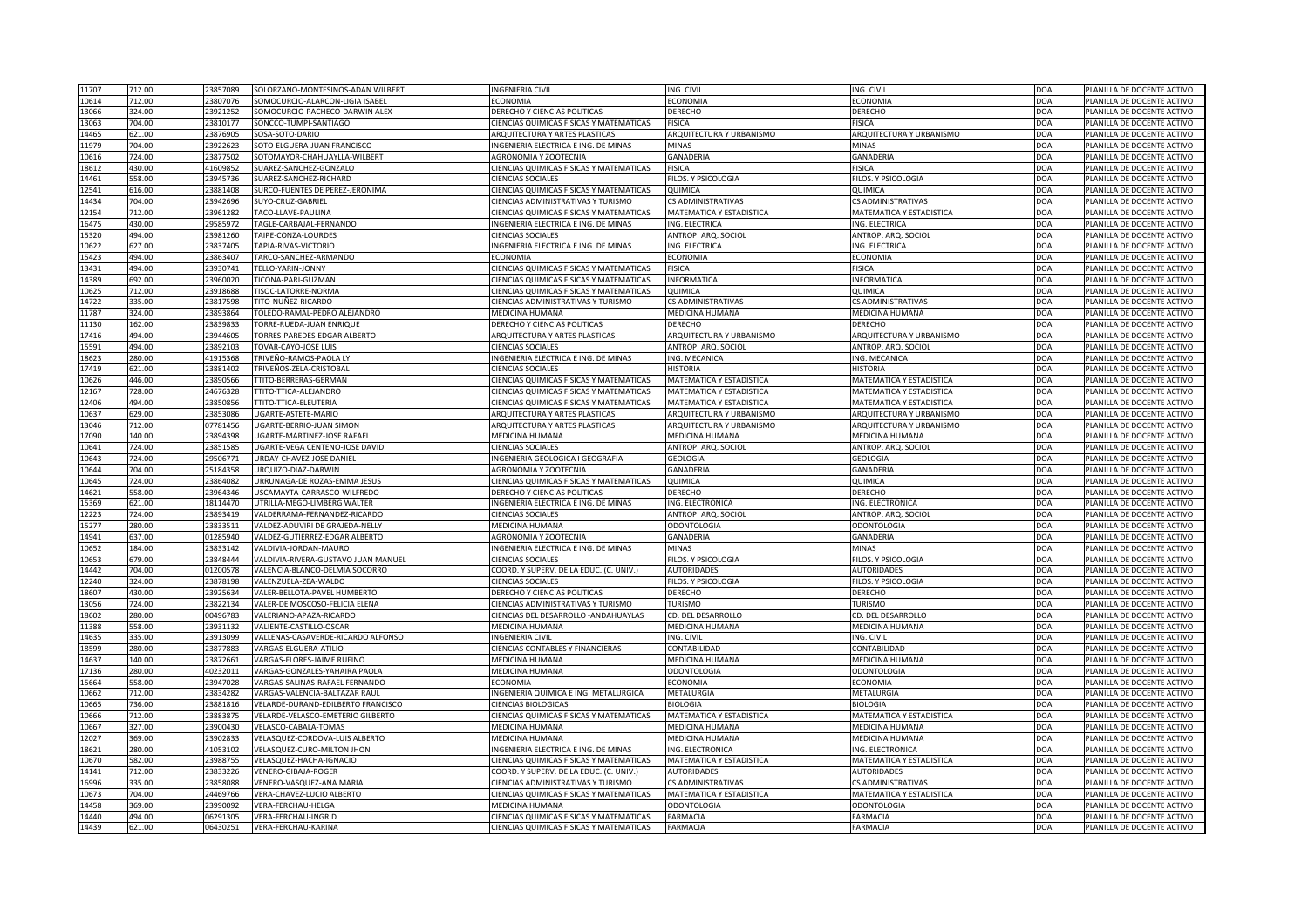| 14694 | 433.00 | 23951616 | VERA-MALDONADO-LEOPOLDO                             | CIENCIAS QUIMICAS FISICAS Y MATEMATICAS | MATEMATICA Y ESTADISTICA        | <b>MATEMATICA Y ESTADISTICA</b> | DOA        | PLANILLA DE DOCENTE ACTIVO |
|-------|--------|----------|-----------------------------------------------------|-----------------------------------------|---------------------------------|---------------------------------|------------|----------------------------|
| 10675 | 748.00 | 23876027 | VERA-MIRANDA-MIGUEL                                 | INGENIERIA ELECTRICA E ING. DE MINAS    | <b>MINAS</b>                    | <b>MINAS</b>                    | <b>DOA</b> | PLANILLA DE DOCENTE ACTIVO |
| 13064 | 558.00 | 23925699 | VERA-VICTORIA-DAVID TEOFILO                         | CIENCIAS QUIMICAS FISICAS Y MATEMATICAS | <b>FISICA</b>                   | <b>FISICA</b>                   | <b>DOA</b> | PLANILLA DE DOCENTE ACTIVO |
| 15535 | 704.00 | 31016563 | VERGARA-ABARCA-WALTER GUILLERMO                     | AGRONOMIA Y ZOOTECNIA                   | GANADERIA                       | <b>GANADERIA</b>                | DOA        | PLANILLA DE DOCENTE ACTIVO |
| 13058 | 558.00 | 23873600 | VERGARA-VALENZA-ZOILO LADISLAO                      | CIENCIAS ADMINISTRATIVAS Y TURISMO      | <b>TURISMO</b>                  | <b>TURISMO</b>                  | DOA        | PLANILLA DE DOCENTE ACTIVO |
| 11892 | 712.00 | 23873145 | VILLAFUERTE-PEZO-ANA MARIA                          | <b>ECONOMIA</b>                         | <b>ECONOMIA</b>                 | <b>ECONOMIA</b>                 | DOA        | PLANILLA DE DOCENTE ACTIVO |
| 14995 | 494.00 | 23957778 | VILLAFUERTE-SERNA-RONY                              | CIENCIAS QUIMICAS FISICAS Y MATEMATICAS | <b>INFORMATICA</b>              | <b>INFORMATICA</b>              | DOA        | PLANILLA DE DOCENTE ACTIVO |
| 11396 | 740.00 | 23800712 | VILLALBA-PACHECO-MAXIMO                             | <b>CIENCIAS CONTABLES Y FINANCIERAS</b> | CONTABILIDAD                    | CONTABILIDAD                    | DOA        | PLANILLA DE DOCENTE ACTIVO |
| 14459 | 575.00 | 24008080 | VILLAMAR-DIAZ-MARIO JESUS                           | MEDICINA HUMANA                         | ODONTOLOGIA                     | <b>ODONTOLOGIA</b>              | DOA        | PLANILLA DE DOCENTE ACTIVO |
| 10683 | 621.00 | 23856481 | VILLANUEVA-TAPIA-PEDRO FRANCISCO                    | <b>ECONOMIA</b>                         | <b>ECONOMIA</b>                 | ECONOMIA                        | DOA        | PLANILLA DE DOCENTE ACTIVO |
| 13416 | 280.00 | 24471007 | VILLAVICENCIO-MUÑOZ-HECTOR DANILO                   | <b>MEDICINA HUMANA</b>                  | <b>MEDICINA HUMANA</b>          | MEDICINA HUMANA                 | DOA        | PLANILLA DE DOCENTE ACTIVO |
| 13422 | 712.00 | 23984951 | VILLENA-TEJADA-MAGALY                               | CIENCIAS QUIMICAS FISICAS Y MATEMATICAS | FARMACIA                        | <b>FARMACIA</b>                 | DOA        | PLANILLA DE DOCENTE ACTIVO |
| 13735 | 494.00 | 23929253 | WARTHON-ASCARZA-JULIO LUCAS                         | CIENCIAS QUIMICAS FISICAS Y MATEMATICAS | <b>FISICA</b>                   | <b>FISICA</b>                   | DOA        | PLANILLA DE DOCENTE ACTIVO |
| 11980 | 712.00 | 23954648 | YABAR-LANDA-ERICK                                   | <b>CIENCIAS BIOLOGICAS</b>              | <b>BIOLOGIA</b>                 | <b>BIOLOGIA</b>                 | DOA        | PLANILLA DE DOCENTE ACTIVO |
| 10692 | 341.00 | 23825437 | YABARRENA-URDAY-JOSE EUFEMIO                        | <b>CIENCIAS BIOLOGICAS</b>              | <b>BIOLOGIA</b>                 | <b>BIOLOGIA</b>                 | <b>DOA</b> | PLANILLA DE DOCENTE ACTIVO |
| 10693 | 712.00 | 23962852 | YANA-JAHUIRA-FLORENTINO                             | INGENIERIA ELECTRICA E ING. DE MINAS    | <b>MINAS</b>                    | <b>MINAS</b>                    | <b>DOA</b> | PLANILLA DE DOCENTE ACTIVO |
| 14890 | 558.00 | 23859615 | YANQUE-MARTORELL-FREDDI ORLANDO                     | COMUNICACIÓN SOCIAL E IDIOMAS           | CS. DE LA COMUNICACION          | CS. DE LA COMUNICACION          | DOA        | PLANILLA DE DOCENTE ACTIVO |
| 13434 | 621.00 | 23827387 | YANQUE-YUCRA-PERCY                                  | <b>CIENCIAS BIOLOGICAS</b>              | BIOLOGIA                        | <b>BIOLOGIA</b>                 | DOA        | PLANILLA DE DOCENTE ACTIVO |
| 10695 | 713.00 | 23834779 | YAÑEZ-HERBOZO-EDILBERTO                             | NGENIERIA QUIMICA E ING. METALURGICA    | <b>INGENIERIA QUIMICA</b>       | INGENIERIA QUIMICA              | <b>DOA</b> | PLANILLA DE DOCENTE ACTIVO |
| 12048 | 653.00 | 23817858 | YAÑEZ-MUJICA-PERCY EDGARD                           | <b>CIENCIAS SOCIALES</b>                | ILOS. Y PSICOLOGIA              | FILOS. Y PSICOLOGIA             | <b>DOA</b> | PLANILLA DE DOCENTE ACTIVO |
| 13022 | 712.00 | 23876747 | YAQUETTO-PAREDES DE RODRIGUEZ-REGIA NIURKA PATRICIA | <b>INGENIERIA CIVIL</b>                 | ING. CIVIL                      | ING. CIVIL                      | <b>DOA</b> | PLANILLA DE DOCENTE ACTIVO |
| 16129 | 494.00 | 23966218 | YARAHUAMAN-LUNA-EDGAR                               | <b>CIENCIAS SOCIALES</b>                | ILOS. Y PSICOLOGIA              | FILOS. Y PSICOLOGIA             | DOA        | PLANILLA DE DOCENTE ACTIVO |
| 13718 | 494.00 | 23873490 | YEPEZ-QUISPE-ALFREDO ALEXIS                         | <b>EDUCACION</b>                        | <b>EDUCACION</b>                | EDUCACION                       | DOA        | PLANILLA DE DOCENTE ACTIVO |
| 15439 | 216.00 | 23867865 | ZAMALLOA-ACURIO-VIOLETA EUGENIA                     | <b>CIENCIAS BIOLOGICAS</b>              | <b>BIOLOGIA</b>                 | <b>BIOLOGIA</b>                 | <b>DOA</b> | PLANILLA DE DOCENTE ACTIVO |
| 12168 | 704.00 | 23804669 | ZAMALLOA-CORNEJO-RINA MARICELA                      | CIENCIAS QUIMICAS FISICAS Y MATEMATICAS | MATEMATICA Y ESTADISTICA        | MATEMATICA Y ESTADISTICA        | <b>DOA</b> | PLANILLA DE DOCENTE ACTIVO |
| 14983 | 494.00 | 06445847 | ZAMALLOA-JARA-MARCO ANTONIO                         | CIENCIAS QUIMICAS FISICAS Y MATEMATICAS | <b>FISICA</b>                   | <b>FISICA</b>                   | <b>DOA</b> | PLANILLA DE DOCENTE ACTIVO |
| 10698 | 712.00 | 23951624 | ZAMALLOA-TORRES-GREGORIO NORBERTO                   | ARQUITECTURA Y ARTES PLASTICAS          | <b>ARQUITECTURA Y URBANISMO</b> | ARQUITECTURA Y URBANISMO        | <b>DOA</b> | PLANILLA DE DOCENTE ACTIVO |
| 18591 | 430.00 | 23849246 | ZAMBRANO-CARRASCO-FRANCISCO JAVIER                  | MEDICINA VETERINARIA                    | MED. VET. SEDE ESPINAR          | MED. VET. SEDE ESPINAR          | DOA        | PLANILLA DE DOCENTE ACTIVO |
| 10700 | 712.00 | 23915432 | ZANABRIA-PACHECO-PEDRO FORTUNATO                    | CIENCIAS QUIMICAS FISICAS Y MATEMATICAS | <b>FISICA</b>                   | <b>FISICA</b>                   | DOA        | PLANILLA DE DOCENTE ACTIVO |
| 10702 | 725.00 | 23887004 | ZAPATA-ECHEGARAY-BENJAMIN                           | AGRONOMIA Y ZOOTECNIA                   | GANADERIA                       | <b>GANADERIA</b>                | <b>DOA</b> | PLANILLA DE DOCENTE ACTIVO |
| 12381 | 621.00 | 46939604 | ZAPATA-MAR-AIDA                                     | <b>INGENIERIA CIVIL</b>                 | ING. CIVIL                      | ING. CIVIL                      | <b>DOA</b> | PLANILLA DE DOCENTE ACTIVO |
| 10703 | 621.00 | 23921975 | ZAPATA-RODRIGUEZ-MOHENIR JULINHO                    | <b>CIENCIAS SOCIALES</b>                | ANTROP. ARQ. SOCIOL             | <b>ANTROP. ARQ. SOCIOL</b>      | <b>DOA</b> | PLANILLA DE DOCENTE ACTIVO |
| 10704 | 736.00 | 23903060 | ZARATE-DALENS-JAIME                                 | CIENCIAS QUIMICAS FISICAS Y MATEMATICAS | MATEMATICA Y ESTADISTICA        | <b>MATEMATICA Y ESTADISTICA</b> | DOA        | PLANILLA DE DOCENTE ACTIVO |
| 17440 | 494.00 | 23856863 | ZECENARRO-BENAVENTE-GERMAN                          | ARQUITECTURA Y ARTES PLASTICAS          | ARQUITECTURA Y URBANISMO        | <b>ARQUITECTURA Y URBANISMO</b> | DOA        | PLANILLA DE DOCENTE ACTIVO |
| 10711 | 687.00 | 23848124 | ZEGARRA-CARREON-MAURO ALBERTO                       | INGENIERIA GEOLOGICA I GEOGRAFIA        | GEOLOGIA                        | <b>GEOLOGIA</b>                 | DOA        | PLANILLA DE DOCENTE ACTIVO |
| 10712 | 629.00 | 23818315 | ZEGARRA-PEÑA-LUZ MARINA                             | <b>CIENCIAS BIOLOGICAS</b>              | BIOLOGIA                        | <b>BIOLOGIA</b>                 | DOA        | PLANILLA DE DOCENTE ACTIVO |
| 10713 | 564.00 | 23883809 | ZEGARRA-VARGAS-EFRAIN ALFONSO                       | INGENIERIA ELECTRICA E ING. DE MINAS    | ING. ELECTRICA                  | ING. ELECTRICA                  | DOA        | PLANILLA DE DOCENTE ACTIVO |
| 12269 | 712.00 | 23805254 | ZELA-VERA-EDILBERTO                                 | COORD. Y SUPERV. DE LA EDUC. (C. UNIV.) | <b>AUTORIDADES</b>              | AUTORIDADES                     | DOA        | PLANILLA DE DOCENTE ACTIVO |
| 14898 | 629.00 | 23985660 | ZVIETCOVICH-GUERRA-MARIA ELENA                      | <b>MEDICINA HUMANA</b>                  | <b>ODONTOLOGIA</b>              | <b>ODONTOLOGIA</b>              | <b>DOA</b> | PLANILLA DE DOCENTE ACTIVO |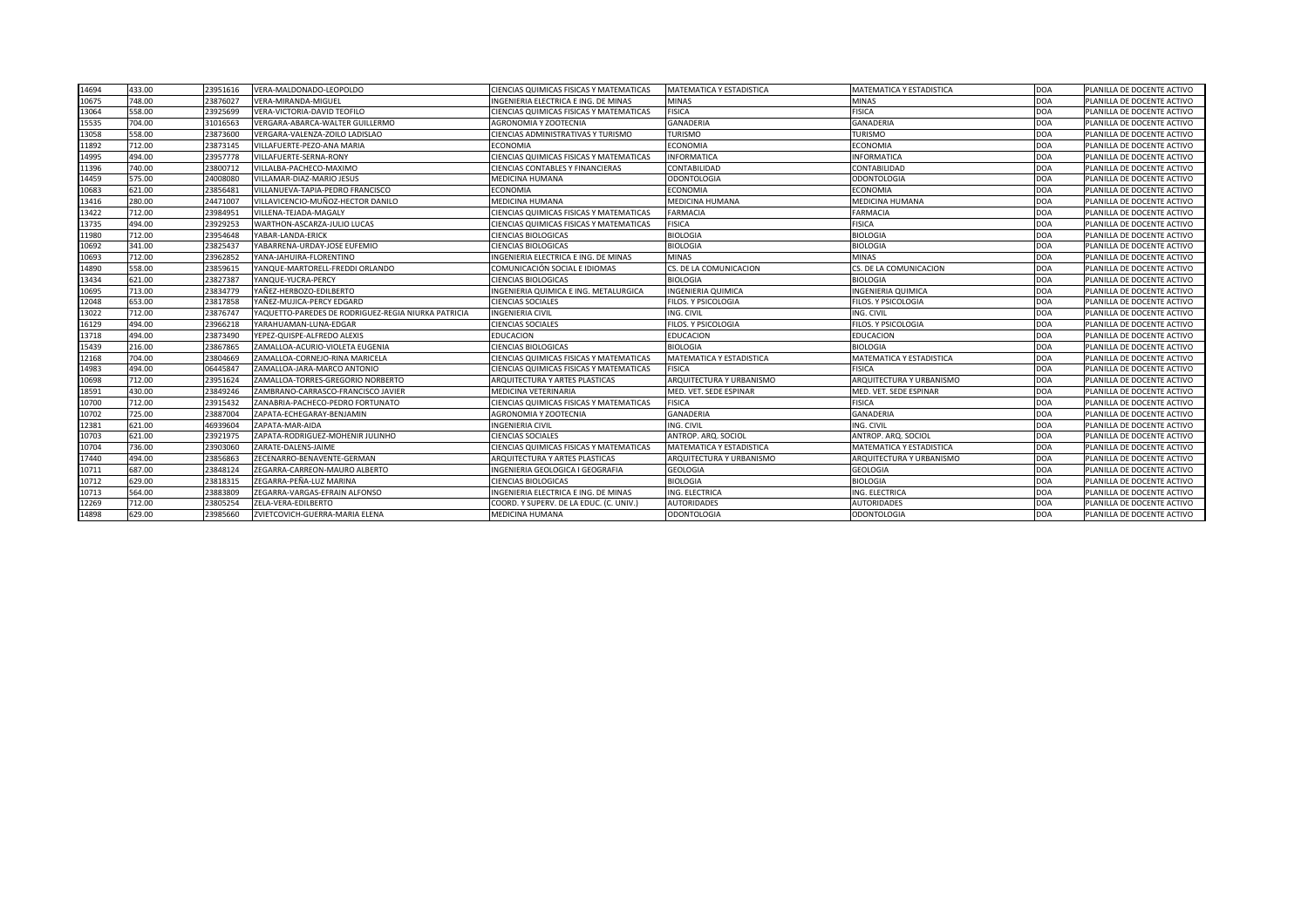| <b>COD TRAB.</b><br>DNI<br><b>SUBV. SOCIAL</b><br><b>APELLIDOS Y NOMBRES</b><br><b>CARGO</b><br><b>NOMBRE PLANILLA</b><br><b>FACULTAD</b><br><b>DEPARTAMENTO ACADEMICO</b><br><b>PLANILLA</b><br>14561<br>724.00<br>23908183<br>ABARCA-ARRAMBIDE-ROXANA JULIA<br><b>PROF. PRINCIPAL A D.E.</b><br><b>DOA</b><br>PLANILLA DE DOCENTE ACTIVO<br><b>CIENCIAS ADMINISTRATIVAS Y TURISMO</b><br><b>TURISMO</b><br>712.00<br>23802978<br>ABARCA-ASTETE-RAUL<br><b>CIENCIAS ADMINISTRATIVAS Y TURISMO</b><br>PROF. PRINCIPAL A D.E.<br><b>DOA</b><br>PLANILLA DE DOCENTE ACTIVO<br>10001<br><b>CS ADMINISTRATIVAS</b><br>16287<br>494.00<br>23948980<br>ACCOSTUPA-QUISPE-YENY MARITZA<br><b>DOA</b><br><b>CIENCIAS QUIMICAS FISICAS Y MATEMATICAS</b><br><b>FISICA</b><br><b>PROFESOR ASOCIADO A T.C.</b><br>PLANILLA DE DOCENTE ACTIVO<br>338.00<br><b>DOA</b><br>13030<br>23925236<br><b>MATEMATICA Y ESTADISTICA</b><br>ACHAHUI-FOLLANA-JOSE VALENTIN<br><b>CIENCIAS QUIMICAS FISICAS Y MATEMATICAS</b><br>JEFE PRACT. A T.C<br>PLANILLA DE DOCENTE ACTIVO<br>11201<br>632.00<br><b>DOA</b><br>23991386<br>PROF. ASOC. A D.E.<br>ACHANCCARAY-PUMA-TOMAS<br><b>MINAS</b><br>PLANILLA DE DOCENTE ACTIVO<br>INGENIERIA ELECTRICA E ING. DE MINAS<br>17146<br>494.00<br>23992041<br><b>DOA</b><br>ACOSTA-SANCHEZ-MARIA ANGELICA<br><b>INGENIERIA AGROPECUARIA SANTO TOMAS</b><br>AGROPECUARIA SANTO TOMAS<br><b>PROFESOR ASOCIADO A T.C.</b><br>PLANILLA DE DOCENTE ACTIVO<br>736.00<br><b>DOA</b><br>10004<br>23812815<br>ACURIO-ARDILES-AURA LUZ<br><b>QUIMICA</b><br><b>PROF. PRINCIPAL A D.E.</b><br>PLANILLA DE DOCENTE ACTIVO<br><b>CIENCIAS QUIMICAS FISICAS Y MATEMATICAS</b><br><b>DOA</b><br>12576<br>724.00<br>23873750<br><b>ECONOMIA</b><br><b>ECONOMIA</b><br>ACURIO-CANAL-LEONCIO ROBERTO<br>PROF. PRINCIPAL A D.E.<br>PLANILLA DE DOCENTE ACTIVO<br>621.00<br>23983840<br><b>CIENCIAS BIOLOGICAS</b><br>PROF. ASOC. A D.E.<br>16004<br>ACURIO-SAAVEDRA-JORGE<br><b>BIOLOGIA</b><br><b>DOA</b><br>PLANILLA DE DOCENTE ACTIVO<br>724.00<br>23821762<br><b>DOA</b><br>11203<br>DIRECTOR DE ESCUELA PROFESIONAL<br><b>ACURIO-USCA-NILA ZONIA</b><br><b>CIENCIAS QUIMICAS FISICAS Y MATEMATICAS</b><br><b>INFORMATICA</b><br>PLANILLA DE DOCENTE ACTIVO<br>14114<br>621.00<br>2385995<br>AGUILAR-ANCORI-ELSA GLADYS<br><b>BIOLOGIA</b><br>PROF. ASOC. A D.E.<br><b>DOA</b><br>PLANILLA DE DOCENTE ACTIVO<br><b>CIENCIAS BIOLOGICAS</b><br>704.00<br><b>DOA</b><br>13511<br>23809339<br><b>AUTORIDADES</b><br>AGUILAR-CONDEMAYTA-OLINTHO<br>COORD. Y SUPERV. DE LA EDUC. (C. UNIV.)<br>DECANO DE LA FACULTAD<br>PLANILLA DE DOCENTE ACTIVO<br>280.00<br>18605<br>42419267<br><b>DOA</b><br>AGUILAR-HUERTA-JOSE RONALD<br><b>INGENIERIA CIVIL</b><br>ING. CIVIL<br>PROF.AUX. T.P. 20 HS<br>PLANILLA DE DOCENTE ACTIVO<br>13464<br>558.00<br>23837351<br><b>DERECHO Y CIENCIAS POLITICAS</b><br><b>DOA</b><br>AGUIRRE-ABARCA-SILVIA ELENA<br><b>DERECHO</b><br><b>PROF. PRINCIPAL A T.C</b><br>PLANILLA DE DOCENTE ACTIVO<br>23854868<br><b>DOA</b><br>14955<br>494.00<br><b>EDUCACION</b><br><b>EDUCACION</b><br><b>PROFESOR ASOCIADO A T.C.</b><br>AGUIRRE-ESPINOZA-EDWARDS JESUS<br>PLANILLA DE DOCENTE ACTIVO<br>558.00<br>12205<br>INGENIERIA ELECTRICA E ING. DE MINAS<br><b>DOA</b><br>23839183<br>ALARCON-CACERES-EDMUNDO<br><b>MINAS</b><br><b>PROF. PRINCIPAL A T.C</b><br>PLANILLA DE DOCENTE ACTIVO<br>14657<br>621.00<br>23821021<br>ALARCON-VALDIVIA-EDGAR ZACARIAS<br>INGENIERIA ELECTRICA E ING. DE MINAS<br>ING. ELECTRICA<br><b>PROFESOR ASOCIADO A D.E</b><br><b>DOA</b><br>PLANILLA DE DOCENTE ACTIVO<br>712.00<br>10020<br>23923873<br><b>ECONOMIA</b><br><b>ECONOMIA</b><br><b>PROF. PRINCIPAL A D.E.</b><br><b>DOA</b><br>PLANILLA DE DOCENTE ACTIVO<br>ALATRISTA-GIRONZINI-MERIDA MARLLENY<br><b>DOA</b><br>13744<br>430.00<br>23874560<br><b>DERECHO</b><br>DERECHO Y CIENCIAS POLITICAS<br>ALDEA-SUYO-PEDRO CRISOLOGO<br><b>PROFESOR AUXILIAR A T.C.</b><br>PLANILLA DE DOCENTE ACTIVO<br>13227<br>621.00<br>01990900<br>ENFERMERIA<br><b>DOA</b><br>ALIAGA-APAZA-JOSE MIGUEI<br><b>ENFERMERIA</b><br><b>PROFESOR ASOCIADO A D.E</b><br>PLANILLA DE DOCENTE ACTIVO<br>324.00<br><b>DOA</b><br>14981<br>24487238<br>ALONSO-CLAUDIO-CARLOS AMANCIO<br><b>MEDICINA HUMANA</b><br><b>ODONTOLOGIA</b><br>PROF.ASOC.T.P. 20 HS<br>PLANILLA DE DOCENTE ACTIVO<br>721.00<br>10024<br>23880196<br>ALOSILLA-ROBLES-CARMEN SONIA<br><b>CIENCIAS QUIMICAS FISICAS Y MATEMATICAS</b><br>QUIMICA<br><b>DOA</b><br>PLANILLA DE DOCENTE ACTIVO<br>PROF. PRINCIPAL A D.E.<br>704.00<br>12227<br>23885187<br><b>DOA</b><br>ALTAMIRANO-VEGA-ANGEL SANTIAGO<br><b>AGRONOMIA Y ZOOTECNIA</b><br><b>GANADERIA</b><br><b>PROF. PRINCIPAL A D.E.</b><br>PLANILLA DE DOCENTE ACTIVO<br>721.00<br>23836696<br><b>DOA</b><br>11888<br><b>EDUCACION</b><br><b>EDUCACION</b><br>ALTAMIRANO-VEGA-HUGO ASUNCION<br>DIREC.C.E.F.L.HERRERA<br>PLANILLA DE DOCENTE ACTIVO<br>10027<br>704.00<br><b>DOA</b><br>2383985<br>ALVAREZ-ARAGON-EDGAR ALBERTO<br>INGENIERIA QUIMICA E ING. METALURGICA<br><b>INGENIERIA QUIMICA</b><br>PROF. PRINCIPAL A D.E.<br>PLANILLA DE DOCENTE ACTIVO<br>724.00<br><b>DOA</b><br>10028<br>23988814<br>ALVAREZ-CACERES-AQUILINO<br><b>AGRONOMIA Y ZOOTECNIA</b><br><b>AGRICULTURA</b><br><b>PROF. PRINCIPAL A D.E.</b><br>PLANILLA DE DOCENTE ACTIVO<br>629.00<br><b>DOA</b><br>10029<br>23868575<br>ALVAREZ-JAUREGUI-GUIDO<br><b>CIENCIAS QUIMICAS FISICAS Y MATEMATICAS</b><br>MATEMATICA Y ESTADISTICA<br>DIRECTOR DE ESCUELA PROFESIONAL<br>PLANILLA DE DOCENTE ACTIVO<br>29283342<br>12572<br>140.00<br>ALVAREZ-MAMANI-FLORENTINO ULDARICO<br>PROF.AUX. T.P. 10 HS<br><b>DOA</b><br>PLANILLA DE DOCENTE ACTIVO<br><b>MEDICINA HUMANA</b><br>MEDICINA HUMANA<br>621.00<br>15290<br>23920988<br>ALVAREZ-MEDINA-DUNKER ARTURO<br>PROF. ASOC. A D.E.<br><b>DOA</b><br>PLANILLA DE DOCENTE ACTIVO<br><b>AGRONOMIA Y ZOOTECNIA</b><br><b>GANADERIA</b><br>13724<br>494.00<br>23834435<br>ALVAREZ-MOSCOSO-MODESTA ESTHER<br> CIENCIAS BIOLOGICAS<br><b>BIOLOGIA</b><br><b>JPROFESOR ASOCIADO A T.C.</b><br><b>DOA</b><br>PLANILLA DE DOCENTE ACTIVO<br>10030<br>736.00<br>25310702<br>ALVAREZ-NUÑEZ-CORINA FERNANDA<br><b>CIENCIAS QUIMICAS FISICAS Y MATEMATICAS</b><br>QUIMICA<br>PROF. PRINCIPAL A D.E.<br><b>DOA</b><br>PLANILLA DE DOCENTE ACTIVO<br>14769<br>494.00<br><b>DOA</b><br>23966386<br><b>INFORMATICA</b><br>ALZAMORA-PAREDES-ROBERT WILBERT<br><b>CIENCIAS QUIMICAS FISICAS Y MATEMATICAS</b><br><b>PROFESOR ASOCIADO A T.C.</b><br>PLANILLA DE DOCENTE ACTIVO<br>13356<br>558.00<br>23965479<br><b>AGRO INDUSTRIAL (SICUANI)</b><br><b>DOA</b><br>AMAHT-ARAOZ-CESAR<br><b>PROF. PRINCIPAL A T.C.</b><br>PLANILLA DE DOCENTE ACTIVO<br><b>INGENIERIA AGRO INDUSTRIAL</b><br>10034<br><b>DOA</b><br>712.00<br>23962676<br>AMPUERO-CASQUINO-LUCIO ENRIQUE<br><b>GANADERIA</b><br>DIRECTOR DE ESCUELA PROFESIONAL<br>PLANILLA DE DOCENTE ACTIVO<br><b>AGRONOMIA Y ZOOTECNIA</b><br>430.00<br>23862964<br><b>DOA</b><br>19156<br><b>TURISMO</b><br>AMPUERO-ZARATE-EDITH LILIANA<br><b>CIENCIAS ADMINISTRATIVAS Y TURISMO</b><br>PROFESOR AUXILIAR A T.C.<br>PLANILLA DE DOCENTE ACTIVO<br>15615<br>558.00<br>23943240<br><b>DOA</b><br>ANTEZANA-JULIAN-WALTER ORESTES<br><b>AGRONOMIA Y ZOOTECNIA</b><br><b>GANADERIA</b><br>PROF. PRINCIPAL A T.C.<br>PLANILLA DE DOCENTE ACTIVO<br>494.00<br><b>DOA</b><br>13730<br>23934370<br><b>MATEMATICA Y ESTADISTICA</b><br>APARICIO-ARENAS-KARLA ZELMIRA<br><b>CIENCIAS QUIMICAS FISICAS Y MATEMATICAS</b><br><b>PROFESOR ASOCIADO A T.C.</b><br>PLANILLA DE DOCENTE ACTIVO<br>12267<br>558.00<br>23838896<br>APARICIO-PEÑA-LUZ MARINA<br>DIRECTOR DE DEPARTAMENTO ACADEMICO<br><b>DOA</b><br>PLANILLA DE DOCENTE ACTIVO<br>INGENIERIA AGRO INDUSTRIAL<br>AGRO INDUSTRIAL (SICUANI)<br>10038<br>637.00<br>23842746<br><b>DOA</b><br>APAZA-HUANCA-PABLO<br>INGENIERIA ELECTRICA E ING. DE MINAS<br>ING. ELECTRICA<br><b>PROFESOR ASOCIADO A D.E</b><br>PLANILLA DE DOCENTE ACTIVO<br>18618<br>430.00<br>23892644<br><b>HISTORIA</b><br><b>DOA</b><br>ARAGON-RAMIREZ-ENA EVELYN<br><b>PROFESOR AUXILIAR A T.C.</b><br>PLANILLA DE DOCENTE ACTIVO<br><b>CIENCIAS SOCIALES</b><br>12382<br>494.00<br>2380645<br><b>DOA</b><br>ING. CIVIL<br>ARANGOITIA-VALDIVIA-VICTOR MANUEL<br><b>INGENIERIA CIVIL</b><br>PROFESOR ASOCIADO A T.C.<br>PLANILLA DE DOCENTE ACTIVO<br>13325<br>335.00<br>23878097<br><b>DOA</b><br>ARANZABAL-CARRASCO-ROSANA LEONOR<br><b>CIENCIAS QUIMICAS FISICAS Y MATEMATICAS</b><br>QUIMICA<br>PROF. AUX. A T.C.<br>PLANILLA DE DOCENTE ACTIVO<br>280.00<br>13991<br>23877391<br>ANTROP. ARQ. SOCIOL<br><b>DOA</b><br>ARAOZ-FERNANDEZ-CARMEN ROSA<br>PROF.AUX. T.P. 20 HS<br>PLANILLA DE DOCENTE ACTIVO<br><b>CIENCIAS SOCIALES</b><br>10047<br><b>DOA</b><br>623.00<br>23993107<br><b>CIENCIAS QUIMICAS FISICAS Y MATEMATICAS</b><br>DIRECTOR DE DEPARTAMENTO ACADEMICO<br>ARAPA-DAVALOS-MIGUEL HUMBERTO<br>QUIMICA<br>PLANILLA DE DOCENTE ACTIVO<br>16286<br>161.00<br><b>DOA</b><br>21541835<br><b>ODONTOLOGIA</b><br>PROF.ASOC. T.P. 10 HS<br>ARBIETO-PINO-CESAR ALIPIO<br><b>MEDICINA HUMANA</b><br>PLANILLA DE DOCENTE ACTIVO<br>10050<br>748.00<br>23836236<br><b>DOA</b><br>ARELLANO-CHOQUE-FELIX<br>INGENIERIA ELECTRICA E ING. DE MINAS<br><b>MINAS</b><br>PROF. PRINCIPAL A D.E.<br>PLANILLA DE DOCENTE ACTIVO<br>324.00<br>11215<br>23956473<br><b>DOA</b><br>ARIAS-CHAVEZ-VICTOR HUGO<br><b>MEDICINA HUMANA</b><br><b>MEDICINA HUMANA</b><br>PROF.ASOC.T.P. 20 HS<br>PLANILLA DE DOCENTE ACTIVO<br><b>DOA</b><br>430.00<br>23963532<br>ARIAS-MUÑOZ-NIEVES<br>EDUCACION<br>17560<br><b>EDUCACION - SEDE CANAS</b><br><b>PROFESOR AUXILIAR A T.C.</b><br>PLANILLA DE DOCENTE ACTIVO<br>15592<br>140.00<br>23962003<br><b>DOA</b><br>ARIAS-VILLENA-DIOMEDES APOLINAR<br><b>MEDICINA HUMANA</b><br>MEDICINA HUMANA<br>PROF.AUX. T.P. 10 HS<br>PLANILLA DE DOCENTE ACTIVO<br>18620<br>494.00<br>42348906<br>ARIZACA-CUSICUNA-JORGE LUIS<br>INGENIERIA ELECTRICA E ING. DE MINAS<br>ING. ELECTRONICA<br>DIRECTOR DE ESCUELA PROFESIONAL<br><b>DOA</b><br>PLANILLA DE DOCENTE ACTIVO<br>280.00<br>LINGÜÍSTICA<br>18626<br>23929692<br><b>DOA</b><br>ARREDONDO-GARCIA-ROXSSANA ELVIRA<br>COMUNICACIÓN SOCIAL E IDIOMAS<br>DIRECTOR DE DEPARTAMENTO ACADEMICO<br>PLANILLA DE DOCENTE ACTIVO<br>23902733<br><b>DOA</b><br>11891<br>712.00<br>ARREDONDO-HUAMAN-MARCELINA<br><b>EDUCACION</b><br><b>EDUCACION</b><br>PLANILLA DE DOCENTE ACTIVO<br>PROF. PRINCIPAL A D.E.<br>15903<br>324.00<br>23877714<br><b>DOA</b><br>ARROYO-ABARCA-PATRICIA MARLENE<br><b>CIENCIAS SOCIALES</b><br>ANTROP. ARQ. SOCIOL<br>DIRECTOR DE ESCUELA PROFESIONAL<br>PLANILLA DE DOCENTE ACTIVO<br>10055<br>704.00<br>23845502<br><b>DOA</b><br><b>CIENCIAS CONTABLES Y FINANCIERAS</b><br>CONTABILIDAD<br>PROF. PRINCIPAL A D.E.<br>PLANILLA DE DOCENTE ACTIVO<br>ARROYO-MORALES-ANGELICA<br>10056<br><b>DOA</b><br>573.00<br>23912452<br>ARROYO-POLANCO-JOSE FRANCISCO<br><b>CIENCIAS ADMINISTRATIVAS Y TURISMO</b><br><b>CS ADMINISTRATIVAS</b><br>PROF. PRINC. A T.C.<br>PLANILLA DE DOCENTE ACTIVO<br>494.00<br>23862383<br><b>DOA</b><br><b>FISICA</b><br>PROF. ASOC. A T.C.<br>14100<br>ARTEAGA-CURIE-ROCIO<br><b>CIENCIAS QUIMICAS FISICAS Y MATEMATICAS</b><br>PLANILLA DE DOCENTE ACTIVO<br>724.00<br><b>DOA</b><br>10057<br>25186986<br><b>GEOLOGIA</b><br>DIRECTOR DE ESCUELA PROFESIONAL<br><b>ASCUE-CUBA-JUAN CARLOS</b><br>INGENIERIA GEOLOGICA I GEOGRAFIA<br>PLANILLA DE DOCENTE ACTIVO<br>733.00<br>10059<br>23829606<br><b>DOA</b><br>ASTETE-CANAL-DANTE<br><b>AGRONOMIA Y ZOOTECNIA</b><br><b>GANADERIA</b><br>PROF. PRINCIPAL A D.E.<br>PLANILLA DE DOCENTE ACTIVO<br>558.00<br><b>DOA</b><br>13144<br>23918490<br>ASTETE-SAAVEDRA-FRANCISCO<br><b>TURISMO</b><br>PROF. PRINCIPAL A D.E.<br><b>CIENCIAS ADMINISTRATIVAS Y TURISMO</b><br>PLANILLA DE DOCENTE ACTIVO<br>18604<br>280.00<br><b>DOA</b><br>25222417<br>ING. CIVIL<br>PROF.AUX. T.P. 20 HS<br>PLANILLA DE DOCENTE ACTIVO<br>ASTETE-SAMANEZ-EDWIN<br><b>INGENIERIA CIVIL</b> | 2020 |  |  |  |  |  |  |  |  |  |
|---------------------------------------------------------------------------------------------------------------------------------------------------------------------------------------------------------------------------------------------------------------------------------------------------------------------------------------------------------------------------------------------------------------------------------------------------------------------------------------------------------------------------------------------------------------------------------------------------------------------------------------------------------------------------------------------------------------------------------------------------------------------------------------------------------------------------------------------------------------------------------------------------------------------------------------------------------------------------------------------------------------------------------------------------------------------------------------------------------------------------------------------------------------------------------------------------------------------------------------------------------------------------------------------------------------------------------------------------------------------------------------------------------------------------------------------------------------------------------------------------------------------------------------------------------------------------------------------------------------------------------------------------------------------------------------------------------------------------------------------------------------------------------------------------------------------------------------------------------------------------------------------------------------------------------------------------------------------------------------------------------------------------------------------------------------------------------------------------------------------------------------------------------------------------------------------------------------------------------------------------------------------------------------------------------------------------------------------------------------------------------------------------------------------------------------------------------------------------------------------------------------------------------------------------------------------------------------------------------------------------------------------------------------------------------------------------------------------------------------------------------------------------------------------------------------------------------------------------------------------------------------------------------------------------------------------------------------------------------------------------------------------------------------------------------------------------------------------------------------------------------------------------------------------------------------------------------------------------------------------------------------------------------------------------------------------------------------------------------------------------------------------------------------------------------------------------------------------------------------------------------------------------------------------------------------------------------------------------------------------------------------------------------------------------------------------------------------------------------------------------------------------------------------------------------------------------------------------------------------------------------------------------------------------------------------------------------------------------------------------------------------------------------------------------------------------------------------------------------------------------------------------------------------------------------------------------------------------------------------------------------------------------------------------------------------------------------------------------------------------------------------------------------------------------------------------------------------------------------------------------------------------------------------------------------------------------------------------------------------------------------------------------------------------------------------------------------------------------------------------------------------------------------------------------------------------------------------------------------------------------------------------------------------------------------------------------------------------------------------------------------------------------------------------------------------------------------------------------------------------------------------------------------------------------------------------------------------------------------------------------------------------------------------------------------------------------------------------------------------------------------------------------------------------------------------------------------------------------------------------------------------------------------------------------------------------------------------------------------------------------------------------------------------------------------------------------------------------------------------------------------------------------------------------------------------------------------------------------------------------------------------------------------------------------------------------------------------------------------------------------------------------------------------------------------------------------------------------------------------------------------------------------------------------------------------------------------------------------------------------------------------------------------------------------------------------------------------------------------------------------------------------------------------------------------------------------------------------------------------------------------------------------------------------------------------------------------------------------------------------------------------------------------------------------------------------------------------------------------------------------------------------------------------------------------------------------------------------------------------------------------------------------------------------------------------------------------------------------------------------------------------------------------------------------------------------------------------------------------------------------------------------------------------------------------------------------------------------------------------------------------------------------------------------------------------------------------------------------------------------------------------------------------------------------------------------------------------------------------------------------------------------------------------------------------------------------------------------------------------------------------------------------------------------------------------------------------------------------------------------------------------------------------------------------------------------------------------------------------------------------------------------------------------------------------------------------------------------------------------------------------------------------------------------------------------------------------------------------------------------------------------------------------------------------------------------------------------------------------------------------------------------------------------------------------------------------------------------------------------------------------------------------------------------------------------------------------------------------------------------------------------------------------------------------------------------------------------------------------------------------------------------------------------------------------------------------------------------------------------------------------------------------------------------------------------------------------------------------------------------------------------------------------------------------------------------------------------------------------------------------------------------------------------------------------------------------------------------------------------------------------------------------------------------------------------------------------------------------------------------------------------------------------------------------------------------------------------------------------------------------------------------------------------------------------------------------------------------------------------------------------------------------------------------------------------------------------------------------------------------------------------------------------------------------------------------------------------------------------------------------------------------------------------------------------------------------------------------------------------------------------------------------------------------------------------------------------------------------------------------------------------------------------------------------------------------------------------------------------------------------------------------------------------------------------------------------------------------------------------------------------------------------------------------------------------------------------------------------------------------------------------------------------------------------------------------------------------------------------------------------------------------------------------------------------------------------------------------------------------------------------------------------------------------------------------------------------------------------------------------------------------------------------------------------------------------------------------------------------------------------------------------------------------------------------------------------------------------------------------------------------------------------------------------------------------------------------------------------------------------------------------------------------------------------------------------------------------------------------------------------------------------------------------------------------------------------------------------------------------------------------------------------------------------------------------------------------------------------------------------------------------------------------------------------------------------------------------------------------------------------------------------------------------------------------------------------------------------------------------------------------------------------------------------------------------------------------------------------------------------------------------------------------------------------------------------------------------------------------------------------------------------------------------------------------------------------------------------------------------------------------------|------|--|--|--|--|--|--|--|--|--|
|                                                                                                                                                                                                                                                                                                                                                                                                                                                                                                                                                                                                                                                                                                                                                                                                                                                                                                                                                                                                                                                                                                                                                                                                                                                                                                                                                                                                                                                                                                                                                                                                                                                                                                                                                                                                                                                                                                                                                                                                                                                                                                                                                                                                                                                                                                                                                                                                                                                                                                                                                                                                                                                                                                                                                                                                                                                                                                                                                                                                                                                                                                                                                                                                                                                                                                                                                                                                                                                                                                                                                                                                                                                                                                                                                                                                                                                                                                                                                                                                                                                                                                                                                                                                                                                                                                                                                                                                                                                                                                                                                                                                                                                                                                                                                                                                                                                                                                                                                                                                                                                                                                                                                                                                                                                                                                                                                                                                                                                                                                                                                                                                                                                                                                                                                                                                                                                                                                                                                                                                                                                                                                                                                                                                                                                                                                                                                                                                                                                                                                                                                                                                                                                                                                                                                                                                                                                                                                                                                                                                                                                                                                                                                                                                                                                                                                                                                                                                                                                                                                                                                                                                                                                                                                                                                                                                                                                                                                                                                                                                                                                                                                                                                                                                                                                                                                                                                                                                                                                                                                                                                                                                                                                                                                                                                                                                                                                                                                                                                                                                                                                                                                                                                                                                                                                                                                                                                                                                                                                                                                                                                                                                                                                                                                                                                                                                                                                                                                                                                                                                                                                                                                                                                                                                                                                                                                                                                                                                                                                                                                                                                                                                                                                                                                                                                                                                                                                                                                                                                                                                                                                                                                                                                                                                                                                                                                                                                                                                                                                                                                                                                                                                                                                                                                                                                                                                                                                                                                                                                                                                                                                                                                                                       |      |  |  |  |  |  |  |  |  |  |
|                                                                                                                                                                                                                                                                                                                                                                                                                                                                                                                                                                                                                                                                                                                                                                                                                                                                                                                                                                                                                                                                                                                                                                                                                                                                                                                                                                                                                                                                                                                                                                                                                                                                                                                                                                                                                                                                                                                                                                                                                                                                                                                                                                                                                                                                                                                                                                                                                                                                                                                                                                                                                                                                                                                                                                                                                                                                                                                                                                                                                                                                                                                                                                                                                                                                                                                                                                                                                                                                                                                                                                                                                                                                                                                                                                                                                                                                                                                                                                                                                                                                                                                                                                                                                                                                                                                                                                                                                                                                                                                                                                                                                                                                                                                                                                                                                                                                                                                                                                                                                                                                                                                                                                                                                                                                                                                                                                                                                                                                                                                                                                                                                                                                                                                                                                                                                                                                                                                                                                                                                                                                                                                                                                                                                                                                                                                                                                                                                                                                                                                                                                                                                                                                                                                                                                                                                                                                                                                                                                                                                                                                                                                                                                                                                                                                                                                                                                                                                                                                                                                                                                                                                                                                                                                                                                                                                                                                                                                                                                                                                                                                                                                                                                                                                                                                                                                                                                                                                                                                                                                                                                                                                                                                                                                                                                                                                                                                                                                                                                                                                                                                                                                                                                                                                                                                                                                                                                                                                                                                                                                                                                                                                                                                                                                                                                                                                                                                                                                                                                                                                                                                                                                                                                                                                                                                                                                                                                                                                                                                                                                                                                                                                                                                                                                                                                                                                                                                                                                                                                                                                                                                                                                                                                                                                                                                                                                                                                                                                                                                                                                                                                                                                                                                                                                                                                                                                                                                                                                                                                                                                                                                                                                                       |      |  |  |  |  |  |  |  |  |  |
|                                                                                                                                                                                                                                                                                                                                                                                                                                                                                                                                                                                                                                                                                                                                                                                                                                                                                                                                                                                                                                                                                                                                                                                                                                                                                                                                                                                                                                                                                                                                                                                                                                                                                                                                                                                                                                                                                                                                                                                                                                                                                                                                                                                                                                                                                                                                                                                                                                                                                                                                                                                                                                                                                                                                                                                                                                                                                                                                                                                                                                                                                                                                                                                                                                                                                                                                                                                                                                                                                                                                                                                                                                                                                                                                                                                                                                                                                                                                                                                                                                                                                                                                                                                                                                                                                                                                                                                                                                                                                                                                                                                                                                                                                                                                                                                                                                                                                                                                                                                                                                                                                                                                                                                                                                                                                                                                                                                                                                                                                                                                                                                                                                                                                                                                                                                                                                                                                                                                                                                                                                                                                                                                                                                                                                                                                                                                                                                                                                                                                                                                                                                                                                                                                                                                                                                                                                                                                                                                                                                                                                                                                                                                                                                                                                                                                                                                                                                                                                                                                                                                                                                                                                                                                                                                                                                                                                                                                                                                                                                                                                                                                                                                                                                                                                                                                                                                                                                                                                                                                                                                                                                                                                                                                                                                                                                                                                                                                                                                                                                                                                                                                                                                                                                                                                                                                                                                                                                                                                                                                                                                                                                                                                                                                                                                                                                                                                                                                                                                                                                                                                                                                                                                                                                                                                                                                                                                                                                                                                                                                                                                                                                                                                                                                                                                                                                                                                                                                                                                                                                                                                                                                                                                                                                                                                                                                                                                                                                                                                                                                                                                                                                                                                                                                                                                                                                                                                                                                                                                                                                                                                                                                                                                       |      |  |  |  |  |  |  |  |  |  |
|                                                                                                                                                                                                                                                                                                                                                                                                                                                                                                                                                                                                                                                                                                                                                                                                                                                                                                                                                                                                                                                                                                                                                                                                                                                                                                                                                                                                                                                                                                                                                                                                                                                                                                                                                                                                                                                                                                                                                                                                                                                                                                                                                                                                                                                                                                                                                                                                                                                                                                                                                                                                                                                                                                                                                                                                                                                                                                                                                                                                                                                                                                                                                                                                                                                                                                                                                                                                                                                                                                                                                                                                                                                                                                                                                                                                                                                                                                                                                                                                                                                                                                                                                                                                                                                                                                                                                                                                                                                                                                                                                                                                                                                                                                                                                                                                                                                                                                                                                                                                                                                                                                                                                                                                                                                                                                                                                                                                                                                                                                                                                                                                                                                                                                                                                                                                                                                                                                                                                                                                                                                                                                                                                                                                                                                                                                                                                                                                                                                                                                                                                                                                                                                                                                                                                                                                                                                                                                                                                                                                                                                                                                                                                                                                                                                                                                                                                                                                                                                                                                                                                                                                                                                                                                                                                                                                                                                                                                                                                                                                                                                                                                                                                                                                                                                                                                                                                                                                                                                                                                                                                                                                                                                                                                                                                                                                                                                                                                                                                                                                                                                                                                                                                                                                                                                                                                                                                                                                                                                                                                                                                                                                                                                                                                                                                                                                                                                                                                                                                                                                                                                                                                                                                                                                                                                                                                                                                                                                                                                                                                                                                                                                                                                                                                                                                                                                                                                                                                                                                                                                                                                                                                                                                                                                                                                                                                                                                                                                                                                                                                                                                                                                                                                                                                                                                                                                                                                                                                                                                                                                                                                                                                                                       |      |  |  |  |  |  |  |  |  |  |
|                                                                                                                                                                                                                                                                                                                                                                                                                                                                                                                                                                                                                                                                                                                                                                                                                                                                                                                                                                                                                                                                                                                                                                                                                                                                                                                                                                                                                                                                                                                                                                                                                                                                                                                                                                                                                                                                                                                                                                                                                                                                                                                                                                                                                                                                                                                                                                                                                                                                                                                                                                                                                                                                                                                                                                                                                                                                                                                                                                                                                                                                                                                                                                                                                                                                                                                                                                                                                                                                                                                                                                                                                                                                                                                                                                                                                                                                                                                                                                                                                                                                                                                                                                                                                                                                                                                                                                                                                                                                                                                                                                                                                                                                                                                                                                                                                                                                                                                                                                                                                                                                                                                                                                                                                                                                                                                                                                                                                                                                                                                                                                                                                                                                                                                                                                                                                                                                                                                                                                                                                                                                                                                                                                                                                                                                                                                                                                                                                                                                                                                                                                                                                                                                                                                                                                                                                                                                                                                                                                                                                                                                                                                                                                                                                                                                                                                                                                                                                                                                                                                                                                                                                                                                                                                                                                                                                                                                                                                                                                                                                                                                                                                                                                                                                                                                                                                                                                                                                                                                                                                                                                                                                                                                                                                                                                                                                                                                                                                                                                                                                                                                                                                                                                                                                                                                                                                                                                                                                                                                                                                                                                                                                                                                                                                                                                                                                                                                                                                                                                                                                                                                                                                                                                                                                                                                                                                                                                                                                                                                                                                                                                                                                                                                                                                                                                                                                                                                                                                                                                                                                                                                                                                                                                                                                                                                                                                                                                                                                                                                                                                                                                                                                                                                                                                                                                                                                                                                                                                                                                                                                                                                                                                                       |      |  |  |  |  |  |  |  |  |  |
|                                                                                                                                                                                                                                                                                                                                                                                                                                                                                                                                                                                                                                                                                                                                                                                                                                                                                                                                                                                                                                                                                                                                                                                                                                                                                                                                                                                                                                                                                                                                                                                                                                                                                                                                                                                                                                                                                                                                                                                                                                                                                                                                                                                                                                                                                                                                                                                                                                                                                                                                                                                                                                                                                                                                                                                                                                                                                                                                                                                                                                                                                                                                                                                                                                                                                                                                                                                                                                                                                                                                                                                                                                                                                                                                                                                                                                                                                                                                                                                                                                                                                                                                                                                                                                                                                                                                                                                                                                                                                                                                                                                                                                                                                                                                                                                                                                                                                                                                                                                                                                                                                                                                                                                                                                                                                                                                                                                                                                                                                                                                                                                                                                                                                                                                                                                                                                                                                                                                                                                                                                                                                                                                                                                                                                                                                                                                                                                                                                                                                                                                                                                                                                                                                                                                                                                                                                                                                                                                                                                                                                                                                                                                                                                                                                                                                                                                                                                                                                                                                                                                                                                                                                                                                                                                                                                                                                                                                                                                                                                                                                                                                                                                                                                                                                                                                                                                                                                                                                                                                                                                                                                                                                                                                                                                                                                                                                                                                                                                                                                                                                                                                                                                                                                                                                                                                                                                                                                                                                                                                                                                                                                                                                                                                                                                                                                                                                                                                                                                                                                                                                                                                                                                                                                                                                                                                                                                                                                                                                                                                                                                                                                                                                                                                                                                                                                                                                                                                                                                                                                                                                                                                                                                                                                                                                                                                                                                                                                                                                                                                                                                                                                                                                                                                                                                                                                                                                                                                                                                                                                                                                                                                                                                       |      |  |  |  |  |  |  |  |  |  |
|                                                                                                                                                                                                                                                                                                                                                                                                                                                                                                                                                                                                                                                                                                                                                                                                                                                                                                                                                                                                                                                                                                                                                                                                                                                                                                                                                                                                                                                                                                                                                                                                                                                                                                                                                                                                                                                                                                                                                                                                                                                                                                                                                                                                                                                                                                                                                                                                                                                                                                                                                                                                                                                                                                                                                                                                                                                                                                                                                                                                                                                                                                                                                                                                                                                                                                                                                                                                                                                                                                                                                                                                                                                                                                                                                                                                                                                                                                                                                                                                                                                                                                                                                                                                                                                                                                                                                                                                                                                                                                                                                                                                                                                                                                                                                                                                                                                                                                                                                                                                                                                                                                                                                                                                                                                                                                                                                                                                                                                                                                                                                                                                                                                                                                                                                                                                                                                                                                                                                                                                                                                                                                                                                                                                                                                                                                                                                                                                                                                                                                                                                                                                                                                                                                                                                                                                                                                                                                                                                                                                                                                                                                                                                                                                                                                                                                                                                                                                                                                                                                                                                                                                                                                                                                                                                                                                                                                                                                                                                                                                                                                                                                                                                                                                                                                                                                                                                                                                                                                                                                                                                                                                                                                                                                                                                                                                                                                                                                                                                                                                                                                                                                                                                                                                                                                                                                                                                                                                                                                                                                                                                                                                                                                                                                                                                                                                                                                                                                                                                                                                                                                                                                                                                                                                                                                                                                                                                                                                                                                                                                                                                                                                                                                                                                                                                                                                                                                                                                                                                                                                                                                                                                                                                                                                                                                                                                                                                                                                                                                                                                                                                                                                                                                                                                                                                                                                                                                                                                                                                                                                                                                                                                                                       |      |  |  |  |  |  |  |  |  |  |
|                                                                                                                                                                                                                                                                                                                                                                                                                                                                                                                                                                                                                                                                                                                                                                                                                                                                                                                                                                                                                                                                                                                                                                                                                                                                                                                                                                                                                                                                                                                                                                                                                                                                                                                                                                                                                                                                                                                                                                                                                                                                                                                                                                                                                                                                                                                                                                                                                                                                                                                                                                                                                                                                                                                                                                                                                                                                                                                                                                                                                                                                                                                                                                                                                                                                                                                                                                                                                                                                                                                                                                                                                                                                                                                                                                                                                                                                                                                                                                                                                                                                                                                                                                                                                                                                                                                                                                                                                                                                                                                                                                                                                                                                                                                                                                                                                                                                                                                                                                                                                                                                                                                                                                                                                                                                                                                                                                                                                                                                                                                                                                                                                                                                                                                                                                                                                                                                                                                                                                                                                                                                                                                                                                                                                                                                                                                                                                                                                                                                                                                                                                                                                                                                                                                                                                                                                                                                                                                                                                                                                                                                                                                                                                                                                                                                                                                                                                                                                                                                                                                                                                                                                                                                                                                                                                                                                                                                                                                                                                                                                                                                                                                                                                                                                                                                                                                                                                                                                                                                                                                                                                                                                                                                                                                                                                                                                                                                                                                                                                                                                                                                                                                                                                                                                                                                                                                                                                                                                                                                                                                                                                                                                                                                                                                                                                                                                                                                                                                                                                                                                                                                                                                                                                                                                                                                                                                                                                                                                                                                                                                                                                                                                                                                                                                                                                                                                                                                                                                                                                                                                                                                                                                                                                                                                                                                                                                                                                                                                                                                                                                                                                                                                                                                                                                                                                                                                                                                                                                                                                                                                                                                                                                                       |      |  |  |  |  |  |  |  |  |  |
|                                                                                                                                                                                                                                                                                                                                                                                                                                                                                                                                                                                                                                                                                                                                                                                                                                                                                                                                                                                                                                                                                                                                                                                                                                                                                                                                                                                                                                                                                                                                                                                                                                                                                                                                                                                                                                                                                                                                                                                                                                                                                                                                                                                                                                                                                                                                                                                                                                                                                                                                                                                                                                                                                                                                                                                                                                                                                                                                                                                                                                                                                                                                                                                                                                                                                                                                                                                                                                                                                                                                                                                                                                                                                                                                                                                                                                                                                                                                                                                                                                                                                                                                                                                                                                                                                                                                                                                                                                                                                                                                                                                                                                                                                                                                                                                                                                                                                                                                                                                                                                                                                                                                                                                                                                                                                                                                                                                                                                                                                                                                                                                                                                                                                                                                                                                                                                                                                                                                                                                                                                                                                                                                                                                                                                                                                                                                                                                                                                                                                                                                                                                                                                                                                                                                                                                                                                                                                                                                                                                                                                                                                                                                                                                                                                                                                                                                                                                                                                                                                                                                                                                                                                                                                                                                                                                                                                                                                                                                                                                                                                                                                                                                                                                                                                                                                                                                                                                                                                                                                                                                                                                                                                                                                                                                                                                                                                                                                                                                                                                                                                                                                                                                                                                                                                                                                                                                                                                                                                                                                                                                                                                                                                                                                                                                                                                                                                                                                                                                                                                                                                                                                                                                                                                                                                                                                                                                                                                                                                                                                                                                                                                                                                                                                                                                                                                                                                                                                                                                                                                                                                                                                                                                                                                                                                                                                                                                                                                                                                                                                                                                                                                                                                                                                                                                                                                                                                                                                                                                                                                                                                                                                                                                       |      |  |  |  |  |  |  |  |  |  |
|                                                                                                                                                                                                                                                                                                                                                                                                                                                                                                                                                                                                                                                                                                                                                                                                                                                                                                                                                                                                                                                                                                                                                                                                                                                                                                                                                                                                                                                                                                                                                                                                                                                                                                                                                                                                                                                                                                                                                                                                                                                                                                                                                                                                                                                                                                                                                                                                                                                                                                                                                                                                                                                                                                                                                                                                                                                                                                                                                                                                                                                                                                                                                                                                                                                                                                                                                                                                                                                                                                                                                                                                                                                                                                                                                                                                                                                                                                                                                                                                                                                                                                                                                                                                                                                                                                                                                                                                                                                                                                                                                                                                                                                                                                                                                                                                                                                                                                                                                                                                                                                                                                                                                                                                                                                                                                                                                                                                                                                                                                                                                                                                                                                                                                                                                                                                                                                                                                                                                                                                                                                                                                                                                                                                                                                                                                                                                                                                                                                                                                                                                                                                                                                                                                                                                                                                                                                                                                                                                                                                                                                                                                                                                                                                                                                                                                                                                                                                                                                                                                                                                                                                                                                                                                                                                                                                                                                                                                                                                                                                                                                                                                                                                                                                                                                                                                                                                                                                                                                                                                                                                                                                                                                                                                                                                                                                                                                                                                                                                                                                                                                                                                                                                                                                                                                                                                                                                                                                                                                                                                                                                                                                                                                                                                                                                                                                                                                                                                                                                                                                                                                                                                                                                                                                                                                                                                                                                                                                                                                                                                                                                                                                                                                                                                                                                                                                                                                                                                                                                                                                                                                                                                                                                                                                                                                                                                                                                                                                                                                                                                                                                                                                                                                                                                                                                                                                                                                                                                                                                                                                                                                                                                                                       |      |  |  |  |  |  |  |  |  |  |
|                                                                                                                                                                                                                                                                                                                                                                                                                                                                                                                                                                                                                                                                                                                                                                                                                                                                                                                                                                                                                                                                                                                                                                                                                                                                                                                                                                                                                                                                                                                                                                                                                                                                                                                                                                                                                                                                                                                                                                                                                                                                                                                                                                                                                                                                                                                                                                                                                                                                                                                                                                                                                                                                                                                                                                                                                                                                                                                                                                                                                                                                                                                                                                                                                                                                                                                                                                                                                                                                                                                                                                                                                                                                                                                                                                                                                                                                                                                                                                                                                                                                                                                                                                                                                                                                                                                                                                                                                                                                                                                                                                                                                                                                                                                                                                                                                                                                                                                                                                                                                                                                                                                                                                                                                                                                                                                                                                                                                                                                                                                                                                                                                                                                                                                                                                                                                                                                                                                                                                                                                                                                                                                                                                                                                                                                                                                                                                                                                                                                                                                                                                                                                                                                                                                                                                                                                                                                                                                                                                                                                                                                                                                                                                                                                                                                                                                                                                                                                                                                                                                                                                                                                                                                                                                                                                                                                                                                                                                                                                                                                                                                                                                                                                                                                                                                                                                                                                                                                                                                                                                                                                                                                                                                                                                                                                                                                                                                                                                                                                                                                                                                                                                                                                                                                                                                                                                                                                                                                                                                                                                                                                                                                                                                                                                                                                                                                                                                                                                                                                                                                                                                                                                                                                                                                                                                                                                                                                                                                                                                                                                                                                                                                                                                                                                                                                                                                                                                                                                                                                                                                                                                                                                                                                                                                                                                                                                                                                                                                                                                                                                                                                                                                                                                                                                                                                                                                                                                                                                                                                                                                                                                                                                                       |      |  |  |  |  |  |  |  |  |  |
|                                                                                                                                                                                                                                                                                                                                                                                                                                                                                                                                                                                                                                                                                                                                                                                                                                                                                                                                                                                                                                                                                                                                                                                                                                                                                                                                                                                                                                                                                                                                                                                                                                                                                                                                                                                                                                                                                                                                                                                                                                                                                                                                                                                                                                                                                                                                                                                                                                                                                                                                                                                                                                                                                                                                                                                                                                                                                                                                                                                                                                                                                                                                                                                                                                                                                                                                                                                                                                                                                                                                                                                                                                                                                                                                                                                                                                                                                                                                                                                                                                                                                                                                                                                                                                                                                                                                                                                                                                                                                                                                                                                                                                                                                                                                                                                                                                                                                                                                                                                                                                                                                                                                                                                                                                                                                                                                                                                                                                                                                                                                                                                                                                                                                                                                                                                                                                                                                                                                                                                                                                                                                                                                                                                                                                                                                                                                                                                                                                                                                                                                                                                                                                                                                                                                                                                                                                                                                                                                                                                                                                                                                                                                                                                                                                                                                                                                                                                                                                                                                                                                                                                                                                                                                                                                                                                                                                                                                                                                                                                                                                                                                                                                                                                                                                                                                                                                                                                                                                                                                                                                                                                                                                                                                                                                                                                                                                                                                                                                                                                                                                                                                                                                                                                                                                                                                                                                                                                                                                                                                                                                                                                                                                                                                                                                                                                                                                                                                                                                                                                                                                                                                                                                                                                                                                                                                                                                                                                                                                                                                                                                                                                                                                                                                                                                                                                                                                                                                                                                                                                                                                                                                                                                                                                                                                                                                                                                                                                                                                                                                                                                                                                                                                                                                                                                                                                                                                                                                                                                                                                                                                                                                                                                       |      |  |  |  |  |  |  |  |  |  |
|                                                                                                                                                                                                                                                                                                                                                                                                                                                                                                                                                                                                                                                                                                                                                                                                                                                                                                                                                                                                                                                                                                                                                                                                                                                                                                                                                                                                                                                                                                                                                                                                                                                                                                                                                                                                                                                                                                                                                                                                                                                                                                                                                                                                                                                                                                                                                                                                                                                                                                                                                                                                                                                                                                                                                                                                                                                                                                                                                                                                                                                                                                                                                                                                                                                                                                                                                                                                                                                                                                                                                                                                                                                                                                                                                                                                                                                                                                                                                                                                                                                                                                                                                                                                                                                                                                                                                                                                                                                                                                                                                                                                                                                                                                                                                                                                                                                                                                                                                                                                                                                                                                                                                                                                                                                                                                                                                                                                                                                                                                                                                                                                                                                                                                                                                                                                                                                                                                                                                                                                                                                                                                                                                                                                                                                                                                                                                                                                                                                                                                                                                                                                                                                                                                                                                                                                                                                                                                                                                                                                                                                                                                                                                                                                                                                                                                                                                                                                                                                                                                                                                                                                                                                                                                                                                                                                                                                                                                                                                                                                                                                                                                                                                                                                                                                                                                                                                                                                                                                                                                                                                                                                                                                                                                                                                                                                                                                                                                                                                                                                                                                                                                                                                                                                                                                                                                                                                                                                                                                                                                                                                                                                                                                                                                                                                                                                                                                                                                                                                                                                                                                                                                                                                                                                                                                                                                                                                                                                                                                                                                                                                                                                                                                                                                                                                                                                                                                                                                                                                                                                                                                                                                                                                                                                                                                                                                                                                                                                                                                                                                                                                                                                                                                                                                                                                                                                                                                                                                                                                                                                                                                                                                                                       |      |  |  |  |  |  |  |  |  |  |
|                                                                                                                                                                                                                                                                                                                                                                                                                                                                                                                                                                                                                                                                                                                                                                                                                                                                                                                                                                                                                                                                                                                                                                                                                                                                                                                                                                                                                                                                                                                                                                                                                                                                                                                                                                                                                                                                                                                                                                                                                                                                                                                                                                                                                                                                                                                                                                                                                                                                                                                                                                                                                                                                                                                                                                                                                                                                                                                                                                                                                                                                                                                                                                                                                                                                                                                                                                                                                                                                                                                                                                                                                                                                                                                                                                                                                                                                                                                                                                                                                                                                                                                                                                                                                                                                                                                                                                                                                                                                                                                                                                                                                                                                                                                                                                                                                                                                                                                                                                                                                                                                                                                                                                                                                                                                                                                                                                                                                                                                                                                                                                                                                                                                                                                                                                                                                                                                                                                                                                                                                                                                                                                                                                                                                                                                                                                                                                                                                                                                                                                                                                                                                                                                                                                                                                                                                                                                                                                                                                                                                                                                                                                                                                                                                                                                                                                                                                                                                                                                                                                                                                                                                                                                                                                                                                                                                                                                                                                                                                                                                                                                                                                                                                                                                                                                                                                                                                                                                                                                                                                                                                                                                                                                                                                                                                                                                                                                                                                                                                                                                                                                                                                                                                                                                                                                                                                                                                                                                                                                                                                                                                                                                                                                                                                                                                                                                                                                                                                                                                                                                                                                                                                                                                                                                                                                                                                                                                                                                                                                                                                                                                                                                                                                                                                                                                                                                                                                                                                                                                                                                                                                                                                                                                                                                                                                                                                                                                                                                                                                                                                                                                                                                                                                                                                                                                                                                                                                                                                                                                                                                                                                                                                                       |      |  |  |  |  |  |  |  |  |  |
|                                                                                                                                                                                                                                                                                                                                                                                                                                                                                                                                                                                                                                                                                                                                                                                                                                                                                                                                                                                                                                                                                                                                                                                                                                                                                                                                                                                                                                                                                                                                                                                                                                                                                                                                                                                                                                                                                                                                                                                                                                                                                                                                                                                                                                                                                                                                                                                                                                                                                                                                                                                                                                                                                                                                                                                                                                                                                                                                                                                                                                                                                                                                                                                                                                                                                                                                                                                                                                                                                                                                                                                                                                                                                                                                                                                                                                                                                                                                                                                                                                                                                                                                                                                                                                                                                                                                                                                                                                                                                                                                                                                                                                                                                                                                                                                                                                                                                                                                                                                                                                                                                                                                                                                                                                                                                                                                                                                                                                                                                                                                                                                                                                                                                                                                                                                                                                                                                                                                                                                                                                                                                                                                                                                                                                                                                                                                                                                                                                                                                                                                                                                                                                                                                                                                                                                                                                                                                                                                                                                                                                                                                                                                                                                                                                                                                                                                                                                                                                                                                                                                                                                                                                                                                                                                                                                                                                                                                                                                                                                                                                                                                                                                                                                                                                                                                                                                                                                                                                                                                                                                                                                                                                                                                                                                                                                                                                                                                                                                                                                                                                                                                                                                                                                                                                                                                                                                                                                                                                                                                                                                                                                                                                                                                                                                                                                                                                                                                                                                                                                                                                                                                                                                                                                                                                                                                                                                                                                                                                                                                                                                                                                                                                                                                                                                                                                                                                                                                                                                                                                                                                                                                                                                                                                                                                                                                                                                                                                                                                                                                                                                                                                                                                                                                                                                                                                                                                                                                                                                                                                                                                                                                                                                       |      |  |  |  |  |  |  |  |  |  |
|                                                                                                                                                                                                                                                                                                                                                                                                                                                                                                                                                                                                                                                                                                                                                                                                                                                                                                                                                                                                                                                                                                                                                                                                                                                                                                                                                                                                                                                                                                                                                                                                                                                                                                                                                                                                                                                                                                                                                                                                                                                                                                                                                                                                                                                                                                                                                                                                                                                                                                                                                                                                                                                                                                                                                                                                                                                                                                                                                                                                                                                                                                                                                                                                                                                                                                                                                                                                                                                                                                                                                                                                                                                                                                                                                                                                                                                                                                                                                                                                                                                                                                                                                                                                                                                                                                                                                                                                                                                                                                                                                                                                                                                                                                                                                                                                                                                                                                                                                                                                                                                                                                                                                                                                                                                                                                                                                                                                                                                                                                                                                                                                                                                                                                                                                                                                                                                                                                                                                                                                                                                                                                                                                                                                                                                                                                                                                                                                                                                                                                                                                                                                                                                                                                                                                                                                                                                                                                                                                                                                                                                                                                                                                                                                                                                                                                                                                                                                                                                                                                                                                                                                                                                                                                                                                                                                                                                                                                                                                                                                                                                                                                                                                                                                                                                                                                                                                                                                                                                                                                                                                                                                                                                                                                                                                                                                                                                                                                                                                                                                                                                                                                                                                                                                                                                                                                                                                                                                                                                                                                                                                                                                                                                                                                                                                                                                                                                                                                                                                                                                                                                                                                                                                                                                                                                                                                                                                                                                                                                                                                                                                                                                                                                                                                                                                                                                                                                                                                                                                                                                                                                                                                                                                                                                                                                                                                                                                                                                                                                                                                                                                                                                                                                                                                                                                                                                                                                                                                                                                                                                                                                                                                                                       |      |  |  |  |  |  |  |  |  |  |
|                                                                                                                                                                                                                                                                                                                                                                                                                                                                                                                                                                                                                                                                                                                                                                                                                                                                                                                                                                                                                                                                                                                                                                                                                                                                                                                                                                                                                                                                                                                                                                                                                                                                                                                                                                                                                                                                                                                                                                                                                                                                                                                                                                                                                                                                                                                                                                                                                                                                                                                                                                                                                                                                                                                                                                                                                                                                                                                                                                                                                                                                                                                                                                                                                                                                                                                                                                                                                                                                                                                                                                                                                                                                                                                                                                                                                                                                                                                                                                                                                                                                                                                                                                                                                                                                                                                                                                                                                                                                                                                                                                                                                                                                                                                                                                                                                                                                                                                                                                                                                                                                                                                                                                                                                                                                                                                                                                                                                                                                                                                                                                                                                                                                                                                                                                                                                                                                                                                                                                                                                                                                                                                                                                                                                                                                                                                                                                                                                                                                                                                                                                                                                                                                                                                                                                                                                                                                                                                                                                                                                                                                                                                                                                                                                                                                                                                                                                                                                                                                                                                                                                                                                                                                                                                                                                                                                                                                                                                                                                                                                                                                                                                                                                                                                                                                                                                                                                                                                                                                                                                                                                                                                                                                                                                                                                                                                                                                                                                                                                                                                                                                                                                                                                                                                                                                                                                                                                                                                                                                                                                                                                                                                                                                                                                                                                                                                                                                                                                                                                                                                                                                                                                                                                                                                                                                                                                                                                                                                                                                                                                                                                                                                                                                                                                                                                                                                                                                                                                                                                                                                                                                                                                                                                                                                                                                                                                                                                                                                                                                                                                                                                                                                                                                                                                                                                                                                                                                                                                                                                                                                                                                                                                                       |      |  |  |  |  |  |  |  |  |  |
|                                                                                                                                                                                                                                                                                                                                                                                                                                                                                                                                                                                                                                                                                                                                                                                                                                                                                                                                                                                                                                                                                                                                                                                                                                                                                                                                                                                                                                                                                                                                                                                                                                                                                                                                                                                                                                                                                                                                                                                                                                                                                                                                                                                                                                                                                                                                                                                                                                                                                                                                                                                                                                                                                                                                                                                                                                                                                                                                                                                                                                                                                                                                                                                                                                                                                                                                                                                                                                                                                                                                                                                                                                                                                                                                                                                                                                                                                                                                                                                                                                                                                                                                                                                                                                                                                                                                                                                                                                                                                                                                                                                                                                                                                                                                                                                                                                                                                                                                                                                                                                                                                                                                                                                                                                                                                                                                                                                                                                                                                                                                                                                                                                                                                                                                                                                                                                                                                                                                                                                                                                                                                                                                                                                                                                                                                                                                                                                                                                                                                                                                                                                                                                                                                                                                                                                                                                                                                                                                                                                                                                                                                                                                                                                                                                                                                                                                                                                                                                                                                                                                                                                                                                                                                                                                                                                                                                                                                                                                                                                                                                                                                                                                                                                                                                                                                                                                                                                                                                                                                                                                                                                                                                                                                                                                                                                                                                                                                                                                                                                                                                                                                                                                                                                                                                                                                                                                                                                                                                                                                                                                                                                                                                                                                                                                                                                                                                                                                                                                                                                                                                                                                                                                                                                                                                                                                                                                                                                                                                                                                                                                                                                                                                                                                                                                                                                                                                                                                                                                                                                                                                                                                                                                                                                                                                                                                                                                                                                                                                                                                                                                                                                                                                                                                                                                                                                                                                                                                                                                                                                                                                                                                                                                       |      |  |  |  |  |  |  |  |  |  |
|                                                                                                                                                                                                                                                                                                                                                                                                                                                                                                                                                                                                                                                                                                                                                                                                                                                                                                                                                                                                                                                                                                                                                                                                                                                                                                                                                                                                                                                                                                                                                                                                                                                                                                                                                                                                                                                                                                                                                                                                                                                                                                                                                                                                                                                                                                                                                                                                                                                                                                                                                                                                                                                                                                                                                                                                                                                                                                                                                                                                                                                                                                                                                                                                                                                                                                                                                                                                                                                                                                                                                                                                                                                                                                                                                                                                                                                                                                                                                                                                                                                                                                                                                                                                                                                                                                                                                                                                                                                                                                                                                                                                                                                                                                                                                                                                                                                                                                                                                                                                                                                                                                                                                                                                                                                                                                                                                                                                                                                                                                                                                                                                                                                                                                                                                                                                                                                                                                                                                                                                                                                                                                                                                                                                                                                                                                                                                                                                                                                                                                                                                                                                                                                                                                                                                                                                                                                                                                                                                                                                                                                                                                                                                                                                                                                                                                                                                                                                                                                                                                                                                                                                                                                                                                                                                                                                                                                                                                                                                                                                                                                                                                                                                                                                                                                                                                                                                                                                                                                                                                                                                                                                                                                                                                                                                                                                                                                                                                                                                                                                                                                                                                                                                                                                                                                                                                                                                                                                                                                                                                                                                                                                                                                                                                                                                                                                                                                                                                                                                                                                                                                                                                                                                                                                                                                                                                                                                                                                                                                                                                                                                                                                                                                                                                                                                                                                                                                                                                                                                                                                                                                                                                                                                                                                                                                                                                                                                                                                                                                                                                                                                                                                                                                                                                                                                                                                                                                                                                                                                                                                                                                                                                                                       |      |  |  |  |  |  |  |  |  |  |
|                                                                                                                                                                                                                                                                                                                                                                                                                                                                                                                                                                                                                                                                                                                                                                                                                                                                                                                                                                                                                                                                                                                                                                                                                                                                                                                                                                                                                                                                                                                                                                                                                                                                                                                                                                                                                                                                                                                                                                                                                                                                                                                                                                                                                                                                                                                                                                                                                                                                                                                                                                                                                                                                                                                                                                                                                                                                                                                                                                                                                                                                                                                                                                                                                                                                                                                                                                                                                                                                                                                                                                                                                                                                                                                                                                                                                                                                                                                                                                                                                                                                                                                                                                                                                                                                                                                                                                                                                                                                                                                                                                                                                                                                                                                                                                                                                                                                                                                                                                                                                                                                                                                                                                                                                                                                                                                                                                                                                                                                                                                                                                                                                                                                                                                                                                                                                                                                                                                                                                                                                                                                                                                                                                                                                                                                                                                                                                                                                                                                                                                                                                                                                                                                                                                                                                                                                                                                                                                                                                                                                                                                                                                                                                                                                                                                                                                                                                                                                                                                                                                                                                                                                                                                                                                                                                                                                                                                                                                                                                                                                                                                                                                                                                                                                                                                                                                                                                                                                                                                                                                                                                                                                                                                                                                                                                                                                                                                                                                                                                                                                                                                                                                                                                                                                                                                                                                                                                                                                                                                                                                                                                                                                                                                                                                                                                                                                                                                                                                                                                                                                                                                                                                                                                                                                                                                                                                                                                                                                                                                                                                                                                                                                                                                                                                                                                                                                                                                                                                                                                                                                                                                                                                                                                                                                                                                                                                                                                                                                                                                                                                                                                                                                                                                                                                                                                                                                                                                                                                                                                                                                                                                                                                                       |      |  |  |  |  |  |  |  |  |  |
|                                                                                                                                                                                                                                                                                                                                                                                                                                                                                                                                                                                                                                                                                                                                                                                                                                                                                                                                                                                                                                                                                                                                                                                                                                                                                                                                                                                                                                                                                                                                                                                                                                                                                                                                                                                                                                                                                                                                                                                                                                                                                                                                                                                                                                                                                                                                                                                                                                                                                                                                                                                                                                                                                                                                                                                                                                                                                                                                                                                                                                                                                                                                                                                                                                                                                                                                                                                                                                                                                                                                                                                                                                                                                                                                                                                                                                                                                                                                                                                                                                                                                                                                                                                                                                                                                                                                                                                                                                                                                                                                                                                                                                                                                                                                                                                                                                                                                                                                                                                                                                                                                                                                                                                                                                                                                                                                                                                                                                                                                                                                                                                                                                                                                                                                                                                                                                                                                                                                                                                                                                                                                                                                                                                                                                                                                                                                                                                                                                                                                                                                                                                                                                                                                                                                                                                                                                                                                                                                                                                                                                                                                                                                                                                                                                                                                                                                                                                                                                                                                                                                                                                                                                                                                                                                                                                                                                                                                                                                                                                                                                                                                                                                                                                                                                                                                                                                                                                                                                                                                                                                                                                                                                                                                                                                                                                                                                                                                                                                                                                                                                                                                                                                                                                                                                                                                                                                                                                                                                                                                                                                                                                                                                                                                                                                                                                                                                                                                                                                                                                                                                                                                                                                                                                                                                                                                                                                                                                                                                                                                                                                                                                                                                                                                                                                                                                                                                                                                                                                                                                                                                                                                                                                                                                                                                                                                                                                                                                                                                                                                                                                                                                                                                                                                                                                                                                                                                                                                                                                                                                                                                                                                                                                       |      |  |  |  |  |  |  |  |  |  |
|                                                                                                                                                                                                                                                                                                                                                                                                                                                                                                                                                                                                                                                                                                                                                                                                                                                                                                                                                                                                                                                                                                                                                                                                                                                                                                                                                                                                                                                                                                                                                                                                                                                                                                                                                                                                                                                                                                                                                                                                                                                                                                                                                                                                                                                                                                                                                                                                                                                                                                                                                                                                                                                                                                                                                                                                                                                                                                                                                                                                                                                                                                                                                                                                                                                                                                                                                                                                                                                                                                                                                                                                                                                                                                                                                                                                                                                                                                                                                                                                                                                                                                                                                                                                                                                                                                                                                                                                                                                                                                                                                                                                                                                                                                                                                                                                                                                                                                                                                                                                                                                                                                                                                                                                                                                                                                                                                                                                                                                                                                                                                                                                                                                                                                                                                                                                                                                                                                                                                                                                                                                                                                                                                                                                                                                                                                                                                                                                                                                                                                                                                                                                                                                                                                                                                                                                                                                                                                                                                                                                                                                                                                                                                                                                                                                                                                                                                                                                                                                                                                                                                                                                                                                                                                                                                                                                                                                                                                                                                                                                                                                                                                                                                                                                                                                                                                                                                                                                                                                                                                                                                                                                                                                                                                                                                                                                                                                                                                                                                                                                                                                                                                                                                                                                                                                                                                                                                                                                                                                                                                                                                                                                                                                                                                                                                                                                                                                                                                                                                                                                                                                                                                                                                                                                                                                                                                                                                                                                                                                                                                                                                                                                                                                                                                                                                                                                                                                                                                                                                                                                                                                                                                                                                                                                                                                                                                                                                                                                                                                                                                                                                                                                                                                                                                                                                                                                                                                                                                                                                                                                                                                                                                                                       |      |  |  |  |  |  |  |  |  |  |
|                                                                                                                                                                                                                                                                                                                                                                                                                                                                                                                                                                                                                                                                                                                                                                                                                                                                                                                                                                                                                                                                                                                                                                                                                                                                                                                                                                                                                                                                                                                                                                                                                                                                                                                                                                                                                                                                                                                                                                                                                                                                                                                                                                                                                                                                                                                                                                                                                                                                                                                                                                                                                                                                                                                                                                                                                                                                                                                                                                                                                                                                                                                                                                                                                                                                                                                                                                                                                                                                                                                                                                                                                                                                                                                                                                                                                                                                                                                                                                                                                                                                                                                                                                                                                                                                                                                                                                                                                                                                                                                                                                                                                                                                                                                                                                                                                                                                                                                                                                                                                                                                                                                                                                                                                                                                                                                                                                                                                                                                                                                                                                                                                                                                                                                                                                                                                                                                                                                                                                                                                                                                                                                                                                                                                                                                                                                                                                                                                                                                                                                                                                                                                                                                                                                                                                                                                                                                                                                                                                                                                                                                                                                                                                                                                                                                                                                                                                                                                                                                                                                                                                                                                                                                                                                                                                                                                                                                                                                                                                                                                                                                                                                                                                                                                                                                                                                                                                                                                                                                                                                                                                                                                                                                                                                                                                                                                                                                                                                                                                                                                                                                                                                                                                                                                                                                                                                                                                                                                                                                                                                                                                                                                                                                                                                                                                                                                                                                                                                                                                                                                                                                                                                                                                                                                                                                                                                                                                                                                                                                                                                                                                                                                                                                                                                                                                                                                                                                                                                                                                                                                                                                                                                                                                                                                                                                                                                                                                                                                                                                                                                                                                                                                                                                                                                                                                                                                                                                                                                                                                                                                                                                                                                                       |      |  |  |  |  |  |  |  |  |  |
|                                                                                                                                                                                                                                                                                                                                                                                                                                                                                                                                                                                                                                                                                                                                                                                                                                                                                                                                                                                                                                                                                                                                                                                                                                                                                                                                                                                                                                                                                                                                                                                                                                                                                                                                                                                                                                                                                                                                                                                                                                                                                                                                                                                                                                                                                                                                                                                                                                                                                                                                                                                                                                                                                                                                                                                                                                                                                                                                                                                                                                                                                                                                                                                                                                                                                                                                                                                                                                                                                                                                                                                                                                                                                                                                                                                                                                                                                                                                                                                                                                                                                                                                                                                                                                                                                                                                                                                                                                                                                                                                                                                                                                                                                                                                                                                                                                                                                                                                                                                                                                                                                                                                                                                                                                                                                                                                                                                                                                                                                                                                                                                                                                                                                                                                                                                                                                                                                                                                                                                                                                                                                                                                                                                                                                                                                                                                                                                                                                                                                                                                                                                                                                                                                                                                                                                                                                                                                                                                                                                                                                                                                                                                                                                                                                                                                                                                                                                                                                                                                                                                                                                                                                                                                                                                                                                                                                                                                                                                                                                                                                                                                                                                                                                                                                                                                                                                                                                                                                                                                                                                                                                                                                                                                                                                                                                                                                                                                                                                                                                                                                                                                                                                                                                                                                                                                                                                                                                                                                                                                                                                                                                                                                                                                                                                                                                                                                                                                                                                                                                                                                                                                                                                                                                                                                                                                                                                                                                                                                                                                                                                                                                                                                                                                                                                                                                                                                                                                                                                                                                                                                                                                                                                                                                                                                                                                                                                                                                                                                                                                                                                                                                                                                                                                                                                                                                                                                                                                                                                                                                                                                                                                                                                       |      |  |  |  |  |  |  |  |  |  |
|                                                                                                                                                                                                                                                                                                                                                                                                                                                                                                                                                                                                                                                                                                                                                                                                                                                                                                                                                                                                                                                                                                                                                                                                                                                                                                                                                                                                                                                                                                                                                                                                                                                                                                                                                                                                                                                                                                                                                                                                                                                                                                                                                                                                                                                                                                                                                                                                                                                                                                                                                                                                                                                                                                                                                                                                                                                                                                                                                                                                                                                                                                                                                                                                                                                                                                                                                                                                                                                                                                                                                                                                                                                                                                                                                                                                                                                                                                                                                                                                                                                                                                                                                                                                                                                                                                                                                                                                                                                                                                                                                                                                                                                                                                                                                                                                                                                                                                                                                                                                                                                                                                                                                                                                                                                                                                                                                                                                                                                                                                                                                                                                                                                                                                                                                                                                                                                                                                                                                                                                                                                                                                                                                                                                                                                                                                                                                                                                                                                                                                                                                                                                                                                                                                                                                                                                                                                                                                                                                                                                                                                                                                                                                                                                                                                                                                                                                                                                                                                                                                                                                                                                                                                                                                                                                                                                                                                                                                                                                                                                                                                                                                                                                                                                                                                                                                                                                                                                                                                                                                                                                                                                                                                                                                                                                                                                                                                                                                                                                                                                                                                                                                                                                                                                                                                                                                                                                                                                                                                                                                                                                                                                                                                                                                                                                                                                                                                                                                                                                                                                                                                                                                                                                                                                                                                                                                                                                                                                                                                                                                                                                                                                                                                                                                                                                                                                                                                                                                                                                                                                                                                                                                                                                                                                                                                                                                                                                                                                                                                                                                                                                                                                                                                                                                                                                                                                                                                                                                                                                                                                                                                                                                                                       |      |  |  |  |  |  |  |  |  |  |
|                                                                                                                                                                                                                                                                                                                                                                                                                                                                                                                                                                                                                                                                                                                                                                                                                                                                                                                                                                                                                                                                                                                                                                                                                                                                                                                                                                                                                                                                                                                                                                                                                                                                                                                                                                                                                                                                                                                                                                                                                                                                                                                                                                                                                                                                                                                                                                                                                                                                                                                                                                                                                                                                                                                                                                                                                                                                                                                                                                                                                                                                                                                                                                                                                                                                                                                                                                                                                                                                                                                                                                                                                                                                                                                                                                                                                                                                                                                                                                                                                                                                                                                                                                                                                                                                                                                                                                                                                                                                                                                                                                                                                                                                                                                                                                                                                                                                                                                                                                                                                                                                                                                                                                                                                                                                                                                                                                                                                                                                                                                                                                                                                                                                                                                                                                                                                                                                                                                                                                                                                                                                                                                                                                                                                                                                                                                                                                                                                                                                                                                                                                                                                                                                                                                                                                                                                                                                                                                                                                                                                                                                                                                                                                                                                                                                                                                                                                                                                                                                                                                                                                                                                                                                                                                                                                                                                                                                                                                                                                                                                                                                                                                                                                                                                                                                                                                                                                                                                                                                                                                                                                                                                                                                                                                                                                                                                                                                                                                                                                                                                                                                                                                                                                                                                                                                                                                                                                                                                                                                                                                                                                                                                                                                                                                                                                                                                                                                                                                                                                                                                                                                                                                                                                                                                                                                                                                                                                                                                                                                                                                                                                                                                                                                                                                                                                                                                                                                                                                                                                                                                                                                                                                                                                                                                                                                                                                                                                                                                                                                                                                                                                                                                                                                                                                                                                                                                                                                                                                                                                                                                                                                                                                                       |      |  |  |  |  |  |  |  |  |  |
|                                                                                                                                                                                                                                                                                                                                                                                                                                                                                                                                                                                                                                                                                                                                                                                                                                                                                                                                                                                                                                                                                                                                                                                                                                                                                                                                                                                                                                                                                                                                                                                                                                                                                                                                                                                                                                                                                                                                                                                                                                                                                                                                                                                                                                                                                                                                                                                                                                                                                                                                                                                                                                                                                                                                                                                                                                                                                                                                                                                                                                                                                                                                                                                                                                                                                                                                                                                                                                                                                                                                                                                                                                                                                                                                                                                                                                                                                                                                                                                                                                                                                                                                                                                                                                                                                                                                                                                                                                                                                                                                                                                                                                                                                                                                                                                                                                                                                                                                                                                                                                                                                                                                                                                                                                                                                                                                                                                                                                                                                                                                                                                                                                                                                                                                                                                                                                                                                                                                                                                                                                                                                                                                                                                                                                                                                                                                                                                                                                                                                                                                                                                                                                                                                                                                                                                                                                                                                                                                                                                                                                                                                                                                                                                                                                                                                                                                                                                                                                                                                                                                                                                                                                                                                                                                                                                                                                                                                                                                                                                                                                                                                                                                                                                                                                                                                                                                                                                                                                                                                                                                                                                                                                                                                                                                                                                                                                                                                                                                                                                                                                                                                                                                                                                                                                                                                                                                                                                                                                                                                                                                                                                                                                                                                                                                                                                                                                                                                                                                                                                                                                                                                                                                                                                                                                                                                                                                                                                                                                                                                                                                                                                                                                                                                                                                                                                                                                                                                                                                                                                                                                                                                                                                                                                                                                                                                                                                                                                                                                                                                                                                                                                                                                                                                                                                                                                                                                                                                                                                                                                                                                                                                                                                       |      |  |  |  |  |  |  |  |  |  |
|                                                                                                                                                                                                                                                                                                                                                                                                                                                                                                                                                                                                                                                                                                                                                                                                                                                                                                                                                                                                                                                                                                                                                                                                                                                                                                                                                                                                                                                                                                                                                                                                                                                                                                                                                                                                                                                                                                                                                                                                                                                                                                                                                                                                                                                                                                                                                                                                                                                                                                                                                                                                                                                                                                                                                                                                                                                                                                                                                                                                                                                                                                                                                                                                                                                                                                                                                                                                                                                                                                                                                                                                                                                                                                                                                                                                                                                                                                                                                                                                                                                                                                                                                                                                                                                                                                                                                                                                                                                                                                                                                                                                                                                                                                                                                                                                                                                                                                                                                                                                                                                                                                                                                                                                                                                                                                                                                                                                                                                                                                                                                                                                                                                                                                                                                                                                                                                                                                                                                                                                                                                                                                                                                                                                                                                                                                                                                                                                                                                                                                                                                                                                                                                                                                                                                                                                                                                                                                                                                                                                                                                                                                                                                                                                                                                                                                                                                                                                                                                                                                                                                                                                                                                                                                                                                                                                                                                                                                                                                                                                                                                                                                                                                                                                                                                                                                                                                                                                                                                                                                                                                                                                                                                                                                                                                                                                                                                                                                                                                                                                                                                                                                                                                                                                                                                                                                                                                                                                                                                                                                                                                                                                                                                                                                                                                                                                                                                                                                                                                                                                                                                                                                                                                                                                                                                                                                                                                                                                                                                                                                                                                                                                                                                                                                                                                                                                                                                                                                                                                                                                                                                                                                                                                                                                                                                                                                                                                                                                                                                                                                                                                                                                                                                                                                                                                                                                                                                                                                                                                                                                                                                                                                                                       |      |  |  |  |  |  |  |  |  |  |
|                                                                                                                                                                                                                                                                                                                                                                                                                                                                                                                                                                                                                                                                                                                                                                                                                                                                                                                                                                                                                                                                                                                                                                                                                                                                                                                                                                                                                                                                                                                                                                                                                                                                                                                                                                                                                                                                                                                                                                                                                                                                                                                                                                                                                                                                                                                                                                                                                                                                                                                                                                                                                                                                                                                                                                                                                                                                                                                                                                                                                                                                                                                                                                                                                                                                                                                                                                                                                                                                                                                                                                                                                                                                                                                                                                                                                                                                                                                                                                                                                                                                                                                                                                                                                                                                                                                                                                                                                                                                                                                                                                                                                                                                                                                                                                                                                                                                                                                                                                                                                                                                                                                                                                                                                                                                                                                                                                                                                                                                                                                                                                                                                                                                                                                                                                                                                                                                                                                                                                                                                                                                                                                                                                                                                                                                                                                                                                                                                                                                                                                                                                                                                                                                                                                                                                                                                                                                                                                                                                                                                                                                                                                                                                                                                                                                                                                                                                                                                                                                                                                                                                                                                                                                                                                                                                                                                                                                                                                                                                                                                                                                                                                                                                                                                                                                                                                                                                                                                                                                                                                                                                                                                                                                                                                                                                                                                                                                                                                                                                                                                                                                                                                                                                                                                                                                                                                                                                                                                                                                                                                                                                                                                                                                                                                                                                                                                                                                                                                                                                                                                                                                                                                                                                                                                                                                                                                                                                                                                                                                                                                                                                                                                                                                                                                                                                                                                                                                                                                                                                                                                                                                                                                                                                                                                                                                                                                                                                                                                                                                                                                                                                                                                                                                                                                                                                                                                                                                                                                                                                                                                                                                                                                                       |      |  |  |  |  |  |  |  |  |  |
|                                                                                                                                                                                                                                                                                                                                                                                                                                                                                                                                                                                                                                                                                                                                                                                                                                                                                                                                                                                                                                                                                                                                                                                                                                                                                                                                                                                                                                                                                                                                                                                                                                                                                                                                                                                                                                                                                                                                                                                                                                                                                                                                                                                                                                                                                                                                                                                                                                                                                                                                                                                                                                                                                                                                                                                                                                                                                                                                                                                                                                                                                                                                                                                                                                                                                                                                                                                                                                                                                                                                                                                                                                                                                                                                                                                                                                                                                                                                                                                                                                                                                                                                                                                                                                                                                                                                                                                                                                                                                                                                                                                                                                                                                                                                                                                                                                                                                                                                                                                                                                                                                                                                                                                                                                                                                                                                                                                                                                                                                                                                                                                                                                                                                                                                                                                                                                                                                                                                                                                                                                                                                                                                                                                                                                                                                                                                                                                                                                                                                                                                                                                                                                                                                                                                                                                                                                                                                                                                                                                                                                                                                                                                                                                                                                                                                                                                                                                                                                                                                                                                                                                                                                                                                                                                                                                                                                                                                                                                                                                                                                                                                                                                                                                                                                                                                                                                                                                                                                                                                                                                                                                                                                                                                                                                                                                                                                                                                                                                                                                                                                                                                                                                                                                                                                                                                                                                                                                                                                                                                                                                                                                                                                                                                                                                                                                                                                                                                                                                                                                                                                                                                                                                                                                                                                                                                                                                                                                                                                                                                                                                                                                                                                                                                                                                                                                                                                                                                                                                                                                                                                                                                                                                                                                                                                                                                                                                                                                                                                                                                                                                                                                                                                                                                                                                                                                                                                                                                                                                                                                                                                                                                                                                       |      |  |  |  |  |  |  |  |  |  |
|                                                                                                                                                                                                                                                                                                                                                                                                                                                                                                                                                                                                                                                                                                                                                                                                                                                                                                                                                                                                                                                                                                                                                                                                                                                                                                                                                                                                                                                                                                                                                                                                                                                                                                                                                                                                                                                                                                                                                                                                                                                                                                                                                                                                                                                                                                                                                                                                                                                                                                                                                                                                                                                                                                                                                                                                                                                                                                                                                                                                                                                                                                                                                                                                                                                                                                                                                                                                                                                                                                                                                                                                                                                                                                                                                                                                                                                                                                                                                                                                                                                                                                                                                                                                                                                                                                                                                                                                                                                                                                                                                                                                                                                                                                                                                                                                                                                                                                                                                                                                                                                                                                                                                                                                                                                                                                                                                                                                                                                                                                                                                                                                                                                                                                                                                                                                                                                                                                                                                                                                                                                                                                                                                                                                                                                                                                                                                                                                                                                                                                                                                                                                                                                                                                                                                                                                                                                                                                                                                                                                                                                                                                                                                                                                                                                                                                                                                                                                                                                                                                                                                                                                                                                                                                                                                                                                                                                                                                                                                                                                                                                                                                                                                                                                                                                                                                                                                                                                                                                                                                                                                                                                                                                                                                                                                                                                                                                                                                                                                                                                                                                                                                                                                                                                                                                                                                                                                                                                                                                                                                                                                                                                                                                                                                                                                                                                                                                                                                                                                                                                                                                                                                                                                                                                                                                                                                                                                                                                                                                                                                                                                                                                                                                                                                                                                                                                                                                                                                                                                                                                                                                                                                                                                                                                                                                                                                                                                                                                                                                                                                                                                                                                                                                                                                                                                                                                                                                                                                                                                                                                                                                                                                                                       |      |  |  |  |  |  |  |  |  |  |
|                                                                                                                                                                                                                                                                                                                                                                                                                                                                                                                                                                                                                                                                                                                                                                                                                                                                                                                                                                                                                                                                                                                                                                                                                                                                                                                                                                                                                                                                                                                                                                                                                                                                                                                                                                                                                                                                                                                                                                                                                                                                                                                                                                                                                                                                                                                                                                                                                                                                                                                                                                                                                                                                                                                                                                                                                                                                                                                                                                                                                                                                                                                                                                                                                                                                                                                                                                                                                                                                                                                                                                                                                                                                                                                                                                                                                                                                                                                                                                                                                                                                                                                                                                                                                                                                                                                                                                                                                                                                                                                                                                                                                                                                                                                                                                                                                                                                                                                                                                                                                                                                                                                                                                                                                                                                                                                                                                                                                                                                                                                                                                                                                                                                                                                                                                                                                                                                                                                                                                                                                                                                                                                                                                                                                                                                                                                                                                                                                                                                                                                                                                                                                                                                                                                                                                                                                                                                                                                                                                                                                                                                                                                                                                                                                                                                                                                                                                                                                                                                                                                                                                                                                                                                                                                                                                                                                                                                                                                                                                                                                                                                                                                                                                                                                                                                                                                                                                                                                                                                                                                                                                                                                                                                                                                                                                                                                                                                                                                                                                                                                                                                                                                                                                                                                                                                                                                                                                                                                                                                                                                                                                                                                                                                                                                                                                                                                                                                                                                                                                                                                                                                                                                                                                                                                                                                                                                                                                                                                                                                                                                                                                                                                                                                                                                                                                                                                                                                                                                                                                                                                                                                                                                                                                                                                                                                                                                                                                                                                                                                                                                                                                                                                                                                                                                                                                                                                                                                                                                                                                                                                                                                                                                                       |      |  |  |  |  |  |  |  |  |  |
|                                                                                                                                                                                                                                                                                                                                                                                                                                                                                                                                                                                                                                                                                                                                                                                                                                                                                                                                                                                                                                                                                                                                                                                                                                                                                                                                                                                                                                                                                                                                                                                                                                                                                                                                                                                                                                                                                                                                                                                                                                                                                                                                                                                                                                                                                                                                                                                                                                                                                                                                                                                                                                                                                                                                                                                                                                                                                                                                                                                                                                                                                                                                                                                                                                                                                                                                                                                                                                                                                                                                                                                                                                                                                                                                                                                                                                                                                                                                                                                                                                                                                                                                                                                                                                                                                                                                                                                                                                                                                                                                                                                                                                                                                                                                                                                                                                                                                                                                                                                                                                                                                                                                                                                                                                                                                                                                                                                                                                                                                                                                                                                                                                                                                                                                                                                                                                                                                                                                                                                                                                                                                                                                                                                                                                                                                                                                                                                                                                                                                                                                                                                                                                                                                                                                                                                                                                                                                                                                                                                                                                                                                                                                                                                                                                                                                                                                                                                                                                                                                                                                                                                                                                                                                                                                                                                                                                                                                                                                                                                                                                                                                                                                                                                                                                                                                                                                                                                                                                                                                                                                                                                                                                                                                                                                                                                                                                                                                                                                                                                                                                                                                                                                                                                                                                                                                                                                                                                                                                                                                                                                                                                                                                                                                                                                                                                                                                                                                                                                                                                                                                                                                                                                                                                                                                                                                                                                                                                                                                                                                                                                                                                                                                                                                                                                                                                                                                                                                                                                                                                                                                                                                                                                                                                                                                                                                                                                                                                                                                                                                                                                                                                                                                                                                                                                                                                                                                                                                                                                                                                                                                                                                                                                       |      |  |  |  |  |  |  |  |  |  |
|                                                                                                                                                                                                                                                                                                                                                                                                                                                                                                                                                                                                                                                                                                                                                                                                                                                                                                                                                                                                                                                                                                                                                                                                                                                                                                                                                                                                                                                                                                                                                                                                                                                                                                                                                                                                                                                                                                                                                                                                                                                                                                                                                                                                                                                                                                                                                                                                                                                                                                                                                                                                                                                                                                                                                                                                                                                                                                                                                                                                                                                                                                                                                                                                                                                                                                                                                                                                                                                                                                                                                                                                                                                                                                                                                                                                                                                                                                                                                                                                                                                                                                                                                                                                                                                                                                                                                                                                                                                                                                                                                                                                                                                                                                                                                                                                                                                                                                                                                                                                                                                                                                                                                                                                                                                                                                                                                                                                                                                                                                                                                                                                                                                                                                                                                                                                                                                                                                                                                                                                                                                                                                                                                                                                                                                                                                                                                                                                                                                                                                                                                                                                                                                                                                                                                                                                                                                                                                                                                                                                                                                                                                                                                                                                                                                                                                                                                                                                                                                                                                                                                                                                                                                                                                                                                                                                                                                                                                                                                                                                                                                                                                                                                                                                                                                                                                                                                                                                                                                                                                                                                                                                                                                                                                                                                                                                                                                                                                                                                                                                                                                                                                                                                                                                                                                                                                                                                                                                                                                                                                                                                                                                                                                                                                                                                                                                                                                                                                                                                                                                                                                                                                                                                                                                                                                                                                                                                                                                                                                                                                                                                                                                                                                                                                                                                                                                                                                                                                                                                                                                                                                                                                                                                                                                                                                                                                                                                                                                                                                                                                                                                                                                                                                                                                                                                                                                                                                                                                                                                                                                                                                                                                                                       |      |  |  |  |  |  |  |  |  |  |
|                                                                                                                                                                                                                                                                                                                                                                                                                                                                                                                                                                                                                                                                                                                                                                                                                                                                                                                                                                                                                                                                                                                                                                                                                                                                                                                                                                                                                                                                                                                                                                                                                                                                                                                                                                                                                                                                                                                                                                                                                                                                                                                                                                                                                                                                                                                                                                                                                                                                                                                                                                                                                                                                                                                                                                                                                                                                                                                                                                                                                                                                                                                                                                                                                                                                                                                                                                                                                                                                                                                                                                                                                                                                                                                                                                                                                                                                                                                                                                                                                                                                                                                                                                                                                                                                                                                                                                                                                                                                                                                                                                                                                                                                                                                                                                                                                                                                                                                                                                                                                                                                                                                                                                                                                                                                                                                                                                                                                                                                                                                                                                                                                                                                                                                                                                                                                                                                                                                                                                                                                                                                                                                                                                                                                                                                                                                                                                                                                                                                                                                                                                                                                                                                                                                                                                                                                                                                                                                                                                                                                                                                                                                                                                                                                                                                                                                                                                                                                                                                                                                                                                                                                                                                                                                                                                                                                                                                                                                                                                                                                                                                                                                                                                                                                                                                                                                                                                                                                                                                                                                                                                                                                                                                                                                                                                                                                                                                                                                                                                                                                                                                                                                                                                                                                                                                                                                                                                                                                                                                                                                                                                                                                                                                                                                                                                                                                                                                                                                                                                                                                                                                                                                                                                                                                                                                                                                                                                                                                                                                                                                                                                                                                                                                                                                                                                                                                                                                                                                                                                                                                                                                                                                                                                                                                                                                                                                                                                                                                                                                                                                                                                                                                                                                                                                                                                                                                                                                                                                                                                                                                                                                                                                                       |      |  |  |  |  |  |  |  |  |  |
|                                                                                                                                                                                                                                                                                                                                                                                                                                                                                                                                                                                                                                                                                                                                                                                                                                                                                                                                                                                                                                                                                                                                                                                                                                                                                                                                                                                                                                                                                                                                                                                                                                                                                                                                                                                                                                                                                                                                                                                                                                                                                                                                                                                                                                                                                                                                                                                                                                                                                                                                                                                                                                                                                                                                                                                                                                                                                                                                                                                                                                                                                                                                                                                                                                                                                                                                                                                                                                                                                                                                                                                                                                                                                                                                                                                                                                                                                                                                                                                                                                                                                                                                                                                                                                                                                                                                                                                                                                                                                                                                                                                                                                                                                                                                                                                                                                                                                                                                                                                                                                                                                                                                                                                                                                                                                                                                                                                                                                                                                                                                                                                                                                                                                                                                                                                                                                                                                                                                                                                                                                                                                                                                                                                                                                                                                                                                                                                                                                                                                                                                                                                                                                                                                                                                                                                                                                                                                                                                                                                                                                                                                                                                                                                                                                                                                                                                                                                                                                                                                                                                                                                                                                                                                                                                                                                                                                                                                                                                                                                                                                                                                                                                                                                                                                                                                                                                                                                                                                                                                                                                                                                                                                                                                                                                                                                                                                                                                                                                                                                                                                                                                                                                                                                                                                                                                                                                                                                                                                                                                                                                                                                                                                                                                                                                                                                                                                                                                                                                                                                                                                                                                                                                                                                                                                                                                                                                                                                                                                                                                                                                                                                                                                                                                                                                                                                                                                                                                                                                                                                                                                                                                                                                                                                                                                                                                                                                                                                                                                                                                                                                                                                                                                                                                                                                                                                                                                                                                                                                                                                                                                                                                                                                       |      |  |  |  |  |  |  |  |  |  |
|                                                                                                                                                                                                                                                                                                                                                                                                                                                                                                                                                                                                                                                                                                                                                                                                                                                                                                                                                                                                                                                                                                                                                                                                                                                                                                                                                                                                                                                                                                                                                                                                                                                                                                                                                                                                                                                                                                                                                                                                                                                                                                                                                                                                                                                                                                                                                                                                                                                                                                                                                                                                                                                                                                                                                                                                                                                                                                                                                                                                                                                                                                                                                                                                                                                                                                                                                                                                                                                                                                                                                                                                                                                                                                                                                                                                                                                                                                                                                                                                                                                                                                                                                                                                                                                                                                                                                                                                                                                                                                                                                                                                                                                                                                                                                                                                                                                                                                                                                                                                                                                                                                                                                                                                                                                                                                                                                                                                                                                                                                                                                                                                                                                                                                                                                                                                                                                                                                                                                                                                                                                                                                                                                                                                                                                                                                                                                                                                                                                                                                                                                                                                                                                                                                                                                                                                                                                                                                                                                                                                                                                                                                                                                                                                                                                                                                                                                                                                                                                                                                                                                                                                                                                                                                                                                                                                                                                                                                                                                                                                                                                                                                                                                                                                                                                                                                                                                                                                                                                                                                                                                                                                                                                                                                                                                                                                                                                                                                                                                                                                                                                                                                                                                                                                                                                                                                                                                                                                                                                                                                                                                                                                                                                                                                                                                                                                                                                                                                                                                                                                                                                                                                                                                                                                                                                                                                                                                                                                                                                                                                                                                                                                                                                                                                                                                                                                                                                                                                                                                                                                                                                                                                                                                                                                                                                                                                                                                                                                                                                                                                                                                                                                                                                                                                                                                                                                                                                                                                                                                                                                                                                                                                                                       |      |  |  |  |  |  |  |  |  |  |
|                                                                                                                                                                                                                                                                                                                                                                                                                                                                                                                                                                                                                                                                                                                                                                                                                                                                                                                                                                                                                                                                                                                                                                                                                                                                                                                                                                                                                                                                                                                                                                                                                                                                                                                                                                                                                                                                                                                                                                                                                                                                                                                                                                                                                                                                                                                                                                                                                                                                                                                                                                                                                                                                                                                                                                                                                                                                                                                                                                                                                                                                                                                                                                                                                                                                                                                                                                                                                                                                                                                                                                                                                                                                                                                                                                                                                                                                                                                                                                                                                                                                                                                                                                                                                                                                                                                                                                                                                                                                                                                                                                                                                                                                                                                                                                                                                                                                                                                                                                                                                                                                                                                                                                                                                                                                                                                                                                                                                                                                                                                                                                                                                                                                                                                                                                                                                                                                                                                                                                                                                                                                                                                                                                                                                                                                                                                                                                                                                                                                                                                                                                                                                                                                                                                                                                                                                                                                                                                                                                                                                                                                                                                                                                                                                                                                                                                                                                                                                                                                                                                                                                                                                                                                                                                                                                                                                                                                                                                                                                                                                                                                                                                                                                                                                                                                                                                                                                                                                                                                                                                                                                                                                                                                                                                                                                                                                                                                                                                                                                                                                                                                                                                                                                                                                                                                                                                                                                                                                                                                                                                                                                                                                                                                                                                                                                                                                                                                                                                                                                                                                                                                                                                                                                                                                                                                                                                                                                                                                                                                                                                                                                                                                                                                                                                                                                                                                                                                                                                                                                                                                                                                                                                                                                                                                                                                                                                                                                                                                                                                                                                                                                                                                                                                                                                                                                                                                                                                                                                                                                                                                                                                                                                                       |      |  |  |  |  |  |  |  |  |  |
|                                                                                                                                                                                                                                                                                                                                                                                                                                                                                                                                                                                                                                                                                                                                                                                                                                                                                                                                                                                                                                                                                                                                                                                                                                                                                                                                                                                                                                                                                                                                                                                                                                                                                                                                                                                                                                                                                                                                                                                                                                                                                                                                                                                                                                                                                                                                                                                                                                                                                                                                                                                                                                                                                                                                                                                                                                                                                                                                                                                                                                                                                                                                                                                                                                                                                                                                                                                                                                                                                                                                                                                                                                                                                                                                                                                                                                                                                                                                                                                                                                                                                                                                                                                                                                                                                                                                                                                                                                                                                                                                                                                                                                                                                                                                                                                                                                                                                                                                                                                                                                                                                                                                                                                                                                                                                                                                                                                                                                                                                                                                                                                                                                                                                                                                                                                                                                                                                                                                                                                                                                                                                                                                                                                                                                                                                                                                                                                                                                                                                                                                                                                                                                                                                                                                                                                                                                                                                                                                                                                                                                                                                                                                                                                                                                                                                                                                                                                                                                                                                                                                                                                                                                                                                                                                                                                                                                                                                                                                                                                                                                                                                                                                                                                                                                                                                                                                                                                                                                                                                                                                                                                                                                                                                                                                                                                                                                                                                                                                                                                                                                                                                                                                                                                                                                                                                                                                                                                                                                                                                                                                                                                                                                                                                                                                                                                                                                                                                                                                                                                                                                                                                                                                                                                                                                                                                                                                                                                                                                                                                                                                                                                                                                                                                                                                                                                                                                                                                                                                                                                                                                                                                                                                                                                                                                                                                                                                                                                                                                                                                                                                                                                                                                                                                                                                                                                                                                                                                                                                                                                                                                                                                                                                       |      |  |  |  |  |  |  |  |  |  |
|                                                                                                                                                                                                                                                                                                                                                                                                                                                                                                                                                                                                                                                                                                                                                                                                                                                                                                                                                                                                                                                                                                                                                                                                                                                                                                                                                                                                                                                                                                                                                                                                                                                                                                                                                                                                                                                                                                                                                                                                                                                                                                                                                                                                                                                                                                                                                                                                                                                                                                                                                                                                                                                                                                                                                                                                                                                                                                                                                                                                                                                                                                                                                                                                                                                                                                                                                                                                                                                                                                                                                                                                                                                                                                                                                                                                                                                                                                                                                                                                                                                                                                                                                                                                                                                                                                                                                                                                                                                                                                                                                                                                                                                                                                                                                                                                                                                                                                                                                                                                                                                                                                                                                                                                                                                                                                                                                                                                                                                                                                                                                                                                                                                                                                                                                                                                                                                                                                                                                                                                                                                                                                                                                                                                                                                                                                                                                                                                                                                                                                                                                                                                                                                                                                                                                                                                                                                                                                                                                                                                                                                                                                                                                                                                                                                                                                                                                                                                                                                                                                                                                                                                                                                                                                                                                                                                                                                                                                                                                                                                                                                                                                                                                                                                                                                                                                                                                                                                                                                                                                                                                                                                                                                                                                                                                                                                                                                                                                                                                                                                                                                                                                                                                                                                                                                                                                                                                                                                                                                                                                                                                                                                                                                                                                                                                                                                                                                                                                                                                                                                                                                                                                                                                                                                                                                                                                                                                                                                                                                                                                                                                                                                                                                                                                                                                                                                                                                                                                                                                                                                                                                                                                                                                                                                                                                                                                                                                                                                                                                                                                                                                                                                                                                                                                                                                                                                                                                                                                                                                                                                                                                                                                                                       |      |  |  |  |  |  |  |  |  |  |
|                                                                                                                                                                                                                                                                                                                                                                                                                                                                                                                                                                                                                                                                                                                                                                                                                                                                                                                                                                                                                                                                                                                                                                                                                                                                                                                                                                                                                                                                                                                                                                                                                                                                                                                                                                                                                                                                                                                                                                                                                                                                                                                                                                                                                                                                                                                                                                                                                                                                                                                                                                                                                                                                                                                                                                                                                                                                                                                                                                                                                                                                                                                                                                                                                                                                                                                                                                                                                                                                                                                                                                                                                                                                                                                                                                                                                                                                                                                                                                                                                                                                                                                                                                                                                                                                                                                                                                                                                                                                                                                                                                                                                                                                                                                                                                                                                                                                                                                                                                                                                                                                                                                                                                                                                                                                                                                                                                                                                                                                                                                                                                                                                                                                                                                                                                                                                                                                                                                                                                                                                                                                                                                                                                                                                                                                                                                                                                                                                                                                                                                                                                                                                                                                                                                                                                                                                                                                                                                                                                                                                                                                                                                                                                                                                                                                                                                                                                                                                                                                                                                                                                                                                                                                                                                                                                                                                                                                                                                                                                                                                                                                                                                                                                                                                                                                                                                                                                                                                                                                                                                                                                                                                                                                                                                                                                                                                                                                                                                                                                                                                                                                                                                                                                                                                                                                                                                                                                                                                                                                                                                                                                                                                                                                                                                                                                                                                                                                                                                                                                                                                                                                                                                                                                                                                                                                                                                                                                                                                                                                                                                                                                                                                                                                                                                                                                                                                                                                                                                                                                                                                                                                                                                                                                                                                                                                                                                                                                                                                                                                                                                                                                                                                                                                                                                                                                                                                                                                                                                                                                                                                                                                                                                                       |      |  |  |  |  |  |  |  |  |  |
|                                                                                                                                                                                                                                                                                                                                                                                                                                                                                                                                                                                                                                                                                                                                                                                                                                                                                                                                                                                                                                                                                                                                                                                                                                                                                                                                                                                                                                                                                                                                                                                                                                                                                                                                                                                                                                                                                                                                                                                                                                                                                                                                                                                                                                                                                                                                                                                                                                                                                                                                                                                                                                                                                                                                                                                                                                                                                                                                                                                                                                                                                                                                                                                                                                                                                                                                                                                                                                                                                                                                                                                                                                                                                                                                                                                                                                                                                                                                                                                                                                                                                                                                                                                                                                                                                                                                                                                                                                                                                                                                                                                                                                                                                                                                                                                                                                                                                                                                                                                                                                                                                                                                                                                                                                                                                                                                                                                                                                                                                                                                                                                                                                                                                                                                                                                                                                                                                                                                                                                                                                                                                                                                                                                                                                                                                                                                                                                                                                                                                                                                                                                                                                                                                                                                                                                                                                                                                                                                                                                                                                                                                                                                                                                                                                                                                                                                                                                                                                                                                                                                                                                                                                                                                                                                                                                                                                                                                                                                                                                                                                                                                                                                                                                                                                                                                                                                                                                                                                                                                                                                                                                                                                                                                                                                                                                                                                                                                                                                                                                                                                                                                                                                                                                                                                                                                                                                                                                                                                                                                                                                                                                                                                                                                                                                                                                                                                                                                                                                                                                                                                                                                                                                                                                                                                                                                                                                                                                                                                                                                                                                                                                                                                                                                                                                                                                                                                                                                                                                                                                                                                                                                                                                                                                                                                                                                                                                                                                                                                                                                                                                                                                                                                                                                                                                                                                                                                                                                                                                                                                                                                                                                                                                       |      |  |  |  |  |  |  |  |  |  |
|                                                                                                                                                                                                                                                                                                                                                                                                                                                                                                                                                                                                                                                                                                                                                                                                                                                                                                                                                                                                                                                                                                                                                                                                                                                                                                                                                                                                                                                                                                                                                                                                                                                                                                                                                                                                                                                                                                                                                                                                                                                                                                                                                                                                                                                                                                                                                                                                                                                                                                                                                                                                                                                                                                                                                                                                                                                                                                                                                                                                                                                                                                                                                                                                                                                                                                                                                                                                                                                                                                                                                                                                                                                                                                                                                                                                                                                                                                                                                                                                                                                                                                                                                                                                                                                                                                                                                                                                                                                                                                                                                                                                                                                                                                                                                                                                                                                                                                                                                                                                                                                                                                                                                                                                                                                                                                                                                                                                                                                                                                                                                                                                                                                                                                                                                                                                                                                                                                                                                                                                                                                                                                                                                                                                                                                                                                                                                                                                                                                                                                                                                                                                                                                                                                                                                                                                                                                                                                                                                                                                                                                                                                                                                                                                                                                                                                                                                                                                                                                                                                                                                                                                                                                                                                                                                                                                                                                                                                                                                                                                                                                                                                                                                                                                                                                                                                                                                                                                                                                                                                                                                                                                                                                                                                                                                                                                                                                                                                                                                                                                                                                                                                                                                                                                                                                                                                                                                                                                                                                                                                                                                                                                                                                                                                                                                                                                                                                                                                                                                                                                                                                                                                                                                                                                                                                                                                                                                                                                                                                                                                                                                                                                                                                                                                                                                                                                                                                                                                                                                                                                                                                                                                                                                                                                                                                                                                                                                                                                                                                                                                                                                                                                                                                                                                                                                                                                                                                                                                                                                                                                                                                                                                                                       |      |  |  |  |  |  |  |  |  |  |
|                                                                                                                                                                                                                                                                                                                                                                                                                                                                                                                                                                                                                                                                                                                                                                                                                                                                                                                                                                                                                                                                                                                                                                                                                                                                                                                                                                                                                                                                                                                                                                                                                                                                                                                                                                                                                                                                                                                                                                                                                                                                                                                                                                                                                                                                                                                                                                                                                                                                                                                                                                                                                                                                                                                                                                                                                                                                                                                                                                                                                                                                                                                                                                                                                                                                                                                                                                                                                                                                                                                                                                                                                                                                                                                                                                                                                                                                                                                                                                                                                                                                                                                                                                                                                                                                                                                                                                                                                                                                                                                                                                                                                                                                                                                                                                                                                                                                                                                                                                                                                                                                                                                                                                                                                                                                                                                                                                                                                                                                                                                                                                                                                                                                                                                                                                                                                                                                                                                                                                                                                                                                                                                                                                                                                                                                                                                                                                                                                                                                                                                                                                                                                                                                                                                                                                                                                                                                                                                                                                                                                                                                                                                                                                                                                                                                                                                                                                                                                                                                                                                                                                                                                                                                                                                                                                                                                                                                                                                                                                                                                                                                                                                                                                                                                                                                                                                                                                                                                                                                                                                                                                                                                                                                                                                                                                                                                                                                                                                                                                                                                                                                                                                                                                                                                                                                                                                                                                                                                                                                                                                                                                                                                                                                                                                                                                                                                                                                                                                                                                                                                                                                                                                                                                                                                                                                                                                                                                                                                                                                                                                                                                                                                                                                                                                                                                                                                                                                                                                                                                                                                                                                                                                                                                                                                                                                                                                                                                                                                                                                                                                                                                                                                                                                                                                                                                                                                                                                                                                                                                                                                                                                                                                                       |      |  |  |  |  |  |  |  |  |  |
|                                                                                                                                                                                                                                                                                                                                                                                                                                                                                                                                                                                                                                                                                                                                                                                                                                                                                                                                                                                                                                                                                                                                                                                                                                                                                                                                                                                                                                                                                                                                                                                                                                                                                                                                                                                                                                                                                                                                                                                                                                                                                                                                                                                                                                                                                                                                                                                                                                                                                                                                                                                                                                                                                                                                                                                                                                                                                                                                                                                                                                                                                                                                                                                                                                                                                                                                                                                                                                                                                                                                                                                                                                                                                                                                                                                                                                                                                                                                                                                                                                                                                                                                                                                                                                                                                                                                                                                                                                                                                                                                                                                                                                                                                                                                                                                                                                                                                                                                                                                                                                                                                                                                                                                                                                                                                                                                                                                                                                                                                                                                                                                                                                                                                                                                                                                                                                                                                                                                                                                                                                                                                                                                                                                                                                                                                                                                                                                                                                                                                                                                                                                                                                                                                                                                                                                                                                                                                                                                                                                                                                                                                                                                                                                                                                                                                                                                                                                                                                                                                                                                                                                                                                                                                                                                                                                                                                                                                                                                                                                                                                                                                                                                                                                                                                                                                                                                                                                                                                                                                                                                                                                                                                                                                                                                                                                                                                                                                                                                                                                                                                                                                                                                                                                                                                                                                                                                                                                                                                                                                                                                                                                                                                                                                                                                                                                                                                                                                                                                                                                                                                                                                                                                                                                                                                                                                                                                                                                                                                                                                                                                                                                                                                                                                                                                                                                                                                                                                                                                                                                                                                                                                                                                                                                                                                                                                                                                                                                                                                                                                                                                                                                                                                                                                                                                                                                                                                                                                                                                                                                                                                                                                                                                       |      |  |  |  |  |  |  |  |  |  |
|                                                                                                                                                                                                                                                                                                                                                                                                                                                                                                                                                                                                                                                                                                                                                                                                                                                                                                                                                                                                                                                                                                                                                                                                                                                                                                                                                                                                                                                                                                                                                                                                                                                                                                                                                                                                                                                                                                                                                                                                                                                                                                                                                                                                                                                                                                                                                                                                                                                                                                                                                                                                                                                                                                                                                                                                                                                                                                                                                                                                                                                                                                                                                                                                                                                                                                                                                                                                                                                                                                                                                                                                                                                                                                                                                                                                                                                                                                                                                                                                                                                                                                                                                                                                                                                                                                                                                                                                                                                                                                                                                                                                                                                                                                                                                                                                                                                                                                                                                                                                                                                                                                                                                                                                                                                                                                                                                                                                                                                                                                                                                                                                                                                                                                                                                                                                                                                                                                                                                                                                                                                                                                                                                                                                                                                                                                                                                                                                                                                                                                                                                                                                                                                                                                                                                                                                                                                                                                                                                                                                                                                                                                                                                                                                                                                                                                                                                                                                                                                                                                                                                                                                                                                                                                                                                                                                                                                                                                                                                                                                                                                                                                                                                                                                                                                                                                                                                                                                                                                                                                                                                                                                                                                                                                                                                                                                                                                                                                                                                                                                                                                                                                                                                                                                                                                                                                                                                                                                                                                                                                                                                                                                                                                                                                                                                                                                                                                                                                                                                                                                                                                                                                                                                                                                                                                                                                                                                                                                                                                                                                                                                                                                                                                                                                                                                                                                                                                                                                                                                                                                                                                                                                                                                                                                                                                                                                                                                                                                                                                                                                                                                                                                                                                                                                                                                                                                                                                                                                                                                                                                                                                                                                                                       |      |  |  |  |  |  |  |  |  |  |
|                                                                                                                                                                                                                                                                                                                                                                                                                                                                                                                                                                                                                                                                                                                                                                                                                                                                                                                                                                                                                                                                                                                                                                                                                                                                                                                                                                                                                                                                                                                                                                                                                                                                                                                                                                                                                                                                                                                                                                                                                                                                                                                                                                                                                                                                                                                                                                                                                                                                                                                                                                                                                                                                                                                                                                                                                                                                                                                                                                                                                                                                                                                                                                                                                                                                                                                                                                                                                                                                                                                                                                                                                                                                                                                                                                                                                                                                                                                                                                                                                                                                                                                                                                                                                                                                                                                                                                                                                                                                                                                                                                                                                                                                                                                                                                                                                                                                                                                                                                                                                                                                                                                                                                                                                                                                                                                                                                                                                                                                                                                                                                                                                                                                                                                                                                                                                                                                                                                                                                                                                                                                                                                                                                                                                                                                                                                                                                                                                                                                                                                                                                                                                                                                                                                                                                                                                                                                                                                                                                                                                                                                                                                                                                                                                                                                                                                                                                                                                                                                                                                                                                                                                                                                                                                                                                                                                                                                                                                                                                                                                                                                                                                                                                                                                                                                                                                                                                                                                                                                                                                                                                                                                                                                                                                                                                                                                                                                                                                                                                                                                                                                                                                                                                                                                                                                                                                                                                                                                                                                                                                                                                                                                                                                                                                                                                                                                                                                                                                                                                                                                                                                                                                                                                                                                                                                                                                                                                                                                                                                                                                                                                                                                                                                                                                                                                                                                                                                                                                                                                                                                                                                                                                                                                                                                                                                                                                                                                                                                                                                                                                                                                                                                                                                                                                                                                                                                                                                                                                                                                                                                                                                                                                                       |      |  |  |  |  |  |  |  |  |  |
|                                                                                                                                                                                                                                                                                                                                                                                                                                                                                                                                                                                                                                                                                                                                                                                                                                                                                                                                                                                                                                                                                                                                                                                                                                                                                                                                                                                                                                                                                                                                                                                                                                                                                                                                                                                                                                                                                                                                                                                                                                                                                                                                                                                                                                                                                                                                                                                                                                                                                                                                                                                                                                                                                                                                                                                                                                                                                                                                                                                                                                                                                                                                                                                                                                                                                                                                                                                                                                                                                                                                                                                                                                                                                                                                                                                                                                                                                                                                                                                                                                                                                                                                                                                                                                                                                                                                                                                                                                                                                                                                                                                                                                                                                                                                                                                                                                                                                                                                                                                                                                                                                                                                                                                                                                                                                                                                                                                                                                                                                                                                                                                                                                                                                                                                                                                                                                                                                                                                                                                                                                                                                                                                                                                                                                                                                                                                                                                                                                                                                                                                                                                                                                                                                                                                                                                                                                                                                                                                                                                                                                                                                                                                                                                                                                                                                                                                                                                                                                                                                                                                                                                                                                                                                                                                                                                                                                                                                                                                                                                                                                                                                                                                                                                                                                                                                                                                                                                                                                                                                                                                                                                                                                                                                                                                                                                                                                                                                                                                                                                                                                                                                                                                                                                                                                                                                                                                                                                                                                                                                                                                                                                                                                                                                                                                                                                                                                                                                                                                                                                                                                                                                                                                                                                                                                                                                                                                                                                                                                                                                                                                                                                                                                                                                                                                                                                                                                                                                                                                                                                                                                                                                                                                                                                                                                                                                                                                                                                                                                                                                                                                                                                                                                                                                                                                                                                                                                                                                                                                                                                                                                                                                                                                       |      |  |  |  |  |  |  |  |  |  |
|                                                                                                                                                                                                                                                                                                                                                                                                                                                                                                                                                                                                                                                                                                                                                                                                                                                                                                                                                                                                                                                                                                                                                                                                                                                                                                                                                                                                                                                                                                                                                                                                                                                                                                                                                                                                                                                                                                                                                                                                                                                                                                                                                                                                                                                                                                                                                                                                                                                                                                                                                                                                                                                                                                                                                                                                                                                                                                                                                                                                                                                                                                                                                                                                                                                                                                                                                                                                                                                                                                                                                                                                                                                                                                                                                                                                                                                                                                                                                                                                                                                                                                                                                                                                                                                                                                                                                                                                                                                                                                                                                                                                                                                                                                                                                                                                                                                                                                                                                                                                                                                                                                                                                                                                                                                                                                                                                                                                                                                                                                                                                                                                                                                                                                                                                                                                                                                                                                                                                                                                                                                                                                                                                                                                                                                                                                                                                                                                                                                                                                                                                                                                                                                                                                                                                                                                                                                                                                                                                                                                                                                                                                                                                                                                                                                                                                                                                                                                                                                                                                                                                                                                                                                                                                                                                                                                                                                                                                                                                                                                                                                                                                                                                                                                                                                                                                                                                                                                                                                                                                                                                                                                                                                                                                                                                                                                                                                                                                                                                                                                                                                                                                                                                                                                                                                                                                                                                                                                                                                                                                                                                                                                                                                                                                                                                                                                                                                                                                                                                                                                                                                                                                                                                                                                                                                                                                                                                                                                                                                                                                                                                                                                                                                                                                                                                                                                                                                                                                                                                                                                                                                                                                                                                                                                                                                                                                                                                                                                                                                                                                                                                                                                                                                                                                                                                                                                                                                                                                                                                                                                                                                                                                                                       |      |  |  |  |  |  |  |  |  |  |
|                                                                                                                                                                                                                                                                                                                                                                                                                                                                                                                                                                                                                                                                                                                                                                                                                                                                                                                                                                                                                                                                                                                                                                                                                                                                                                                                                                                                                                                                                                                                                                                                                                                                                                                                                                                                                                                                                                                                                                                                                                                                                                                                                                                                                                                                                                                                                                                                                                                                                                                                                                                                                                                                                                                                                                                                                                                                                                                                                                                                                                                                                                                                                                                                                                                                                                                                                                                                                                                                                                                                                                                                                                                                                                                                                                                                                                                                                                                                                                                                                                                                                                                                                                                                                                                                                                                                                                                                                                                                                                                                                                                                                                                                                                                                                                                                                                                                                                                                                                                                                                                                                                                                                                                                                                                                                                                                                                                                                                                                                                                                                                                                                                                                                                                                                                                                                                                                                                                                                                                                                                                                                                                                                                                                                                                                                                                                                                                                                                                                                                                                                                                                                                                                                                                                                                                                                                                                                                                                                                                                                                                                                                                                                                                                                                                                                                                                                                                                                                                                                                                                                                                                                                                                                                                                                                                                                                                                                                                                                                                                                                                                                                                                                                                                                                                                                                                                                                                                                                                                                                                                                                                                                                                                                                                                                                                                                                                                                                                                                                                                                                                                                                                                                                                                                                                                                                                                                                                                                                                                                                                                                                                                                                                                                                                                                                                                                                                                                                                                                                                                                                                                                                                                                                                                                                                                                                                                                                                                                                                                                                                                                                                                                                                                                                                                                                                                                                                                                                                                                                                                                                                                                                                                                                                                                                                                                                                                                                                                                                                                                                                                                                                                                                                                                                                                                                                                                                                                                                                                                                                                                                                                                                                                       |      |  |  |  |  |  |  |  |  |  |
|                                                                                                                                                                                                                                                                                                                                                                                                                                                                                                                                                                                                                                                                                                                                                                                                                                                                                                                                                                                                                                                                                                                                                                                                                                                                                                                                                                                                                                                                                                                                                                                                                                                                                                                                                                                                                                                                                                                                                                                                                                                                                                                                                                                                                                                                                                                                                                                                                                                                                                                                                                                                                                                                                                                                                                                                                                                                                                                                                                                                                                                                                                                                                                                                                                                                                                                                                                                                                                                                                                                                                                                                                                                                                                                                                                                                                                                                                                                                                                                                                                                                                                                                                                                                                                                                                                                                                                                                                                                                                                                                                                                                                                                                                                                                                                                                                                                                                                                                                                                                                                                                                                                                                                                                                                                                                                                                                                                                                                                                                                                                                                                                                                                                                                                                                                                                                                                                                                                                                                                                                                                                                                                                                                                                                                                                                                                                                                                                                                                                                                                                                                                                                                                                                                                                                                                                                                                                                                                                                                                                                                                                                                                                                                                                                                                                                                                                                                                                                                                                                                                                                                                                                                                                                                                                                                                                                                                                                                                                                                                                                                                                                                                                                                                                                                                                                                                                                                                                                                                                                                                                                                                                                                                                                                                                                                                                                                                                                                                                                                                                                                                                                                                                                                                                                                                                                                                                                                                                                                                                                                                                                                                                                                                                                                                                                                                                                                                                                                                                                                                                                                                                                                                                                                                                                                                                                                                                                                                                                                                                                                                                                                                                                                                                                                                                                                                                                                                                                                                                                                                                                                                                                                                                                                                                                                                                                                                                                                                                                                                                                                                                                                                                                                                                                                                                                                                                                                                                                                                                                                                                                                                                                                                                       |      |  |  |  |  |  |  |  |  |  |
|                                                                                                                                                                                                                                                                                                                                                                                                                                                                                                                                                                                                                                                                                                                                                                                                                                                                                                                                                                                                                                                                                                                                                                                                                                                                                                                                                                                                                                                                                                                                                                                                                                                                                                                                                                                                                                                                                                                                                                                                                                                                                                                                                                                                                                                                                                                                                                                                                                                                                                                                                                                                                                                                                                                                                                                                                                                                                                                                                                                                                                                                                                                                                                                                                                                                                                                                                                                                                                                                                                                                                                                                                                                                                                                                                                                                                                                                                                                                                                                                                                                                                                                                                                                                                                                                                                                                                                                                                                                                                                                                                                                                                                                                                                                                                                                                                                                                                                                                                                                                                                                                                                                                                                                                                                                                                                                                                                                                                                                                                                                                                                                                                                                                                                                                                                                                                                                                                                                                                                                                                                                                                                                                                                                                                                                                                                                                                                                                                                                                                                                                                                                                                                                                                                                                                                                                                                                                                                                                                                                                                                                                                                                                                                                                                                                                                                                                                                                                                                                                                                                                                                                                                                                                                                                                                                                                                                                                                                                                                                                                                                                                                                                                                                                                                                                                                                                                                                                                                                                                                                                                                                                                                                                                                                                                                                                                                                                                                                                                                                                                                                                                                                                                                                                                                                                                                                                                                                                                                                                                                                                                                                                                                                                                                                                                                                                                                                                                                                                                                                                                                                                                                                                                                                                                                                                                                                                                                                                                                                                                                                                                                                                                                                                                                                                                                                                                                                                                                                                                                                                                                                                                                                                                                                                                                                                                                                                                                                                                                                                                                                                                                                                                                                                                                                                                                                                                                                                                                                                                                                                                                                                                                                                                       |      |  |  |  |  |  |  |  |  |  |
|                                                                                                                                                                                                                                                                                                                                                                                                                                                                                                                                                                                                                                                                                                                                                                                                                                                                                                                                                                                                                                                                                                                                                                                                                                                                                                                                                                                                                                                                                                                                                                                                                                                                                                                                                                                                                                                                                                                                                                                                                                                                                                                                                                                                                                                                                                                                                                                                                                                                                                                                                                                                                                                                                                                                                                                                                                                                                                                                                                                                                                                                                                                                                                                                                                                                                                                                                                                                                                                                                                                                                                                                                                                                                                                                                                                                                                                                                                                                                                                                                                                                                                                                                                                                                                                                                                                                                                                                                                                                                                                                                                                                                                                                                                                                                                                                                                                                                                                                                                                                                                                                                                                                                                                                                                                                                                                                                                                                                                                                                                                                                                                                                                                                                                                                                                                                                                                                                                                                                                                                                                                                                                                                                                                                                                                                                                                                                                                                                                                                                                                                                                                                                                                                                                                                                                                                                                                                                                                                                                                                                                                                                                                                                                                                                                                                                                                                                                                                                                                                                                                                                                                                                                                                                                                                                                                                                                                                                                                                                                                                                                                                                                                                                                                                                                                                                                                                                                                                                                                                                                                                                                                                                                                                                                                                                                                                                                                                                                                                                                                                                                                                                                                                                                                                                                                                                                                                                                                                                                                                                                                                                                                                                                                                                                                                                                                                                                                                                                                                                                                                                                                                                                                                                                                                                                                                                                                                                                                                                                                                                                                                                                                                                                                                                                                                                                                                                                                                                                                                                                                                                                                                                                                                                                                                                                                                                                                                                                                                                                                                                                                                                                                                                                                                                                                                                                                                                                                                                                                                                                                                                                                                                                                                       |      |  |  |  |  |  |  |  |  |  |
|                                                                                                                                                                                                                                                                                                                                                                                                                                                                                                                                                                                                                                                                                                                                                                                                                                                                                                                                                                                                                                                                                                                                                                                                                                                                                                                                                                                                                                                                                                                                                                                                                                                                                                                                                                                                                                                                                                                                                                                                                                                                                                                                                                                                                                                                                                                                                                                                                                                                                                                                                                                                                                                                                                                                                                                                                                                                                                                                                                                                                                                                                                                                                                                                                                                                                                                                                                                                                                                                                                                                                                                                                                                                                                                                                                                                                                                                                                                                                                                                                                                                                                                                                                                                                                                                                                                                                                                                                                                                                                                                                                                                                                                                                                                                                                                                                                                                                                                                                                                                                                                                                                                                                                                                                                                                                                                                                                                                                                                                                                                                                                                                                                                                                                                                                                                                                                                                                                                                                                                                                                                                                                                                                                                                                                                                                                                                                                                                                                                                                                                                                                                                                                                                                                                                                                                                                                                                                                                                                                                                                                                                                                                                                                                                                                                                                                                                                                                                                                                                                                                                                                                                                                                                                                                                                                                                                                                                                                                                                                                                                                                                                                                                                                                                                                                                                                                                                                                                                                                                                                                                                                                                                                                                                                                                                                                                                                                                                                                                                                                                                                                                                                                                                                                                                                                                                                                                                                                                                                                                                                                                                                                                                                                                                                                                                                                                                                                                                                                                                                                                                                                                                                                                                                                                                                                                                                                                                                                                                                                                                                                                                                                                                                                                                                                                                                                                                                                                                                                                                                                                                                                                                                                                                                                                                                                                                                                                                                                                                                                                                                                                                                                                                                                                                                                                                                                                                                                                                                                                                                                                                                                                                                                                       |      |  |  |  |  |  |  |  |  |  |
|                                                                                                                                                                                                                                                                                                                                                                                                                                                                                                                                                                                                                                                                                                                                                                                                                                                                                                                                                                                                                                                                                                                                                                                                                                                                                                                                                                                                                                                                                                                                                                                                                                                                                                                                                                                                                                                                                                                                                                                                                                                                                                                                                                                                                                                                                                                                                                                                                                                                                                                                                                                                                                                                                                                                                                                                                                                                                                                                                                                                                                                                                                                                                                                                                                                                                                                                                                                                                                                                                                                                                                                                                                                                                                                                                                                                                                                                                                                                                                                                                                                                                                                                                                                                                                                                                                                                                                                                                                                                                                                                                                                                                                                                                                                                                                                                                                                                                                                                                                                                                                                                                                                                                                                                                                                                                                                                                                                                                                                                                                                                                                                                                                                                                                                                                                                                                                                                                                                                                                                                                                                                                                                                                                                                                                                                                                                                                                                                                                                                                                                                                                                                                                                                                                                                                                                                                                                                                                                                                                                                                                                                                                                                                                                                                                                                                                                                                                                                                                                                                                                                                                                                                                                                                                                                                                                                                                                                                                                                                                                                                                                                                                                                                                                                                                                                                                                                                                                                                                                                                                                                                                                                                                                                                                                                                                                                                                                                                                                                                                                                                                                                                                                                                                                                                                                                                                                                                                                                                                                                                                                                                                                                                                                                                                                                                                                                                                                                                                                                                                                                                                                                                                                                                                                                                                                                                                                                                                                                                                                                                                                                                                                                                                                                                                                                                                                                                                                                                                                                                                                                                                                                                                                                                                                                                                                                                                                                                                                                                                                                                                                                                                                                                                                                                                                                                                                                                                                                                                                                                                                                                                                                                                                                       |      |  |  |  |  |  |  |  |  |  |
|                                                                                                                                                                                                                                                                                                                                                                                                                                                                                                                                                                                                                                                                                                                                                                                                                                                                                                                                                                                                                                                                                                                                                                                                                                                                                                                                                                                                                                                                                                                                                                                                                                                                                                                                                                                                                                                                                                                                                                                                                                                                                                                                                                                                                                                                                                                                                                                                                                                                                                                                                                                                                                                                                                                                                                                                                                                                                                                                                                                                                                                                                                                                                                                                                                                                                                                                                                                                                                                                                                                                                                                                                                                                                                                                                                                                                                                                                                                                                                                                                                                                                                                                                                                                                                                                                                                                                                                                                                                                                                                                                                                                                                                                                                                                                                                                                                                                                                                                                                                                                                                                                                                                                                                                                                                                                                                                                                                                                                                                                                                                                                                                                                                                                                                                                                                                                                                                                                                                                                                                                                                                                                                                                                                                                                                                                                                                                                                                                                                                                                                                                                                                                                                                                                                                                                                                                                                                                                                                                                                                                                                                                                                                                                                                                                                                                                                                                                                                                                                                                                                                                                                                                                                                                                                                                                                                                                                                                                                                                                                                                                                                                                                                                                                                                                                                                                                                                                                                                                                                                                                                                                                                                                                                                                                                                                                                                                                                                                                                                                                                                                                                                                                                                                                                                                                                                                                                                                                                                                                                                                                                                                                                                                                                                                                                                                                                                                                                                                                                                                                                                                                                                                                                                                                                                                                                                                                                                                                                                                                                                                                                                                                                                                                                                                                                                                                                                                                                                                                                                                                                                                                                                                                                                                                                                                                                                                                                                                                                                                                                                                                                                                                                                                                                                                                                                                                                                                                                                                                                                                                                                                                                                                                                       |      |  |  |  |  |  |  |  |  |  |
|                                                                                                                                                                                                                                                                                                                                                                                                                                                                                                                                                                                                                                                                                                                                                                                                                                                                                                                                                                                                                                                                                                                                                                                                                                                                                                                                                                                                                                                                                                                                                                                                                                                                                                                                                                                                                                                                                                                                                                                                                                                                                                                                                                                                                                                                                                                                                                                                                                                                                                                                                                                                                                                                                                                                                                                                                                                                                                                                                                                                                                                                                                                                                                                                                                                                                                                                                                                                                                                                                                                                                                                                                                                                                                                                                                                                                                                                                                                                                                                                                                                                                                                                                                                                                                                                                                                                                                                                                                                                                                                                                                                                                                                                                                                                                                                                                                                                                                                                                                                                                                                                                                                                                                                                                                                                                                                                                                                                                                                                                                                                                                                                                                                                                                                                                                                                                                                                                                                                                                                                                                                                                                                                                                                                                                                                                                                                                                                                                                                                                                                                                                                                                                                                                                                                                                                                                                                                                                                                                                                                                                                                                                                                                                                                                                                                                                                                                                                                                                                                                                                                                                                                                                                                                                                                                                                                                                                                                                                                                                                                                                                                                                                                                                                                                                                                                                                                                                                                                                                                                                                                                                                                                                                                                                                                                                                                                                                                                                                                                                                                                                                                                                                                                                                                                                                                                                                                                                                                                                                                                                                                                                                                                                                                                                                                                                                                                                                                                                                                                                                                                                                                                                                                                                                                                                                                                                                                                                                                                                                                                                                                                                                                                                                                                                                                                                                                                                                                                                                                                                                                                                                                                                                                                                                                                                                                                                                                                                                                                                                                                                                                                                                                                                                                                                                                                                                                                                                                                                                                                                                                                                                                                                                                       |      |  |  |  |  |  |  |  |  |  |
|                                                                                                                                                                                                                                                                                                                                                                                                                                                                                                                                                                                                                                                                                                                                                                                                                                                                                                                                                                                                                                                                                                                                                                                                                                                                                                                                                                                                                                                                                                                                                                                                                                                                                                                                                                                                                                                                                                                                                                                                                                                                                                                                                                                                                                                                                                                                                                                                                                                                                                                                                                                                                                                                                                                                                                                                                                                                                                                                                                                                                                                                                                                                                                                                                                                                                                                                                                                                                                                                                                                                                                                                                                                                                                                                                                                                                                                                                                                                                                                                                                                                                                                                                                                                                                                                                                                                                                                                                                                                                                                                                                                                                                                                                                                                                                                                                                                                                                                                                                                                                                                                                                                                                                                                                                                                                                                                                                                                                                                                                                                                                                                                                                                                                                                                                                                                                                                                                                                                                                                                                                                                                                                                                                                                                                                                                                                                                                                                                                                                                                                                                                                                                                                                                                                                                                                                                                                                                                                                                                                                                                                                                                                                                                                                                                                                                                                                                                                                                                                                                                                                                                                                                                                                                                                                                                                                                                                                                                                                                                                                                                                                                                                                                                                                                                                                                                                                                                                                                                                                                                                                                                                                                                                                                                                                                                                                                                                                                                                                                                                                                                                                                                                                                                                                                                                                                                                                                                                                                                                                                                                                                                                                                                                                                                                                                                                                                                                                                                                                                                                                                                                                                                                                                                                                                                                                                                                                                                                                                                                                                                                                                                                                                                                                                                                                                                                                                                                                                                                                                                                                                                                                                                                                                                                                                                                                                                                                                                                                                                                                                                                                                                                                                                                                                                                                                                                                                                                                                                                                                                                                                                                                                                                                       |      |  |  |  |  |  |  |  |  |  |
|                                                                                                                                                                                                                                                                                                                                                                                                                                                                                                                                                                                                                                                                                                                                                                                                                                                                                                                                                                                                                                                                                                                                                                                                                                                                                                                                                                                                                                                                                                                                                                                                                                                                                                                                                                                                                                                                                                                                                                                                                                                                                                                                                                                                                                                                                                                                                                                                                                                                                                                                                                                                                                                                                                                                                                                                                                                                                                                                                                                                                                                                                                                                                                                                                                                                                                                                                                                                                                                                                                                                                                                                                                                                                                                                                                                                                                                                                                                                                                                                                                                                                                                                                                                                                                                                                                                                                                                                                                                                                                                                                                                                                                                                                                                                                                                                                                                                                                                                                                                                                                                                                                                                                                                                                                                                                                                                                                                                                                                                                                                                                                                                                                                                                                                                                                                                                                                                                                                                                                                                                                                                                                                                                                                                                                                                                                                                                                                                                                                                                                                                                                                                                                                                                                                                                                                                                                                                                                                                                                                                                                                                                                                                                                                                                                                                                                                                                                                                                                                                                                                                                                                                                                                                                                                                                                                                                                                                                                                                                                                                                                                                                                                                                                                                                                                                                                                                                                                                                                                                                                                                                                                                                                                                                                                                                                                                                                                                                                                                                                                                                                                                                                                                                                                                                                                                                                                                                                                                                                                                                                                                                                                                                                                                                                                                                                                                                                                                                                                                                                                                                                                                                                                                                                                                                                                                                                                                                                                                                                                                                                                                                                                                                                                                                                                                                                                                                                                                                                                                                                                                                                                                                                                                                                                                                                                                                                                                                                                                                                                                                                                                                                                                                                                                                                                                                                                                                                                                                                                                                                                                                                                                                                                                       |      |  |  |  |  |  |  |  |  |  |
|                                                                                                                                                                                                                                                                                                                                                                                                                                                                                                                                                                                                                                                                                                                                                                                                                                                                                                                                                                                                                                                                                                                                                                                                                                                                                                                                                                                                                                                                                                                                                                                                                                                                                                                                                                                                                                                                                                                                                                                                                                                                                                                                                                                                                                                                                                                                                                                                                                                                                                                                                                                                                                                                                                                                                                                                                                                                                                                                                                                                                                                                                                                                                                                                                                                                                                                                                                                                                                                                                                                                                                                                                                                                                                                                                                                                                                                                                                                                                                                                                                                                                                                                                                                                                                                                                                                                                                                                                                                                                                                                                                                                                                                                                                                                                                                                                                                                                                                                                                                                                                                                                                                                                                                                                                                                                                                                                                                                                                                                                                                                                                                                                                                                                                                                                                                                                                                                                                                                                                                                                                                                                                                                                                                                                                                                                                                                                                                                                                                                                                                                                                                                                                                                                                                                                                                                                                                                                                                                                                                                                                                                                                                                                                                                                                                                                                                                                                                                                                                                                                                                                                                                                                                                                                                                                                                                                                                                                                                                                                                                                                                                                                                                                                                                                                                                                                                                                                                                                                                                                                                                                                                                                                                                                                                                                                                                                                                                                                                                                                                                                                                                                                                                                                                                                                                                                                                                                                                                                                                                                                                                                                                                                                                                                                                                                                                                                                                                                                                                                                                                                                                                                                                                                                                                                                                                                                                                                                                                                                                                                                                                                                                                                                                                                                                                                                                                                                                                                                                                                                                                                                                                                                                                                                                                                                                                                                                                                                                                                                                                                                                                                                                                                                                                                                                                                                                                                                                                                                                                                                                                                                                                                                                                       |      |  |  |  |  |  |  |  |  |  |
|                                                                                                                                                                                                                                                                                                                                                                                                                                                                                                                                                                                                                                                                                                                                                                                                                                                                                                                                                                                                                                                                                                                                                                                                                                                                                                                                                                                                                                                                                                                                                                                                                                                                                                                                                                                                                                                                                                                                                                                                                                                                                                                                                                                                                                                                                                                                                                                                                                                                                                                                                                                                                                                                                                                                                                                                                                                                                                                                                                                                                                                                                                                                                                                                                                                                                                                                                                                                                                                                                                                                                                                                                                                                                                                                                                                                                                                                                                                                                                                                                                                                                                                                                                                                                                                                                                                                                                                                                                                                                                                                                                                                                                                                                                                                                                                                                                                                                                                                                                                                                                                                                                                                                                                                                                                                                                                                                                                                                                                                                                                                                                                                                                                                                                                                                                                                                                                                                                                                                                                                                                                                                                                                                                                                                                                                                                                                                                                                                                                                                                                                                                                                                                                                                                                                                                                                                                                                                                                                                                                                                                                                                                                                                                                                                                                                                                                                                                                                                                                                                                                                                                                                                                                                                                                                                                                                                                                                                                                                                                                                                                                                                                                                                                                                                                                                                                                                                                                                                                                                                                                                                                                                                                                                                                                                                                                                                                                                                                                                                                                                                                                                                                                                                                                                                                                                                                                                                                                                                                                                                                                                                                                                                                                                                                                                                                                                                                                                                                                                                                                                                                                                                                                                                                                                                                                                                                                                                                                                                                                                                                                                                                                                                                                                                                                                                                                                                                                                                                                                                                                                                                                                                                                                                                                                                                                                                                                                                                                                                                                                                                                                                                                                                                                                                                                                                                                                                                                                                                                                                                                                                                                                                                                                       |      |  |  |  |  |  |  |  |  |  |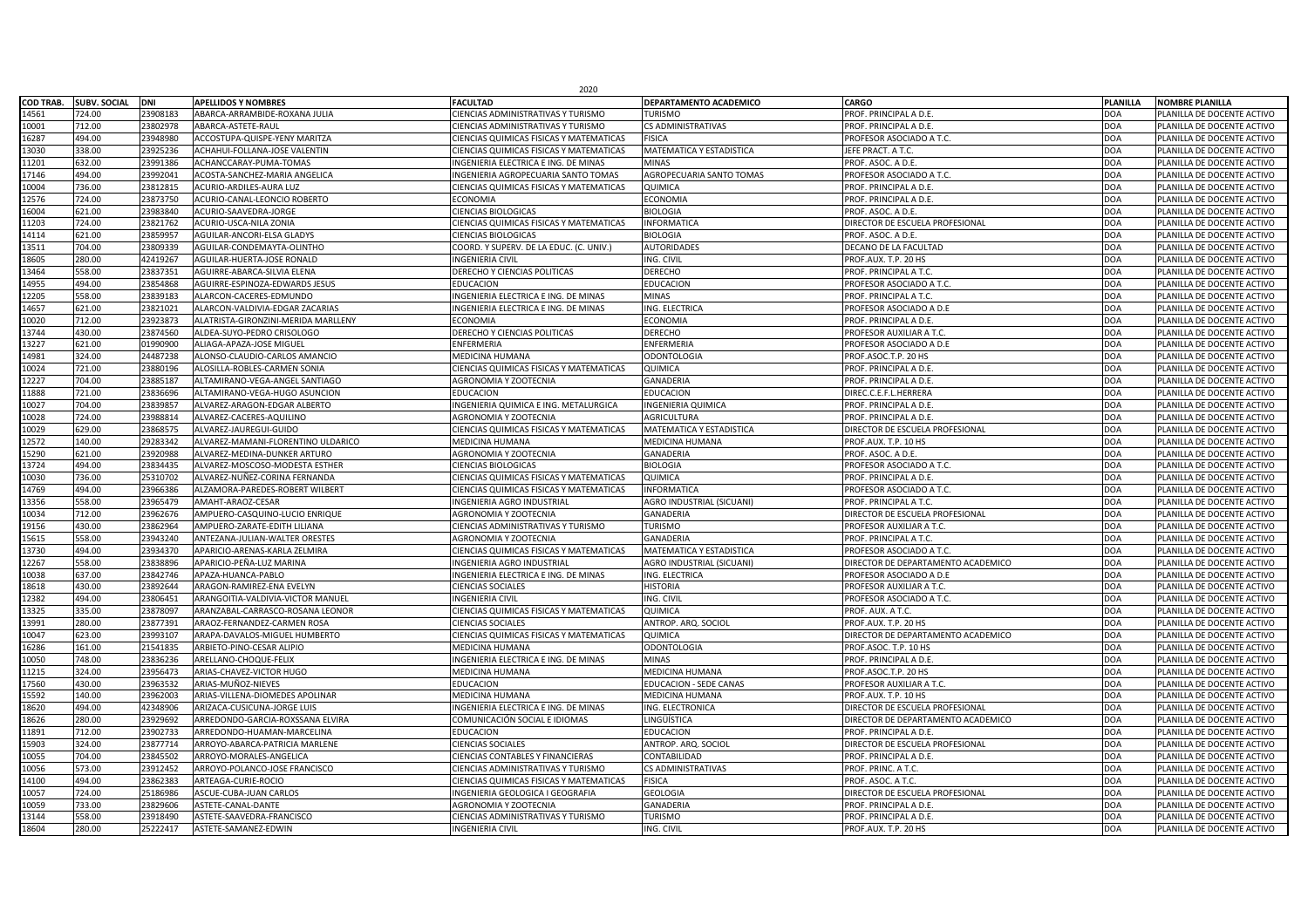| 10061 | 711.00 | 23867977 | ATAPAUCAR-CONDORI-JORGE WASHINGTON   | <b>CIENCIAS CONTABLES Y FINANCIERAS</b>        | CONTABILIDAD                              | PROF. PRINCIPAL A D.E.                 | <b>DOA</b> | PLANILLA DE DOCENTE ACTIVO |
|-------|--------|----------|--------------------------------------|------------------------------------------------|-------------------------------------------|----------------------------------------|------------|----------------------------|
| 12582 | 558.00 | 23879744 | ATASI-VALENCIA-GLORIA                | <b>EDUCACION</b>                               | <b>EDUCACION</b>                          | PROF. PRINCIPAL A T.C.                 | <b>DOA</b> | PLANILLA DE DOCENTE ACTIVO |
| 12207 | 558.00 | 23820774 | ATAU-ENRIQUEZ-EDILBERTO              | <b>CIENCIAS QUIMICAS FISICAS Y MATEMATICAS</b> | <b>FISICA</b>                             | DIRECTOR DE ESCUELA PROFESIONAL        | <b>DOA</b> | PLANILLA DE DOCENTE ACTIVO |
| 11710 | 494.00 | 23960041 | AUCCA-BARCENA-ABEL                   | <b>INGENIERIA CIVIL</b>                        | ING. CIVIL                                | PROF. ASOC. A T.C.                     | <b>DOA</b> | PLANILLA DE DOCENTE ACTIVO |
| 12224 | 369.00 | 23873046 | AVENDAÑO-TAPIA-OSTWALD ULPIO         | MEDICINA HUMANA                                | MEDICINA HUMANA                           | PROF.PRINC. T.P. 20 HS                 | <b>DOA</b> | PLANILLA DE DOCENTE ACTIVO |
| 10062 | 724.00 | 23956786 | AVILA-COILA-ESCOLASTICO              | <b>ECONOMIA</b>                                | ECONOMIA                                  | DIRECTOR DE ESCUELA PROFESIONAL        | <b>DOA</b> | PLANILLA DE DOCENTE ACTIVO |
| 12040 | 621.00 | 23984953 | AVILES-HINOJOSA-LEONARDO             | INGENIERIA QUIMICA E ING. METALURGICA          | METALURGIA                                | EFE OFIC.DE BIENESTAR UNIVERSITARIO    | <b>DOA</b> | PLANILLA DE DOCENTE ACTIVO |
| 10063 | 724.00 | 23826048 | AYALA-CALDERON-MIGUEL AMILCAR OTON   | AGRONOMIA Y ZOOTECNIA                          | <b>GANADERIA</b>                          | PROF. PRINCIPAL A D.E.                 | <b>DOA</b> | PLANILLA DE DOCENTE ACTIVO |
| 14673 | 494.00 | 23802354 | AYALA-CHACMANI-VIRGILIO              | CIENCIAS QUIMICAS FISICAS Y MATEMATICAS        | <b>FISICA</b>                             | PROFESOR ASOCIADO A T.C.               | <b>DOA</b> | PLANILLA DE DOCENTE ACTIVO |
| 18627 | 494.00 | 42568737 | AYALA-HUILLCA-HERMITAÑO              | CIENCIAS QUIMICAS FISICAS Y MATEMATICAS        | MATEMATICA Y ESTADISTICA                  | PROFESOR ASOCIADO A T.C.               | <b>DOA</b> | PLANILLA DE DOCENTE ACTIVO |
| 14099 | 430.00 | 23832939 | AYALA-ROJAS-FILOMENO                 | <b>CIENCIAS DEL DESARROLLO - ANDAHUAYLAS</b>   | <b>CD. DEL DESARROLLO</b>                 | <b>DIRECTOR DE ESCUELA PROFESIONAL</b> | <b>DOA</b> | PLANILLA DE DOCENTE ACTIVO |
| 12172 | 430.00 | 23850648 | AYMA-CORNEJO-LUIS                    | <b>CIENCIAS BIOLOGICAS</b>                     | <b>BIOLOGIA</b>                           | PROF. AUX. A T.C.                      | <b>DOA</b> | PLANILLA DE DOCENTE ACTIVO |
| 10064 | 712.00 | 23848180 | AYMA-GIRALDO-VICTOR                  | CIENCIAS QUIMICAS FISICAS Y MATEMATICAS        | <b>FISICA</b>                             | PROF. PRINCIPAL A D.E.                 | <b>DOA</b> | PLANILLA DE DOCENTE ACTIVO |
| 10058 | 437.00 | 23881345 | AZPILCUETA-CARBONELL-JOSE FELIPE     | <b>INGENIERIA CIVIL</b>                        | ING. CIVIL                                | PROF. AUX. A T.C.                      | <b>DOA</b> | PLANILLA DE DOCENTE ACTIVO |
| 12459 | 432.00 | 23815529 | BACA-CARDENAS-LINO AQUILES           | CIENCIAS QUIMICAS FISICAS Y MATEMATICAS        | INFORMATICA                               | PROF. AUX. A T.C.                      | <b>DOA</b> | PLANILLA DE DOCENTE ACTIVO |
| 15395 | 494.00 | 23932779 | <b>BACA-FLORES-JESUS ANGEL</b>       | <b>CIENCIAS QUIMICAS FISICAS Y MATEMATICAS</b> | <b>FISICA</b>                             | PROFESOR ASOCIADO A T.C.               | <b>DOA</b> | PLANILLA DE DOCENTE ACTIVO |
| 16458 | 494.00 | 23952035 | <b>BACA-GARCIA-CARLOS JESUS</b>      | <b>AGRONOMIA Y ZOOTECNIA</b>                   | <b>AGRICULTURA</b>                        | <b>PROFESOR ASOCIADO A T.C.</b>        | <b>DOA</b> | PLANILLA DE DOCENTE ACTIVO |
| 13044 | 692.00 | 23846340 | BACA-ROSADO-BENEDICTO                | <b>CIENCIAS FORESTALES Y MEDIO AMBIENTE</b>    | CS. FORESTALES I M. AMB. (PTO. MALDONADO) | PROF. PRINCIPAL A D.E.                 | <b>DOA</b> | PLANILLA DE DOCENTE ACTIVO |
| 11713 | 704.00 | 23877047 | BARRETO-JARA-ORLANDO                 | <b>INGENIERIA CIVIL</b>                        | ING. CIVIL                                | PROF. PRINCIPAL A D.E.                 | <b>DOA</b> | PLANILLA DE DOCENTE ACTIVO |
| 10067 | 704.00 | 23819348 | BARRIENTOS-ECHEGARAY-HONORIO         | CIENCIAS QUIMICAS FISICAS Y MATEMATICAS        | <b>FISICA</b>                             | PROF. PRINCIPAL A D.E.                 | <b>DOA</b> | PLANILLA DE DOCENTE ACTIVO |
| 12447 | 724.00 | 23882203 | BARRIENTOS-GUZMAN-CARLOS WALTER      | INGENIERIA GEOLOGICA I GEOGRAFIA               | <b>GEOLOGIA</b>                           | PROF. PRINCIPAL A D.E.                 | <b>DOA</b> | PLANILLA DE DOCENTE ACTIVO |
| 13342 | 724.00 | 23880263 | BARRIENTOS-GUZMAN-WILVER             | <b>INGENIERIA AGRO INDUSTRIAL</b>              | <b>AGRO INDUSTRIAL (SICUANI)</b>          | PROF. PRINCIPAL A D.E.                 | <b>DOA</b> | PLANILLA DE DOCENTE ACTIVO |
| 16628 | 280.00 | 24982127 | BARRIGA-CARDENAS-FRINEE              | <b>MEDICINA HUMANA</b>                         | <b>ODONTOLOGIA</b>                        | PROF.AUX. T.P. 20 HS                   | <b>DOA</b> | PLANILLA DE DOCENTE ACTIVO |
| 10068 | 731.00 | 23802415 | BARRIONUEVO-MUJICA-JESUS FEDERICO    | <b>ECONOMIA</b>                                | <b>ECONOMIA</b>                           | PROF. PRINCIPAL A D.E.                 | <b>DOA</b> | PLANILLA DE DOCENTE ACTIVO |
| 14975 | 494.00 | 23811434 | BARRIONUEVO-PRADO-MARY ELISA         | INGENIERIA ELECTRICA E ING. DE MINAS           | ING. ELECTRICA                            | PROF. ASOC. A T.C.                     | <b>DOA</b> | PLANILLA DE DOCENTE ACTIVO |
| 10070 | 724.00 | 23877710 | BARRIOS-RUIZ-GUILLERMO               | COORD. Y SUPERV. DE LA EDUC. (C. UNIV.)        | <b>AUTORIDADES</b>                        | DECANO DE LA FACULTAD                  | <b>DOA</b> | PLANILLA DE DOCENTE ACTIVO |
| 12069 | 704.00 | 23847743 | BARRON-VILCHEZ-LUIS ALBERTO          | <b>CIENCIAS CONTABLES Y FINANCIERAS</b>        | CONTABILIDAD                              | PROF. PRINCIPAL A D.E.                 | <b>DOA</b> | PLANILLA DE DOCENTE ACTIVO |
| 14862 | 558.00 | 31032824 | BATALLANOS-ENCISO-ERNETS             | <b>ECONOMIA</b>                                | <b>ECONOMIA</b>                           | DIRECTOR DE DEPARTAMENTO ACADEMICO     | <b>DOA</b> | PLANILLA DE DOCENTE ACTIVO |
| 13527 | 704.00 | 23825255 | BATALLANOS-NEME-SARA                 | <b>ENFERMERIA</b>                              | <b>ENFERMERIA</b>                         | PROF. PRINCIPAL A D.E.                 | <b>DOA</b> | PLANILLA DE DOCENTE ACTIVO |
| 10072 | 330.00 | 23870227 | BAYRO-GUZMAN-CARLOS EMILIO           | <b>MEDICINA HUMANA</b>                         | MEDICINA HUMANA                           | PROF.ASOC.T.P. 20 HS                   | <b>DOA</b> | PLANILLA DE DOCENTE ACTIVO |
| 14084 | 494.00 | 23918402 | BECERRA-ZEVALLOS-ARMANDO             | COMUNICACIÓN SOCIAL E IDIOMAS                  | INGÜÍSTICA                                | PROFESOR ASOCIADO A T.C.               | <b>DOA</b> | PLANILLA DE DOCENTE ACTIVO |
| 13042 | 712.00 | 23875611 | BEDOYA-MENDOZA-JUAN DE LA CRUZ       | <b>EDUCACION</b>                               | <b>EDUCACION</b>                          | <b>DIRECTOR DE ESCUELA PROFESIONAL</b> | <b>DOA</b> | PLANILLA DE DOCENTE ACTIVO |
| 11223 | 324.00 | 23993268 | BEJAR-BRAVO-VICTOR AQUILINO          | <b>MEDICINA HUMANA</b>                         | MEDICINA HUMANA                           | PROF.ASOC.T.P. 20 HS                   | <b>DOA</b> | PLANILLA DE DOCENTE ACTIVO |
| 10076 | 736.00 | 23834133 | BEJAR-QUISPE-JOSE                    | DERECHO Y CIENCIAS POLITICAS                   | <b>DERECHO</b>                            | PROF. PRINCIPAL A D.E.                 | <b>DOA</b> | PLANILLA DE DOCENTE ACTIVO |
| 11224 | 712.00 | 23873022 | BEJAR-UGARTE-FANNY VIRGINIA          | INGENIERIA QUIMICA E ING. METALURGICA          | <b>INGENIERIA QUIMICA</b>                 | DIRECTOR DE LA UNIDAD DE POST GRADO    | <b>DOA</b> | PLANILLA DE DOCENTE ACTIVO |
| 13230 | 724.00 | 23930915 | BELTRAN-WALL-PEDRO PABLO RAYMUNDO    | INGENIERIA GEOLOGICA I GEOGRAFIA               | <b>GEOGRAFIA</b>                          | DIRECTOR DE DEPARTAMENTO ACADEMICO     | <b>DOA</b> | PLANILLA DE DOCENTE ACTIVO |
| 14112 | 558.00 | 23896703 | BENAVENTE-GARCIA-MARIA DEL PILAR     | COMUNICACIÓN SOCIAL E IDIOMAS                  | CS. DE LA COMUNICACION                    | PROFESOR PRINCIPAL A T.C.              | <b>DOA</b> | PLANILLA DE DOCENTE ACTIVO |
| 10078 | 712.00 | 23890939 | BENAVENTE-VELASQUEZ-RUPERTO          | INGENIERIA GEOLOGICA I GEOGRAFIA               | <b>GEOLOGIA</b>                           | PROF. PRINCIPAL A D.E.                 | <b>DOA</b> | PLANILLA DE DOCENTE ACTIVO |
| 13645 | 621.00 | 23914405 | BENITO-ARAGON-ALFREDO TOMAS          | INGENIERIA QUIMICA E ING. METALURGICA          | METALURGIA                                | PROF. ASOC. A D.E.                     | <b>DOA</b> | PLANILLA DE DOCENTE ACTIVO |
| 14143 | 704.00 | 06303606 | BERDUZCO-TORRES-NANCY                | <b>ENFERMERIA</b>                              | <b>ENFERMERIA</b>                         | DIRECTOR DE DEPARTAMENTO ACADEMICO     | <b>DOA</b> | PLANILLA DE DOCENTE ACTIVO |
| 15537 | 704.00 | 23977639 | BERRIOS-BARCENA-DAVID REYNALDO       | COORD. Y SUPERV. DE LA EDUC. (C. UNIV.)        | <b>AUTORIDADES</b>                        | DECANO DE LA FACULTAD                  | <b>DOA</b> | PLANILLA DE DOCENTE ACTIVO |
| 13444 | 704.00 | 23998514 | BLANCO-ZAMALLOA-MAYWA CECILIA        | <b>AGRONOMIA Y ZOOTECNIA</b>                   | <b>AGRICULTURA</b>                        | DIRECTOR DE ESCUELA PROFESIONAL        | <b>DOA</b> | PLANILLA DE DOCENTE ACTIVO |
| 14452 | 335.00 | 29461093 | <b>BLAS-ABREGU-VICENTE ENRIQUE</b>   | INGENIERIA GEOLOGICA I GEOGRAFIA               | <b>GEOLOGIA</b>                           | PROF. AUX. A T.C.                      | <b>DOA</b> | PLANILLA DE DOCENTE ACTIVO |
| 13528 | 558.00 | 06024908 | BOCANEGRA-DAVILA-LUIS ARISTIDES      | <b>CIENCIAS FORESTALES Y MEDIO AMBIENTE</b>    | CS. FORESTALES I M. AMB. (PTO. MALDONADO) | <b>PROF. PRINCIPAL A T.C.</b>          | <b>DOA</b> | PLANILLA DE DOCENTE ACTIVO |
| 14088 | 280.00 | 23813295 | BOLUARTE-MEDINA-VICTOR GERMAN        | DERECHO Y CIENCIAS POLITICAS                   | <b>DERECHO</b>                            | PROF.AUX. T.P. 20 HS                   | <b>DOA</b> | PLANILLA DE DOCENTE ACTIVO |
| 10082 | 749.00 | 23817651 | BORDA-PILINCO-MANRIQUE               | <b>CIENCIAS ADMINISTRATIVAS Y TURISMO</b>      | <b>CS ADMINISTRATIVAS</b>                 | DIRECTOR DE DEPARTAMENTO ACADEMICO     | <b>DOA</b> | PLANILLA DE DOCENTE ACTIVO |
| 18638 | 430.00 | 23954705 | <b>BRAVO-MATHEUS-PEDRO WALTER</b>    | <b>INGENIERIA AGRO INDUSTRIAL</b>              | MEDICINA VETERINARIA                      | PROFESOR AUXILIAR A T.C.               | <b>DOA</b> | PLANILLA DE DOCENTE ACTIVO |
| 13068 | 629.00 | 23878046 | BUENO-LAZO-ANTONIO RAMIRO JESUS      | INGENIERIA QUIMICA E ING. METALURGICA          | INGENIERIA QUIMICA                        | DIRECTOR DE ESCUELA PROFESIONAL        | <b>DOA</b> | PLANILLA DE DOCENTE ACTIVO |
| 13465 | 162.00 | 23964566 | BUSTAMANTE-DEL CASTILLO-WILBER       | DERECHO Y CIENCIAS POLITICAS                   | <b>DERECHO</b>                            | PROF.ASOC. T.P. 10 HS                  | <b>DOA</b> | PLANILLA DE DOCENTE ACTIVO |
| 11227 | 704.00 | 23921871 | BUSTAMANTE-JAEN-JULIO DANILO         | INGENIERIA QUIMICA E ING. METALURGICA          | METALURGIA                                | DIRECTOR DE DEPARTAMENTO ACADEMICO     | <b>DOA</b> | PLANILLA DE DOCENTE ACTIVO |
| 10087 | 712.00 | 29457667 | <b>BUSTAMANTE-PRADO-FREDY VICTOR</b> | INGENIERIA GEOLOGICA I GEOGRAFIA               | <b>GEOLOGIA</b>                           | PROF. PRINCIPAL A D.E.                 | <b>DOA</b> | PLANILLA DE DOCENTE ACTIVO |
| 16380 | 280.00 | 24000492 | CABRERA-ARREDONDO-DEYVI              | <b>MEDICINA HUMANA</b>                         | <b>ODONTOLOGIA</b>                        | PROF.AUX. T.P. 20 HS                   | <b>DOA</b> | PLANILLA DE DOCENTE ACTIVO |
| 16624 | 494.00 | 23948756 | CACERES-ANGULO-IVAN                  | INGENIERIA GEOLOGICA I GEOGRAFIA               | <b>GEOLOGIA</b>                           | PROFESOR ASOCIADO A T.C.               | <b>DOA</b> | PLANILLA DE DOCENTE ACTIVO |
| 13037 | 712.00 | 23881569 | ACERES-CHALCO-EFRAIN GREGORIO        | COMUNICACIÓN SOCIAL E IDIOMAS                  | CS. DE LA COMUNICACION                    | PROF. PRINCIPAL A D.E.                 | <b>DOA</b> | PLANILLA DE DOCENTE ACTIVO |
| 10092 | 729.00 | 23873950 | CACERES-FERNANDEZ-JOSE GUILLERMO     | <b>ECONOMIA</b>                                | <b>ECONOMIA</b>                           | PROF. PRINCIPAL A D.E.                 | <b>DOA</b> | PLANILLA DE DOCENTE ACTIVO |
| 14170 | 494.00 | 24702670 | CACERES-SAENZ-RICARDO ADAN           | CIENCIAS QUIMICAS FISICAS Y MATEMATICAS        | <b>FISICA</b>                             | PROF. ASOC. A T.C.                     | <b>DOA</b> | PLANILLA DE DOCENTE ACTIVO |
| 14892 | 558.00 | 23857133 | CAHUANA-FERNANDEZ-LUZ MARIA          | <b>EDUCACION</b>                               | <b>EDUCACION</b>                          | PROF. PRINCIPAL A D.E.                 | <b>DOA</b> | PLANILLA DE DOCENTE ACTIVO |
| 10097 | 704.00 | 23966754 | CAJIGAS-CHACON-CLORINDA              | <b>ENFERMERIA</b>                              | ENFERMERIA                                | PROF. PRINCIPAL A D.E.                 | <b>DOA</b> | PLANILLA DE DOCENTE ACTIVO |
| 10098 | 642.00 | 23905498 | CALDERON-CASTRO-ALEJANDRO DE LA CRUZ | CIENCIAS QUIMICAS FISICAS Y MATEMATICAS        | <b>FISICA</b>                             | PROF. ASOC. A D.E.                     | <b>DOA</b> | PLANILLA DE DOCENTE ACTIVO |
| 12152 | 712.00 | 23964581 | CALDERON-CHOQUECHAMBI-ARCADIO        | AGRONOMIA Y ZOOTECNIA                          | <b>AGRICULTURA</b>                        | PROF. PRINCIPAL A D.E.                 | <b>DOA</b> | PLANILLA DE DOCENTE ACTIVO |
| 17079 | 494.00 | 24714509 | CALLA-FLOREZ-MIRIAM                  | <b>INGENIERIA AGRO INDUSTRIAL</b>              | AGRO INDUSTRIAL (SICUANI)                 | PROFESOR ASOCIADO A T.C.               | <b>DOA</b> | PLANILLA DE DOCENTE ACTIVO |
| 13224 | 704.00 | 23910514 | CALLAÑAUPA-MENDOZA-FRANCISCA         | <b>INGENIERIA AGRO INDUSTRIAL</b>              | <b>AGRO INDUSTRIAL (SICUANI)</b>          | PROF. PRINCIPAL A D.E.                 | <b>DOA</b> | PLANILLA DE DOCENTE ACTIVO |
|       |        |          |                                      |                                                |                                           |                                        |            |                            |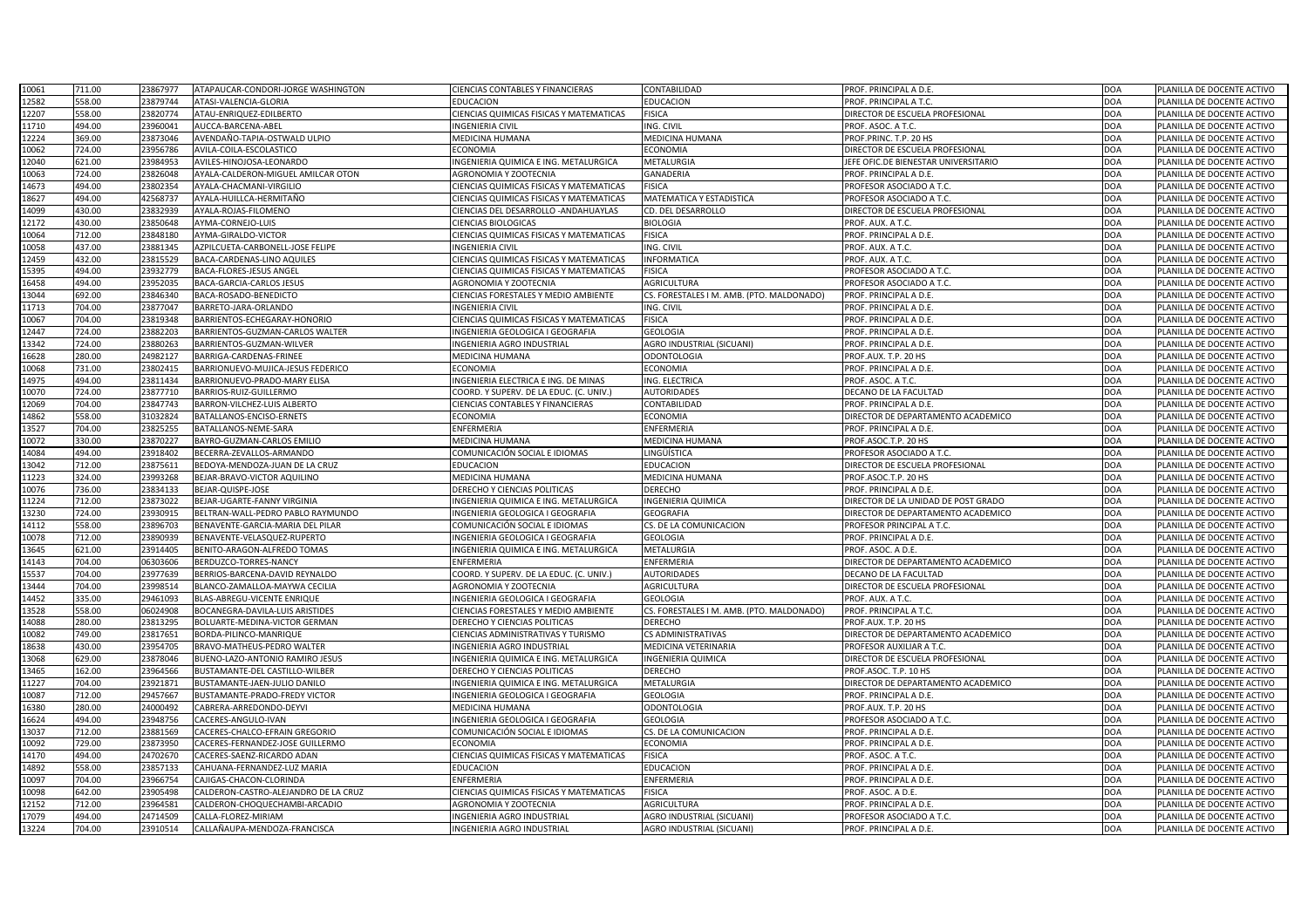| 13035 | 704.00 | 24714703<br>CALLAÑAUPA-QUISPE-JUAN                   | INGENIERIA AGRO INDUSTRIAL              | AGRO INDUSTRIAL (SICUANI)        | PROF. PRINCIPAL A D.E.                                | <b>DOA</b> | PLANILLA DE DOCENTE ACTIVO |
|-------|--------|------------------------------------------------------|-----------------------------------------|----------------------------------|-------------------------------------------------------|------------|----------------------------|
| 15316 | 621.00 | 23812797<br>CALLASI-QUISPE-JOSE WILFREDO             | INGENIERIA ELECTRICA E ING. DE MINAS    | ING. ELECTRICA                   | PROFESOR ASOCIADO A D.E                               | DOA        | PLANILLA DE DOCENTE ACTIVO |
| 11233 | 712.00 | 23845920<br>CALLO-CHOQUEVILCA-YOLANDA                | CIENCIAS QUIMICAS FISICAS Y MATEMATICAS | QUIMICA                          | PROF. PRINCIPAL A D.E.                                | DOA        | PLANILLA DE DOCENTE ACTIVO |
| 18595 | 494.00 | 23990800<br>CALVO-CALVO-ROSSANO                      | <b>CIENCIAS SOCIALES</b>                | ANTROP. ARQ. SOCIOL              | PROFESOR ASOCIADO A T.C.                              | <b>DOA</b> | PLANILLA DE DOCENTE ACTIVO |
| 10106 | 446.00 | 44356066<br>CAMAN-ALTAMIRANO-JORGE                   | CIENCIAS QUIMICAS FISICAS Y MATEMATICAS | <b>FISICA</b>                    | JEFE DE PRACTICAS A D.E.                              | DOA        | PLANILLA DE DOCENTE ACTIVO |
| 13156 | 494.00 | 23852238<br>AMARGO-OCHOA-OFELIA                      | CIENCIAS QUIMICAS FISICAS Y MATEMATICAS | <b>MATEMATICA Y ESTADISTICA</b>  | PROFESOR ASOCIADO A T.C.                              | <b>DOA</b> | PLANILLA DE DOCENTE ACTIVO |
| 14443 | 494.00 | 23802090<br><b>CAMA-TTITO-MAXIMO</b>                 | <b>CIENCIAS SOCIALES</b>                | ANTROP. ARQ. SOCIOL              | PROFESOR ASOCIADO A T.C.                              | DOA        | PLANILLA DE DOCENTE ACTIVO |
| 10107 | 730.00 | 23956513<br>AMERO-HERMOZA-PEDRO                      | INGENIERIA QUIMICA E ING. METALURGICA   | <b>METALURGIA</b>                | DIRECTOR DE ESCUELA PROFESIONAL                       | DOA        | PLANILLA DE DOCENTE ACTIVO |
| 15745 | 510.00 | 07790427<br><b>CAMPANA-VARGAS-RICARDO</b>            | INGENIERIA ELECTRICA E ING. DE MINAS    | ING. ELECTRICA                   | PROF. AUX. A T.C.                                     | DOA        | PLANILLA DE DOCENTE ACTIVO |
| 10110 | 737.00 | 23813401<br>CANAL-BRAVO-VLADIMIRO CASILDO            | INGENIERIA ELECTRICA E ING. DE MINAS    | ING. ELECTRICA                   | PROF. PRINCIPAL A D.E.                                | DOA        | PLANILLA DE DOCENTE ACTIVO |
| 10112 | 733.00 | 23875439<br>CANAL-CESPEDES-ABEL FRANKLIN             | INGENIERIA QUIMICA E ING. METALURGICA   | <b>METALURGIA</b>                | DIRECTOR DE LA UNIDAD DE INVESTIGACION DE LA FACULTAD | <b>DOA</b> | PLANILLA DE DOCENTE ACTIVO |
| 13667 | 494.00 | 23908539<br>CANDIA-GOMEZ-ALFREDO                     | <b>CIENCIAS SOCIALES</b>                | ANTROP. ARQ. SOCIOL              | PROFESOR ASOCIADO A T.C.                              | <b>DOA</b> | PLANILLA DE DOCENTE ACTIVO |
| 14664 | 494.00 | 23987482<br>CANDIA-OVIEDO-DENNIS IVAN                | CIENCIAS QUIMICAS FISICAS Y MATEMATICAS | <b>INFORMATICA</b>               | PROFESOR ASOCIADO A T.C.                              | DOA        | PLANILLA DE DOCENTE ACTIVO |
| 10116 | 724.00 | 23915440<br><b>ANDIA-TAPIA-MARIO MAGDALENO</b>       | CIENCIAS QUIMICAS FISICAS Y MATEMATICAS | MATEMATICA Y ESTADISTICA         | PROF. PRINCIPAL A D.E.                                | DOA        | PLANILLA DE DOCENTE ACTIVO |
| 14098 | 704.00 | 24478730<br>CANTERO-LOAIZA-AURA NATALIA              | CIENCIAS QUIMICAS FISICAS Y MATEMATICAS | QUIMICA                          | DIRECTOR DE ESCUELA PROFESIONAL                       | <b>DOA</b> | PLANILLA DE DOCENTE ACTIVO |
| 10117 | 724.00 | 23814511<br>CAÑIHUA-CAYOCUSI-OCTAVIO                 | INGENIERIA ELECTRICA E ING. DE MINAS    | ING. ELECTRICA                   | PROF. PRINCIPAL A D.E.                                | DOA        | PLANILLA DE DOCENTE ACTIVO |
| 18619 | 280.00 | 40121875<br>CAÑIHUA-FLOREZ-DANY JORGE                | INGENIERIA ELECTRICA E ING. DE MINAS    | ING. ELECTRICA                   | PROF.AUX. T.P. 20 HS                                  | <b>DOA</b> | PLANILLA DE DOCENTE ACTIVO |
| 10119 | 731.00 | 23815049<br>CAPARO-CALDERON-HERNAN ARTURO            | ECONOMIA                                | <b>ECONOMIA</b>                  | PROF. PRINCIPAL A D.E.                                | DOA        | PLANILLA DE DOCENTE ACTIVO |
| 13226 | 724.00 | 23903765<br>CARBAJAL-LUNA-JULIO CESAR                | CIENCIAS QUIMICAS FISICAS Y MATEMATICAS | <b>INFORMATICA</b>               | PROF. PRINCIPAL A D.E.                                | <b>DOA</b> | PLANILLA DE DOCENTE ACTIVO |
| 13414 | 140.00 | 23829476<br>ARDENAS-ALARCON-WILBERT SEGUNDO          | MEDICINA HUMANA                         | MEDICINA HUMANA                  | PROF.AUX. T.P. 10 HS                                  | DOA        | PLANILLA DE DOCENTE ACTIVO |
| 12416 | 629.00 | 23840247<br><b>CARDENAS-CANCHA-DIONICIO</b>          | CIENCIAS QUIMICAS FISICAS Y MATEMATICAS | MATEMATICA Y ESTADISTICA         | PROF. PRINCIPAL A T.C.                                | DOA        | PLANILLA DE DOCENTE ACTIVO |
| 16550 | 430.00 | 23924578<br>CARDENAS-RODRIGUEZ-JIM                   | AGRONOMIA Y ZOOTECNIA                   | <b>GANADERIA</b>                 | PROF. AUX. A T.C.                                     | <b>DOA</b> | PLANILLA DE DOCENTE ACTIVO |
| 13027 | 703.00 | 23873595<br>CARDENAS-ROQUE-JOSE DIONICIO             | INGENIERIA GEOLOGICA I GEOGRAFIA        | <b>GEOLOGIA</b>                  | PROF. PRINCIPAL A D.E.                                | DOA        | PLANILLA DE DOCENTE ACTIVO |
| 10124 | 558.00 | 23808559<br><b>CARDENAS-SANTANDER-LUIS FREDY</b>     | INGENIERIA ELECTRICA E ING. DE MINAS    | ING. MECANICA                    | DIRECTOR DE ESCUELA PROFESIONAL                       | <b>DOA</b> | PLANILLA DE DOCENTE ACTIVO |
| 15547 | 494.00 | 23975499<br>CARDEÑA-UNDA-KARINA                      | CIENCIAS QUIMICAS FISICAS Y MATEMATICAS | <b>FARMACIA</b>                  | DIRECTOR DE ESCUELA PROFESIONAL                       | <b>DOA</b> | PLANILLA DE DOCENTE ACTIVO |
| 15548 | 140.00 | 23998511<br><b>CARDONA-RIVERO-ANAHI KARINA</b>       | CIENCIAS QUIMICAS FISICAS Y MATEMATICAS | <b>FARMACIA</b>                  | PROF.AUX. T.P. 20 HS                                  | <b>DOA</b> | PLANILLA DE DOCENTE ACTIVO |
| 14117 | 724.00 | 23849586<br>CARDOSO-DE FLOREZ-GLORIA PAULINA         | CIENCIAS ADMINISTRATIVAS Y TURISMO      | <b>TURISMO</b>                   | PROF. PRINCIPAL A D.E.                                | <b>DOA</b> | PLANILLA DE DOCENTE ACTIVO |
| 18853 | 430.00 | 24666515<br><b>ARI-MAMANI-HERNAN MARTIN</b>          | EDUCACION                               | <b>EDUCACION - SEDE CANAS</b>    | DIRECTOR DE ESCUELA PROFESIONAL                       | DOA        | PLANILLA DE DOCENTE ACTIVO |
| 14094 | 280.00 | 23839344<br>CARO-DE MAURICIO-BETTY LUZ               | MEDICINA HUMANA                         | MEDICINA HUMANA                  | PROF.AUX. T.P. 20 HS                                  | DOA        | PLANILLA DE DOCENTE ACTIVO |
| 12557 | 724.00 | 24715150<br>CARRASCO-COLQUE-MARIA MERCEDES           | INGENIERIA AGRO INDUSTRIAL              | <b>AGRO INDUSTRIAL (SICUANI)</b> | PROF. PRINCIPAL A D.E.                                | DOA        | PLANILLA DE DOCENTE ACTIVO |
| 13428 | 558.00 | 24001157<br>CARRASCO-POBLETE-EDWIN                   | CIENCIAS QUIMICAS FISICAS Y MATEMATICAS | <b>INFORMATICA</b>               | PROFESOR PRINCIPAL A T.C.                             | DOA        | PLANILLA DE DOCENTE ACTIVO |
| 10129 | 654.00 | 24002881<br>CARRASCO-TAPIA-PORFIRIO                  | INGENIERIA QUIMICA E ING. METALURGICA   | METALURGIA                       | SECRETARIO ACADEMICO ADMINISTRATIVO                   | <b>DOA</b> | PLANILLA DE DOCENTE ACTIVO |
| 10130 | 720.00 | 23804941<br>CARREÑO-MIRANDA-JOSE ADOLFO              | CIENCIAS CONTABLES Y FINANCIERAS        | CONTABILIDAD                     | PROF. PRINCIPAL A D.E.                                | DOA        | PLANILLA DE DOCENTE ACTIVO |
| 13373 | 324.00 | 23877003<br>CARREÑO-PERALTA-ELIAS JULIO              | DERECHO Y CIENCIAS POLITICAS            | <b>DERECHO</b>                   | PROF.ASOC.T.P. 20 HS                                  | <b>DOA</b> | PLANILLA DE DOCENTE ACTIVO |
| 13031 | 432.00 | 23830178<br>CARRILLO-SEGURA-VAIDYA INES              | CIENCIAS QUIMICAS FISICAS Y MATEMATICAS | <b>MATEMATICA Y ESTADISTICA</b>  | PROF. AUX. A T.C.                                     | <b>DOA</b> | PLANILLA DE DOCENTE ACTIVO |
| 13314 | 575.00 | 2468531<br>CASA-QUISPE-FRANCISCO                     | <b>INGENIERIA AGRO INDUSTRIAL</b>       | AGRO INDUSTRIAL (SICUANI)        | PROF. PRINC. A T.C.                                   | <b>DOA</b> | PLANILLA DE DOCENTE ACTIVO |
| 10136 | 704.00 | 23876868<br>CASTELO-HERMOZA-DOMINGO GUIDO            | AGRONOMIA Y ZOOTECNIA                   | AGRICULTURA                      | DIRECTOR DE DEPARTAMENTO ACADEMICO                    | DOA        | PLANILLA DE DOCENTE ACTIVO |
| 18610 | 280.00 | 40650638<br>CASTILLO-MAMANI-WILBERTH                 | ECONOMIA                                | <b>ECONOMIA</b>                  | PROF.AUX. T.P. 20 HS                                  | DOA        | PLANILLA DE DOCENTE ACTIVO |
| 10139 | 759.00 | 23846357<br>ASTILLO-PEÑA-ALCIDES                     | INGENIERIA QUIMICA E ING. METALURGICA   | <b>INGENIERIA QUIMICA</b>        | PROF. PRINCIPAL A D.E.                                | DOA        | PLANILLA DE DOCENTE ACTIVO |
| 10141 | 738.00 | 23836883<br>CASTRO-CACERES-DAVID LUCIANO             | AGRONOMIA Y ZOOTECNIA                   | <b>GANADERIA</b>                 | PROF. PRINCIPAL A D.E.                                | <b>DOA</b> | PLANILLA DE DOCENTE ACTIVO |
| 10142 | 502.00 | 23802056<br>CASTRO-CCOSCCO-NEMESIO RAUL              | <b>INGENIERIA CIVIL</b>                 | ING. CIVIL                       | PROFESOR ASOCIADO A T.C.                              | DOA        | PLANILLA DE DOCENTE ACTIVO |
| 14293 | 621.00 | 23904002<br>CASTRO-IRRARAZABAL-MARIO GABRIEL         | INGENIERIA ELECTRICA E ING. DE MINAS    | ING. MECANICA                    | PROF. ASOC. A D.E.                                    | <b>DOA</b> | PLANILLA DE DOCENTE ACTIVO |
| 11851 | 712.00 | 23983057<br>CATACORA-ACEVEDO-EDGAR ALFREDO           | INGENIERIA ELECTRICA E ING. DE MINAS    | ING. MECANICA                    | PROF. PRINCIPAL A D.E.                                | DOA        | PLANILLA DE DOCENTE ACTIVO |
| 15889 | 558.00 | 23849496<br><b>ATALAN-BAZAN-WILFREDO</b>             | AGRONOMIA Y ZOOTECNIA                   | <b>AGRICULTURA</b>               | PROF. PRINCIPAL A T.C.                                | DOA        | PLANILLA DE DOCENTE ACTIVO |
| 10144 | 704.00 | 23829555<br>CAVERO-TORRE-NELLY AYDE                  | ENFERMERIA                              | ENFERMERIA                       | DIRECTOR DE LA UNIDAD DE POST GRADO                   | DOA        | PLANILLA DE DOCENTE ACTIVO |
| 12217 | 621.00 | 24665176<br>CCARITA-CCARITA-FELIX                    | CIENCIAS QUIMICAS FISICAS Y MATEMATICAS | <b>FISICA</b>                    | PROFESOR ASOCIADO A D.E                               | DOA        | PLANILLA DE DOCENTE ACTIVO |
| 12051 | 494.00 | 23920876<br>COLLATUPA-BALLON-VENANCIA                | CIENCIAS QUIMICAS FISICAS Y MATEMATICAS | <b>FISICA</b>                    | PROFESOR ASOCIADO A T.C.                              | DOA        | PLANILLA DE DOCENTE ACTIVO |
| 10145 | 704.00 | 23898760<br>CCORIHUAMAN-QUISPE-MIGUEL ANGEL          | <b>INGENIERIA CIVIL</b>                 | ING. CIVIL                       | PROF. PRINCIPAL A D.E.                                | DOA        | PLANILLA DE DOCENTE ACTIVO |
| 13010 | 704.00 | 31032950<br>CENTENO-HUAMANI-EDGAR                    | CIENCIAS QUIMICAS FISICAS Y MATEMATICAS | <b>MATEMATICA Y ESTADISTICA</b>  | PROF. PRINCIPAL A D.E.                                | DOA        | PLANILLA DE DOCENTE ACTIVO |
| 14938 | 494.00 | 23881755<br>CESPEDES-FLOREZ-ELISABET                 | AGRONOMIA Y ZOOTECNIA                   | AGRICULTURA                      | PROFESOR ASOCIADO A T.C.                              | DOA        | PLANILLA DE DOCENTE ACTIVO |
| 10148 | 727.00 | 23815848<br>CHACON-CAMPANA-MAXIMO AMERICO            | <b>CIENCIAS BIOLOGICAS</b>              | <b>BIOLOGIA</b>                  | PROF. PRINCIPAL A D.E.                                | <b>DOA</b> | PLANILLA DE DOCENTE ACTIVO |
| 12398 | 454.00 | 23899187<br>CHACON-ORMACHEA-MARIA ELENA              | INGENIERIA AGRO INDUSTRIAL              | <b>AGRO INDUSTRIAL (SICUANI)</b> | PROF. AUX. A T.C.                                     | DOA        | PLANILLA DE DOCENTE ACTIVO |
| 13229 | 704.00 | 23836242<br>CHAPARRO-DAZA-NICACIO                    | INGENIERIA GEOLOGICA I GEOGRAFIA        | <b>GEOGRAFIA</b>                 | PROF. PRINCIPAL A D.E.                                | DOA        | PLANILLA DE DOCENTE ACTIVO |
| 13029 | 494.00 | 23838305<br>CHAPARRO-LAZO-FELIPE MARIANO             | CIENCIAS QUIMICAS FISICAS Y MATEMATICAS | <b>MATEMATICA Y ESTADISTICA</b>  | PROF. ASOC. A T.C.                                    | DOA        | PLANILLA DE DOCENTE ACTIVO |
| 14691 | 494.00 | 01304904<br>CHAVEZ-CENTENO-JAVIER DAVID              | CIENCIAS QUIMICAS FISICAS Y MATEMATICAS | <b>INFORMATICA</b>               | PROFESOR ASOCIADO A T.C.                              | DOA        | PLANILLA DE DOCENTE ACTIVO |
| 13808 | 430.00 | 25061562<br>CHAVEZ-GAMARRA-JORGE                     | EDUCACION                               | <b>EDUCACION - SEDE ESPINAR</b>  | DIRECTOR DE ESCUELA PROFESIONAL                       | DOA        | PLANILLA DE DOCENTE ACTIVO |
| 10158 | 727.00 | 23923004<br>CHAVEZ-RIVERA-ANTERO VIDAL               | COMUNICACIÓN SOCIAL E IDIOMAS           | CS. DE LA COMUNICACION           | PROF. PRINCIPAL A D.E.                                | DOA        | PLANILLA DE DOCENTE ACTIVO |
| 18634 | 280.00 | 40068669<br>CHAVEZ-YABAR-JOSE LUIS                   | MEDICINA HUMANA                         | <b>ODONTOLOGIA</b>               | PROF.AUX. T.P. 20 HS                                  | <b>DOA</b> | PLANILLA DE DOCENTE ACTIVO |
| 10159 | 712.00 | 23836256<br>CHEVARRIA-DEL PINO-BELTRAN RODRIGO       | <b>CIENCIAS BIOLOGICAS</b>              | <b>BIOLOGIA</b>                  | PROF. PRINCIPAL A D.E.                                | DOA        | PLANILLA DE DOCENTE ACTIVO |
| 12927 | 704.00 | 23856603<br>CHILE-LETONA-ALEJANDRO                   | <b>EDUCACION</b>                        | <b>EDUCACION</b>                 | DIRECTOR DE LA UNIDAD DE POST GRADO                   | DOA        | PLANILLA DE DOCENTE ACTIVO |
| 14893 | 558.00 | 24004691<br>CHILE-LETONA-LEONARDO                    | COORD. Y SUPERV. DE LA EDUC. (C. UNIV.) | <b>AUTORIDADES</b>               | DECANO DE LA FACULTAD                                 | DOA        | PLANILLA DE DOCENTE ACTIVO |
|       | 558.00 | 23815814<br>CHINCHIHUALLPA-GONZALES-JORGE HERMOGENES | INGENIERIA ELECTRICA E ING. DE MINAS    | ING. ELECTRICA                   | PROF. PRINC. A T.C.                                   | DOA        | PLANILLA DE DOCENTE ACTIVO |
| 10161 |        |                                                      |                                         |                                  |                                                       |            |                            |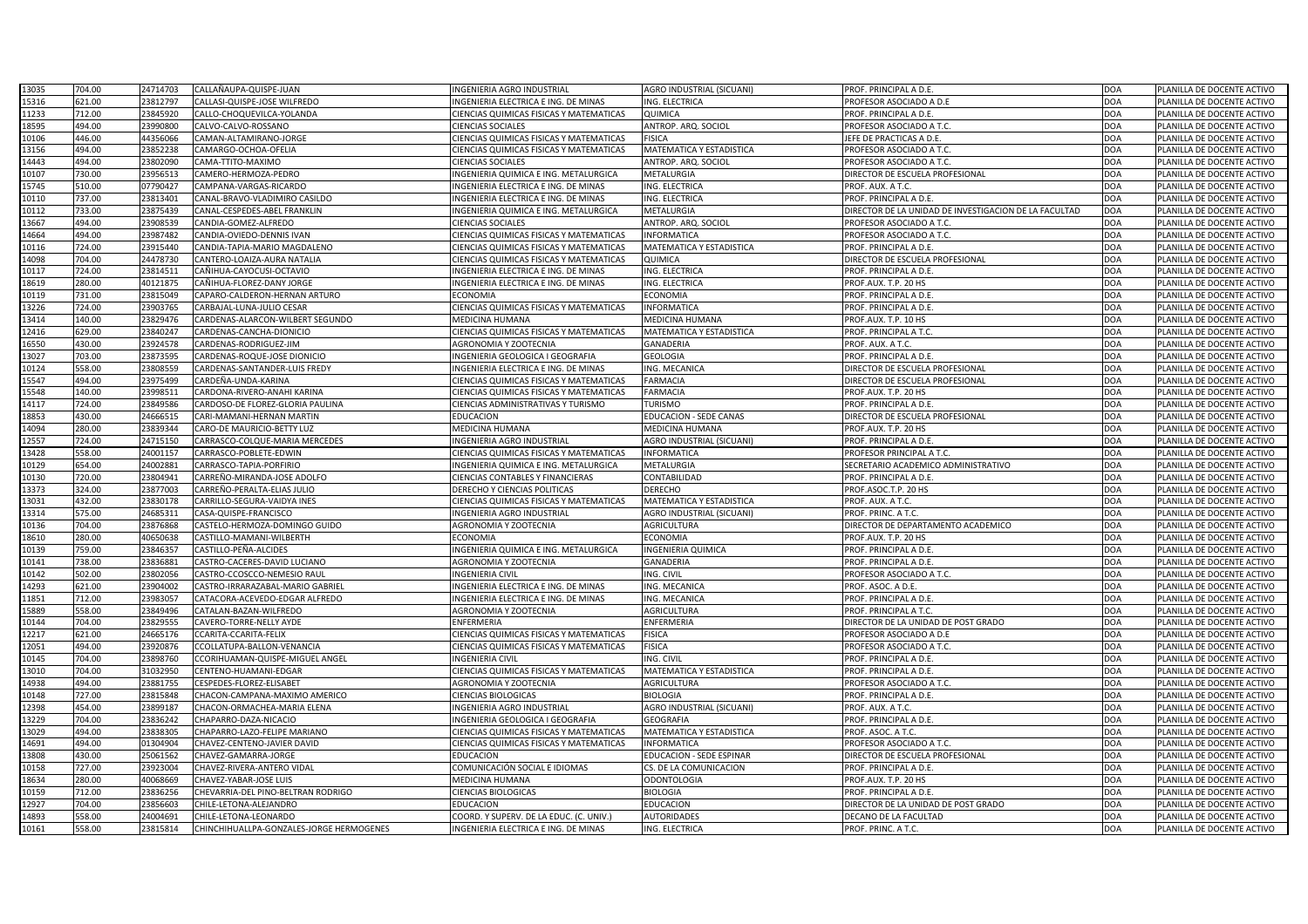| 13041 | 712.00 | 23964095  | CHOCCECHANCA-CUADRO-ANGEL ZENON           | <b>EDUCACION</b>                               | <b>EDUCACION</b>                 | PROF. PRINCIPAL A D.E.             | <b>DOA</b> | PLANILLA DE DOCENTE ACTIVO |
|-------|--------|-----------|-------------------------------------------|------------------------------------------------|----------------------------------|------------------------------------|------------|----------------------------|
| 13615 | 494.00 | 24990896  | CHOQUE-HUAMAN-PATRICIO                    | <b>CIENCIAS QUIMICAS FISICAS Y MATEMATICAS</b> | MATEMATICA Y ESTADISTICA         | PROFESOR ASOCIADO A T.C.           | <b>DOA</b> | PLANILLA DE DOCENTE ACTIVO |
| 11704 | 494.00 | 23962915  | CHOQUE-MOJONERO-DAVID                     | <b>CIENCIAS ADMINISTRATIVAS Y TURISMO</b>      | <b>TURISMO</b>                   | PROF. ASOC. A T.C.                 | <b>DOA</b> | PLANILLA DE DOCENTE ACTIVO |
| 13731 | 432.00 | 23926413  | CHUNGA-LOVON-WALTER                       | <b>INGENIERIA AGRO INDUSTRIAL</b>              | <b>AGRO INDUSTRIAL (SICUANI)</b> | PROF. AUX. A T.C.                  | <b>DOA</b> | PLANILLA DE DOCENTE ACTIVO |
| 11801 | 493.00 | 23964617  | CHUQUIMIA-HURTADO-EDITH                   | DERECHO Y CIENCIAS POLITICAS                   | <b>DERECHO</b>                   | PROF. ASOC. A T.C.                 | <b>DOA</b> | PLANILLA DE DOCENTE ACTIVO |
| 18608 | 494.00 | 40859559  | CHUQUITAPA-ROJAS-ERICK                    | <b>ECONOMIA</b>                                | ECONOMIA                         | PROFESOR ASOCIADO A T.C.           | <b>DOA</b> | PLANILLA DE DOCENTE ACTIVO |
| 10166 | 541.00 | 23824828  | CHURA-SERRANO-PASTOR RAUL                 | <b>CIENCIAS QUIMICAS FISICAS Y MATEMATICAS</b> | <b>FISICA</b>                    | PROF. PRINCIPAL A D.E.             | <b>DOA</b> | PLANILLA DE DOCENTE ACTIVO |
| 18601 | 280.00 | 23941477  | CJUNO-HUANCA-OLGA LIBIA                   | <b>CIENCIAS BIOLOGICAS</b>                     | <b>BIOLOGIA</b>                  | PROF.AUX. T.P. 20 HS               | <b>DOA</b> | PLANILLA DE DOCENTE ACTIVO |
| 12271 | 539.00 | 23962766  | CJUNO-ROQUE-TIMOTEO                       | CIENCIAS QUIMICAS FISICAS Y MATEMATICAS        | <b>MATEMATICA Y ESTADISTICA</b>  | PROF. ASOC. A D.E.                 | <b>DOA</b> | PLANILLA DE DOCENTE ACTIVO |
| 15514 | 335.00 | 23864994  | CLAVERI-JARANDILLA-ALICIA                 | <b>CIENCIAS QUIMICAS FISICAS Y MATEMATICAS</b> | QUIMICA                          | JEFE PRACT. A T.C.                 | <b>DOA</b> | PLANILLA DE DOCENTE ACTIVO |
| 16466 | 494.00 | 01333608  | COAQUIRA-CASTILLO-ROGER JESUS             | INGENIERIA ELECTRICA E ING. DE MINAS           | ING. ELECTRONICA                 | <b>PROFESOR ASOCIADO A T.C.</b>    | <b>DOA</b> | PLANILLA DE DOCENTE ACTIVO |
| 10168 | 723.00 | 23871086  | COAVOY-FERRO-DANIEL                       | <b>CIENCIAS QUIMICAS FISICAS Y MATEMATICAS</b> | QUIMICA                          | PROF. PRINCIPAL A D.E.             | <b>DOA</b> | PLANILLA DE DOCENTE ACTIVO |
| 11253 | 558.00 | 23886200  | COLQUE-CORNEJO-VICTOR ANDRES              | <b>ECONOMIA</b>                                | <b>ECONOMIA</b>                  | PROF. PRINC. A T.C.                | <b>DOA</b> | PLANILLA DE DOCENTE ACTIVO |
| 10172 | 724.00 | 23804977  | CONCHA - FLORES-GLADYS GEORGINA           | COMUNICACIÓN SOCIAL E IDIOMAS                  | CS. DE LA COMUNICACION           | PROF. PRINCIPAL A D.E.             | <b>DOA</b> | PLANILLA DE DOCENTE ACTIVO |
| 10173 | 713.00 | 23874690  | CONCHA-LEZAMA-RENE                        | <b>CIENCIAS ADMINISTRATIVAS Y TURISMO</b>      | <b>CS ADMINISTRATIVAS</b>        | PROF. PRINCIPAL A D.E.             | <b>DOA</b> | PLANILLA DE DOCENTE ACTIVO |
| 17455 | 216.00 | 23873745  | <b>CONCHA-RUPA-WALTER</b>                 | <b>CIENCIAS CONTABLES Y FINANCIERAS</b>        | CONTABILIDAD                     | EFE PRACT. T.P. 20 HS              | <b>DOA</b> | PLANILLA DE DOCENTE ACTIVO |
| 10178 | 638.00 | 23823356  | CONTRERAS-ARANA-ODILON                    | INGENIERIA ELECTRICA E ING. DE MINAS           | <b>MINAS</b>                     | PROF. PRINCIPAL A D.E.             | <b>DOA</b> | PLANILLA DE DOCENTE ACTIVO |
| 10179 | 736.00 | 23850116  | CONTRERAS-CHAVEZ-FORTUNATO                | <b>ECONOMIA</b>                                | <b>ECONOMIA</b>                  | PROF. PRINCIPAL A D.E.             | <b>DOA</b> | PLANILLA DE DOCENTE ACTIVO |
| 10181 | 712.00 | 23962857  | CORAHUA-SALCEDO-LEONARDO FLORENCIO        | <b>CIENCIAS QUIMICAS FISICAS Y MATEMATICAS</b> | MATEMATICA Y ESTADISTICA         | PROF. PRINCIPAL A D.E.             | <b>DOA</b> | PLANILLA DE DOCENTE ACTIVO |
| 15895 | 494.00 | 23875968  | CORBACHO-CARPIO-ISABEL                    | <b>CIENCIAS QUIMICAS FISICAS Y MATEMATICAS</b> | <b>MATEMATICA Y ESTADISTICA</b>  | PROFESOR ASOCIADO A T.C.           | <b>DOA</b> | PLANILLA DE DOCENTE ACTIVO |
| 13709 | 558.00 | 23845466  | CORDOVA-HUAMANI-MAXIMO                    | <b>EDUCACION</b>                               | <b>EDUCACION</b>                 | LICENCIA SINDICAL                  | <b>DOA</b> | PLANILLA DE DOCENTE ACTIVO |
| 10183 | 740.00 | 23814408  | CORI-CASTRO-WILFREDO                      | <b>ECONOMIA</b>                                | <b>ECONOMIA</b>                  | PROF. PRINCIPAL A D.E.             | <b>DOA</b> | PLANILLA DE DOCENTE ACTIVO |
| 10185 | 625.00 | 23917943  | CORNEJO-CERECEDA-NOE                      | INGENIERIA ELECTRICA E ING. DE MINAS           | <b>MINAS</b>                     | PROF. ASOC. A D.E.                 | <b>DOA</b> | PLANILLA DE DOCENTE ACTIVO |
| 13749 | 558.00 | 24477164  | CORNEJO-VERGARA-GREGORIO                  | <b>EDUCACION</b>                               | <b>EDUCACION</b>                 | DIRECTOR DE ESCUELA PROFESIONAL    | <b>DOA</b> | PLANILLA DE DOCENTE ACTIVO |
| 10194 | 161.00 | 23850016  | CORVACHO-MARROQUIN-JOSE HILARIO           | INGENIERIA QUIMICA E ING. METALURGICA          | <b>INGENIERIA QUIMICA</b>        | PROF.ASOC. T.P. 10 HS              | <b>DOA</b> | PLANILLA DE DOCENTE ACTIVO |
| 10195 | 724.00 | 23867703  | COSIO-CUENTAS-TEOFILO POMPEYO             | <b>AGRONOMIA Y ZOOTECNIA</b>                   | <b>AGRICULTURA</b>               | PROF. PRINCIPAL A D.E.             | <b>DOA</b> | PLANILLA DE DOCENTE ACTIVO |
| 18632 | 280.00 | 29663764  | COSIO-DUEÑAS-HERBERT                      | <b>MEDICINA HUMANA</b>                         | <b>ODONTOLOGIA</b>               | PROF.AUX. T.P. 20 HS               | <b>DOA</b> | PLANILLA DE DOCENTE ACTIVO |
| 13166 | 712.00 | 23907230  | CRUCINTA-UGARTE-ELEAZAR                   | COORD. Y SUPERV. DE LA EDUC. (C. UNIV.)        | <b>AUTORIDADES</b>               | DIRECT.ESCUELA POST GRADO.         | <b>DOA</b> | PLANILLA DE DOCENTE ACTIVO |
| 10197 | 724.00 | 23921656  | CRUZ-GUTIERREZ-LUIS ENRIQUE               | <b>CIENCIAS QUIMICAS FISICAS Y MATEMATICAS</b> | <b>QUIMICA</b>                   | PROF. PRINCIPAL A D.E.             | <b>DOA</b> | PLANILLA DE DOCENTE ACTIVO |
| 13061 | 712.00 | 23833187  | CRUZ-MIRANDA-LUCIANO JULIAN               | <b>CIENCIAS BIOLOGICAS</b>                     | <b>BIOLOGIA</b>                  | PROF. PRINCIPAL A D.E.             | <b>DOA</b> | PLANILLA DE DOCENTE ACTIVO |
| 10198 | 724.00 | 23828247  | <b>CRUZ-TELLO-JORGE IVAN</b>              | <b>INGENIERIA CIVIL</b>                        | ING. CIVIL                       | PROF. PRINCIPAL A D.E.             | <b>DOA</b> | PLANILLA DE DOCENTE ACTIVO |
| 12521 | 184.00 | 23893902  | CUARESMA-SANCHEZ-LIDA VICTORIA            | COMUNICACIÓN SOCIAL E IDIOMAS                  | CS. DE LA COMUNICACION           | PROF.PRINC. T.P.10 HS              | <b>DOA</b> | PLANILLA DE DOCENTE ACTIVO |
| 11259 | 621.00 | 23812842  | CUBA-HUAMANI-CLEMENTE                     | INGENIERIA ELECTRICA E ING. DE MINAS           | ING. ELECTRICA                   | PROF. ASOC. A D.E.                 | <b>DOA</b> | PLANILLA DE DOCENTE ACTIVO |
| 10200 | 731.00 | 23843175  | <b>CUBA-MELLADO-LUIS JESUS</b>            | <b>AGRONOMIA Y ZOOTECNIA</b>                   | <b>AGRICULTURA</b>               | PROF. PRINCIPAL A D.E.             | <b>DOA</b> | PLANILLA DE DOCENTE ACTIVO |
| 16231 | 621.00 | 23952222  | <b>CUCHO-DOLMOS-HERNAN CARLOS</b>         | <b>AGRONOMIA Y ZOOTECNIA</b>                   | <b>GANADERIA</b>                 | PROFESOR ASOCIADO A D.E            | <b>DOA</b> | PLANILLA DE DOCENTE ACTIVO |
| 10201 | 724.00 | 23985778  | <b>CUENCA-SANCHEZ-JORGE HENRRY</b>        | INGENIERIA GEOLOGICA I GEOGRAFIA               | <b>GEOLOGIA</b>                  | PROF. PRINCIPAL A D.E.             | <b>DOA</b> | PLANILLA DE DOCENTE ACTIVO |
| 10202 | 724.00 | 23840907  | CUMPA-CAYURI-MARIO                        | <b>CIENCIAS QUIMICAS FISICAS Y MATEMATICAS</b> | QUIMICA                          | PROF. PRINCIPAL A D.E.             | <b>DOA</b> | PLANILLA DE DOCENTE ACTIVO |
| 13155 | 494.00 | 23807374  | CUMPA-PALACIOS-BERTHA                     | <b>CIENCIAS QUIMICAS FISICAS Y MATEMATICAS</b> | MATEMATICA Y ESTADISTICA         | PROFESOR ASOCIADO A T.C.           | <b>DOA</b> | PLANILLA DE DOCENTE ACTIVO |
| 10204 | 432.00 | 23922242  | DAVILA-MENDOZA-LAURA                      | CIENCIAS QUIMICAS FISICAS Y MATEMATICAS        | <b>FISICA</b>                    | PROF. AUX. A T.C.                  | <b>DOA</b> | PLANILLA DE DOCENTE ACTIVO |
| 11894 | 712.00 | 23808722  | DAVILA-ROJAS-CARLOS ARTURO                | <b>ECONOMIA</b>                                | <b>ECONOMIA</b>                  | PROF. PRINCIPAL A D.E.             | <b>DOA</b> | PLANILLA DE DOCENTE ACTIVO |
| 10208 | 446.00 | 23834017  | DE LA TORRE-CRUZ-JOSE OLINTHO             | <b>CIENCIAS QUIMICAS FISICAS Y MATEMATICAS</b> | <b>FISICA</b>                    | PROF. AUX. A T.C.                  | <b>DOA</b> | PLANILLA DE DOCENTE ACTIVO |
| 14582 | 494.00 | 23988416  | DE LA TORRE-DUEÑAS-CLETO                  | <b>CIENCIAS QUIMICAS FISICAS Y MATEMATICAS</b> | MATEMATICA Y ESTADISTICA         | PROFESOR ASOCIADO A T.C.           | <b>DOA</b> | PLANILLA DE DOCENTE ACTIVO |
| 18594 | 430.00 | 000354361 | DECOSTER-JEAN JACQUES-MARIE MICHEL DANIEL | <b>CIENCIAS SOCIALES</b>                       | ANTROP. ARQ. SOCIOL              | <b>PROFESOR AUXILIAR A T.C.</b>    | <b>DOA</b> | PLANILLA DE DOCENTE ACTIVO |
| 14017 | 704.00 | 23945000  | DEL CARPIO-JIMENEZ-CARLA                  | <b>CIENCIAS QUIMICAS FISICAS Y MATEMATICAS</b> | <b>FARMACIA</b>                  | PROF. PRINCIPAL A D.E.             | <b>DOA</b> | PLANILLA DE DOCENTE ACTIVO |
| 10210 | 724.00 | 2380696   | DEL CASTILLO-DE CUBA-MARIA MERCEDES       | <b>CIENCIAS BIOLOGICAS</b>                     | <b>BIOLOGIA</b>                  | PROF. PRINCIPAL A D.E.             | <b>DOA</b> | PLANILLA DE DOCENTE ACTIVO |
| 14448 | 724.00 | 23981477  | DEL CASTILLO-DE LOAYZA-TATIANA            | CIENCIAS QUIMICAS FISICAS Y MATEMATICAS        | <b>FARMACIA</b>                  | DIRECTOR DE DEPARTAMENTO ACADEMICO | <b>DOA</b> | PLANILLA DE DOCENTE ACTIVO |
| 10211 | 621.00 | 23849054  | DEL CASTILLO-GIBAJA-HERNAN IVAR           | <b>ARQUITECTURA Y ARTES PLASTICAS</b>          | ARQUITECTURA Y URBANISMO         | PROF. ASOC. A D.E.                 | <b>DOA</b> | PLANILLA DE DOCENTE ACTIVO |
| 16529 | 494.00 | 23853710  | DELGADO-ROJAS-PERSY ERNESTO               | <b>CIENCIAS ADMINISTRATIVAS Y TURISMO</b>      | <b>TURISMO</b>                   | <b>PROFESOR ASOCIADO A T.C.</b>    | <b>DOA</b> | PLANILLA DE DOCENTE ACTIVO |
| 13395 | 558.00 | 23802026  | DIAZ-DIAZ-TIMOTEO                         | <b>CIENCIAS SOCIALES</b>                       | FILOS. Y PSICOLOGIA              | PROF. PRINCIPAL A T.C              | <b>DOA</b> | PLANILLA DE DOCENTE ACTIVO |
| 12029 | 369.00 | 23962026  | DIAZ-GUADALUPE-LUISA                      | <b>MEDICINA HUMANA</b>                         | MEDICINA HUMANA                  | PROF.PRINC. T.P. 20 HS             | <b>DOA</b> | PLANILLA DE DOCENTE ACTIVO |
| 10221 | 724.00 | 23871034  | DIAZ-OBLITAS-JORGE JOSE                   | <b>ARQUITECTURA Y ARTES PLASTICAS</b>          | ARQUITECTURA Y URBANISMO         | PROF. PRINCIPAL A D.E.             | <b>DOA</b> | PLANILLA DE DOCENTE ACTIVO |
| 17418 | 280.00 | 23985140  | <b>DIAZ-UGARTE-JORGE LUIS</b>             | <b>CIENCIAS ADMINISTRATIVAS Y TURISMO</b>      | <b>CS ADMINISTRATIVAS</b>        | <b>PROFESOR AUXILIAR A T.C.</b>    | <b>DOA</b> | PLANILLA DE DOCENTE ACTIVO |
| 10222 | 641.00 | 29378517  | DUEÑAS-AQUISE-VICTOR MELECIO              | INGENIERIA QUIMICA E ING. METALURGICA          | METALURGIA                       | PROF. ASOC. A D.E.                 | <b>DOA</b> | PLANILLA DE DOCENTE ACTIVO |
| 10223 | 712.00 | 23838993  | DUEÑAS-CABRERA-JULIO OLGER                | <b>ECONOMIA</b>                                | <b>ECONOMIA</b>                  | PROF. PRINCIPAL A D.E.             | <b>DOA</b> | PLANILLA DE DOCENTE ACTIVO |
| 14305 | 494.00 | 23862207  | DUEÑAS-DUEÑAS-BERTHA ASUNCION             | <b>CIENCIAS QUIMICAS FISICAS Y MATEMATICAS</b> | MATEMATICA Y ESTADISTICA         | <b>PROFESOR ASOCIADO A T.C.</b>    | <b>DOA</b> | PLANILLA DE DOCENTE ACTIVO |
| 12987 | 724.00 | 23826322  | DUEÑAS-PAREJA-ELIZABETH                   | <b>EDUCACION</b>                               | EDUCACION                        | PROF. PRINCIPAL A D.E.             | <b>DOA</b> | PLANILLA DE DOCENTE ACTIVO |
| 10227 | 724.00 | 23824938  | DUEÑAS-PONCE DE LEON-NICOLAS RONALD       | INGENIERIA ELECTRICA E ING. DE MINAS           | ING. ELECTRICA                   | DIRECTOR DE DEPARTAMENTO ACADEMICO | <b>DOA</b> | PLANILLA DE DOCENTE ACTIVO |
| 13646 | 621.00 | 23849949  | DUEÑAS-PONCE DE LEON-SARA MARLENY         | INGENIERIA QUIMICA E ING. METALURGICA          | METALURGIA                       | PROF. ASOC. A D.E.                 | <b>DOA</b> | PLANILLA DE DOCENTE ACTIVO |
| 14335 | 621.00 | 24460501  | DUEÑAS-VARGAS-ROMULO                      | INGENIERIA ELECTRICA E ING. DE MINAS           | <b>MINAS</b>                     | PROFESOR ASOCIADO A D.E            | <b>DOA</b> | PLANILLA DE DOCENTE ACTIVO |
| 11850 | 558.00 | 24486087  | DURAND-GUZMAN-JUAN SEGISMUNDO             | <b>CIENCIAS SOCIALES</b>                       | FILOS. Y PSICOLOGIA              | PROF. PRINC. A T.C.                | <b>DOA</b> | PLANILLA DE DOCENTE ACTIVO |
| 18630 | 280.00 | 40840962  | DURAN-HUAMAN-JUDITH                       | <b>CIENCIAS QUIMICAS FISICAS Y MATEMATICAS</b> | <b>MATEMATICA Y ESTADISTICA</b>  | PROF.AUX. T.P. 20 HS               | <b>DOA</b> | PLANILLA DE DOCENTE ACTIVO |
| 13174 | 558.00 | 23955676  | EGUIA-ALARCON-MARTHA ALEJANDRINA          | <b>EDUCACION</b>                               | <b>EDUCACION</b>                 | PROF. PRINCIPAL A D.E.             | <b>DOA</b> | PLANILLA DE DOCENTE ACTIVO |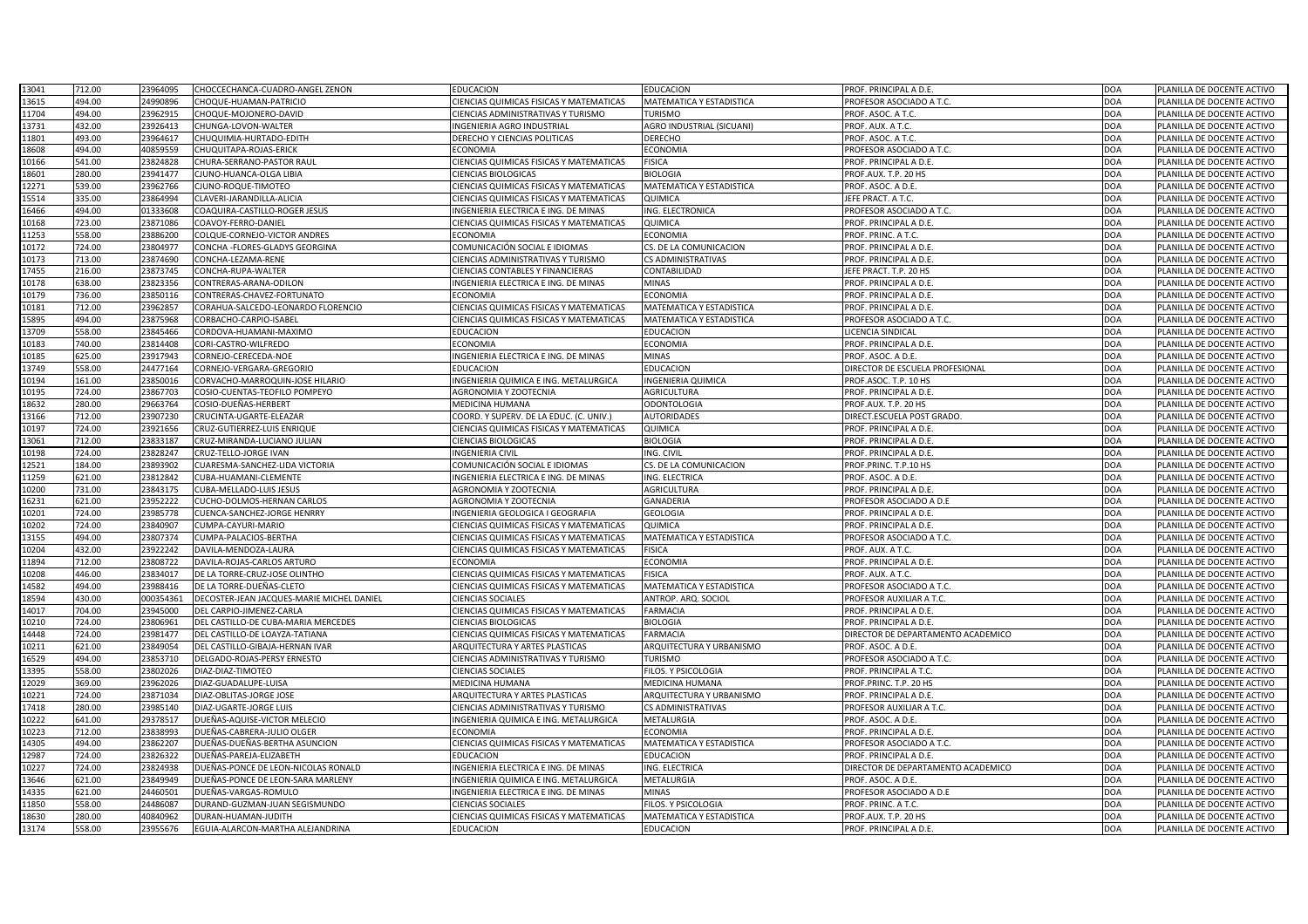| 10234 | 729.00           | 23853228<br><b>ENCISO-RODAS-LAURO</b>                 | CIENCIAS QUIMICAS FISICAS Y MATEMATICAS                    | INFORMATICA                               | DIRECTOR DE DEPARTAMENTO ACADEMICO                    | <b>DOA</b>               | PLANILLA DE DOCENTE ACTIVO                               |
|-------|------------------|-------------------------------------------------------|------------------------------------------------------------|-------------------------------------------|-------------------------------------------------------|--------------------------|----------------------------------------------------------|
| 12408 | 712.00           | 23809533<br>ESCALANTE-GUTIERREZ-JOSEFINA              | INGENIERIA GEOLOGICA I GEOGRAFIA                           | <b>GEOLOGIA</b>                           | PROF. PRINCIPAL A D.E.                                | <b>DOA</b>               | PLANILLA DE DOCENTE ACTIVO                               |
| 14096 | 184.00           | 10437894<br>ESCALANTE-GUZMAN-RUBEN DARIO              | <b>MEDICINA HUMANA</b>                                     | MEDICINA HUMANA                           | PROF.PRINC. T.P.10 HS                                 | <b>DOA</b>               | PLANILLA DE DOCENTE ACTIVO                               |
| 11711 | 494.00           | 23847338<br>ESCOBAR-MASIAS-JUAN PABLO                 | <b>INGENIERIA CIVIL</b>                                    | ING. CIVIL                                | PROF. ASOC. A T.C.                                    | <b>DOA</b>               | PLANILLA DE DOCENTE ACTIVO                               |
| 10238 | 715.00           | 23821020<br>ESCOBAR-MEDRANO-JORGE ENRIQUE             | <b>CIENCIAS SOCIALES</b>                                   | <b>HISTORIA</b>                           | PROF. PRINCIPAL A D.E.                                | <b>DOA</b>               | PLANILLA DE DOCENTE ACTIVO                               |
| 10239 | 704.00           | 23846909<br>ESCOBEDO-ZAPANA-ROMULO                    | INGENIERIA GEOLOGICA I GEOGRAFIA                           | <b>GEOLOGIA</b>                           | PROF. PRINCIPAL A D.E.                                | <b>DOA</b>               | PLANILLA DE DOCENTE ACTIVO                               |
| 10240 | 724.00           | 23827043<br>ESPEZUA-DE LEZAMA-JUDITH GLADIS           | ENFERMERIA                                                 | ENFERMERIA                                | PROF. PRINCIPAL A D.E.                                | <b>DOA</b>               | PLANILLA DE DOCENTE ACTIVO                               |
| 10241 | 621.00           | 23848696<br>ESPINOZA-BECERRA-ELISEO                   | <b>CIENCIAS BIOLOGICAS</b>                                 | <b>BIOLOGIA</b>                           | PROF. ASOC. A D.E.                                    | <b>DOA</b>               | PLANILLA DE DOCENTE ACTIVO                               |
| 12780 | 621.00           | 23826797<br>ESPINOZA-CARRASCO-HELDY YIYI              | <b>CIENCIAS BIOLOGICAS</b>                                 | <b>BIOLOGIA</b>                           | DIR.INSTIT.INVESTIG.DE LA FACULTAD                    | <b>DOA</b>               | PLANILLA DE DOCENTE ACTIVO                               |
| 10243 | 721.00           | 23993609<br>ESPINOZA-DIAZ-BLANCA                      | <b>ENFERMERIA</b>                                          | <b>ENFERMERIA</b>                         | PROF. PRINCIPAL A D.E.                                | <b>DOA</b>               | PLANILLA DE DOCENTE ACTIVO                               |
| 10245 | 712.00           | 23819854<br>ESPINOZA-SANTOYO-JESUS CARLOS             | CIENCIAS QUIMICAS FISICAS Y MATEMATICAS                    | QUIMICA                                   | PROF. PRINCIPAL A D.E.                                | <b>DOA</b>               | PLANILLA DE DOCENTE ACTIVO                               |
| 10246 | 736.00           | 23955606<br>ESQUIVEL-ZAMORA-MARTIN WASHINGTON         | <b>INGENIERIA CIVIL</b>                                    | ING. CIVIL                                | PROF. PRINCIPAL A D.E.                                | <b>DOA</b>               | PLANILLA DE DOCENTE ACTIVO                               |
| 15861 | 335.00           | 23992911<br>ESTRADA-CALDERON-VICENTE VIRGILIO         | INGENIERIA QUIMICA E ING. METALURGICA                      | METALURGIA                                | JEFE PRACT. A T.C.                                    | <b>DOA</b>               | PLANILLA DE DOCENTE ACTIVO                               |
| 17417 | 621.00           | ESTRADA-ZUÑIGA-ANDRES CORSINO<br>29617582             | AGRONOMIA Y ZOOTECNIA                                      | <b>GANADERIA</b>                          | PROFESOR ASOCIADO A D.E                               | <b>DOA</b>               | PLANILLA DE DOCENTE ACTIVO                               |
| 10250 | 742.00           | 23816275<br>FARFAN-ANGULO-LUCIO VALENTIN              | CIENCIAS QUIMICAS FISICAS Y MATEMATICAS                    | MATEMATICA Y ESTADISTICA                  | PROF. PRINCIPAL A D.E.                                | <b>DOA</b>               | PLANILLA DE DOCENTE ACTIVO                               |
| 10253 | 558.00           | 23842755<br>FARFAN-ESCALANTE-GUIDO ELIAS              | CIENCIAS QUIMICAS FISICAS Y MATEMATICAS                    | MATEMATICA Y ESTADISTICA                  | PROF. PRINCIPAL A T.C.                                | <b>DOA</b>               | PLANILLA DE DOCENTE ACTIVO                               |
| 15732 | 494.00           | 23861243<br>FARFAN-GOMEZ-ELIAS                        | CIENCIAS CONTABLES Y FINANCIERAS                           | CONTABILIDAD                              | PROFESOR ASOCIADO A T.C.                              | <b>DOA</b>               | PLANILLA DE DOCENTE ACTIVO                               |
| 16262 | 494.00           | 23920590<br>FARFAN-MACHACA-YHENI                      | CIENCIAS QUIMICAS FISICAS Y MATEMATICAS                    | MATEMATICA Y ESTADISTICA                  | PROFESOR ASOCIADO A T.C.                              | <b>DOA</b>               | PLANILLA DE DOCENTE ACTIVO                               |
| 10256 | 712.00           | 23956880<br>FARFAN-YEPEZ-JOSE JULIO                   | INGENIERIA QUIMICA E ING. METALURGICA                      | METALURGIA                                | PROF. PRINCIPAL A D.E.                                | <b>DOA</b>               | PLANILLA DE DOCENTE ACTIVO                               |
| 10259 | 712.00           | 23873272<br>FERNANDEZ BACA-VIDAL-CARLOS               | <b>INGENIERIA CIVIL</b>                                    | ING. CIVIL                                | PROF. PRINCIPAL A D.E.                                | <b>DOA</b>               | PLANILLA DE DOCENTE ACTIVO                               |
| 12225 | 558.00           | 23963319<br>FIGUEROA-MUJICA-RAMON                     | <b>MEDICINA HUMANA</b>                                     | MEDICINA HUMANA                           | PROF. PRINCIPAL A T.C.                                | <b>DOA</b>               | PLANILLA DE DOCENTE ACTIVO                               |
| 14124 | 494.00           | 23988087<br>FIGUEROA-VARGAS-KATIUSKA                  | CIENCIAS QUIMICAS FISICAS Y MATEMATICAS                    | <b>FARMACIA</b>                           | PROFESOR ASOCIADO A T.C.                              | <b>DOA</b>               | PLANILLA DE DOCENTE ACTIVO                               |
| 14855 | 704.00           | 23827874<br><b>LORES-CAPARO-ERWIC</b>                 | <b>ARQUITECTURA Y ARTES PLASTICAS</b>                      | ARQUITECTURA Y URBANISMO                  | PROF. PRINCIPAL A D.E.                                | <b>DOA</b>               | PLANILLA DE DOCENTE ACTIVO                               |
| 13994 | 558.00           | 10287057<br>LORES-PACHECO-LINO PRISCILIANO            | CIENCIAS QUIMICAS FISICAS Y MATEMATICAS                    | <b>INFORMATICA</b>                        | JEFE OFICINA DE SERV.ACADEMICOS                       | <b>DOA</b>               | PLANILLA DE DOCENTE ACTIVO                               |
| 12200 | 745.00           | 23853023<br>FRANCO-MENDEZ-CARLOS REYNALDO             | INGENIERIA ELECTRICA E ING. DE MINAS                       | <b>MINAS</b>                              | PROF. PRINCIPAL A D.E.                                | <b>DOA</b>               | PLANILLA DE DOCENTE ACTIVO                               |
| 10272 | 704.00           | 23852200<br>GALIANO-SANCHEZ-WASHINGTON HILARIO        | <b>CIENCIAS BIOLOGICAS</b>                                 | <b>BIOLOGIA</b>                           | PROF. PRINCIPAL A D.E.                                | <b>DOA</b>               | PLANILLA DE DOCENTE ACTIVO                               |
| 12776 | 621.00           | 23885949<br>GALLEGOS-GONGORA-MARIO IVAN               | ARQUITECTURA Y ARTES PLASTICAS                             | ARQUITECTURA Y URBANISMO                  | ICENC.X CAPACIT.OFICIALIZADA                          | <b>DOA</b>               | PLANILLA DE DOCENTE ACTIVO                               |
| 18631 | 280.00           | 23937290<br>GAMARRA-CONTRERAS-MARCO ANTONIO           | MEDICINA HUMANA                                            | MEDICINA HUMANA                           | PROF.AUX. T.P. 20 HS                                  | <b>DOA</b>               | PLANILLA DE DOCENTE ACTIVO                               |
| 10274 | 707.00           | 23873087<br>GAMARRA-DURAND-ADRIEL                     | <b>INGENIERIA CIVIL</b>                                    | ING. CIVIL                                | PROF. PRINCIPAL A D.E.                                | <b>DOA</b>               | PLANILLA DE DOCENTE ACTIVO                               |
| 10276 | 736.00           | 23886660<br>GAMARRA-GONGORA-GUIULFO                   | CIENCIAS QUIMICAS FISICAS Y MATEMATICAS                    | QUIMICA                                   | PROF. PRINCIPAL A D.E.                                | <b>DOA</b>               | PLANILLA DE DOCENTE ACTIVO                               |
| 10277 | 712.00           | 23916407<br>GAMARRA-GONGORA-JUAN PABLO                | <b>INGENIERIA CIVIL</b>                                    | ING. CIVIL                                | PROF. PRINCIPAL A D.E.                                | <b>DOA</b>               | PLANILLA DE DOCENTE ACTIVO                               |
| 13223 | 724.00           | 23800556<br>GAMARRA-MOSCOSO-MANUEL ALBERTO            | <b>EDUCACION</b>                                           | <b>EDUCACION</b>                          | PROF. PRINCIPAL A D.E.                                | <b>DOA</b>               | PLANILLA DE DOCENTE ACTIVO                               |
| 12004 | 558.00           | 23872532<br>GAMARRA-SALDIVAR-ENRIQUE                  | CIENCIAS QUIMICAS FISICAS Y MATEMATICAS                    | <b>INFORMATICA</b>                        | PROF. PRINC. A T.C.                                   | <b>DOA</b>               | PLANILLA DE DOCENTE ACTIVO                               |
| 11275 | 674.00           | 23872404<br>GAMARRA-SOTO-FIDEL                        | INGENIERIA QUIMICA E ING. METALURGICA                      | <b>INGENIERIA QUIMICA</b>                 | PROFESOR ASOCIADO A D.E                               | <b>DOA</b>               | PLANILLA DE DOCENTE ACTIVO                               |
| 14093 | 369.00           | 23825626<br>GAMIO-VEGA CENTENO-CARLOS FERNANDO        | <b>MEDICINA HUMANA</b>                                     | <b>MEDICINA HUMANA</b>                    | PROF.PRINC. T.P. 20 HS                                | <b>DOA</b>               | PLANILLA DE DOCENTE ACTIVO                               |
| 13026 | 494.00           | 29390015<br>GARATE-GONGORA-VICTOR VIDAL               | INGENIERIA GEOLOGICA I GEOGRAFIA                           | <b>GEOLOGIA</b>                           | PROFESOR ASOCIADO A T.C.                              | <b>DOA</b>               | PLANILLA DE DOCENTE ACTIVO                               |
| 10278 | 721.00           | 23840989<br>GARCIA-ALFARO-KATIA HERMELINDA            | CIENCIAS QUIMICAS FISICAS Y MATEMATICAS                    | <b>MATEMATICA Y ESTADISTICA</b>           | PROF. PRINCIPAL A D.E.                                | <b>DOA</b>               |                                                          |
|       |                  |                                                       |                                                            |                                           | PROF. PRINCIPAL A D.E.                                |                          | PLANILLA DE DOCENTE ACTIVO                               |
| 13052 | 712.00<br>712.00 | 23833709<br>GARCIA-CAMPANA-GABINO ALBERTO<br>23865624 | COMUNICACIÓN SOCIAL E IDIOMAS                              | CS. DE LA COMUNICACION<br><b>ECONOMIA</b> | PROF. PRINCIPAL A D.E.                                | <b>DOA</b><br><b>DOA</b> | PLANILLA DE DOCENTE ACTIVO<br>PLANILLA DE DOCENTE ACTIVO |
| 11893 | 558.00           | <b>GARCIA-DE MERCADO-RUTH MERCEDES</b>                | <b>ECONOMIA</b><br>CIENCIAS QUIMICAS FISICAS Y MATEMATICAS | <b>FISICA</b>                             | PROF. PRINCIPAL A T.C.                                | <b>DOA</b>               |                                                          |
| 15330 |                  | 40402436<br>GARCIA-ROCA-SAYRI TUPAC                   |                                                            |                                           |                                                       |                          | PLANILLA DE DOCENTE ACTIVO                               |
| 10281 | 719.00           | 23812658<br>GARCIA-TARRAGA-VICTOR ANIBAL              | CIENCIAS CONTABLES Y FINANCIERAS                           | CONTABILIDAD                              | PROF. PRINCIPAL A D.E.                                | <b>DOA</b><br><b>DOA</b> | PLANILLA DE DOCENTE ACTIVO                               |
| 13195 | 621.00           | 23850939<br>GOMEZ-NOBLEGA-ANDRES CORSINO              | INGENIERIA ELECTRICA E ING. DE MINAS                       | <b>MINAS</b>                              | PROF. ASOC. A D.E.                                    |                          | PLANILLA DE DOCENTE ACTIVO                               |
| 13150 | 720.00           | 23894406<br>GONGORA-AMAUT-NERIO                       | CIENCIAS QUIMICAS FISICAS Y MATEMATICAS                    | <b>FARMACIA</b>                           | PROF. PRINCIPAL A D.E.                                | <b>DOA</b>               | PLANILLA DE DOCENTE ACTIVO                               |
| 12256 | 432.00           | 23935494<br>GONZALES-BELLIDO-JANET FRANCISCA          | CIENCIAS QUIMICAS FISICAS Y MATEMATICAS                    | QUIMICA                                   | PROF. AUX. A T.C.                                     | <b>DOA</b>               | PLANILLA DE DOCENTE ACTIVO                               |
| 12575 | 724.00           | 23833826<br>GONZALES-BOZA-JUAN ABEL                   | <b>ECONOMIA</b>                                            | <b>ECONOMIA</b>                           | PROF. PRINCIPAL A D.E.                                | <b>DOA</b>               | PLANILLA DE DOCENTE ACTIVO                               |
| 14638 | 140.00           | 23985622<br>GONZALES-DE LA VEGA-LUIS AGRIPINO         | MEDICINA HUMANA                                            | MEDICINA HUMANA                           | PROF.AUX. T.P. 10 HS                                  | <b>DOA</b>               | PLANILLA DE DOCENTE ACTIVO                               |
| 14462 | 704.00           | 23867853<br>GONZALES-GALLEGOS-DOMINGO                 | <b>AGRONOMIA Y ZOOTECNIA</b>                               | <b>AGRICULTURA</b>                        | PROF. PRINCIPAL A D.E.                                | <b>DOA</b>               | PLANILLA DE DOCENTE ACTIVO                               |
| 12544 | 724.00           | 23872153<br>GONZALES-GAMARRA-DAVID ORLANDO            | CIENCIAS FORESTALES Y MEDIO AMBIENTE                       | CS. FORESTALES I M. AMB. (PTO. MALDONADO) | DIRECTOR DE ESCUELA PROFESIONAL                       | <b>DOA</b>               | PLANILLA DE DOCENTE ACTIVO                               |
| 10296 | 724.00           | 23921290<br>GONZALES-OCHOA-ADRIAN                     | <b>CIENCIAS SOCIALES</b>                                   | FILOS. Y PSICOLOGIA                       | DIRECTOR DE DEPARTAMENTO ACADEMICO                    | <b>DOA</b>               | PLANILLA DE DOCENTE ACTIVO                               |
| 13053 | 637.00           | 23876588<br>GONZALES-PARI-FLORA VIRGINIA              | COMUNICACIÓN SOCIAL E IDIOMAS                              | CS. DE LA COMUNICACION                    | PROF. ASOC. A D.E.                                    | <b>DOA</b>               | PLANILLA DE DOCENTE ACTIVO                               |
| 14463 | 704.00           | 23903799<br>GONZALES-QUISPE-RICARDO                   | AGRONOMIA Y ZOOTECNIA                                      | AGRICULTURA                               | DIRECTOR DE LA UNIDAD DE INVESTIGACION DE LA FACULTAD | <b>DOA</b>               | PLANILLA DE DOCENTE ACTIVO                               |
| 14416 | 704.00           | 23872363<br>GONZALES-SOTA-MARTHA HERMENEGILDA         | <b>ENFERMERIA</b>                                          | <b>ENFERMERIA</b>                         | PROF. PRINCIPAL A D.E.                                | <b>DOA</b>               | PLANILLA DE DOCENTE ACTIVO                               |
| 12222 | 724.00           | 23833249<br>GONZALES-SURCO-FELIX GONZALO              | <b>EDUCACION</b>                                           | <b>EDUCACION</b>                          | PROF. PRINCIPAL A D.E.                                | <b>DOA</b>               | PLANILLA DE DOCENTE ACTIVO                               |
| 13460 | 621.00           | 23905749<br>GONZALES-VARGAS-MARIO                     | INGENIERIA ELECTRICA E ING. DE MINAS                       | ING. ELECTRICA                            | PROF. ASOC. A D.E.                                    | <b>DOA</b>               | PLANILLA DE DOCENTE ACTIVO                               |
| 18613 | 280.00           | 23999685<br>GONZALEZ-GONZALEZ-YURI ANTONIO            | CIENCIAS QUIMICAS FISICAS Y MATEMATICAS                    | <b>FISICA</b>                             | PROF.AUX. T.P. 20 HS                                  | <b>DOA</b>               | PLANILLA DE DOCENTE ACTIVO                               |
| 15489 | 335.00           | 23833619<br>GONZALEZ-VERGARA-JUVENAL RAMIRO           | CIENCIAS ADMINISTRATIVAS Y TURISMO                         | CS ADMINISTRATIVAS                        | JEFE PRACT. A T.C.                                    | <b>DOA</b>               | PLANILLA DE DOCENTE ACTIVO                               |
| 14870 | 369.00           | 23842238<br>GRAJEDA-ANCCA-PABLO FIDEL                 | MEDICINA HUMANA                                            | MEDICINA HUMANA                           | PROF.PRINC. T.P. 20 HS                                | <b>DOA</b>               | PLANILLA DE DOCENTE ACTIVO                               |
| 12070 | 575.00           | 23951083<br>GUILLERMO-ESPINOZA-JORGE WASHINTON        | CIENCIAS CONTABLES Y FINANCIERAS                           | CONTABILIDAD                              | DIRECTOR DE DEPARTAMENTO ACADEMICO                    | <b>DOA</b>               | PLANILLA DE DOCENTE ACTIVO                               |
| 11709 | 728.00           | 23906692<br>GUTIERREZ-SAMANEZ-SANDRO VIRGILIO         | <b>INGENIERIA CIVIL</b>                                    | ING. CIVIL                                | DIRECTOR DE DEPARTAMENTO ACADEMICO                    | <b>DOA</b>               | PLANILLA DE DOCENTE ACTIVO                               |
| 10308 | 736.00           | 23841824<br>GUTIERREZ-VALER-CRISTINA                  | ARQUITECTURA Y ARTES PLASTICAS                             | ARQUITECTURA Y URBANISMO                  | PROF. PRINCIPAL A D.E.                                | <b>DOA</b>               | PLANILLA DE DOCENTE ACTIVO                               |
| 15204 | 494.00           | 23986456<br>GUZMAN-CACERES-GIOVANNA                   | CIENCIAS QUIMICAS FISICAS Y MATEMATICAS                    | <b>FISICA</b>                             | PROFESOR ASOCIADO A T.C.                              | <b>DOA</b>               | PLANILLA DE DOCENTE ACTIVO                               |
| 11287 | 712.00           | 23882339<br>GUZMAN-CALDERON-PEDRO LEONEL              | COMUNICACIÓN SOCIAL E IDIOMAS                              | CS. DE LA COMUNICACION                    | SECRETARIO ACADEMICO ADMINISTRATIVO                   | <b>DOA</b>               | PLANILLA DE DOCENTE ACTIVO                               |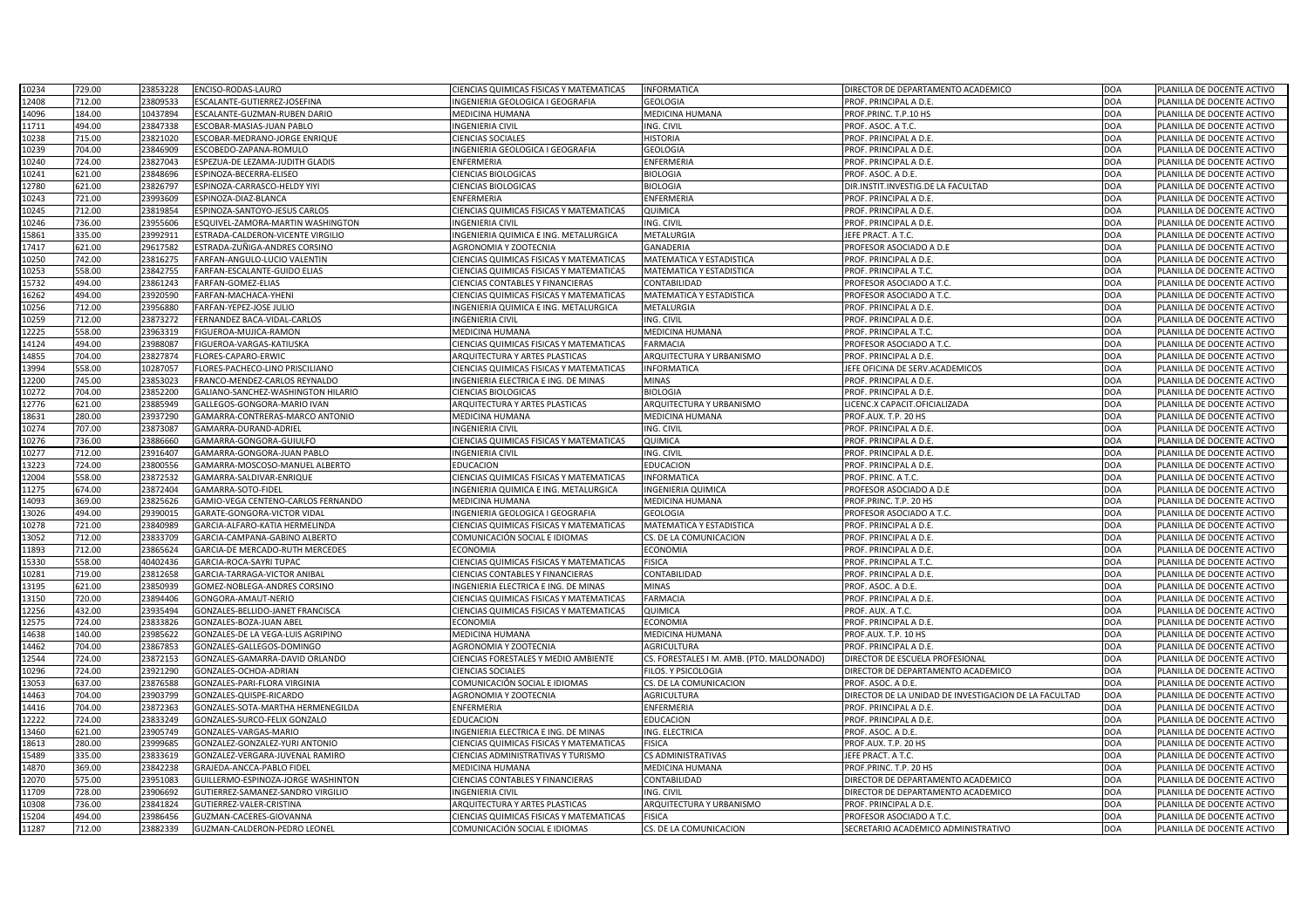| 11795          | 494.00           | 23924116             | GUZMAN-HUAMAN-MARIO OSWALDO                  | CIENCIAS QUIMICAS FISICAS Y MATEMATICAS             | <b>FISICA</b>                             | PROFESOR ASOCIADO A T.C.                         | DOA                      | PLANILLA DE DOCENTE ACTIVO                               |
|----------------|------------------|----------------------|----------------------------------------------|-----------------------------------------------------|-------------------------------------------|--------------------------------------------------|--------------------------|----------------------------------------------------------|
| 13093          | 494.00           | 23872457             | HARO-PAZ-EMILIANO LEONCIO                    | CIENCIAS ADMINISTRATIVAS Y TURISMO                  | <b>CS ADMINISTRATIVAS</b>                 | PROFESOR ASOCIADO A T.C                          | DOA                      | PLANILLA DE DOCENTE ACTIVO                               |
| 10315          | 724.00           | 23852634             | HERRERA-DELGADO-SONIA MARTINA                | ARQUITECTURA Y ARTES PLASTICAS                      | ARQUITECTURA Y URBANISMO                  | PROF. PRINCIPAL A D.E.                           | <b>DOA</b>               | PLANILLA DE DOCENTE ACTIVO                               |
| 18628          | 430.00           | 23934173             | HERRERA-VARGAS-MARCO ANTONIO                 | CIENCIAS QUIMICAS FISICAS Y MATEMATICAS             | MATEMATICA Y ESTADISTICA                  | PROFESOR AUXILIAR A T.C.                         | DOA                      | PLANILLA DE DOCENTE ACTIVO                               |
| 10317          | 324.00           | 23839525             | HIDALGO-RAMIREZ-FELIX ALFONSO                | MEDICINA HUMANA                                     | <b>MEDICINA HUMANA</b>                    | PROF.ASOC.T.P. 20 HS                             | <b>DOA</b>               | PLANILLA DE DOCENTE ACTIVO                               |
| 13407          | 162.00           | 23882387             | HINOJOSA-ACCOSTUPA-BRAULIO                   | CIENCIAS CONTABLES Y FINANCIERAS                    | CONTABILIDAD                              | PROF.ASOC. T.P. 10 HS                            | DOA                      | PLANILLA DE DOCENTE ACTIVO                               |
| 13024          | 162.00           | 23983383             | HINOJOSA-VELAZCO-OSCAR DARIO                 | MEDICINA HUMANA                                     | <b>MEDICINA HUMANA</b>                    | PROF.ASOC. T.P. 10 HS                            | <b>DOA</b>               | PLANILLA DE DOCENTE ACTIVO                               |
| 15682          | 558.00           | 23904134             | HOLGADO-ABARCA-FEDERICO                      | CIENCIAS CONTABLES Y FINANCIERAS                    | CONTABILIDAD                              | PROF. PRINCIPAL A T.C.                           | DOA                      | PLANILLA DE DOCENTE ACTIVO                               |
| 10321          | 712.00           | 23965603             | HOLGADO-CANALES-MARIA GUADALUPE              | ENFERMERIA                                          | ENFERMERIA                                | PROF. PRINCIPAL A D.E.                           | <b>DOA</b>               | PLANILLA DE DOCENTE ACTIVO                               |
| 11708          | 494.00           | 23830810             | HOLGADO-ESCALANTE-GUIDO EULOGIO              | <b>INGENIERIA CIVIL</b>                             | ING. CIVIL                                | PROFESOR ASOCIADO A T.C.                         | <b>DOA</b>               | PLANILLA DE DOCENTE ACTIVO                               |
| 12174          | 704.00           | 23912951             | HOLGADO-ROJAS-MARIA ENCARNACION              | CIENCIAS BIOLOGICAS                                 | <b>BIOLOGIA</b>                           | PROF. PRINCIPAL A D.E.                           | <b>DOA</b>               | PLANILLA DE DOCENTE ACTIVO                               |
| 10322          | 558.00           | 23849670             | HOLGUIN-SEGOVIA-ALEJANDRINO DONATO           | CIENCIAS QUIMICAS FISICAS Y MATEMATICAS             | <b>MATEMATICA Y ESTADISTICA</b>           | PROF. PRINCIPAL A T.C.                           | <b>DOA</b>               | PLANILLA DE DOCENTE ACTIVO                               |
|                | 727.00           | 23963424             | HUACALLO-PACHECO-EDGAR                       | INGENIERIA GEOLOGICA I GEOGRAFIA                    | <b>GEOLOGIA</b>                           | PROF. PRINCIPAL A D.E.                           | <b>DOA</b>               |                                                          |
| 10323<br>14889 | 335.00           | 01510119             | HUACASI-CUTIPA-ROBERTO LEONIDAS              | COMUNICACIÓN SOCIAL E IDIOMAS                       | CS. DE LA COMUNICACION                    | JEFE PRACT. A T.C.                               | <b>DOA</b>               | PLANILLA DE DOCENTE ACTIVO<br>PLANILLA DE DOCENTE ACTIVO |
|                | 707.00           | 23880177             | HUACOTO-TAPIA-RAUL                           | CIENCIAS QUIMICAS FISICAS Y MATEMATICAS             | <b>FISICA</b>                             | PROF. PRINCIPAL A D.E.                           | <b>DOA</b>               | PLANILLA DE DOCENTE ACTIVO                               |
| 10324          |                  |                      |                                              |                                                     |                                           |                                                  |                          |                                                          |
| 18614          | 430.00           | 25320152             | HUAMAN-CUSIHUAMAN-ABRAHAM                    | CIENCIAS QUIMICAS FISICAS Y MATEMATICAS             | <b>FISICA</b>                             | PROFESOR AUXILIAR A T.C.                         | DOA                      | PLANILLA DE DOCENTE ACTIVO                               |
| 11292          | 439.00           | 23830626             | HUAMAN-HUAYTA-DIEGO ESTANISLAO               | CIENCIAS QUIMICAS FISICAS Y MATEMATICAS             | <b>MATEMATICA Y ESTADISTICA</b>           | PROF. AUX. A T.C.                                | <b>DOA</b>               | PLANILLA DE DOCENTE ACTIVO                               |
| 13630          | 621.00           | 31044739             | HUAMAN-MIRANDA-GUIDO VICENTE                 | AGRONOMIA Y ZOOTECNIA                               | <b>AGRICULTURA</b>                        | PROF. ASOC. A D.E.                               | DOA                      | PLANILLA DE DOCENTE ACTIVO                               |
| 10326          | 621.00           | 23962721             | HUAMAN-MORALES-ESTELA                        | CIENCIAS QUIMICAS FISICAS Y MATEMATICAS             | <b>FISICA</b>                             | PROFESOR ASOCIADO A D.E                          | <b>DOA</b>               | PLANILLA DE DOCENTE ACTIVO                               |
| 14380          | 280.00           | 23995498             | HUAMAN-VALENCIA-ALFONSO JESUS                | NGENIERIA ELECTRICA E ING. DE MINAS                 | ING. MECANICA                             | PROF.AUX. T.P. 20 HS                             | DOA                      | PLANILLA DE DOCENTE ACTIVO                               |
| 12370          | 324.00           | 23951054             | HUAMAN-VILLEGAS-CLORINDA                     | MEDICINA HUMANA                                     | <b>MEDICINA HUMANA</b>                    | PROF.ASOC.T.P. 20 HS                             | DOA                      | PLANILLA DE DOCENTE ACTIVO                               |
| 13038          | 575.00           | 24289587             | HURTADO-HUAMAN-FELIX                         | <b>AGRONOMIA Y ZOOTECNIA</b>                        | <b>AGRICULTURA</b>                        | PROF. PRINCIPAL A D.E.                           | <b>DOA</b>               | PLANILLA DE DOCENTE ACTIVO                               |
| 10331          | 731.00           | 23962113             | HURTADO-PEREZ-ARNALDO MARIO                  | NGENIERIA QUIMICA E ING. METALURGICA                | <b>INGENIERIA QUIMICA</b>                 | DIRECTOR DE DEPARTAMENTO ACADEMICO               | DOA                      | PLANILLA DE DOCENTE ACTIVO                               |
| 11849          | 494.00           | 23805872             | IBARRA - ZAMBRANO-WALDO ELIO                 | CIENCIAS QUIMICAS FISICAS Y MATEMATICAS             | <b>INFORMATICA</b>                        | PROFESOR ASOCIADO A T.C.                         | DOA                      | PLANILLA DE DOCENTE ACTIVO                               |
| 10334          | 716.00           | 23827227             | JANQUI-GUZMAN-ARTEMIO                        | NGENIERIA ELECTRICA E ING. DE MINAS                 | ING. ELECTRICA                            | DIRECTOR DE ESCUELA PROFESIONAL                  | DOA                      | PLANILLA DE DOCENTE ACTIVO                               |
| 10337          | 724.00           | 23874682             | JARA-MOSCOSO-MARY NORMA                      | CIENCIAS BIOLOGICAS                                 | <b>BIOLOGIA</b>                           | PROF. PRINCIPAL A D.E.                           | <b>DOA</b>               | PLANILLA DE DOCENTE ACTIVO                               |
| 15856          | 494.00           | 23990082             | JAVIER-RAMOS-ROSA MARIA                      | ENFERMERIA                                          | ENFERMERIA                                | PROFESOR ASOCIADO A T.C.                         | <b>DOA</b>               | PLANILLA DE DOCENTE ACTIVO                               |
| 15854          | 430.00           | 23936715             | JIMENEZ-AGUILAR-CATALINA                     | AGRONOMIA Y ZOOTECNIA                               | AGRICULTURA                               | PROF. AUX. A T.C.                                | DOA                      | PLANILLA DE DOCENTE ACTIVO                               |
| 15760          | 621.00           | 02431106             | JIMENEZ-PAREDES-CAYREL GENOVEVA              | ENFERMERIA                                          | ENFERMERIA                                | PROFESOR ASOCIADO A D.E                          | <b>DOA</b>               | PLANILLA DE DOCENTE ACTIVO                               |
| 13750          | 430.00           | 08275751             | JIMENEZ-TRONCOSO-LUIS                        | INGENIERIA ELECTRICA E ING. DE MINAS                | ING. ELECTRONICA                          | PROFESOR ASOCIADO A T.C.                         | DOA                      | PLANILLA DE DOCENTE ACTIVO                               |
| 10339          | 712.00           | 23805495             | JORDAN-PALOMINO-TEOFILO                      | CIENCIAS ADMINISTRATIVAS Y TURISMO                  | CS ADMINISTRATIVAS                        | PROF. PRINCIPAL A D.E.                           | <b>DOA</b>               | PLANILLA DE DOCENTE ACTIVO                               |
|                |                  |                      |                                              |                                                     |                                           |                                                  |                          |                                                          |
|                | 558.00           | 23847536             | JORGE-ROJAS-BERNARDO                         | INGENIERIA AGRO INDUSTRIAL                          | AGRO INDUSTRIAL (SICUANI)                 | PROF. PRINC. A T.C.                              | <b>DOA</b>               | PLANILLA DE DOCENTE ACTIVO                               |
| 13369<br>10340 | 712.00           | 23884606             | KEHUARUCHO-CARDENAS-DOMINGO WALTER           | CIENCIAS QUIMICAS FISICAS Y MATEMATICAS             | <b>FISICA</b>                             | PROF. PRINCIPAL A D.E.                           | <b>DOA</b>               | PLANILLA DE DOCENTE ACTIVO                               |
| 10344          | 727.00           | 24367065             | LADRON DE GUEVARA-RODRIGUEZ-OSCAR            | COORD. Y SUPERV. DE LA EDUC. (C. UNIV.)             | <b>AUTORIDADES</b>                        | DECANO DE LA FACULTAD                            | <b>DOA</b>               | PLANILLA DE DOCENTE ACTIVO                               |
| 14441          | 558.00           | 23806381             | LAGOS-AEDO-GLADYS                            | <b>CIENCIAS SOCIALES</b>                            | ANTROP. ARQ. SOCIOL                       | PROF. PRINCIPAL A T.C.                           | <b>DOA</b>               | PLANILLA DE DOCENTE ACTIVO                               |
| 14897          | 558.00           | 23951536             | LAQUIHUANACO-LOZA-FELIPE SANTIAGO            | <b>MEDICINA HUMANA</b>                              | <b>ODONTOLOGIA</b>                        | DIRECTOR DE DEPARTAMENTO ACADEMICO               | <b>DOA</b>               | PLANILLA DE DOCENTE ACTIVO                               |
| 14438          | 494.00           | 23944076             | LARA-DIAZ DEL OLMO-ZULMA VIRGINIA            | CIENCIAS QUIMICAS FISICAS Y MATEMATICAS             | QUIMICA                                   | PROFESOR ASOCIADO A T.C.                         | DOA                      | PLANILLA DE DOCENTE ACTIVO                               |
| 10346          | 724.00           | 25185004             | LATORRE-ESCALANTE-LIBIO RICARDO              | CIENCIAS QUIMICAS FISICAS Y MATEMATICAS             | <b>FISICA</b>                             | PROF. PRINCIPAL A D.E.                           | DOA                      | PLANILLA DE DOCENTE ACTIVO                               |
| 10347          | 724.00           | 23849024             | LATORRE-VALDEIGLESIAS-ZENON                  | CIENCIAS CONTABLES Y FINANCIERAS                    | CONTABILIDAD                              | DIRECTOR DE ESCUELA PROFESIONAL                  | <b>DOA</b>               | PLANILLA DE DOCENTE ACTIVO                               |
| 10348          | 731.00           | 23828214             | LAU-PACHECO-MANUEL                           | INGENIERIA ELECTRICA E ING. DE MINAS                | ING. ELECTRICA                            | PROF. PRINCIPAL A D.E.                           | DOA                      | PLANILLA DE DOCENTE ACTIVO                               |
| 18851          | 280.00           | 23924702             | LAVILLA-ABARCA-FRANCISCA                     | EDUCACION                                           | <b>EDUCACION - SEDE ESPINAR</b>           | PROF.AUX. T.P. 20 HS                             | DOA                      | PLANILLA DE DOCENTE ACTIVO                               |
| 11848          | 494.00           | 24710730             | LAVILLA-ILLANES-JUSTO BERNARDINO             | CIENCIAS QUIMICAS FISICAS Y MATEMATICAS             | <b>MATEMATICA Y ESTADISTICA</b>           | PROFESOR ASOCIADO A T.C.                         | DOA                      | PLANILLA DE DOCENTE ACTIVO                               |
| 14896          | 215.00           | 24684160             | LAZO-ALVAREZ-JULIO                           | MEDICINA HUMANA                                     | <b>ODONTOLOGIA</b>                        | PROF.ASOC. T.P. 10 HS                            | DOA                      | PLANILLA DE DOCENTE ACTIVO                               |
| 13993          | 335.00           | 23801349             | LECHUGA-CANAL-WASHINGTON JULIO               | INGENIERIA QUIMICA E ING. METALURGICA               | <b>INGENIERIA QUIMICA</b>                 | PROFESOR AUXILIAR A T.C.                         | <b>DOA</b>               | PLANILLA DE DOCENTE ACTIVO                               |
| 13326          | 335.00           | 23888208             | LECHUGA-CHACON-ANA MARIA                     | CIENCIAS QUIMICAS FISICAS Y MATEMATICAS             | <b>QUIMICA</b>                            | PROF. AUX. A T.C.                                | DOA                      | PLANILLA DE DOCENTE ACTIVO                               |
| 14081          | 724.00           | 23837499             | LINARES-SANTOS-DANIEL ALEJANDRO              | CIENCIAS ADMINISTRATIVAS Y TURISMO                  | <b>CS ADMINISTRATIVAS</b>                 | PROF. PRINCIPAL A D.E.                           | <b>DOA</b>               | PLANILLA DE DOCENTE ACTIVO                               |
|                | 712.00           | 23902170             | LIZARRAGA-VALENCIA-LUIS JUSTINO              | <b>AGRONOMIA Y ZOOTECNIA</b>                        | <b>AGRICULTURA</b>                        | PROF. PRINCIPAL A D.E.                           | DOA                      | PLANILLA DE DOCENTE ACTIVO                               |
| 11818          |                  |                      |                                              |                                                     |                                           |                                                  |                          |                                                          |
| 13672          | 432.00           | 23825404             | LLACTA-MORVELI-ENRIQUETA                     | <b>CIENCIAS SOCIALES</b>                            | <b>HISTORIA</b>                           | PROF. AUX. A T.C.                                | <b>DOA</b>               | PLANILLA DE DOCENTE ACTIVO                               |
| 12247          | 692.00           | 24461500             | LLAMOCCA-VIVANCO-RUBEN                       | INGENIERIA ELECTRICA E ING. DE MINAS                | <b>MINAS</b>                              | PROF. ASOC. A D.E.                               | DOA                      | PLANILLA DE DOCENTE ACTIVO                               |
| 10355          | 725.00           | 23829491             | LOAIZA-CUBA-WILBERT JULIO                    | INGENIERIA ELECTRICA E ING. DE MINAS                | ING. ELECTRICA                            | PROF. PRINCIPAL A D.E.                           | DOA                      | PLANILLA DE DOCENTE ACTIVO                               |
| 10358          | 731.00           | 24476965             | LOAIZA-DE PAZ-AURORA                         | CIENCIAS QUIMICAS FISICAS Y MATEMATICAS             | QUIMICA                                   | PROF. PRINCIPAL A D.E.                           | <b>DOA</b>               | PLANILLA DE DOCENTE ACTIVO                               |
| 10357          | 712.00           | 25186611             | LOAIZA-MIRANDA-EDMUNDO ROBERTO               | <b>AGRONOMIA Y ZOOTECNIA</b>                        | <b>GANADERIA</b>                          | PROF. PRINCIPAL A D.E.                           | DOA                      | PLANILLA DE DOCENTE ACTIVO                               |
| 10359          | 715.00           | 23806261             | LOAIZA-ORTIZ-ESVEN                           | INGENIERIA QUIMICA E ING. METALURGICA               | <b>INGENIERIA QUIMICA</b>                 | DIRECTOR DE ESCUELA PROFESIONAL                  | <b>DOA</b>               | PLANILLA DE DOCENTE ACTIVO                               |
| 13219          | 712.00           | 23892143             | LOAIZA-ORTIZ-ZORAIDA                         | COMUNICACIÓN SOCIAL E IDIOMAS                       | CS. DE LA COMUNICACION                    | PROF. PRINCIPAL A D.E.                           | DOA                      | PLANILLA DE DOCENTE ACTIVO                               |
| 10360          | 721.00           | 2387054              | LOAIZA-SCHIAFFINO-CARLOS HUGO                | <b>INGENIERIA CIVIL</b>                             | ING. CIVIL                                | PROF. PRINCIPAL A D.E.                           | <b>DOA</b>               | PLANILLA DE DOCENTE ACTIVO                               |
| 13318          | 558.00           | 23834214             | LOPEZ-DURAND-VICTOR                          | <b>AGRONOMIA Y ZOOTECNIA</b>                        | <b>AGRICULTURA</b>                        | PROF. PRINCIPAL A T.C.                           | <b>DOA</b>               | PLANILLA DE DOCENTE ACTIVO                               |
| 13345          | 493.90           | 23923900             | LOPEZ-ZAPANA-RONALD LUIS                     | INGENIERIA GEOLOGICA I GEOGRAFIA                    | <b>GEOLOGIA</b>                           | PROF. ASOC. A T.C.                               | <b>DOA</b>               | PLANILLA DE DOCENTE ACTIVO                               |
| 16019          | 704.00           | 2385959              | LUIZAR-OBREGON-CELINA                        | CIENCIAS QUIMICAS FISICAS Y MATEMATICAS             | QUIMICA                                   | PROF. PRINCIPAL A D.E.                           | <b>DOA</b>               | PLANILLA DE DOCENTE ACTIVO                               |
| 10368          | 712.00           | 23923754             | LUNA-ROZAS-WILLIAM AMERICO                   | <b>INGENIERIA CIVIL</b>                             | ING. CIVIL                                | PROF. PRINCIPAL A D.E.                           | DOA                      | PLANILLA DE DOCENTE ACTIVO                               |
| 14693          | 108.00           | 23924484             | LUNA-ZUÑIGA-LILIANA                          | DERECHO Y CIENCIAS POLITICAS                        | <b>DERECHO</b>                            | JEFE PRACT.T.P. 10 HS                            | DOA                      | PLANILLA DE DOCENTE ACTIVO                               |
| 14894<br>14122 | 324.00<br>494.00 | 23836369<br>23992814 | LUQUE-FLOREZ-EDWARD<br>MACEDO-GUZMAN-NICOLAS | MEDICINA HUMANA<br>INGENIERIA GEOLOGICA I GEOGRAFIA | <b>MEDICINA HUMANA</b><br><b>GEOLOGIA</b> | PROF.ASOC.T.P. 20 HS<br>PROFESOR ASOCIADO A T.C. | <b>DOA</b><br><b>DOA</b> | PLANILLA DE DOCENTE ACTIVO<br>PLANILLA DE DOCENTE ACTIVO |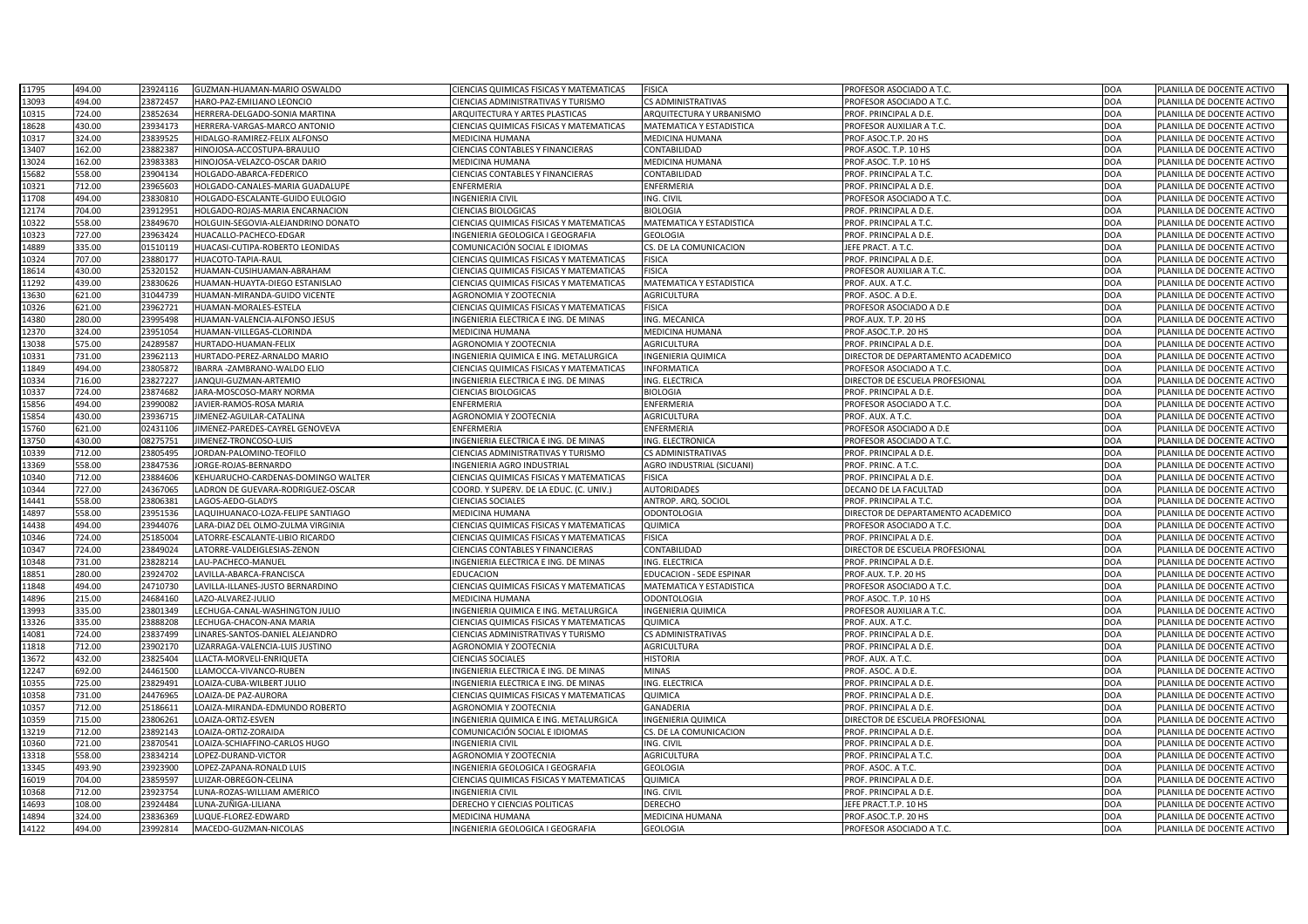| 13675 | 494.00 | 23821894 | MACEDO-SILVA-ARTURO                  | INGENIERIA ELECTRICA E ING. DE MINAS           | ING. MECANICA                    | DIRECTOR DE DEPARTAMENTO ACADEMICO  | <b>DOA</b> | PLANILLA DE DOCENTE ACTIVO |
|-------|--------|----------|--------------------------------------|------------------------------------------------|----------------------------------|-------------------------------------|------------|----------------------------|
| 14120 | 494.00 | 23867218 | MACHACA-BLANCO-EUFEMIA               | <b>CIENCIAS BIOLOGICAS</b>                     | <b>BIOLOGIA</b>                  | PROF. ASOC. A T.C.                  | <b>DOA</b> | PLANILLA DE DOCENTE ACTIVO |
| 10370 | 712.00 | 23838317 | MACHACA-MAMANI-ABRAHAM FILIBERTO     | <b>AGRONOMIA Y ZOOTECNIA</b>                   | <b>GANADERIA</b>                 | DIRECTOR DE DEPARTAMENTO ACADEMICO  | <b>DOA</b> | PLANILLA DE DOCENTE ACTIVO |
| 10371 | 724.00 | 23830621 | MADERA-TUPAYACHI-ELENA EMPERATRIZ    | <b>CIENCIAS BIOLOGICAS</b>                     | <b>BIOLOGIA</b>                  | DIRECTOR DE DEPARTAMENTO ACADEMICO  | <b>DOA</b> | PLANILLA DE DOCENTE ACTIVO |
| 10373 | 712.00 | 23983784 | MAGUIÑA-RONDAN-SIMEONA ESTILISTA     | CIENCIAS QUIMICAS FISICAS Y MATEMATICAS        | <b>MATEMATICA Y ESTADISTICA</b>  | PROF. PRINCIPAL A D.E.              | <b>DOA</b> | PLANILLA DE DOCENTE ACTIVO |
| 10374 | 712.00 | 23822559 | MALDONADO-FARFAN-AMANDA ROSA         | INGENIERIA QUIMICA E ING. METALURGICA          | <b>INGENIERIA QUIMICA</b>        | PROF. PRINCIPAL A D.E.              | <b>DOA</b> | PLANILLA DE DOCENTE ACTIVO |
| 18603 | 430.00 | 40022040 | MALPARTIDA-LINARES-JUAN CARLOS       | <b>INGENIERIA CIVIL</b>                        | ING. CIVIL                       | PROFESOR AUXILIAR A T.C.            | <b>DOA</b> | PLANILLA DE DOCENTE ACTIVO |
| 14431 | 621.00 | 23902310 | MALPARTIDA-MENDOZA-WENCESLAO         | ARQUITECTURA Y ARTES PLASTICAS                 | ARQUITECTURA Y URBANISMO         | PROF. ASOC. A D.E.                  | <b>DOA</b> | PLANILLA DE DOCENTE ACTIVO |
| 18624 | 280.00 | 2400233  | MAMANI-CASTILLO-ROOSBEL DENNIS       | INGENIERIA ELECTRICA E ING. DE MINAS           | ING. MECANICA                    | PROF.AUX. T.P. 20 HS                | <b>DOA</b> | PLANILLA DE DOCENTE ACTIVO |
| 10380 | 736.00 | 23876507 | MAMANI-PARI-DONATO                   | INGENIERIA ELECTRICA E ING. DE MINAS           | ING. ELECTRICA                   | PROF. PRINCIPAL A D.E.              | <b>DOA</b> | PLANILLA DE DOCENTE ACTIVO |
| 12163 | 720.00 | 23996846 | MAMANI-PARI-FRANCISCO MARIO          | CIENCIAS QUIMICAS FISICAS Y MATEMATICAS        | <b>MATEMATICA Y ESTADISTICA</b>  | PROF. PRINCIPAL A D.E.              | <b>DOA</b> | PLANILLA DE DOCENTE ACTIVO |
| 10383 | 621.00 | 23837291 | MARIACA-VALENZUELA-CONCEPCION        | <b>CIENCIAS BIOLOGICAS</b>                     | <b>BIOLOGIA</b>                  | PROF. ASOC. A D.E.                  | <b>DOA</b> | PLANILLA DE DOCENTE ACTIVO |
| 10384 | 744.00 | 23837555 | MARIN-LOAYZA-JOSE FELIPE             | <b>INGENIERIA CIVIL</b>                        | ING. CIVIL                       | PROF. PRINCIPAL A D.E.              | <b>DOA</b> | PLANILLA DE DOCENTE ACTIVO |
| 13739 | 280.00 | 23858849 | MARROQUIN-MUÑIZ-MARCO ANTONIO        | DERECHO Y CIENCIAS POLITICAS                   | <b>DERECHO</b>                   | PROF.AUX. T.P. 20 HS                | <b>DOA</b> | PLANILLA DE DOCENTE ACTIVO |
| 10389 | 721.00 | 23847057 | MASCO-ARRIOLA-MERY LUZ               | COORD. Y SUPERV. DE LA EDUC. (C. UNIV.)        | <b>INGENIERIA QUIMICA</b>        | DECANO DE LA FACULTAD               | <b>DOA</b> | PLANILLA DE DOCENTE ACTIVO |
| 10391 | 731.00 | 23853084 | MATTOS-OJEDA-EDISON SANTIAGO         | INGENIERIA GEOLOGICA I GEOGRAFIA               | <b>GEOLOGIA</b>                  | PROF. PRINCIPAL A D.E.              | <b>DOA</b> | PLANILLA DE DOCENTE ACTIVO |
| 10392 | 324.00 | 23842924 | MAURICIO-AGURTO-NICOLAS EDGARDO      | <b>MEDICINA HUMANA</b>                         | MEDICINA HUMANA                  | PROF.ASOC.T.P. 20 HS                | <b>DOA</b> | PLANILLA DE DOCENTE ACTIVO |
| 18609 | 280.00 | 23857609 | MAXI-CALLE-JAIME                     | <b>ECONOMIA</b>                                | <b>ECONOMIA</b>                  | PROF.AUX. T.P. 20 HS                | <b>DOA</b> | PLANILLA DE DOCENTE ACTIVO |
| 16134 | 494.00 | 80491489 | MAYHUA-CURO-KELMA RUTH               | <b>CIENCIAS CONTABLES Y FINANCIERAS</b>        | CONTABILIDAD                     | PROFESOR ASOCIADO A T.C.            | <b>DOA</b> | PLANILLA DE DOCENTE ACTIVO |
| 14110 | 494.00 | 23904280 | MAYORGA-CONTRERAS-JUSTINA            | COMUNICACIÓN SOCIAL E IDIOMAS                  | CS. DE LA COMUNICACION           | PROFESOR ASOCIADO A T.C.            | <b>DOA</b> | PLANILLA DE DOCENTE ACTIVO |
| 10394 | 745.00 | 23956885 | MAYTA-LINO-MAXIMO VICTOR             | INGENIERIA ELECTRICA E ING. DE MINAS           | <b>MINAS</b>                     | PROF. PRINCIPAL A D.E.              | <b>DOA</b> | PLANILLA DE DOCENTE ACTIVO |
| 13670 | 724.00 | 23903058 | MEDINA-MARTINEZ-FRANCISCO            | <b>CIENCIAS SOCIALES</b>                       | <b>HISTORIA</b>                  | DIRECTOR DE ESCUELA PROFESIONAL     | <b>DOA</b> | PLANILLA DE DOCENTE ACTIVO |
| 14768 | 324.00 | 23984550 | MEDINA-MIRANDA-KARELIA               | CIENCIAS QUIMICAS FISICAS Y MATEMATICAS        | <b>INFORMATICA</b>               | PROF.ASOC.T.P. 20 HS                | <b>DOA</b> | PLANILLA DE DOCENTE ACTIVO |
| 13168 | 704.00 | 23963530 | MEDINA-SALAS-COSME WILBERT           | COMUNICACIÓN SOCIAL E IDIOMAS                  | CS. DE LA COMUNICACION           | DIRECTOR DE DEPARTAMENTO ACADEMICO  | <b>DOA</b> | PLANILLA DE DOCENTE ACTIVO |
| 13101 | 704.00 | 2381691  | MEDINA-SUYO-LUIS FROILAN             | <b>CIENCIAS SOCIALES</b>                       | <b>HISTORIA</b>                  | PROF. PRINCIPAL A D.E.              | <b>DOA</b> | PLANILLA DE DOCENTE ACTIVO |
| 12043 | 335.00 | 2389877  | <b>MEDINA-VARGAS-ANDRES FERNANDO</b> | CIENCIAS QUIMICAS FISICAS Y MATEMATICAS        | MATEMATICA Y ESTADISTICA         | SECRETARIO ACADEMICO ADMINISTRATIVO | <b>DOA</b> | PLANILLA DE DOCENTE ACTIVO |
| 12596 | 578.00 | 23881501 | MEDRANO-VALENCIA-IVAN CESAR          | CIENCIAS QUIMICAS FISICAS Y MATEMATICAS        | <b>INFORMATICA</b>               | PROFESOR ASOCIADO A T.C.            | <b>DOA</b> | PLANILLA DE DOCENTE ACTIVO |
|       | 621.00 | 23837141 |                                      | INGENIERIA GEOLOGICA I GEOGRAFIA               | <b>GEOLOGIA</b>                  |                                     | <b>DOA</b> | PLANILLA DE DOCENTE ACTIVO |
| 11307 |        |          | MELENDEZ-MORVELI-LUIS ANTONIO        |                                                |                                  | PROFESOR ASOCIADO A D.E             |            |                            |
| 10400 | 738.00 | 23956879 | MELENDEZ-NINA-JUAN FRANCISCO         | INGENIERIA ELECTRICA E ING. DE MINAS           | <b>MINAS</b>                     | PROF. PRINCIPAL A D.E.              | <b>DOA</b> | PLANILLA DE DOCENTE ACTIVO |
| 10402 | 724.00 | 23917189 | MELLADO-VARGAS-OBDULIA               | CIENCIAS QUIMICAS FISICAS Y MATEMATICAS        | QUIMICA                          | PROF. PRINCIPAL A D.E.              | <b>DOA</b> | PLANILLA DE DOCENTE ACTIVO |
| 10404 | 439.00 | 23875815 | MENA-ESCALANTE-RAMON ERNESTO         | INGENIERIA QUIMICA E ING. METALURGICA          | <b>INGENIERIA QUIMICA</b>        | JEFE DE PRACTICAS A D.E.            | <b>DOA</b> | PLANILLA DE DOCENTE ACTIVO |
| 10405 | 439.00 | 23823791 | MENDIGURE-SARMIENTO-ATILIO           | INGENIERIA QUIMICA E ING. METALURGICA          | <b>INGENIERIA QUIMICA</b>        | LICENCIA SINDICAL                   | <b>DOA</b> | PLANILLA DE DOCENTE ACTIVO |
| 10407 | 734.00 | 23848072 | MENDOZA-ABARCA-JUAN WILBERT          | <b>AGRONOMIA Y ZOOTECNIA</b>                   | <b>AGRICULTURA</b>               | PROF. PRINCIPAL A D.E.              | <b>DOA</b> | PLANILLA DE DOCENTE ACTIVO |
| 14039 | 558.00 | 23813741 | MENDOZA-ABARCA-MIGUEL ANGEI          | <b>ECONOMIA</b>                                | <b>ECONOMIA</b>                  | PROF. PRINCIPAL A T.C.              | <b>DOA</b> | PLANILLA DE DOCENTE ACTIVO |
| 18635 | 280.00 | 23964205 | MENDOZA-CANALES-FREDY VICTOR         | <b>MEDICINA HUMANA</b>                         | <b>ODONTOLOGIA</b>               | PROF.AUX. T.P. 20 HS                | <b>DOA</b> | PLANILLA DE DOCENTE ACTIVO |
| 13417 | 335.00 | 23920985 | MENDOZA-MUÑOZ-YANET                  | <b>MEDICINA HUMANA</b>                         | MEDICINA HUMANA                  | PROF. AUX. A T.C.                   | <b>DOA</b> | PLANILLA DE DOCENTE ACTIVO |
| 12610 | 469.00 | 23880984 | MERCADO-RODRIGUEZ-EDITH CIRILA       | <b>CIENCIAS SOCIALES</b>                       | ANTROP. ARQ. SOCIOL              | PROF. ASOC. A T.C.                  | <b>DOA</b> | PLANILLA DE DOCENTE ACTIVO |
| 10411 | 733.00 | 23822072 | MERCADO-TEJADA-EDDIE EDGARD          | INGENIERIA GEOLOGICA I GEOGRAFIA               | <b>GEOLOGIA</b>                  | PROF. PRINCIPAL A D.E.              | <b>DOA</b> | PLANILLA DE DOCENTE ACTIVO |
| 10416 | 712.00 | 23813239 | MIRANDA-CARRION-PROSPERO NARCISO     | <b>CIENCIAS ADMINISTRATIVAS Y TURISMO</b>      | <b>CS ADMINISTRATIVAS</b>        | DIRECTOR DE ESCUELA PROFESIONAL     | <b>DOA</b> | PLANILLA DE DOCENTE ACTIVO |
| 11316 | 494.00 | 23916727 | MIRANDA-FARFAN-SAMUEL                | <b>INGENIERIA CIVIL</b>                        | ING. CIVIL                       | PROFESOR ASOCIADO A T.C.            | <b>DOA</b> | PLANILLA DE DOCENTE ACTIVO |
| 10418 | 715.00 | 29274879 | MIRANDA-GASTAÑAGA-FELIX ALEJO LEON   | INGENIERIA GEOLOGICA I GEOGRAFIA               | <b>GEOLOGIA</b>                  | DIRECTOR DE DEPARTAMENTO ACADEMICO  | <b>DOA</b> | PLANILLA DE DOCENTE ACTIVO |
| 10421 | 732.00 | 23826106 | MIRANDA-VILLENA-LIDA ASUNCION        | ARQUITECTURA Y ARTES PLASTICAS                 | ARQUITECTURA Y URBANISMO         | PROF. PRINCIPAL A D.E.              | <b>DOA</b> | PLANILLA DE DOCENTE ACTIVO |
| 11702 | 704.00 | 23832878 | MIRANDA-VILLENA-RUTH ALEJA           | COMUNICACIÓN SOCIAL E IDIOMAS                  | LINGÜÍSTICA                      | PROF. PRINCIPAL A D.E.              | <b>DOA</b> | PLANILLA DE DOCENTE ACTIVO |
| 17077 | 280.00 | 24716895 | MOJO-QUISANI-ANTONIETA               | <b>INGENIERIA AGRO INDUSTRIAL</b>              | <b>AGRO INDUSTRIAL (SICUANI)</b> | PROF.AUX. T.P. 20 HS                | <b>DOA</b> | PLANILLA DE DOCENTE ACTIVO |
| 12245 | 621.00 | 23912083 | MOLINA-DELGADO-RAIMUNDO              | INGENIERIA ELECTRICA E ING. DE MINAS           | <b>MINAS</b>                     | PROFESOR ASOCIADO A D.E             | <b>DOA</b> | PLANILLA DE DOCENTE ACTIVO |
| 16005 | 704.00 | 25003980 | MOLINA-MARTINEZ-LIZETH               | <b>CIENCIAS CONTABLES Y FINANCIERAS</b>        | CONTABILIDAD                     | PROF. PRINCIPAL A D.E.              | <b>DOA</b> | PLANILLA DE DOCENTE ACTIVO |
| 13350 | 704.00 | 23979958 | MOLINA-PORCEL-EDWIN                  | INGENIERIA GEOLOGICA I GEOGRAFIA               | <b>GEOGRAFIA</b>                 | LICENCIA POR A¥O SABATICO           | <b>DOA</b> | PLANILLA DE DOCENTE ACTIVO |
| 18616 | 280.00 | 40767558 | MONGE-RODRIGUEZ-FREDY SANTIAGO       | <b>CIENCIAS SOCIALES</b>                       | FILOS. Y PSICOLOGIA              | PROF.AUX. T.P. 20 HS                | <b>DOA</b> | PLANILLA DE DOCENTE ACTIVO |
| 15292 | 430.00 | 23849535 | MONTALVO-LOAIZA-CLEVER ABELARDO      | <b>CIENCIAS CONTABLES Y FINANCIERAS</b>        | CONTABILIDAD                     | PROFESOR AUXILIAR A T.C.            | <b>DOA</b> | PLANILLA DE DOCENTE ACTIVO |
| 11318 | 634.00 | 24460507 | MONTAÑEZ-TUPAYACHI-AMERICO           | <b>INGENIERIA CIVIL</b>                        | ING. CIVIL                       | PROF. ASOC. A D.E.                  | <b>DOA</b> | PLANILLA DE DOCENTE ACTIVO |
| 14456 | 324.00 | 23979640 | MONTOYA-LIZARRAGA-MANUEL ANDRES      | <b>MEDICINA HUMANA</b>                         | <b>MEDICINA HUMANA</b>           | PROF.ASOC.T.P. 20 HS                | <b>DOA</b> | PLANILLA DE DOCENTE ACTIVO |
| 12579 | 704.00 | 24676774 | MONTUFAR-AVENDAÑO-JULIA DOLORES      | <b>INGENIERIA AGRO INDUSTRIAL</b>              | <b>AGRO INDUSTRIAL (SICUANI)</b> | PROF. PRINCIPAL A D.E.              | <b>DOA</b> | PLANILLA DE DOCENTE ACTIVO |
| 15914 | 162.00 | 23854222 | MORALES-ALARCON-WILLY                | INGENIERIA ELECTRICA E ING. DE MINAS           | ING. ELECTRICA                   | PROF.ASOC. T.P. 10 HS               | <b>DOA</b> | PLANILLA DE DOCENTE ACTIVO |
| 10432 | 369.00 | 23847828 | MORALES-ALFARO-AMERICO BONIFACIO     | <b>MEDICINA HUMANA</b>                         | MEDICINA HUMANA                  | PROF.PRINC. T.P. 20 HS              | <b>DOA</b> | PLANILLA DE DOCENTE ACTIVO |
| 13423 | 494.00 | 06759221 | MOREYRA-PACHAS-CARLOS ALBERTO        | <b>CIENCIAS QUIMICAS FISICAS Y MATEMATICAS</b> | <b>FARMACIA</b>                  | PROF. ASOC. A T.C.                  | <b>DOA</b> | PLANILLA DE DOCENTE ACTIVO |
| 18615 | 430.00 | 23926650 | MORIANO-ALENDEZ-JOSE                 | <b>CIENCIAS SOCIALES</b>                       | FILOS. Y PSICOLOGIA              | DIRECTOR DE ESCUELA PROFESIONAL     | <b>DOA</b> | PLANILLA DE DOCENTE ACTIVO |
| 12492 | 430.00 | 23842563 | MORMONTOY-ATAYUPANQUI-ALFREDO        | <b>CIENCIAS SOCIALES</b>                       | ANTROP. ARQ. SOCIOL              | PROFESOR AUXILIAR A T.C.            | <b>DOA</b> | PLANILLA DE DOCENTE ACTIVO |
| 16026 | 494.00 | 43658735 | MORMONTOY-CAÑARI-VICTOR DARIO        | <b>CIENCIAS SOCIALES</b>                       | <b>HISTORIA</b>                  | DIRECTOR DE DEPARTAMENTO ACADEMICO  | <b>DOA</b> | PLANILLA DE DOCENTE ACTIVO |
| 12980 | 679.00 | 23803476 | MORVELI-SALAS-MARIO                  | <b>CIENCIAS SOCIALES</b>                       | ANTROP. ARQ. SOCIOL              | PROF. PRINCIPAL A D.E.              | <b>DOA</b> | PLANILLA DE DOCENTE ACTIVO |
| 14140 | 558.00 | 23940692 | MOSCOSO-MUÑOZ-JUAN ELMER             | <b>AGRONOMIA Y ZOOTECNIA</b>                   | <b>GANADERIA</b>                 | PROF. PRINC. A T.C.                 | <b>DOA</b> | PLANILLA DE DOCENTE ACTIVO |
| 11320 | 558.00 | 23825517 | MOSCOSO-OJEDA-FEDERICO               | CIENCIAS ADMINISTRATIVAS Y TURISMO             | <b>CS ADMINISTRATIVAS</b>        | PROF. PRINC. A T.C.                 | <b>DOA</b> | PLANILLA DE DOCENTE ACTIVO |
| 14608 | 494.00 | 23926260 | MOSTAJO-ZAVALETA-MARTHA NATIVIDAD    | <b>CIENCIAS BIOLOGICAS</b>                     | <b>BIOLOGIA</b>                  | PROFESOR ASOCIADO A T.C.            | <b>DOA</b> | PLANILLA DE DOCENTE ACTIVO |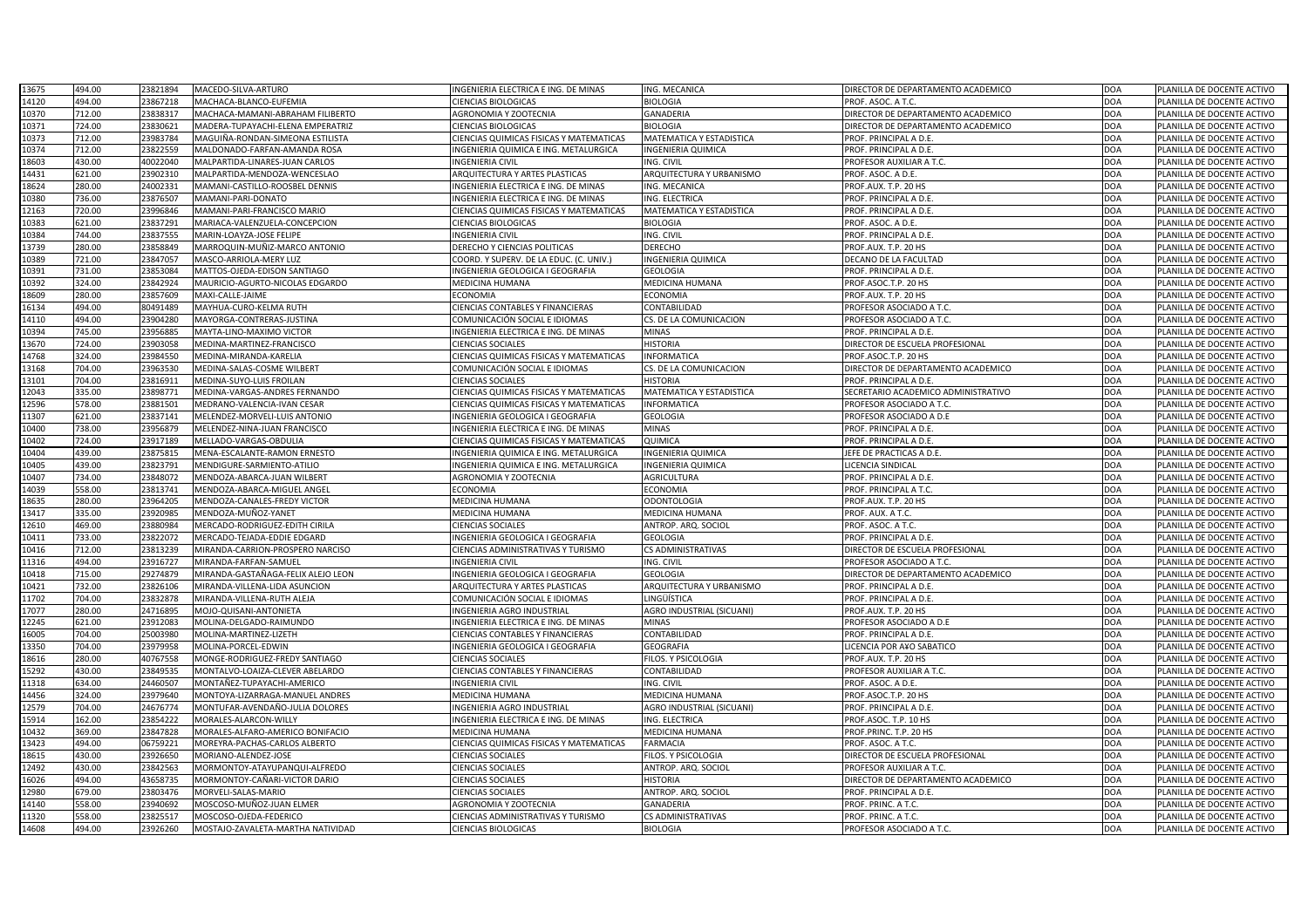| 18597 | 280.00 | 23806625        | MOZO-AYMA-GABRIEL                        | <b>CIENCIAS CONTABLES Y FINANCIERAS</b>        | CONTABILIDAD                    | <b>PROFESOR AUXILIAR A T.C.</b>     | <b>DOA</b> | PLANILLA DE DOCENTE ACTIVO |
|-------|--------|-----------------|------------------------------------------|------------------------------------------------|---------------------------------|-------------------------------------|------------|----------------------------|
| 12171 | 558.00 | 23884861        | MOZO-AYMA-JOSE                           | CIENCIAS QUIMICAS FISICAS Y MATEMATICAS        | MATEMATICA Y ESTADISTICA        | PROF. PRINC. A T.C.                 | <b>DOA</b> | PLANILLA DE DOCENTE ACTIVO |
| 10439 |        | 619.00 23850749 | MUELLE-VILLENA-GUIDO                     | <b>DERECHO Y CIENCIAS POLITICAS</b>            | <b>DERECHO</b>                  | PROF. PRINCIPAL A T.C.              | <b>DOA</b> | PLANILLA DE DOCENTE ACTIVO |
| 13060 | 724.00 | 23822964        | MUÑIZ-DURAN-JULIA GRISELDA               | <b>CIENCIAS BIOLOGICAS</b>                     | <b>BIOLOGIA</b>                 | PROF. PRINCIPAL A D.E.              | <b>DOA</b> | PLANILLA DE DOCENTE ACTIVO |
| 10446 | 621.00 | 23818673        | MUÑIZ-LUNA-SILVIA BETTY                  | <b>CIENCIAS BIOLOGICAS</b>                     | <b>BIOLOGIA</b>                 | PROFESOR ASOCIADO A D.E             | <b>DOA</b> | PLANILLA DE DOCENTE ACTIVO |
| 10447 | 736.00 | 23831035        | MUÑIZ-PAREJA-FLAVIA CAROLI               | <b>CIENCIAS BIOLOGICAS</b>                     | <b>BIOLOGIA</b>                 | PROF. PRINCIPAL A D.E.              | <b>DOA</b> | PLANILLA DE DOCENTE ACTIVO |
| 15436 | 494.00 | 25220802        | MURILLO-SALAZAR-FERNANDO                 | <b>MEDICINA HUMANA</b>                         | <b>ODONTOLOGIA</b>              | <b>PROFESOR ASOCIADO A T.C.</b>     | <b>DOA</b> | PLANILLA DE DOCENTE ACTIVO |
| 13669 | 447.00 | 23857476        | NAJARRO-ESPINOZA-MARGARETH               | <b>CIENCIAS SOCIALES</b>                       | <b>HISTORIA</b>                 | PROF. ASOC. A T.C.                  | <b>DOA</b> | PLANILLA DE DOCENTE ACTIVO |
| 15649 | 704.00 | 23819665        | NAVARRO-HALANOCCA-RENE                   | <b>ARQUITECTURA Y ARTES PLASTICAS</b>          | ARQUITECTURA Y URBANISMO        | PROF. PRINCIPAL A D.E.              | <b>DOA</b> | PLANILLA DE DOCENTE ACTIVO |
| 10449 | 728.00 | 23845464        | NAVARRO-LUNA-CARLOS                      | <b>CIENCIAS ADMINISTRATIVAS Y TURISMO</b>      | <b>CS ADMINISTRATIVAS</b>       | PROF. PRINCIPAL A D.E.              | <b>DOA</b> | PLANILLA DE DOCENTE ACTIVO |
| 10452 | 631.00 | 23807977        | NIETO-PALOMINO-DANNY TEOFILO             | <b>INGENIERIA CIVIL</b>                        | ING. CIVIL                      | PROF. ASOC. A D.E.                  | <b>DOA</b> | PLANILLA DE DOCENTE ACTIVO |
| 14574 | 494.00 | 23849232        | IIETO-PALOMINO-LUZ MARLENE               | <b>INGENIERIA CIVIL</b>                        | ING. CIVIL                      | PROFESOR ASOCIADO A T.C.            | <b>DOA</b> | PLANILLA DE DOCENTE ACTIVO |
| 10453 | 707.00 | 23839072        | <b>NIETO-PALOMINO-YONI</b>               | <b>CIENCIAS QUIMICAS FISICAS Y MATEMATICAS</b> | MATEMATICA Y ESTADISTICA        | PROF. PRINCIPAL A D.E.              | <b>DOA</b> | PLANILLA DE DOCENTE ACTIVO |
| 13025 | 324.00 | 23959057        | NIÑO DE GUZMAN-VELARDE-OSCAR FILIPO      | <b>MEDICINA HUMANA</b>                         | MEDICINA HUMANA                 | PROF.ASOC.T.P. 20 HS                | <b>DOA</b> | PLANILLA DE DOCENTE ACTIVO |
| 12053 | 324.00 | 23931173        | NOLI-CALLIRGOS-HUGO RICARDO MIGUEL       | <b>MEDICINA HUMANA</b>                         | MEDICINA HUMANA                 | PROF.ASOC.T.P. 20 HS                | <b>DOA</b> | PLANILLA DE DOCENTE ACTIVO |
| 18592 | 280.00 | 23811154        | NUÑEZ DEL PRADO-SANTANDER-TIRZA ESTELA   | <b>ARQUITECTURA Y ARTES PLASTICAS</b>          | ARQUITECTURA Y URBANISMO        | PROF.AUX. T.P. 20 HS                | <b>DOA</b> | PLANILLA DE DOCENTE ACTIVO |
|       |        |                 |                                          |                                                |                                 |                                     |            |                            |
| 10455 | 712.00 | 23849753        | NUÑEZ DEL PRADO-TAMAYO-CARLOS ENRIQUE    | <b>ECONOMIA</b>                                | <b>ECONOMIA</b>                 | PROF. PRINCIPAL A D.E.              | <b>DOA</b> | PLANILLA DE DOCENTE ACTIVO |
| 14457 | 494.00 | 23965726        | OBLITAS-ZANABRIA-GLADYS SUSANA           | <b>MEDICINA HUMANA</b>                         | MEDICINA HUMANA                 | LICENCIA POR A¥O SABATICO           | <b>DOA</b> | PLANILLA DE DOCENTE ACTIVO |
| 15657 | 430.00 | 23920369        | OCHOA-CAMARA-MARIA LUISA                 | <b>CIENCIAS BIOLOGICAS</b>                     | <b>BIOLOGIA</b>                 | PROFESOR AUXILIAR A T.C.            | <b>DOA</b> | PLANILLA DE DOCENTE ACTIVO |
| 10464 | 711.00 | 23872986        | OJEDA-CAMPOS-MARIA ROMUALDA              | <b>ENFERMERIA</b>                              | ENFERMERIA                      | PROF. PRINCIPAL A D.E.              | <b>DOA</b> | PLANILLA DE DOCENTE ACTIVO |
| 14888 | 558.00 | 23814781        | OLAZABAL-CASTILLO-MARIA JESUS            | <b>CIENCIAS ADMINISTRATIVAS Y TURISMO</b>      | <b>TURISMO</b>                  | PROF. PRINC. A T.C.                 | <b>DOA</b> | PLANILLA DE DOCENTE ACTIVO |
| 18852 | 494.00 | 23956511        | OLIVARES-TORRES-LUCILA                   | <b>EDUCACION</b>                               | <b>EDUCACION</b>                | PROFESOR ASOCIADO A T.C.            | <b>DOA</b> | PLANILLA DE DOCENTE ACTIVO |
| 14048 | 369.00 | 23825212        | OLIVERA-MAYO-DANTE HORACIO               | <b>MEDICINA HUMANA</b>                         | MEDICINA HUMANA                 | PROF.PRINC. T.P. 20 HS              | <b>DOA</b> | PLANILLA DE DOCENTE ACTIVO |
| 16404 | 140.00 | 23846938        | OLIVERA-OLIVERA-JORGE                    | <b>CIENCIAS SOCIALES</b>                       | <b>HISTORIA</b>                 | PROF.AUX. T.P. 10 HS                | <b>DOA</b> | PLANILLA DE DOCENTE ACTIVO |
| 14135 | 324.00 | 23954813        | ORDOÑEZ-LINARES-MARCO EDMUNDO            | <b>MEDICINA HUMANA</b>                         | MEDICINA HUMANA                 | PROF.ASOC.T.P. 20 HS                | <b>DOA</b> | PLANILLA DE DOCENTE ACTIVO |
| 10470 | 715.00 | 2388531         | ORDOÑEZ-RODRIGUEZ-CESAR DOMINGO          | <b>AGRONOMIA Y ZOOTECNIA</b>                   | <b>GANADERIA</b>                | PROF. PRINCIPAL A D.E.              | <b>DOA</b> | PLANILLA DE DOCENTE ACTIVO |
| 10473 | 712.00 | 23817145        | ORMACHEA-CARAZAS-JESUS                   | <b>INGENIERIA CIVIL</b>                        | ING. CIVIL                      | PROF. PRINCIPAL A D.E.              | <b>DOA</b> | PLANILLA DE DOCENTE ACTIVO |
| 10474 | 724.00 | 23881076        | ORMACHEA-LEZAMA-JULIA PLACIDA            | CIENCIAS QUIMICAS FISICAS Y MATEMATICAS        | MATEMATICA Y ESTADISTICA        | PROF. PRINCIPAL A D.E.              | <b>DOA</b> | PLANILLA DE DOCENTE ACTIVO |
| 14767 | 621.00 | 25002834        | ORMEÑO-AYALA-YESHICA ISELA               | <b>CIENCIAS QUIMICAS FISICAS Y MATEMATICAS</b> | <b>INFORMATICA</b>              | PROFESOR ASOCIADO A D.E             | <b>DOA</b> | PLANILLA DE DOCENTE ACTIVO |
| 14802 | 494.00 | 23926430        | OROS-CALDERON-JOSE                       | <b>ECONOMIA</b>                                | ECONOMIA                        | PROFESOR ASOCIADO A T.C.            | <b>DOA</b> | PLANILLA DE DOCENTE ACTIVO |
| 11797 | 704.00 | 23954432        | ORTEGA-LOAIZA-JULIO CELSO                | <b>CIENCIAS CONTABLES Y FINANCIERAS</b>        | CONTABILIDAD                    | DIRECTOR DE LA UNIDAD DE POST GRADO | <b>DOA</b> | PLANILLA DE DOCENTE ACTIVO |
| 13062 | 433.00 | 23883262        | OVIEDO-BALLADARES-LUIS                   | CIENCIAS QUIMICAS FISICAS Y MATEMATICAS        | MATEMATICA Y ESTADISTICA        | PROF. AUX. A T.C.                   | <b>DOA</b> | PLANILLA DE DOCENTE ACTIVO |
| 14060 | 494.00 | 23989750        | PACHECO-DEL CASTILLO-JORGE WASHINGTON    | <b>CIENCIAS ADMINISTRATIVAS Y TURISMO</b>      | <b>TURISMO</b>                  | PROF. ASOC. A T.C.                  | <b>DOA</b> | PLANILLA DE DOCENTE ACTIVO |
| 10483 | 712.00 | 23872782        | PACHECO-FARFAN DE TAPIA-DORIS FLOR       | AGRONOMIA Y ZOOTECNIA                          | <b>AGRICULTURA</b>              | PROF. PRINCIPAL A D.E.              | <b>DOA</b> | PLANILLA DE DOCENTE ACTIVO |
| 10487 | 736.00 | 23852593        | PACHECO-NINA-RICARDINA SILVIA            | <b>ENFERMERIA</b>                              | ENFERMERIA                      | PROF. PRINCIPAL A D.E.              | <b>DOA</b> | PLANILLA DE DOCENTE ACTIVO |
| 14444 | 558.00 | 07765520        | PACHECO-SOTA-VILMA AURORA                | <b>CIENCIAS SOCIALES</b>                       | FILOS. Y PSICOLOGIA             | PROF. PRINCIPAL A T.C.              | <b>DOA</b> | PLANILLA DE DOCENTE ACTIVO |
| 12419 | 432.00 | 23817766        | PACHECO-VASQUEZ-ESTHER CRISTINA          | <b>CIENCIAS QUIMICAS FISICAS Y MATEMATICAS</b> | <b>INFORMATICA</b>              | PROF. AUX. A T.C.                   | <b>DOA</b> | PLANILLA DE DOCENTE ACTIVO |
| 10494 | 727.00 | 23834197        | PAIVA-PRADO-GRETA MARGOT                 | <b>CIENCIAS BIOLOGICAS</b>                     | <b>BIOLOGIA</b>                 | PROF. PRINCIPAL A D.E.              | <b>DOA</b> | PLANILLA DE DOCENTE ACTIVO |
| 10495 | 712.00 | 23990914        | PALACIO-VALENZUELA-LUIS ALBERTO          | <b>ARQUITECTURA Y ARTES PLASTICAS</b>          | ARQUITECTURA Y URBANISMO        | PROF. PRINCIPAL A D.E.              | <b>DOA</b> | PLANILLA DE DOCENTE ACTIVO |
| 11794 | 558.00 | 23827556        | PALIZA-PEREZ-JOSE DANIEL                 | <b>CIENCIAS CONTABLES Y FINANCIERAS</b>        | CONTABILIDAD                    | PROF. PRINCIPAL A T.C.              | <b>DOA</b> | PLANILLA DE DOCENTE ACTIVO |
| 11802 | 447.00 | 23818187        | PALMA-BARREDA-DARIBERTO                  | <b>DERECHO Y CIENCIAS POLITICAS</b>            | <b>DERECHO</b>                  | PROFESOR ASOCIADO A T.C.            | <b>DOA</b> | PLANILLA DE DOCENTE ACTIVO |
| 16563 | 494.00 | 23949672        | PALMA-TTITO-LUIS BELTRAN                 | CIENCIAS QUIMICAS FISICAS Y MATEMATICAS        | <b>INFORMATICA</b>              | DIRECTOR CENTRO DE COMPUTOS         | <b>DOA</b> | PLANILLA DE DOCENTE ACTIVO |
| 10503 | 712.00 | 23850511        | PALOMINO-DE WIESSE-NORY LILIAM           | <b>CIENCIAS QUIMICAS FISICAS Y MATEMATICAS</b> | MATEMATICA Y ESTADISTICA        | LICENCIA POR A¥O SABATICO           | <b>DOA</b> | PLANILLA DE DOCENTE ACTIVO |
| 10501 | 642.00 | 23808870        | PALOMINO-LEZAMA-MARIO                    | <b>CIENCIAS QUIMICAS FISICAS Y MATEMATICAS</b> | <b>MATEMATICA Y ESTADISTICA</b> | PROF. ASOC. A D.E.                  | <b>DOA</b> | PLANILLA DE DOCENTE ACTIVO |
| 13733 | 558.00 | 23860669        | PALOMINO-OLIVERA-EMILIO                  | <b>CIENCIAS QUIMICAS FISICAS Y MATEMATICAS</b> | <b>INFORMATICA</b>              | PROF. PRINCIPAL A T.C.              | <b>DOA</b> | PLANILLA DE DOCENTE ACTIVO |
| 15911 | 621.00 | 00435194        | PALOMINO-QUISPE-FACUNDO                  | INGENIERIA ELECTRICA E ING. DE MINAS           | ING. ELECTRONICA                | DIRECTOR DE DEPARTAMENTO ACADEMICO  | <b>DOA</b> | PLANILLA DE DOCENTE ACTIVO |
| 10504 | 725.00 | 23896884        | PALOMINO-TINCO-CESAR                     | <b>AGRONOMIA Y ZOOTECNIA</b>                   | <b>GANADERIA</b>                | PROF. PRINCIPAL A D.E.              | <b>DOA</b> | PLANILLA DE DOCENTE ACTIVO |
| 10507 | 727.00 | 23816861        | PANTIGOZO-MONTES-JAIME ALBERTO           | COMUNICACIÓN SOCIAL E IDIOMAS                  | LINGÜÍSTICA                     | PROF. PRINCIPAL A D.E.              | <b>DOA</b> | PLANILLA DE DOCENTE ACTIVO |
| 10508 | 707.00 | 23802102        | PAREDES BARRA-VDA. DE TORRES-NANCY ELENA | <b>ARQUITECTURA Y ARTES PLASTICAS</b>          | ARQUITECTURA Y URBANISMO        | PROF. PRINCIPAL A D.E.              | <b>DOA</b> | PLANILLA DE DOCENTE ACTIVO |
| 10510 | 494.00 | 23817244        | PAREDES-CALCINA-SAMUEL CRUZ              | <b>MEDICINA HUMANA</b>                         | MEDICINA HUMANA                 | PROFESOR ASOCIADO A T.C.            | <b>DOA</b> | PLANILLA DE DOCENTE ACTIVO |
| 11336 | 582.00 | 23800907        | PAREDES-GORDON-TITO LIVIO                | <b>ECONOMIA</b>                                | <b>ECONOMIA</b>                 | PROF. PRINCIPAL A T.C.              | <b>DOA</b> | PLANILLA DE DOCENTE ACTIVO |
| 12042 | 717.00 | 23951724        | PAREDES-PANDO-OSCAR                      | <b>CIENCIAS SOCIALES</b>                       | ANTROP. ARQ. SOCIOL             | PROF. PRINCIPAL A D.E.              | <b>DOA</b> | PLANILLA DE DOCENTE ACTIVO |
|       |        |                 |                                          |                                                |                                 |                                     |            |                            |
| 12221 | 558.00 | 23873983        | PARRA-ARGANDOÑA-HECTOR                   | <b>EDUCACION</b>                               | <b>EDUCACION</b>                | PROF. PRINCIPAL A T.C.              | <b>DOA</b> | PLANILLA DE DOCENTE ACTIVO |
| 11785 | 704.00 | 23897621        | PAUCAR-CARLOS-GUILLERMO                  | <b>CIENCIAS QUIMICAS FISICAS Y MATEMATICAS</b> | MATEMATICA Y ESTADISTICA        | DIRECTOR DE DEPARTAMENTO ACADEMICO  | <b>DOA</b> | PLANILLA DE DOCENTE ACTIVO |
| 16359 | 140.00 | 23958490        | PAUCAR-CASTELLANOS-ABRAHAM               | <b>MEDICINA HUMANA</b>                         | MEDICINA HUMANA                 | PROF.AUX. T.P. 10 HS                | <b>DOA</b> | PLANILLA DE DOCENTE ACTIVO |
| 14095 | 369.00 | 23849726        | PAUCAR-SOTOMAYOR-HECTOR                  | <b>MEDICINA HUMANA</b>                         | MEDICINA HUMANA                 | PROF.PRINC. T.P. 20 HS              | <b>DOA</b> | PLANILLA DE DOCENTE ACTIVO |
| 13071 | 704.00 | 23822407        | PAULLO-NINA-MARICELA                     | <b>ENFERMERIA</b>                              | ENFERMERIA                      | DIRECTOR DE ESCUELA PROFESIONAL     | <b>DOA</b> | PLANILLA DE DOCENTE ACTIVO |
| 14059 | 558.00 | 23879874        | PAULLO-RODRIGUEZ-MARIA SANDRA            | <b>CIENCIAS ADMINISTRATIVAS Y TURISMO</b>      | <b>TURISMO</b>                  | PROF. PRINC. A T.C.                 | <b>DOA</b> | PLANILLA DE DOCENTE ACTIVO |
| 14287 | 724.00 | 23926248        | PAYNE-MORA-DARWIN EFRAIN                 | COMUNICACIÓN SOCIAL E IDIOMAS                  | LINGÜÍSTICA                     | PROF. PRINCIPAL A D.E.              | <b>DOA</b> | PLANILLA DE DOCENTE ACTIVO |
| 12179 | 724.00 | 23965618        | PEÑA-PEÑA-ELIAS TEODORO                  | INGENIERIA QUIMICA E ING. METALURGICA          | METALURGIA                      | PROF. PRINCIPAL A D.E.              | <b>DOA</b> | PLANILLA DE DOCENTE ACTIVO |
| 13222 | 558.00 | 23805465        | PERALTA-ALVAREZ-ROLANDO EDWIN            | <b>EDUCACION</b>                               | <b>EDUCACION</b>                | PROF. PRINC. A T.C.                 | <b>DOA</b> | PLANILLA DE DOCENTE ACTIVO |
| 10522 | 736.00 | 23826757        | PEREZ-FARFAN-JUAN                        | <b>CIENCIAS QUIMICAS FISICAS Y MATEMATICAS</b> | <b>QUIMICA</b>                  | PROF. PRINCIPAL A D.E.              | <b>DOA</b> | PLANILLA DE DOCENTE ACTIVO |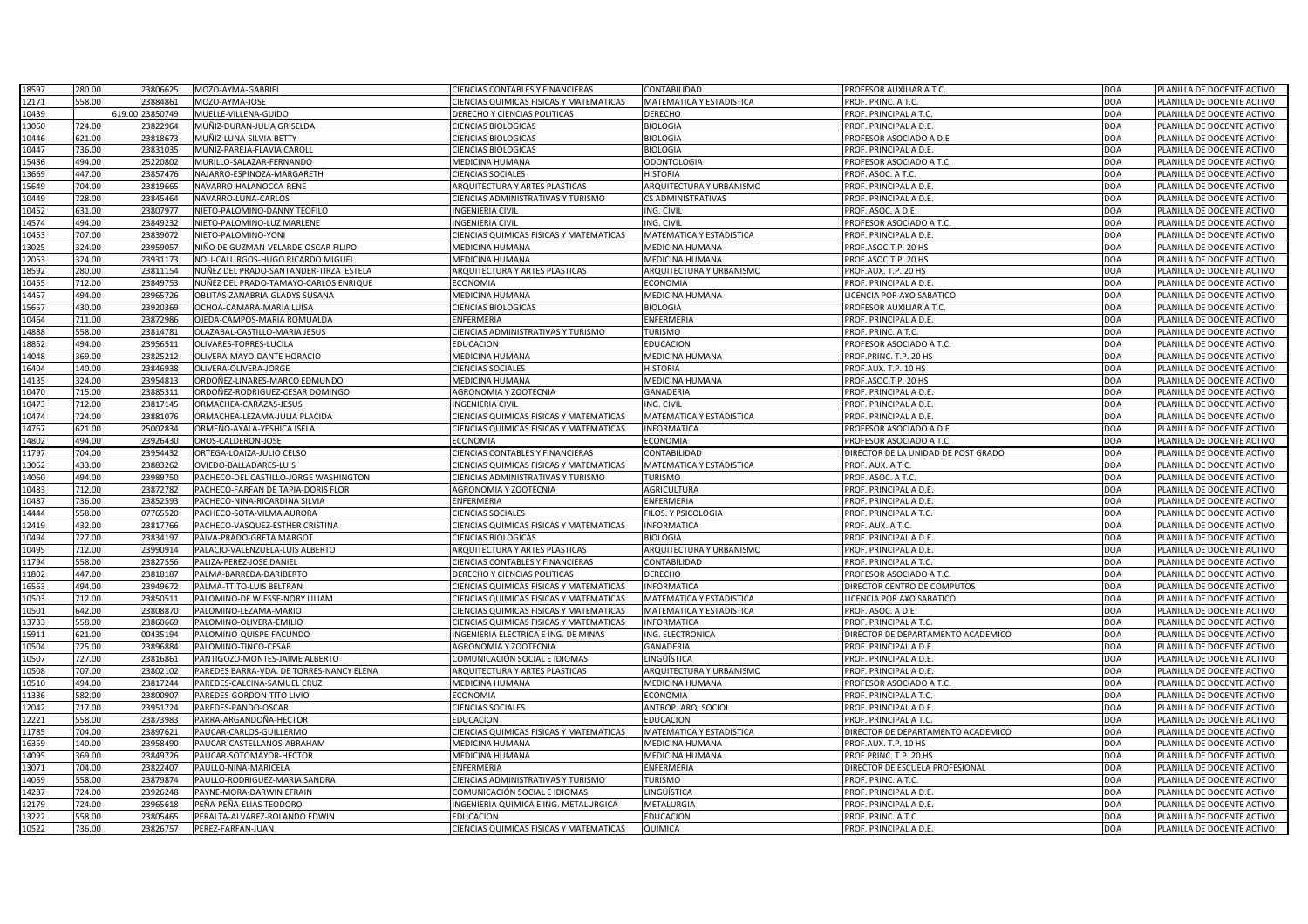| 10526 | 621.00 | 23878696             | PEREZ-UMERES-DANTE RAMIRO             | <b>ARQUITECTURA Y ARTES PLASTICAS</b>          | ARQUITECTURA Y URBANISMO                  | <b>PROFESOR ASOCIADO A D.E</b>                        | <b>DOA</b>          | PLANILLA DE DOCENTE ACTIVO |
|-------|--------|----------------------|---------------------------------------|------------------------------------------------|-------------------------------------------|-------------------------------------------------------|---------------------|----------------------------|
| 17064 | 494.00 | 23847092             | PEREZ-VILLAFUERTE-RENNE WILFREDO      | <b>CIENCIAS CONTABLES Y FINANCIERAS</b>        | CONTABILIDAD                              | PROFESOR ASOCIADO A T.C.                              | <b>DOA</b>          | PLANILLA DE DOCENTE ACTIVO |
| 18611 | 280.00 | 23922265             | PILARES-MOSCOSO-LIA MARINA            | <b>ENFERMERIA</b>                              | ENFERMERIA                                | PROF.AUX. T.P. 20 HS                                  | <b>DOA</b>          | PLANILLA DE DOCENTE ACTIVO |
| 10532 | 743.00 | 23819136             | PILCO-LOAIZA-JAIME                    | <b>CIENCIAS SOCIALES</b>                       | FILOS. Y PSICOLOGIA                       | PROF. PRINCIPAL A D.E.                                | <b>DOA</b>          | PLANILLA DE DOCENTE ACTIVO |
| 14002 | 432.00 | 23861067             | PILLCO-QUISPE-JOSE MAURO              | CIENCIAS QUIMICAS FISICAS Y MATEMATICAS        | <b>INFORMATICA</b>                        | PROF. AUX. A T.C.                                     | <b>DOA</b>          | PLANILLA DE DOCENTE ACTIVO |
| 12998 | 433.00 | 23817225             | PILLCO-SOTO-JAVIER                    | <b>CIENCIAS FORESTALES Y MEDIO AMBIENTE</b>    | CS. FORESTALES I M. AMB. (PTO. MALDONADO) | <b>PROFESOR AUXILIAR A T.C.</b>                       | <b>DOA</b>          | PLANILLA DE DOCENTE ACTIVO |
| 14765 | 432.00 | 23925198             | PINARES-GAMARRA-CARLOS ENRIQUE        | <b>CIENCIAS QUIMICAS FISICAS Y MATEMATICAS</b> | <b>FISICA</b>                             | PROF. AUX. A T.C.                                     | <b>DOA</b>          | PLANILLA DE DOCENTE ACTIVO |
| 10533 | 724.00 | 23879839             | PINARES-GAMARRA-WILBER EULOGIO        | INGENIERIA QUIMICA E ING. METALURGICA          | <b>INGENIERIA QUIMICA</b>                 | PROF. PRINCIPAL A D.E.                                | <b>DOA</b>          | PLANILLA DE DOCENTE ACTIVO |
| 16137 | 494.00 | 24660865             | PINO-TICONA-WILLIAM EDWARD            | <b>CIENCIAS SOCIALES</b>                       | ANTROP. ARQ. SOCIOL                       | PROFESOR ASOCIADO A T.C.                              | <b>DOA</b>          | PLANILLA DE DOCENTE ACTIVO |
| 12465 | 558.00 | 23838852             | PINTO-LEON-JUAN CANCIO                | <b>AGRONOMIA Y ZOOTECNIA</b>                   | <b>GANADERIA</b>                          | PROF. PRINC. A T.C.                                   | <b>DOA</b>          | PLANILLA DE DOCENTE ACTIVO |
| 10535 | 704.00 | 23804316             | POLO Y LA BORDA-GONZALEZ-JORGE EFRAIN | DERECHO Y CIENCIAS POLITICAS                   | <b>DERECHO</b>                            | PROF. PRINCIPAL A D.E.                                | <b>DOA</b>          | PLANILLA DE DOCENTE ACTIVO |
| 13415 | 324.00 | 23951736             | PONCE DE LEON-OTAZU-YURI LEONIDAS     | <b>MEDICINA HUMANA</b>                         | MEDICINA HUMANA                           | PROF.ASOC.T.P. 20 HS                                  | <b>DOA</b>          | PLANILLA DE DOCENTE ACTIVO |
| 10537 | 704.00 | 23839489             | PONCE-ARANIBAR-LUZ MARINA             | <b>CIENCIAS BIOLOGICAS</b>                     | <b>BIOLOGIA</b>                           | PROF. PRINCIPAL A D.E.                                | <b>DOA</b>          | PLANILLA DE DOCENTE ACTIVO |
| 13447 | 494.00 | 23808816             | PORCEL-GUZMAN-LIZARDO                 | <b>ECONOMIA</b>                                | <b>ECONOMIA</b>                           | <b>PROFESOR ASOCIADO A T.C.</b>                       | <b>DOA</b>          | PLANILLA DE DOCENTE ACTIVO |
| 13055 | 558.00 | 23805678             | PORTILLA-LADRON DE GUEVARA-JUAN       | <b>CIENCIAS ADMINISTRATIVAS Y TURISMO</b>      | <b>CS ADMINISTRATIVAS</b>                 | PROF. PRINC. A T.C.                                   | <b>DOA</b>          | PLANILLA DE DOCENTE ACTIVO |
| 10538 | 704.00 | 23875444             | PORTOCARRERO-RODRIGUEZ-MARIA AMANDA   | CIENCIAS QUIMICAS FISICAS Y MATEMATICAS        | QUIMICA                                   | PROF. PRINCIPAL A D.E.                                | <b>DOA</b>          | PLANILLA DE DOCENTE ACTIVO |
| 13521 | 704.00 | 23843136             | PUENTE DE LA VEGA-APARICIO-VICTORIA   | <b>CIENCIAS ADMINISTRATIVAS Y TURISMO</b>      | <b>CS ADMINISTRATIVAS</b>                 | DIRECTOR DE LA UNIDAD DE INVESTIGACION DE LA FACULTAD | <b>DOA</b>          | PLANILLA DE DOCENTE ACTIVO |
| 10542 | 724.00 | 23922016             | PUMA-DE ZAMALLOA-JULIA MARINA         | <b>CIENCIAS QUIMICAS FISICAS Y MATEMATICAS</b> | <b>MATEMATICA Y ESTADISTICA</b>           | PROF. PRINCIPAL A D.E.                                | <b>DOA</b>          | PLANILLA DE DOCENTE ACTIVO |
| 13420 | 494.00 | 23861131             | PUMA-HUAÑEC-EPIFANIO                  | CIENCIAS QUIMICAS FISICAS Y MATEMATICAS        | <b>MATEMATICA Y ESTADISTICA</b>           | PROFESOR ASOCIADO A T.C.                              | <b>DOA</b>          | PLANILLA DE DOCENTE ACTIVO |
| 10545 | 704.00 | 23924077             | QUINTANILLA-VDA DE GONGORA-NELLY      | <b>EDUCACION</b>                               | <b>EDUCACION</b>                          | PROF. PRINCIPAL A D.E.                                | <b>DOA</b>          | PLANILLA DE DOCENTE ACTIVO |
| 17221 | 494.00 | 23894947             | QUIRITA-HUARACHA-ROSA ALICIA          | <b>CIENCIAS SOCIALES</b>                       | ANTROP. ARQ. SOCIOL                       | DIRECTOR DE ESCUELA PROFESIONAL                       | <b>DOA</b>          | PLANILLA DE DOCENTE ACTIVO |
| 18598 | 280.00 | 23963572             | QUISPE-ABARCA-LAURA                   | <b>CIENCIAS CONTABLES Y FINANCIERAS</b>        | CONTABILIDAD                              | PROF.AUX. T.P. 20 HS                                  | <b>DOA</b>          | PLANILLA DE DOCENTE ACTIVO |
| 10548 | 184.00 | 23880888             | QUISPE-ALVAREZ-CARLOS                 | DERECHO Y CIENCIAS POLITICAS                   | <b>DERECHO</b>                            | PROF.PRINC. T.P.10 HS                                 | <b>DOA</b>          | PLANILLA DE DOCENTE ACTIVO |
| 18606 | 280.00 | 40233973             | QUISPE-CCAMA-PEPE                     | <b>EDUCACION</b>                               | <b>EDUCACION - SEDE ESPINAR</b>           | PROF.AUX. T.P. 20 HS                                  | <b>DOA</b>          | PLANILLA DE DOCENTE ACTIVO |
| 17250 | 494.00 | 25788203             | QUISPE-CHIPANA-SALVADOR               | <b>INGENIERIA AGROPECUARIA</b>                 | INGENIERIA AGROPECUARIA                   | <b>PROFESOR ASOCIADO A T.C.</b>                       | <b>DOA</b>          | PLANILLA DE DOCENTE ACTIVO |
| 16187 | 335.00 | 40114931             | QUISPE-FLOREZ-MERCEDES MARITZA        | <b>CIENCIAS BIOLOGICAS</b>                     | <b>BIOLOGIA</b>                           | JEFE PRACT. A T.C.                                    | <b>DOA</b>          | PLANILLA DE DOCENTE ACTIVO |
| 11349 | 704.00 | 23853443             | QUISPE-GONZALES-EVARISTO              | <b>ARQUITECTURA Y ARTES PLASTICAS</b>          | ARQUITECTURA Y URBANISMO                  | PROF. PRINCIPAL A D.E.                                | <b>DOA</b>          | PLANILLA DE DOCENTE ACTIVO |
| 18622 | 280.00 | 40840939             | QUISPE-MESCCO-ALEX JHON               | INGENIERIA ELECTRICA E ING. DE MINAS           | ING. ELECTRONICA                          | PROF.AUX. T.P. 20 HS                                  | <b>DOA</b>          | PLANILLA DE DOCENTE ACTIVO |
| 14436 | 704.00 | 23925167             | QUISPE-MONTOYA-RAMON GUSTAVO          | <b>CIENCIAS BIOLOGICAS</b>                     | <b>BIOLOGIA</b>                           | DIRECTOR DE ESCUELA PROFESIONAL                       | <b>DOA</b>          | PLANILLA DE DOCENTE ACTIVO |
| 11799 | 641.00 | 23957149             | QUISPE-NINA-EDUARDO MARCELO           | INGENIERIA QUIMICA E ING. METALURGICA          | METALURGIA                                | PROF. ASOC. A D.E.                                    | <b>DOA</b>          | PLANILLA DE DOCENTE ACTIVO |
| 13057 | 621.00 | 23870836             | QUISPE-PARDO-WALTER SANTIAGO          | <b>CIENCIAS ADMINISTRATIVAS Y TURISMO</b>      | <b>TURISMO</b>                            | PROF. ASOC. A D.E.                                    | <b>DOA</b>          | PLANILLA DE DOCENTE ACTIVO |
| 14760 | 108.00 | 23888468<br>LJUUUTUU | QUISPE-PELAEZ-ASCENCION               | ENFERMERIA                                     | ENFERMERIA                                | JEFE PRACT.T.P. 10 HS                                 | <b>IDOA</b><br>∣∟∪∩ | PLANILLA DE DOCENTE ACTIVO |
| 18600 | 280.00 | 23932572             | QUISPE-RICALDE-MARIA ANTONIETA        | <b>CIENCIAS BIOLOGICAS</b>                     | <b>BIOLOGIA</b>                           | PROF.AUX. T.P. 20 HS                                  | <b>DOA</b>          | PLANILLA DE DOCENTE ACTIVO |
| 12775 | 494.00 | 23900357             | QUISPE-RICALDE-MARIA ELENA            | ARQUITECTURA Y ARTES PLASTICAS                 | ARQUITECTURA Y URBANISMO                  | PROFESOR ASOCIADO A T.C.                              | <b>DOA</b>          | PLANILLA DE DOCENTE ACTIVO |
| 13028 | 494.00 | 25212051             | QUISPE-SANDOVAL-PEDRO                 | CIENCIAS QUIMICAS FISICAS Y MATEMATICAS        | <b>MATEMATICA Y ESTADISTICA</b>           | PROFESOR ASOCIADO A T.C.                              | <b>DOA</b>          | PLANILLA DE DOCENTE ACTIVO |
| 13228 | 677.00 | 23896337             | QUISPE-SUNI-SILVESTRE NICASIO         | <b>ENFERMERIA</b>                              | ENFERMERIA                                | <b>PROF. PRINCIPAL A D.E.</b>                         | <b>DOA</b>          | PLANILLA DE DOCENTE ACTIVO |
| 15301 | 494.00 | 24710826             | QUISPE-VALENZUELA-UBER                | INGENIERIA AGRO INDUSTRIAL                     | AGRO INDUSTRIAL (SICUANI)                 | <b>PROFESOR ASOCIADO A T.C.</b>                       | <b>DOA</b>          | PLANILLA DE DOCENTE ACTIVO |
| 15917 | 494.00 | 23984371             | RADO-CUCHILLS-MAXWELL SAMUEL          | <b>EDUCACION</b>                               | <b>EDUCACION</b>                          | PROFESOR ASOCIADO A T.C.                              | <b>DOA</b>          | PLANILLA DE DOCENTE ACTIVO |
| 14451 | 430.00 | 23836053             | RAMIREZ-PRADA-JOSE CARLOS             | INGENIERIA GEOLOGICA I GEOGRAFIA               | <b>GEOLOGIA</b>                           | PROF. AUX. A T.C.                                     | <b>DOA</b>          | PLANILLA DE DOCENTE ACTIVO |
| 10554 | 712.00 | 23871526             | RAMOS-OBREGON-ROLANDO                 | INGENIERIA QUIMICA E ING. METALURGICA          | METALURGIA                                | PROF. PRINCIPAL A D.E.                                | <b>DOA</b>          | PLANILLA DE DOCENTE ACTIVO |
| 15486 | 494.00 | 23885811             | RECHARTE-CUENTAS-ALVARO               | <b>CIENCIAS ADMINISTRATIVAS Y TURISMO</b>      | <b>TURISMO</b>                            | <b>PROFESOR ASOCIADO A T.C.</b>                       | <b>DOA</b>          | PLANILLA DE DOCENTE ACTIVO |
| 10555 | 718.00 | 23842730             | RENDON-VILLENA-AURORA ERNESTINA       | ENFERMERIA                                     | ENFERMERIA                                | PROF. PRINCIPAL A D.E.                                | <b>DOA</b>          | PLANILLA DE DOCENTE ACTIVO |
| 10557 | 736.00 | 23997393             | RIVAS-PUGA-ABDON                      | <b>CIENCIAS QUIMICAS FISICAS Y MATEMATICAS</b> | <b>INFORMATICA</b>                        | PROF. PRINCIPAL A D.E.                                | <b>DOA</b>          | PLANILLA DE DOCENTE ACTIVO |
| 17103 | 621.00 | 23929725             | RIVERA-VARGAS-ANNY YUDITH             | <b>CIENCIAS SOCIALES</b>                       | FILOS. Y PSICOLOGIA                       | <b>PROFESOR ASOCIADO A D.E</b>                        | <b>DOA</b>          | PLANILLA DE DOCENTE ACTIVO |
| 13089 | 558.00 | 23983270             | RODRIGUEZ-ALVAREZ-MOISES              | <b>EDUCACION</b>                               | <b>EDUCACION</b>                          | PROF. PRINCIPAL A T.C.                                | <b>DOA</b>          | PLANILLA DE DOCENTE ACTIVO |
| 10561 | 729.00 | 23877365             | RODRIGUEZ-BACA-EDWIN                  | <b>INGENIERIA CIVIL</b>                        | ING. CIVIL                                | PROF. PRINCIPAL A D.E.                                | <b>DOA</b>          | PLANILLA DE DOCENTE ACTIVO |
| 10563 | 712.00 | 23823785             | RODRIGUEZ-JORDAN-JORGE PAVEL          | <b>ARQUITECTURA Y ARTES PLASTICAS</b>          | ARQUITECTURA Y URBANISMO                  | PROF. PRINCIPAL A D.E.                                | <b>DOA</b>          | PLANILLA DE DOCENTE ACTIVO |
| 13622 | 621.00 | 24003950             | RODRIGUEZ-RODRIGUEZ-JANET KIMBERLY    | <b>CIENCIAS QUIMICAS FISICAS Y MATEMATICAS</b> | <b>FISICA</b>                             | PROF. ASOC. A D.E.                                    | <b>DOA</b>          | PLANILLA DE DOCENTE ACTIVO |
| 14119 | 704.00 | 23963444             | RODRIGUEZ-SANCHEZ-ISABEL              | <b>CIENCIAS BIOLOGICAS</b>                     | <b>BIOLOGIA</b>                           | PROF. PRINCIPAL A D.E.                                | <b>DOA</b>          | PLANILLA DE DOCENTE ACTIVO |
| 18617 | 280.00 | 23963486             | RODRIGUEZ-TORRES-LELIA MARIA          | <b>CIENCIAS QUIMICAS FISICAS Y MATEMATICAS</b> | <b>FARMACIA</b>                           | PROF.AUX. T.P. 20 HS                                  | <b>DOA</b>          | PLANILLA DE DOCENTE ACTIVO |
| 10567 | 704.00 | 23845492             | ROJAS-BRAVO-JULIO GAVINO              | <b>INGENIERIA CIVIL</b>                        | ING. CIVIL                                | PROF. PRINCIPAL A D.E.                                | <b>DOA</b>          | PLANILLA DE DOCENTE ACTIVO |
| 10569 | 704.00 | 23842504             | ROJAS-HUARCAYA-DANTE                  | <b>INGENIERIA CIVIL</b>                        | ING. CIVIL                                | DIRECTOR DE LA UNIDAD DE INVESTIGACION DE LA FACULTAD | <b>DOA</b>          | PLANILLA DE DOCENTE ACTIVO |
| 14446 | 704.00 | 23874427             | ROMAN-LANTARON-LUCIA                  | <b>CIENCIAS SOCIALES</b>                       | FILOS. Y PSICOLOGIA                       | PROF. PRINCIPAL A D.E.                                | <b>DOA</b>          | PLANILLA DE DOCENTE ACTIVO |
| 17058 | 494.00 | 23859501             | ROMERO-MORA-LISBETH                   | <b>ARQUITECTURA Y ARTES PLASTICAS</b>          | ARQUITECTURA Y URBANISMO                  | PROFESOR ASOCIADO A T.C.                              | <b>DOA</b>          | PLANILLA DE DOCENTE ACTIVO |
| 10571 | 712.00 | 23880704             | ROMERO-PEÑA-MIRIAM HAYDEE             | <b>CIENCIAS QUIMICAS FISICAS Y MATEMATICAS</b> | <b>FISICA</b>                             | DIRECTOR DE DEPARTAMENTO ACADEMICO                    | <b>DOA</b>          | PLANILLA DE DOCENTE ACTIVO |
| 14469 | 558.00 | 06435344             | RONDON-ABUHADBA-EVELINA ANDREA        | COORD. Y SUPERV. DE LA EDUC. (C. UNIV.)        | <b>AUTORIDADES</b>                        | DECANO DE LA FACULTAD                                 | <b>DOA</b>          | PLANILLA DE DOCENTE ACTIVO |
| 14450 | 621.00 | 23850821             | ROSADO-PACHECO-RENE HILDEBRANDO       | INGENIERIA ELECTRICA E ING. DE MINAS           | ING. MECANICA                             | PROF. ASOC. A D.E.                                    | <b>DOA</b>          | PLANILLA DE DOCENTE ACTIVO |
| 10574 | 638.00 | 23851838             | ROSAS-DE PEREZ-MARIA DE JESUS LOURDES | <b>CIENCIAS BIOLOGICAS</b>                     | <b>BIOLOGIA</b>                           | PROF. ASOC. A D.E.                                    | <b>DOA</b>          | PLANILLA DE DOCENTE ACTIVO |
| 10577 | 679.00 | 23810390             | ROZAS-ALVAREZ-JESUS WASHINGTON        | <b>CIENCIAS SOCIALES</b>                       | ANTROP. ARQ. SOCIOL                       | PROF. PRINCIPAL A D.E.                                | <b>DOA</b>          | PLANILLA DE DOCENTE ACTIVO |
| 13225 | 724.00 | 23847232             | ROZAS-HUACHO-JAVIER ARTURO            | <b>CIENCIAS QUIMICAS FISICAS Y MATEMATICAS</b> | <b>INFORMATICA</b>                        | PROF. PRINCIPAL A D.E.                                | <b>DOA</b>          | PLANILLA DE DOCENTE ACTIVO |
| 18633 | 280.00 | 41008746             | ROZAS-RENDON-YORDY EDWIN              | <b>MEDICINA HUMANA</b>                         | <b>ODONTOLOGIA</b>                        | PROF.AUX. T.P. 20 HS                                  | <b>DOA</b>          | PLANILLA DE DOCENTE ACTIVO |
| 13354 | 494.00 | 23852830             | RUEDA-PUELLES-PERCY MIGUEL            | INGENIERIA ELECTRICA E ING. DE MINAS           | ING. MECANICA                             | PROF. ASOC. A T.C.                                    | <b>DOA</b>          | PLANILLA DE DOCENTE ACTIVO |
|       |        |                      |                                       |                                                |                                           |                                                       |                     |                            |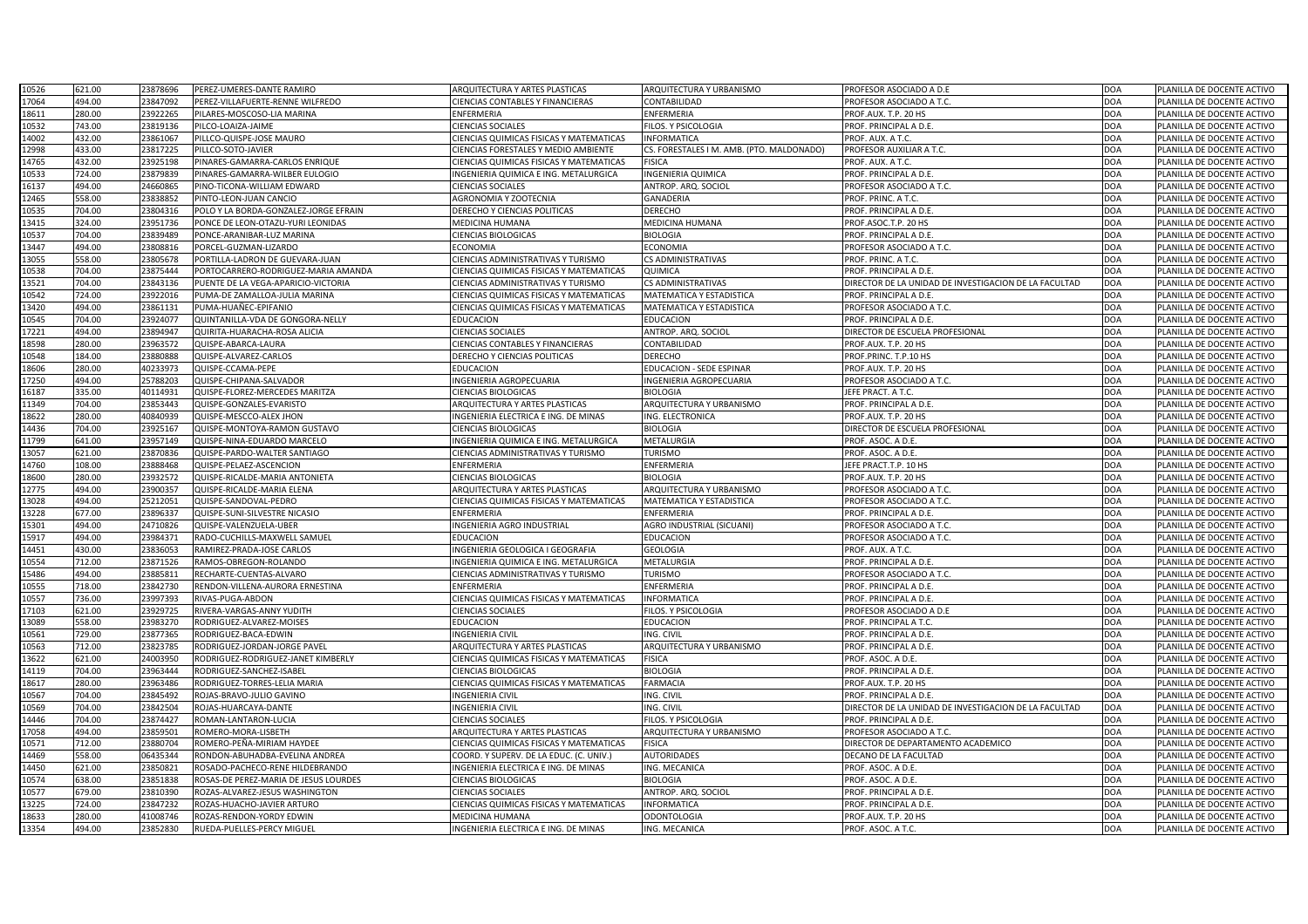| 10582 | 619.00 | 23964076 | SACO-MENDEZ-SANTIAGO MAXIMO       | <b>MEDICINA HUMANA</b>                         | <b>MEDICINA HUMANA</b>    | DIRECTOR DE DEPARTAMENTO ACADEMICO                    | DOA        | PLANILLA DE DOCENTE ACTIVO |
|-------|--------|----------|-----------------------------------|------------------------------------------------|---------------------------|-------------------------------------------------------|------------|----------------------------|
| 14032 | 621.00 | 23962015 | SACSA-DIAZ-MIGUEL FRANCISCO       | CIENCIAS QUIMICAS FISICAS Y MATEMATICAS        | <b>FARMACIA</b>           | PROFESOR ASOCIADO A D.E                               | DOA        | PLANILLA DE DOCENTE ACTIVO |
| 11783 | 728.00 | 23821494 | SALAS-ALAGON-BASILIO              | INGENIERIA ELECTRICA E ING. DE MINAS           | ING. ELECTRICA            | DIRECTOR DE LA UNIDAD DE POST GRADO                   | DOA        | PLANILLA DE DOCENTE ACTIVO |
| 14454 | 558.00 | 23833279 | SALAS-CERNADES-HENRRY HABRAHAN    | INGENIERIA QUIMICA E ING. METALURGICA          | <b>INGENIERIA QUIMICA</b> | DIRECTOR DE LA UNIDAD DE INVESTIGACION DE LA FACULTAD | DOA        | PLANILLA DE DOCENTE ACTIVO |
| 15996 | 494.00 | 23930090 | SALAS-OBREGON-FLAVIO              | <b>CIENCIAS SOCIALES</b>                       | ANTROP. ARQ. SOCIOL       | PROFESOR ASOCIADO A T.C.                              | DOA        | PLANILLA DE DOCENTE ACTIVO |
| 10586 | 704.00 | 23993838 | SALAS-PINO-MIRIAM                 | INGENIERIA QUIMICA E ING. METALURGICA          | <b>INGENIERIA QUIMICA</b> | PROF. PRINCIPAL A D.E.                                | <b>DOA</b> | PLANILLA DE DOCENTE ACTIVO |
| 18593 | 430.00 | 23987439 | SALAS-VELASQUEZ-VICTOR MANUEL     | ARQUITECTURA Y ARTES PLASTICAS                 | ARQUITECTURA Y URBANISMO  | PROFESOR AUXILIAR A T.C.                              | DOA        | PLANILLA DE DOCENTE ACTIVO |
| 10591 | 704.00 | 23878187 | SALAZAR-BACA-NAZARIO              | CIENCIAS QUIMICAS FISICAS Y MATEMATICAS        | MATEMATICA Y ESTADISTICA  | PROF. PRINCIPAL A D.E.                                | DOA        | PLANILLA DE DOCENTE ACTIVO |
| 10592 | 494.00 | 23814949 | SALAZAR-BRAGAGNINI-JOSE DARIO     | COMUNICACIÓN SOCIAL E IDIOMAS                  | CS. DE LA COMUNICACION    | PROFESOR ASOCIADO A T.C.                              | DOA        | PLANILLA DE DOCENTE ACTIVO |
| 13637 | 728.00 | 23871733 | SALAZAR-MUÑIZ-WILBERT SANY        | ARQUITECTURA Y ARTES PLASTICAS                 | ARQUITECTURA Y URBANISMO  | DIRECTOR DE ESCUELA PROFESIONAL                       | DOA        | PLANILLA DE DOCENTE ACTIVO |
| 12275 | 712.00 | 23910370 | SALAZAR-PEÑA-NELLY MARIA          | CIENCIAS QUIMICAS FISICAS Y MATEMATICAS        | MATEMATICA Y ESTADISTICA  | PROF. PRINCIPAL A D.E.                                | DOA        | PLANILLA DE DOCENTE ACTIVO |
| 18629 | 280.00 | 43598543 | SALGUERO-HUAYLLAS-PERCY           | CIENCIAS QUIMICAS FISICAS Y MATEMATICAS        | MATEMATICA Y ESTADISTICA  | PROF.AUX. T.P. 20 HS                                  | <b>DOA</b> | PLANILLA DE DOCENTE ACTIVO |
| 10595 | 724.00 | 23836910 | SALOMA-GONZALEZ-ADOLFO ANTONIO    | ARQUITECTURA Y ARTES PLASTICAS                 | ARQUITECTURA Y URBANISMO  | PROF. PRINCIPAL A D.E.                                | DOA        | PLANILLA DE DOCENTE ACTIVO |
| 10596 | 712.00 | 23823386 | SALOMA-GONZALEZ-ENRIQUE           | <b>INGENIERIA CIVIL</b>                        | ING. CIVIL                | PROF. PRINCIPAL A D.E.                                | <b>DOA</b> | PLANILLA DE DOCENTE ACTIVO |
| 10598 | 736.00 | 23907287 | SAMANEZ-PAZ-CARMEN IRMA           | COMUNICACIÓN SOCIAL E IDIOMAS                  | LINGÜÍSTICA               | PROF. PRINCIPAL A D.E.                                | <b>DOA</b> | PLANILLA DE DOCENTE ACTIVO |
|       |        |          |                                   |                                                |                           |                                                       |            |                            |
| 15538 | 494.00 | 23850220 | SAMATA-ASTURIMA-JAIME             | INGENIERIA GEOLOGICA I GEOGRAFIA               | <b>GEOGRAFIA</b>          | PROFESOR ASOCIADO A T.C.                              | DOA        | PLANILLA DE DOCENTE ACTIVO |
| 14455 | 494.00 | 23858242 | SANCHEZ-CHAVEZ-CARLA SUSAN        | INGENIERIA QUIMICA E ING. METALURGICA          | <b>INGENIERIA QUIMICA</b> | PROFESOR ASOCIADO A T.C.                              | <b>DOA</b> | PLANILLA DE DOCENTE ACTIVO |
| 13032 | 504.00 | 23963586 | SANCHEZ-GARRAFA-RICARDO           | CIENCIAS QUIMICAS FISICAS Y MATEMATICAS        | <b>FARMACIA</b>           | PROF.ASOC.T.P. 20 HS                                  | DOA        | PLANILLA DE DOCENTE ACTIVO |
| 11798 | 712.00 | 23903892 | SANCHEZ-QUISPE-HONORATO           | INGENIERIA QUIMICA E ING. METALURGICA          | METALURGIA                | PROF. PRINCIPAL A D.E.                                | <b>DOA</b> | PLANILLA DE DOCENTE ACTIVO |
| 12415 | 494.00 | 23894512 | SANTA CRUZ-MEJIA-CIRILA           | CIENCIAS QUIMICAS FISICAS Y MATEMATICAS        | <b>FISICA</b>             | PROF. ASOC. A T.C.                                    | DOA        | PLANILLA DE DOCENTE ACTIVO |
| 13728 | 494.00 | 23869515 | SANTISTEBAN-FLORES-INDALECIO      | COMUNICACIÓN SOCIAL E IDIOMAS                  | LINGÜÍSTICA               | PROF. ASOC. A T.C.                                    | DOA        | PLANILLA DE DOCENTE ACTIVO |
| 13365 | 493.00 | 23852247 | SARMIENTO-ENCISO-WALTER HERACLIO  | DERECHO Y CIENCIAS POLITICAS                   | <b>DERECHO</b>            | PROF. ASOC. A T.C.                                    | <b>DOA</b> | PLANILLA DE DOCENTE ACTIVO |
| 11370 | 712.00 | 23815063 | SEGOVIA-SEGOVIA-MILNER            | INGENIERIA QUIMICA E ING. METALURGICA          | METALURGIA                | PROF. PRINCIPAL A D.E.                                | DOA        | PLANILLA DE DOCENTE ACTIVO |
| 14467 | 494.00 | 23853221 | SEQUEIROS-PEREZ-EFRAIN WALTER     | INGENIERIA ELECTRICA E ING. DE MINAS           | ING. MECANICA             | PROFESOR ASOCIADO A T.C.                              | <b>DOA</b> | PLANILLA DE DOCENTE ACTIVO |
| 14082 | 184.00 | 23812083 | SERNA-GONGORA-CARLOS AXEL         | CIENCIAS ADMINISTRATIVAS Y TURISMO             | <b>TURISMO</b>            | PROF.PRINC. T.P.10 HS                                 | DOA        | PLANILLA DE DOCENTE ACTIVO |
| 12047 | 712.00 | 23833584 | SERRANO-FLORES-CARLOS ALBERTO     | <b>CIENCIAS QUIMICAS FISICAS Y MATEMATICAS</b> | <b>QUIMICA</b>            | PROF. PRINCIPAL A D.E.                                | <b>DOA</b> | PLANILLA DE DOCENTE ACTIVO |
| 10606 | 729.00 | 23808934 | SERRANO-FLORES-JOSE FRANCISCO     | COORD. Y SUPERV. DE LA EDUC. (C. UNIV.)        | <b>AUTORIDADES</b>        | DECANO DE LA FACULTAD                                 | <b>DOA</b> | PLANILLA DE DOCENTE ACTIVO |
| 14805 | 216.00 | 24003873 | SIKOS-LUZA-FELIPE                 | INGENIERIA GEOLOGICA I GEOGRAFIA               | <b>GEOGRAFIA</b>          | JEFE PRACT. T.P. 20 HS                                | <b>DOA</b> | PLANILLA DE DOCENTE ACTIVO |
| 10608 | 732.00 | 23817710 | SILVA-SANTANDER-JOSE ANGEL        | ARQUITECTURA Y ARTES PLASTICAS                 | ARQUITECTURA Y URBANISMO  | PROF. PRINCIPAL A D.E.                                | DOA        | PLANILLA DE DOCENTE ACTIVO |
| 16018 | 704.00 | 23833964 | SOLIS-QUISPE-ANITA                | CIENCIAS QUIMICAS FISICAS Y MATEMATICAS        | <b>QUIMICA</b>            | PROF. PRINCIPAL A D.E.                                | DOA        | PLANILLA DE DOCENTE ACTIVO |
| 11706 | 712.00 | 23873495 | SOLIS-QUISPE-IGNACIO FRUCTUOSO    | <b>INGENIERIA CIVIL</b>                        | ING. CIVIL                | DIRECTOR DE ESCUELA PROFESIONAL                       | DOA        | PLANILLA DE DOCENTE ACTIVO |
| 14891 | 621.00 | 23925229 | SOLIS-QUISPE-JORGE ALBERTO        | EDUCACION                                      | <b>EDUCACION</b>          | DIRECTOR DE LA UNIDAD DE INVESTIGACION DE LA FACULTAD | <b>DOA</b> | PLANILLA DE DOCENTE ACTIVO |
| 10610 | 712.00 | 23877496 | SOLIS-QUISPE-LEONCIO              | <b>CIENCIAS QUIMICAS FISICAS Y MATEMATICAS</b> | QUIMICA                   | DIRECTOR DE LA UNIDAD DE POST GRADO                   | DOA        | PLANILLA DE DOCENTE ACTIVO |
| 10612 | 712.00 | 23852582 | SOLOGUREN-CARRASCO-BETTY VICTORIA | CIENCIAS ADMINISTRATIVAS Y TURISMO             | <b>CS ADMINISTRATIVAS</b> | PROF. PRINCIPAL A D.E.                                | <b>DOA</b> | PLANILLA DE DOCENTE ACTIVO |
| 11707 | 712.00 | 23857089 | SOLORZANO-MONTESINOS-ADAN WILBERT | <b>INGENIERIA CIVIL</b>                        | ING. CIVIL                | DIRECTOR DE LA UNIDAD DE POST GRADO                   | <b>DOA</b> | PLANILLA DE DOCENTE ACTIVO |
| 10614 | 712.00 | 23807076 | SOMOCURCIO-ALARCON-LIGIA ISABEL   | <b>ECONOMIA</b>                                | <b>ECONOMIA</b>           | PROF. PRINCIPAL A D.E.                                | DOA        | PLANILLA DE DOCENTE ACTIVO |
| 13066 | 324.00 | 23921252 | SOMOCURCIO-PACHECO-DARWIN ALEX    | <b>DERECHO Y CIENCIAS POLITICAS</b>            | <b>DERECHO</b>            | PROF.ASOC.T.P. 20 HS                                  | <b>DOA</b> | PLANILLA DE DOCENTE ACTIVO |
| 13063 | 704.00 | 23810177 | SONCCO-TUMPI-SANTIAGO             | CIENCIAS QUIMICAS FISICAS Y MATEMATICAS        | <b>FISICA</b>             | PROF. PRINCIPAL A D.E.                                | DOA        | PLANILLA DE DOCENTE ACTIVO |
| 14465 | 621.00 | 23876905 | SOSA-SOTO-DARIO                   | ARQUITECTURA Y ARTES PLASTICAS                 | ARQUITECTURA Y URBANISMO  | PROF. ASOC. A D.E.                                    | DOA        | PLANILLA DE DOCENTE ACTIVO |
| 11979 | 704.00 | 23922623 | SOTO-ELGUERA-JUAN FRANCISCO       | INGENIERIA ELECTRICA E ING. DE MINAS           | <b>MINAS</b>              | PROF. PRINCIPAL A D.E.                                | <b>DOA</b> | PLANILLA DE DOCENTE ACTIVO |
| 10616 | 724.00 | 23877502 | SOTOMAYOR-CHAHUAYLLA-WILBERT      | AGRONOMIA Y ZOOTECNIA                          | <b>GANADERIA</b>          | DIRECTOR DE LA UNIDAD DE POST GRADO                   | DOA        | PLANILLA DE DOCENTE ACTIVO |
| 18612 | 430.00 | 41609852 | SUAREZ-SANCHEZ-GONZALO            | CIENCIAS QUIMICAS FISICAS Y MATEMATICAS        | <b>FISICA</b>             | PROFESOR AUXILIAR A T.C.                              | DOA        | PLANILLA DE DOCENTE ACTIVO |
| 14461 | 558.00 | 23945736 | SUAREZ-SANCHEZ-RICHARD            | <b>CIENCIAS SOCIALES</b>                       | FILOS. Y PSICOLOGIA       | DIRECTOR DE LA UNIDAD DE INVESTIGACION DE LA FACULTAD | <b>DOA</b> | PLANILLA DE DOCENTE ACTIVO |
| 12541 | 616.00 | 23881408 | SURCO-FUENTES DE PEREZ-JERONIMA   | CIENCIAS QUIMICAS FISICAS Y MATEMATICAS        | QUIMICA                   | PROF. ASOC. A D.E.                                    | DOA        | PLANILLA DE DOCENTE ACTIVO |
| 14434 | 704.00 | 23942696 | SUYO-CRUZ-GABRIEL                 | CIENCIAS ADMINISTRATIVAS Y TURISMO             | <b>CS ADMINISTRATIVAS</b> | PROF. PRINCIPAL A D.E.                                | DOA        | PLANILLA DE DOCENTE ACTIVO |
| 12154 | 712.00 | 23961282 | TACO-LLAVE-PAULINA                | <b>CIENCIAS QUIMICAS FISICAS Y MATEMATICAS</b> | MATEMATICA Y ESTADISTICA  | PROF. PRINCIPAL A D.E.                                | <b>DOA</b> | PLANILLA DE DOCENTE ACTIVO |
| 16475 | 430.00 | 29585972 | TAGLE-CARBAJAL-FERNANDO           | INGENIERIA ELECTRICA E ING. DE MINAS           | ING. ELECTRICA            | PROF. AUX. A T.C.                                     | DOA        | PLANILLA DE DOCENTE ACTIVO |
| 15320 | 494.00 | 23981260 | TAIPE-CONZA-LOURDES               | <b>CIENCIAS SOCIALES</b>                       | ANTROP. ARQ. SOCIOL       | PROFESOR ASOCIADO A T.C.                              | <b>DOA</b> | PLANILLA DE DOCENTE ACTIVO |
| 10622 | 627.00 | 23837405 | TAPIA-RIVAS-VICTORIO              | INGENIERIA ELECTRICA E ING. DE MINAS           | ING. ELECTRICA            | PROF. ASOC. A D.E.                                    | DOA        | PLANILLA DE DOCENTE ACTIVO |
| 15423 | 494.00 | 23863407 | TARCO-SANCHEZ-ARMANDO             | <b>ECONOMIA</b>                                | <b>ECONOMIA</b>           | DIRECTOR DE LA UNIDAD DE POST GRADO                   | DOA        | PLANILLA DE DOCENTE ACTIVO |
| 13431 | 494.00 | 23930741 | TELLO-YARIN-JONNY                 | CIENCIAS QUIMICAS FISICAS Y MATEMATICAS        | <b>FISICA</b>             | PROF. ASOC. A T.C.                                    | <b>DOA</b> | PLANILLA DE DOCENTE ACTIVO |
| 14389 | 692.00 | 23960020 | TICONA-PARI-GUZMAN                | CIENCIAS QUIMICAS FISICAS Y MATEMATICAS        | <b>INFORMATICA</b>        | PROF. ASOC. A D.E.                                    | DOA        | PLANILLA DE DOCENTE ACTIVO |
| 10625 | 712.00 | 23918688 | TISOC-LATORRE-NORMA               | CIENCIAS QUIMICAS FISICAS Y MATEMATICAS        | QUIMICA                   | PROF. PRINCIPAL A D.E.                                | DOA        | PLANILLA DE DOCENTE ACTIVO |
| 14722 | 335.00 | 23817598 | TITO-NUÑEZ-RICARDO                | CIENCIAS ADMINISTRATIVAS Y TURISMO             | CS ADMINISTRATIVAS        | JEFE PRACT. A T.C.                                    | DOA        | PLANILLA DE DOCENTE ACTIVO |
| 11787 | 324.00 | 23893864 | TOLEDO-RAMAL-PEDRO ALEJANDRO      | <b>MEDICINA HUMANA</b>                         | MEDICINA HUMANA           | PROF.ASOC.T.P. 20 HS                                  | DOA        | PLANILLA DE DOCENTE ACTIVO |
|       |        |          |                                   | DERECHO Y CIENCIAS POLITICAS                   |                           | PROF.ASOC. T.P. 10 HS                                 |            | PLANILLA DE DOCENTE ACTIVO |
| 11130 | 162.00 | 23839833 | TORRE-RUEDA-JUAN ENRIQUE          |                                                | <b>DERECHO</b>            |                                                       | <b>DOA</b> |                            |
| 17416 | 494.00 | 23944605 | TORRES-PAREDES-EDGAR ALBERTO      | ARQUITECTURA Y ARTES PLASTICAS                 | ARQUITECTURA Y URBANISMO  | PROFESOR ASOCIADO A T.C.                              | DOA        | PLANILLA DE DOCENTE ACTIVO |
| 15591 | 494.00 | 23892103 | TOVAR-CAYO-JOSE LUIS              | <b>CIENCIAS SOCIALES</b>                       | ANTROP. ARQ. SOCIOL       | PROF. ASOC. A T.C.                                    | <b>DOA</b> | PLANILLA DE DOCENTE ACTIVO |
| 18623 | 280.00 | 41915368 | TRIVEÑO-RAMOS-PAOLA LY            | INGENIERIA ELECTRICA E ING. DE MINAS           | ING. MECANICA             | PROF.AUX. T.P. 20 HS                                  | DOA        | PLANILLA DE DOCENTE ACTIVO |
| 17419 | 621.00 | 23881402 | TRIVEÑOS-ZELA-CRISTOBAL           | <b>CIENCIAS SOCIALES</b>                       | <b>HISTORIA</b>           | PROFESOR ASOCIADO A D.E                               | DOA        | PLANILLA DE DOCENTE ACTIVO |
| 10626 | 446.00 | 23890566 | TITO-BERRERAS-GERMAN              | CIENCIAS QUIMICAS FISICAS Y MATEMATICAS        | MATEMATICA Y ESTADISTICA  | PROF. AUX. A T.C.                                     | DOA        | PLANILLA DE DOCENTE ACTIVO |
| 12167 | 728.00 | 24676328 | TTITO-TTICA-ALEJANDRO             | <b>CIENCIAS QUIMICAS FISICAS Y MATEMATICAS</b> | MATEMATICA Y ESTADISTICA  | PROF. PRINCIPAL A D.E.                                | DOA        | PLANILLA DE DOCENTE ACTIVO |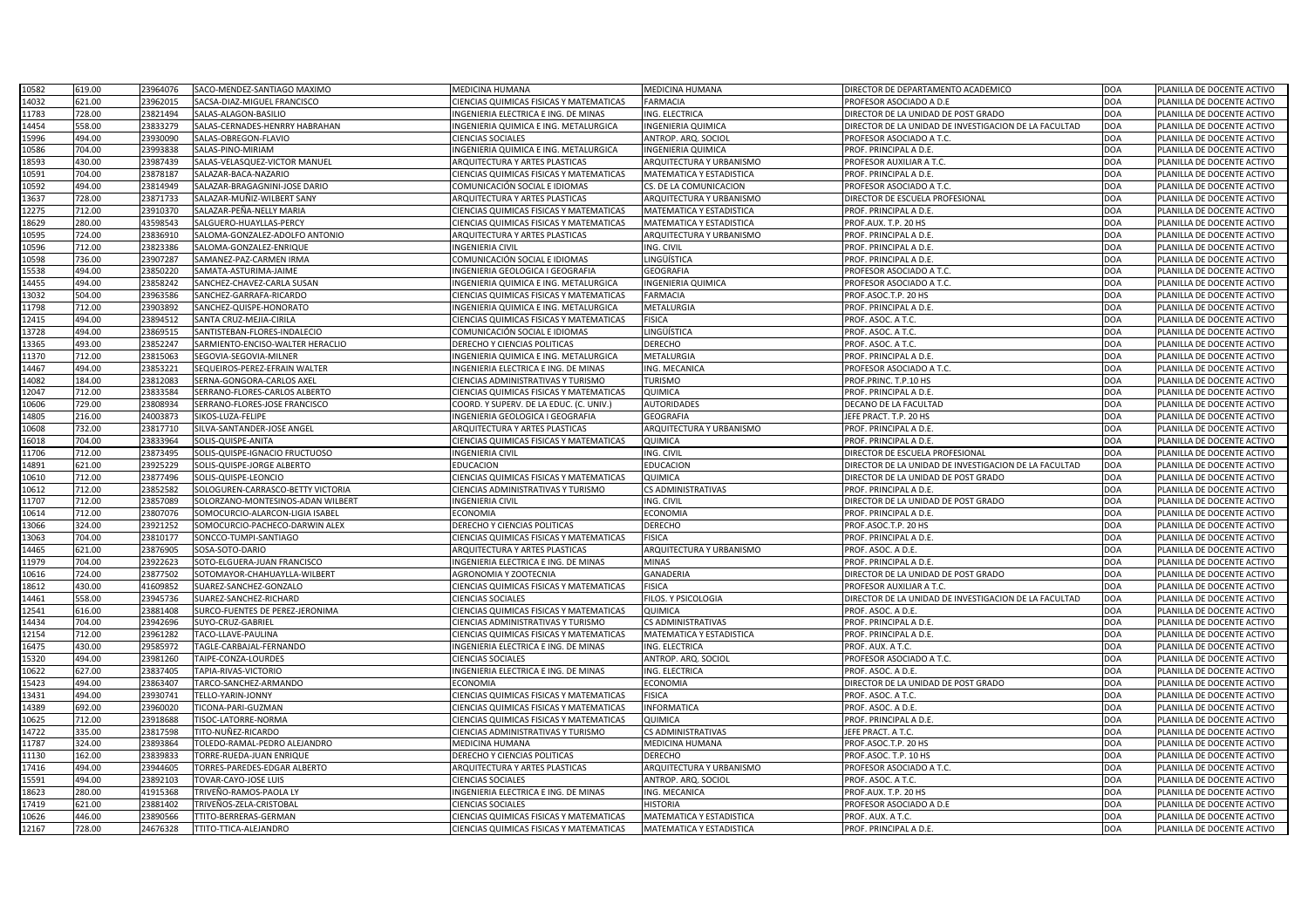| 12406 | 494.00 | 23850856 | <b>TTITO-TTICA-ELEUTERIA</b>                        | <b>CIENCIAS QUIMICAS FISICAS Y MATEMATICAS</b> | MATEMATICA Y ESTADISTICA        | PROFESOR ASOCIADO A T.C.            | <b>DOA</b> | PLANILLA DE DOCENTE ACTIVO |
|-------|--------|----------|-----------------------------------------------------|------------------------------------------------|---------------------------------|-------------------------------------|------------|----------------------------|
| 13046 | 712.00 | 07781456 | UGARTE-BERRIO-JUAN SIMON                            | <b>ARQUITECTURA Y ARTES PLASTICAS</b>          | ARQUITECTURA Y URBANISMO        | PROF. PRINCIPAL A D.E.              | <b>DOA</b> | PLANILLA DE DOCENTE ACTIVO |
| 17090 | 140.00 | 23894398 | UGARTE-MARTINEZ-JOSE RAFAEL                         | <b>MEDICINA HUMANA</b>                         | MEDICINA HUMANA                 | PROF.AUX. T.P. 10 HS                | <b>DOA</b> | PLANILLA DE DOCENTE ACTIVO |
| 10641 | 724.00 | 23851585 | UGARTE-VEGA CENTENO-JOSE DAVID                      | <b>CIENCIAS SOCIALES</b>                       | ANTROP. ARQ. SOCIOL             | PROF. PRINCIPAL A D.E.              | <b>DOA</b> | PLANILLA DE DOCENTE ACTIVO |
| 10643 | 724.00 | 29506771 | URDAY-CHAVEZ-JOSE DANIEL                            | INGENIERIA GEOLOGICA I GEOGRAFIA               | <b>GEOLOGIA</b>                 | PROF. PRINCIPAL A D.E.              | <b>DOA</b> | PLANILLA DE DOCENTE ACTIVO |
| 10644 | 704.00 | 25184358 | URQUIZO-DIAZ-DARWIN                                 | AGRONOMIA Y ZOOTECNIA                          | GANADERIA                       | PROF. PRINCIPAL A D.E.              | <b>DOA</b> | PLANILLA DE DOCENTE ACTIVO |
| 10645 | 724.00 | 23864082 | URRUNAGA-DE ROZAS-EMMA JESUS                        | <b>CIENCIAS QUIMICAS FISICAS Y MATEMATICAS</b> | QUIMICA                         | PROF. PRINCIPAL A D.E.              | <b>DOA</b> | PLANILLA DE DOCENTE ACTIVO |
| 14621 | 558.00 | 23964346 | USCAMAYTA-CARRASCO-WILFREDO                         | <b>DERECHO Y CIENCIAS POLITICAS</b>            | <b>DERECHO</b>                  | DIRECTOR DE LA UNIDAD DE POST GRADO | <b>DOA</b> | PLANILLA DE DOCENTE ACTIVO |
| 15369 | 621.00 | 18114470 | UTRILLA-MEGO-LIMBERG WALTER                         | INGENIERIA ELECTRICA E ING. DE MINAS           | ING. ELECTRONICA                | PROFESOR ASOCIADO A D.E             | <b>DOA</b> | PLANILLA DE DOCENTE ACTIVO |
| 15277 | 280.00 | 23833511 | VALDEZ-ADUVIRI DE GRAJEDA-NELLY                     | <b>MEDICINA HUMANA</b>                         | <b>ODONTOLOGIA</b>              | PROF.AUX. T.P. 20 HS                | <b>DOA</b> | PLANILLA DE DOCENTE ACTIVO |
| 14941 | 637.00 | 01285940 | VALDEZ-GUTIERREZ-EDGAR ALBERTO                      | <b>AGRONOMIA Y ZOOTECNIA</b>                   | <b>GANADERIA</b>                | PROFESOR ASOCIADO A D.E             | <b>DOA</b> | PLANILLA DE DOCENTE ACTIVO |
| 10652 | 184.00 | 23833142 | VALDIVIA-JORDAN-MAURO                               | INGENIERIA ELECTRICA E ING. DE MINAS           | <b>MINAS</b>                    | PROF.PRINC. T.P.10 HS               | <b>DOA</b> | PLANILLA DE DOCENTE ACTIVO |
| 10653 | 679.00 | 23848444 | VALDIVIA-RIVERA-GUSTAVO JUAN MANUEL                 | <b>CIENCIAS SOCIALES</b>                       | FILOS. Y PSICOLOGIA             | PROF. PRINCIPAL A D.E.              | <b>DOA</b> | PLANILLA DE DOCENTE ACTIVO |
| 14442 | 704.00 | 01200578 | VALENCIA-BLANCO-DELMIA SOCORRO                      | COORD. Y SUPERV. DE LA EDUC. (C. UNIV.)        | <b>AUTORIDADES</b>              | DECANO DE LA FACULTAD               | <b>DOA</b> | PLANILLA DE DOCENTE ACTIVO |
| 12240 | 324.00 | 23878198 | VALENZUELA-ZEA-WALDO                                | <b>CIENCIAS SOCIALES</b>                       | FILOS. Y PSICOLOGIA             | PROF.ASOC.T.P. 20 HS                | <b>DOA</b> | PLANILLA DE DOCENTE ACTIVO |
| 18607 | 430.00 | 23925634 | VALER-BELLOTA-PAVEL HUMBERTO                        | <b>DERECHO Y CIENCIAS POLITICAS</b>            | <b>DERECHO</b>                  | PROF. AUX. A T.C.                   | <b>DOA</b> | PLANILLA DE DOCENTE ACTIVO |
| 13056 | 724.00 | 23822134 | VALER-DE MOSCOSO-FELICIA ELENA                      | CIENCIAS ADMINISTRATIVAS Y TURISMO             | <b>TURISMO</b>                  | DIRECTOR DE DEPARTAMENTO ACADEMICO  | <b>DOA</b> | PLANILLA DE DOCENTE ACTIVO |
| 18602 | 280.00 | 00496783 | VALERIANO-APAZA-RICARDO                             | <b>CIENCIAS DEL DESARROLLO - ANDAHUAYLAS</b>   | CD. DEL DESARROLLO              | PROF.AUX. T.P. 20 HS                | <b>DOA</b> | PLANILLA DE DOCENTE ACTIVO |
| 11388 | 558.00 | 23931132 | VALIENTE-CASTILLO-OSCAR                             | <b>MEDICINA HUMANA</b>                         | MEDICINA HUMANA                 | PROF. PRINCIPAL A T.C.              | <b>DOA</b> | PLANILLA DE DOCENTE ACTIVO |
| 14635 | 335.00 | 23913099 | VALLENAS-CASAVERDE-RICARDO ALFONSO                  | <b>INGENIERIA CIVIL</b>                        | ING. CIVIL                      | PROF. AUX. A T.C.                   | <b>DOA</b> | PLANILLA DE DOCENTE ACTIVO |
| 18599 | 280.00 | 23877883 | VARGAS-ELGUERA-ATILIO                               | <b>CIENCIAS CONTABLES Y FINANCIERAS</b>        | CONTABILIDAD                    | PROFESOR AUXILIAR A T.C.            | <b>DOA</b> | PLANILLA DE DOCENTE ACTIVO |
| 14637 | 140.00 | 2387266  | VARGAS-FLORES-JAIME RUFINO                          | <b>MEDICINA HUMANA</b>                         | MEDICINA HUMANA                 | PROF.AUX. T.P. 10 HS                | <b>DOA</b> | PLANILLA DE DOCENTE ACTIVO |
| 17136 | 280.00 | 4023201  | VARGAS-GONZALES-YAHAIRA PAOLA                       | <b>MEDICINA HUMANA</b>                         | <b>ODONTOLOGIA</b>              | PROF.AUX. T.P. 20 HS                | <b>DOA</b> | PLANILLA DE DOCENTE ACTIVO |
| 15664 | 558.00 | 23947028 | VARGAS-SALINAS-RAFAEL FERNANDO                      | <b>ECONOMIA</b>                                | ECONOMIA                        | PROF. PRINCIPAL A T.C.              | <b>DOA</b> | PLANILLA DE DOCENTE ACTIVO |
| 10662 | 712.00 | 23834282 | VARGAS-VALENCIA-BALTAZAR RAUL                       | INGENIERIA QUIMICA E ING. METALURGICA          | METALURGIA                      | PROF. PRINCIPAL A D.E.              | <b>DOA</b> | PLANILLA DE DOCENTE ACTIVO |
| 10665 | 736.00 | 23881816 | VELARDE-DURAND-EDILBERTO FRANCISCO                  | <b>CIENCIAS BIOLOGICAS</b>                     | <b>BIOLOGIA</b>                 | PROF. PRINCIPAL A D.E.              | <b>DOA</b> | PLANILLA DE DOCENTE ACTIVO |
|       | 712.00 | 23883875 | VELARDE-VELASCO-EMETERIO GILBERTO                   | <b>CIENCIAS QUIMICAS FISICAS Y MATEMATICAS</b> | <b>MATEMATICA Y ESTADISTICA</b> | PROF. PRINCIPAL A D.E.              | <b>DOA</b> |                            |
| 10666 | 327.00 |          |                                                     |                                                |                                 |                                     |            | PLANILLA DE DOCENTE ACTIVO |
| 10667 |        | 23900430 | VELASCO-CABALA-TOMAS                                | <b>MEDICINA HUMANA</b>                         | MEDICINA HUMANA                 | PROF.ASOC.T.P. 20 HS                | <b>DOA</b> | PLANILLA DE DOCENTE ACTIVO |
| 12027 | 369.00 | 23902833 | VELASQUEZ-CORDOVA-LUIS ALBERTO                      | <b>MEDICINA HUMANA</b>                         | MEDICINA HUMANA                 | DIRECTOR DE ESCUELA PROFESIONAL     | <b>DOA</b> | PLANILLA DE DOCENTE ACTIVO |
| 18621 | 280.00 | 41053102 | VELASQUEZ-CURO-MILTON JHON                          | INGENIERIA ELECTRICA E ING. DE MINAS           | <b>ING. ELECTRONICA</b>         | PROF.AUX. T.P. 20 HS                | <b>DOA</b> | PLANILLA DE DOCENTE ACTIVO |
| 10670 | 582.00 | 23988755 | VELASQUEZ-HACHA-IGNACIO                             | <b>CIENCIAS QUIMICAS FISICAS Y MATEMATICAS</b> | <b>MATEMATICA Y ESTADISTICA</b> | PROF. PRINCIPAL A T.C.              | <b>DOA</b> | PLANILLA DE DOCENTE ACTIVO |
| 14141 | 712.00 | 23833226 | <b>VENERO-GIBAJA-ROGER</b>                          | COORD. Y SUPERV. DE LA EDUC. (C. UNIV.)        | AUTORIDADES                     | DECANO DE LA FACULTAD               | <b>DOA</b> | PLANILLA DE DOCENTE ACTIVO |
| 16996 | 335.00 | 23858088 | VENERO-VASQUEZ-ANA MARIA                            | <b>CIENCIAS ADMINISTRATIVAS Y TURISMO</b>      | <b>CS ADMINISTRATIVAS</b>       | JEFE PRACT. A T.C.                  | <b>DOA</b> | PLANILLA DE DOCENTE ACTIVO |
| 10673 | 704.00 | 24469766 | VERA-CHAVEZ-LUCIO ALBERTO                           | <b>CIENCIAS QUIMICAS FISICAS Y MATEMATICAS</b> | <b>MATEMATICA Y ESTADISTICA</b> | PROF. PRINCIPAL A D.E.              | <b>DOA</b> | PLANILLA DE DOCENTE ACTIVO |
| 14458 | 369.00 | 23990092 | VERA-FERCHAU-HELGA                                  | <b>MEDICINA HUMANA</b>                         | <b>ODONTOLOGIA</b>              | PROF.PRINC. T.P. 20 HS              | <b>DOA</b> | PLANILLA DE DOCENTE ACTIVO |
| 14440 | 494.00 | 06291305 | <b>VERA-FERCHAU-INGRID</b>                          | CIENCIAS QUIMICAS FISICAS Y MATEMATICAS        | <b>FARMACIA</b>                 | PROFESOR ASOCIADO A T.C.            | <b>DOA</b> | PLANILLA DE DOCENTE ACTIVO |
| 14439 | 621.00 | 06430251 | VERA-FERCHAU-KARINA                                 | <b>CIENCIAS QUIMICAS FISICAS Y MATEMATICAS</b> | <b>FARMACIA</b>                 | PROF. ASOC. A D.E.                  | <b>DOA</b> | PLANILLA DE DOCENTE ACTIVO |
| 14694 | 433.00 | 23951616 | VERA-MALDONADO-LEOPOLDO                             | <b>CIENCIAS QUIMICAS FISICAS Y MATEMATICAS</b> | <b>MATEMATICA Y ESTADISTICA</b> | PROF. AUX. A T.C.                   | <b>DOA</b> | PLANILLA DE DOCENTE ACTIVO |
| 10675 | 748.00 | 23876027 | VERA-MIRANDA-MIGUEL                                 | INGENIERIA ELECTRICA E ING. DE MINAS           | <b>MINAS</b>                    | DIRECTOR DE DEPARTAMENTO ACADEMICO  | <b>DOA</b> | PLANILLA DE DOCENTE ACTIVO |
| 13064 | 558.00 | 23925699 | VERA-VICTORIA-DAVID TEOFILO                         | <b>CIENCIAS QUIMICAS FISICAS Y MATEMATICAS</b> | <b>FISICA</b>                   | PROF. PRINCIPAL A T.C.              | <b>DOA</b> | PLANILLA DE DOCENTE ACTIVO |
| 15535 | 704.00 | 31016563 | VERGARA-ABARCA-WALTER GUILLERMO                     | <b>AGRONOMIA Y ZOOTECNIA</b>                   | <b>GANADERIA</b>                | PROF. PRINCIPAL A D.E.              | <b>DOA</b> | PLANILLA DE DOCENTE ACTIVO |
| 13058 | 558.00 | 23873600 | VERGARA-VALENZA-ZOILO LADISLAO                      | <b>CIENCIAS ADMINISTRATIVAS Y TURISMO</b>      | TURISMO                         | DIRECTOR DE ESCUELA PROFESIONAL     | <b>DOA</b> | PLANILLA DE DOCENTE ACTIVO |
| 11892 | 712.00 | 23873145 | VILLAFUERTE-PEZO-ANA MARIA                          | <b>ECONOMIA</b>                                | <b>ECONOMIA</b>                 | PROF. PRINCIPAL A D.E.              | <b>DOA</b> | PLANILLA DE DOCENTE ACTIVO |
| 14995 | 494.00 | 23957778 | VILLAFUERTE-SERNA-RONY                              | <b>CIENCIAS QUIMICAS FISICAS Y MATEMATICAS</b> | <b>INFORMATICA</b>              | PROFESOR ASOCIADO A T.C.            | <b>DOA</b> | PLANILLA DE DOCENTE ACTIVO |
| 11396 | 740.00 | 23800712 | VILLALBA-PACHECO-MAXIMO                             | <b>CIENCIAS CONTABLES Y FINANCIERAS</b>        | CONTABILIDAD                    | PROF. PRINCIPAL A D.E.              | <b>DOA</b> | PLANILLA DE DOCENTE ACTIVO |
| 14459 | 575.00 | 24008080 | VILLAMAR-DIAZ-MARIO JESUS                           | <b>MEDICINA HUMANA</b>                         | <b>ODONTOLOGIA</b>              | PROFESOR ASOCIADO A T.C.            | <b>DOA</b> | PLANILLA DE DOCENTE ACTIVO |
| 10683 | 621.00 | 2385648  | VILLANUEVA-TAPIA-PEDRO FRANCISCO                    | <b>ECONOMIA</b>                                | ECONOMIA                        | PROF. ASOC. A D.E.                  | <b>DOA</b> | PLANILLA DE DOCENTE ACTIVO |
| 13416 | 280.00 | 24471007 | VILLAVICENCIO-MUÑOZ-HECTOR DANILO                   | <b>MEDICINA HUMANA</b>                         | MEDICINA HUMANA                 | PROF.AUX. T.P. 20 HS                | <b>DOA</b> | PLANILLA DE DOCENTE ACTIVO |
| 13422 | 712.00 | 23984951 | VILLENA-TEJADA-MAGALY                               | <b>CIENCIAS QUIMICAS FISICAS Y MATEMATICAS</b> | <b>FARMACIA</b>                 | PROF. PRINCIPAL A D.E.              | <b>DOA</b> | PLANILLA DE DOCENTE ACTIVO |
| 13735 | 494.00 | 23929253 | WARTHON-ASCARZA-JULIO LUCAS                         | <b>CIENCIAS QUIMICAS FISICAS Y MATEMATICAS</b> | <b>FISICA</b>                   | PROFESOR ASOCIADO A T.C.            | <b>DOA</b> | PLANILLA DE DOCENTE ACTIVO |
| 11980 | 712.00 | 23954648 | YABAR-LANDA-ERICK                                   | <b>CIENCIAS BIOLOGICAS</b>                     | <b>BIOLOGIA</b>                 | PROF. PRINCIPAL A D.E.              | <b>DOA</b> | PLANILLA DE DOCENTE ACTIVO |
| 10692 | 341.00 | 23825437 | YABARRENA-URDAY-JOSE EUFEMIO                        | <b>CIENCIAS BIOLOGICAS</b>                     | <b>BIOLOGIA</b>                 | PROF. AUX. A T.C.                   | <b>DOA</b> | PLANILLA DE DOCENTE ACTIVO |
| 10693 | 712.00 | 23962852 | YANA-JAHUIRA-FLORENTINO                             | INGENIERIA ELECTRICA E ING. DE MINAS           | <b>MINAS</b>                    | DIRECTOR DE ESCUELA PROFESIONAL     | <b>DOA</b> | PLANILLA DE DOCENTE ACTIVO |
| 14890 | 558.00 | 23859615 | YANQUE-MARTORELL-FREDDI ORLANDO                     | COMUNICACIÓN SOCIAL E IDIOMAS                  | CS. DE LA COMUNICACION          | DIRECTOR DE ESCUELA PROFESIONAL     | <b>DOA</b> | PLANILLA DE DOCENTE ACTIVO |
| 13434 | 621.00 | 23827387 | YANQUE-YUCRA-PERCY                                  | <b>CIENCIAS BIOLOGICAS</b>                     | <b>BIOLOGIA</b>                 | PROF. ASOC. A D.E.                  | <b>DOA</b> | PLANILLA DE DOCENTE ACTIVO |
| 10695 | 713.00 | 23834779 | YAÑEZ-HERBOZO-EDILBERTO                             | INGENIERIA QUIMICA E ING. METALURGICA          | <b>INGENIERIA QUIMICA</b>       | PROFESOR ASOCIADO A D.E             | <b>DOA</b> | PLANILLA DE DOCENTE ACTIVO |
| 12048 | 653.00 | 23817858 | YAÑEZ-MUJICA-PERCY EDGARD                           | <b>CIENCIAS SOCIALES</b>                       | FILOS. Y PSICOLOGIA             | PROFESOR ASOCIADO A D.E             | <b>DOA</b> | PLANILLA DE DOCENTE ACTIVO |
| 13022 | 712.00 | 23876747 | YAQUETTO-PAREDES DE RODRIGUEZ-REGIA NIURKA PATRICIA | <b>INGENIERIA CIVIL</b>                        | ING. CIVIL                      | PROF. PRINCIPAL A D.E.              | <b>DOA</b> | PLANILLA DE DOCENTE ACTIVO |
| 16129 | 494.00 | 23966218 | YARAHUAMAN-LUNA-EDGAR                               | <b>CIENCIAS SOCIALES</b>                       | FILOS. Y PSICOLOGIA             | PROFESOR ASOCIADO A T.C.            | <b>DOA</b> | PLANILLA DE DOCENTE ACTIVO |
| 13718 | 494.00 | 23873490 | YEPEZ-QUISPE-ALFREDO ALEXIS                         | <b>EDUCACION</b>                               | <b>EDUCACION</b>                | PROFESOR ASOCIADO A T.C.            | <b>DOA</b> | PLANILLA DE DOCENTE ACTIVO |
| 15439 | 216.00 | 23867865 | ZAMALLOA-ACURIO-VIOLETA EUGENIA                     | <b>CIENCIAS BIOLOGICAS</b>                     | <b>BIOLOGIA</b>                 | <b>JEFE PRACT. A T.C.</b>           | <b>DOA</b> | PLANILLA DE DOCENTE ACTIVO |
| 12168 | 704.00 | 23804669 | ZAMALLOA-CORNEJO-RINA MARICELA                      | <b>CIENCIAS QUIMICAS FISICAS Y MATEMATICAS</b> | <b>MATEMATICA Y ESTADISTICA</b> | PROF. PRINCIPAL A D.E.              | <b>DOA</b> | PLANILLA DE DOCENTE ACTIVO |